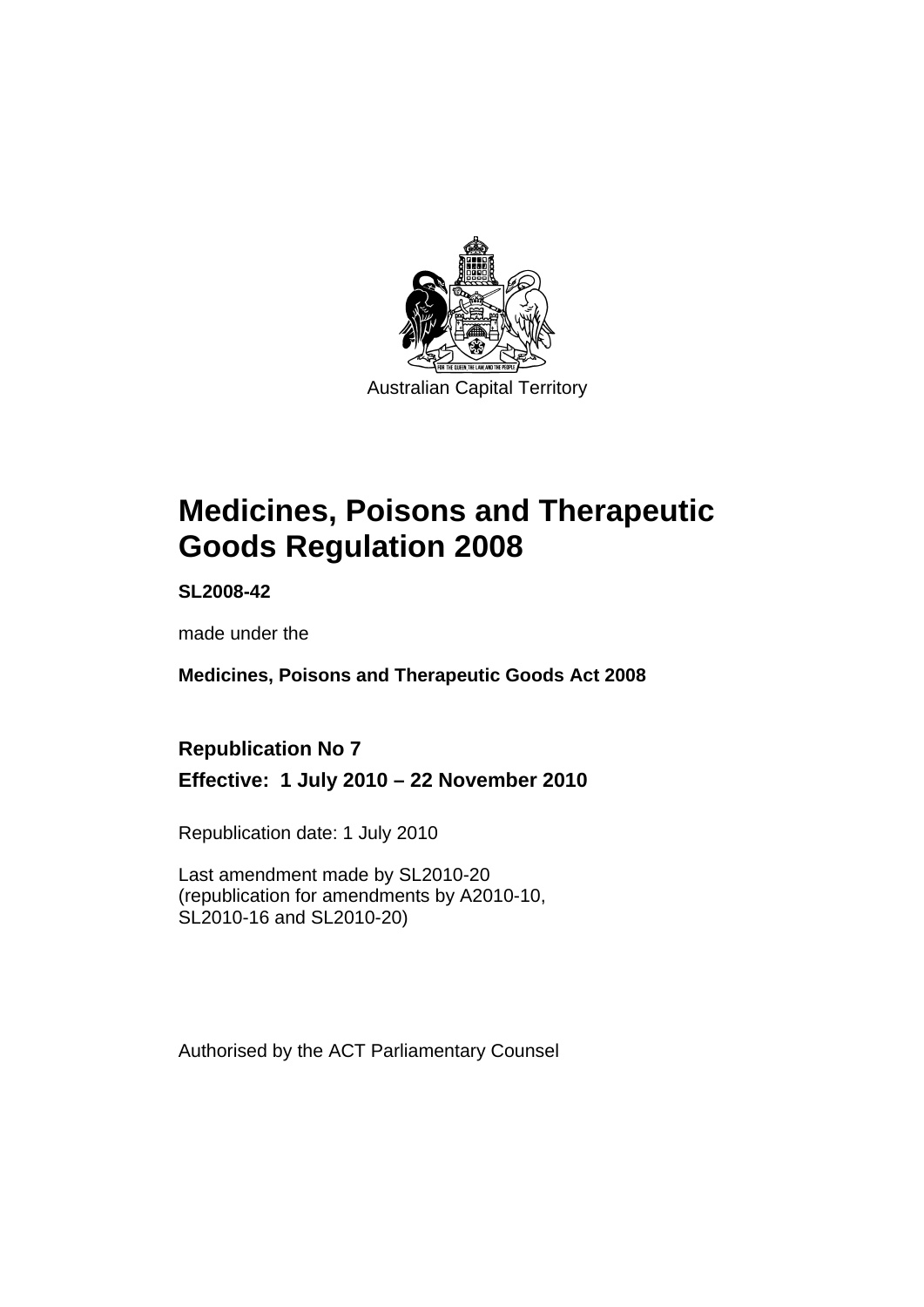#### **About this republication**

#### **The republished law**

This is a republication of the *Medicines, Poisons and Therapeutic Goods Regulation 2008*, made under the *[Medicines, Poisons and Therapeutic Goods Act 2008](#page-24-0)* (including any amendment made under the *Legislation Act 2001*, part 11.3 (Editorial changes)) as in force on 1 July 2010*.* It also includes any amendment, repeal or expiry affecting the republished law to 1 July 2010.

The legislation history and amendment history of the republished law are set out in endnotes 3 and 4.

#### **Kinds of republications**

The Parliamentary Counsel's Office prepares 2 kinds of republications of ACT laws (see the ACT legislation register at www.legislation.act.gov.au):

- authorised republications to which the *Legislation Act 2001* applies
- unauthorised republications.

The status of this republication appears on the bottom of each page.

#### **Editorial changes**

The *Legislation Act 2001*, part 11.3 authorises the Parliamentary Counsel to make editorial amendments and other changes of a formal nature when preparing a law for republication. Editorial changes do not change the effect of the law, but have effect as if they had been made by an Act commencing on the republication date (see *Legislation Act 2001*, s 115 and s 117). The changes are made if the Parliamentary Counsel considers they are desirable to bring the law into line, or more closely into line, with current legislative drafting practice.

This republication includes amendments made under part 11.3 (see endnote 1).

#### **Uncommenced provisions and amendments**

If a provision of the republished law has not commenced or is affected by an uncommenced amendment, the symbol  $\mathbf{U}$  appears immediately before the provision heading. The text of the uncommenced provision or amendment appears only in the last endnote.

#### **Modifications**

If a provision of the republished law is affected by a current modification, the symbol  $\vert \mathbf{M} \vert$ appears immediately before the provision heading. The text of the modifying provision appears in the endnotes. For the legal status of modifications, see *Legislation Act 2001*, section 95.

#### **Penalties**

At the republication date, the value of a penalty unit for an offence against this law is \$110 for an individual and \$550 for a corporation (see *Legislation Act 2001*, s 133).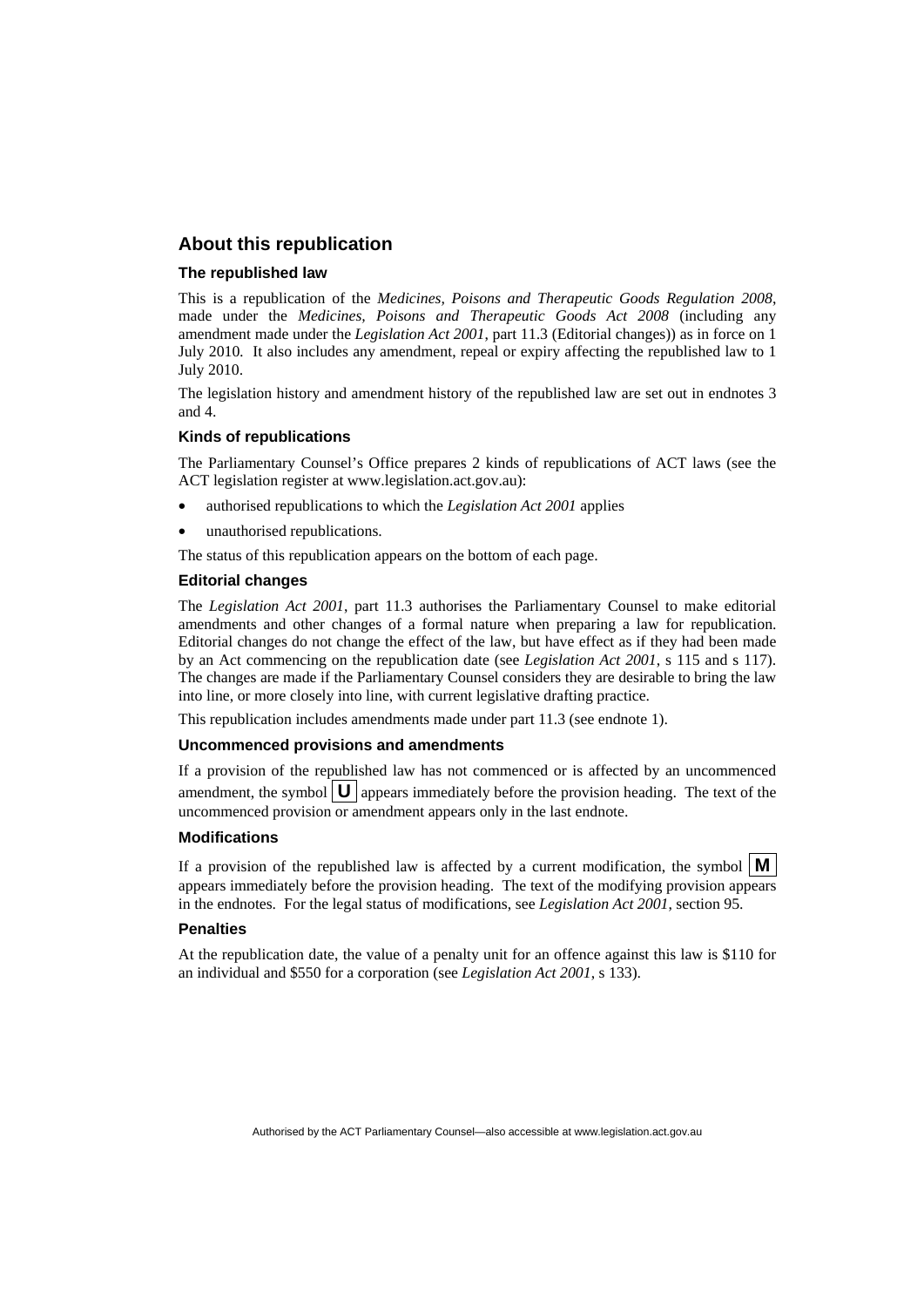

# **[Medicines, Poisons and Therapeutic](#page-24-0)  [Goods Regulation 2008](#page-24-0)**

made under the

**[Medicines, Poisons and Therapeutic Goods Act 2008](#page-24-0)** 

# **Contents**

Page

# **Chapter 1 Preliminary**

|   | Name of regulation                                                           | 2 |
|---|------------------------------------------------------------------------------|---|
| 3 | Dictionary                                                                   | 2 |
| 4 | <b>Notes</b>                                                                 | 2 |
| 5 | Offences against regulation—application of Criminal Code etc                 | 3 |
| 6 | Overview of things to which medicines and poisons standard does not<br>apply | 3 |

R7 01/07/10 Medicines, Poisons and Therapeutic Goods Regulation 2008 Effective: 01/07/10-22/11/10 contents 1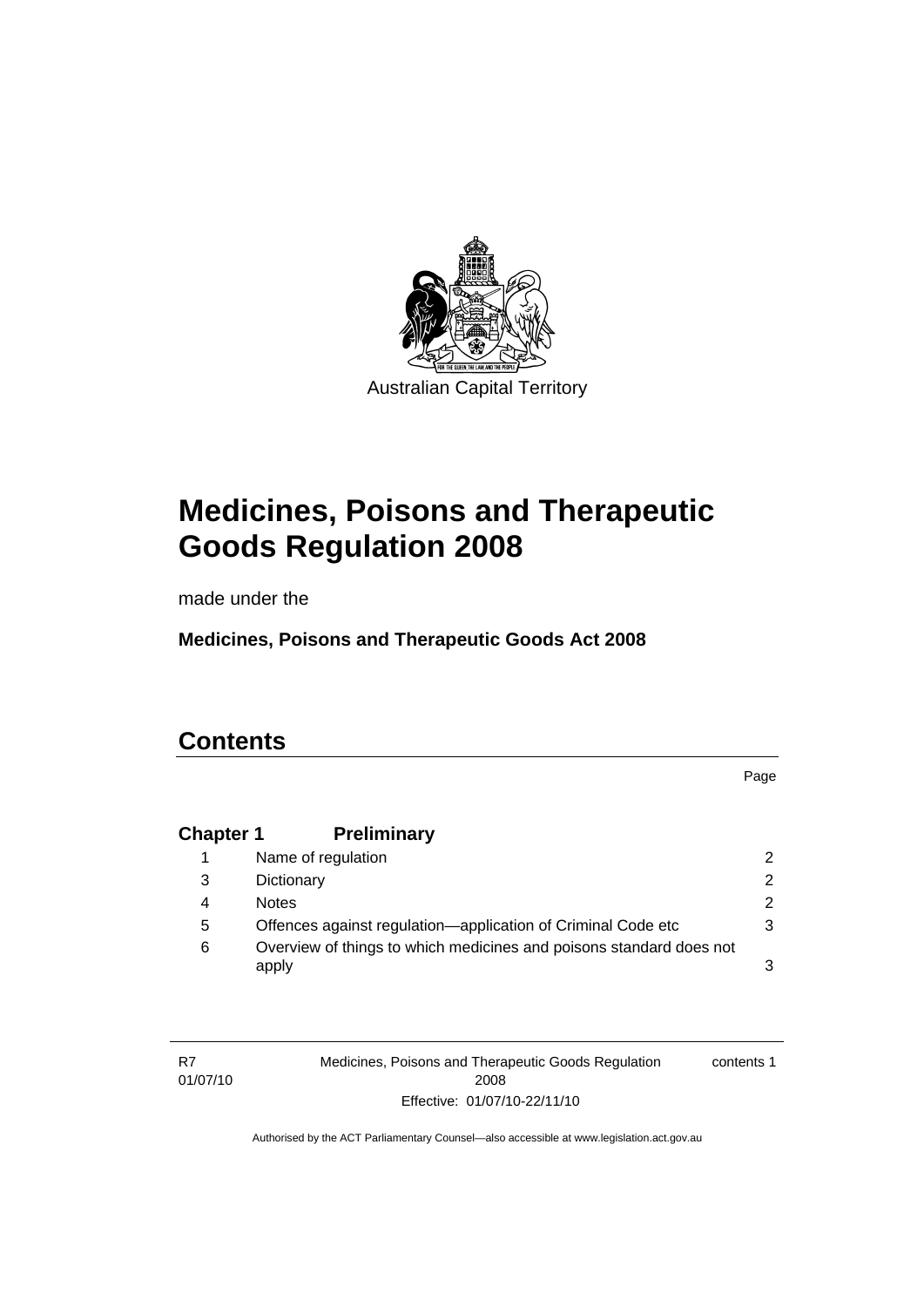#### **Contents**

| <b>Chapter 2</b> | <b>Medicines—authorisations generally</b>                                                             | Page |
|------------------|-------------------------------------------------------------------------------------------------------|------|
| <b>Part 2.1</b>  | <b>Overview of medicines authorisations</b>                                                           |      |
| 10               | General overview of authorisations for medicines                                                      | 5    |
| 11               | Overview of medicines authorisations under this regulation                                            | 6    |
| 12               | General overview of authorisation conditions for medicines                                            | 8    |
| <b>Part 2.2</b>  | <b>Relationship with registration laws</b>                                                            |      |
| 20               | Medicines authorisations subject to Health Practitioner Regulation<br>National Law (ACT) restrictions | 10   |
| 21               | Medicines authorisations subject to Health Professionals Act<br>restrictions                          | 11   |
| <b>Chapter 3</b> | <b>Medicines-supply authorities</b>                                                                   |      |
| <b>Part 3.1</b>  | <b>Prescribing medicines</b>                                                                          |      |
| Division 3.1.1   | Authorisation to prescribe medicines                                                                  |      |
| 30               | Authorisation under sch 1 to prescribe medicines—Act, s 40 (1) (b), (2)<br>(b) and $(3)$ (b)          | 12   |
| 31               | Authorisation conditions for prescribing medicines-Act, s 44 (1) (b)<br>and $(2)$ $(b)$               | 13   |
| 32               | Additional requirements for prescribing controlled medicines for human<br>use                         | 14   |
| 33               | Additional requirements for designated appendix D medicines<br>prescriptions for human use            | 16   |
| Division 3.1.2   | <b>Prescriptions</b>                                                                                  |      |
| 40               | General requirements for written prescriptions                                                        | 16   |
| 41               | Particulars for prescriptions                                                                         | 17   |
| <b>Part 3.2</b>  | <b>Requisitioning medicines</b>                                                                       |      |
|                  |                                                                                                       |      |
| Division 3.2.1   | <b>Authorisation to issue requisitions</b>                                                            |      |

| contents 2 | Medicines, Poisons and Therapeutic Goods Regulation | R7       |
|------------|-----------------------------------------------------|----------|
|            | 2008                                                | 01/07/10 |
|            | Effective: 01/07/10-22/11/10                        |          |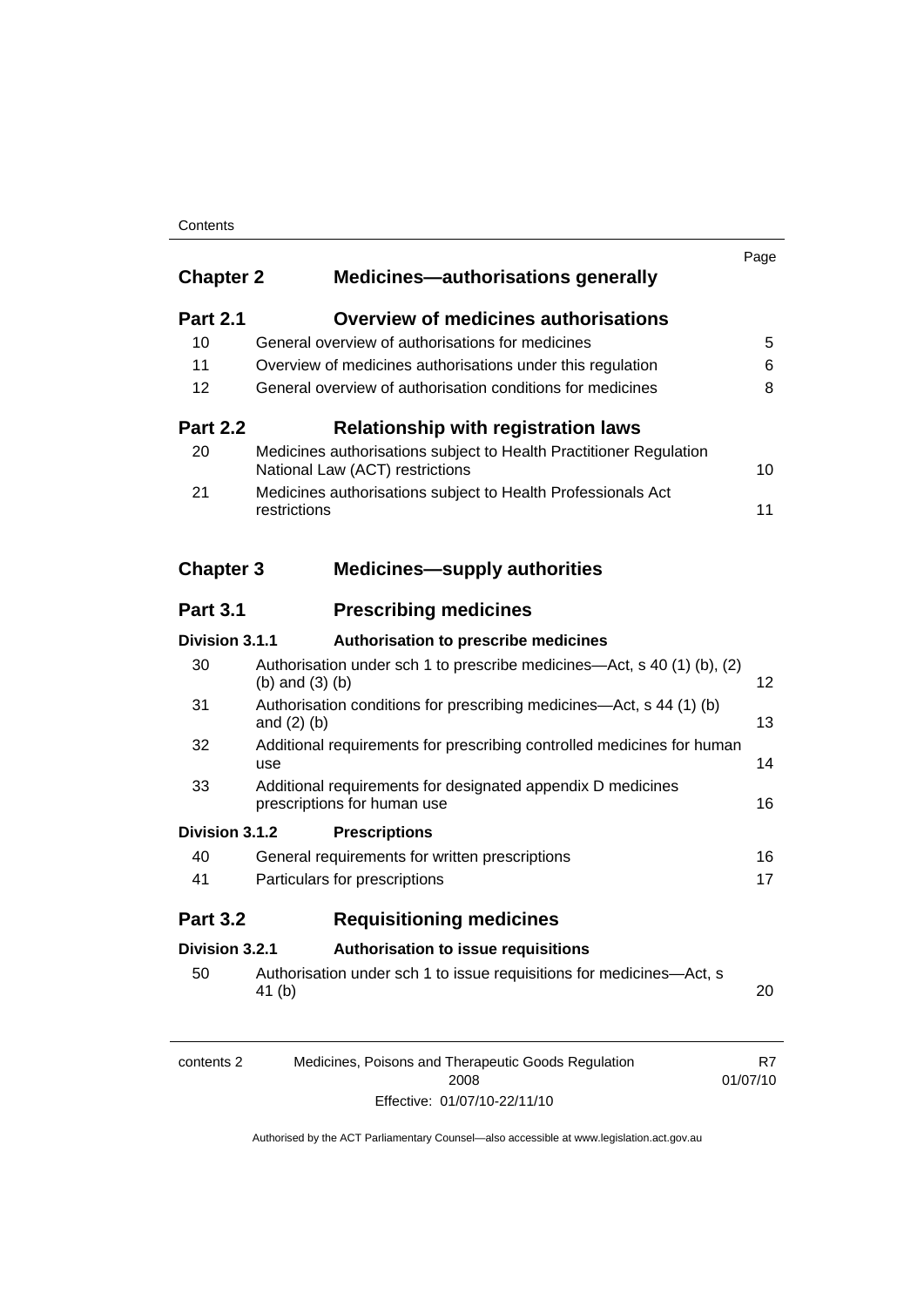|                 |              |                                                                                                                          | Contents |
|-----------------|--------------|--------------------------------------------------------------------------------------------------------------------------|----------|
| 51              |              | Authorisation conditions for issuing requisitions for medicines-Act,                                                     | Page     |
|                 |              | s 44 (1) (b) and (2) (b)                                                                                                 | 20       |
| Division 3.2.2  |              | <b>Requisitions</b>                                                                                                      |          |
| 55              |              | General requirements for written requisitions                                                                            | 21       |
| 56              |              | Particulars for requisitions                                                                                             | 21       |
| <b>Part 3.3</b> |              | <b>Medicines purchase orders</b>                                                                                         |          |
| Division 3.3.1  |              | Authorisation to issue purchase orders                                                                                   |          |
| 60              |              | Authorisation under sch 1 to issue purchase orders for medicines-<br>Act, $s$ 38 (1) (b) and (2) (a)                     | 22       |
| 61              |              | Authorisation conditions for issuing purchase orders for medicines-<br>Act, $s$ 44 (1) (b) and (2) (b)                   | 22       |
| Division 3.3.2  |              | <b>Purchase orders</b>                                                                                                   |          |
| 62              |              | General requirements for medicines purchase orders—Act, s 38 (2) (c)                                                     | 23       |
| <b>Part 3.4</b> |              | <b>Standing orders for medicines</b>                                                                                     |          |
| Division 3.4.1  |              | <b>CHO standing orders</b>                                                                                               |          |
| 70              |              | Authorisation of CHO to issue standing orders for supply of medicines<br>in public health emergencies—Act, s 42 (b)      | 24       |
| 71              |              | Authorisation of CHO to issue standing orders for administration of<br>medicines for public health matters-Act, s 42 (b) | 24       |
| 72              |              | Particulars for CHO standing orders for administration of medicines for<br>public health matters                         | 24       |
| Division 3.4.2  |              | <b>Standing orders for institutions</b>                                                                                  |          |
| 75              |              | Authorisation of doctors to issue standing orders for administration of<br>medicines at institutions-Act, s 42 (b)       | 25       |
| 76              | institutions | Particulars for standing orders for administration of medicines at                                                       | 26       |
| Division 3.4.3  |              | Standing orders for walk-in centre                                                                                       |          |
|                 |              | Authorisation of CHO to issue standing orders for supply and                                                             |          |
| 77              |              | administration of medicines at walk-in centre-Act, s 42 (b)                                                              | 27       |

| R7       | Medicines, Poisons and Therapeutic Goods Regulation | contents 3 |
|----------|-----------------------------------------------------|------------|
| 01/07/10 | 2008                                                |            |
|          | Effective: 01/07/10-22/11/10                        |            |

R7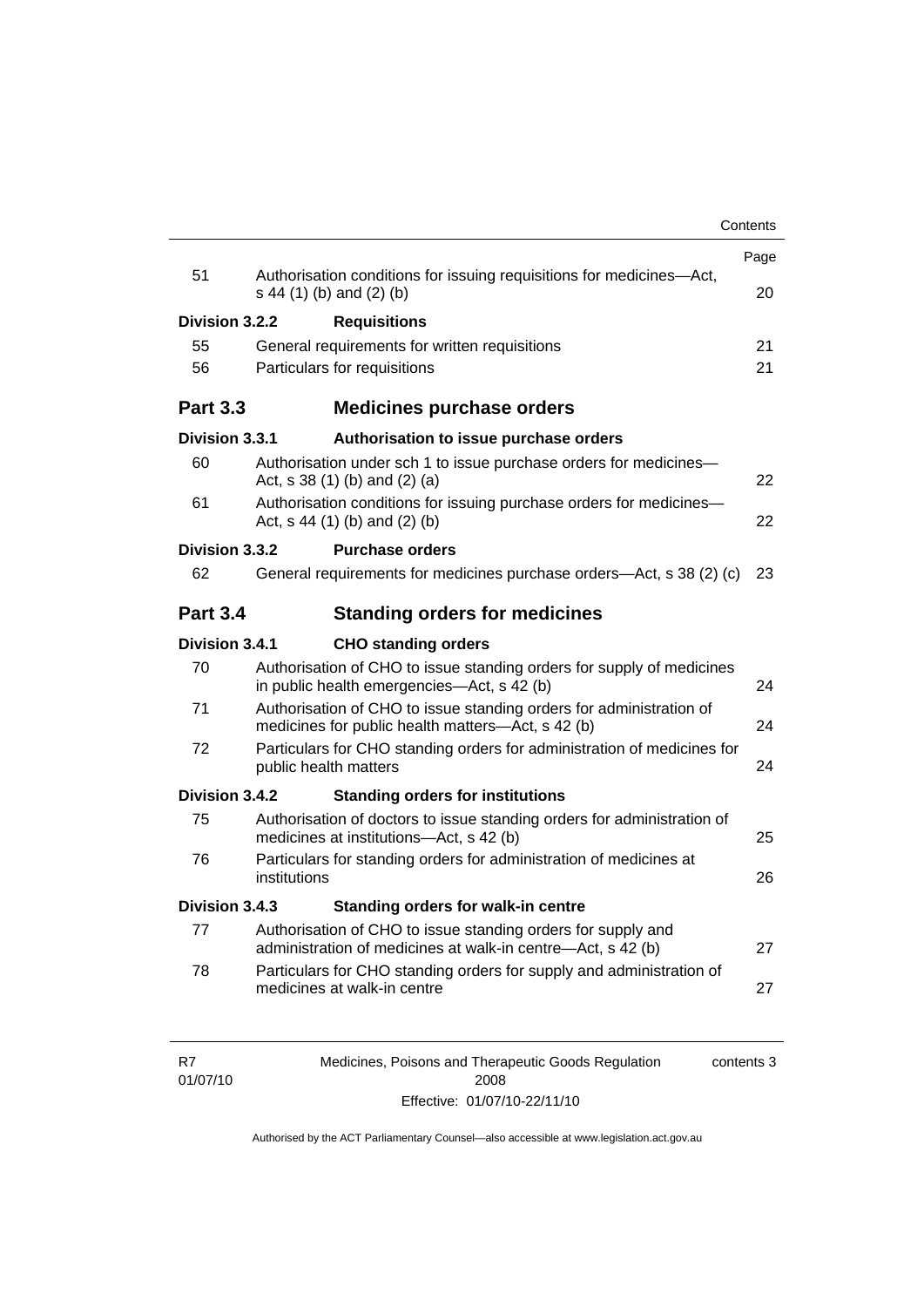|                  |                                                                                                                                      | Page |
|------------------|--------------------------------------------------------------------------------------------------------------------------------------|------|
| <b>Part 3.5</b>  | <b>Medicines supply authorities generally</b>                                                                                        |      |
| 80               | Cancellation of invalid supply authorities—Act, s 30 (2) (d)                                                                         | 29   |
| 81               | Information for CHO about controlled medicines supplied on supply<br>authorities-Act, s 31 (1) (b) and (4), def required information | 29   |
| <b>Chapter 4</b> | <b>Supplying medicines</b>                                                                                                           |      |
| <b>Part 4.1</b>  | <b>Preliminary</b>                                                                                                                   |      |
| 100              | Overview of supply authorisations for medicines                                                                                      | 31   |
| <b>Part 4.2</b>  | <b>Medicines—supply authorisations under</b><br>sch <sub>1</sub>                                                                     |      |
| Division 4.2.1   | Sch 1 medicines supply authorisations                                                                                                |      |
| 110              | Authorisation under sch 1 to supply medicines-                                                                                       |      |
|                  | Act, $s$ 26 (1) (b) and (2) (b)                                                                                                      | 32   |
| Division 4.2.2   | <b>Dispensing medicines</b>                                                                                                          |      |
| 120              | Authorisation conditions for dispensing medicines—Act, s 44 (1) (b)<br>and $(2)$ $(b)$                                               | 33   |
| 121              | How medicines are dispensed                                                                                                          | 34   |
| 122              | Noting changes to prescriptions on oral direction of prescriber-Act, s<br>27 (2) (b) (ii)                                            | 36   |
| 123              | Labelling dispensed medicines—Act, s 60 (1) (c) (i) and (2) (c) (i)                                                                  | 37   |
| 124              | Marking dispensed prescriptions                                                                                                      | 38   |
| 125              | Recording dispensing of medicines                                                                                                    | 39   |
| Division 4.2.3   | <b>Supplying medicines on requisitions</b>                                                                                           |      |
| 130              | Authorisation conditions for supplying medicines on requisitions-<br>Act, s 44 (1) (b) and (2) (b)                                   | 40   |
| 131              | Supplying medicines on requisitions                                                                                                  | 41   |
| 132              | Labelling medicines supplied on requisition—Act, s 60 (1) (c) (i) and<br>$(2)$ (c) (i)                                               | 42   |
| 133              | Marking filled requisitions                                                                                                          | 42   |
| 134              | Recording supply of medicines on requisitions                                                                                        | 43   |
|                  |                                                                                                                                      |      |

| contents 4 | Medicines, Poisons and Therapeutic Goods Regulation | R7       |
|------------|-----------------------------------------------------|----------|
|            | 2008                                                | 01/07/10 |
|            | Effective: 01/07/10-22/11/10                        |          |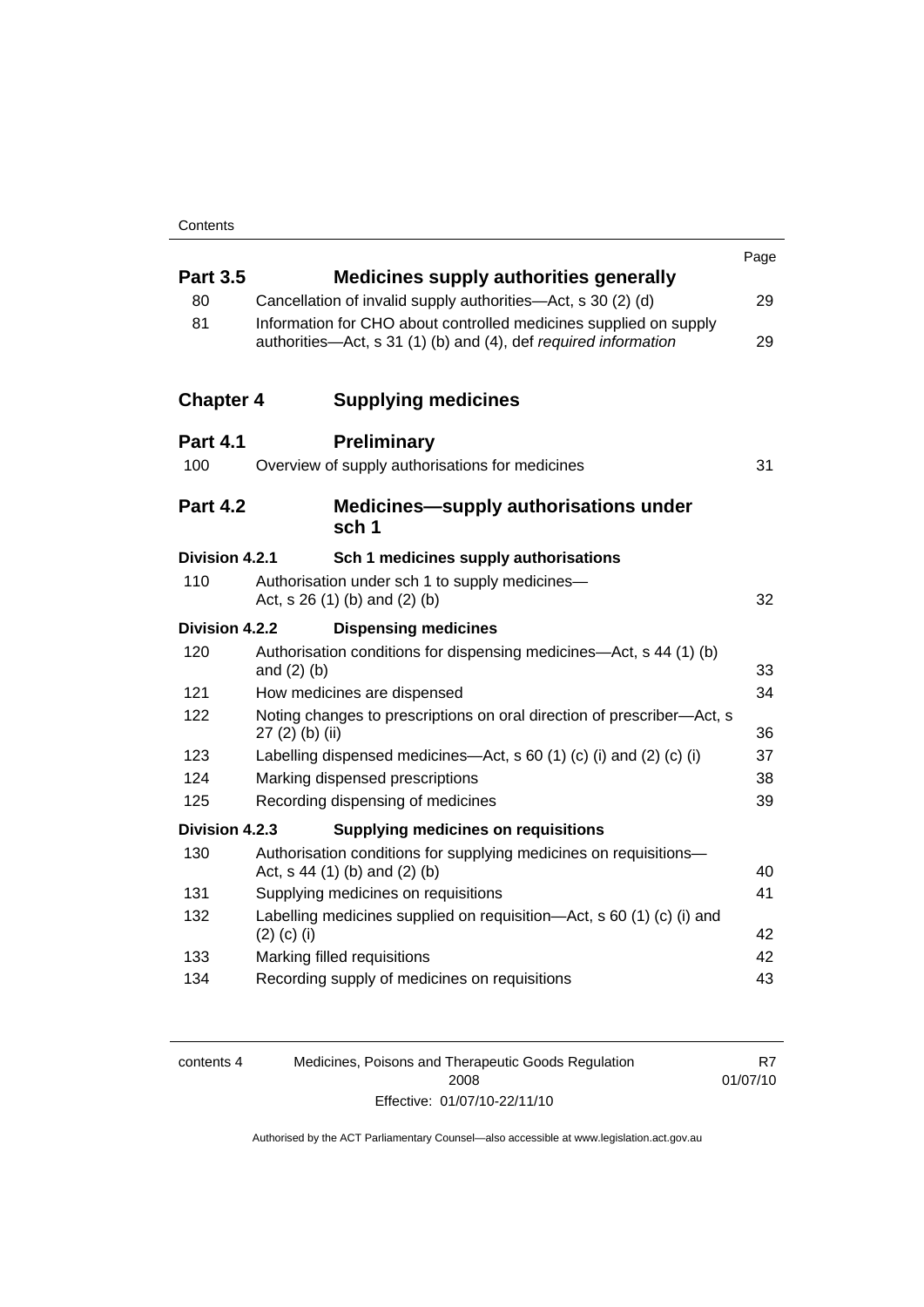| Contents |
|----------|
|----------|

|                |                                                                                                                                     | Page |
|----------------|-------------------------------------------------------------------------------------------------------------------------------------|------|
| Division 4.2.4 | Supplying medicines on purchase orders                                                                                              |      |
| 140            | Authorisation conditions for supplying medicines on purchase orders-<br>Act, s 44 (1) (b) and (2) (b)                               | 44   |
| 141            | Supplying medicines on purchase orders                                                                                              | 45   |
| 142            | Recording supply of medicines on purchase orders                                                                                    | 46   |
| Division 4.2.5 | Supplying medicines on standing orders                                                                                              |      |
| 150            | Authorisation conditions for supplying medicines on standing orders-<br>Act, s 44 (1) (b) and (2) (b)                               | 47   |
| 151            | Supplying medicines on standing orders                                                                                              | 48   |
| 152            | Labelling medicines supplied on standing order-Act, s 60 (1) (c) (i)<br>and $(2)$ $(c)$ $(i)$                                       | 48   |
| 153            | Recording supply of medicines on standing orders                                                                                    | 49   |
| Division 4.2.6 | <b>Supplying medicines during consultations</b>                                                                                     |      |
| 160            | Authorisation conditions for supplying medicines during<br>consultations- $-\text{Act}$ , s 44 (1) (b) and (2) (b)                  | 50   |
| 161            | Labelling medicines supplied during consultations                                                                                   | 51   |
| 162            | Recording medicines supplied during consultations                                                                                   | 53   |
| 163            | Additional requirements for supplying controlled medicines for human<br>use during consultations                                    | 53   |
| 164            | Information for CHO about controlled medicines supplied during<br>consultations-Act, s 31 (2) (b) and (4), def required information | 54   |
| Division 4.2.7 | Selling pseudoephedrine by retail                                                                                                   |      |
| 170            | Meaning of retail sale-div 4.2.7                                                                                                    | 55   |
| 171            | Authorisation conditions for retail sale of pseudoephedrine-Act, s 44<br>$(1)$ (b) and $(2)$ (b)                                    | 55   |
| 172            | Requirement to tell buyer about pseudoephedrine sales record                                                                        | 56   |
| 173            | Required information for pseudoephedrine sales records                                                                              | 57   |
| 174            | Failure to amend pseudoephedrine sales record                                                                                       | 59   |
| 175            | Pseudoephedrine sales record-decision by CHO                                                                                        | 60   |
| Division 4.2.8 | Supplying pharmacist only medicines                                                                                                 |      |
| 180            | Authorisation conditions for supply of pharmacist only medicines—Act,<br>s 44 (1) (b) and (2) (b)                                   | 60   |

Medicines, Poisons and Therapeutic Goods Regulation 2008 Effective: 01/07/10-22/11/10 contents 5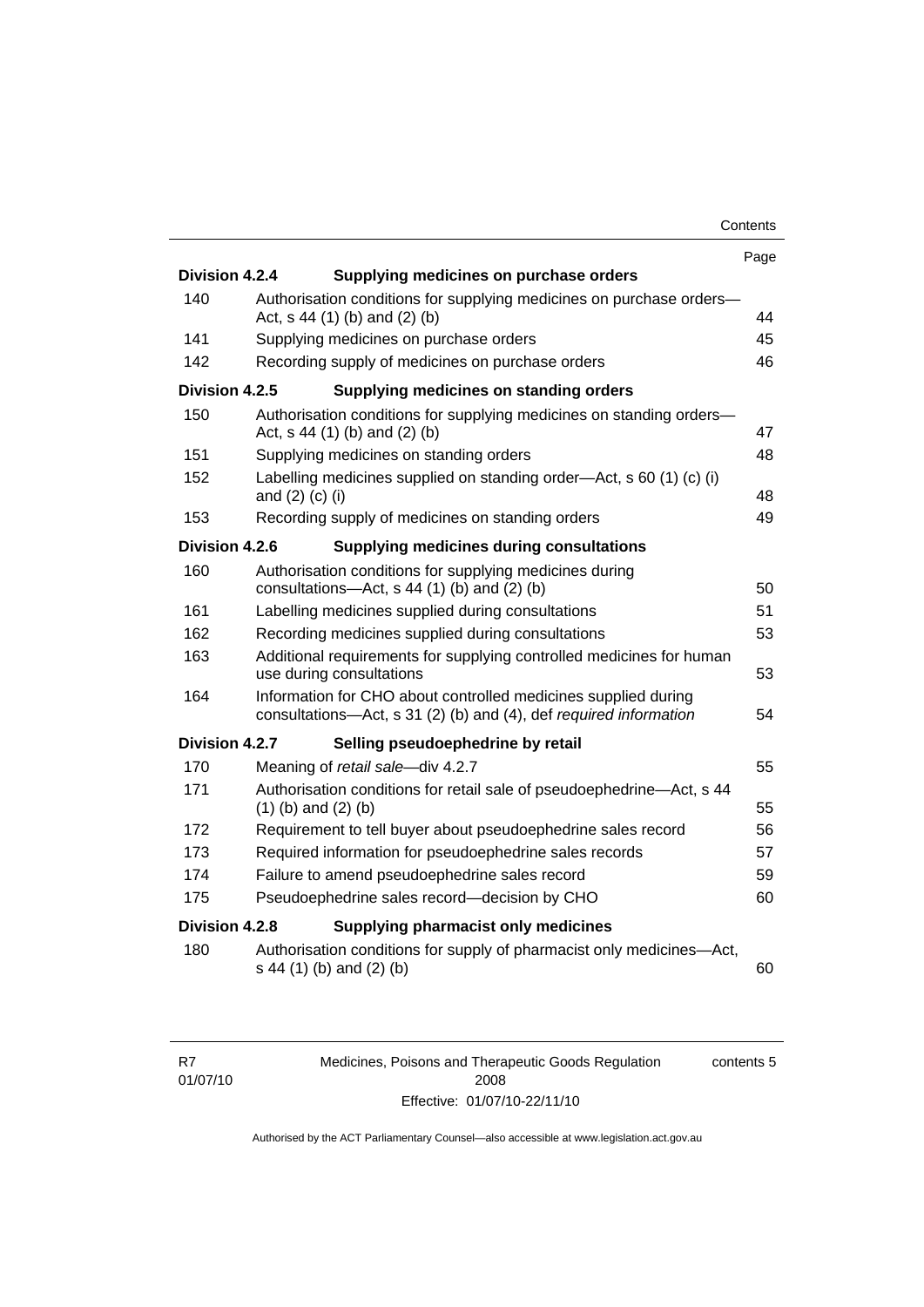|                  |                                                                                                                                                   | Page           |
|------------------|---------------------------------------------------------------------------------------------------------------------------------------------------|----------------|
| <b>Part 4.3</b>  | Authorisation to supply without prescription<br>in emergencies                                                                                    |                |
| 250              | Meaning of designated prescription only medicine-pt 4.3                                                                                           | 62             |
| 251              | Authorisation to supply certain medicines without prescription in<br>emergencies-Act, s 26 (1) (b)                                                | 62             |
| 252              | Authorisation conditions for supplying of certain medicines without<br>prescription in emergencies—Act, s 44 (1) (b) and (2) (b)                  | 63             |
| 253              | Labelling medicines supplied without prescription in emergencies-<br>Act, s 60 (1) (c) (i) and (2) (c) (i)                                        | 64             |
| 254              | Recording medicines supplied without prescription in emergencies                                                                                  | 65             |
| <b>Part 4.4</b>  | Authorisation to supply medicines for<br>disposal                                                                                                 |                |
| 260              | Authorisation to supply medicines to pharmacists for disposal-Act, s<br>26(1)(b)                                                                  | 66             |
| 261              | Authorisation to supply medicines to commercial disposal operators for<br>disposal—Act, s $26(1)(b)$                                              | 66             |
| <b>Part 4.5</b>  | Wholesale supply of medicines under<br>corresponding laws                                                                                         |                |
| 270              | Conditions for wholesalers supplying medicines under corresponding<br>laws-Act, s $20(4)(c)$                                                      | 67             |
| <b>Chapter 5</b> | <b>Administering medicines</b>                                                                                                                    |                |
| <b>Part 5.1</b>  | <b>Authorisations for health-related occupations</b>                                                                                              |                |
| 350              | Authorisation under sch 1 for people in health-related occupations to<br>administer medicines—Act, s 37 (1) (b) and (3) (b)                       | 69             |
| 351              | Authorisation conditions for administration of medicines at institutions<br>by people in health-related occupations—Act, s 44 (1) (b) and (2) (b) | 69             |
| <b>Part 5.2</b>  | <b>Other administration authorisations</b>                                                                                                        |                |
| 360              | Authorisation for self-administration etc of medicines—Act, s 37 (2) (b)<br>and $(3)$ $(b)$                                                       | 71             |
| 361              | Authorisation for administration of medicines by assistants-Act,<br>$s 37(1)$ (b)                                                                 | 72             |
| contents 6       | Medicines, Poisons and Therapeutic Goods Regulation<br>2008                                                                                       | R7<br>01/07/10 |
|                  | Effective: 01/07/10-22/11/10                                                                                                                      |                |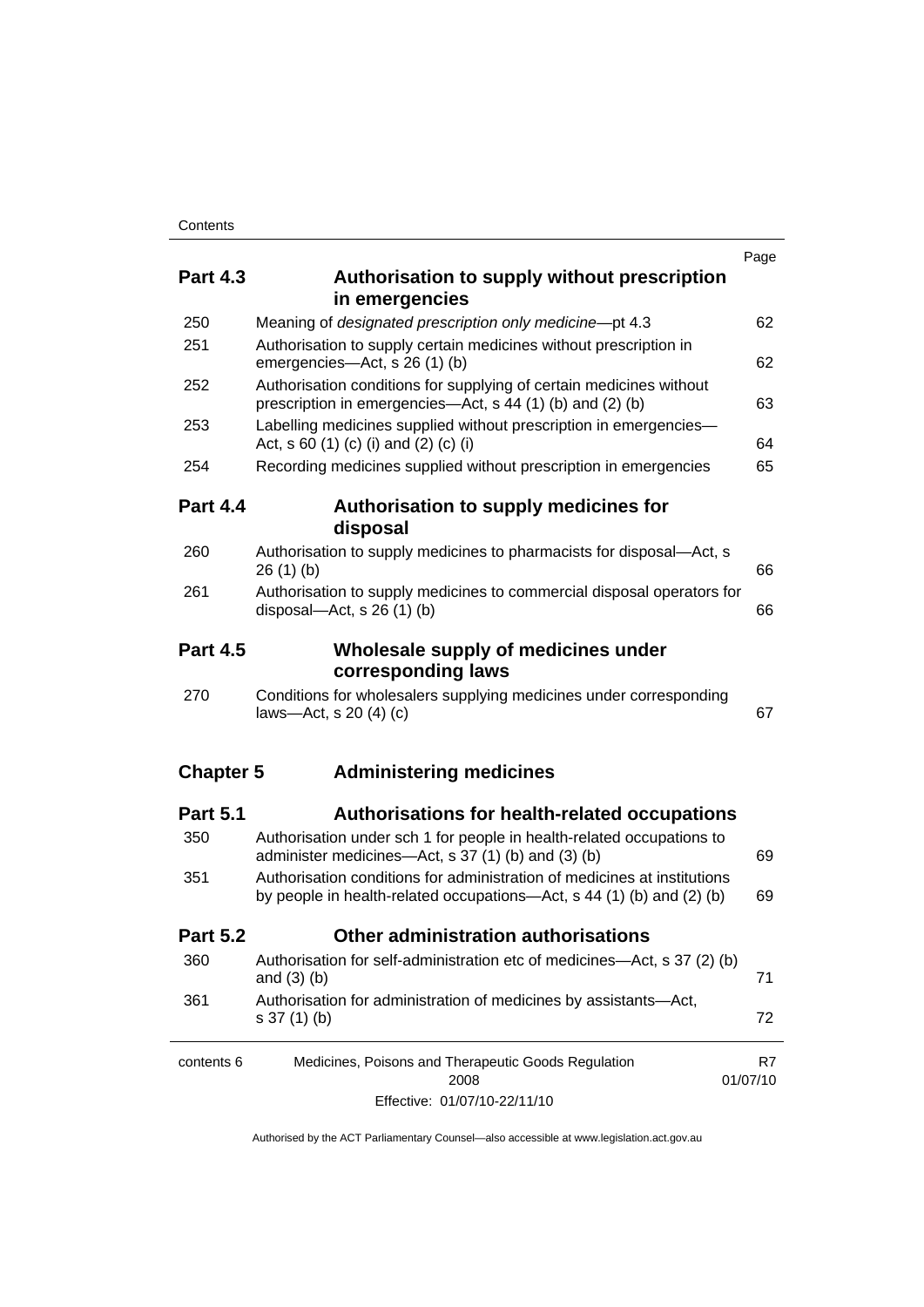|                  |                                                                                                                                       | Contents   |
|------------------|---------------------------------------------------------------------------------------------------------------------------------------|------------|
|                  |                                                                                                                                       | Page       |
| <b>Chapter 6</b> | <b>Obtaining and possessing medicines</b>                                                                                             |            |
| 370              | Authorisation under sch 1 to obtain and possess medicines-Act, s 35<br>$(1)$ (b), $(2)$ (b) and s 36 (b)                              | 73         |
| 371              | Authorisation to obtain and possess medicines for certain personal<br>use-related dealings—Act, s $35(1)(b)$ , $(2)(b)$ and s $36(b)$ | 73         |
| <b>Chapter 7</b> | <b>Manufacturing medicines</b>                                                                                                        |            |
| 380              | Authorisation under sch 1 to manufacture medicines—Act, s 33 (b)                                                                      | 74         |
| <b>Chapter 8</b> | <b>Discarding medicines</b>                                                                                                           |            |
| 390              | Discarding controlled medicines—Act, s 34 (1) (a)                                                                                     | 75         |
| <b>Chapter 9</b> | <b>Other medicines authorisations</b>                                                                                                 |            |
| <b>Part 9.1</b>  | Authorisations for delivery people and<br>commercial disposal operators                                                               |            |
| 400              | Authorisations to deliver medicines under supply authorities—Act,<br>s 26 (1) (b), (2) (b), s 35 (1) (b), (2) (b) and s 36 (b)        | 76         |
| 401              | Authorisations for commercial disposal operators—Act, s 26 (1) (b)<br>and (2) (b), s 35 (1) (b) and (2) (b) and s 36 (b)              | 77         |
| <b>Part 9.2</b>  | <b>Emergency supply and administration of</b><br>adrenaline and salbutamol                                                            |            |
| 410              | Authorisations to supply and administer adrenaline and salbutamol-<br>Act, s 26 (1) (b) and s 37 (1) (b)                              | 78         |
| <b>Part 9.3</b>  | <b>Medicines authorisations for corrections</b><br>functions                                                                          |            |
| 420              | Authorisations for CYP authorised people—Act, s 26 (1) (b),<br>s 35 (1) (b), (2) (b), s 36 (b) and s 37 (1) (b)                       | 79         |
| 421              | Authorisations for corrections officers-Act, s 26 (1) (b), s 35 (1) (b),<br>$(2)$ (b), s 36 (b) and s 37 (1) (b)                      | 80         |
| 422              | Authorisations for court and police cell custodians—Act, s 26 (1) (b),<br>s 35 (1) (b), (2) (b), s 36 (b) and s 37 (1) (b)            | 80         |
| R7<br>01/07/10   | Medicines, Poisons and Therapeutic Goods Regulation<br>2008                                                                           | contents 7 |
|                  | Effective: 01/07/10-22/11/10                                                                                                          |            |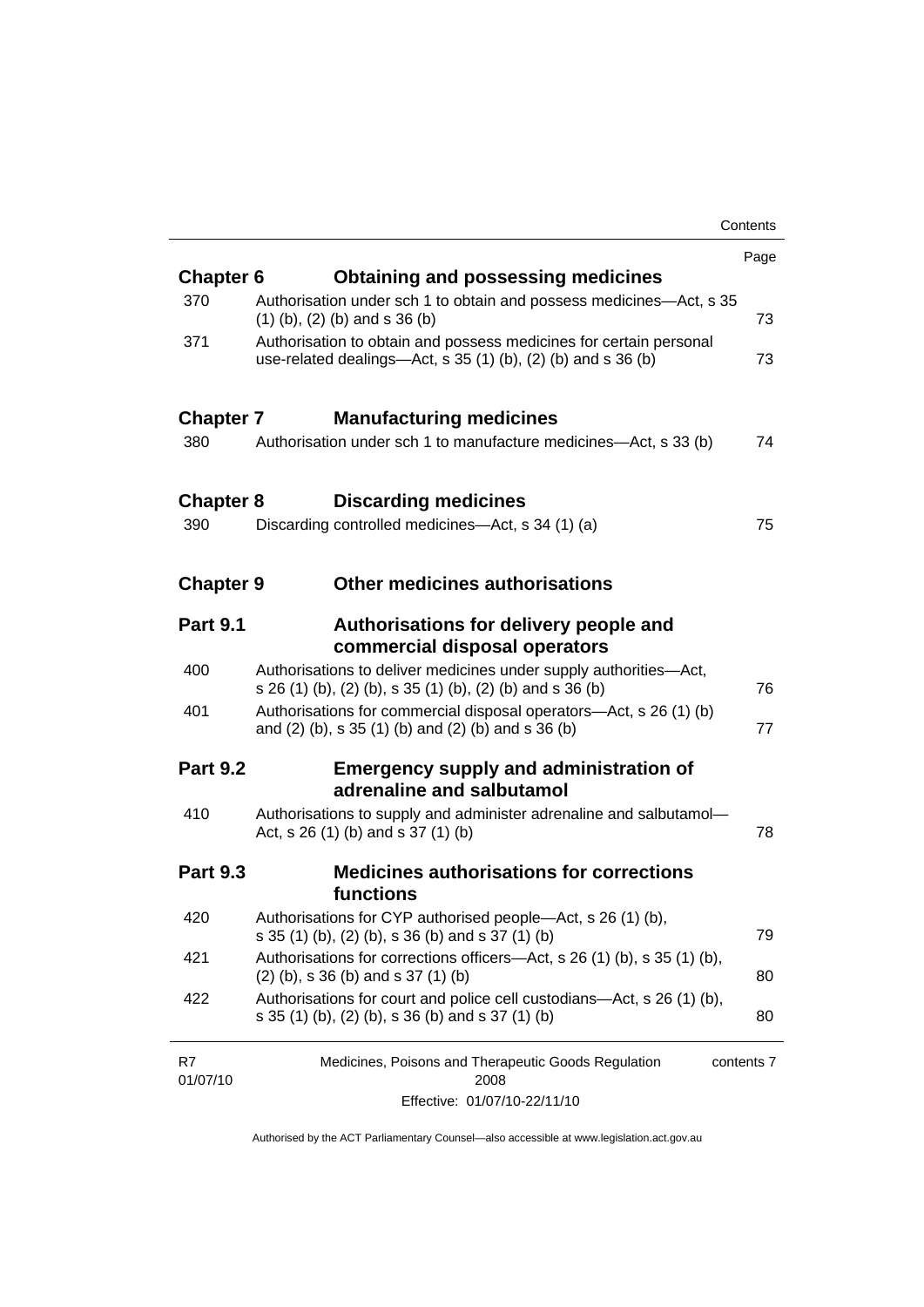|                 |                                                                                                                           | Page |
|-----------------|---------------------------------------------------------------------------------------------------------------------------|------|
| <b>Part 9.4</b> | Authorisations for medicines research and<br>education program purposes other than<br>controlled medicines                |      |
| 430             | Authorisations for non-controlled medicines research and education-<br>Act, s 26 (1) and (2) (b)                          | 82   |
| 431             | Authorisation conditions for non-controlled medicines research and<br>education- $Act$ , s 44 (1) (b) and (2) (b)         | 83   |
| <b>Part 9.5</b> | <b>Authorisations under medicines licences</b>                                                                            |      |
| Division 9.5.1  | Controlled medicines research and education program<br>licence authorisations                                             |      |
| 440             | Authorisations under controlled medicines research and education<br>program licences—Act, s 20 (1) (a)                    | 85   |
| 441             | Authorisation condition for controlled medicines research and<br>education program licences—Act, s 44 (1) (b) and (2) (b) | 86   |
| Division 9.5.2  | <b>First-aid kit licence authorisations</b>                                                                               |      |
| 450             | Authorisations under first-aid kit licences—Act, s 20 (1) (a)                                                             | 87   |
| 451             | Authorisation condition for first-aid kit licences—Act, s 44 (1) (b) and<br>$(2)$ $(b)$                                   | 88   |
| Division 9.5.3  | Wholesalers licence authorisations                                                                                        |      |
| 460             | Authorisations under medicines wholesalers licences—Act, s 20 (1) (a)                                                     | 88   |
| 461             | Authorisation conditions for medicines wholesalers licences-Act,<br>s 44 (1) (b) and (2) (b)                              | 89   |
| Division 9.5.4  | Opioid dependency treatment licence authorisations                                                                        |      |
| 470             | Authorisations under opioid dependency treatment licences-Act,<br>s 20(1)(a)                                              | 90   |
| 471             | Authorisation condition for opioid dependency treatment licences-<br>Act, $s$ 44 (1) (b) and (2) (b)                      | 91   |
| Division 9.5.5  | Pharmacy medicines rural communities licences                                                                             |      |
| 480             | Authorisations under pharmacy medicines rural communities<br>licences- $-\text{Act}$ , s 20 (1) (a)                       | 92   |
| 481             | Authorisation conditions for pharmacy medicines rural communities<br>licences—Act, $s$ 44 (1) (b) and (2) (b)             | 93   |

| contents 8 | Medicines, Poisons and Therapeutic Goods Regulation | R7       |
|------------|-----------------------------------------------------|----------|
|            | 2008                                                | 01/07/10 |
|            | Effective: 01/07/10-22/11/10                        |          |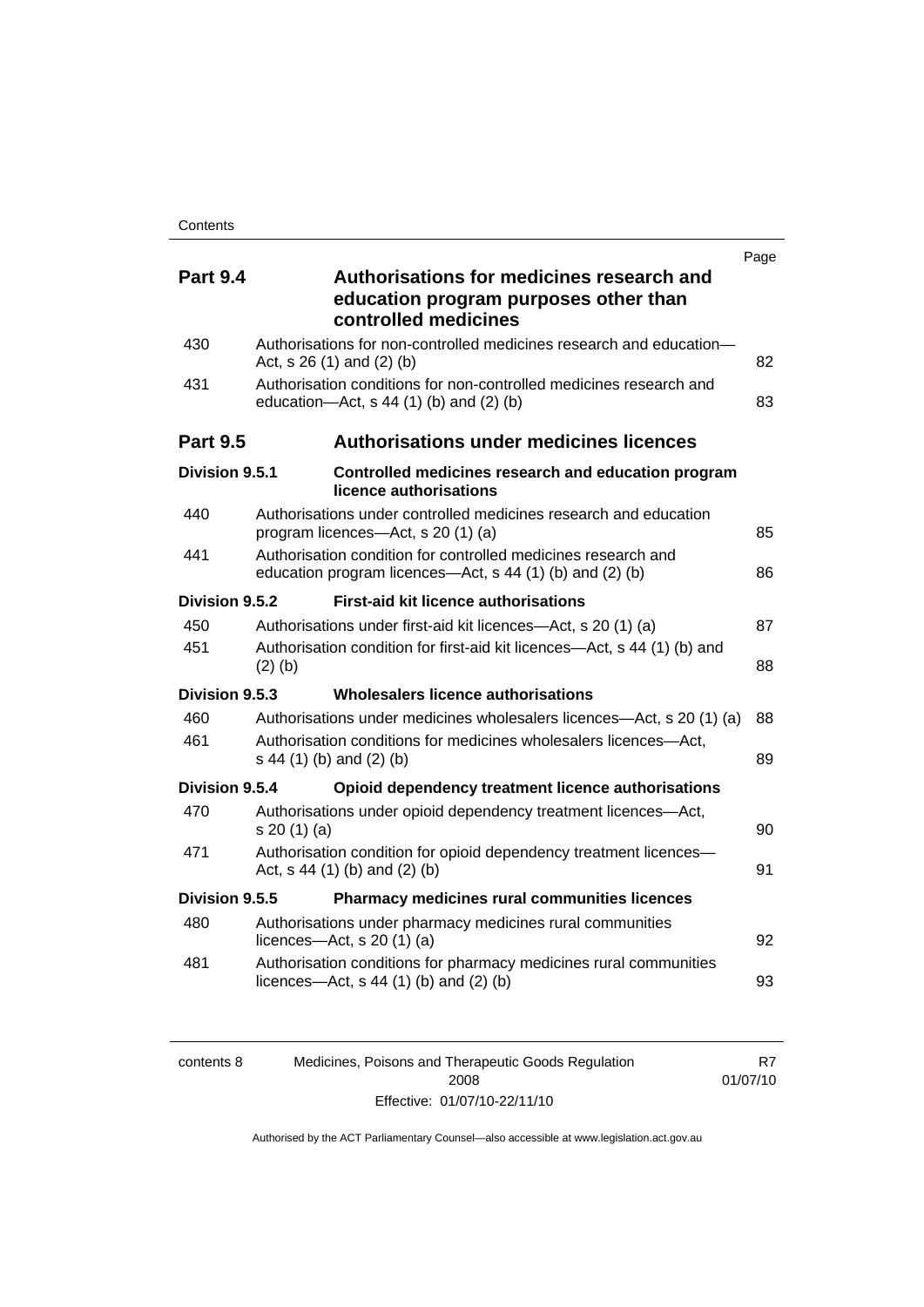| <b>Chapter 10</b>                                                                                    |  | Packaging and labelling of medicines<br>generally                                                                                     | Page |
|------------------------------------------------------------------------------------------------------|--|---------------------------------------------------------------------------------------------------------------------------------------|------|
| 500                                                                                                  |  | When pharmacy medicines and pharmacist only medicines to be<br>supplied in manufacturer's packs-Act, s 59 (1) (c) (i) and (2) (c) (i) | 95   |
| 501                                                                                                  |  | Packaging of supplied manufacturer's packs of medicines-Act, s 59<br>$(1)$ (c) (i) and (2) (c) (i)                                    | 95   |
| 502                                                                                                  |  | Labelling of supplied manufacturer's packs of medicines-Act,<br>s 60 (1) (c) (i) and (2) (c) (i)                                      | 96   |
| <b>Chapter 11</b>                                                                                    |  | <b>Storage of medicines</b>                                                                                                           |      |
| <b>Part 11.1</b>                                                                                     |  | <b>Preliminary</b>                                                                                                                    |      |
| 510                                                                                                  |  | Meaning of prescribed person-ch 11                                                                                                    | 97   |
| 511                                                                                                  |  | Meaning of key-ch 11                                                                                                                  | 98   |
| Part 11.2                                                                                            |  | Storage requirements for medicines generally                                                                                          |      |
| 515                                                                                                  |  | Storage of medicines generally—Act, s 61 (b) and (c)                                                                                  | 99   |
| Part 11.3<br><b>Additional storage requirements for</b><br>medicines other than controlled medicines |  |                                                                                                                                       |      |
| 520                                                                                                  |  | Storage of medicines other than controlled medicines in community<br>pharmacies-Act, s 61 (b) and (c)                                 | 100  |
| 521                                                                                                  |  | Storage of medicines other than controlled medicines by other<br>people-Act, s 61 (b) and (c)                                         | 101  |
| 522                                                                                                  |  | Storage of pharmacy medicines by pharmacy medicines rural<br>communities licence-holders-Act, s 61 (b) and (c)                        | 101  |
| Part 11.4                                                                                            |  | <b>Additional storage requirements for</b><br>controlled medicines                                                                    |      |
| 530                                                                                                  |  | Meaning of personal custody-pt 11.4                                                                                                   | 102  |
| 531                                                                                                  |  | Storage of controlled medicines by wholesalers licence-holders-<br>Act, $s$ 61 (b) and (c)                                            | 102  |
| 532                                                                                                  |  | Storage of controlled medicines for certain health-related<br>occupations-Act, s 61 (b) and (c)                                       | 103  |

| R7       | Medicines, Poisons and Therapeutic Goods Regulation | contents 9 |
|----------|-----------------------------------------------------|------------|
| 01/07/10 | 2008                                                |            |
|          | Effective: 01/07/10-22/11/10                        |            |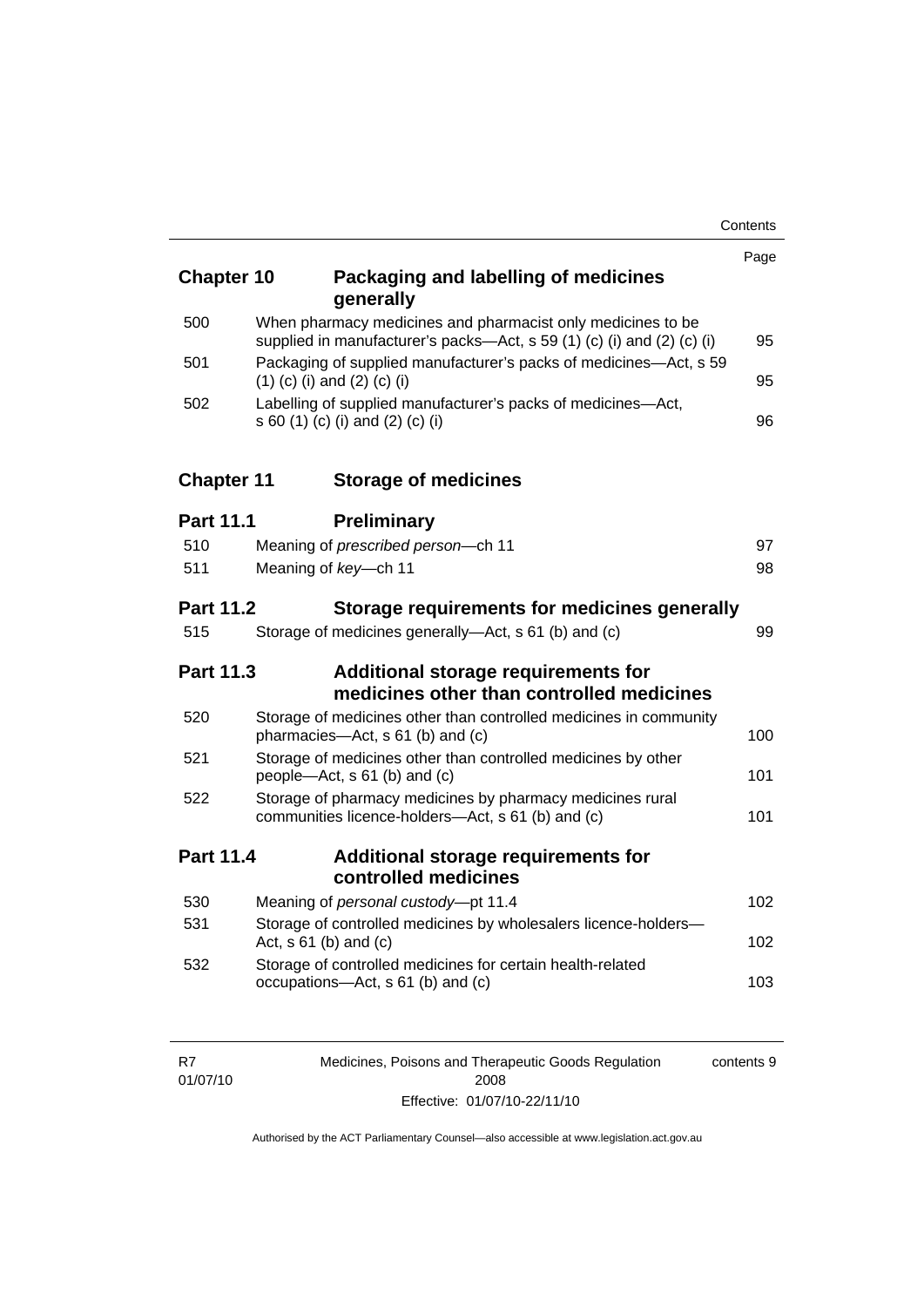|                   |                                                                                                                  | Page |
|-------------------|------------------------------------------------------------------------------------------------------------------|------|
| 533               | Storage of controlled medicines by certain other prescribed people-<br>Act, $s \, 61$ (b) and (c)                | 104  |
| <b>Chapter 12</b> | <b>Controlled medicines registers</b>                                                                            |      |
| 540               | Keeping of controlled medicines registers by certain people—Act, s 48<br>(a) and $s$ 50 (1) (b) and (2) (b)      | 107  |
| 541               | Keeping of controlled medicines registers by first-aid kit holders—Act,<br>s 48 (a) and s 50 (1) (b) and (2) (b) | 109  |
| 542               | Form of controlled medicines registers—Act, s 49 $(1)$ (b) and $(2)$ (b)                                         | 110  |
| 543               | Making entries in controlled medicines registers—Act, s 51 (1) (b)                                               | 110  |
| 544               | Prescribed witnesses for administration of controlled medicines—Act.<br>s 53 (a) and (b)                         | 112  |
| 545               | Prescribed witnesses for discarding of controlled medicines—Act, s 54<br>$(a)$ and $(b)$                         | 112  |
| 546               | Changes etc to entries in controlled medicines registers—Act, s 55 (2)<br>(b)                                    | 113  |

### **Chapter 13 Controlled medicines and appendix D medicines approvals for human use**

## **Part 13.1 Controlled medicines approvals**

| Division 13.1.1 | Preliminary                                                                                                |     |
|-----------------|------------------------------------------------------------------------------------------------------------|-----|
| 550             | Meaning of controlled medicines approval                                                                   | 115 |
| 551             | Meaning of designated prescriber-pt 13.1                                                                   | 115 |
| Division 13.1.2 | <b>Standing controlled medicines approvals</b>                                                             |     |
| 555             | Standing approval to prescribe controlled medicines for hospital in-<br>patients                           | 116 |
| 556             | Standing approval to prescribe controlled medicines for short-term<br>treatment                            | 116 |
| 557             | Standing interim approval to prescribe buprenorphine and methadone<br>for patients of certain institutions | 116 |
| Division 13.1.3 | Chief health officer controlled medicines approvals                                                        |     |
| 560             | Applications for CHO controlled medicines approvals                                                        | 118 |
|                 |                                                                                                            |     |
| contents 10     | Medicines, Poisons and Therapeutic Goods Regulation                                                        | R7  |

Authorised by the ACT Parliamentary Counsel—also accessible at www.legislation.act.gov.au

01/07/10

2008 Effective: 01/07/10-22/11/10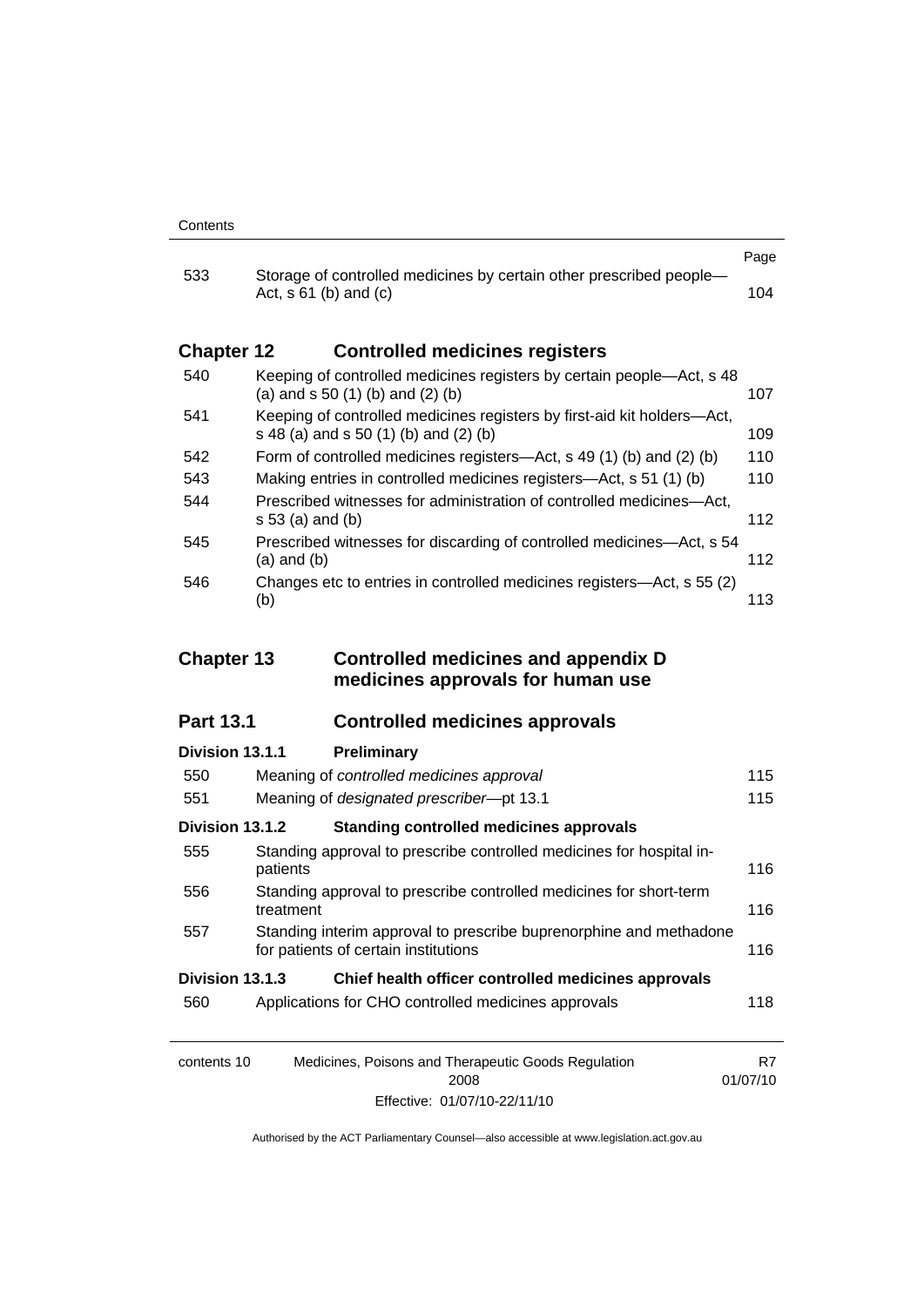| Contents |  |
|----------|--|
|----------|--|

| 561              | Requirements for CHO controlled medicines approval applications                                                                         | Page<br>119 |
|------------------|-----------------------------------------------------------------------------------------------------------------------------------------|-------------|
| 562              |                                                                                                                                         | 120         |
| 563              | CHO decision on applications to prescribe controlled medicines<br>Restrictions on CHO power to approve applications for approvals       | 121         |
| 564              | Term of CHO controlled medicines approvals                                                                                              | 122         |
| 565              |                                                                                                                                         | 122         |
| 566              | Applications for review of unfavourable CHO decisions for approvals<br>Medicines advisory committee-referred applications and review of |             |
|                  | unfavourable CHO decisions                                                                                                              | 123         |
| 567              | Amendment and revocation of controlled medicines approvals                                                                              | 124         |
| 568              | Application for review of amendment and revocation on CHO initiative                                                                    | 125         |
| 569              | Medicines advisory committee-review of amendment or revocation<br>on CHO initiative                                                     | 126         |
| 570              | Conditional controlled medicines approvals                                                                                              | 126         |
| 571              | Form of CHO controlled medicines approvals                                                                                              | 127         |
| 572              | When controlled medicines approvals etc take effect                                                                                     | 128         |
| 573              | Medicines advisory committee-directions to CHO                                                                                          | 128         |
| 574              | Medicines advisory committee-guidelines for CHO decisions on<br>applications                                                            | 129         |
|                  |                                                                                                                                         |             |
| Division 13.1.4  | <b>Endorsements to treat drug-dependency</b>                                                                                            |             |
| 580              | Meaning of endorsement-div 13.1.4                                                                                                       | 129         |
| 581              | Applications for CHO endorsement to treat drug-dependency                                                                               | 129         |
| 582              | CHO decisions on applications for endorsement to treat<br>drug-dependency                                                               | 130         |
| 583              | Form of CHO endorsements to treat drug-dependency                                                                                       | 130         |
| 584              | Medicines advisory committee-review of CHO decisions to refuse<br>endorsements to treat drug-dependency                                 | 131         |
| <b>Part 13.2</b> | Appendix D medicines approvals                                                                                                          |             |
| 590              | Meaning of appendix D medicines approval                                                                                                | 132         |
| 591              | Standing approval to prescribe designated appendix D medicines                                                                          | 132         |
| 592              | Applications for CHO approval to prescribe designated appendix D<br>medicines                                                           | 133         |
| 593              | CHO decisions on applications to prescribe designated appendix D<br>medicines                                                           | 133         |

| R7       | Medicines, Poisons and Therapeutic Goods Regulation | contents 11 |
|----------|-----------------------------------------------------|-------------|
| 01/07/10 | 2008                                                |             |
|          | Effective: 01/07/10-22/11/10                        |             |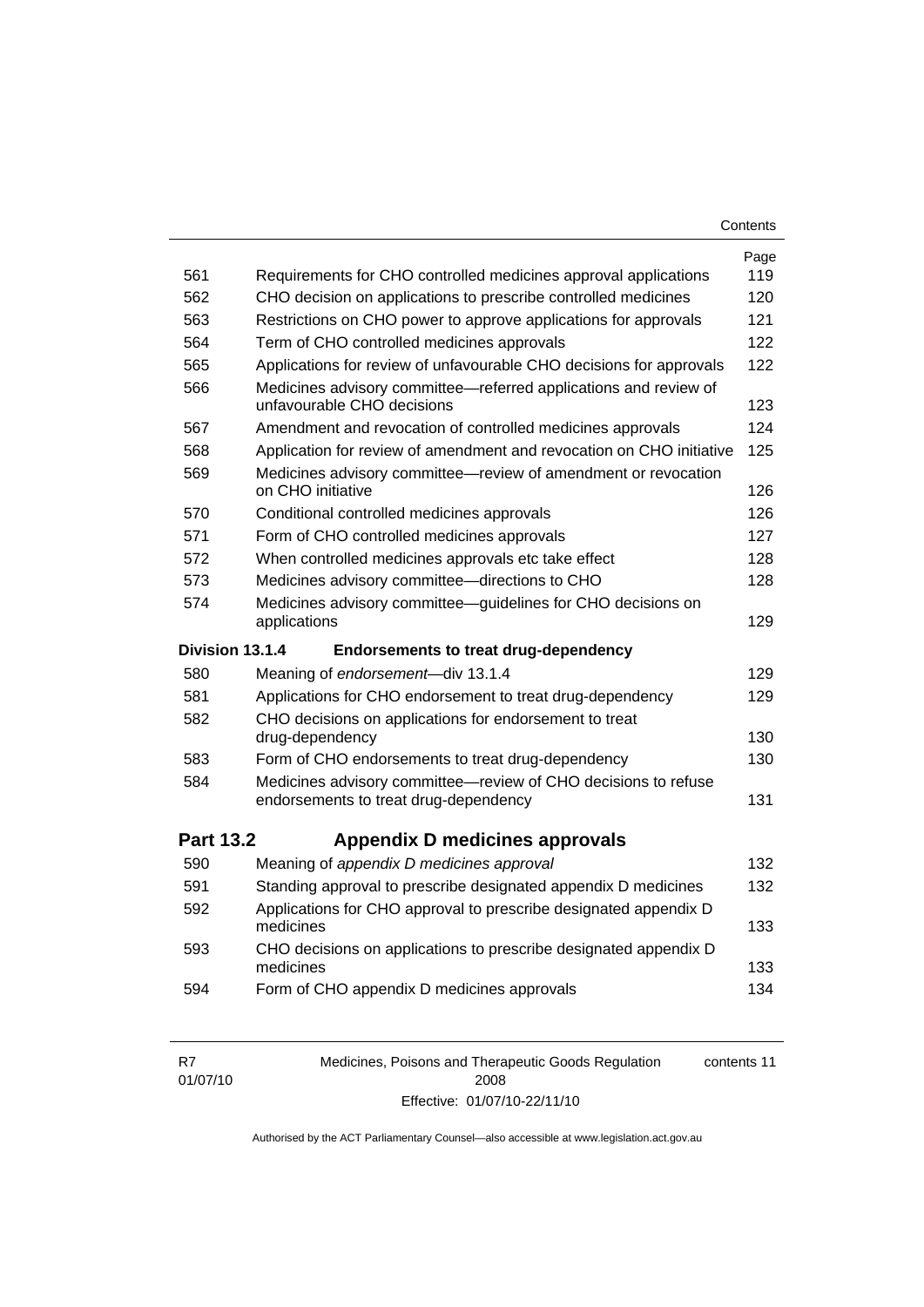| <b>Chapter 14</b> | <b>Medicines licences</b>                                                                                    | Page           |
|-------------------|--------------------------------------------------------------------------------------------------------------|----------------|
| <b>Part 14.1</b>  | <b>Medicines licences generally</b>                                                                          |                |
| 600               | Medicines licences that may be issued—Act, s 78 (2)                                                          | 135            |
| <b>Part 14.2</b>  | Controlled medicines research and education<br>program licences                                              |                |
| 605               | Applications for controlled medicines research and education program<br>licences                             | 136            |
| 606               | Restrictions on issuing of controlled medicines research and education<br>program licences—Act, s 85 (1) (a) | 137            |
| 607               | Additional information for controlled medicines research and education<br>program licences—Act, s 88 (1) (k) | 138            |
| <b>Part 14.3</b>  | <b>First-aid kit licences</b>                                                                                |                |
| 610               | Applications for first-aid kit licences                                                                      | 139            |
| 611               | Restrictions on issuing of first-aid kit licences-Act, s 85 (1) (a)                                          | 140            |
| 612               | Additional information for first-aid kit licences—Act, s 88 (1) (k)                                          | 141            |
| <b>Part 14.4</b>  | <b>Medicines wholesalers licences</b>                                                                        |                |
| 615               | Applications for medicines wholesalers licences                                                              | 142            |
| 616               | Restrictions on issuing of medicines wholesalers licences—Act, s 85<br>$(1)$ (a)                             | 143            |
| 617               | Additional information for medicines wholesalers licences—Act, s 88<br>$(1)$ (k)                             | 143            |
| <b>Part 14.5</b>  | <b>Opioid dependency treatment licences</b>                                                                  |                |
| 620               | Applications for opioid dependency treatment licences                                                        | 144            |
| 621               | Restriction on issuing of opioid dependency treatment licences-Act, s<br>85(1)(a)                            | 144            |
| 622               | Witnessing not required for administration under opioid dependency<br>treatment licence-Act, s 190 (1) (a)   | 144            |
| <b>Part 14.6</b>  | <b>Pharmacy medicines rural communities</b><br><b>licences</b>                                               |                |
| 625               | Applications for pharmacy medicines rural communities licences                                               | 145            |
| contents 12       | Medicines, Poisons and Therapeutic Goods Regulation<br>2008                                                  | R7<br>01/07/10 |
|                   | Effective: 01/07/10-22/11/10                                                                                 |                |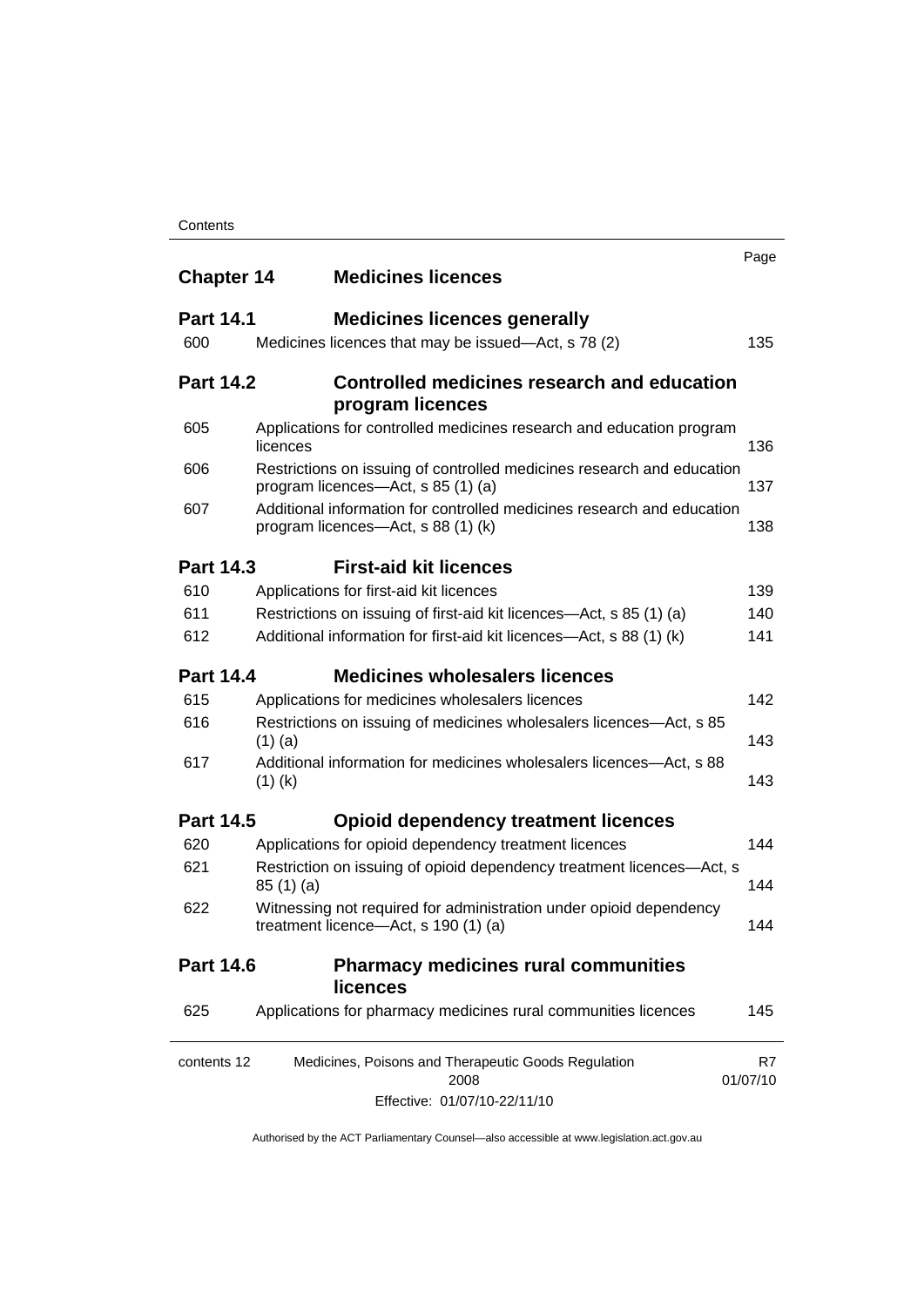|                   |                                                                                               | Contents |
|-------------------|-----------------------------------------------------------------------------------------------|----------|
|                   |                                                                                               | Page     |
| 626               | Restrictions on issuing of pharmacy medicines rural communities<br>licences—Act, s $85(1)(a)$ | 145      |
| <b>Chapter 15</b> | <b>Medicines-other provisions</b>                                                             |          |
| <b>Part 15.1</b>  | Opioid dependency treatment guidelines                                                        |          |
| 630               | Guidelines for treatment of opioid dependency                                                 | 146      |
| <b>Part 15.2</b>  | <b>Medicines advisory committee</b>                                                           |          |
| 635               | Medicines advisory committee-membership                                                       | 147      |
| 636               | Medicines advisory committee—term of appointments                                             | 148      |
| 637               | Medicines advisory committee-conditions of appointments                                       | 148      |
| 638               | Medicines advisory committee—time and place of meetings                                       | 148      |
| 639               | Medicines advisory committee-presiding member                                                 | 148      |
| 640               | Medicines advisory committee-quorum                                                           | 149      |
| 641               | Medicines advisory committee-voting                                                           | 149      |
| 642               | Medicines advisory committee-conduct of meetings                                              | 149      |
| 643               | Medicines advisory committee-disclosure of interests by members                               | 150      |
| 644               | Medicines advisory committee—ending appointments                                              | 152      |
| <b>Part 15.3</b>  | <b>Other medicines provisions</b>                                                             |          |
| 650               | Advertising controlled medicines—Act, s 66 (3) (b)                                            | 154      |
| 651               | Advertising other medicines                                                                   | 154      |
| 652               | Prescribed institutions-Act, dict, def <i>institution</i> , par (b)                           | 155      |
| <b>Chapter 16</b> | Low and moderate harm poisons                                                                 |          |
| <b>Part 16.1</b>  | <b>Preliminary</b>                                                                            |          |

# 660 Meaning of *relevant law*—ch 16 [156](#page-179-0)

R7 01/07/10 Medicines, Poisons and Therapeutic Goods Regulation 2008 Effective: 01/07/10-22/11/10 contents 13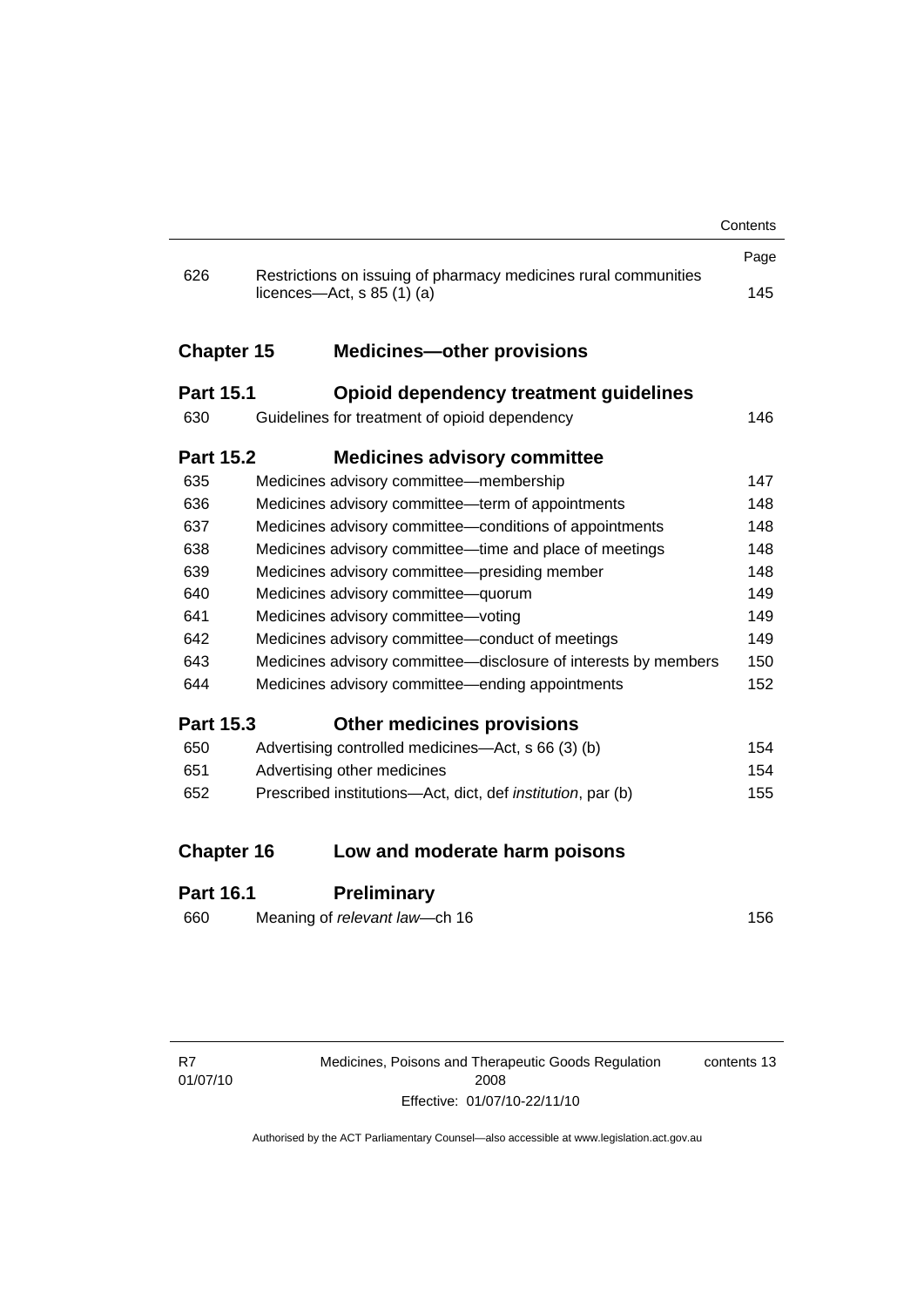|                   |                   |                                                                                                                      | Page     |
|-------------------|-------------------|----------------------------------------------------------------------------------------------------------------------|----------|
| <b>Part 16.2</b>  |                   | Authorisation to supply low and moderate                                                                             |          |
|                   |                   | harm poisons                                                                                                         |          |
| 661               | (b) and $(2)$ (b) | Authorisation to supply low and moderate harm poisons—Act, s 26 (1)                                                  | 157      |
| 662               |                   | Authorisation condition for supplying low and moderate harm                                                          |          |
|                   |                   | poisons-Act, $s$ 44 (1) (b) and (2) (b)                                                                              | 157      |
| <b>Part 16.3</b>  |                   | Authorisation to manufacture low and                                                                                 |          |
|                   |                   | moderate harm poisons                                                                                                |          |
| 663               | 33(b)             | Authorisation to manufacture low and moderate harm poisons-Act, s                                                    | 158      |
| 664               |                   | Authorisation condition for manufacturing low and moderate harm                                                      |          |
|                   |                   | poisons—Act, s 44 (1) (b) and (2) (b)                                                                                | 158      |
| <b>Part 16.4</b>  |                   | Packaging and labelling of low and moderate                                                                          |          |
|                   |                   | harm poisons                                                                                                         |          |
| 665               |                   | Packaging of supplied manufacturer's packs of low and moderate                                                       |          |
|                   |                   | harm poisons—Act, s 59 $(1)$ $(c)$ $(i)$ and $(2)$ $(c)$ $(i)$                                                       | 159      |
| 666               |                   | Labelling of supplied manufacturer's packs of low and moderate harm<br>poisons—Act, s 60 (1) (c) (i) and (2) (c) (i) | 160      |
| <b>Chapter 17</b> |                   | Dangerous poisons authorisations                                                                                     |          |
| <b>Part 17.1</b>  |                   |                                                                                                                      |          |
|                   |                   | <b>Overview of dangerous poisons</b><br>authorisations                                                               |          |
| 670               |                   | General overview of authorisations for dangerous poisons                                                             | 161      |
| 671               |                   | Overview of dangerous poisons authorisations under this regulation                                                   | 162      |
| 672               |                   | General overview of authorisation conditions for dangerous poisons                                                   | 163      |
| <b>Part 17.2</b>  |                   | Authorisations under dangerous poisons                                                                               |          |
|                   |                   | <b>licences</b>                                                                                                      |          |
| Division 17.2.1   |                   | Dangerous poisons manufacturers licence<br>authorisations                                                            |          |
| 675               |                   | Authorisations under dangerous poisons manufacturers licences-Act,                                                   |          |
|                   | s 20(1)(a)        |                                                                                                                      | 164      |
| contents 14       |                   | Medicines, Poisons and Therapeutic Goods Regulation                                                                  | R7       |
|                   |                   | 2008                                                                                                                 | 01/07/10 |
|                   |                   | Effective: 01/07/10-22/11/10                                                                                         |          |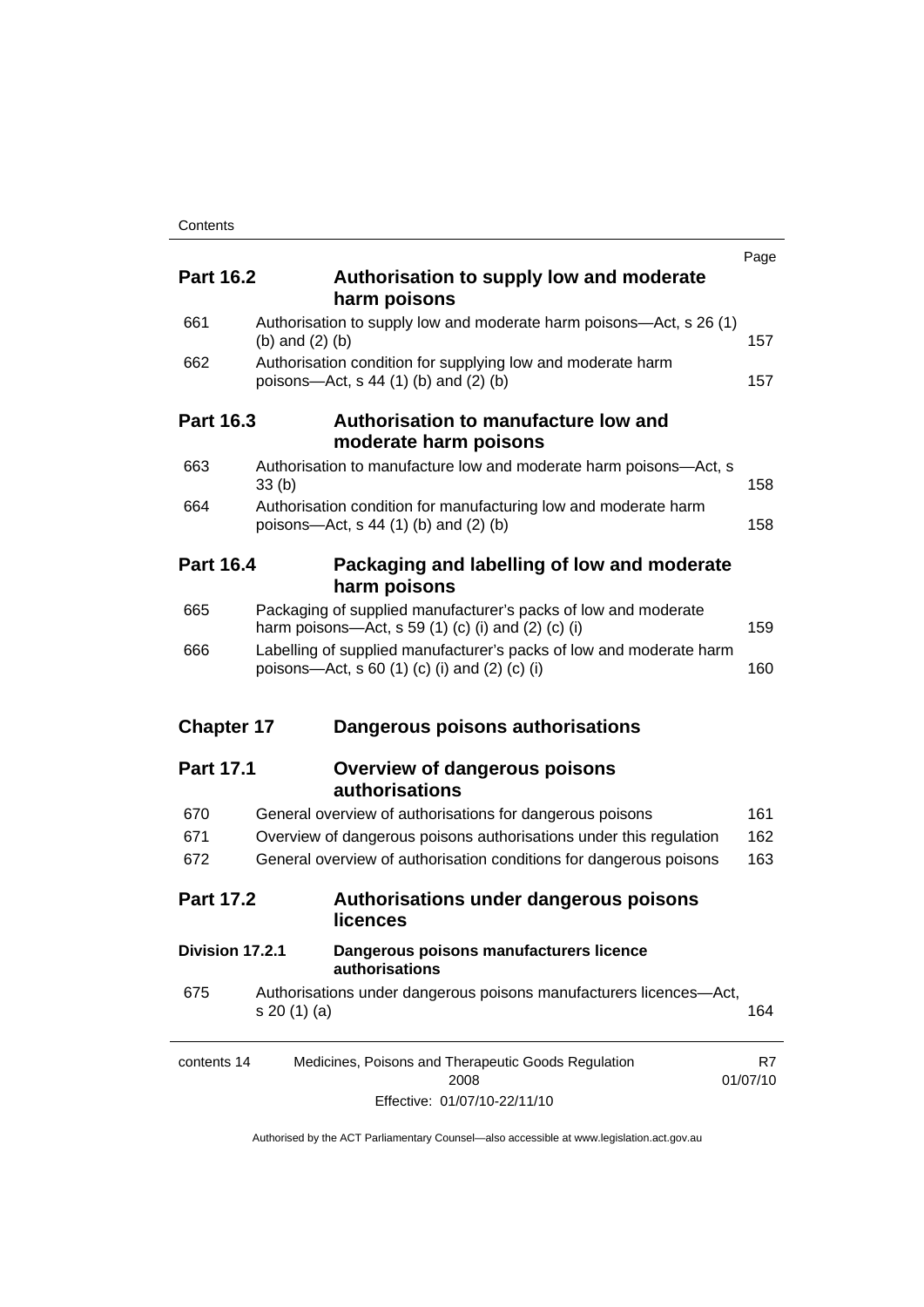| Page<br>676<br>Authorisation conditions for dangerous poisons manufacturers<br>licences—Act, $s$ 44 (1) (b) and (2) (b)<br>165<br>Division 17.2.2<br>Dangerous poisons-research and education program<br>licence authorisations<br>680<br>Authorisations under dangerous poisons research and education<br>program licences—Act, s 20 (1) (a)<br>167 |
|------------------------------------------------------------------------------------------------------------------------------------------------------------------------------------------------------------------------------------------------------------------------------------------------------------------------------------------------------|
|                                                                                                                                                                                                                                                                                                                                                      |
|                                                                                                                                                                                                                                                                                                                                                      |
|                                                                                                                                                                                                                                                                                                                                                      |
|                                                                                                                                                                                                                                                                                                                                                      |
| Authorisation condition for dangerous poisons research and education<br>681<br>program licences—Act, $s$ 44 (1) (b) and (2) (b)<br>168                                                                                                                                                                                                               |
| Division 17.2.3<br>Dangerous poisons suppliers licence authorisations                                                                                                                                                                                                                                                                                |
| 685<br>Authorisations under dangerous poisons suppliers licences—Act,<br>169<br>s 20(1)(b)                                                                                                                                                                                                                                                           |
| Authorisation conditions for dangerous poisons suppliers licences-<br>686<br>Act, $s$ 44 (1) (b) and (2) (b)<br>170                                                                                                                                                                                                                                  |
| <b>Part 17.3</b><br>Other dangerous poisons authorisations                                                                                                                                                                                                                                                                                           |
| Division 17.3.1<br>Authorisations for manufacturing etc purposes                                                                                                                                                                                                                                                                                     |
| 690<br>Manufacturing etc authorisations for dangerous poisons-Act, s 20 (2)<br>(a)<br>172                                                                                                                                                                                                                                                            |
| Division 17.3.2<br>Authorisations for delivery people and commercial<br>disposal operators                                                                                                                                                                                                                                                           |
| 692<br>Authorisations to deliver dangerous poisons under purchase orders-<br>Act, s 26 (1) (b) and (2) (b), s 35 (1) (b), (2) (b) and s 36 (b)<br>173                                                                                                                                                                                                |
| 693<br>Authorisation to supply dangerous poisons to commercial disposal<br>operator for disposal—Act, s 26 (1) (b)<br>174                                                                                                                                                                                                                            |
| Authorisations for commercial disposal operators-Act, s 26 (1) (b)<br>694<br>and (2) (b), s 35 (1) (b) and (2) (b) and s 36 (b)<br>174                                                                                                                                                                                                               |
| Division 17.3.3<br>Authorisations for dangerous poisons research and<br>education programs by scientifically qualified people                                                                                                                                                                                                                        |
| 695<br>Authorisations for dangerous poisons research and education-Act, s<br>26 (1) and (2) (b)<br>175                                                                                                                                                                                                                                               |
| 696<br>Authorisation conditions for dangerous poisons research and<br>education-Act, s 44 (1) (b) and (2) (b)<br>176                                                                                                                                                                                                                                 |

Medicines, Poisons and Therapeutic Goods Regulation 2008 Effective: 01/07/10-22/11/10 contents 15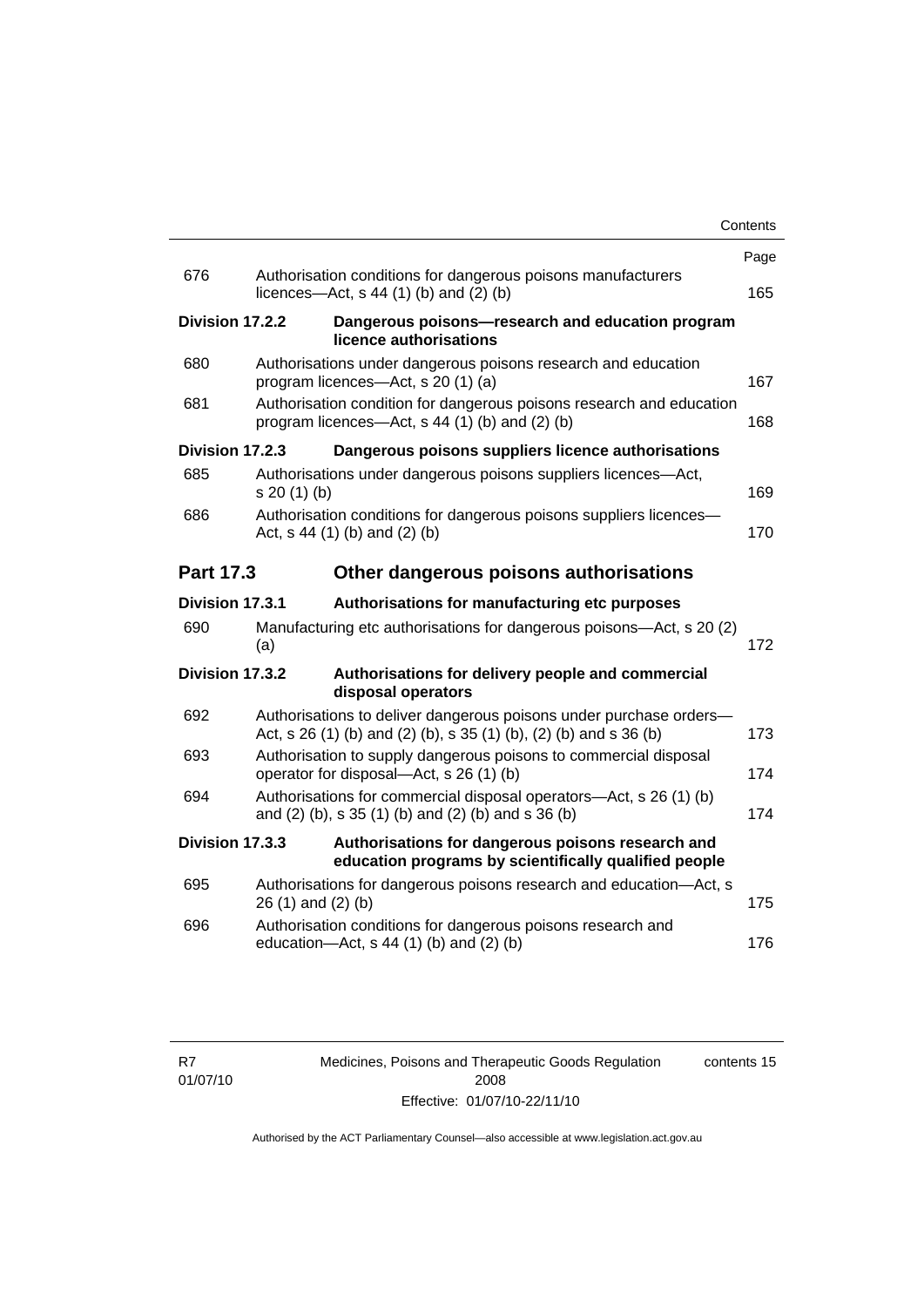| <b>Chapter 18</b> | Dangerous poisons licences                                                                                | Page           |  |  |
|-------------------|-----------------------------------------------------------------------------------------------------------|----------------|--|--|
| <b>Part 18.1</b>  | Dangerous poisons licences generally                                                                      |                |  |  |
| 700               | Dangerous poisons licences that may be issued—Act, s 78 (2)                                               | 177            |  |  |
| <b>Part 18.2</b>  | Dangerous poisons manufacturers licences                                                                  |                |  |  |
| 705               | Applications for dangerous poisons manufacturers licences                                                 | 178            |  |  |
| 706               | Restrictions on issuing of dangerous poisons manufacturers<br>licences- $-\text{Act}$ , s 85 (1) (a)      | 179            |  |  |
| 707               | Additional information for dangerous poisons manufacturers<br>licences—Act, $s$ 88 (1) (k)                | 179            |  |  |
| <b>Part 18.3</b>  | Dangerous poisons research and education<br>program licences                                              |                |  |  |
| 710               | Applications for dangerous poisons research and education program<br>licences                             | 180            |  |  |
| 711               | Restrictions on issuing of dangerous poisons research and education<br>program licences—Act, s 85 (1) (a) |                |  |  |
| 712               | Additional information for dangerous poisons research and education<br>licences—Act, $s$ 88 (1) (k)       | 182            |  |  |
| <b>Part 18.4</b>  | Dangerous poisons suppliers licences                                                                      |                |  |  |
| 715               | Applications for dangerous poisons suppliers licences                                                     | 183            |  |  |
| 716               | Restrictions on issuing of dangerous poisons suppliers licences-Act,<br>s 85 (1) (a)                      | 184            |  |  |
| 717               | Additional information for dangerous poisons suppliers licences-Act,<br>s 88 (1) (k)                      | 184            |  |  |
| <b>Chapter 19</b> | Dangerous poisons-other provisions                                                                        |                |  |  |
| <b>Part 19.1</b>  | Dangerous poisons purchase orders                                                                         |                |  |  |
| 720               | Supplying dangerous poisons on purchase orders                                                            | 185            |  |  |
| 721               | General requirements for dangerous poisons purchase orders-Act, s<br>38(2)(c)                             | 186            |  |  |
| 722               | Recording supply of dangerous poisons on purchase orders                                                  | 186            |  |  |
| contents 16       | Medicines, Poisons and Therapeutic Goods Regulation<br>2008                                               | R7<br>01/07/10 |  |  |

Effective: 01/07/10-22/11/10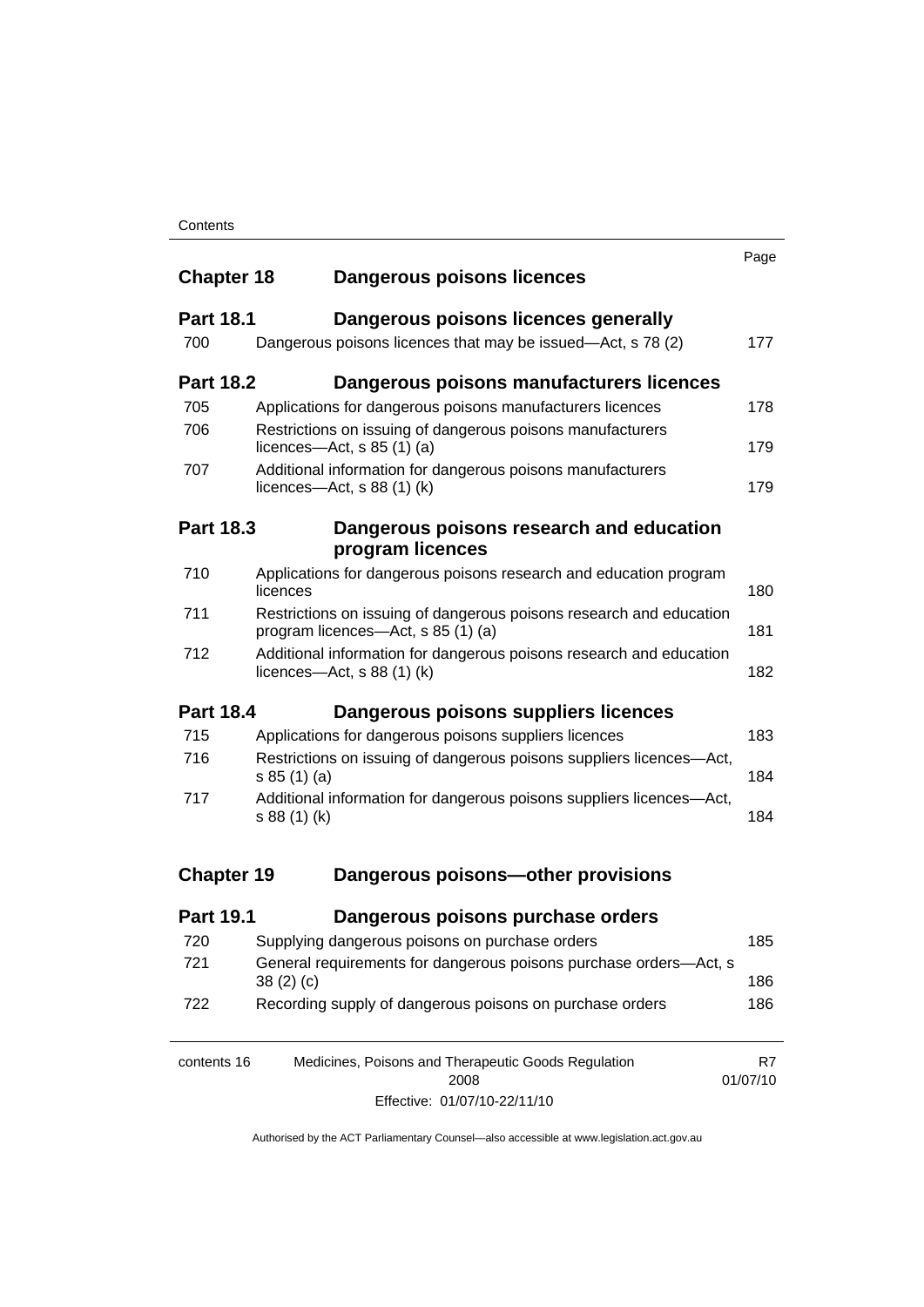|                   |                                                                                                           | Contents |
|-------------------|-----------------------------------------------------------------------------------------------------------|----------|
|                   |                                                                                                           | Page     |
| <b>Part 19.2</b>  | Wholesale supply of dangerous poisons<br>under corresponding laws                                         |          |
| 725               | Conditions for wholesalers supplying dangerous poisons under<br>corresponding laws-Act, s 20 (4) (c)      | 188      |
| <b>Part 19.3</b>  | Packaging and labelling of dangerous<br>poisons                                                           |          |
| 730               | Meaning of relevant law-pt 19.3                                                                           | 189      |
| 731               | Packaging of supplied manufacturer's packs of dangerous poisons-<br>Act, s 59 (1) (c) (i) and (2) (c) (i) | 189      |
| 732               | Labelling of supplied manufacturer's packs of dangerous poisons-<br>Act, s 60 (1) (c) (i) and (2) (c) (i) | 190      |
| <b>Part 19.4</b>  | Storage of dangerous poisons                                                                              |          |
| 735               | Storage of dangerous poisons-Act, s 61 (b) and (c)                                                        | 191      |
| <b>Part 19.5</b>  | Dangerous poisons registers                                                                               |          |
| 740               | Keeping of dangerous poisons registers by certain people-Act, s 48<br>and s 50 (1) (b) and (2) (b)        | 192      |
| 741               | Form of dangerous poisons registers-Act, s 49 (1) (b)                                                     | 193      |
| 742               | Making entries in dangerous poisons registers—Act, s 51 (1) (b)                                           | 193      |
| 743               | Prescribed witnesses for discarding of dangerous poisons-Act, s 54<br>$(a)$ and $(b)$                     | 194      |
| 744               | Changes to entries in dangerous poisons registers—Act, s 55 (2) (b)                                       | 194      |
| <b>Chapter 20</b> | <b>Paints</b>                                                                                             |          |
| 750               | Manufacture, supply and use of paints containing white lead-Act, s<br>70 (1) (b), (2) (b) and (3) (b)     | 196      |
| 751               | Manufacture, supply and use of paints for certain purposes-Act, s 71<br>$(1)$ and $(3)$                   | 196      |
| 752               | Manufacture, supply and use of paints for toys—Act, s 72 (b)                                              | 197      |
| 753               | Manufacture, supply and use of paints containing pesticides-Act, s<br>73(b)                               | 198      |

R7 01/07/10 Medicines, Poisons and Therapeutic Goods Regulation 2008 Effective: 01/07/10-22/11/10 contents 17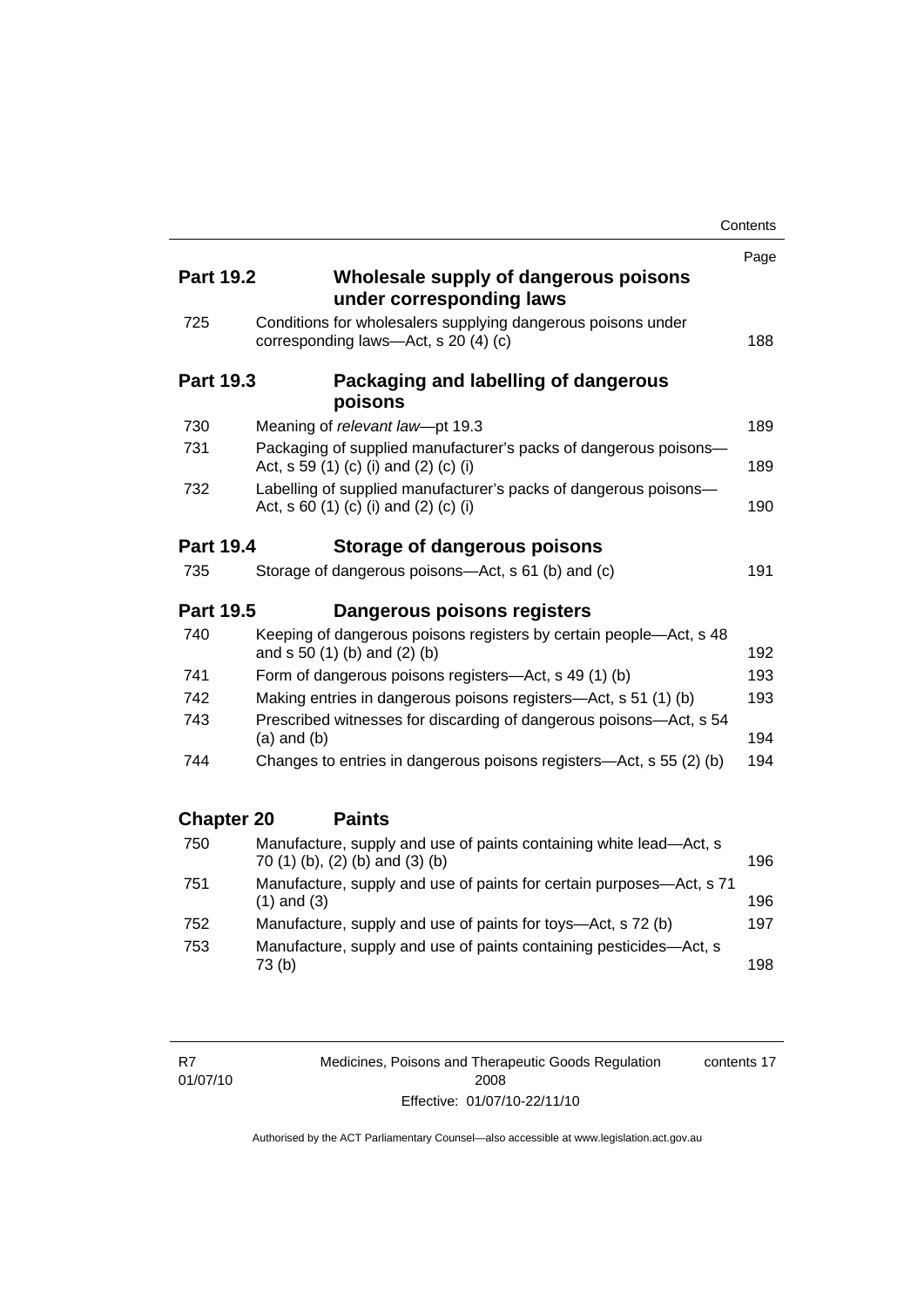### **Contents**

| <b>Chapter 21</b>      |                           | <b>Prohibited and appendix C substances</b>                                                                                                    | Page |
|------------------------|---------------------------|------------------------------------------------------------------------------------------------------------------------------------------------|------|
| <b>Part 21.1</b>       |                           | <b>Preliminary</b>                                                                                                                             |      |
| 760                    |                           | Meaning of <i>prohibited</i> substance - ch 21                                                                                                 | 199  |
| 761                    |                           | Prohibited substances licences—Act, s 78 (2)                                                                                                   | 199  |
| <b>Part 21.2</b>       |                           | <b>Prohibited substances research and</b><br>education program licences                                                                        |      |
| Division 21.2.1        |                           | Issue of prohibited substances research and education<br>program licences                                                                      |      |
| 765                    | program licences          | Applications for prohibited substances research and education                                                                                  | 200  |
| 766                    |                           | Restrictions on issuing of prohibited substances research and<br>education program licences-Act, s 85 (1) (a)                                  | 201  |
| 767                    |                           | Additional information for prohibited substances research program and<br>education licences-Act, s 88 (1) (k)                                  | 202  |
| <b>Division 21.2.2</b> |                           | Prohibited substances research and education<br>program authorisations                                                                         |      |
| 768                    |                           | Authorisations under prohibited substances research and education<br>program licences—Act, s 20 (1) (a)                                        | 202  |
| 769                    |                           | Authorisation condition for prohibited substances research and<br>education program licences—Act, s 44 (1) (b) and (2) (b)                     | 203  |
| Division 21.2.3        |                           | Other provisions-prohibited substances research and<br>education program licences                                                              |      |
| 770                    |                           | Approvals of dealings for prohibited substances research and<br>education program licences—Act, s 20 (1) (c)                                   | 204  |
| 771                    | (b)                       | Authorisation condition for approval-holders—Act, s 44 (1) (b) and (2)                                                                         | 205  |
| 772                    | Act, s 38 (2) (c)         | General requirements for prohibited substances purchase orders-                                                                                | 205  |
| 773                    |                           | Recording supply of prohibited substances on purchase orders                                                                                   | 206  |
| 774                    | (ii), $(2)$ (b) and $(4)$ | Information for CHO about supplied prohibited substances research<br>and education program licences—Act, s $31$ (1) (a) (ii), (1) (b), (2) (a) | 206  |

| contents 18 | Medicines, Poisons and Therapeutic Goods Regulation | R7       |
|-------------|-----------------------------------------------------|----------|
|             | 2008                                                | 01/07/10 |
|             | Effective: 01/07/10-22/11/10                        |          |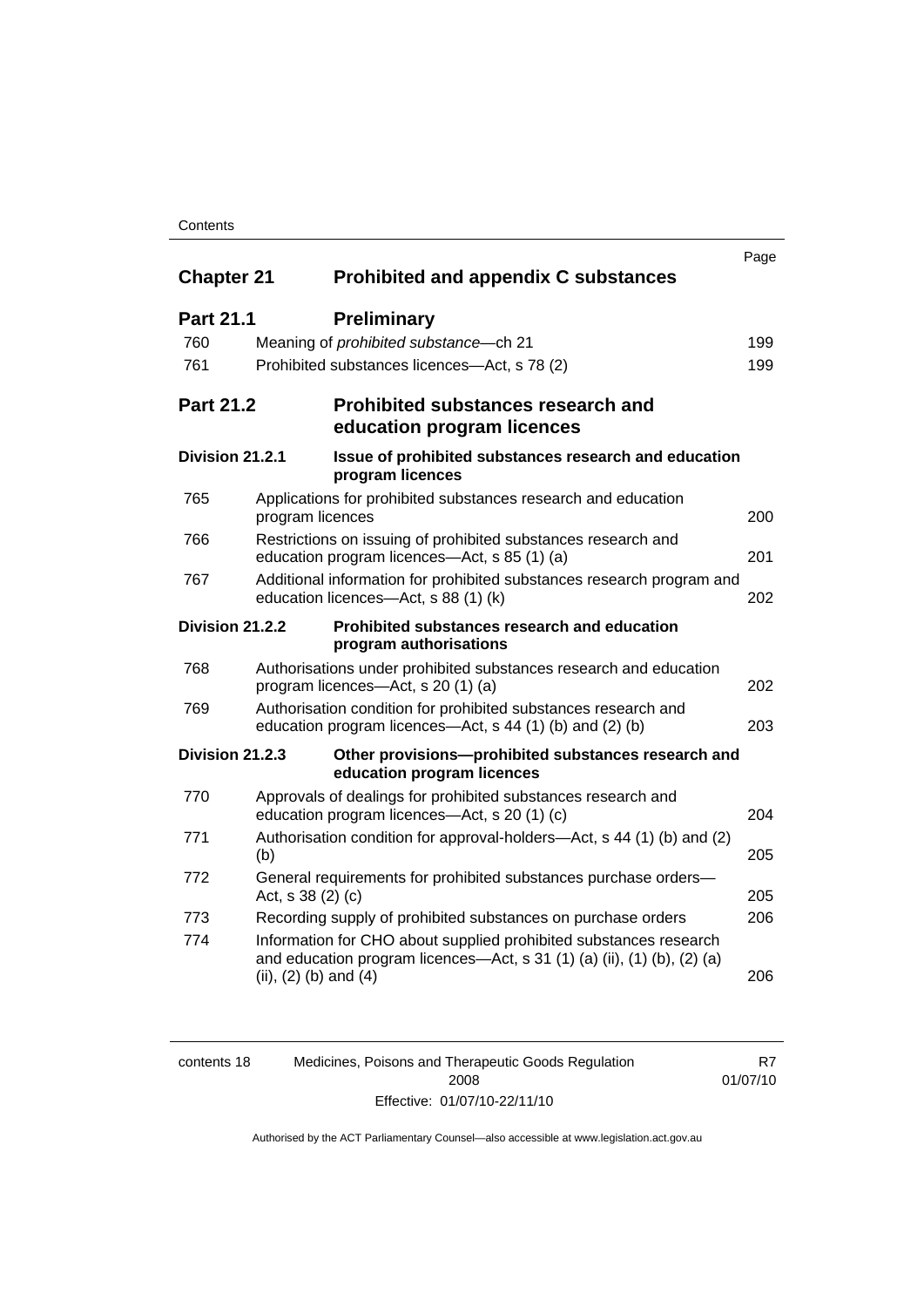| Contents |
|----------|
|----------|

|                   |                                                                                                         | Page |  |  |
|-------------------|---------------------------------------------------------------------------------------------------------|------|--|--|
| Part 21.3         | <b>Prohibited substances registers</b>                                                                  |      |  |  |
| 775               | Keeping of prohibited substances registers by certain people-Act,<br>s 48 and s 50 (1) (b) and (2) (b)  | 208  |  |  |
| 776               | Form of prohibited substances registers—Act, s 49 (1) (b)<br>208                                        |      |  |  |
| 777               | Making entries in prohibited substances registers-Act, s 51 (1) (b)                                     | 209  |  |  |
| 778               | Prescribed witnesses for discarding of prohibited substances-Act, s<br>54 (a) and (b)                   | 209  |  |  |
| 779               | Changes to entries in prohibited substances registers—Act, s 55 (2)<br>(b)                              | 210  |  |  |
| <b>Chapter 22</b> | <b>Therapeutic goods</b>                                                                                |      |  |  |
| 800               | Definitions-ch 22                                                                                       | 211  |  |  |
| 801               | Prescribed regulated therapeutic goods-Act, s 14, def regulated<br><i>therapeutic good, par (b)</i>     | 211  |  |  |
| 802               | Authorisation to supply optical devices—Act, s 74 (1) (b) and (2) (b)                                   | 211  |  |  |
| 803               | Authorisation conditions for supplying optical devices—Act, s 75 (1) (b) 212                            |      |  |  |
| <b>Chapter 23</b> | <b>Notification and review of decisions</b>                                                             |      |  |  |
| 850               | Meaning of reviewable decision--- ch 23                                                                 | 213  |  |  |
| 851               | Reviewable decision notices                                                                             | 214  |  |  |
| 852               | Applications for review                                                                                 | 215  |  |  |
| <b>Chapter 24</b> | <b>Miscellaneous</b>                                                                                    |      |  |  |
| 860               | Authorisations for public employees—Act, s 26 (1) (b), (2) (b), s 35 (1)<br>(b), $(2)$ (b) and s 36 (b) | 216  |  |  |
| 861               | Other authorisations for public employees—Act, s 20 (1) (a), (2) (a)<br>and s 74 (1) (b)                | 217  |  |  |
| 862               | Certain containers not to be used for human-use substances-Act, s<br>63(1)(b)                           | 218  |  |  |
| 863               | Displacement of Legislation Act, s 47 (6)                                                               | 218  |  |  |

Medicines, Poisons and Therapeutic Goods Regulation 2008 Effective: 01/07/10-22/11/10 contents 19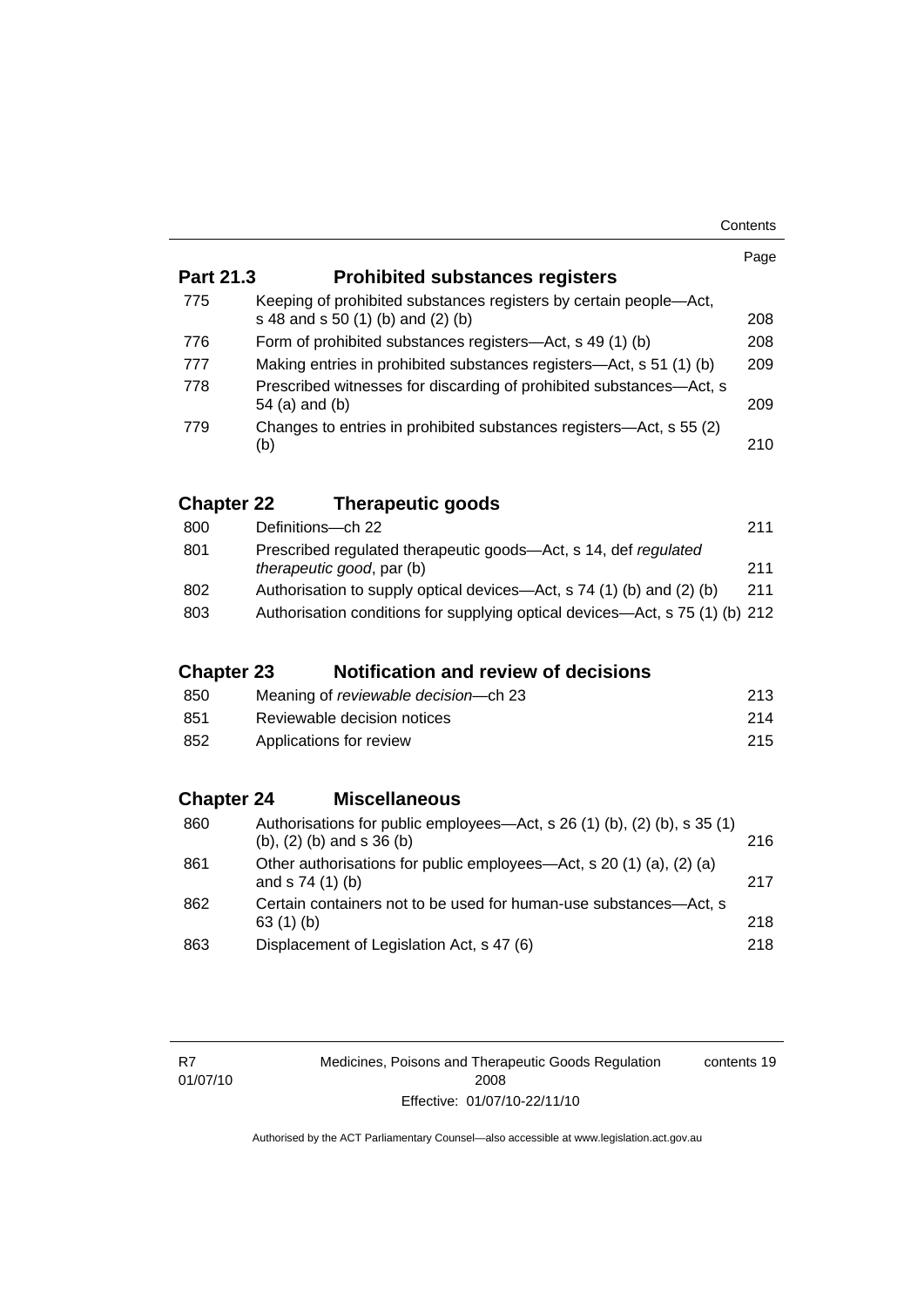**Contents** 

|                           | <b>Modification of Act</b>                                           | Page           |
|---------------------------|----------------------------------------------------------------------|----------------|
| <b>Chapter 31</b><br>1100 | Modification of Act, ch 14-Act, s 501 (2)                            | 219            |
| 1110                      | Expiry-ch 31                                                         | 219            |
|                           |                                                                      |                |
| <b>Schedule 1</b>         | <b>Medicines-health-related occupations</b>                          |                |
|                           | authorisations                                                       | 220            |
| <b>Part 1.1</b>           | <b>Ambulance services and officers</b>                               | 220            |
| <b>Part 1.2</b>           | Dentists, dental hygienists and dental therapists                    | 221            |
| <b>Part 1.3</b>           | <b>Doctors</b>                                                       | 224            |
| <b>Part 1.4</b>           | <b>Health professionals at institutions</b>                          | 226            |
| <b>Part 1.5</b>           | <b>Midwives</b>                                                      | 227            |
| <b>Part 1.6</b>           | <b>Nurses</b>                                                        | 228            |
| <b>Part 1.7</b>           | Opioid dependency treatment centres operated by<br><b>Territory</b>  | 231            |
| <b>Part 1.8</b>           | <b>Optometrists</b>                                                  | 232            |
| <b>Part 1.9</b>           | <b>Pharmacists and employees</b>                                     | 233            |
| Part 1.10                 | <b>Podiatrists</b>                                                   | 236            |
| Part 1.11                 | <b>Residential care facilities</b>                                   | 237            |
| Part 1.12                 | Sales representatives for medicines manufacturers<br>and wholesalers | 239            |
| Part 1.13                 | Veterinary surgeons and employees                                    | 240            |
|                           |                                                                      |                |
| <b>Schedule 2</b>         | <b>Optometry medicines</b>                                           | 243            |
|                           |                                                                      |                |
| <b>Schedule 3</b>         | Designated appendix D medicines-standing                             |                |
|                           | approvals                                                            | 245            |
| <b>Part 3.1</b>           | <b>Approval conditions</b>                                           | 245            |
| 3.1                       | Definitions-sch 3                                                    | 245            |
|                           |                                                                      |                |
| contents 20               | Medicines, Poisons and Therapeutic Goods Regulation<br>2008          | R7<br>01/07/10 |

Effective: 01/07/10-22/11/10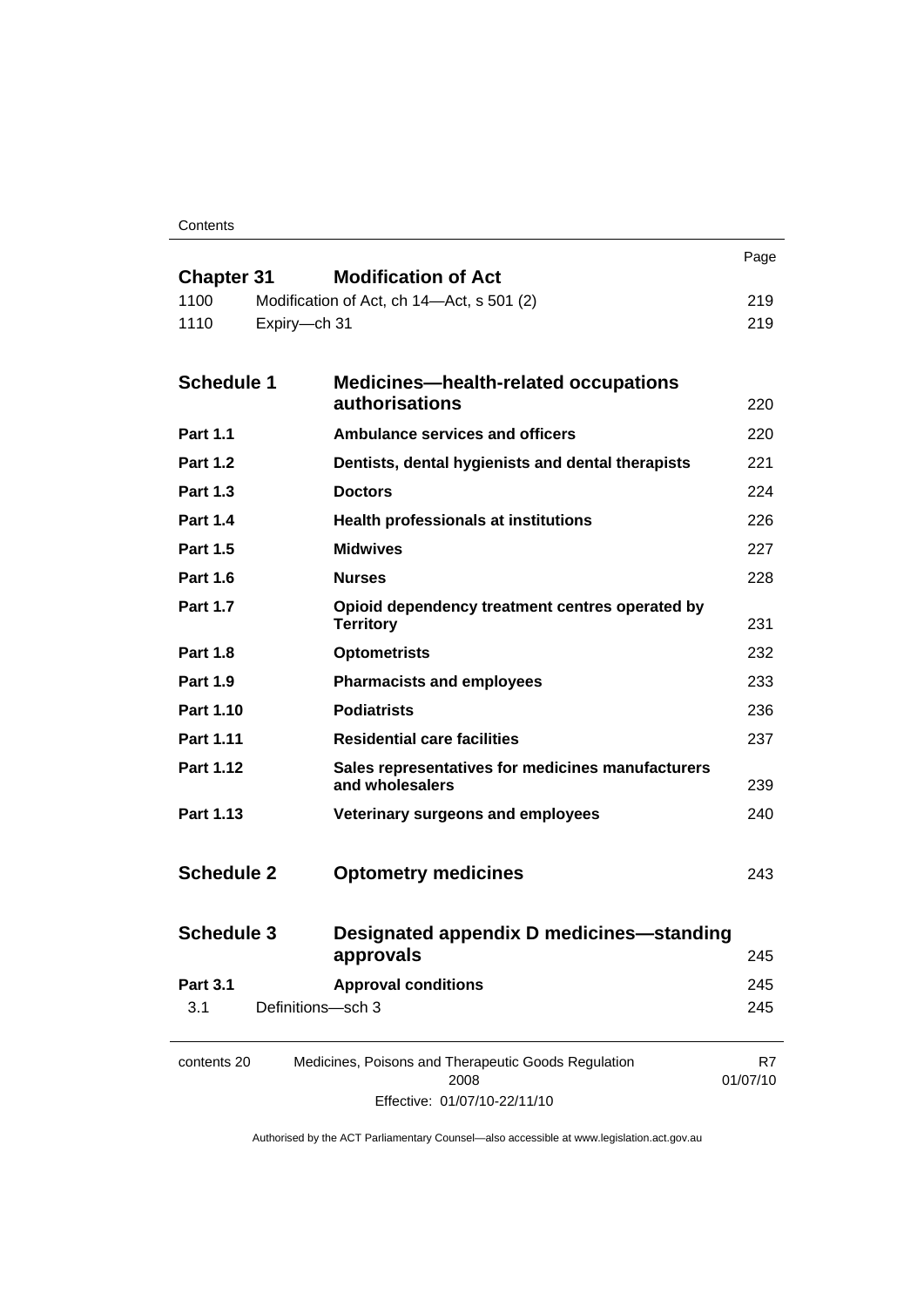|                   |                         |                                                           | Contents |
|-------------------|-------------------------|-----------------------------------------------------------|----------|
| <b>Part 3.2</b>   |                         |                                                           | Page     |
|                   |                         | Standing approvals for designated appendix D<br>medicines | 246      |
| <b>Schedule 4</b> |                         | Dangerous poisons-manufacturing etc<br>authorisations     | 248      |
| <b>Schedule 5</b> |                         | Requirements for storage receptacles                      | 251      |
| <b>Part 5.1</b>   |                         | <b>Medicines cabinets</b>                                 | 251      |
| 5.1               |                         | Medicines cabinets-general requirements                   | 251      |
| 5.2               |                         | Medicines cabinets-body requirements                      | 251      |
| 5.3               |                         | Medicines cabinets-door requirements                      | 252      |
| 5.4               |                         | Medicines cabinets-lock requirements                      | 252      |
| 5.5               |                         | Medicines cabinets-mounting requirements                  | 253      |
| <b>Part 5.2</b>   |                         | Safes, strong rooms and vaults                            | 254      |
| 5.6               |                         | Requirements for safes                                    | 254      |
| 5.7               |                         | Requirements for strong rooms                             | 254      |
| 5.8               | Requirements for vaults |                                                           | 254      |
| Schedule 10       |                         | <b>Modification-Crimes Act 1900</b>                       | 255      |
| <b>Dictionary</b> |                         |                                                           | 259      |
|                   |                         |                                                           |          |
| <b>Endnotes</b>   |                         |                                                           |          |
| 1                 | About the endnotes      |                                                           | 269      |
| $\overline{2}$    | Abbreviation key        |                                                           | 269      |
| 3                 | Legislation history     |                                                           | 270      |
| 4                 | Amendment history       |                                                           | 271      |
| 5                 |                         | Earlier republications                                    | 275      |
|                   |                         |                                                           |          |

| R7       |  |
|----------|--|
| 01/07/10 |  |

Medicines, Poisons and Therapeutic Goods Regulation 2008 Effective: 01/07/10-22/11/10

contents 21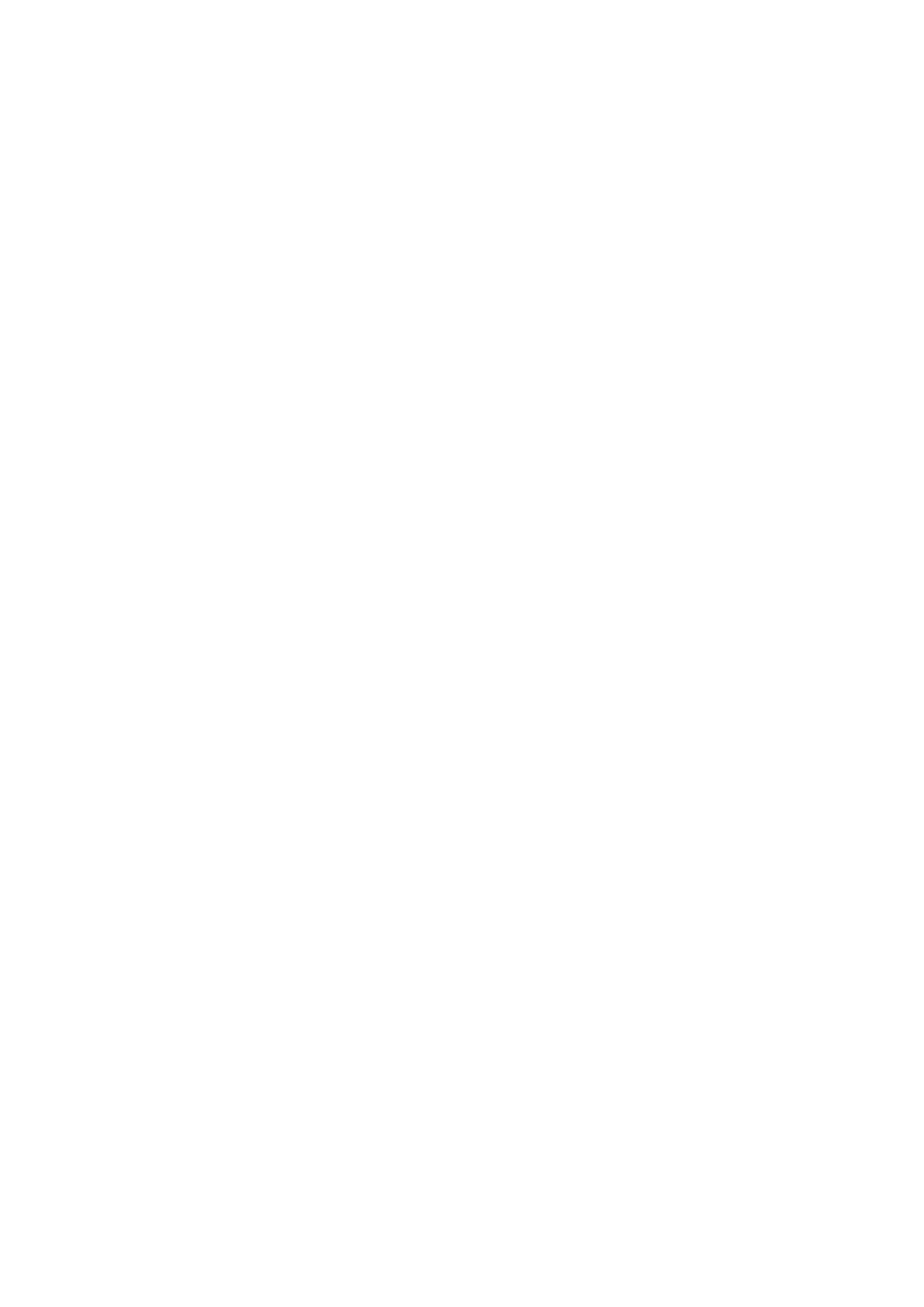<span id="page-24-0"></span>

# **Medicines, Poisons and Therapeutic Goods Regulation 2008**

made under the

**Medicines, Poisons and Therapeutic Goods Act 2008** 

R7 01/07/10

I

Medicines, Poisons and Therapeutic Goods Regulation 2008 Effective: 01/07/10-22/11/10

page 1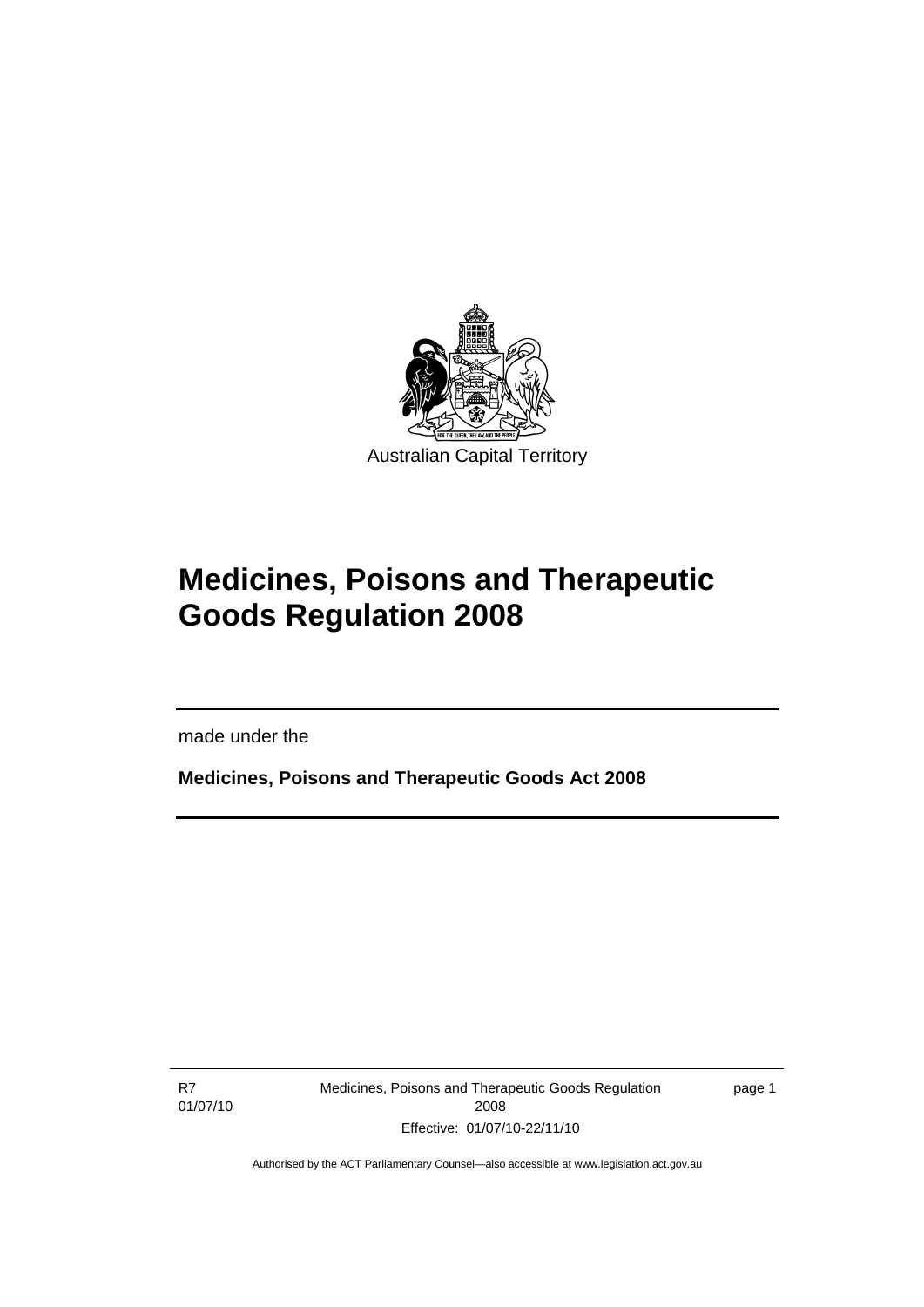<span id="page-25-0"></span>Section 1

# **Chapter 1 Preliminary**

#### **1 Name of regulation**

This regulation is the *Medicines, Poisons and Therapeutic Goods Regulation 2008*.

### **3 Dictionary**

The dictionary at the end of this regulation is part of this regulation.

*Note 1* The dictionary at the end of this regulation defines certain terms used in this regulation, and includes references (*signpost definitions*) to other terms defined elsewhere.

> For example, the signpost definition '*health profession*—see the *Health Professionals Act 2004*, dictionary.' means that the term 'health profession' is defined in that dictionary and the definition applies to this regulation.

*Note 2* A definition in the dictionary (including a signpost definition) applies to the entire regulation unless the definition, or another provision of the regulation, provides otherwise or the contrary intention otherwise appears (see Legislation Act, s 155 and s 156 (1)).

#### **4 Notes**

A note included in this regulation is explanatory and is not part of this regulation.

*Note* See the Legislation Act, s 127 (1), (4) and (5) for the legal status of notes.

R7 01/07/10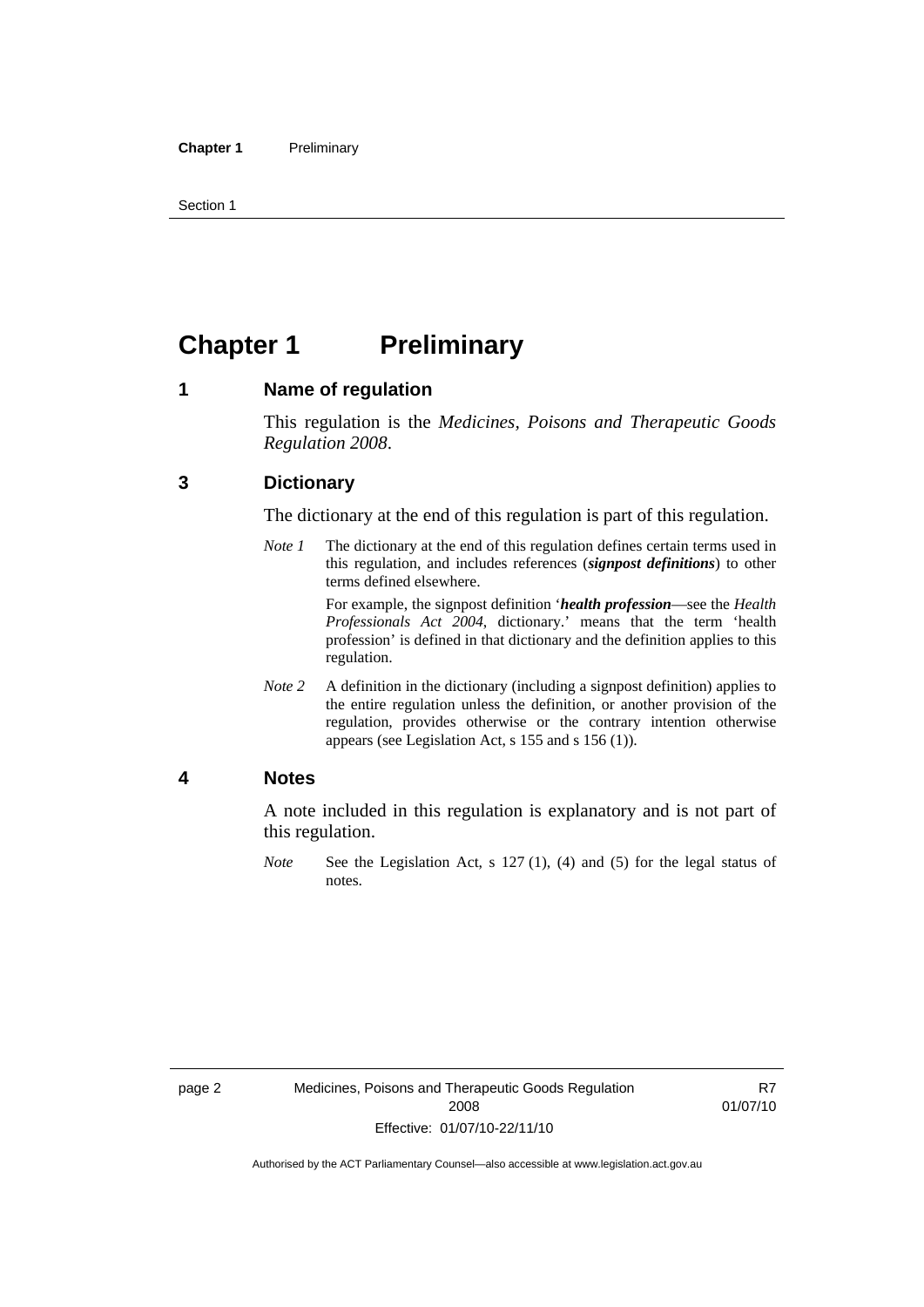### <span id="page-26-0"></span>**5 Offences against regulation—application of Criminal Code etc**

Other legislation applies in relation to offences against this regulation.

*Note 1 Criminal Code*

The Criminal Code, ch 2 applies to all offences against this regulation (see Code, pt 2.1).

The chapter sets out the general principles of criminal responsibility (including burdens of proof and general defences), and defines terms used for offences to which the Code applies (eg *conduct*, *intention*, *recklessness* and *strict liability*).

*Note 2 Penalty units* 

The Legislation Act, s 133 deals with the meaning of offence penalties that are expressed in penalty units.

### **6 Overview of things to which medicines and poisons standard does not apply**

- (1) The medicines and poisons standard applies to regulated substances (see the Act, pt 3.1 and s 17).
- (2) However, the medicines and poisons standard sets out the following things to which it does not apply (unless there is a contrary intention in the standard):
	- (a) a substance in a preparation or product included in the standard, appendix A (General Exemptions) (see the standard, par 1 (2) (h));
	- (b) a substance and the reason for its entry in the standard, appendix B (Substances considered not to require control by scheduling) (see the standard, par 1 (2) (h));
	- (c) a substance to which the standard, appendix G (Dilute Preparations) applies (see the standard, par  $1(2)(i)$ );

R7 01/07/10 page 3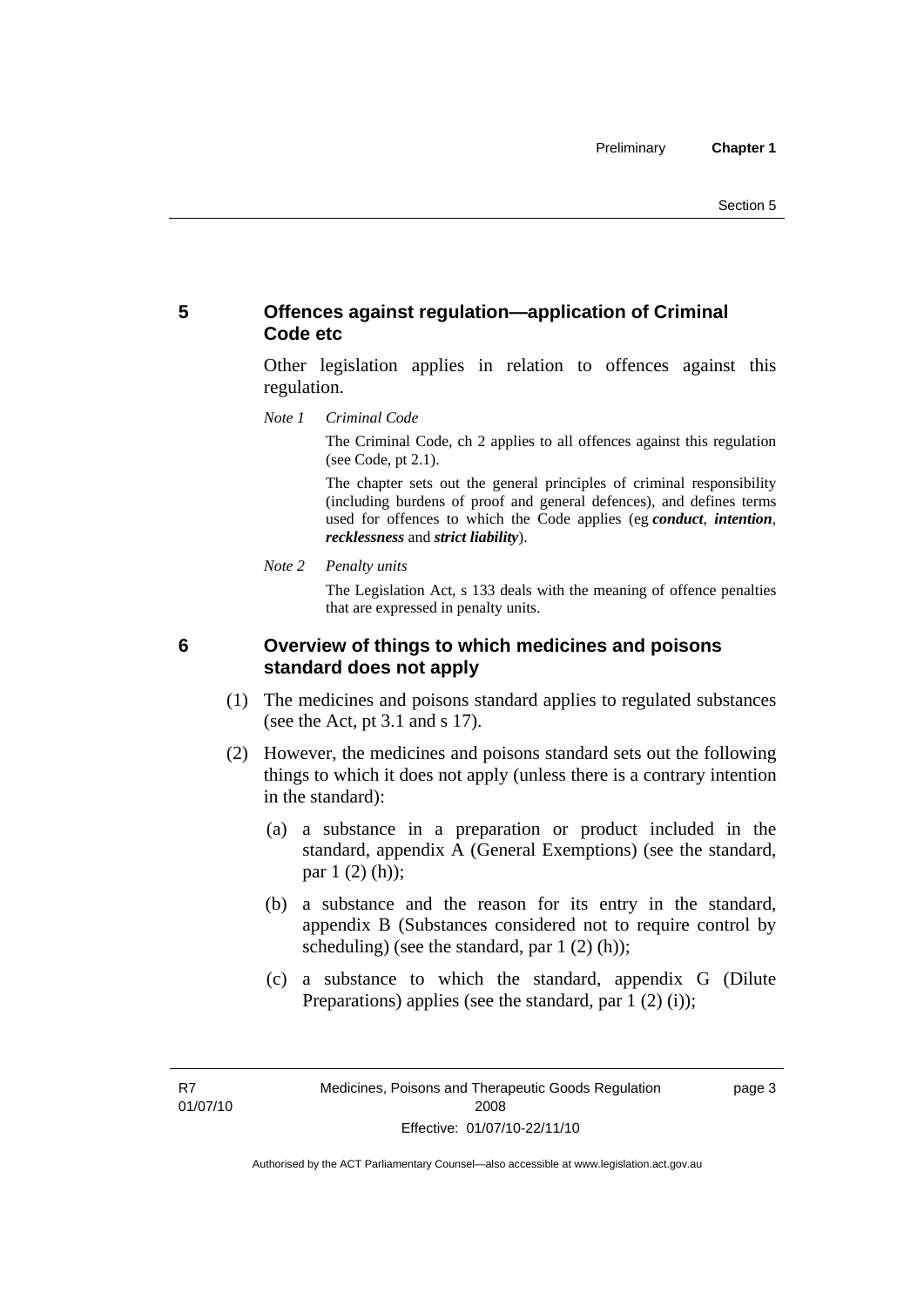#### **Chapter 1** Preliminary

Section 6

- (d) certain low concentrations of substances included in the standard, schedules 1 to 6 if the substance is not also included in schedule 7 or 8 (see the standard, par 1 (2) (j));
- (e) certain impurities in pesticides (see the standard, par 1 (2) (k)).

page 4 Medicines, Poisons and Therapeutic Goods Regulation 2008 Effective: 01/07/10-22/11/10

R7 01/07/10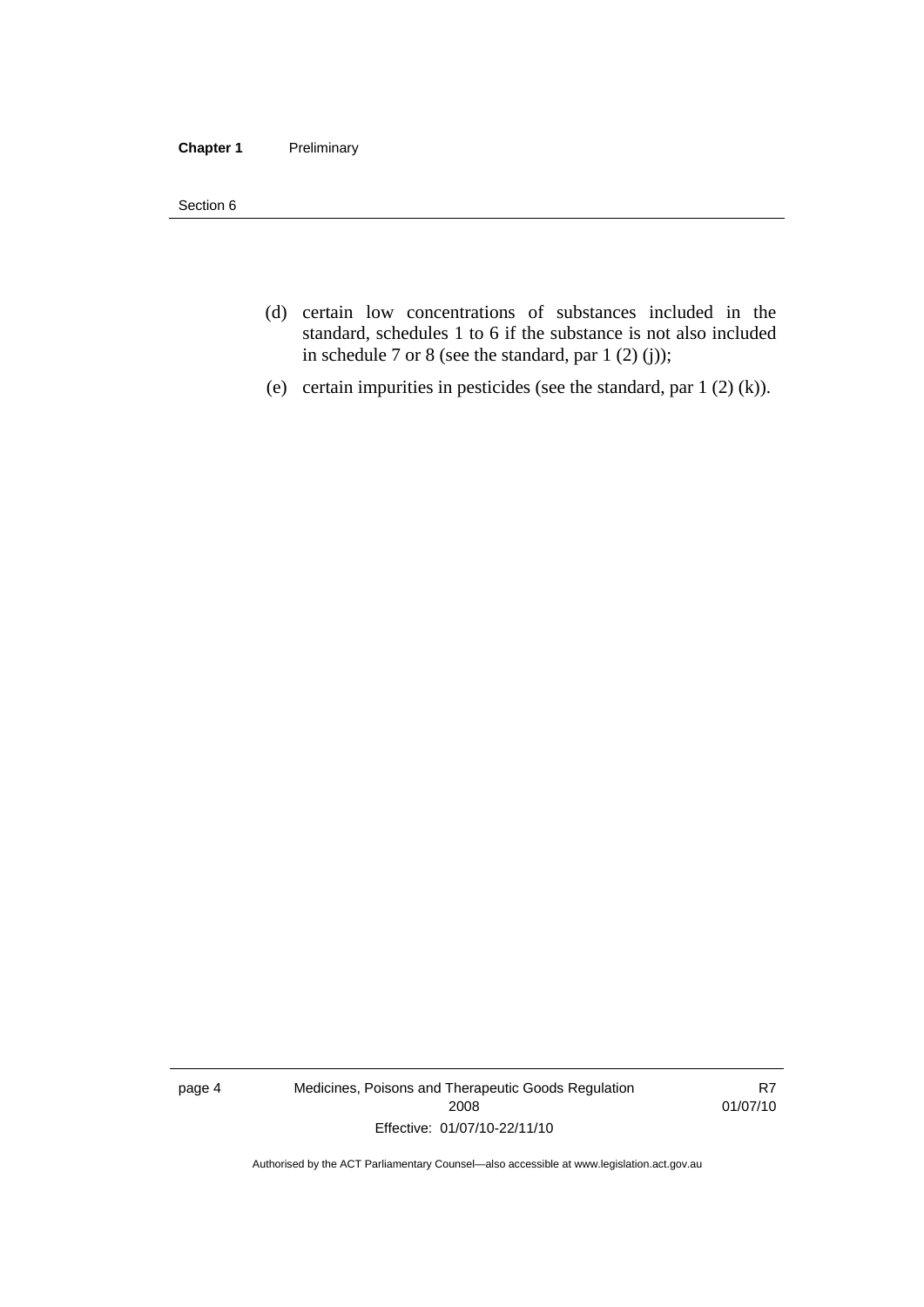# <span id="page-28-0"></span>**Chapter 2 Medicines—authorisations generally**

# **Part 2.1 Overview of medicines authorisations**

#### **10 General overview of authorisations for medicines**

 (1) The Act requires that a person must not deal with a medicine in a particular way unless the person is authorised to deal with the medicine.

#### **Example**

the Act, s 35 is about obtaining certain substances (which include medicines)

- *Note 1* The Act, s 19 sets out when a person *deals* with a medicine.
- *Note 2* An example is part of the regulation, is not exhaustive and may extend, but does not limit, the meaning of the provision in which it appears (see Legislation Act, s 126 and s 132).
- (2) The Act, section 20 sets out when a person is authorised to deal with a medicine.
- (3) This regulation authorises certain dealings with medicines.

*Note* An authorisation is not required to deal with the following:

- a substance excluded from the medicines and poisons standard by the standard, par  $1(2)$  (see s 6);
- a substance mentioned in the medicines and poisons standard, sch 2, 3, 4 or 8 if none of the schedules apply to the substance because of an exception in the standard (eg Aspirin in packets available from supermarkets).

R7 01/07/10 page 5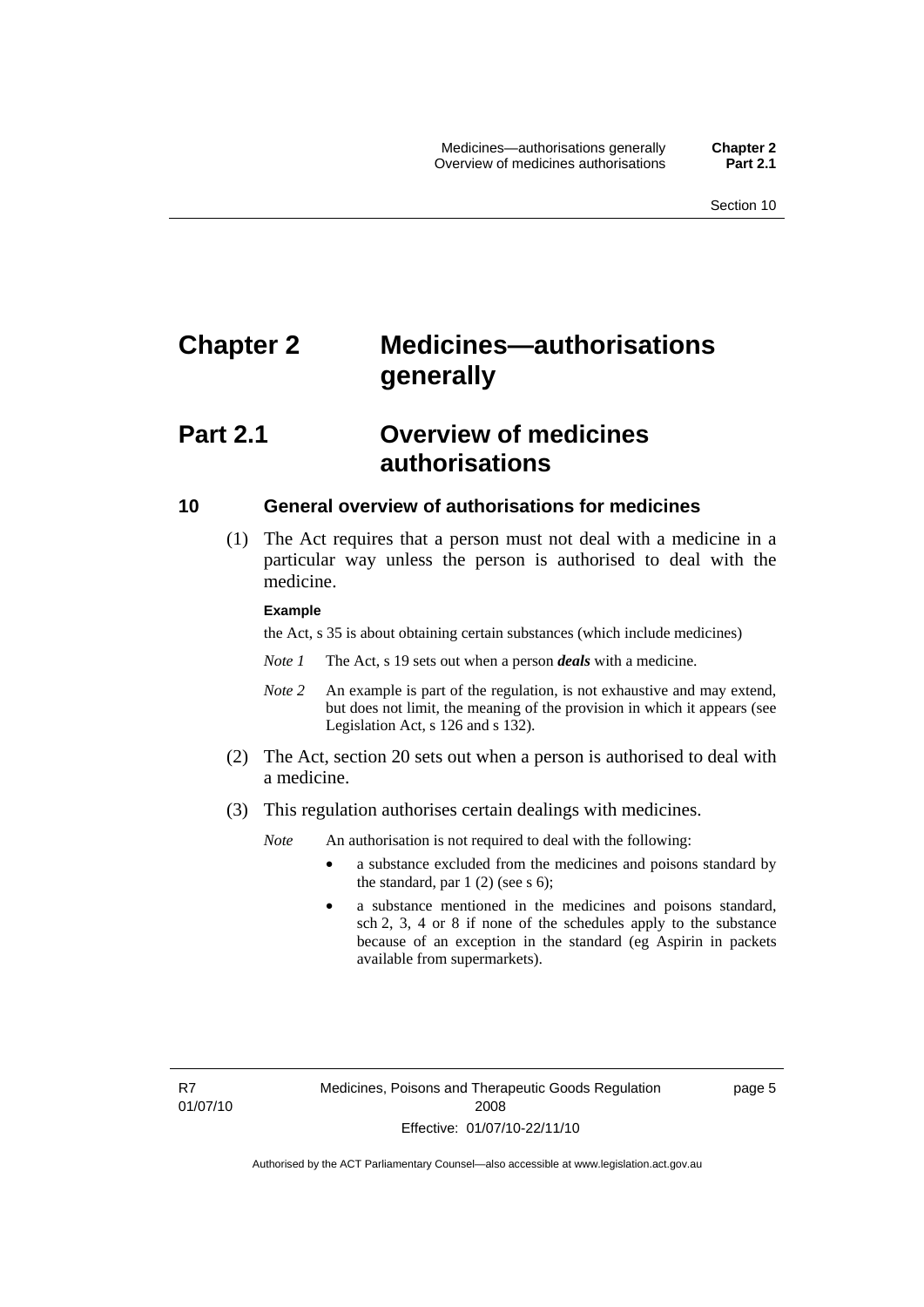<span id="page-29-0"></span>Section 11

(4) An authorisation under this regulation may be subject to limitations.

#### **Examples—s (4)**

- 1 a health practitioner's authorisation is subject to any condition or restriction to which the health practitioner is subject to under the *Health Practitioner Regulation National Law (ACT)* (see s 20)
- 2 the authorisation of a person to prescribe a medicine is subject to any restriction included in sch 1 in relation to the person (see s 30 (1) (b))

*Note* For the power to impose other restrictions, see the Act, ch 8.

### **11 Overview of medicines authorisations under this regulation**

- (1) Medicines authorisations under this regulation that are specific to health-related occupations are given by the following provisions (and are set out in schedule 1):
	- (a) section 30 (which is about authorisations under schedule 1 to prescribe medicines);
	- (b) section 50 (which is about authorisations under schedule 1 to issue requisitions for medicines);
	- (c) section 60 (which is about authorisations under schedule 1 to issue purchase orders for medicines);
	- (d) section 110 (which is about authorisations under schedule 1 to supply medicines);

*Note Supply* includes dispense on prescription (see Act, s 24).

- (e) section 350 (which is about authorisations under schedule 1 for people in health-related occupations to administer medicines);
- (f) section 370 (which is about authorisations under schedule 1 to obtain and possess medicines);
- (g) section 380 (which is about authorisations under schedule 1 to manufacture medicines).

R7 01/07/10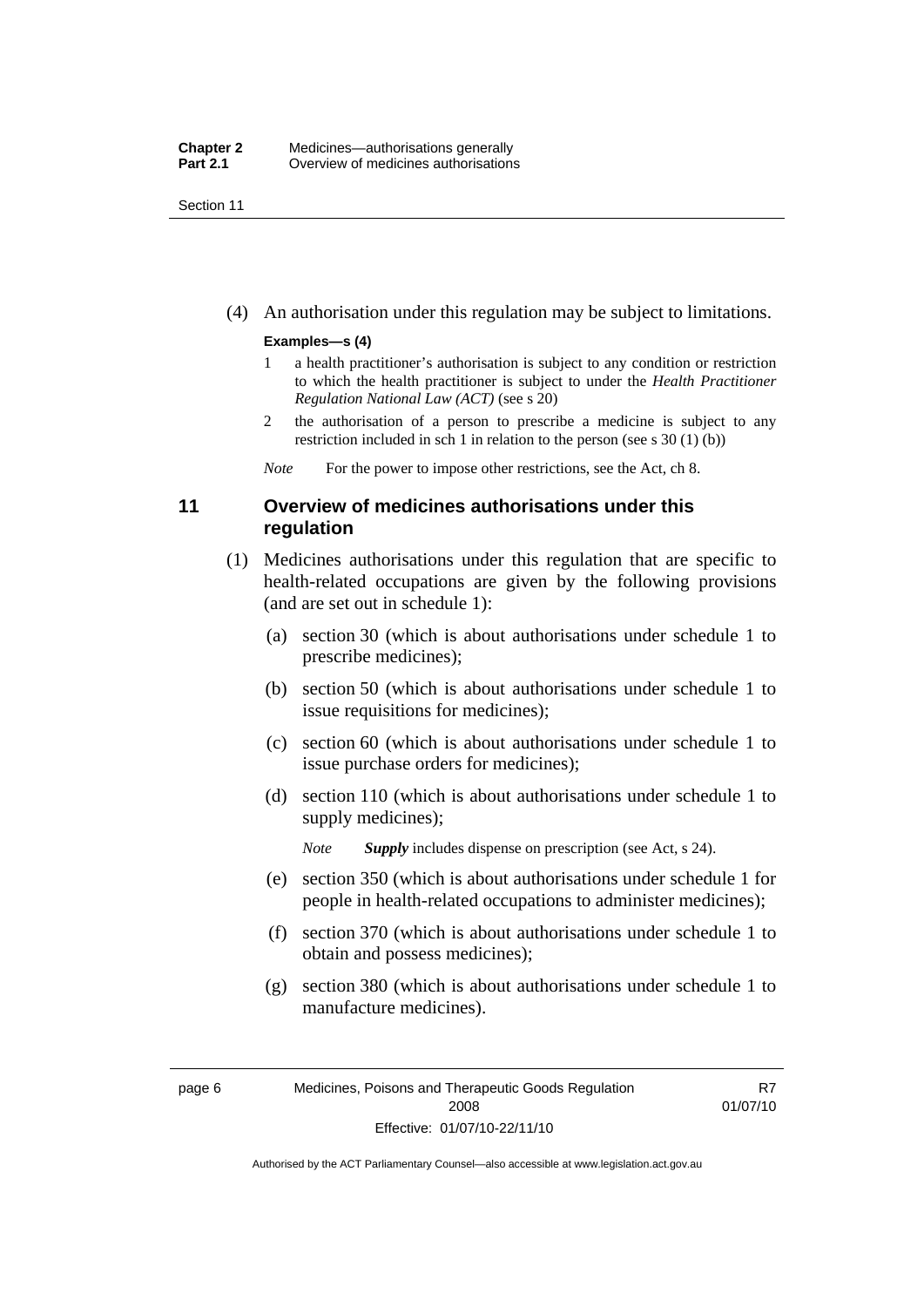- (2) For other authorisations, see the following provisions:
	- (a) section 70 (which is about authorisation of CHO to issue standing orders for supply of medicines in public health emergencies);
	- (b) section 71 (which is about authorisation of CHO to issue standing orders for administration of medicines for public health matters);
	- (c) section 75 (which is about authorisation of doctors to issue standing orders for administration of medicines at institutions);
	- (d) section 77 (which is about authorisation of CHO to issue standing orders for supply and administration of medicines at walk-in centres);
	- (e) section 251 (which is about authorisation to supply certain medicines without prescription in emergencies);
	- (f) section 260 (which is about authorisation to supply medicines to pharmacists for disposal);
	- (g) section 261 (which is about authorisation to supply medicines to commercial disposal operators for disposal);
	- (h) section 360 (which is about authorisation for self-administration of medicines);
	- (i) section 361 (which is about authorisation for the administration of medicines by assistants);
	- (j) section 371 (which is about authorisation to obtain and possess medicines for certain personal use-related dealings);
	- (k) section 400 (which is about authorisation to deliver medicines under supply authorities);
	- (l) section 401 (which is about authorisation for commercial disposal operators for disposal of medicines);

R7 01/07/10 page 7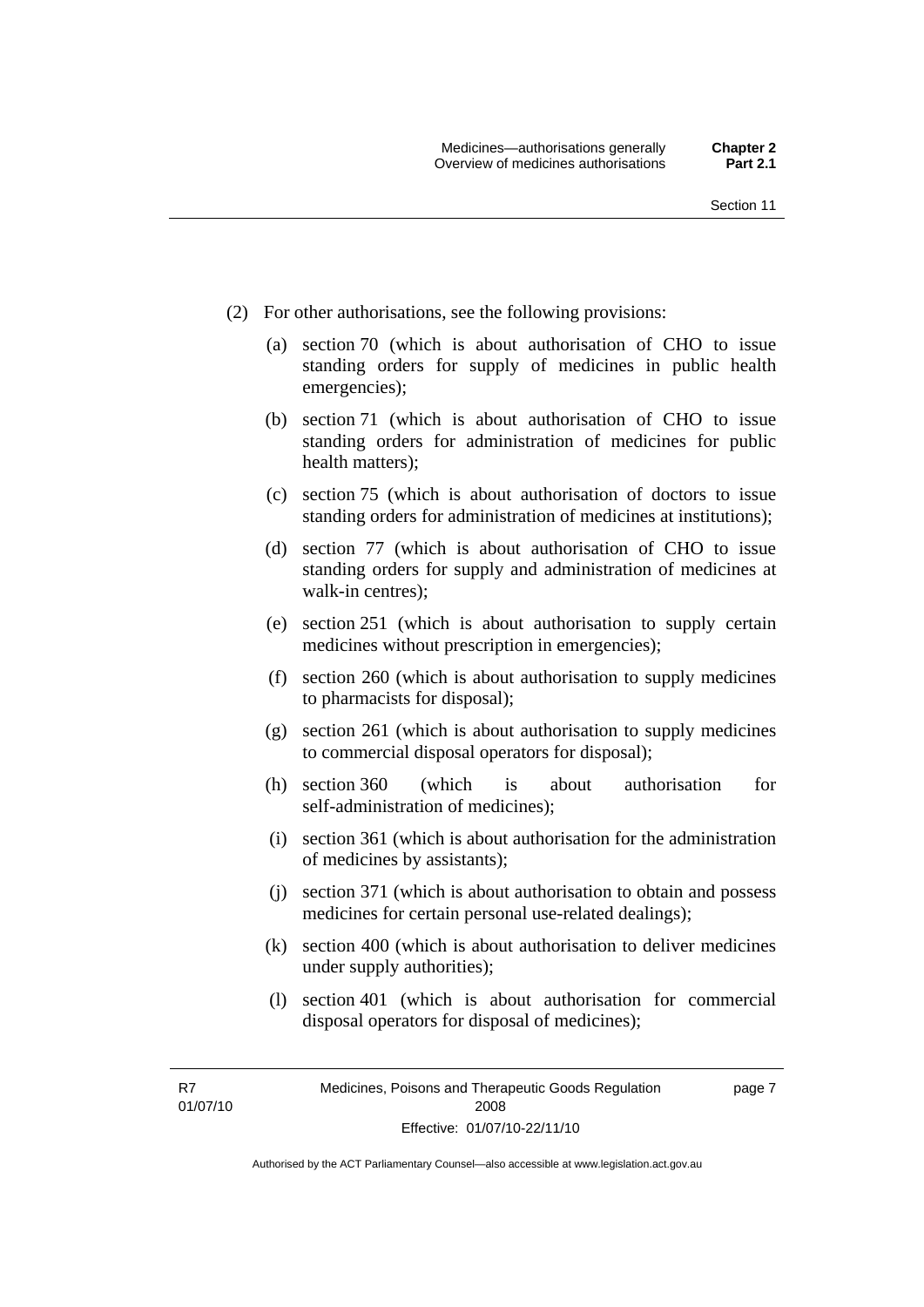<span id="page-31-0"></span>Section 12

- (m) section 410 (which is about authorisation to supply and administer adrenaline and salbutamol);
- (n) section 420 (which is about authorisations for CYP authorised people);
- (o) section 421 (which is about authorisations for corrections officers);
- (p) section 430 (which is about authorisations for non-controlled medicines research and education);
- (q) section 440 (which is about authorisations under controlled medicines research and education program licences);
- (r) section 450 (which is about authorisations under first-aid kit licences);
- (s) section 460 (which is about authorisations under medicines wholesalers licences);
- (t) section 470 (which is about authorisations under opioid dependency treatment licences);
- (u) section 480 (which is about authorisations under pharmacy medicines rural communities licences).

### **12 General overview of authorisation conditions for medicines**

 (1) The Act, section 44 requires a person who is authorised to deal with a medicine to comply with any condition to which the authorisation is subject.

#### **Example**

Section 31 sets out the authorisation conditions for an authorised person to prescribe a medicine.

*Note* An example is part of the regulation, is not exhaustive and may extend, but does not limit, the meaning of the provision in which it appears (see Legislation Act, s 126 and s 132).

page 8 Medicines, Poisons and Therapeutic Goods Regulation 2008 Effective: 01/07/10-22/11/10

R7 01/07/10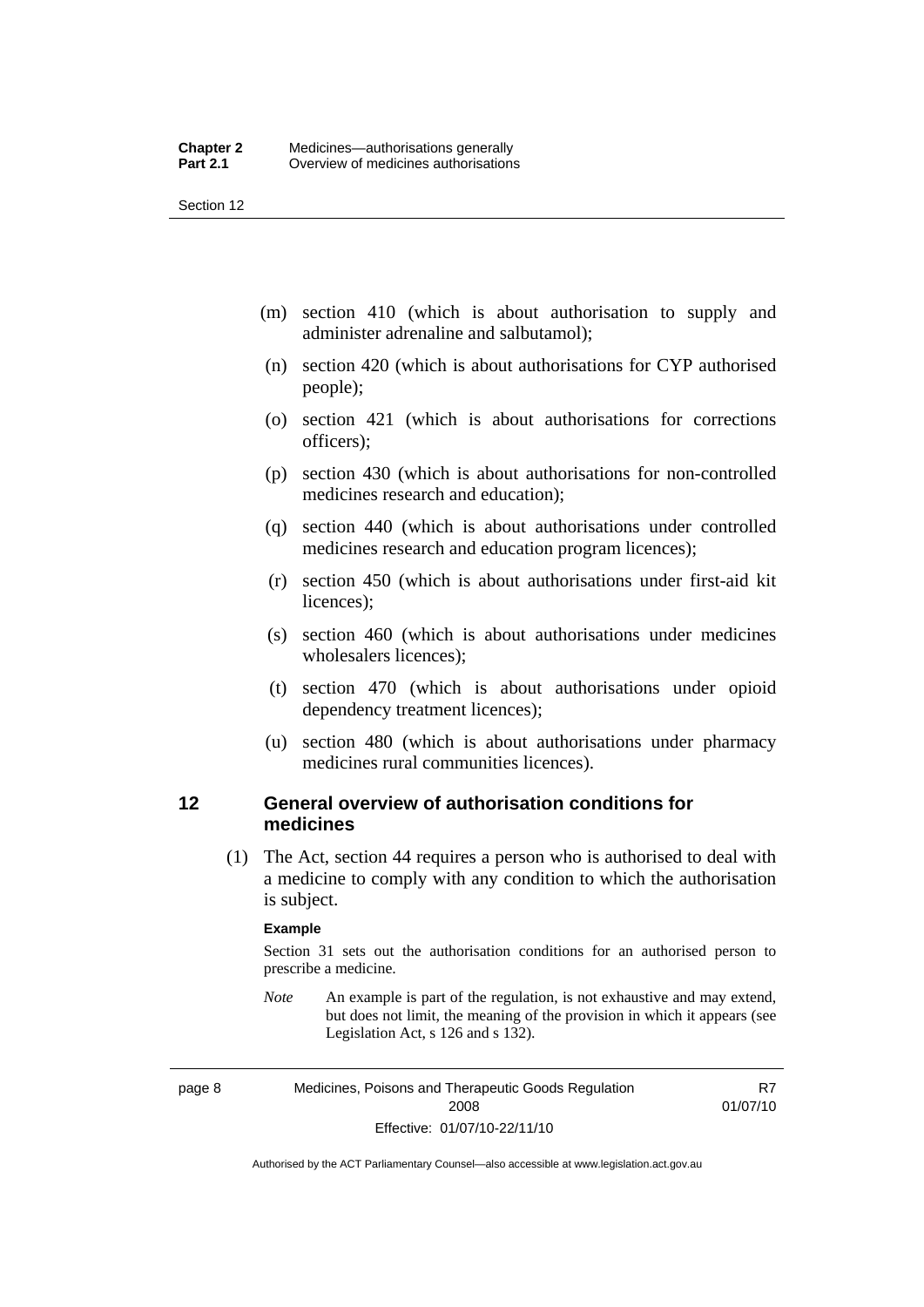(2) The conditions are additional to other restrictions on an authorised person's authority to deal with a medicine.

#### **Example—s (2)**

Schedule 1 limits the use of restricted optometry medicines (see sch 2, table 2.2) to an optometrist who holds a particular authority.

*Note* Conditions may also be imposed under other provisions of the Act including, for example, s 89 which sets out conditions on licences.

R7 01/07/10 Medicines, Poisons and Therapeutic Goods Regulation 2008 Effective: 01/07/10-22/11/10

page 9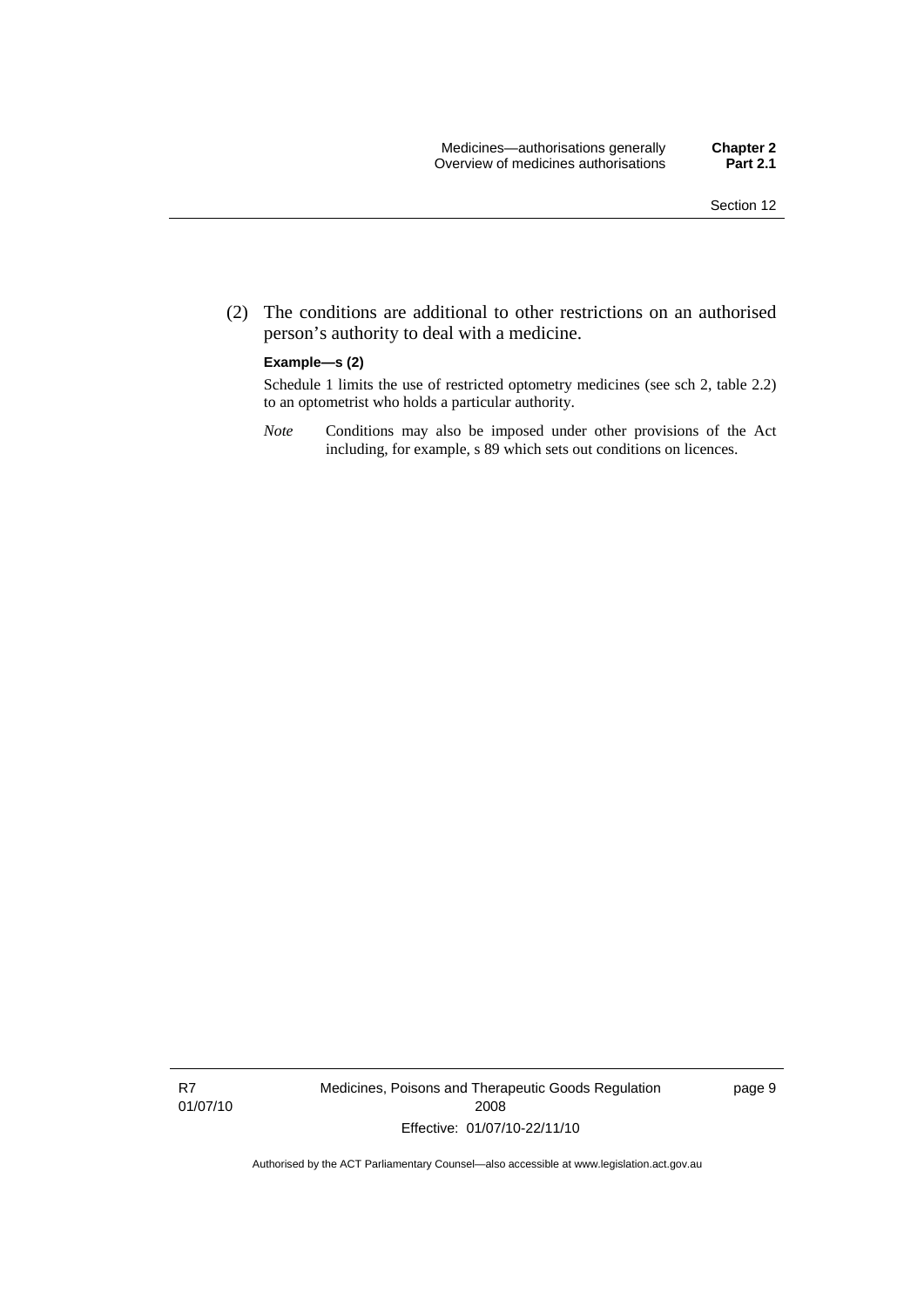<span id="page-33-0"></span>Section 20

# **Part 2.2 Relationship with registration laws**

### **20 Medicines authorisations subject to Health Practitioner Regulation National Law (ACT) restrictions**

 (1) A health practitioner's authorisation under the Act to deal with a medicine is subject to any condition or other restriction to which the health practitioner is subject under the *Health Practitioner Regulation National Law (ACT)*.

#### **Example**

Section 31 places conditions on the prescribing of medicines by a health practitioner authorised to prescribe the medicines. If a particular health practitioner's registration under the *Health Practitioner Regulation National Law (ACT)* is subject to the condition or restriction that the person may not prescribe certain medicines, the health practitioner's authorisation under the *Medicines, Poisons and Therapeutic Goods Act 2008* to prescribe medicines is also subject to that condition or restriction.

- *Note 1* A reference to an Act includes a reference to the statutory instruments made or in force under the Act, including any regulation (see Legislation Act, s 104).
- *Note 2* An example is part of the regulation, is not exhaustive and may extend, but does not limit, the meaning of the provision in which it appears (see Legislation Act, s 126 and s 132).
- (2) A health professional's authorisation under the Act to deal with a medicine is subject to any condition or other restriction to which the health professional is subject under the *Health Professionals Act 2004*.

R7 01/07/10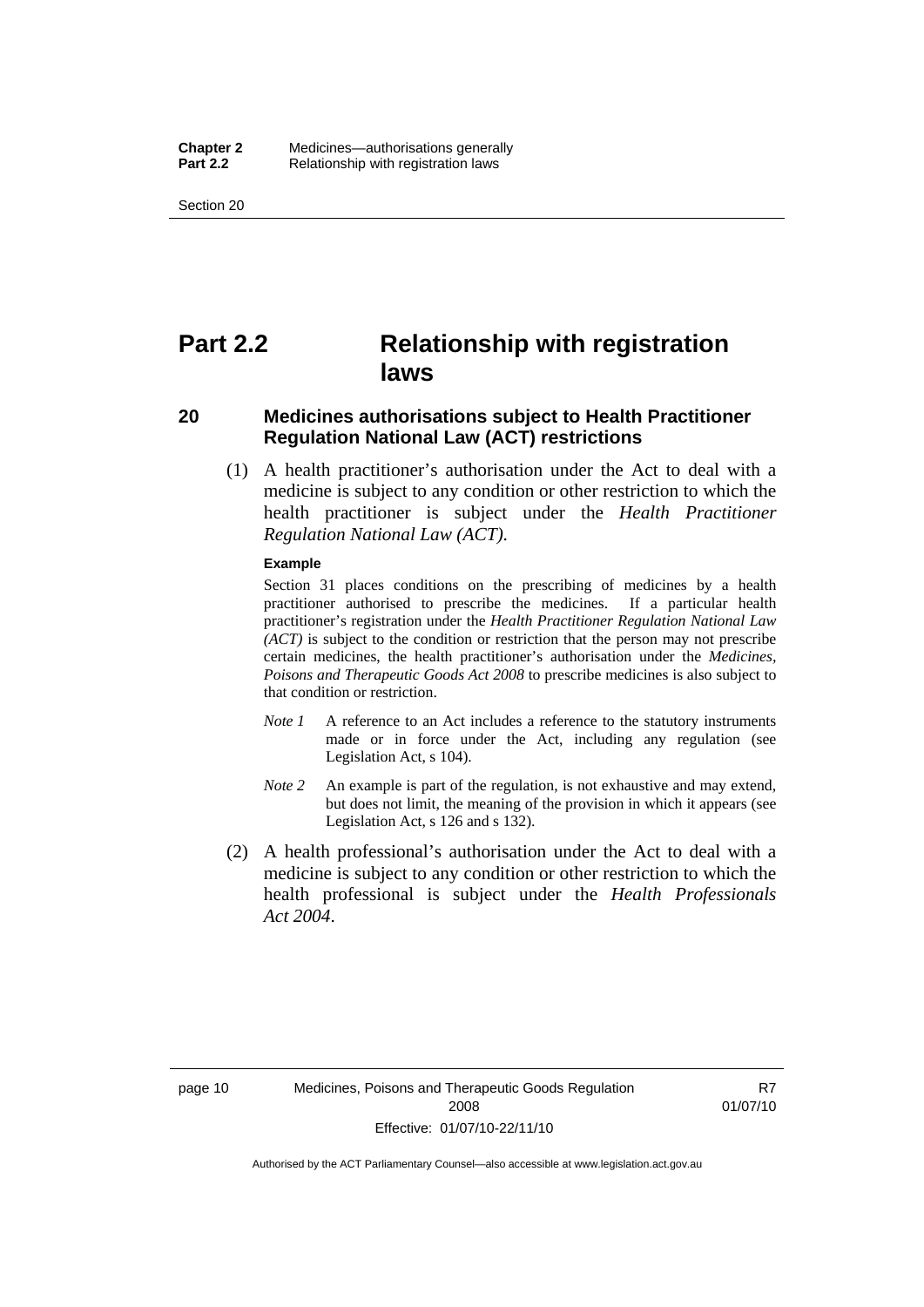### <span id="page-34-0"></span>**21 Medicines authorisations subject to Health Professionals Act restrictions**

A health professional's authorisation under the Act to deal with a medicine is subject to any condition or other restriction to which the health professional is subject under the *Health Professionals Act 2004*.

R7 01/07/10 Medicines, Poisons and Therapeutic Goods Regulation 2008 Effective: 01/07/10-22/11/10

page 11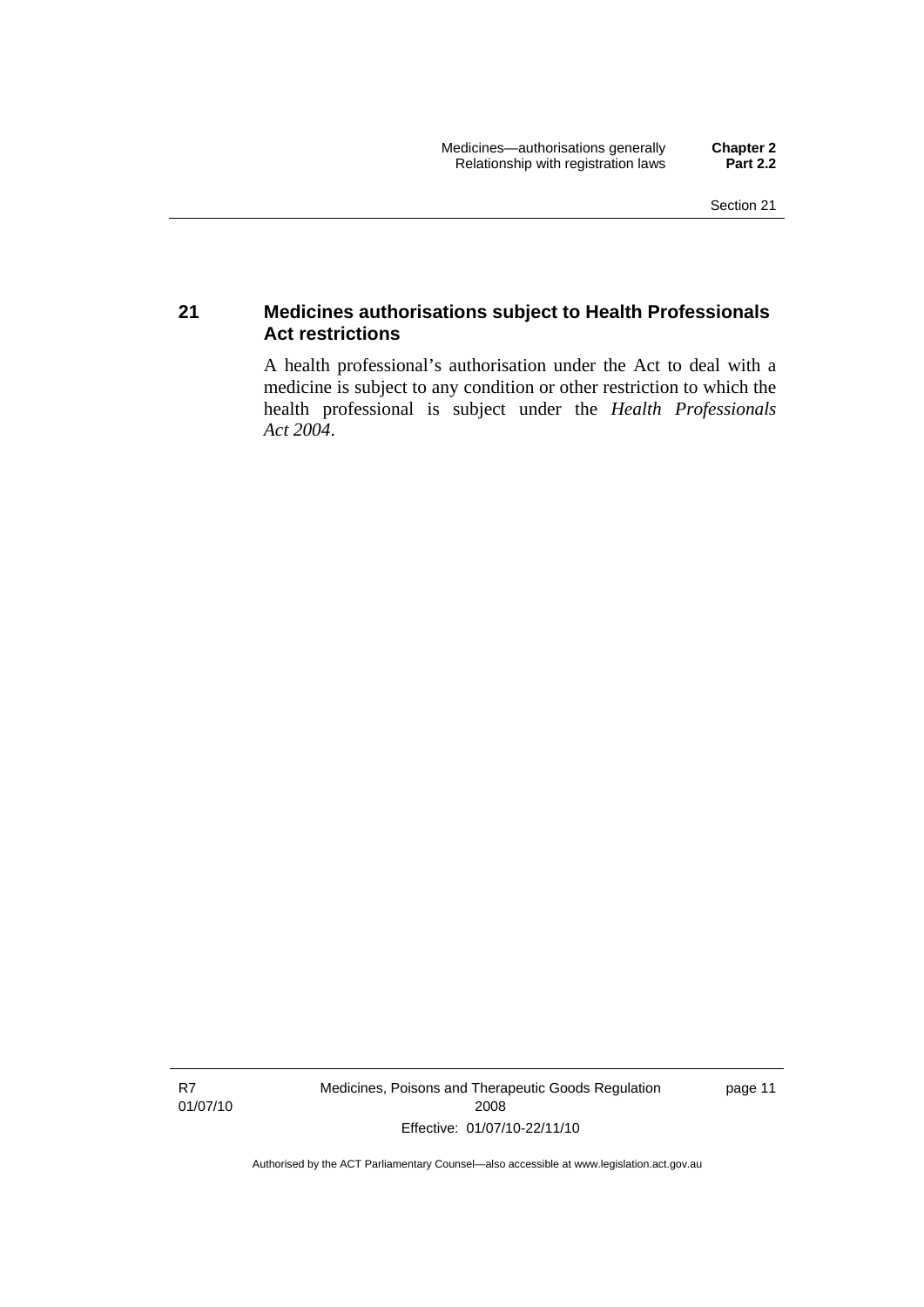# <span id="page-35-0"></span>**Chapter 3 Medicines—supply authorities**

# **Part 3.1 Prescribing medicines**

## **Division 3.1.1 Authorisation to prescribe medicines**

## **30 Authorisation under sch 1 to prescribe medicines— Act, s 40 (1) (b), (2) (b) and (3) (b)**

- (1) A person mentioned in schedule 1, column 2 is authorised to prescribe a medicine if—
	- (a) prescribing the medicine is included in the schedule, column 3 in relation to the person; and
	- (b) the prescribing is consistent with any restriction for the prescribing mentioned in the schedule, column 3; and
	- (c) if the prescription is a self-prescription of the medicine—
		- (i) the person is not a trainee dentist or intern doctor; or
		- (ii) the medicine is not a restricted medicine.
- (2) In this section:

#### *restricted medicine* means—

- (a) an anabolic steroid; or
- (b) a designated appendix D medicine; or
- (c) a benzodiazepine; or
- (d) a controlled medicine.

R7 01/07/10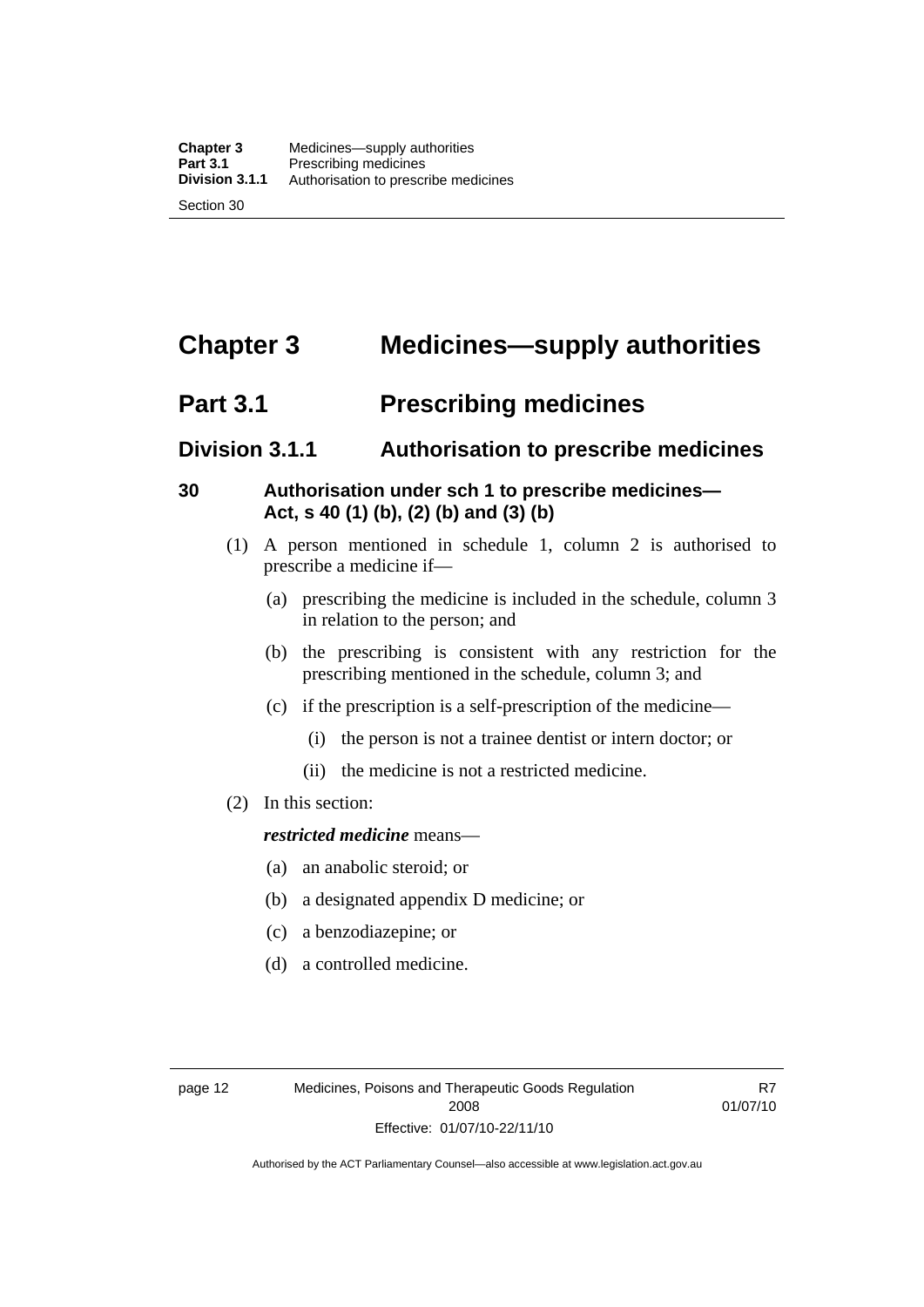## **31 Authorisation conditions for prescribing medicines—Act, s 44 (1) (b) and (2) (b)**

A prescriber's authorisation under section 30 to prescribe a medicine is subject to the following conditions:

- (a) the medicine is prescribed in accordance with the Act, section 7 (Appropriate prescription and supply of medicines);
- (b) if the prescription is a written prescription—
	- (i) the prescription complies with section 40 (General requirements for written prescriptions); and
	- (ii) the prescription includes the particulars mentioned in section 41 on the front of the prescription; and
	- (iii) if the prescription is faxed by a prescriber to a pharmacist—the prescriber sends the original prescription to the pharmacist not later than 24 hours after the prescriber faxes the prescription to the pharmacist;
		- *Note 1* For the endorsement of faxed prescriptions, see s 41 (1) (1).
		- *Note 2 Pharmacist* does not include an intern pharmacist (see dict).
- (c) if the prescription is an oral prescription—
	- (i) the prescriber believes on reasonable grounds that giving an oral prescription for the medicine is reasonably necessary for the patient's treatment; and
	- (ii) if the prescription is for an unusual or dangerous dose of a medicine—the prescription includes a statement telling the person who is to dispense or administer the medicine that the prescription is for an unusual or dangerous dose; and
	- (iii) the prescription includes the particulars mentioned in section 41; and

R7 01/07/10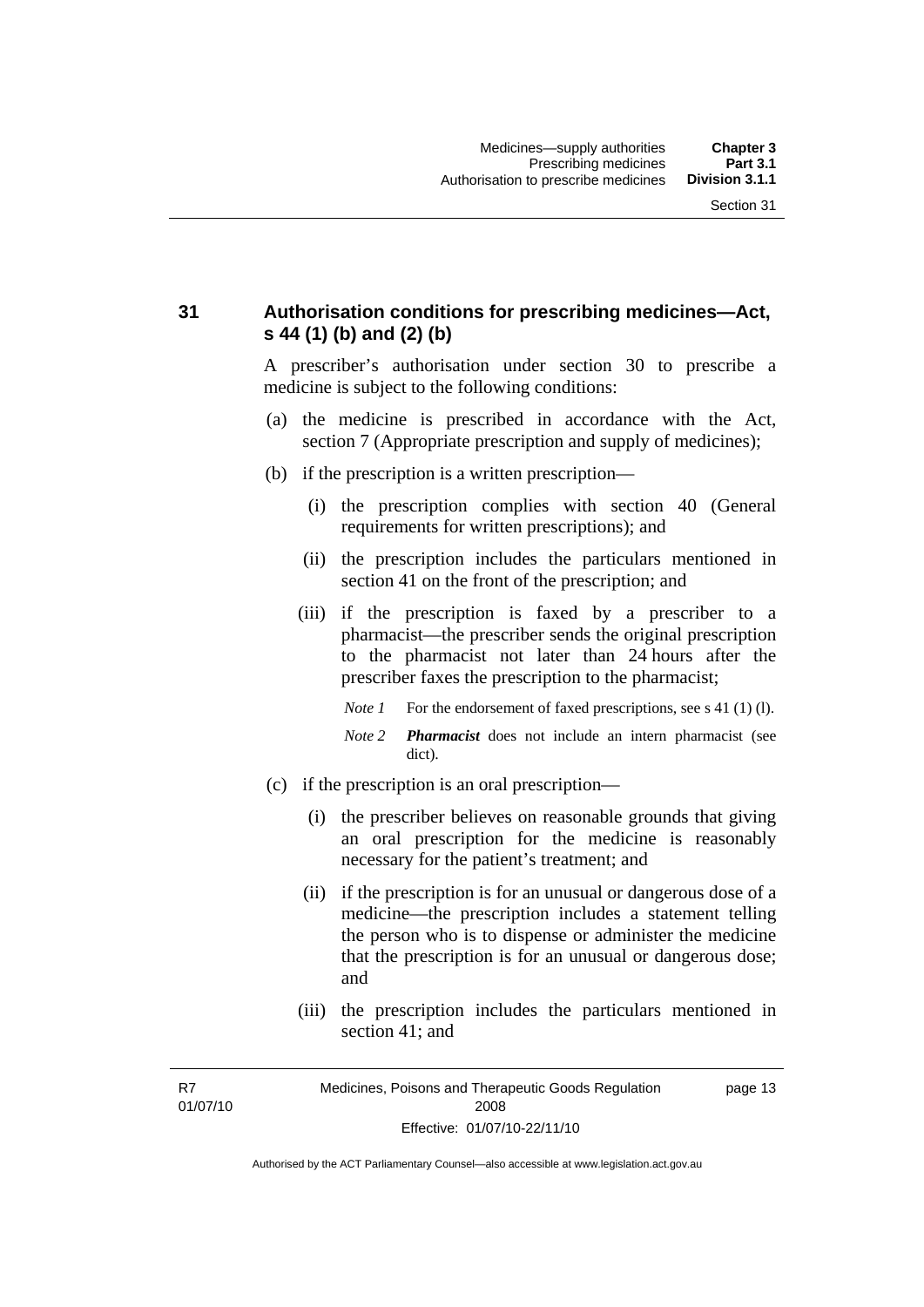- (iv) the prescriber sends a written prescription for the medicine to the pharmacist not later than 24 hours after the prescriber gives the oral prescription to the pharmacist;
	- *Note* For the endorsement of written prescriptions confirming oral prescriptions, see s 41 (1) (m).
- (d) if the medicine is a controlled medicine for human use—
	- (i) the prescriber complies with the additional requirements under section 32 for prescribing a controlled medicine; and
	- (ii) if the controlled medicines approval is an oral approval the prescriber sends the chief health officer a written application for the approval in accordance with section 561 (Requirements for CHO controlled medicines approval applications) not later than 7 days after the day the oral approval is given;
- (e) if the medicine is a designated appendix D medicine prescribed for a purpose mentioned in schedule 3 (Designated appendix D medicines—standing approvals), part 3.2, column 3 in relation to the medicine—the prescriber complies with the additional requirements under section 33 in relation to the prescription.

#### **32 Additional requirements for prescribing controlled medicines for human use**

The following are the additional requirements for prescribing a controlled medicine for human use:

- (a) the prescriber has a controlled medicines approval to prescribe the medicine;
	- *Note* For controlled medicines approvals, see pt 13.1.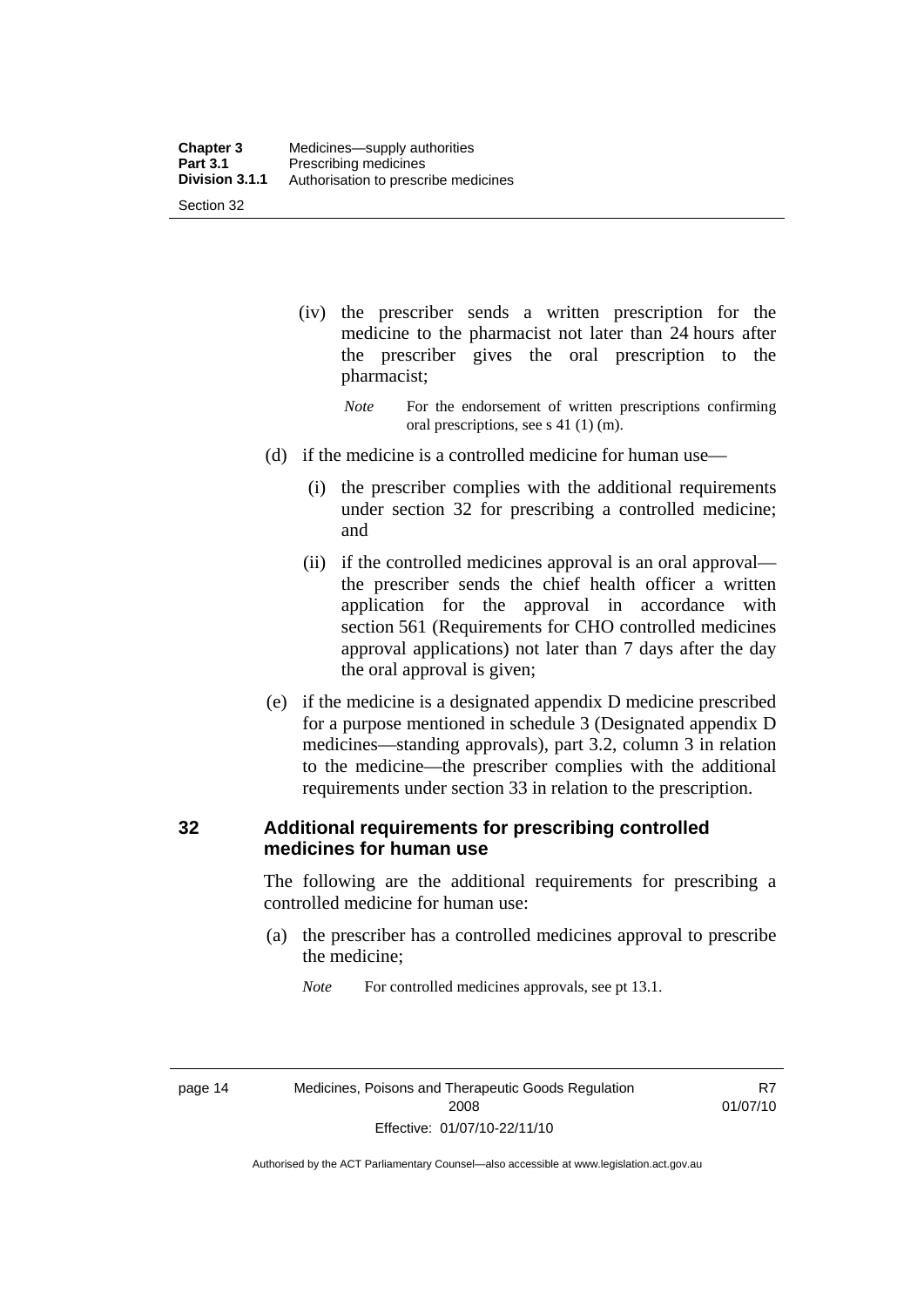(b) if the approval is for a particular form of the medicine—the prescription is for the form of the medicine approved or a bioequivalent form;

*Note Bioequivalent*—see the dictionary.

- (c) if the approval is for a particular strength of the medicine—the prescription is for the strength approved or a weaker strength;
- (d) if the approval is for a particular quantity of the medicine—the prescription is for not more than the quantity approved;
- (e) the prescriber complies with each condition (if any) of the approval;
- (f) if the controlled medicine is dronabinol for human use—
	- (i) the prescriber also has an authorisation under the *Therapeutic Goods Act 1989* (Cwlth), section 19 to supply the medicine; and
	- (ii) the prescriber complies with each condition (if any) of the authorisation.

#### **Example—par (b)**

If a slow release form of a medicine is approved, the prescriber is not authorised to prescribe an immediate release form of the medicine.

#### **Example—par (c) and par (d)**

If a doctor is given an approval to prescribe 25 morphine 20mg capsules, the doctor may prescribe 5 20mg capsules and 10 15mg capsules. Later, if the approval is still in force, the doctor may prescribe not more than 10 morphine capsules of any strength up to and including 20mg.

*Note* An example is part of the regulation, is not exhaustive and may extend, but does not limit, the meaning of the provision in which it appears (see Legislation Act, s 126 and s 132).

R7 01/07/10 page 15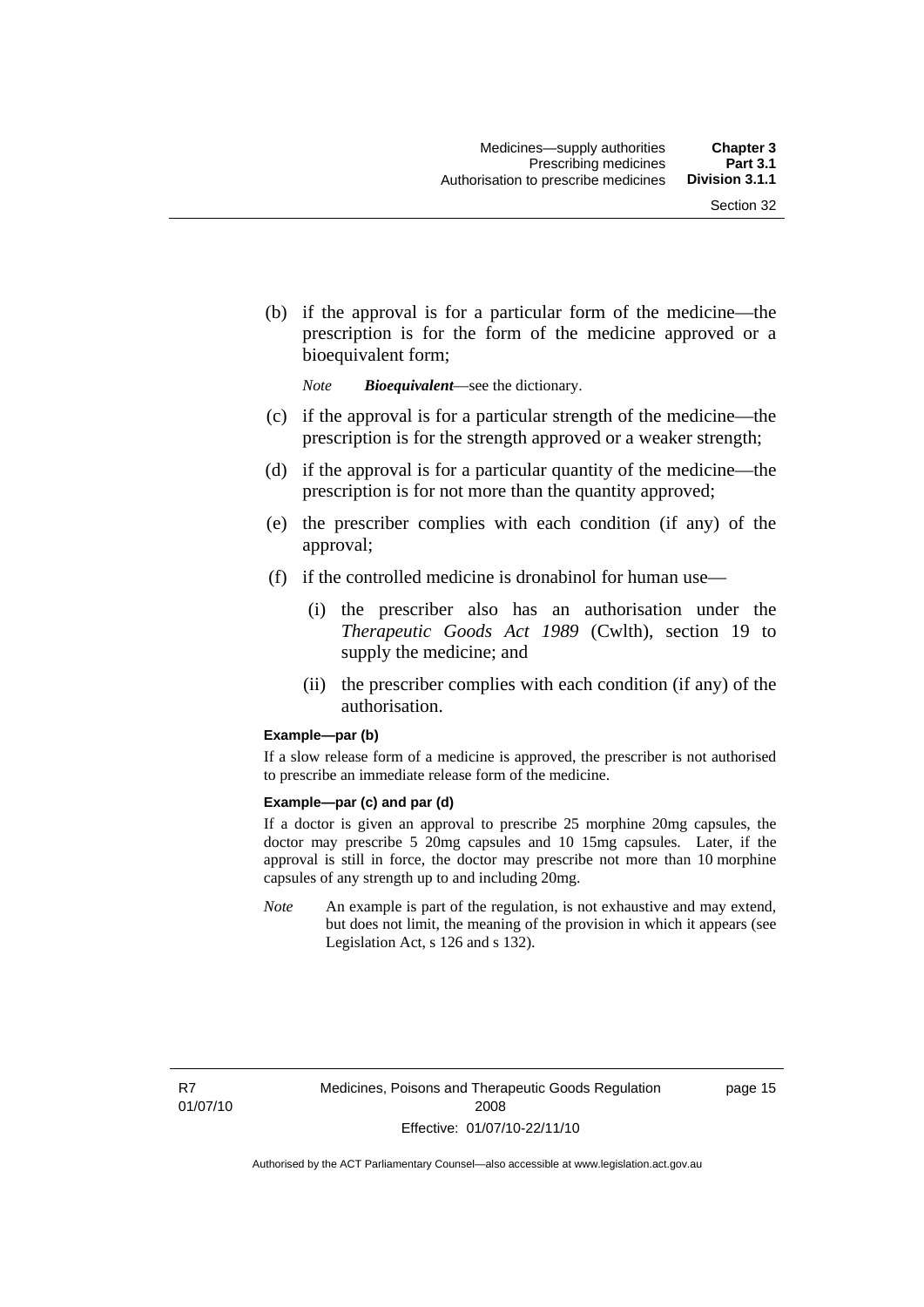## **33 Additional requirements for designated appendix D medicines prescriptions for human use**

The following are the additional requirements for prescribing a designated appendix D medicine for a purpose mentioned in schedule 3 (Designated appendix D medicines—standing approvals), part 3.2, column 3 in relation to the medicine:

- (a) the prescriber has an appendix D medicines approval to prescribe the medicine;
- (b) the prescriber complies with each condition (if any) of the approval (including any condition in schedule 3, part 3.2, column 4 in relation to the medicine).

## **Division 3.1.2 Prescriptions**

*Note* A prescription may provide for a medicine to be dispensed or administered (see Act, dict, def *prescription*).

#### **40 General requirements for written prescriptions**

A written prescription for a medicine must—

- (a) be signed by the prescriber; and
	- *Note* The prescription must be signed with the prescriber's usual signature (see Act, dict, def *signs*).
- (b) if the prescriber amends the prescription—be initialled and dated beside the amendment by the prescriber; and
- (c) be written in terms and symbols used in ordinary professional practice; and
- (d) if the prescription is for an unusual or dangerous dose include the prescriber's initials beside an underlined reference to the dose.
- *Note Written* includes in electronic form (see Act, dict).

page 16 Medicines, Poisons and Therapeutic Goods Regulation 2008 Effective: 01/07/10-22/11/10

R7 01/07/10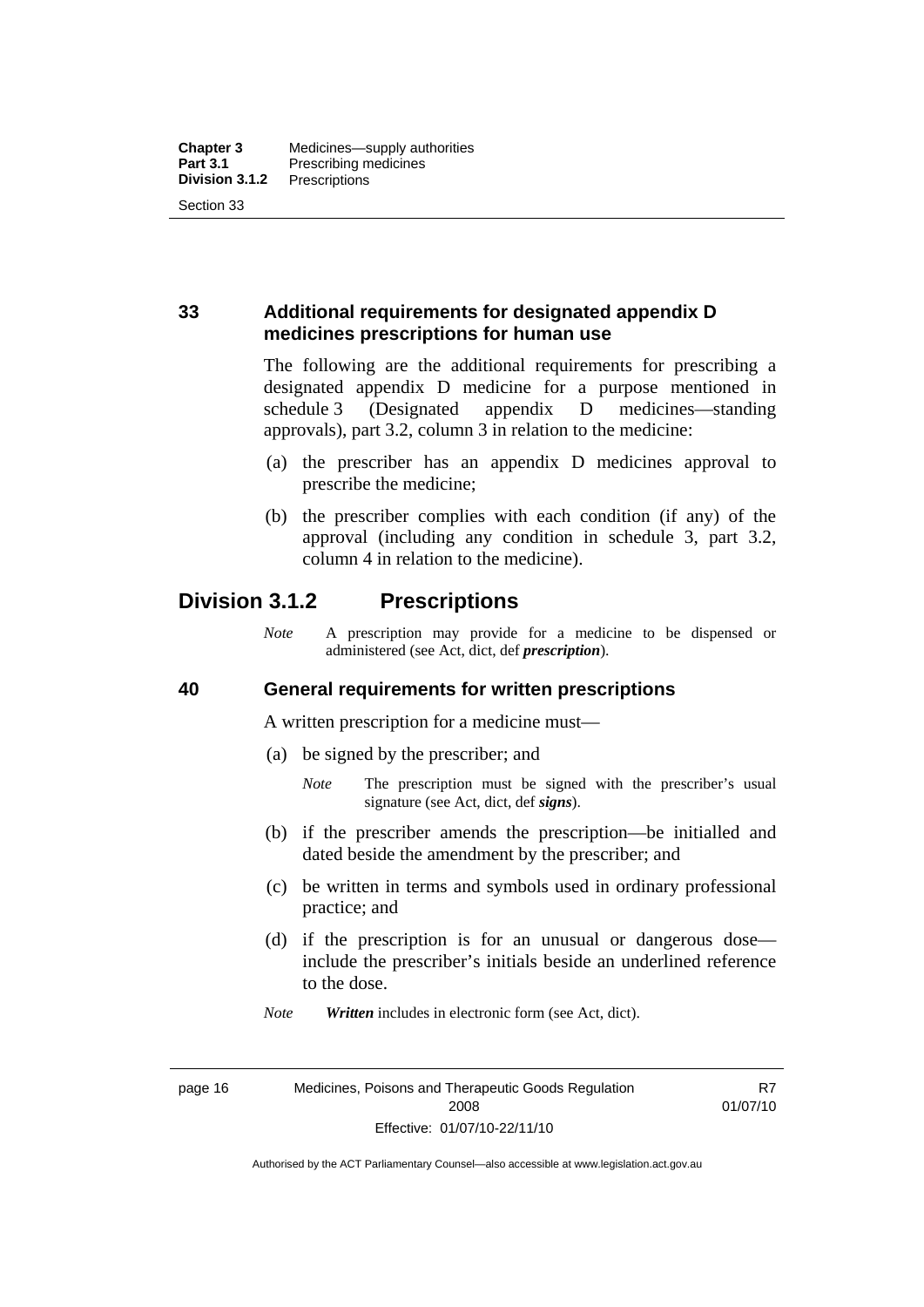#### **41 Particulars for prescriptions**

- (1) A prescription must include the following particulars:
	- (a) the prescriber's name, professional qualifications and business address and telephone number;
	- (b) the date the prescription is given;
	- (c) the medicine, and the form, strength and quantity of the medicine, to be dispensed or administered under the prescription;
	- (d) the name and address of the person for whom the medicine is prescribed;
	- (e) directions about the use of the medicine, including the dose and regimen of the medicine, that are adequate to allow the medicine to be taken or administered safely;
	- (f) the number of times the medicine may be dispensed or administered under the prescription;
	- (g) if the prescription is for a controlled medicine for human use—
		- (i) the relevant approval particulars; and
		- (ii) if the medicine is dronabinol—the relevant TGA authorisation particulars; and
		- (iii) if the prescription is a repeat prescription—the period that must elapse between each dispensing or administration of the medicine;
	- (h) if the prescription is for a designated appendix D medicine for a purpose mentioned in schedule 3 (Designated appendix D medicines—standing approvals), part 3.2, column 3 in relation to the medicine—the relevant approval particulars;
	- (i) if the prescriber is a dentist—the words 'for dental treatment only';

R7 01/07/10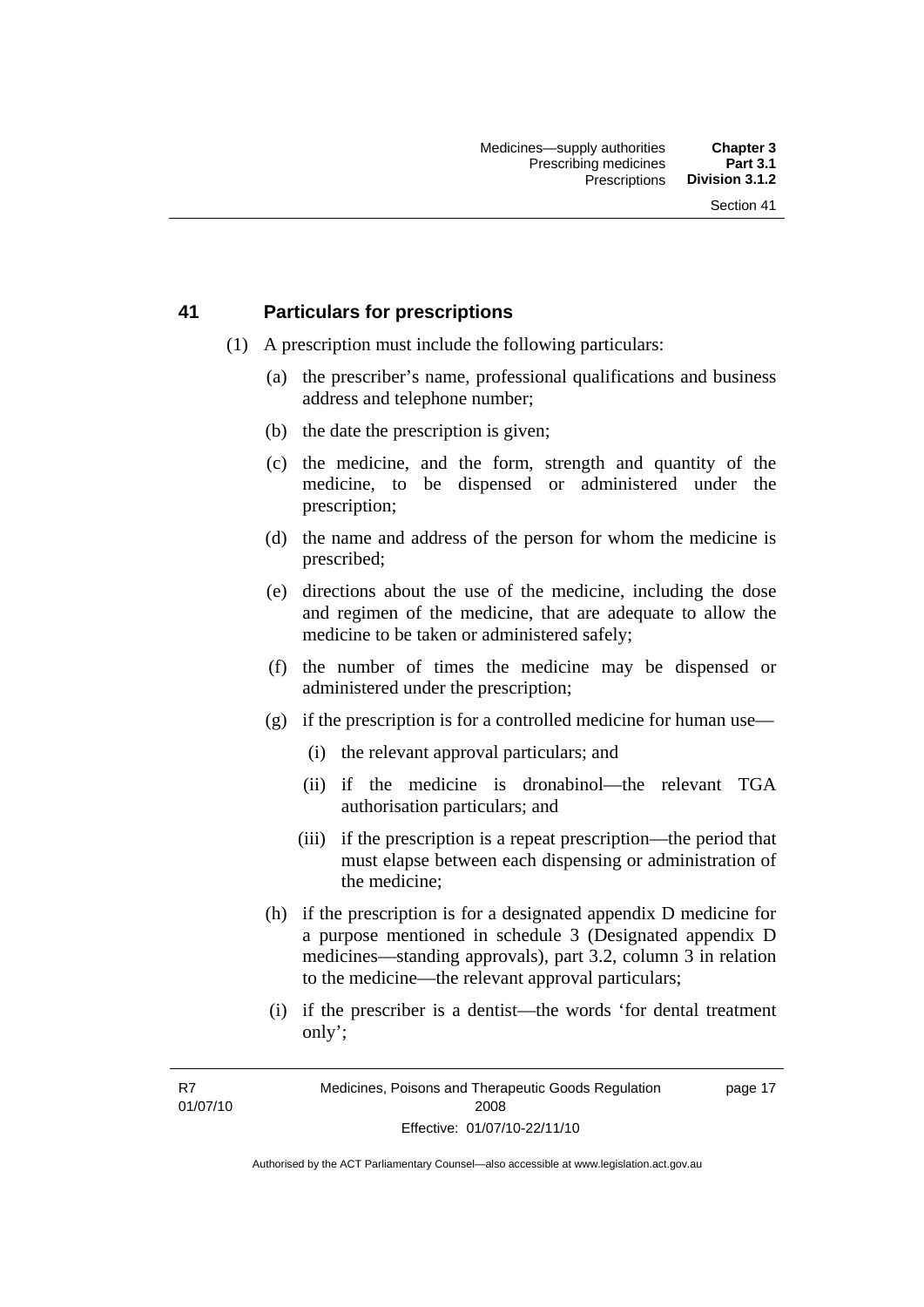- (j) if the prescriber is an optometrist—the words 'for optometry use only';
- (k) if the prescriber is a veterinary surgeon—
	- (i) the words 'for animal treatment only'; and
	- (ii) the species of the animal for which the medicine is to be dispensed; and
	- (iii) if possible, a way of identifying the animal;
- (l) if the prescription is an original of a prescription that was faxed by a prescriber to a pharmacist—the prescription is endorsed with words to the effect that the prescription was faxed to a named pharmacy on a stated date;
- (m) if the prescription is a written prescription under section 31 (c) (iv) (which is about oral prescriptions)—the prescription is endorsed with words to the effect that the prescription is a confirmation copy of an oral prescription issued to a named pharmacist on a stated date.
- (2) However, if the prescription is written for an in-patient at a hospital in the patient's medical records, the prescription need not include any of the following:
	- (a) the prescriber's professional qualifications and business address and telephone number;
	- (b) if the medicine prescribed is a controlled medicine or designated appendix D medicine—the relevant approval particulars.
	- *Note 1 Hospital* means a public hospital, private hospital or day hospital and includes a body prescribed by regulation as a hospital (see Act, dict).
	- *Note 2* A *hospice* is a hospital (see *The Macquarie Dictionary*, 4th ed).

R7 01/07/10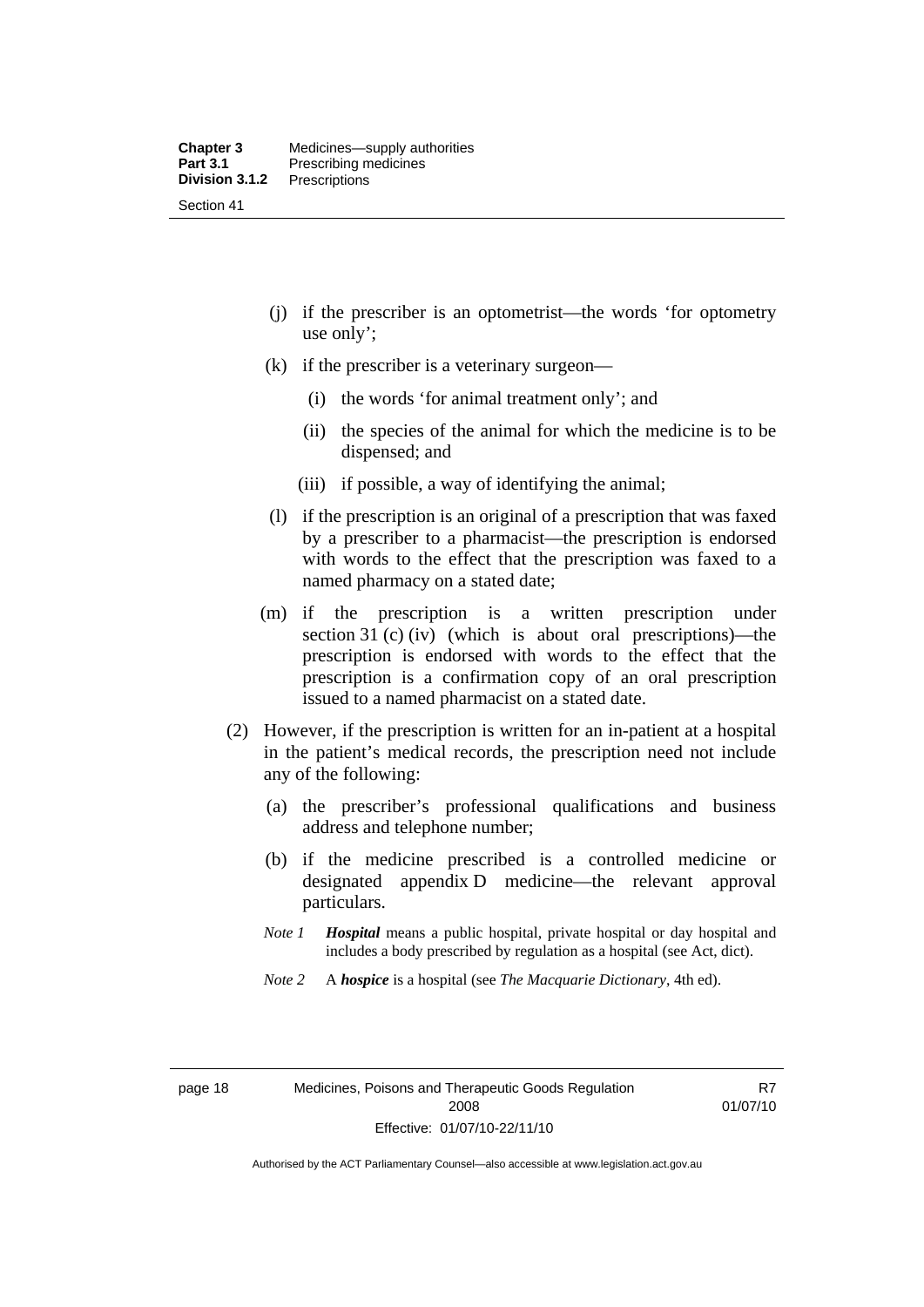(3) In this section:

#### *relevant approval particulars* means—

- (a) for a controlled medicine—
	- (i) for an approval under section 556 (Standing approval to prescribe controlled medicines for short-term treatment)—the words 'standing short-term approval'; or
	- (ii) for an approval under section 557 (Standing interim approval to prescribe buprenorphine and methadone for patients of certain institutions)—the words 'standing opioid dependency treatment approval'; or
	- (iii) for an approval under division 13.1.3 (Chief health officer controlled medicines approvals)—the words 'CHO approval number' followed by the identifying number for the approval; or
- (b) for a designated appendix D medicine—
	- (i) for an approval under section 591 (Standing approval to prescribe designated appendix D medicines)—the words 'standing approval' and the specialist area, or the area, in which the prescriber practises; or
	- (ii) for an approval under section 593 (CHO decisions on applications to prescribe designated appendix D medicines)—the words 'CHO approval number' followed by the identifying number for the approval.

*relevant TGA authorisation particulars* means the words 'TGA authorisation' followed by—

- (a) the identifying number for the authorisation; or
- (b) if no identifying number is given for the authorisation—the date of the approval.

R7 01/07/10 page 19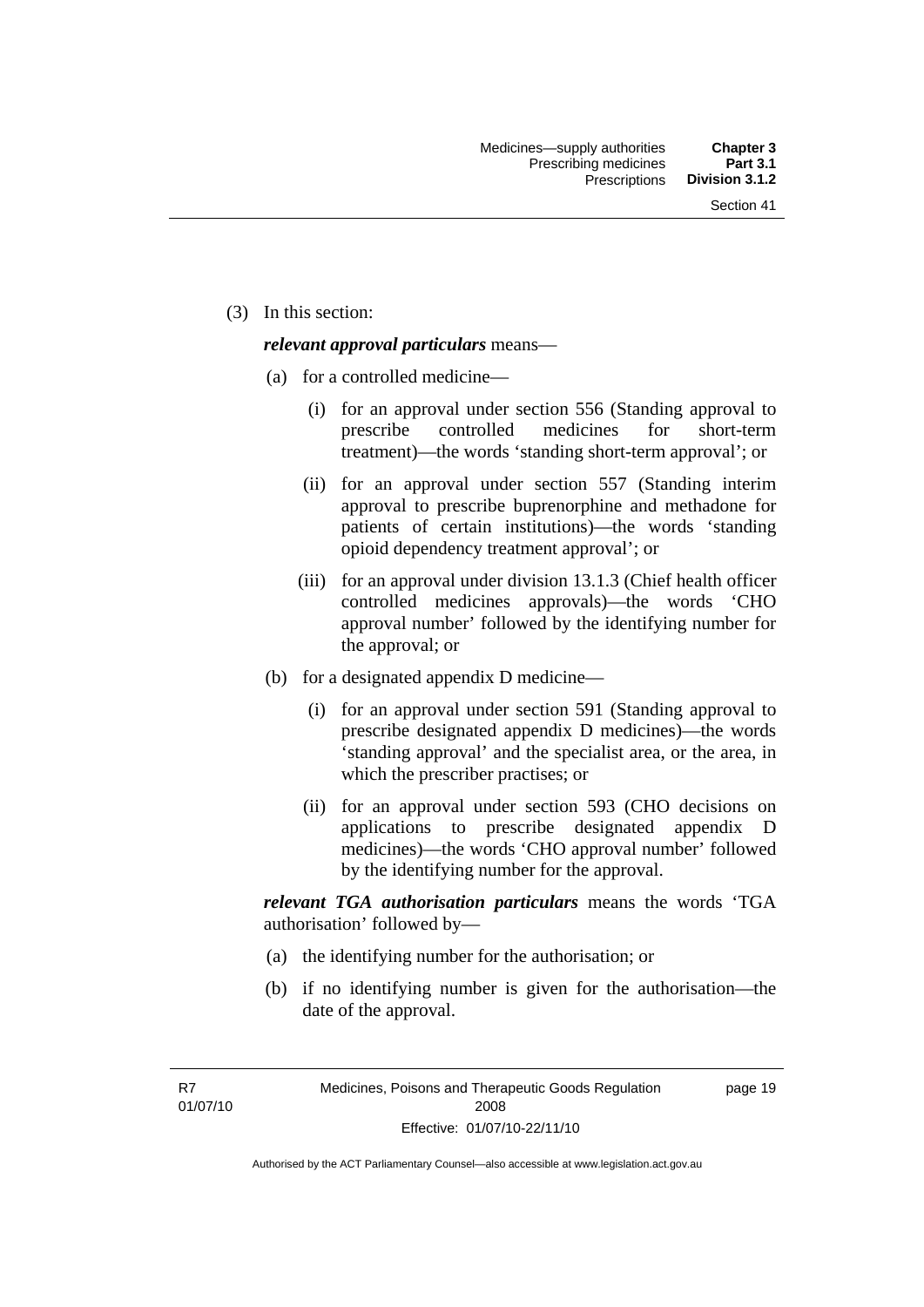# **Part 3.2 Requisitioning medicines**

## **Division 3.2.1 Authorisation to issue requisitions**

#### **50 Authorisation under sch 1 to issue requisitions for medicines—Act, s 41 (b)**

A person mentioned in schedule 1, column 2 is authorised to issue a requisition for a medicine if—

- (a) issuing the requisition is included in the schedule, column 3 in relation to the person; and
- (b) the issue of the requisition is consistent with any restriction for the issue of the requisition mentioned in the schedule, column 3.

#### **51 Authorisation conditions for issuing requisitions for medicines—Act, s 44 (1) (b) and (2) (b)**

A person's authorisation under section 50 to issue a requisition for a medicine is subject to the following conditions:

- (a) if the requisition is a written requisition—the requisition complies with section 55 (General requirements for written requisitions) and section 56 (Particulars for requisitions);
- (b) if the requisition is an oral requisition—
	- (i) the person believes on reasonable grounds that issuing the requisition is reasonably necessary for the treatment of a person; and
	- (ii) the quantity of the medicine requisitioned is not more than the amount reasonably necessary for the person's treatment; and
	- (iii) the requisition complies with section 56.

page 20 Medicines, Poisons and Therapeutic Goods Regulation 2008 Effective: 01/07/10-22/11/10 R7 01/07/10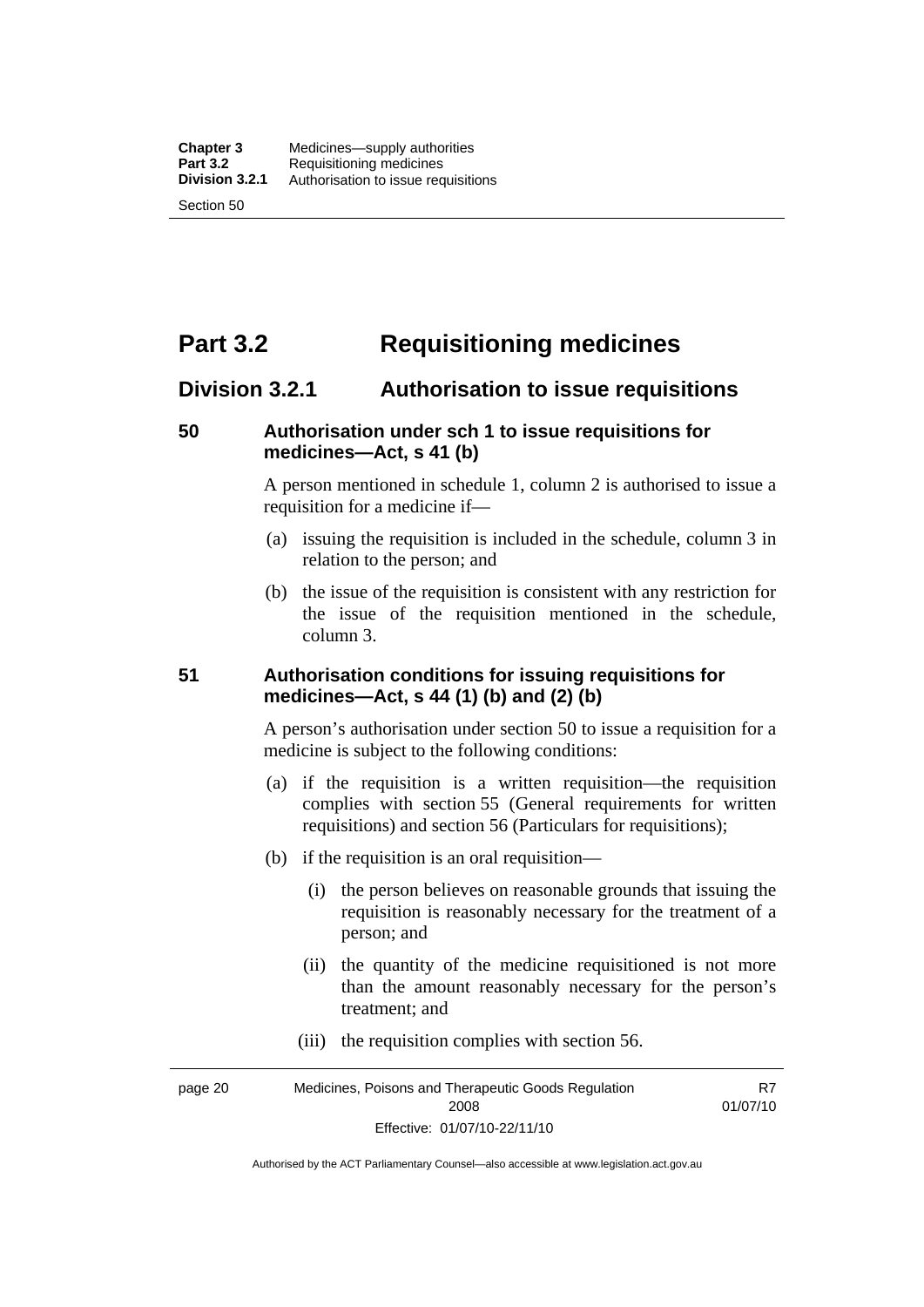# **Division 3.2.2 Requisitions**

#### **55 General requirements for written requisitions**

A written requisition for a medicine must be—

(a) signed by the person (the *issuer*) issuing the requisition; and

 (b) if the issuer amends the requisition—initialled and dated by the issuer beside the amendment.

*Note Written* includes in electronic form (see Act, dict).

#### **56 Particulars for requisitions**

A requisition must include the following particulars:

- (a) the name of the person issuing the requisition;
- (b) the capacity in which the person is issuing the requisition;
- (c) the date the requisition is issued;
- (d) the medicine, and the form, strength and quantity of the medicine, to be supplied on the requisition;
- (e) the pharmacy or ward to which the medicine is to be supplied.

*Note Ward*—see the Act, dictionary.

R7 01/07/10

*Note* The requisition must be signed with the issuer's usual signature (see Act, dict, def *signs*).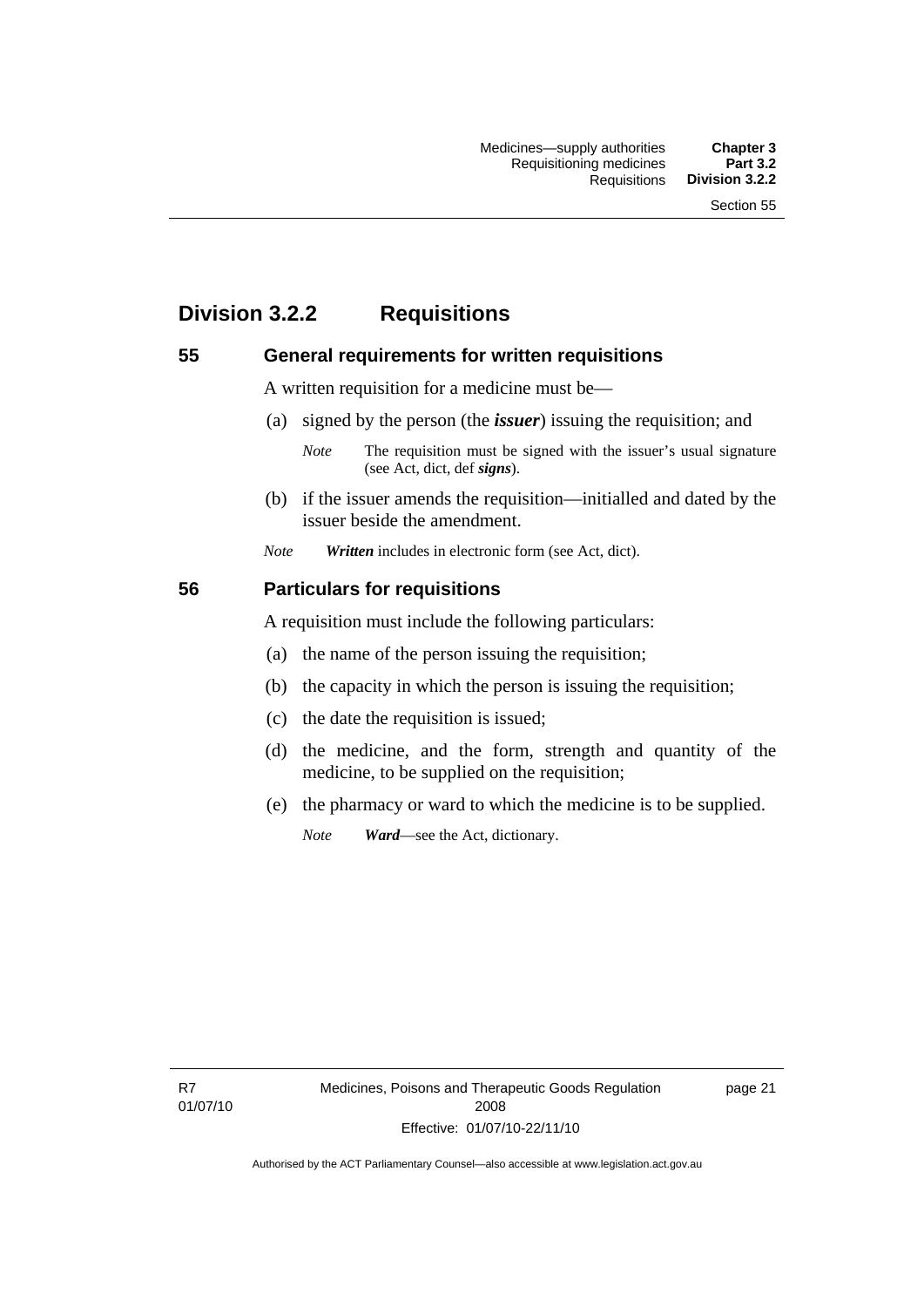# **Part 3.3 Medicines purchase orders**

## **Division 3.3.1 Authorisation to issue purchase orders**

#### **60 Authorisation under sch 1 to issue purchase orders for medicines—Act, s 38 (1) (b) and (2) (a)**

A person mentioned in schedule 1, column 2 is authorised to issue a purchase order for a medicine if—

- (a) issuing the purchase order is included in the schedule, column 3 in relation to the person; and
- (b) the issue of the purchase order is consistent with any restriction for the issue of the purchase order mentioned in the schedule, column 3.

#### **61 Authorisation conditions for issuing purchase orders for medicines—Act, s 44 (1) (b) and (2) (b)**

A person's authorisation under section 60 to issue a purchase order for a medicine is subject to the following conditions:

- (a) the purchase order complies with section 62 (General requirements for medicines purchase orders—Act, s 38 (2) (c));
	- *Note* A purchase order must be in writing (see Act, dict, def *purchase order*).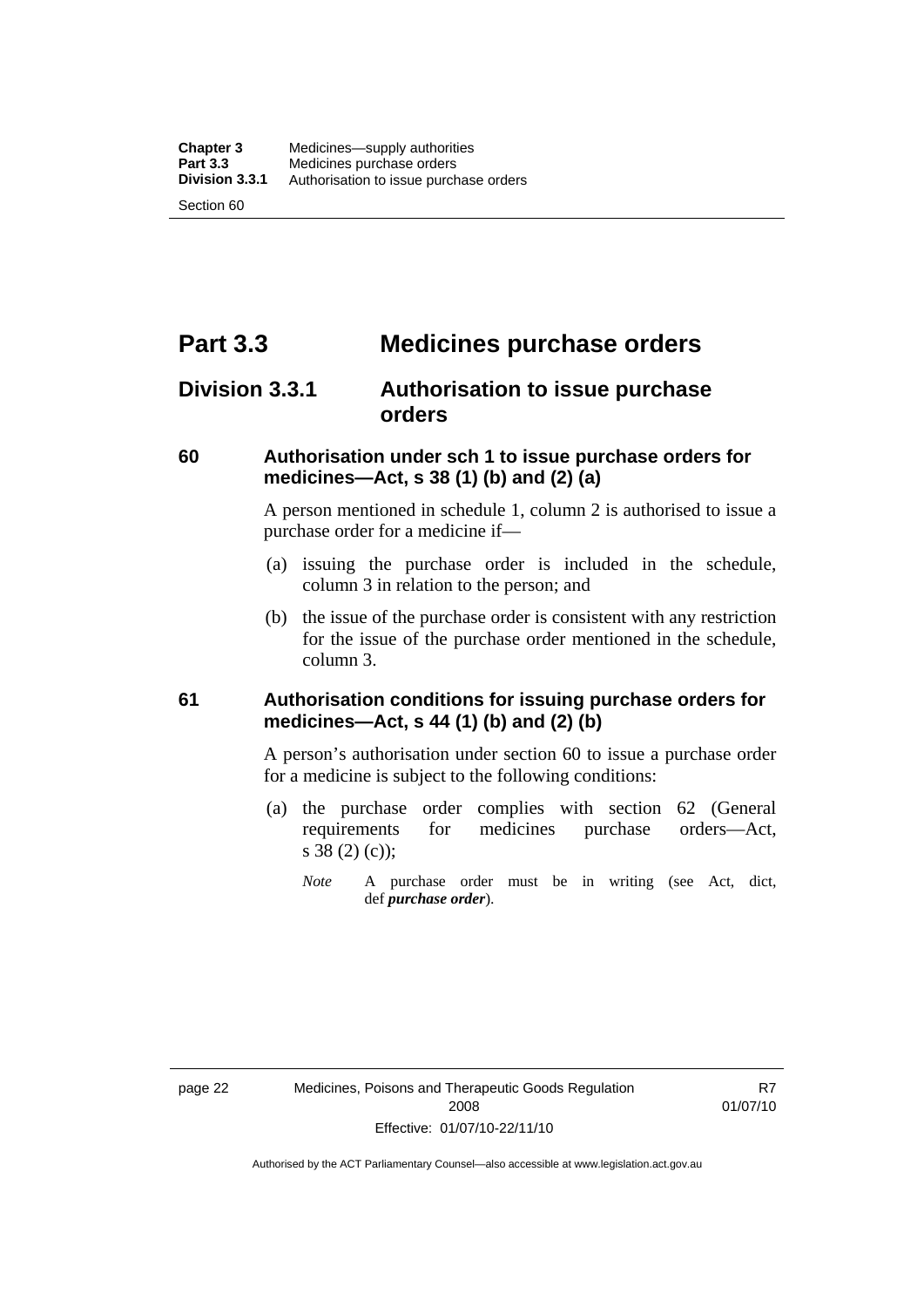(b) the person must, not later than 24 hours after the person receives the medicine, send the supplier a document signed by the person acknowledging receipt of the medicine.

#### **Example—document**

a copy of the supplier's delivery docket signed by the buyer

*Note* An example is part of the regulation, is not exhaustive and may extend, but does not limit, the meaning of the provision in which it appears (see Legislation Act, s 126 and s 132).

## **Division 3.3.2 Purchase orders**

#### **62 General requirements for medicines purchase orders— Act, s 38 (2) (c)**

- (1) A purchase order for a medicine must be—
	- (a) signed by the person (the *issuer*) issuing the order; and
		- *Note* The purchase order must be signed with the issuer's usual signature (see Act, dict, def *signs*).
	- (b) if the issuer amends the order—initialled and dated by the issuer beside the amendment.
- (2) A purchase order for a medicine must include the following:
	- (a) the issuer's name and business address and telephone number;
	- (b) the issuer's authority to issue the order;
	- (c) the medicine, and the form, strength and quantity of the medicine, to be supplied on the order.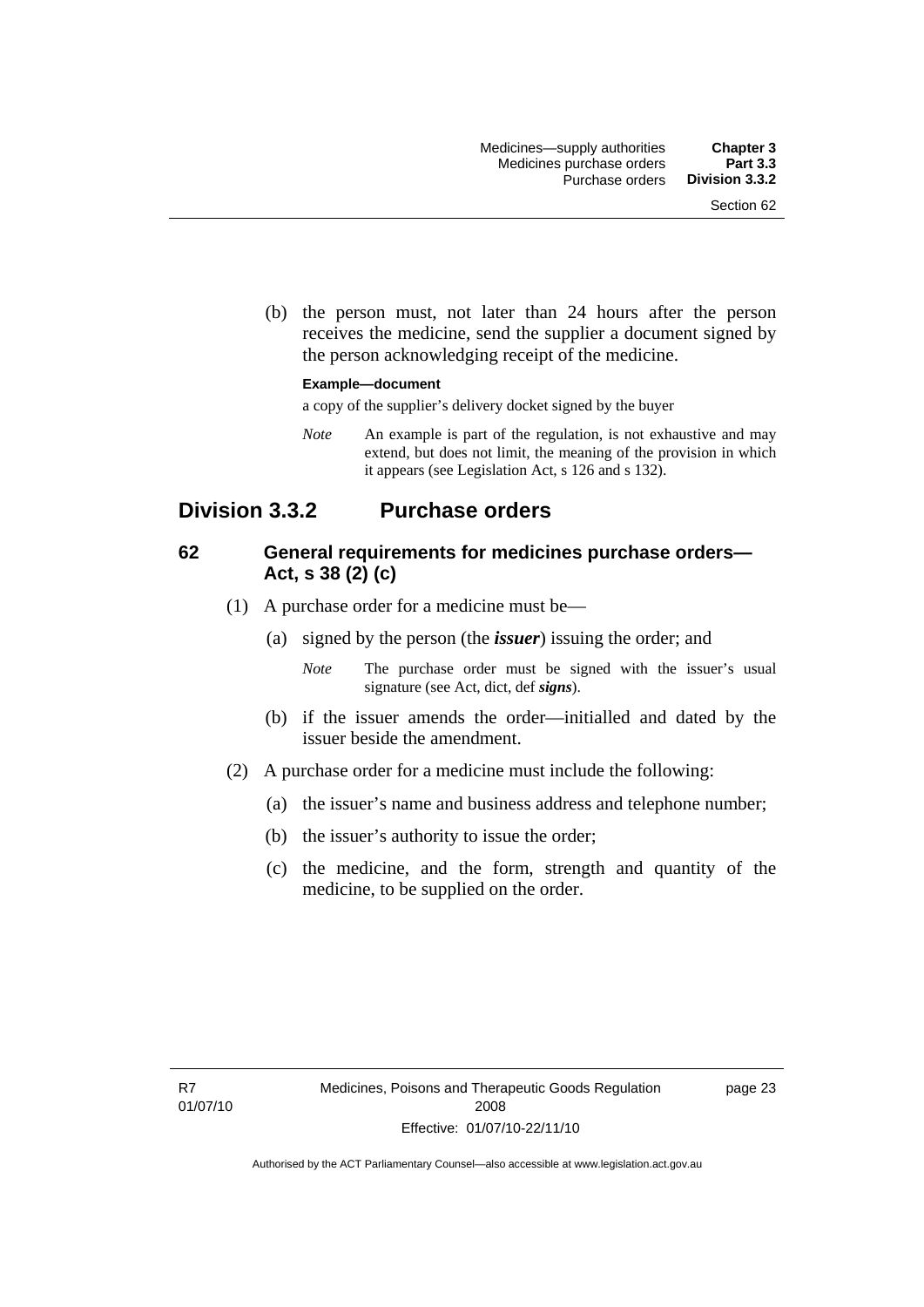**Chapter 3** Medicines—supply authorities<br>**Part 3.4** Standing orders for medicines **Part 3.4** Standing orders for medicines<br>**Division 3.4.1** CHO standing orders **Division 3.4.1** CHO standing orders Section 70

# **Part 3.4 Standing orders for medicines**

#### **Division 3.4.1 CHO standing orders**

#### **70 Authorisation of CHO to issue standing orders for supply of medicines in public health emergencies—Act, s 42 (b)**

 (1) The chief health officer is authorised to issue a standing order for the supply of a medicine in an emergency relating to public health.

*Note 1 Supply* does not include administer (see Act, s 24).

*Note 2* A standing order must be in writing (see Act, dict, def *standing order*).

 (2) To remove any doubt, a standing order may be issued under subsection (1) even if no emergency declaration under the *Public Health Act 1997* is in force.

#### **71 Authorisation of CHO to issue standing orders for administration of medicines for public health matters— Act, s 42 (b)**

The chief health officer is authorised to issue a standing order for the administration of a medicine in relation to a public health matter.

*Note* A standing order must be in writing (see Act, dict, def *standing order*).

#### **72 Particulars for CHO standing orders for administration of medicines for public health matters**

A standing order under section 71 must include the following particulars:

- (a) a description of the public health matter to which the order relates;
- (b) the date of effect of the order and the date (not longer than 2 years after the date of effect) when the order ends;

R7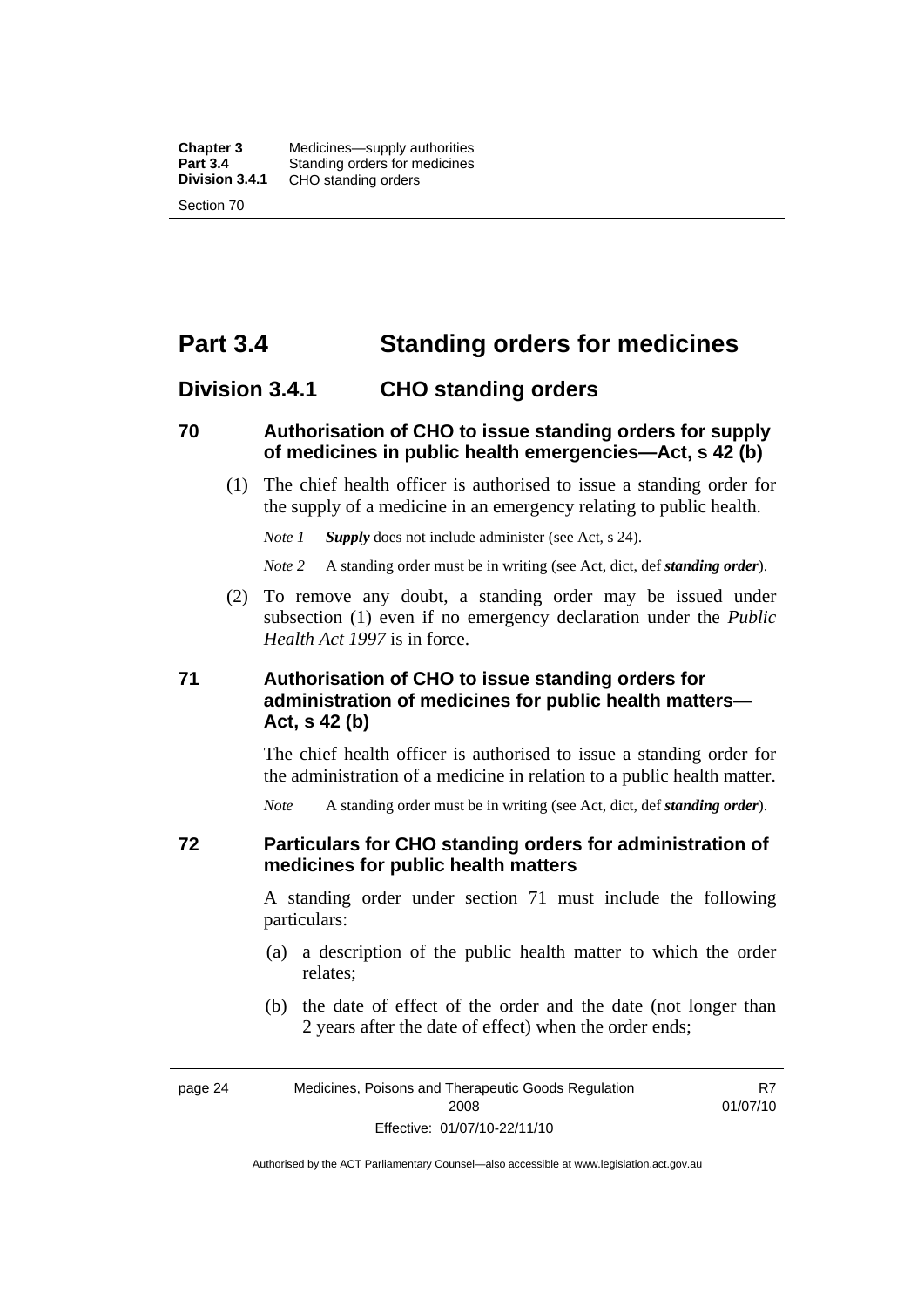- (c) the clinical circumstances in which the medicine may be administered;
- (d) a description of the people to whom the medicine may be administered;
- (e) the medicine's approved name and, if applicable, brand name;

- (f) if applicable, the form and strength of the medicine;
- (g) the dose and route of administration;
- (h) if applicable, the frequency of administration.

#### **Example—par (e) and par (f)**

Adrenaline (EpiPen) 300 micrograms in 0.3mL pre-filled syringe

*Note* An example is part of the regulation, is not exhaustive and may extend, but does not limit, the meaning of the provision in which it appears (see Legislation Act, s 126 and s 132).

## **Division 3.4.2 Standing orders for institutions**

*Note Institution* includes a correctional centre and a CYP detention place (see s 652).

#### **75 Authorisation of doctors to issue standing orders for administration of medicines at institutions—Act, s 42 (b)**

- (1) A doctor is authorised to issue a standing order for the administration of a medicine to patients at an institution if—
	- (a) a medicines and therapeutics committee for the institution has approved the order; and
	- (b) the order is signed by the chair of the committee.
	- *Note Doctor* does not include an intern doctor (see dict).

R7 01/07/10 page 25

*Note Approved name*—see the medicines and poisons standard, par 1 (1).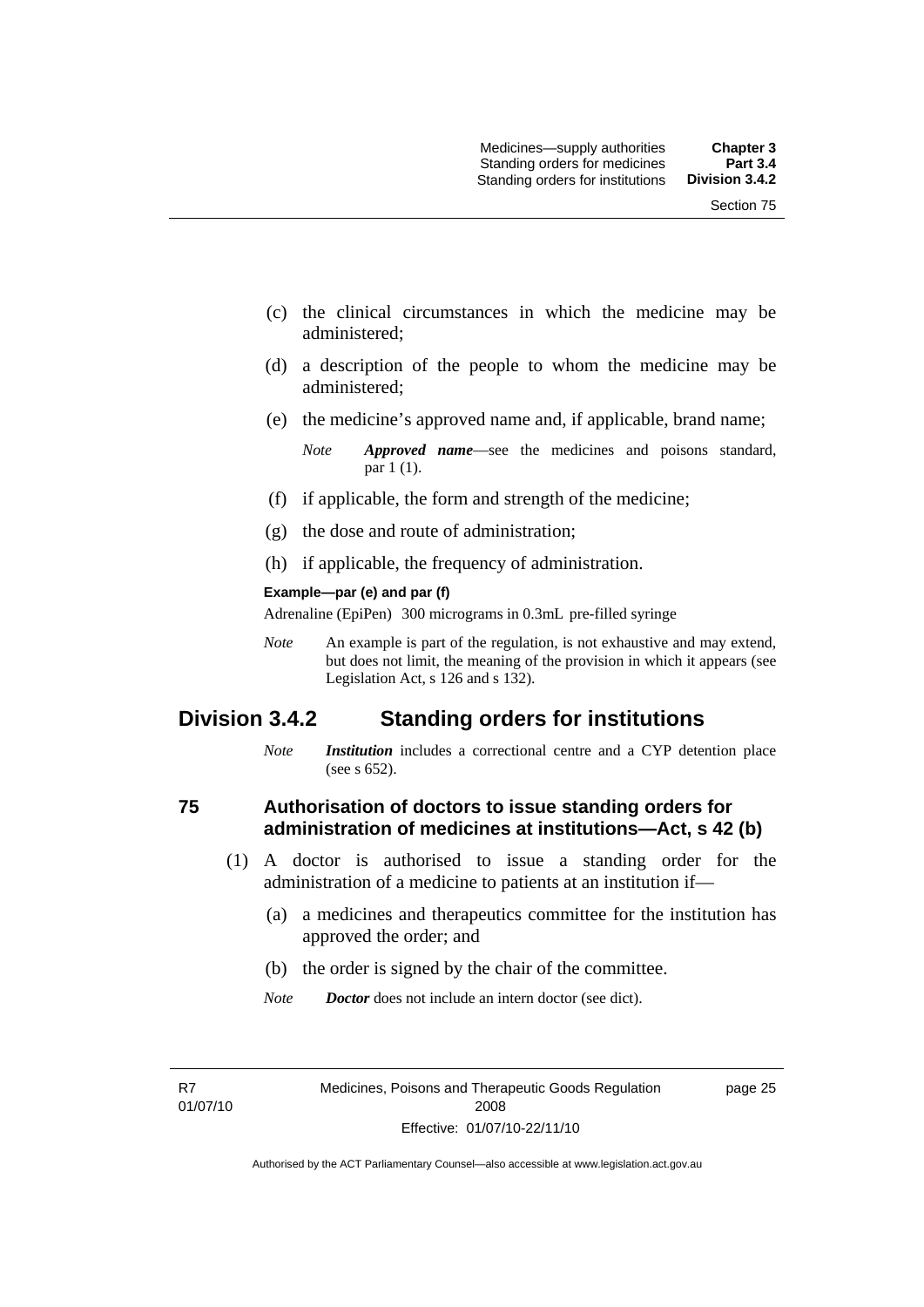(2) In this section:

*medicines and therapeutics committee*, for an institution, means a body—

- (a) established by the institution to approve standing orders for the administration of medicines to patients at the institution; and
- (b) that includes (but is not limited to) a doctor, nurse and pharmacist.
	- *Note 1 Doctor* and *pharmacist* do not include an intern (see dict).
	- *Note 2 Nurse* does not include an enrolled nurse (see Legislation Act, dict, pt 1).

#### **76 Particulars for standing orders for administration of medicines at institutions**

A standing order under section 75 must include the following particulars:

- (a) an approval number for the order that is different from the number given to each other standing order approved for the institution;
- (b) the date of effect of the order and the date (not longer than 2 years after the date of effect) when the order ends;
- (c) each ward to which the order applies;
- (d) the clinical circumstances in which the medicine may be administered;
- (e) a description of the people to whom the medicine may be administered;
- (f) the medicine's approved name and, if applicable, brand name;
	- *Note Approved name*—see the medicines and poisons standard, par 1 (1).

page 26 Medicines, Poisons and Therapeutic Goods Regulation 2008 Effective: 01/07/10-22/11/10

R7 01/07/10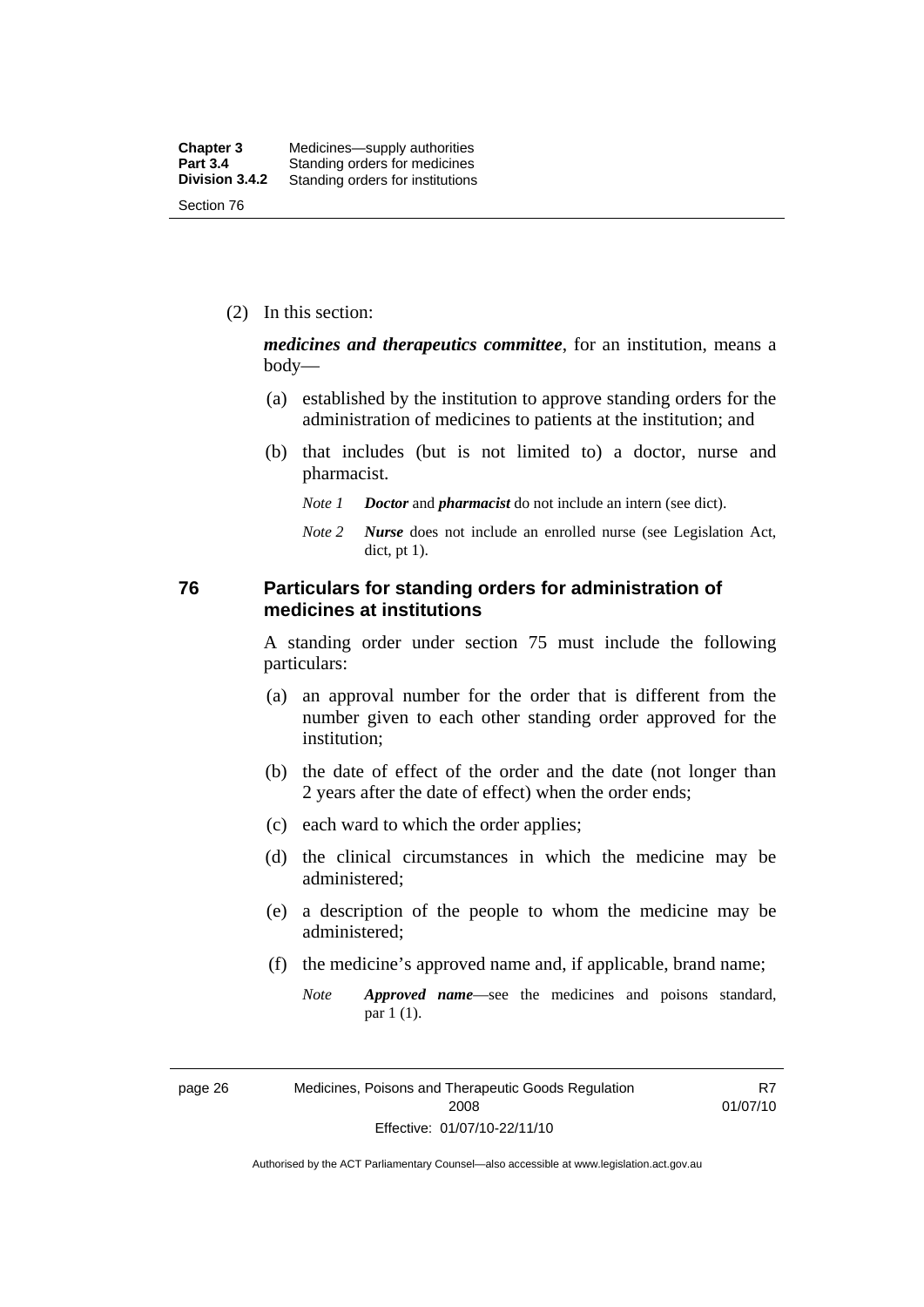- (g) if applicable, the form and strength of the medicine;
- (h) the dose and route of administration;
- (i) if applicable, the frequency of administration.

#### **Example—par (f) and par (g)**

Adrenaline (EpiPen) 300 micrograms in 0.3mL pre-filled syringe

*Note* An example is part of the regulation, is not exhaustive and may extend, but does not limit, the meaning of the provision in which it appears (see Legislation Act, s 126 and s 132).

## **Division 3.4.3 Standing orders for walk-in centre**

#### **77 Authorisation of CHO to issue standing orders for supply and administration of medicines at walk-in centre—Act, s 42 (b)**

The chief health officer is authorised to issue a standing order for—

- (a) the supply of a medicine at a walk-in centre; and
- (b) the administration of a medicine at a walk-in centre.

*Note 1 Supply* does not include administer (see Act, s 24).

*Note 2* A standing order must be in writing (see Act, dict, def *standing order*).

#### **78 Particulars for CHO standing orders for supply and administration of medicines at walk-in centre**

A standing order under section 77 must include the following particulars:

- (a) an approval number for the order that is different from the number given to each other standing order approved for the walk-in centre;
- (b) the date of effect of the order and the date (not longer than 2 years after the date of effect) when the order ends;

page 27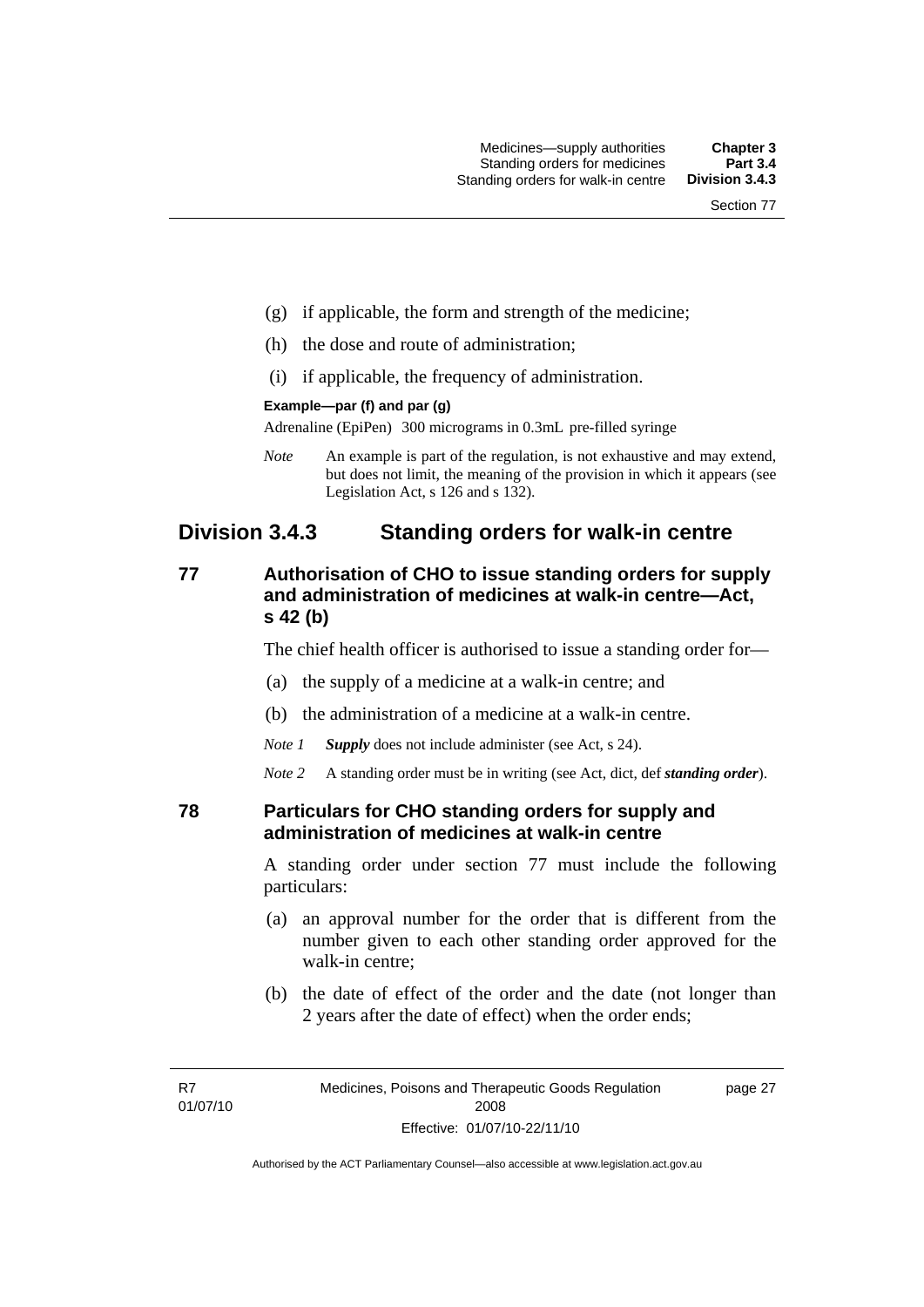- (c) each walk-in centre to which the order applies;
- (d) the clinical circumstances in which the medicine may be supplied or administered;
- (e) a description of the people to whom the medicine may be supplied or administered;
- (f) the medicine's approved name and, if applicable, brand name;

*Note Approved name*—see the medicines and poisons standard, par 1 (1).

- (g) if applicable, the form and strength of the medicine;
- (h) the dose and route of administration of the medicine;
- (i) if applicable, the frequency of administration of the medicine;
- (j) if applicable, the maximum duration of supply or administration of the medicine;
- (k) if applicable, the maximum quantity of the medicine for supply or administration.

page 28 Medicines, Poisons and Therapeutic Goods Regulation 2008 Effective: 01/07/10-22/11/10

R7 01/07/10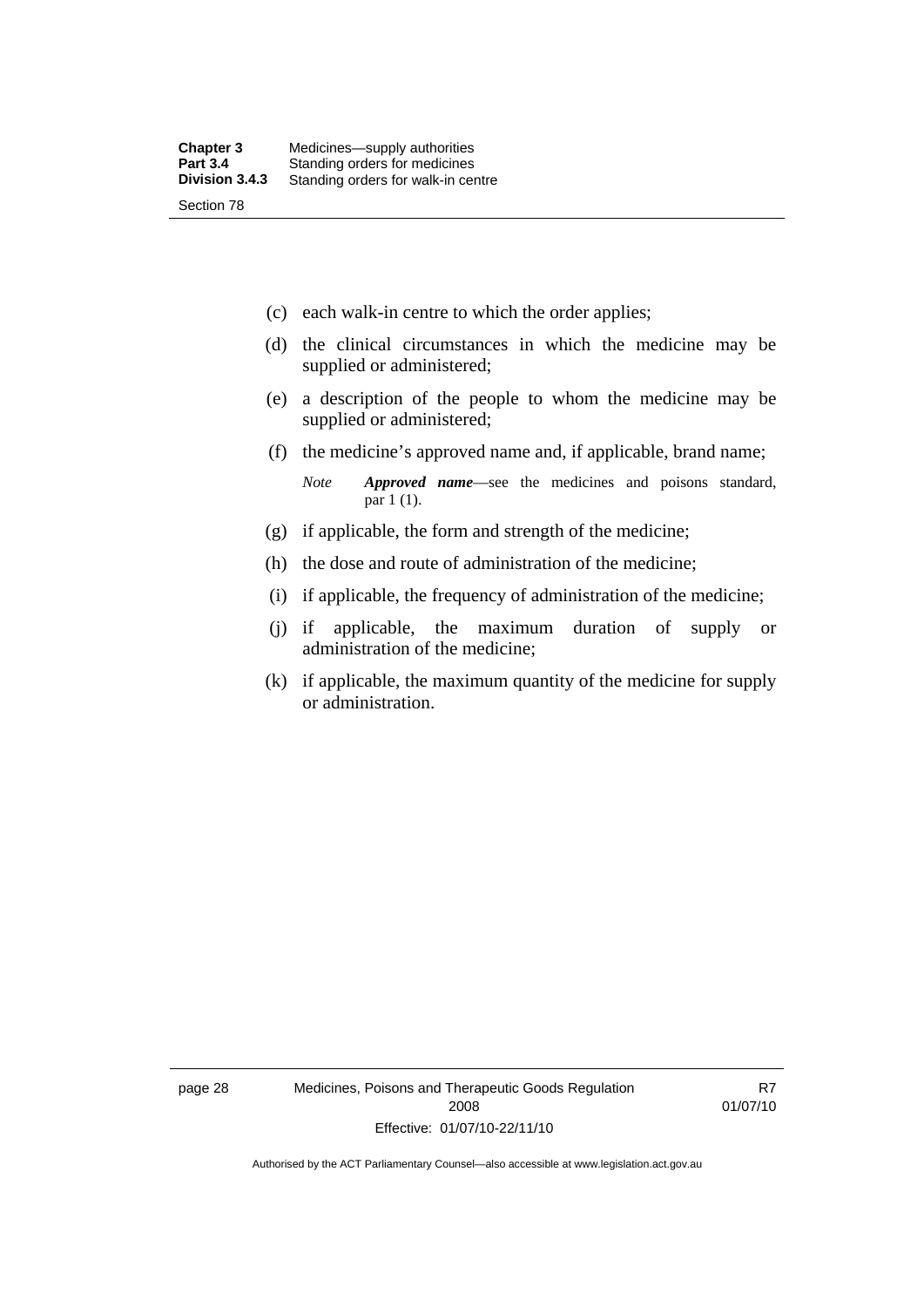# **Part 3.5 Medicines supply authorities generally**

#### **80 Cancellation of invalid supply authorities— Act, s 30 (2) (d)**

- (1) A paper-based supply authority is cancelled by a person if the person—
	- (a) marks the word 'cancelled', and the person's name and business address, on the front of the supply authority; and
	- (b) signs and dates the cancellation of the supply authority.
- (2) An electronic supply authority is cancelled by a person if the person—
	- (a) marks the word 'cancelled' on the supply authority; and
	- (b) links an electronic document to the supply authority that includes the person's name and business address and signature.

#### **81 Information for CHO about controlled medicines supplied on supply authorities—Act, s 31 (1) (b) and (4), def**  *required information*

- (1) A person (the *supplier*) who supplies a controlled medicine on a supply authority must, not later than 7 days after the end of the month when the medicine is supplied, give the chief health officer the following information in writing:
	- (a) the supplier's name, business address and telephone number;
	- (b) the name of the person who issued the supply authority;
	- (c) the date of the supply authority;

R7 01/07/10 page 29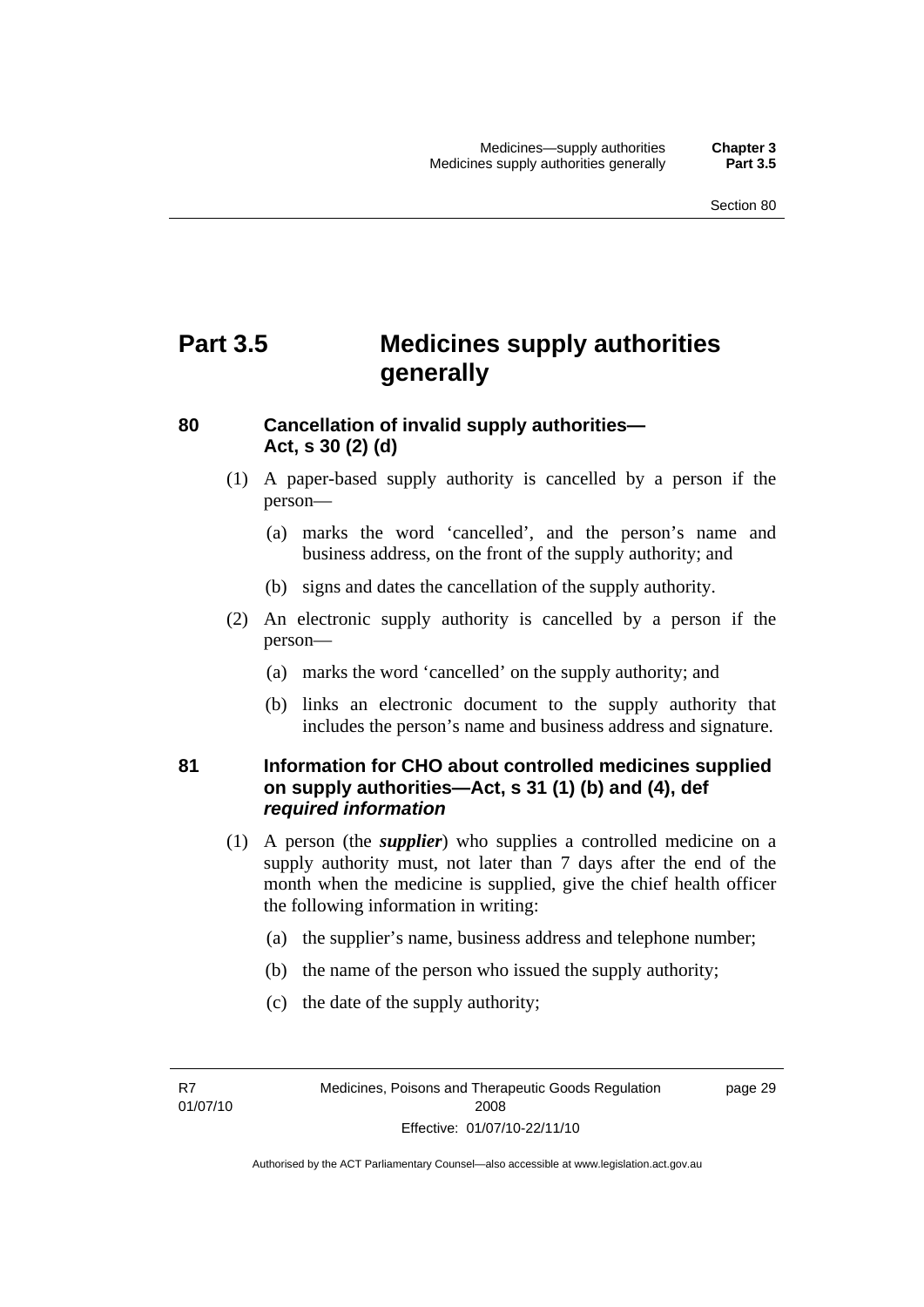Section 81

- (d) the name and address of the person to whom the medicine is supplied;
- (e) the date of supply;
- (f) the controlled medicine, and the form, strength and quantity of the medicine, supplied.
- (2) However, this section does not apply to any of the following who report the supply of a controlled medicine on a supply authority to the Therapeutic Goods Administration:
	- (a) a medicines wholesalers licence-holder;
	- (b) a person who is authorised (however described) under a Commonwealth or State law to manufacture controlled medicines or supply controlled medicines by wholesale.

page 30 Medicines, Poisons and Therapeutic Goods Regulation 2008 Effective: 01/07/10-22/11/10

R7 01/07/10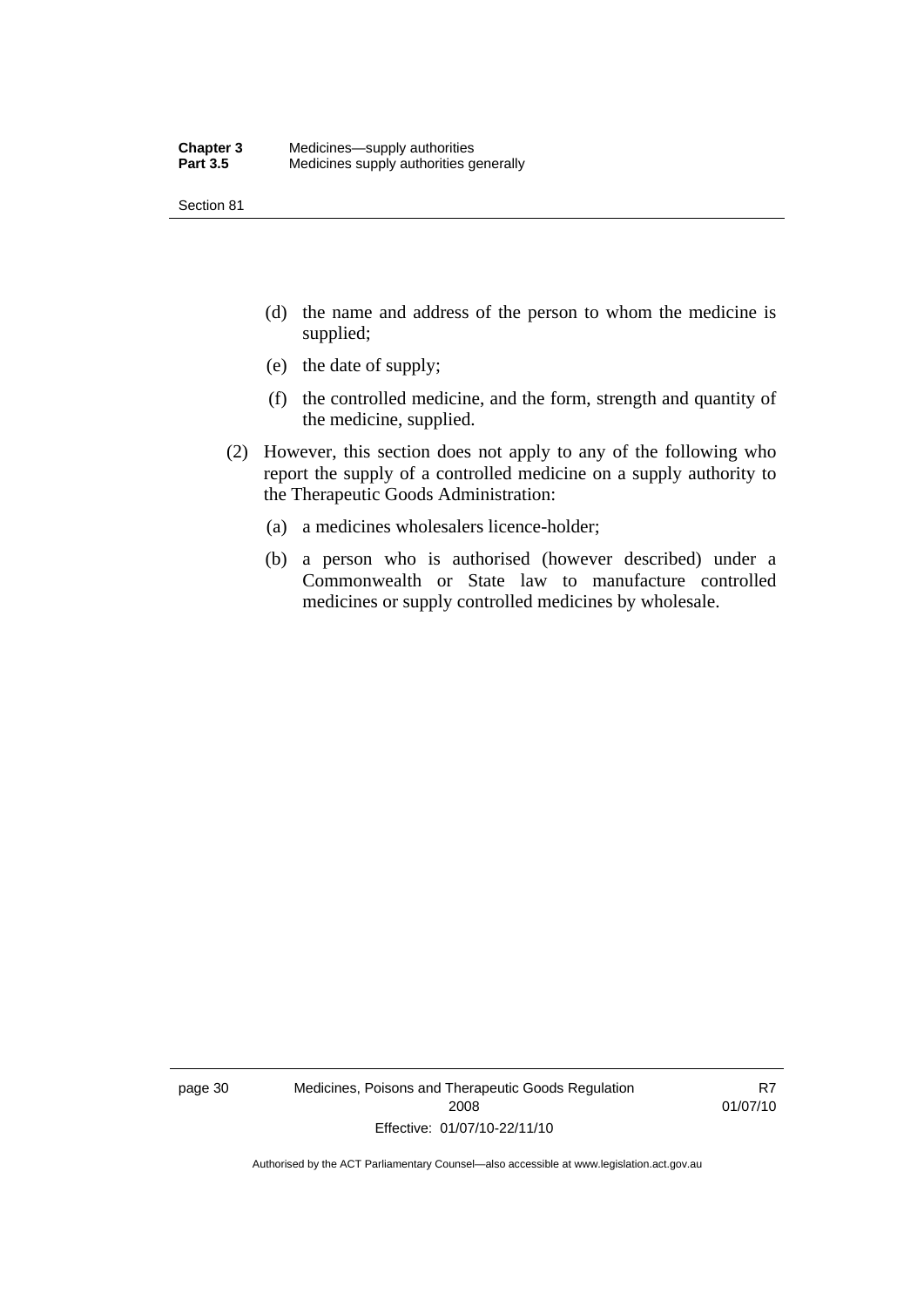# **Chapter 4 Supplying medicines**

# **Part 4.1** Preliminary

#### **100 Overview of supply authorisations for medicines**

The following provisions of this chapter authorise a person to supply a medicine:

- (a) section 110 (which is about supply authorisations set out in schedule 1, including dispensing on prescription, supply on requisition, purchase order and standing order and supply during consultations);
- (b) section 251 (which is about authorisation of pharmacists to supply certain prescription only medicines without a prescription in emergencies);
- (c) section 260 (which is about authorisation to supply medicines to pharmacists for disposal).
- *Note* A person may also be authorised to supply a medicine in a way mentioned in s 11 (2) (Overview of medicines authorisations under this regulation) (including under a licence, see pt 9.5).

R7 01/07/10 Medicines, Poisons and Therapeutic Goods Regulation 2008 Effective: 01/07/10-22/11/10

page 31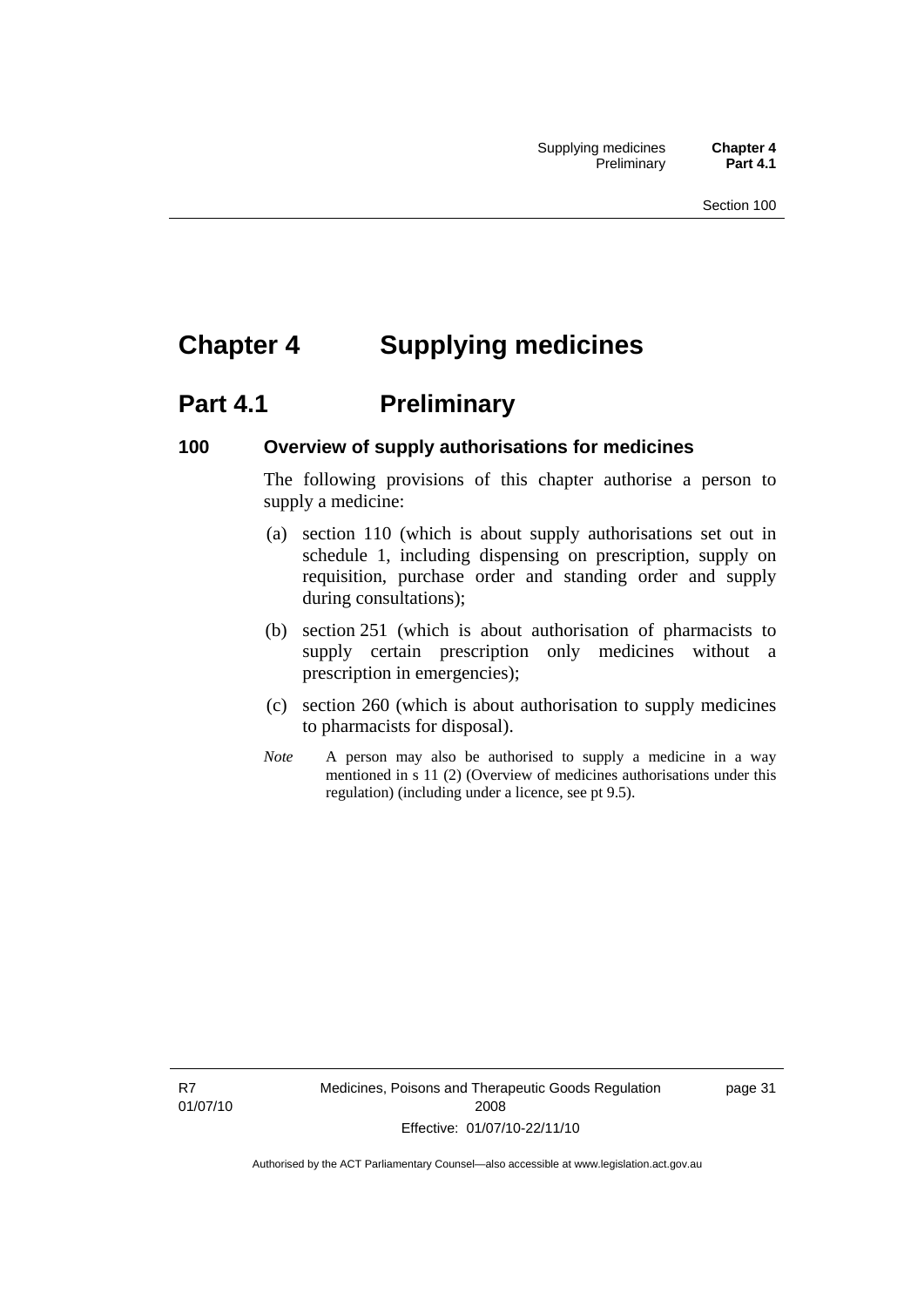# **Part 4.2 Medicines—supply authorisations under sch 1**

## **Division 4.2.1 Sch 1 medicines supply authorisations**

#### **110 Authorisation under sch 1 to supply medicines— Act, s 26 (1) (b) and (2) (b)**

- (1) A person mentioned in schedule 1, column 2 is authorised to supply a medicine if—
	- (a) supplying the medicine is included in the schedule, column 3 in relation to the person; and
	- (b) the supply is consistent with any restriction for the supply mentioned in the schedule, column 3.
- (2) However, a pharmacist is not authorised under schedule 1 to supply a medicine if—
	- (a) the pharmacist is working for, or providing services to, a corporation when supplying the medicine; and
	- (b) the corporation is not—
		- (i) a pharmacist; or
		- (ii) a complying pharmacy corporation under the *Health Act 1993*, part 9 (Pharmacists and pharmacy premises).
	- *Note Supply* includes dispense (see Act, s 24).

R7 01/07/10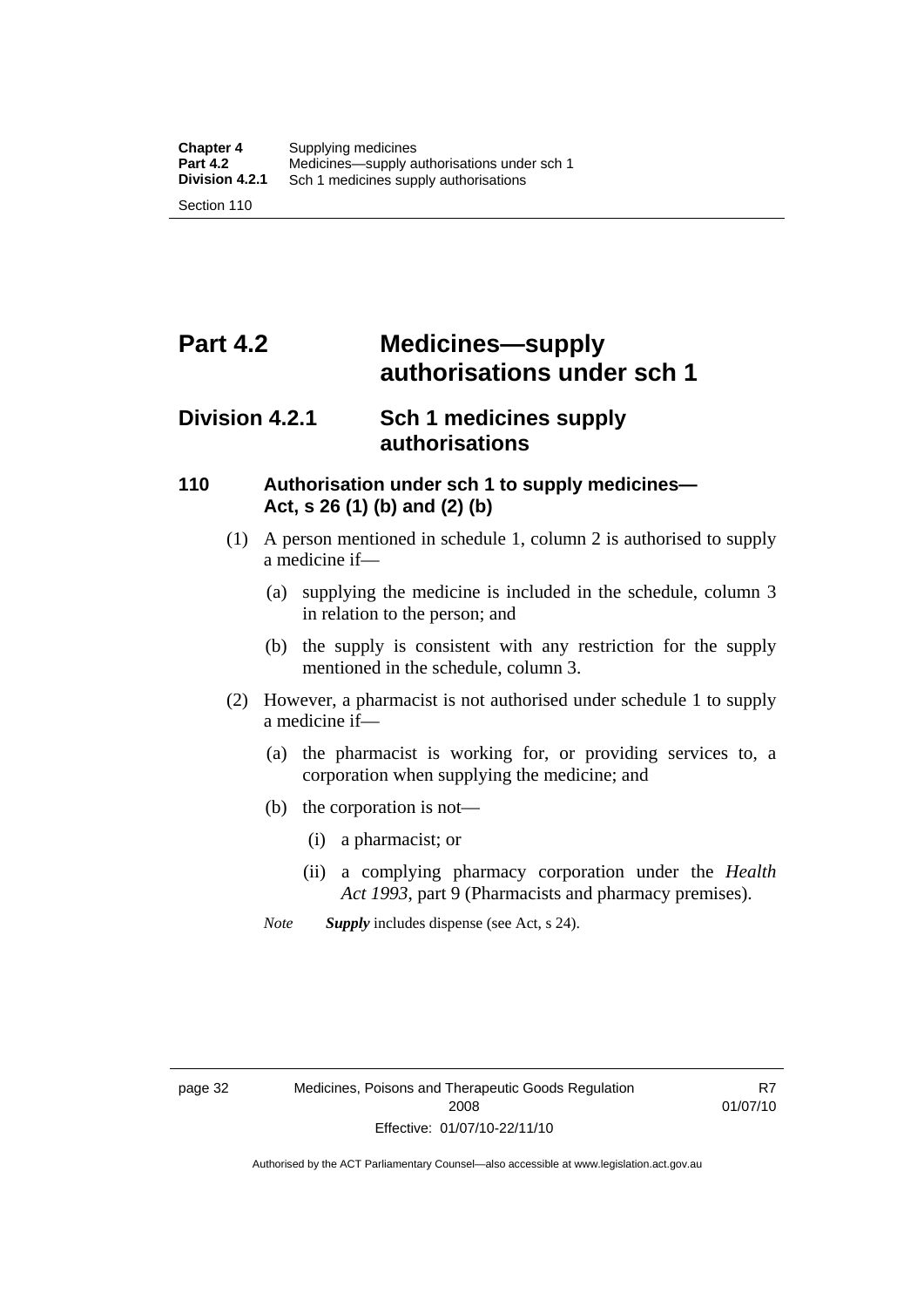## **Division 4.2.2 Dispensing medicines**

#### **120 Authorisation conditions for dispensing medicines— Act, s 44 (1) (b) and (2) (b)**

- (1) A person's authorisation under section 110 to dispense a medicine is subject to the following conditions:
	- (a) the medicine is dispensed in accordance with the requirements of section 121;

*Note* Only a pharmacist may dispense a medicine (see sch 1).

- (b) if the prescription is dispensed under section 121 (2), the pharmacist notes on the prescription the reasons that the pharmacist was satisfied that it was not practicable for a complying prescription to be issued for the medicine;
- (c) if the prescription is changed by a pharmacist at the oral direction of the prescriber—the note of the change complies with section 122:
- (d) the medicine is labelled in accordance with section 123;
- (e) the dispensed prescription is marked in accordance with section 124;
- (f) the dispensing of the prescription is recorded in accordance with section 125:
- (g) if the prescription is an oral prescription for the dispensing of the medicine, or is faxed by a prescriber to a pharmacist, and the pharmacist does not receive an original of the prescription within 7 days after the day the prescription is given—the pharmacist must, within 24 hours after the end of the 7-day period, tell the chief health officer, in writing, of the failure to receive the original prescription;
- (h) the prescription, if completed, and the record for paragraph (f), are kept at the pharmacy or, if the chief health officer approves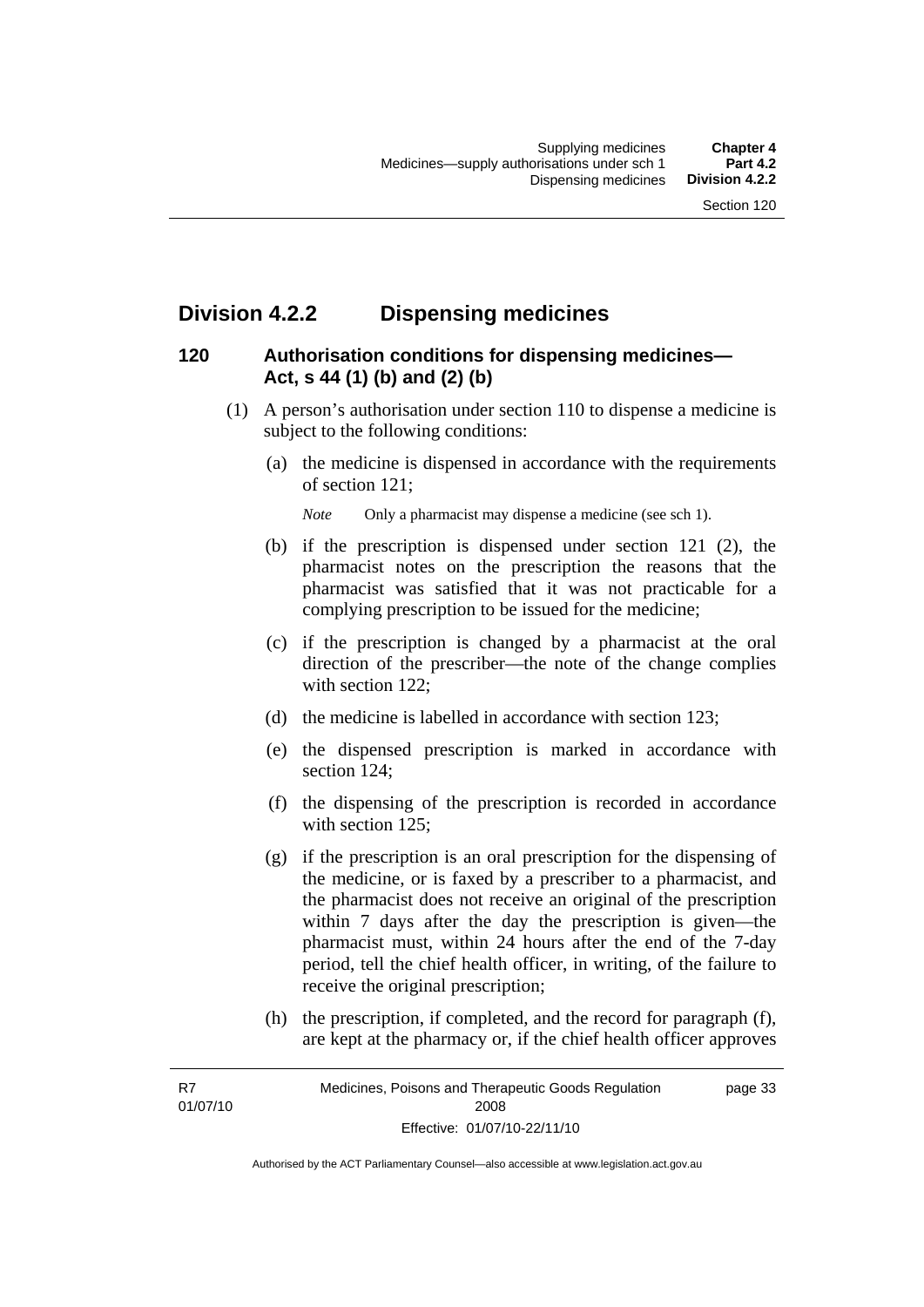Section 121

in writing another place, the place approved by the chief health officer, for at least 2 years after the day the prescription becomes a completed prescription.

- (2) However, subsection (1) (d), (e), (f) and (h) do not apply if the prescription is written for an in-patient at a hospital in the patient's medical records.
- (3) In this section:

*completed*—a prescription is *completed* when—

- (a) for a single prescription—the prescription is dispensed; or
- (b) for a repeat prescription—the last repeat of the prescription is dispensed.

#### **121 How medicines are dispensed**

- (1) The following are the requirements for dispensing a medicine:
	- (a) the prescription is issued by an authorised prescriber;

*Note Authorised prescriber*—see s (3).

- (b) the prescription complies with the applicable provisions of division 3.1.2 (Prescriptions);
- (c) the medicine is dispensed in accordance with the prescription (including the prescription as changed by a pharmacist at the oral direction of the prescriber).
	- *Note 1 Dispensed in accordance with the prescription*—see s (3).
	- *Note* 2 For changes to a prescription by the dispenser, see the Act, s 29 (3).
	- *Note 3 Pharmacist* does not include an intern pharmacist (see dict).
- (2) However, a pharmacist may dispense a prescription that does not include all of the applicable provisions for subsection (1) (b) if—
	- (a) the prescription is issued by an authorised prescriber; and

page 34 Medicines, Poisons and Therapeutic Goods Regulation 2008 Effective: 01/07/10-22/11/10 R7 01/07/10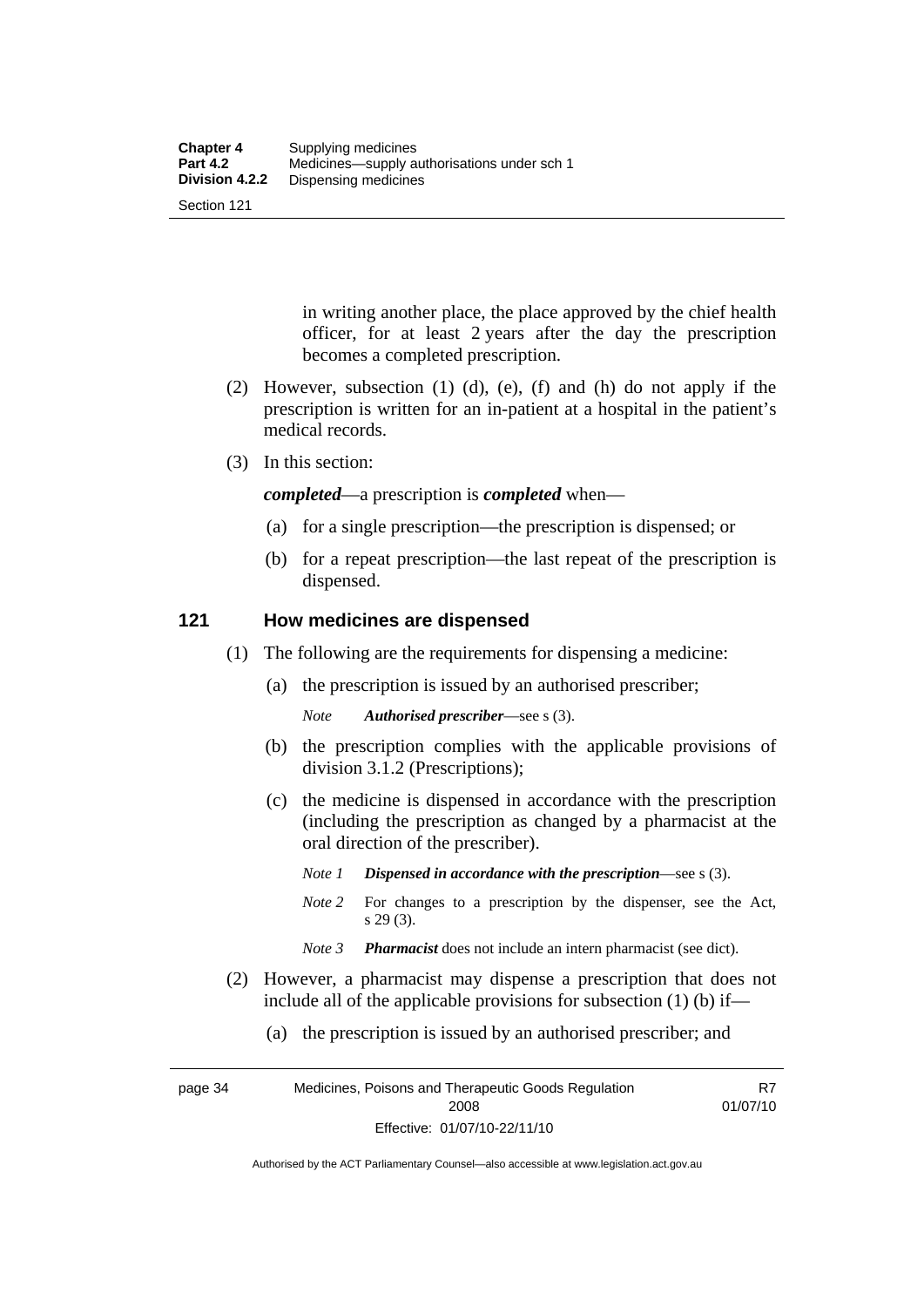- (b) the medicine is—
	- (i) dispensed in accordance with the prescription; and
	- (ii) if the prescription is changed by a pharmacist at the oral direction of the prescriber—the prescription complies with section 122; and

*Note Pharmacist* does not include an intern pharmacist (see dict).

- (c) the medicine is supplied in a package that is labelled in accordance with section 123; and
- (d) the pharmacist is satisfied that, because of a circumstance affecting the prescriber or the person for whom the medicine is to be dispensed, it is not practicable for a complying prescription to be issued for the medicine.
- (3) In this section:

*authorised prescriber*, in relation to a prescription, means—

- (a) for a medicine other than a controlled medicine—a person who is authorised to issue the prescription under the Act or another territory law; and
- (b) for a controlled medicine—a person who is authorised to issue the prescription under part 13.1 (Controlled medicines approvals).

#### **Examples—authorised prescribers**

1 A NSW registered doctor practising in Queanbeyan is authorised under a NSW law to prescribe medicines. The doctor gives a patient a prescription for a controlled medicine and another prescription for a prescription only medicine. The prescription only medicine can be dispensed in the ACT because the prescription is issued by a person who is authorised under a State law to prescribe the medicine. The prescription for the controlled medicine cannot be dispensed in the ACT because the doctor is not registered in the ACT.

page 35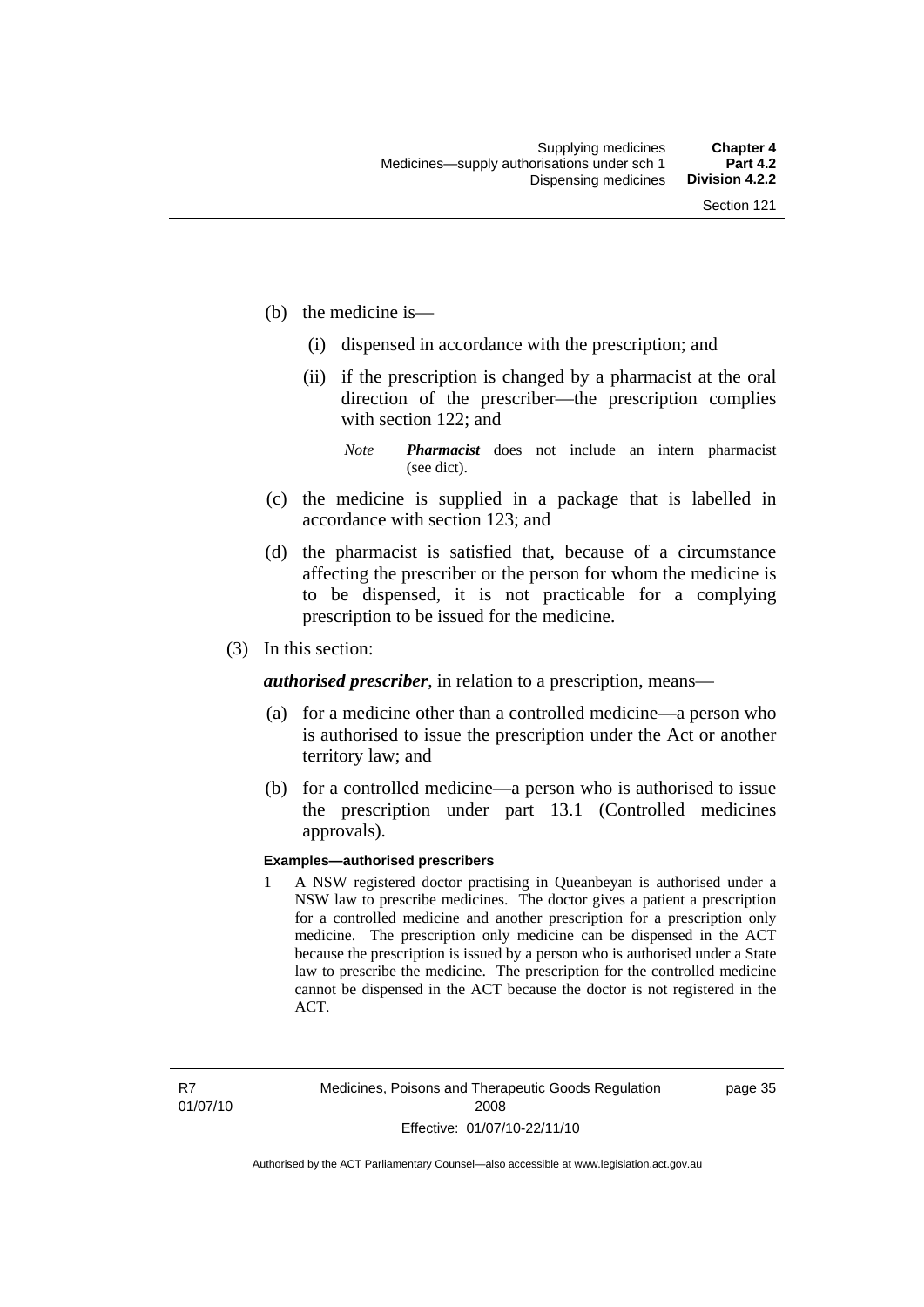- 2 If the doctor in example 1 is registered in both the ACT and NSW, the prescription for the controlled medicine can be dispensed in the ACT.
- 3 A special event exemption under the *Health Professionals (Special Events Exemptions) Act 2000* authorises a visiting health professional to prescribe a medicine, including a controlled medicine. A Victorian registered doctor who is a visiting health professional within the meaning of that Act prescribes a controlled medicine. The prescription can be dispensed in the ACT.
- *Note* An example is part of the regulation, is not exhaustive and may extend, but does not limit, the meaning of the provision in which it appears (see Legislation Act, s 126 and s 132).

*dispensed in accordance with the prescription*, for a prescribed medicine, includes dispensing another brand of the medicine that is a bioequivalent form of the prescribed medicine.

*Note Bioequivalent*—see the dictionary.

#### **122 Noting changes to prescriptions on oral direction of prescriber—Act, s 27 (2) (b) (ii)**

The following must be noted, in writing, on the prescription:

- (a) the name of the prescriber giving the oral direction to change the prescription;
- (b) the change to the prescription;
- (c) the date the oral direction is given;
- (d) the pharmacist's signature.
- *Note* The notation must be made as soon as possible (see Legislation Act, s 151B).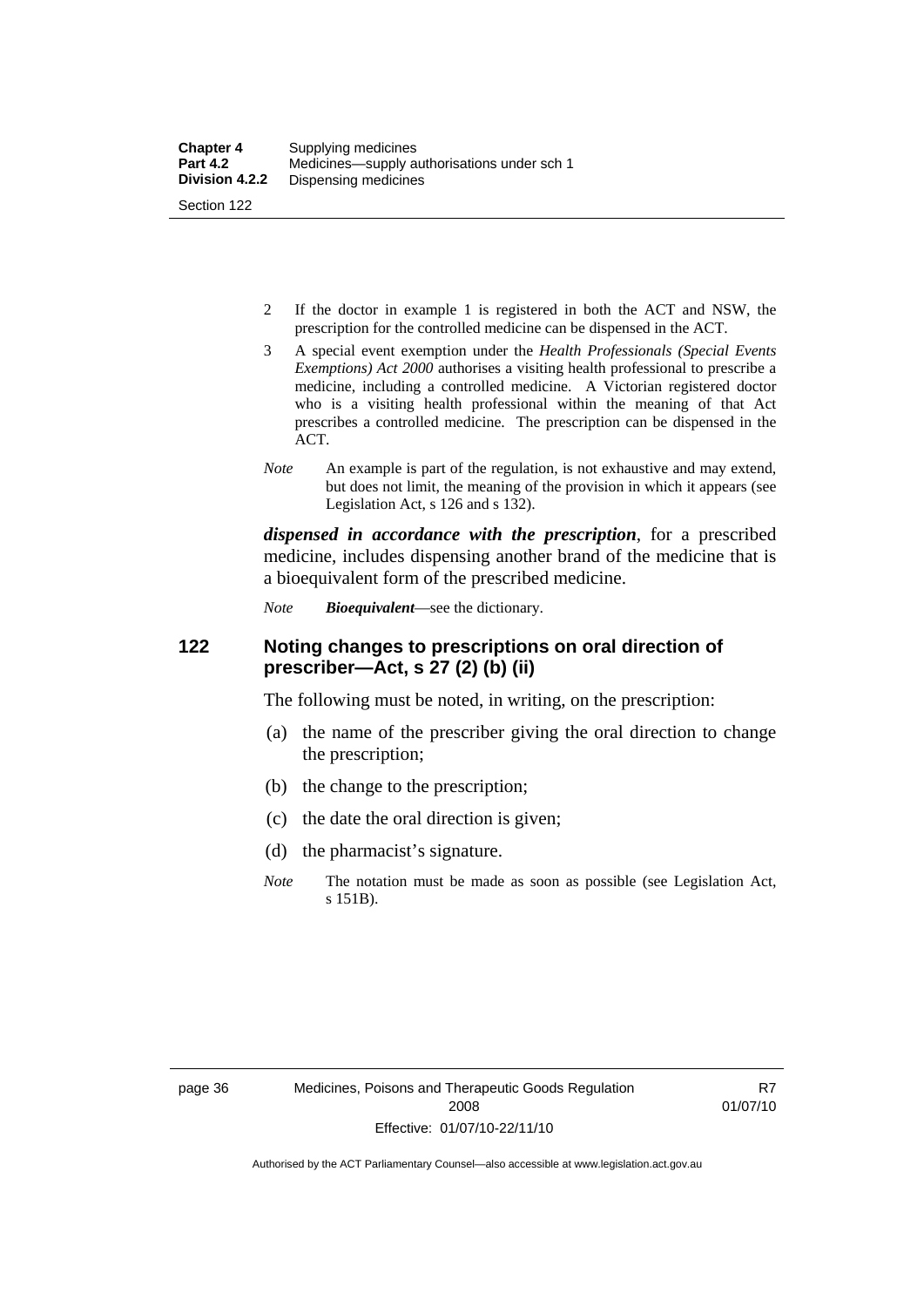## **123 Labelling dispensed medicines—Act, s 60 (1) (c) (i) and (2) (c) (i)**

The dispensed medicine must have a label that includes the following:

- (a) the name of the person for whom the medicine is dispensed;
- (b) if the prescriber is a dentist—the words 'for dental treatment only';
- (c) if the prescriber is an optometrist—the words 'for optometry use only';
- (d) if the prescriber is a veterinary surgeon—
	- (i) words to the effect of 'for animal treatment only'; and
	- (ii) the species of the animal for which the medicine is dispensed; and
	- (iii) if a way of identifying the animal is stated on the prescription—the way of identifying the animal;
- (e) the medicine's approved name and brand name;
	- *Note Approved name*—see the medicines and poisons standard, par 1 (1).
- (f) the form, strength and quantity of the medicine dispensed;
- (g) if the package of the dispensed medicine is not a manufacturer's pack—the relevant expiry date for the medicine;
- (h) the date the medicine is dispensed;
- (i) the name and the business address and telephone number of the pharmacy from which the medicine is dispensed;
- (j) the initials or other identification of the dispensing pharmacist;

R7 01/07/10 page 37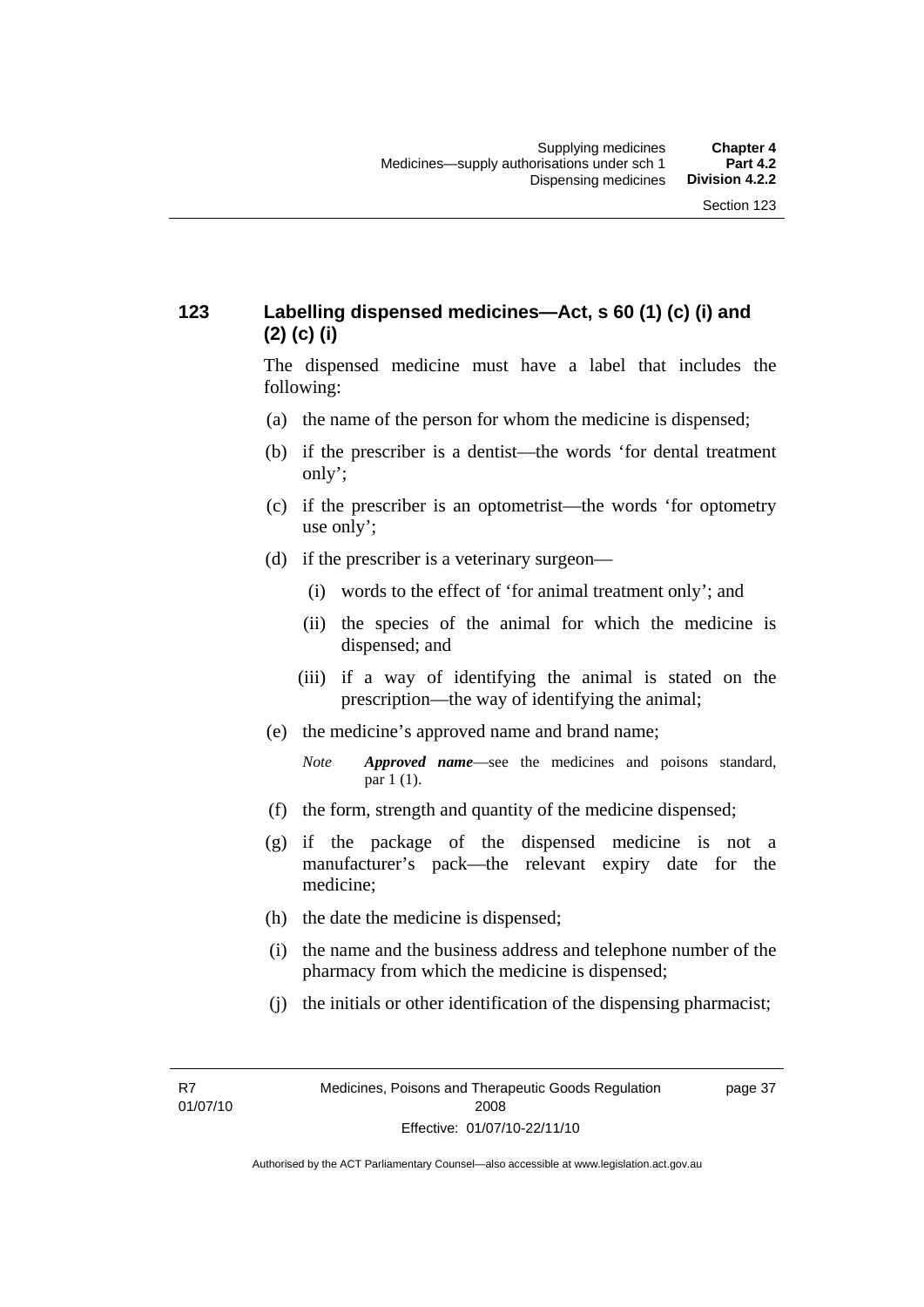- (k) a number that is different from the number given to each other prescription dispensed at the pharmacy;
- (l) directions about the use of the medicine that are adequate to allow the medicine to be taken or administered safely, including any warning statement in the medicines and poisons standard, appendix K (Drugs required to be labelled with a sedation warning) applying to the medicine;
- (m) words to the effect of 'keep out of reach of children'.

#### **Example—par (e) and par (f)**

Warfarin tablets (Coumadin) 5mg 50

*Note* An example is part of the regulation, is not exhaustive and may extend, but does not limit, the meaning of the provision in which it appears (see Legislation Act, s 126 and s 132).

#### **124 Marking dispensed prescriptions**

- (1) This section does not apply to a prescription for an in-patient at a hospital written in the patient's medical records.
- (2) A dispensed paper-based prescription for a medicine must be marked with—
	- (a) if the prescription is a single prescription or the last repeat of a repeat prescription—the word 'cancelled' on the front of the prescription; and
	- (b) the prescribed particulars.
- (3) A dispensed electronic prescription for a medicine must be marked with—
	- (a) if the prescription is a single prescription or the last repeat of a repeat prescription—the word 'cancelled'; and
	- (b) a link to an electronic document containing the prescribed particulars.

page 38 Medicines, Poisons and Therapeutic Goods Regulation 2008 Effective: 01/07/10-22/11/10

R7 01/07/10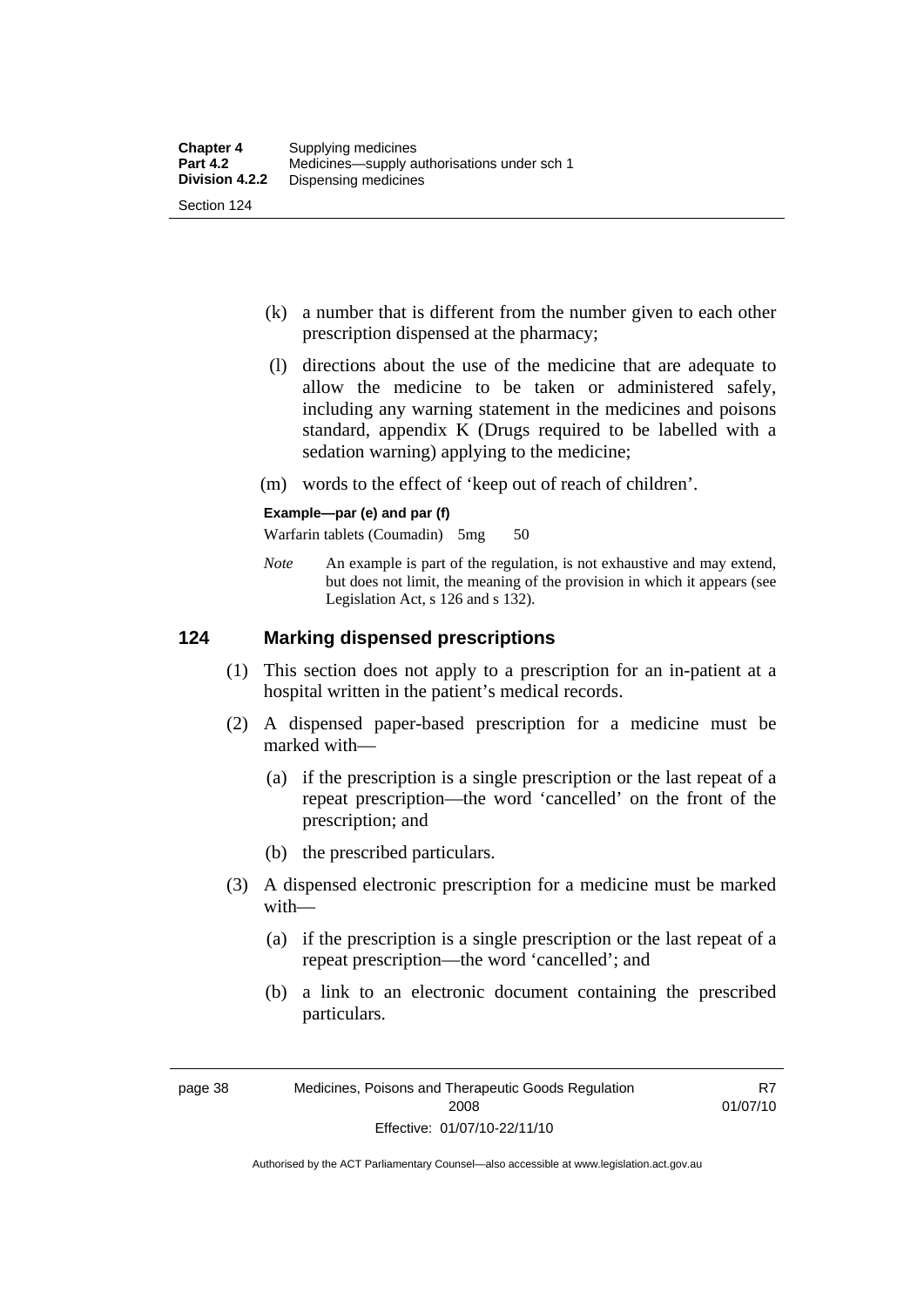(4) In this section:

*paper-based prescription* includes a faxed copy of a prescription.

*prescribed particulars*, for a dispensed prescription for a medicine, means—

- (a) the date the medicine is dispensed; and
- (b) the name and business address of the dispensing pharmacy; and
- (c) if another brand of the medicine is dispensed for the prescribed medicine—the brand name of the medicine dispensed; and
- (d) for a repeat prescription—the number of the repeat dispensed; and
- (e) the prescription's number under section 123 (k); and
- (f) the pharmacist's initials or signature.

*single prescription* means a prescription that is not a repeat prescription.

#### **125 Recording dispensing of medicines**

The dispensing pharmacist must ensure that a written record is made of the following information in relation to the dispensing of the medicine:

- (a) the pharmacist's name;
- (b) the date of the prescription;
- (c) the prescriber's name;
- (d) the date the prescription is dispensed;
- (e) for a repeat prescription—the number of the repeat dispensed;
- (f) the prescription's number under section 123 (k);

R7 01/07/10 page 39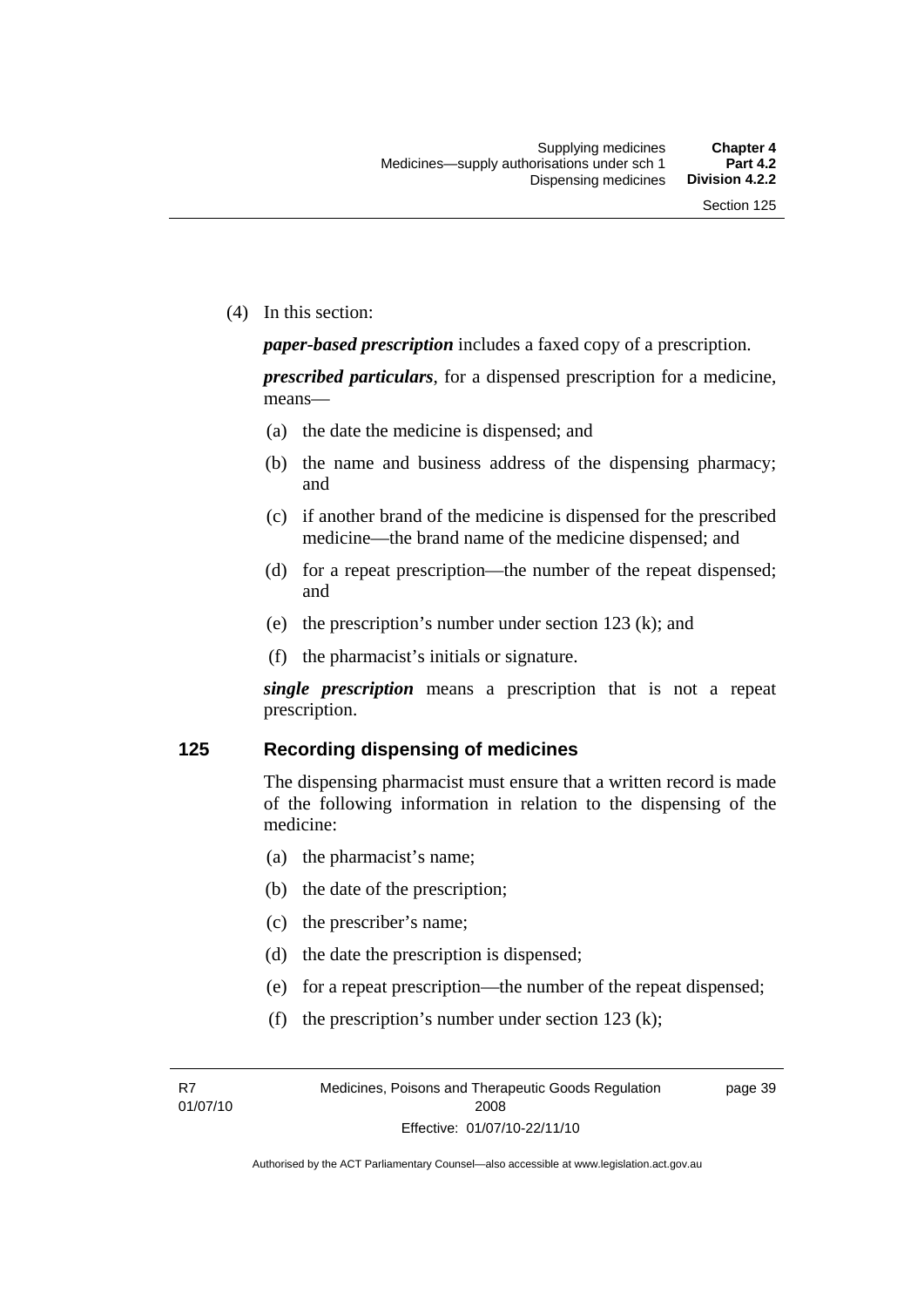- (g) the name and address of the person for whom the medicine is dispensed;
- (h) the medicine's approved name and brand name;
	- *Note Approved name*—see the medicines and poisons standard, par 1 (1).
- (i) the form, strength and quantity of the medicine dispensed.
- *Note Written* includes in electronic form (see Act, dict).

## **Division 4.2.3 Supplying medicines on requisitions**

*Note* For authorisation to issue a requisition, see s 50.

#### **130 Authorisation conditions for supplying medicines on requisitions—Act, s 44 (1) (b) and (2) (b)**

A person's authorisation under section 110 to supply a medicine on a requisition is subject to the following conditions:

- (a) the medicine is supplied in accordance with the requirements under section 131;
- (b) the medicine is supplied in a package that is labelled in accordance with section 132;
- (c) the filled requisition is marked in accordance with section 133;
- (d) the supply is recorded in accordance with section 134;
- (e) the filled requisition and record under section 134 are kept at the institution where the medicine is supplied or, if the chief health officer approves in writing another place, the place approved by the chief health officer, for at least 2 years after the day the medicine is supplied.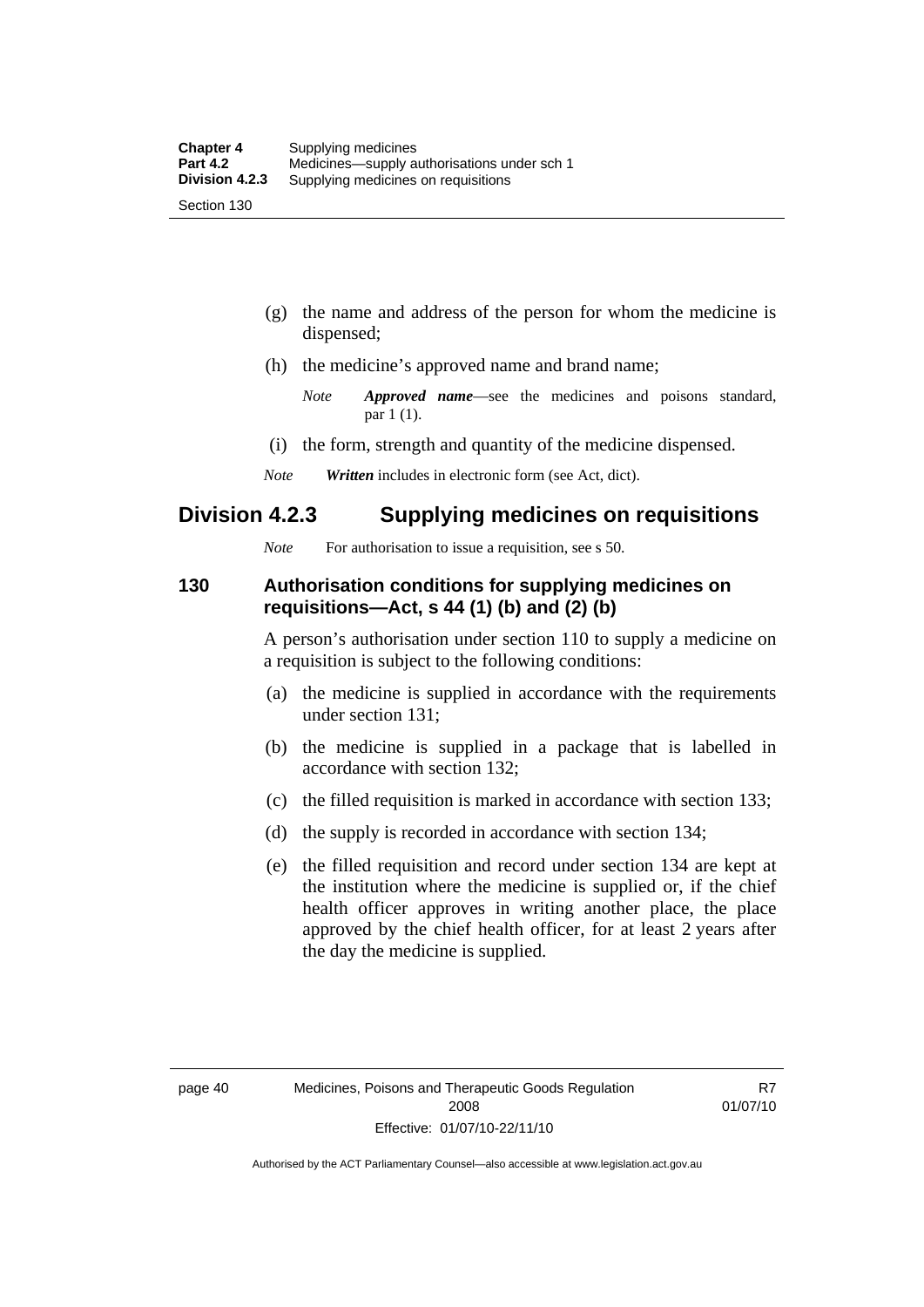## **131 Supplying medicines on requisitions**

- (1) The following are the requirements for the supply of a medicine on a requisition:
	- (a) the medicine is supplied in accordance with the requisition (including the requisition as changed by the person supplying the medicine at the oral direction of the person issuing the requisition);

- (b) if the requisition is a written requisition—the requisition complies with section 55 (General requirements for written requisitions) and section 56 (Particulars for requisitions);
- (c) if the requisition is an oral requisition—the requisition complies with section 56.
- (2) However, if the requisition does not comply with section 55 or section 56 (as appropriate), a pharmacist may supply the medicine on the requisition if satisfied that it is not practicable for a complying requisition to be issued for the medicine.

*Note Pharmacist* does not include an intern pharmacist (see dict).

(3) In this section:

*supplied in accordance with the requisition*, for a requisitioned medicine, includes supplying another brand of the medicine that is a bioequivalent form of the requisitioned medicine.

*Note Bioequivalent*—see the dictionary.

R7 01/07/10 page 41

*Note* For changes to a requisition by the person supplying a medicine on a requisition (see Act, s 29 (3)).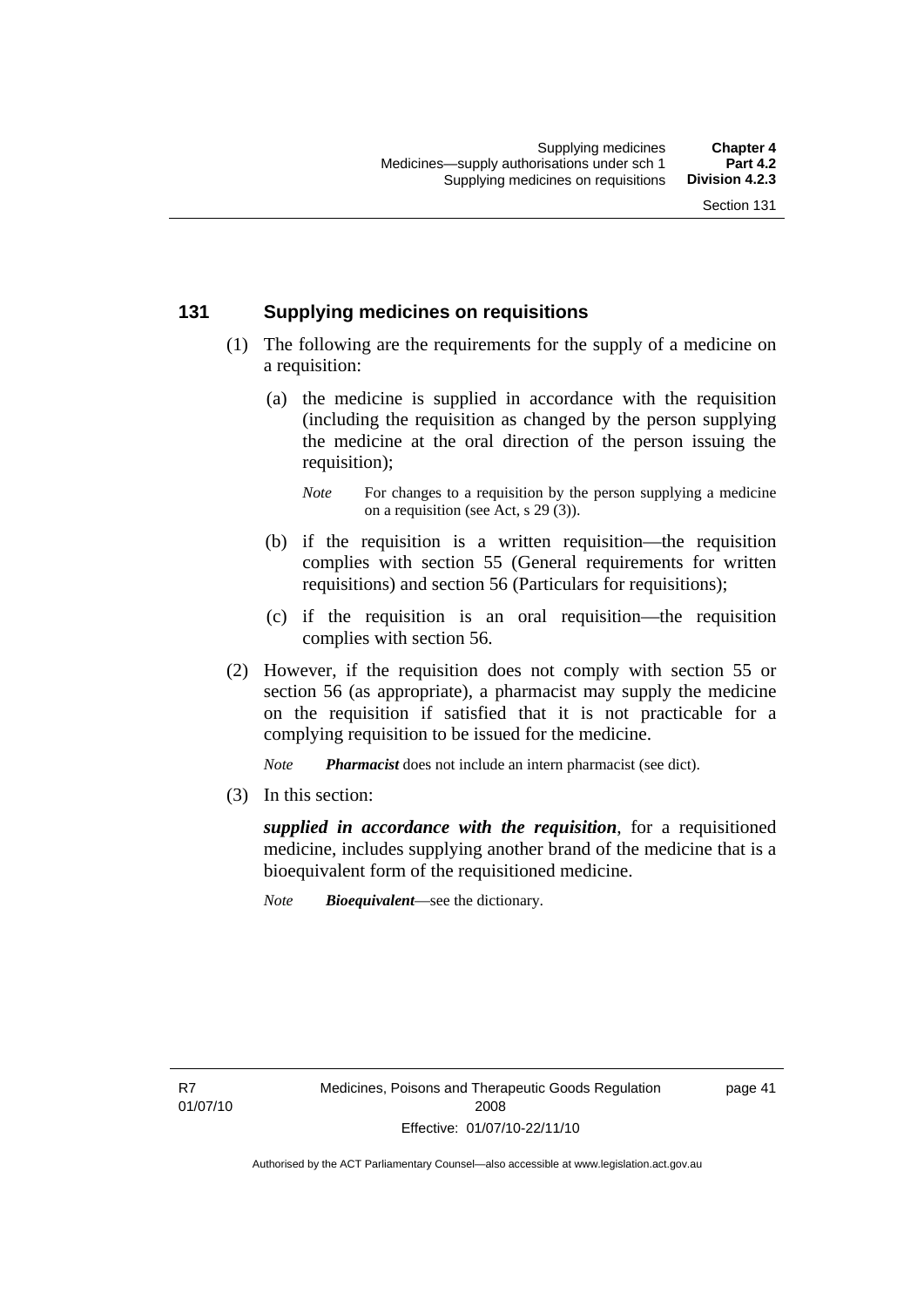## **132 Labelling medicines supplied on requisition—Act, s 60 (1) (c) (i) and (2) (c) (i)**

The package of a medicine supplied on requisition to a ward for the supply to a patient must have a label that includes the following:

(a) the medicine's approved name or brand name;

*Note Approved name*—see the medicines and poisons standard, par 1 (1).

- (b) the form, strength and quantity of the medicine;
- (c) if the package of the medicine is not a manufacturer's pack—
	- (i) the batch number or numbers of the medicine; and
	- (ii) the relevant expiry date for the medicine;
- (d) the name or other identifier of the pharmacy or ward from which the medicine is supplied;
- (e) if the medicine is a controlled medicine—a number that is different from the number given to each other requisition supplied from the pharmacy or ward.

#### **Examples—par (a) and par (b)**

- 1 Warfarin tablets 5mg 50
- 2 Coumadin tablets 5mg 50
- *Note* An example is part of the regulation, is not exhaustive and may extend, but does not limit, the meaning of the provision in which it appears (see Legislation Act, s 126 and s 132).

#### **133 Marking filled requisitions**

- (1) A filled paper-based requisition for a medicine must be marked with—
	- (a) the name or other identifier of the pharmacy or ward from which the medicine is supplied; and

page 42 Medicines, Poisons and Therapeutic Goods Regulation 2008 Effective: 01/07/10-22/11/10

R7 01/07/10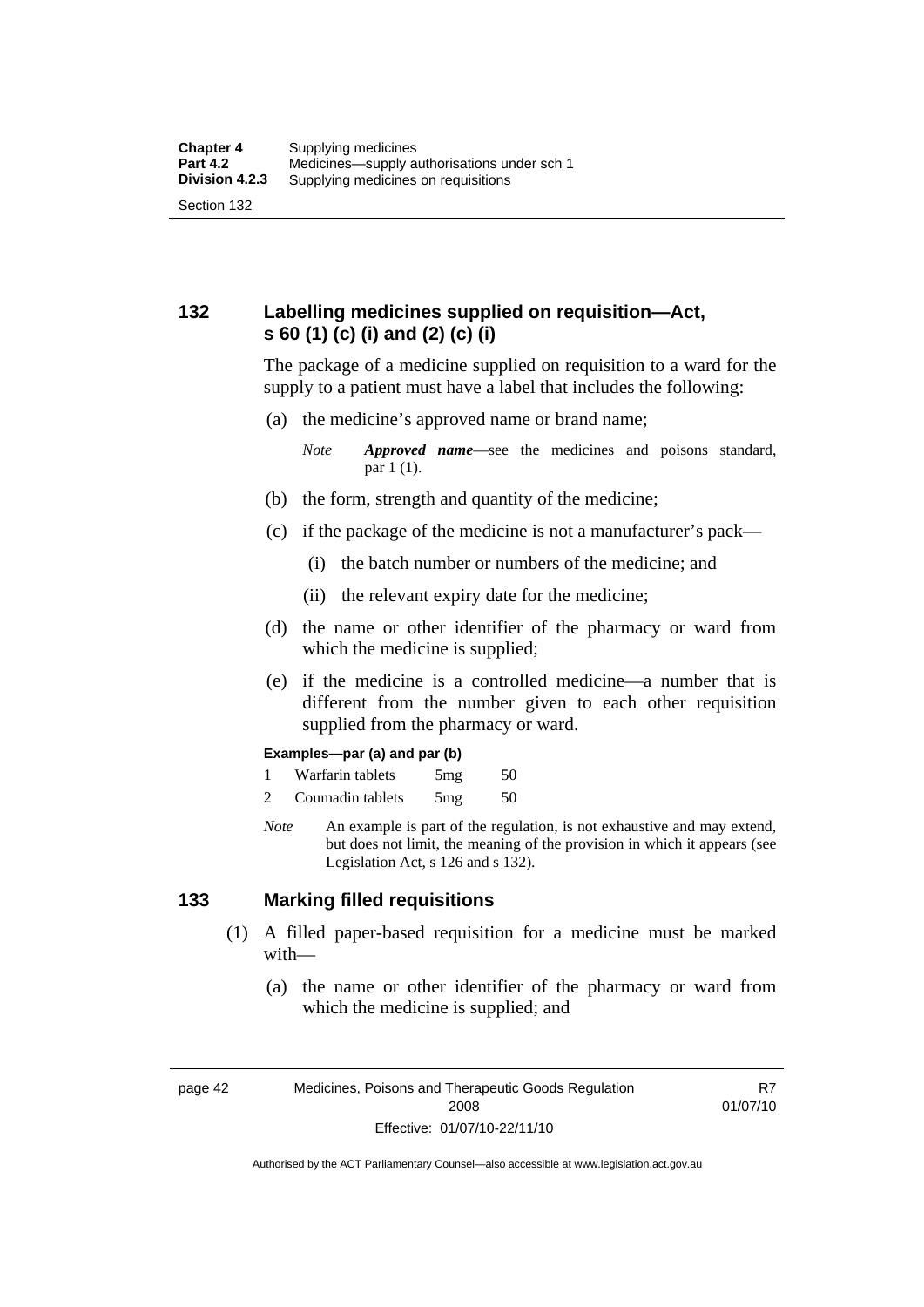- (b) if the medicine is a controlled medicine—the requisition's number under section 132 (e); and
- (c) the supplier's initials or signature.
- (2) A filled electronic requisition for a medicine must be marked with a link to an electronic document containing—
	- (a) the name or other identifier of the pharmacy or ward from which the medicine is supplied; and
	- (b) if the medicine is a controlled medicine—the requisition's number under section 132 (e); and
	- (c) the supplier's initials or signature.
- (3) However, subsection (1) (a) and (2) (a) do not apply to a requisition filled at a pharmacy at an institution.
- (4) In this section:

*paper-based requisition* includes a faxed copy of a requisition.

#### **134 Recording supply of medicines on requisitions**

A person who supplies a medicine to someone else on requisition must make a written record of the following information:

- (a) the date of the requisition;
- (b) the name of the person who issued the requisition;
- (c) the date the requisition is filled;
- (d) the medicine, and the form, strength and quantity of the medicine, supplied;
- (e) the name or initials of the person supplying the medicine.
- *Note Written* includes in electronic form (see Act, dict).

page 43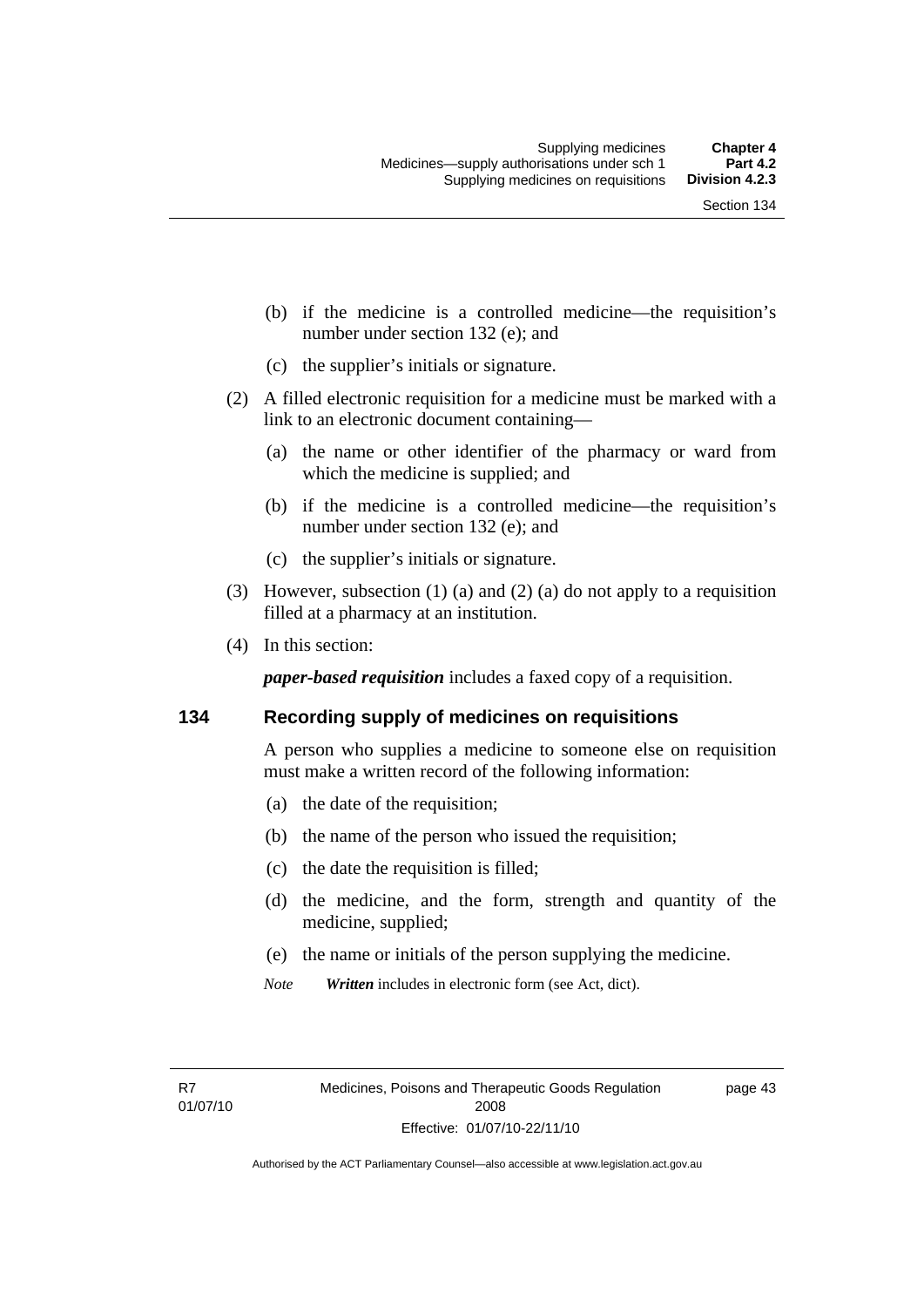Section 140

# **Division 4.2.4 Supplying medicines on purchase orders**

*Note* For authorisation to issue a purchase order, see s 60.

## **140 Authorisation conditions for supplying medicines on purchase orders—Act, s 44 (1) (b) and (2) (b)**

A person's authorisation under section 110 to supply a medicine on a purchase order is subject to the following conditions:

- (a) the purchase order is a complying purchase order;
- (b) the medicine is supplied in accordance with the requirements of section 141;
- (c) the supply is recorded in accordance with section 142;
- (d) if the supplier does not receive a document signed by the buyer acknowledging receipt of the medicine within 7 days after the day the medicine is delivered—the supplier must, within 24 hours after the end of the 7-day period, tell the chief health officer, in writing, of the failure to receive the document;
- (e) the following are kept at the supplier's business premises or, if the chief health officer approves in writing another place, the place approved by the chief health officer, for at least 2 years after the day the medicine is supplied:
	- (i) the filled purchase order;
	- (ii) the delivery acknowledgement under paragraph (d) or section 141 $(1)$  $(d)$  $(ii)$ ;
	- (iii) the record for section 142.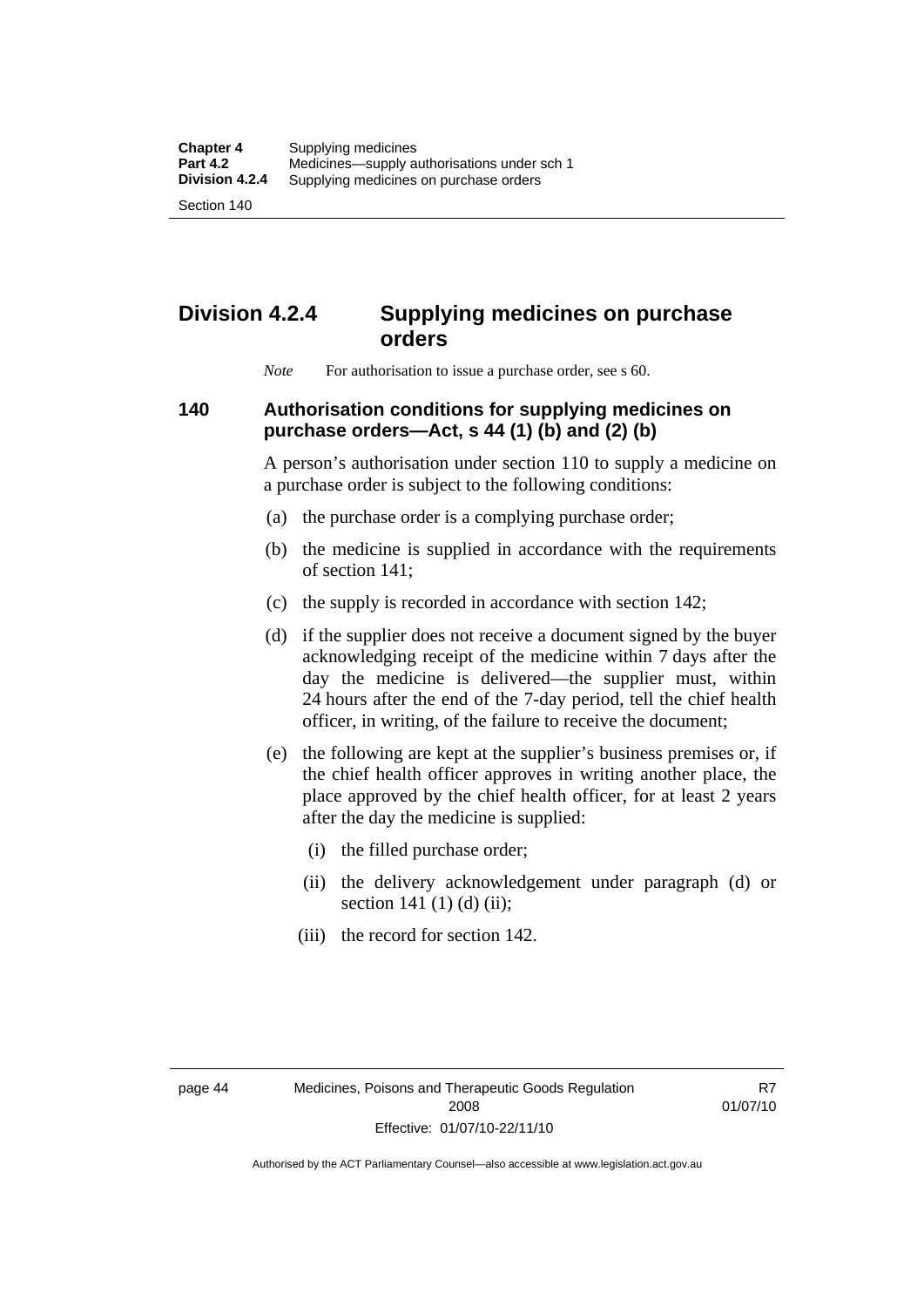#### **141 Supplying medicines on purchase orders**

- (1) The following are the requirements for the supply of a medicine on a purchase order:
	- (a) the medicine is supplied in manufacturer's packs that comply with—
		- (i) section 501 (Packaging of supplied manufacturer's packs of medicines—Act, s 59 (1) (c) (i) and (2) (c) (i)); or
		- (ii) an approval under the Act, section 193 (Approval of non-standard packaging and labelling);
	- (b) the manufacturer's packs are labelled in accordance with—
		- (i) section 502 (Labelling of supplied manufacturer's packs of medicines—Act, s  $60$  (1) (c) (i) and (2) (c) (i)); or
		- (ii) an approval under the Act, section 193;
	- (c) the manufacturer's packs are securely wrapped and packed;
	- (d) if the medicine is delivered in person by the supplier to the buyer—
		- (i) the medicine is delivered to an adult; and
		- (ii) the delivery is acknowledged by the adult signing and dating a copy of the purchase order;
	- (e) if the medicine is not delivered in person by the supplier to the buyer—the medicine is delivered to the buyer by a person whose procedures require the delivery of the medicine to be signed for by the buyer or an adult employee of the buyer.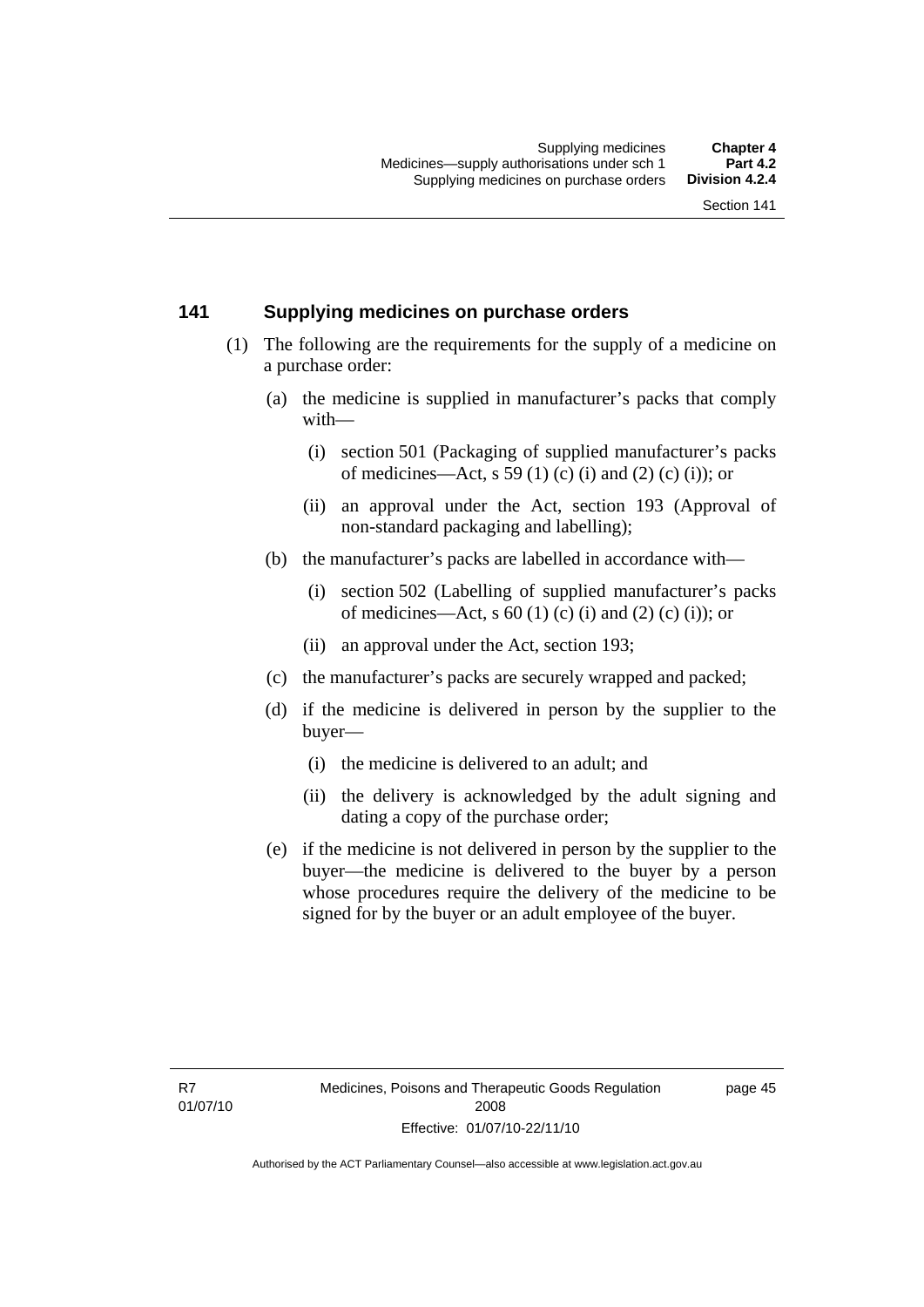- (2) However, subsection (1) (a), (b) and (c) do not apply in relation to a medicine supplied by a pharmacist to a prescriber who is authorised to supply the medicine during a consultation if the medicine is supplied in a package that is labelled with the following particulars:
	- (a) the approved name and brand name of the medicine;

*Note Approved name*—see the medicine and poisons standard, par 1 (1).

- (b) the form, strength and quantity of the medicine, supplied;
- (c) if the package of the medicine is not a manufacturer's pack the relevant expiry date for the medicine.

#### **142 Recording supply of medicines on purchase orders**

A person who supplies a medicine to someone else on a purchase order must make a written record of the following information:

- (a) the date of the order;
- (b) the issuer's authority to issue the order;
- (c) the name, and the business address and telephone number, of the person to whom the medicine is supplied;
- (d) the date the order is supplied;
- (e) the medicine, and the form, strength and quantity of the medicine, supplied.
- *Note Written* includes in electronic form (see Act, dict).

R7 01/07/10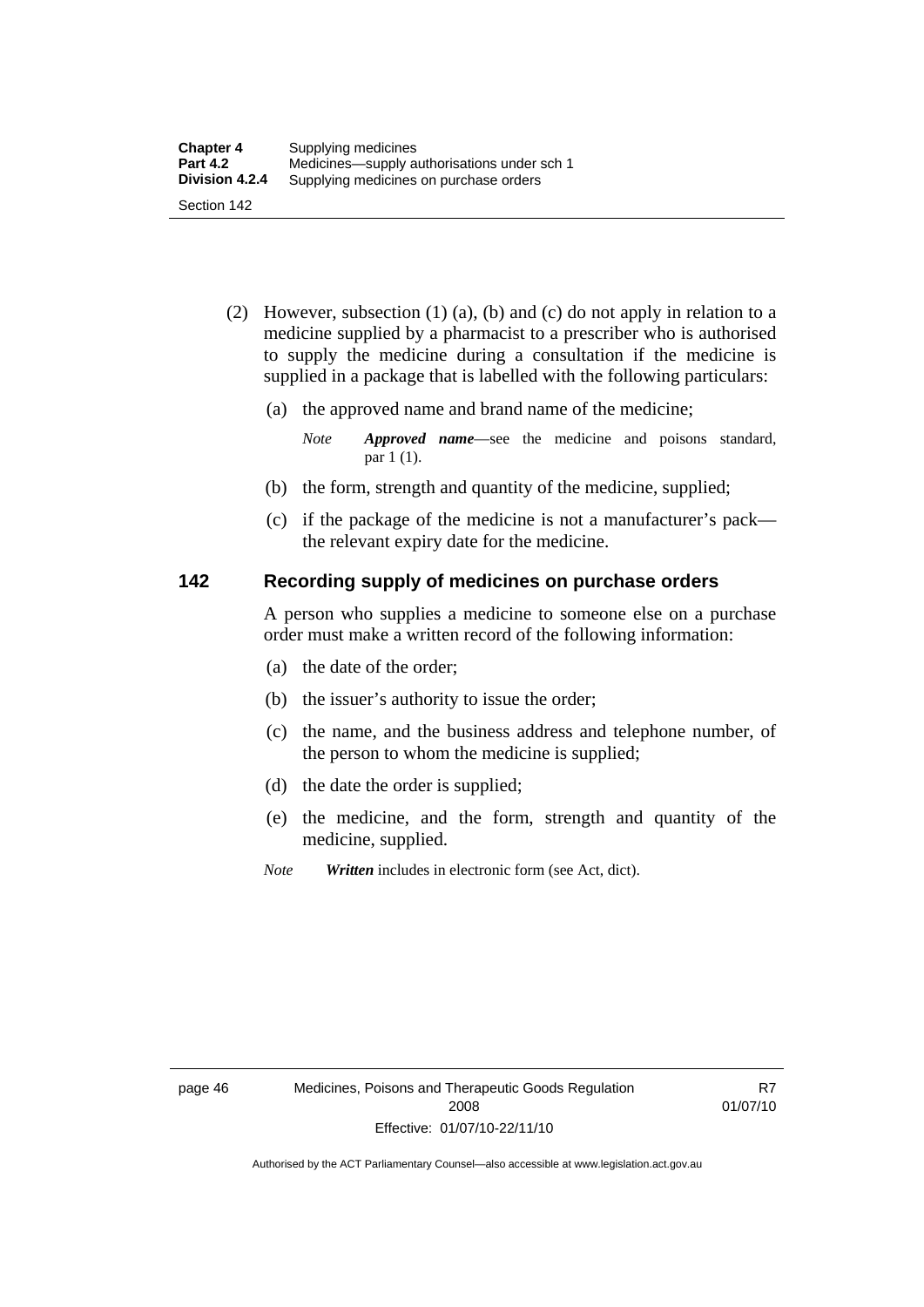# **Division 4.2.5 Supplying medicines on standing orders**

- *Note 1* For the issue of a standing order, see pt 3.4.
- *Note 2 Supply* does not include administer (see Act, s 24).

#### **150 Authorisation conditions for supplying medicines on standing orders—Act, s 44 (1) (b) and (2) (b)**

- (1) A person's authorisation under section 110 to supply a medicine on a standing order is subject to the following conditions:
	- (a) the medicine is supplied in accordance with the requirements of section 151;
	- (b) the supply is recorded in accordance with section 153;
	- (c) the record for section 153 is kept at the person's business premises or, if the chief health officer approves in writing another place, the place approved by the chief health officer, for at least 2 years after the day the medicine is supplied;
	- (d) if the supplier is not the person who would ordinarily have prescribed the medicine for the recipient, the required information is given in writing to—
		- (i) the prescriber (the *usual prescriber*) who would ordinarily have prescribed the medicine for the recipient not later than 24 hours after supplying the medicine; or
		- (ii) if the recipient does not have a usual prescriber—the recipient.
- (2) However, subsection (1) (c) and (d) do not apply if the record is made in a patient's medical records.

page 47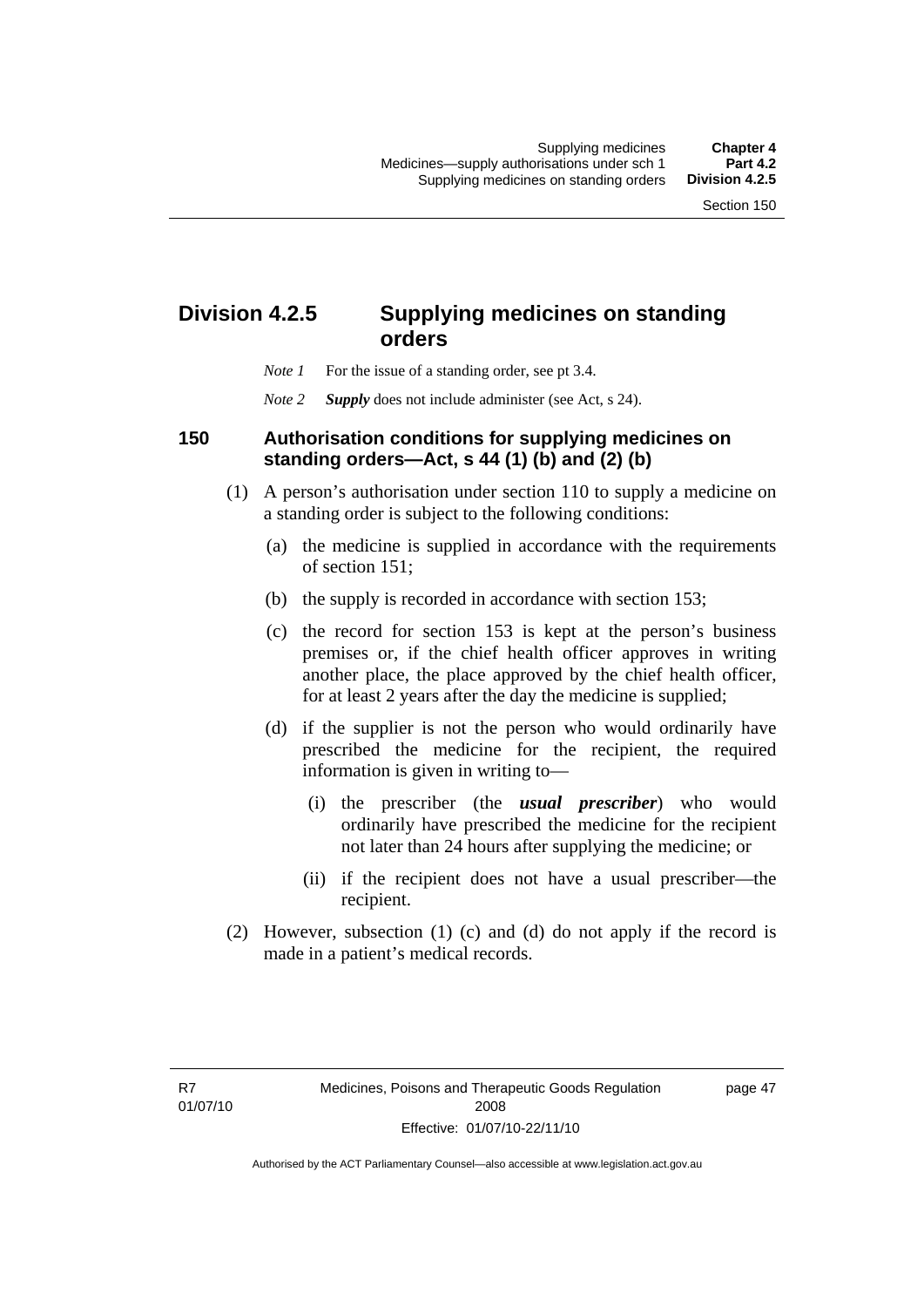(3) In this section:

*required information*, for the supply of a medicine on a standing order, means—

- (a) the supplier's name; and
- (b) the date the medicine is supplied; and
- (c) the name and address of the person to whom the medicine is supplied; and
- (d) the medicine's approved name and brand name; and
- (e) the form, strength and quantity of the medicine supplied.

#### **151 Supplying medicines on standing orders**

The following are the requirements for the supply of a medicine on a standing order:

- (a) the medicine is supplied in accordance with the standing order;
- (b) the medicine is supplied in a package that is labelled in accordance with section 152.

## **152 Labelling medicines supplied on standing order— Act, s 60 (1) (c) (i) and (2) (c) (i)**

The package of a medicine supplied on a standing order must have a label that includes the following:

- (a) the name of the person to whom the medicine is to be supplied;
- (b) the date the medicine is supplied;
- (c) the medicine, and the form, strength and quantity of the medicine, supplied;

R7 01/07/10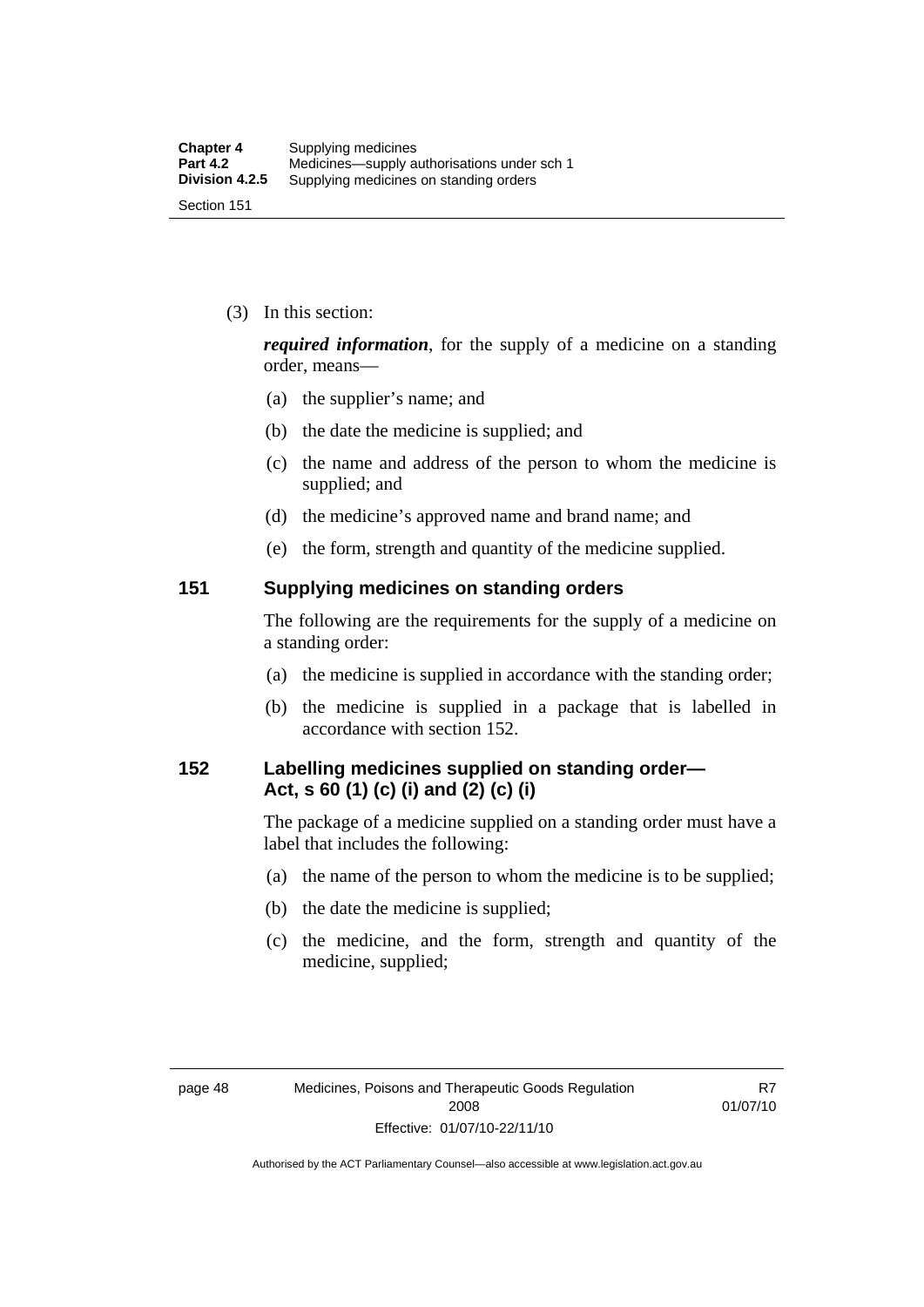- (d) if the package of the dispensed medicine is not a manufacturer's pack—
	- (i) the batch number or numbers of the medicine; and
	- (ii) the relevant expiry date for the medicine;
- (e) the supplier's name, business address and telephone number;
- (f) directions about the use of the medicine that are adequate to allow the medicine to be taken or administered safely, including any warning statement in the medicines and poisons standard, appendix K (Drugs required to be labelled with a sedation warning) applying to the medicine;
- (g) words to the effect of 'keep out of reach of children'.

### **153 Recording supply of medicines on standing orders**

- (1) A person (the *supplier*) who supplies a medicine to a person (the *patient*) on a standing order must make a written record of the following information:
	- (a) the supplier's name;
	- (b) the patient's name and address;
	- (c) the date the medicine is supplied;
	- (d) the medicine's approved name and brand name;
	- (e) the form, strength and quantity of the medicine;
	- (f) the date of the standing order.
	- *Note Written* includes in electronic form (see Act, dict).
- (2) However, subsection (1) (b) does not apply if the record is made in the patient's medical records.

page 49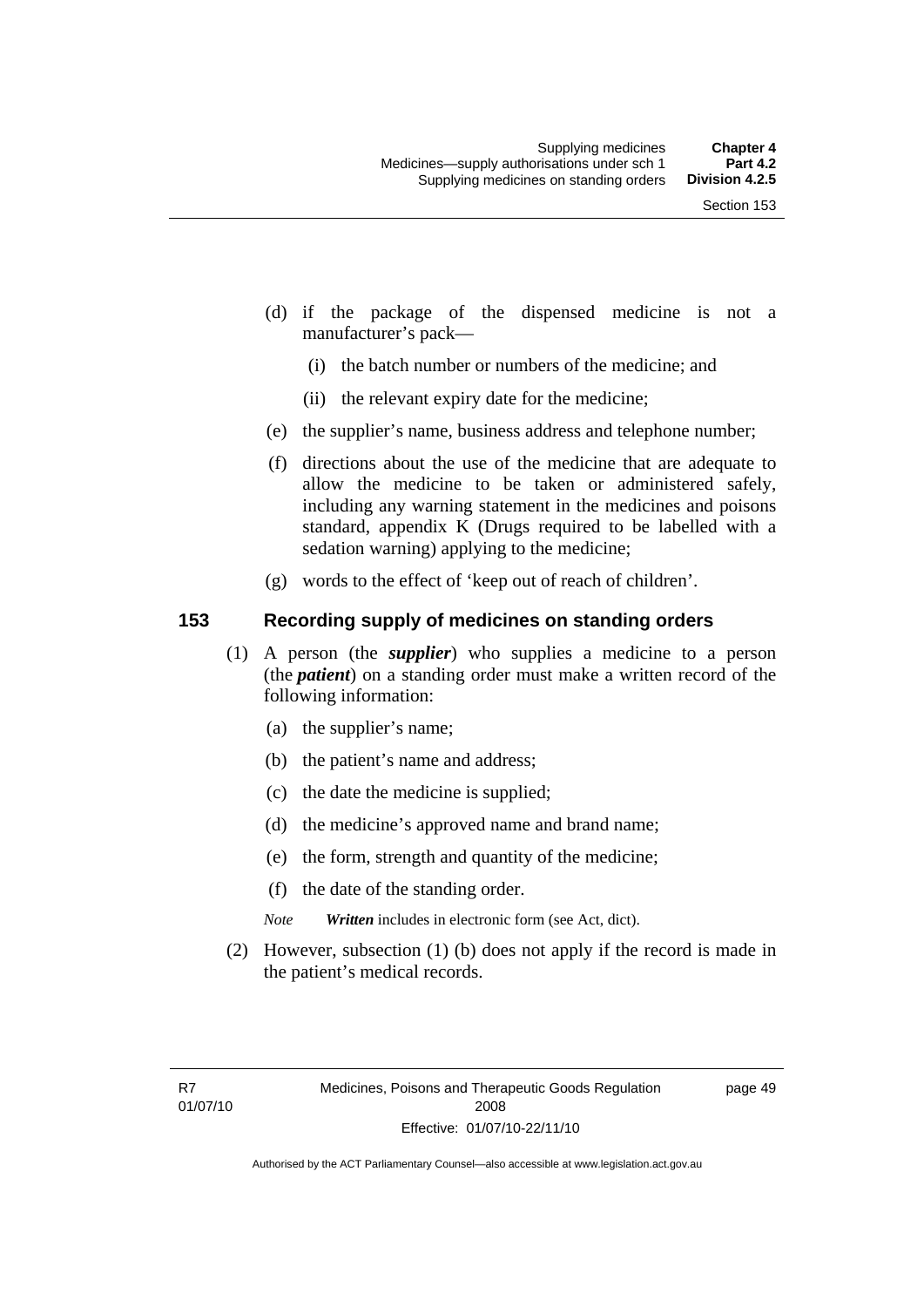### **Division 4.2.6 Supplying medicines during consultations**

*Note Supply* does not include administer (see Act, s 24).

### **160 Authorisation conditions for supplying medicines during consultations—Act, s 44 (1) (b) and (2) (b)**

A prescriber's authorisation under section 110 to supply a medicine during a consultation is subject to the following conditions:

- (a) the medicine is supplied in accordance with the Act, section 7 (Appropriate prescription and supply of medicines);
- (b) if the medicine is a controlled medicine for human use—
	- (i) the prescriber complies with the additional requirements under section 163 (Additional requirements for supplying controlled medicines for human use during consultations) in relation to the supply; and
	- (ii) if the medicine is dronabinol—the prescriber has an authorisation under the *Therapeutic Goods Act 1989* (Cwlth), section 19 to supply the medicine; and
		- *Note* Dronabinol cannot be prescribed for veterinary use because it is a prohibited substance (see medicine and poisons standard, sch 9, entry for tetrahydrocannabinols).
	- (iii) the prescriber complies with section 164 (Information for CHO about controlled medicines supplied during consultations—Act, s 31 (2) (b) and (4), def *required information*);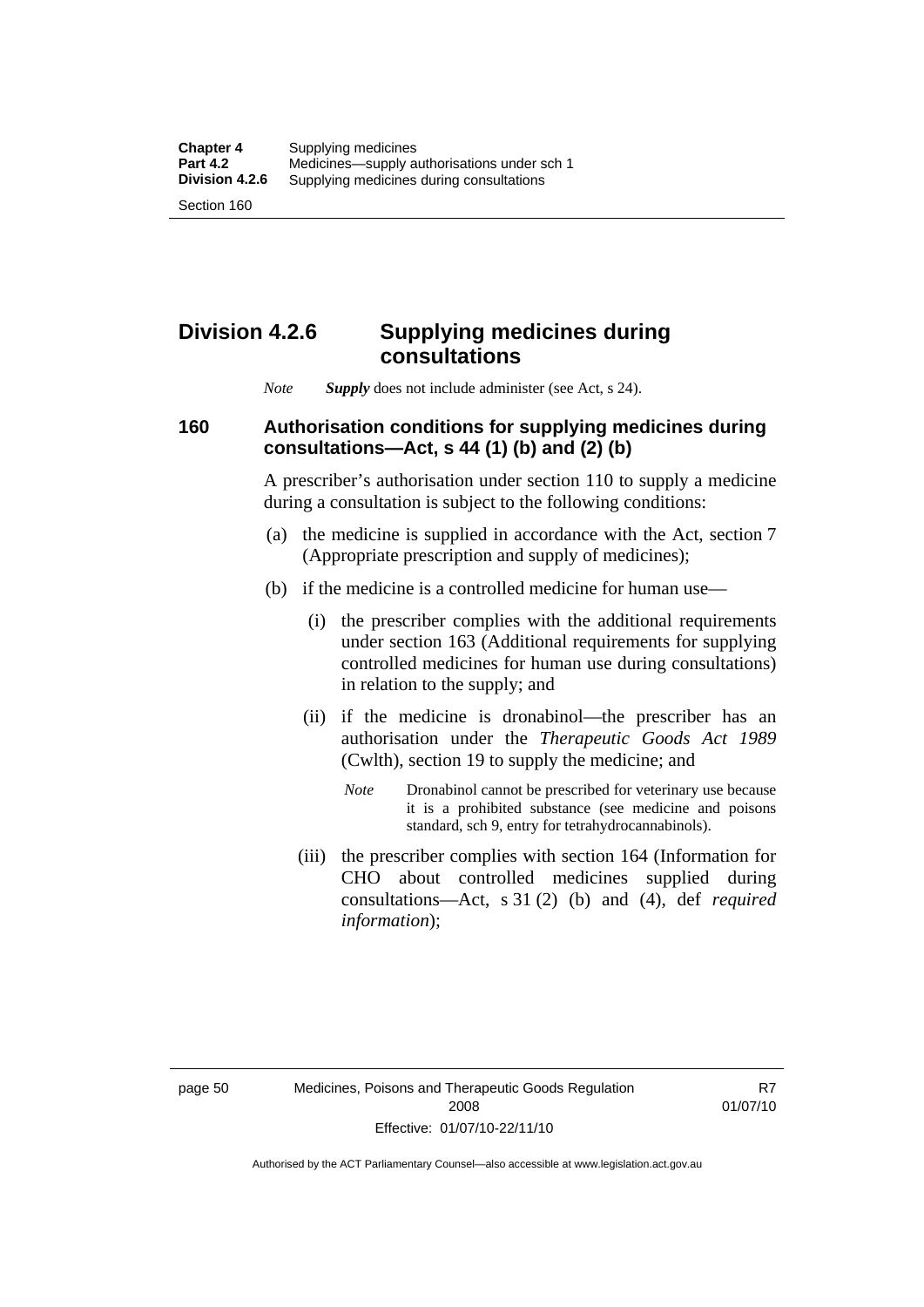- (c) if the medicine is a designated appendix D medicine prescribed for a purpose mentioned in schedule 3 (Designated appendix D medicines—standing approvals), part 3.2, column 3 in relation to the medicine—
	- (i) the prescriber has an appendix D medicines approval to prescribe the medicine; and
	- (ii) the prescriber complies with each condition (if any) of the approval (including any conditions in the schedule, part 3.2, column 4 in relation to the medicine);
- (d) the medicine is labelled in accordance with section 161;
- (e) the supply is recorded in accordance with section 162;
- (f) the record is kept at the prescriber's business premises or, if the chief health officer approves in writing another place, the place approved by the chief health officer, for at least 2 years after the day the medicine is supplied.

### **161 Labelling medicines supplied during consultations**

The supplied medicine must have a label that includes the following:

- (a) the name of the person to whom the medicine is supplied;
- (b) the date the medicine is supplied;
- (c) the prescriber's name, business address and telephone number;
- (d) the medicine's approved name or brand name;
	- *Note Approved name*—see the medicines and poisons standard, par 1 (1).
- (e) the form, strength and quantity of the medicine;

page 51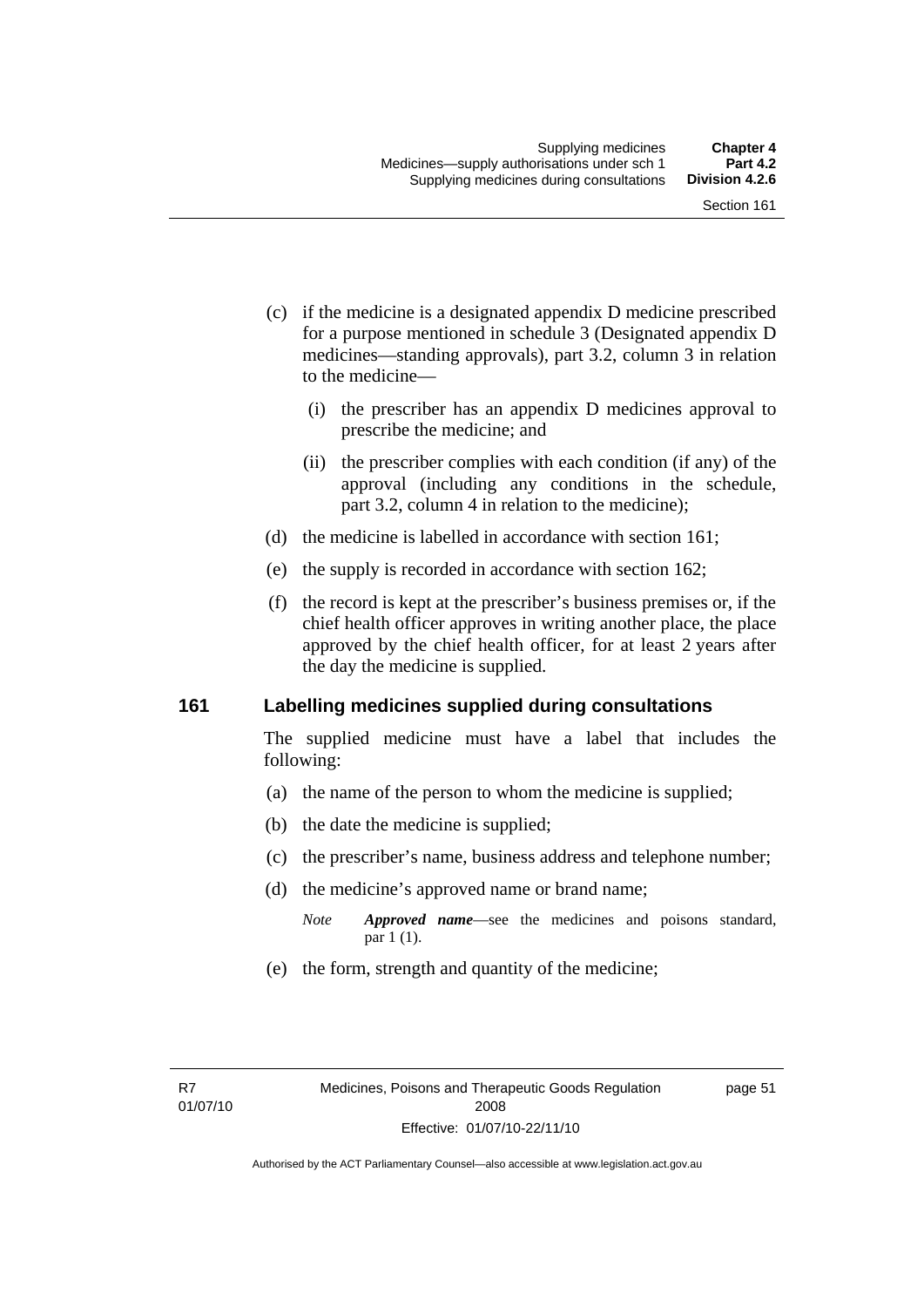- (f) if the package of the supplied medicine is not a manufacturer's pack—the relevant expiry date for the medicine;
- (g) directions about the use of the medicine that are adequate to allow the medicine to be taken or administered safely, including any warning statement in the medicines and poisons standard, appendix K (Drugs required to be labelled with a sedation warning) applying to the medicine;
- (h) words to the effect of 'keep out of reach of children';
- (i) if the prescriber is a dentist—the words 'for dental treatment only';
- (j) if the prescriber is an optometrist—the words 'for optometry use only';
- (k) if the prescriber is a veterinary surgeon—
	- (i) words to the effect of 'for animal treatment only'; and
	- (ii) the species of the animal for which the medicine is supplied; and
	- (iii) if possible, a way of identifying the animal.

#### **Examples—par (d) and par (e)**

| Warfarin tablets | 5mg | 50 |
|------------------|-----|----|
| Coumadin tablets | 5mg | 50 |

*Note* An example is part of the regulation, is not exhaustive and may extend, but does not limit, the meaning of the provision in which it appears (see Legislation Act, s 126 and s 132).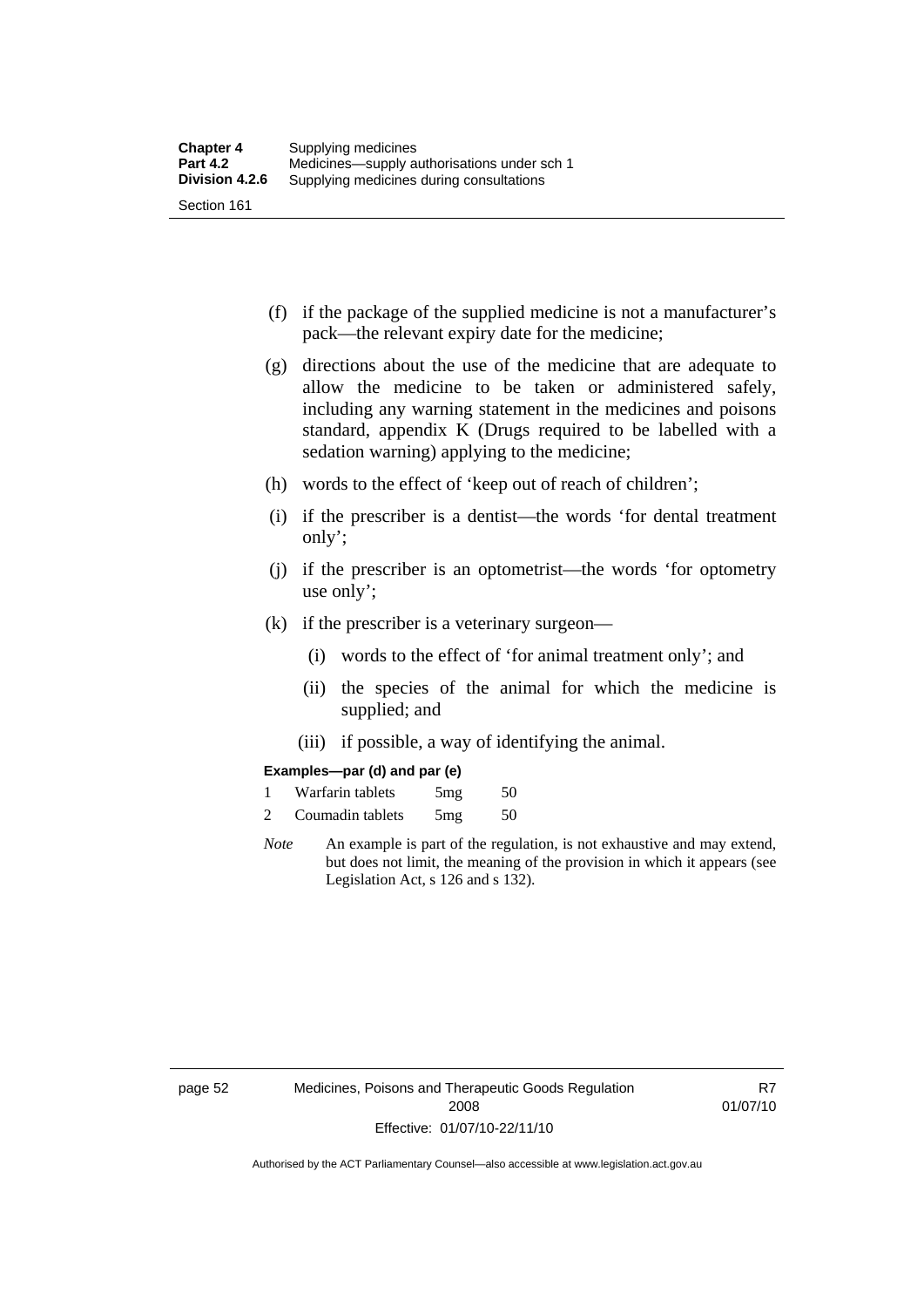### **162 Recording medicines supplied during consultations**

A prescriber who supplies a medicine during a consultation must make a written record of the following information in the medical records of the person to whom, or animal to which, the consultation related:

- (a) the date the medicine is supplied;
- (b) the medicine's approved name or brand name;

*Note Approved name*—see the medicines and poisons standard, par 1 (1).

- (c) the form, strength and quantity of the medicine;
- (d) the directions given to the person for the use of the medicine.

*Note Written* includes in electronic form (see Act, dict).

#### **163 Additional requirements for supplying controlled medicines for human use during consultations**

The following are the additional requirements for supplying a controlled medicine for human use during a consultation:

- (a) the prescriber has a controlled medicines approval to prescribe the medicine;
	- *Note* For controlled medicines approvals, see pt 13.1.
- (b) if the approval is for a particular form of the medicine—the supply is for the form of the medicine approved or a bioequivalent form;

*Note Bioequivalent*—see the dictionary.

- (c) if the approval is for a particular strength of the medicine—the supply is for the strength approved or a weaker strength;
- (d) if the approval is for a particular quantity of the medicine—the supply is for not more than the quantity approved;

R7 01/07/10 page 53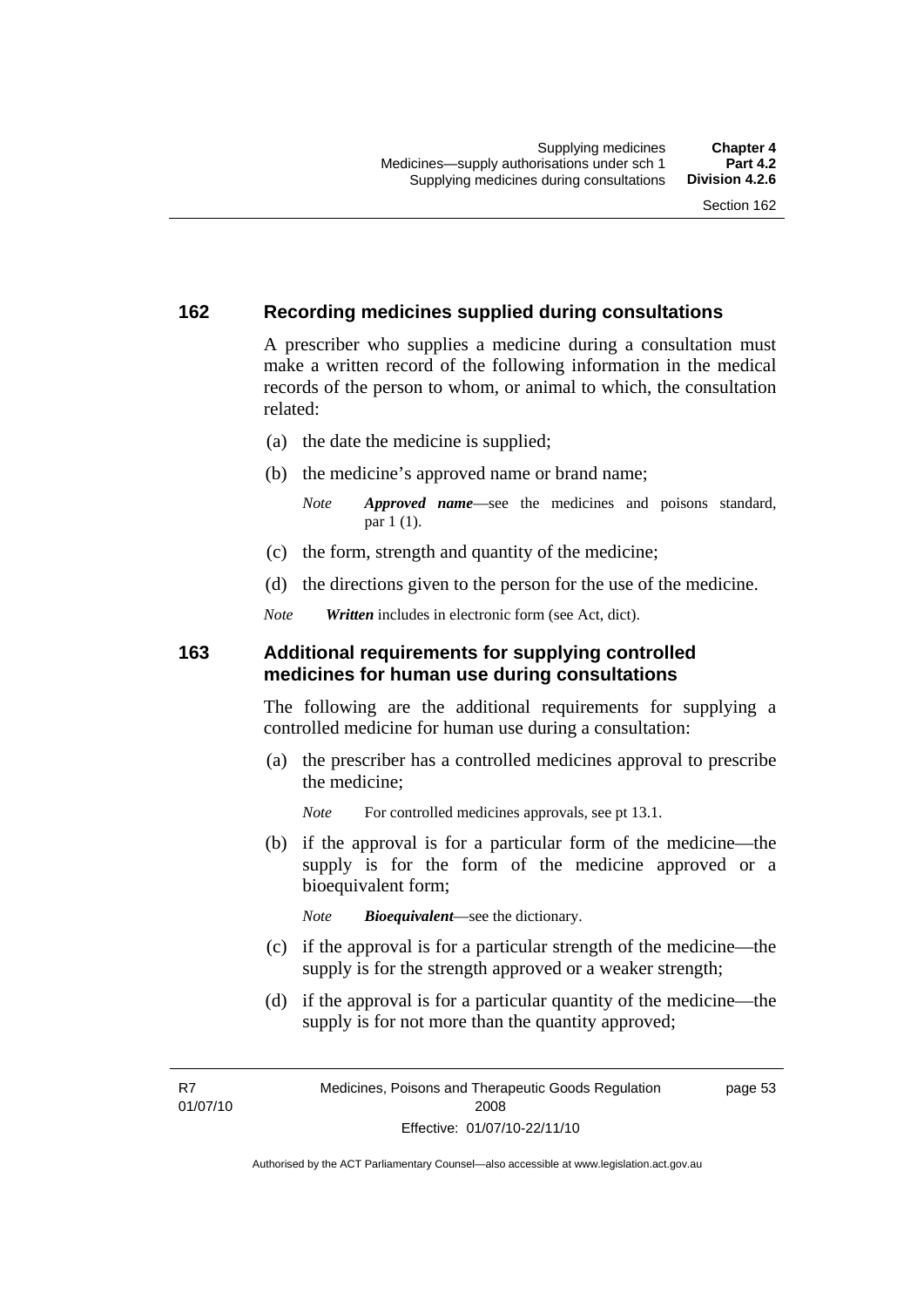(e) the prescriber complies with each condition (if any) of the approval.

#### **Example—par (b)**

If a slow release form of a medicine is approved, the prescriber is not authorised to prescribe an immediate release form of the medicine.

#### **Example—par (c) and par (d)**

If a doctor is given an approval to prescribe 25 morphine 20mg capsules, the doctor may prescribe 5 20mg capsules and 10 15mg capsules. Later, if the approval is still in force, the doctor may prescribe not more than 10 morphine capsules of any strength up to and including 20mg.

*Note* An example is part of the regulation, is not exhaustive and may extend, but does not limit, the meaning of the provision in which it appears (see Legislation Act, s 126 and s 132).

### **164 Information for CHO about controlled medicines supplied during consultations—Act, s 31 (2) (b) and (4), def** *required information*

 (1) This section applies if a prescriber supplies a controlled medicine for human use during a consultation.

*Note Supply* does not include administer (see Act, s 24).

- (2) The prescriber must, not later than 7 days after the end of the month when the controlled medicine is supplied, give the chief health officer the following information in writing:
	- (a) the prescriber's name, business address and telephone number;
	- (b) the name and address of the person to whom the medicine is supplied;
	- (c) the date of supply;
	- (d) the medicine, and the form, strength and quantity of the medicine, supplied.

R7 01/07/10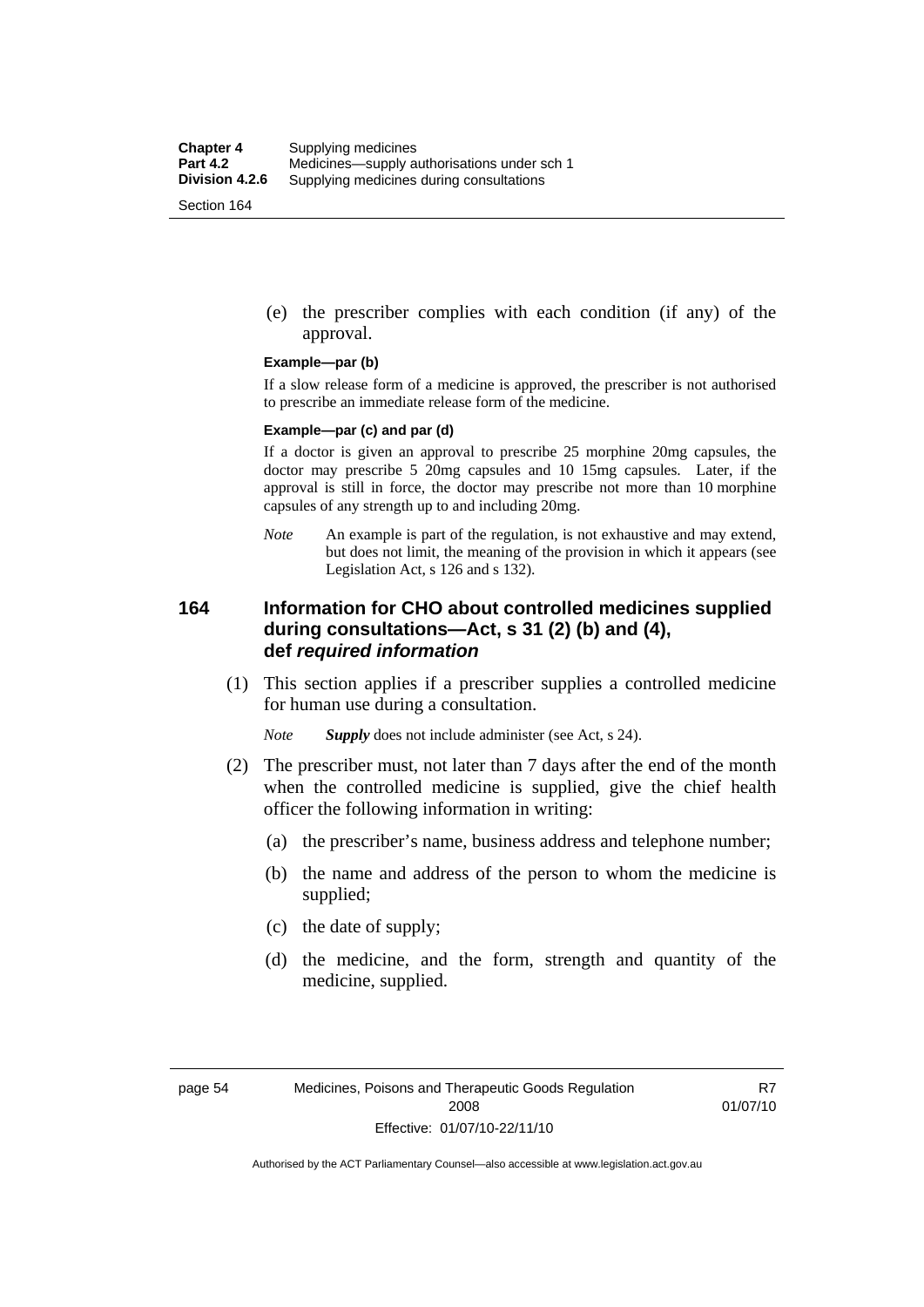### **Division 4.2.7 Selling pseudoephedrine by retail**

### **170 Meaning of** *retail sale***—div 4.2.7**

In this division:

*retail sale* does not include supply on prescription.

### **171 Authorisation conditions for retail sale of pseudoephedrine—Act, s 44 (1) (b) and (2) (b)**

A person's authorisation under section 110 to supply pseudoephedrine is subject to the following conditions if the pseudoephedrine is sold by retail sale:

- (a) the pseudoephedrine is supplied in accordance with the Act, section 7 (Appropriate prescription and supply of medicines);
- (b) the seller complies with section 172;
- (c) the seller makes a record (the *pseudoephedrine record*) of the required information under section 173;

*Note* For how the record must be made, see the Act, s 46.

- (d) the record is kept at the seller's business premises or, if the chief health officer approves in writing another place, the place approved by the chief health officer, for at least 2 years after the day the sale is made;
- (e) if the buyer of the pseudoephedrine asks the seller to see the record during the period it is kept under paragraph (d), the seller—
	- (i) allows the buyer to see the record within a reasonable period of a request being made by the buyer; and
	- (ii) if satisfied that the record is incorrect, amends the record;

R7 01/07/10 page 55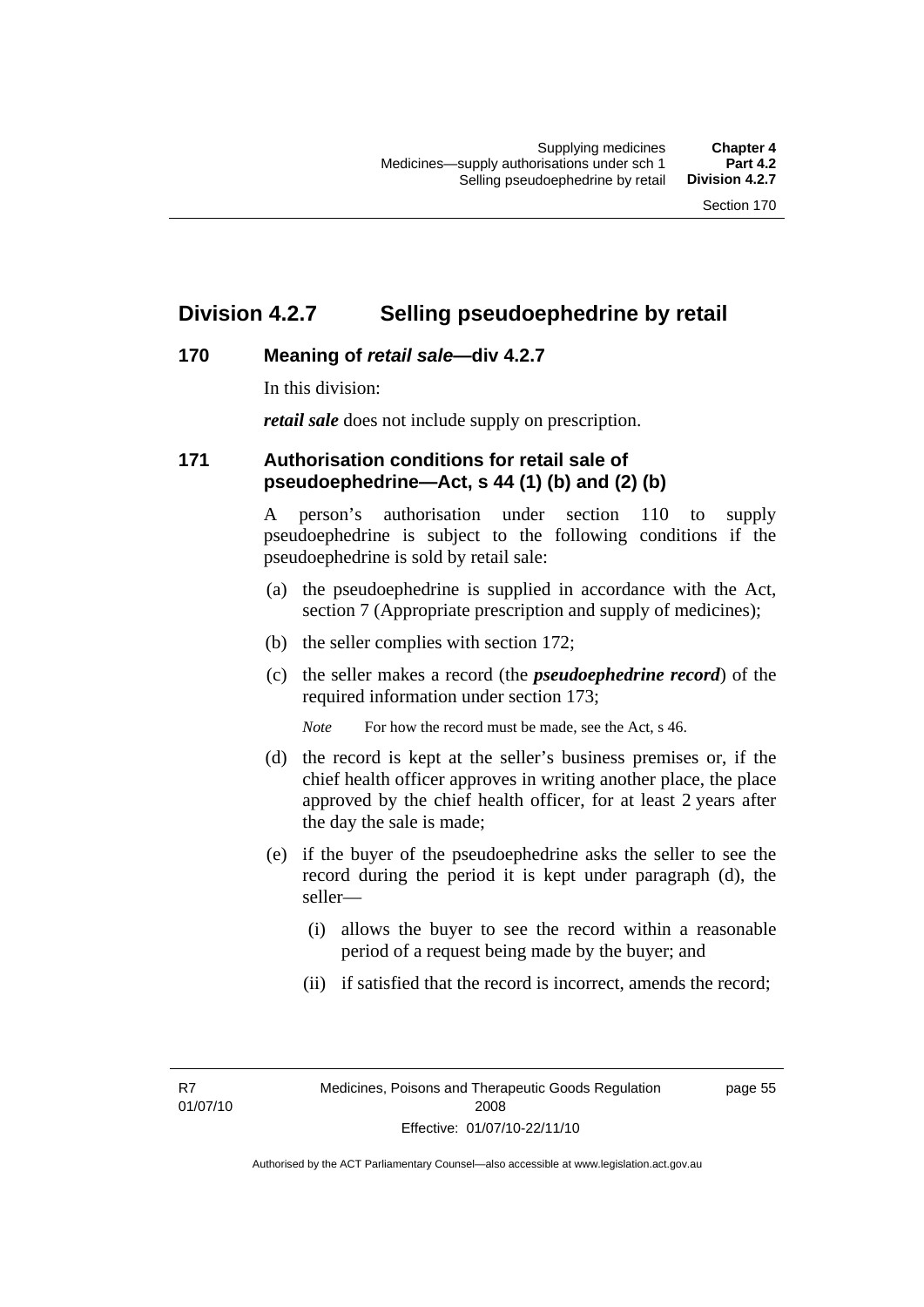(f) the seller complies with—

- (i) a request under section 174 (4) (b) (Failure to amend pseudoephedrine sales record); and
- (ii) a direction under section 175 (Pseudoephedrine sales record—decision by CHO) to amend the record.

### **172 Requirement to tell buyer about pseudoephedrine sales record**

- (1) The authorised person selling pseudoephedrine by retail sale, must tell the buyer the following:
	- (a) the seller is required to make a record of the sale;
	- (b) the buyer may refuse to provide information for the record but, if the buyer refuses, the seller must not sell pseudoephedrine to the buyer;
	- (c) the record may be made available to the following people:
		- (i) a police officer;
		- (ii) a public servant who is a member of the administrative unit to which the chief health officer belongs;
		- (iii) a Commonwealth or State public servant (however described) who is a member of an administrative unit (however described) that administers legislation about medicines;
			- *Note State* includes the Northern Territory (see Legislation Act, dict, pt 1).
		- (iv) anyone other than the seller who supplies pseudoephedrine to the public in Australia;
		- (v) the Pharmacy Guild of Australia;

page 56 Medicines, Poisons and Therapeutic Goods Regulation 2008 Effective: 01/07/10-22/11/10

R7 01/07/10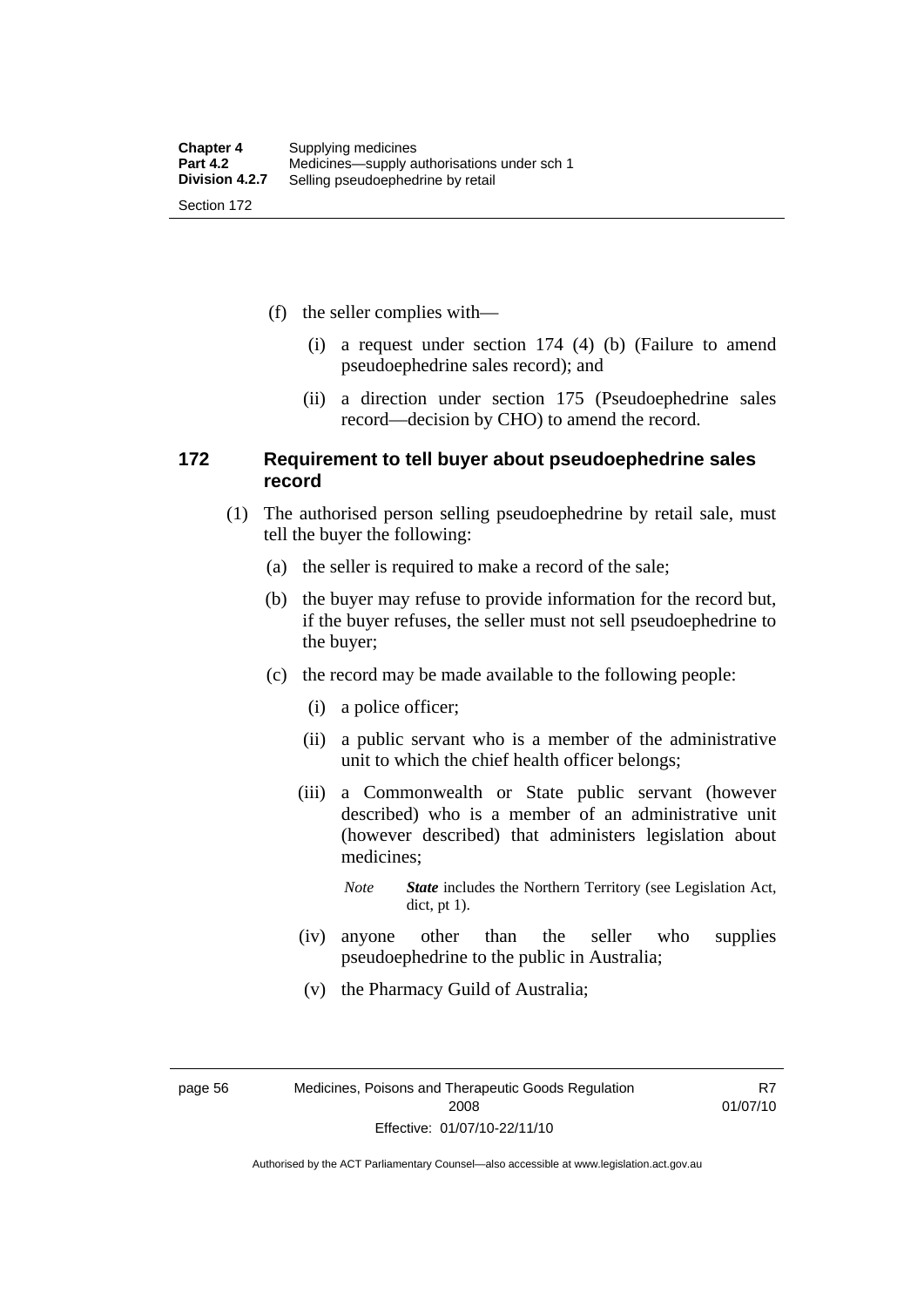- (d) the buyer has the right to see the record and have any mistake corrected.
- *Note* If a form is approved under the Act, s 198 for this provision, the form must be used.
- (2) In this section:

*police officer* includes a member of a police force (however described) of a State.

#### **173 Required information for pseudoephedrine sales records**

- (1) The following is the required information for a pseudoephedrine record:
	- (a) the date of sale;
	- (b) the brand name, form, strength and quantity of pseudoephedrine sold;
	- (c) the buyer's name and address;
	- (d) a unique identification number for the buyer from—
		- (i) a photo identification document produced to the seller by the buyer; or
		- (ii) if the buyer does not produce a photo identification document—
			- (A) the buyer's birth certificate; or
			- (B) an Australian or New Zealand seniors card for the buyer;

page 57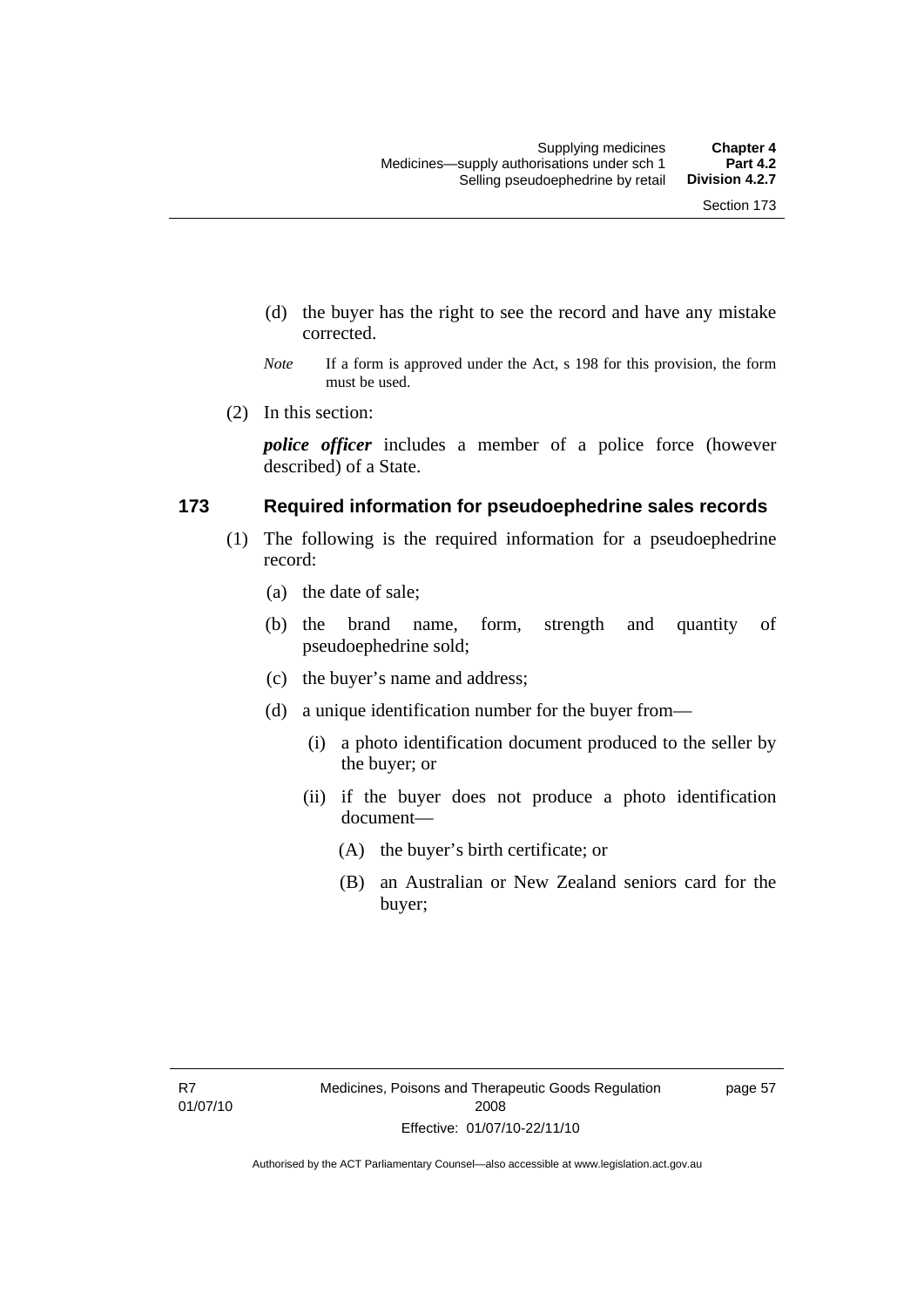(e) the kind of identification the buyer produces.

#### **Example—unique identification number**

a person's driver licence number

- *Note 1* If a form is approved under the Act, s 198 for this provision, the form must be used.
- *Note 2* An example is part of the regulation, is not exhaustive and may extend, but does not limit, the meaning of the provision in which it appears (see Legislation Act, s 126 and s 132).
- (2) In this section:

*Australian student identification card* means a card issued to a person who is a student at an Australian secondary or tertiary education institution to identify the person as a student at the institution.

*birth certificate*, for a person, means—

- (a) the person's birth certificate, or a certified extract from the register about the person's birth, under the *Births, Deaths and Marriages Registration Act 1997*; or
- (b) a document issued under a law of a State, an external Territory or New Zealand that corresponds to a birth certificate or extract mentioned in paragraph (a) if the document identifies the issuing jurisdiction and states its date of issue.

*photo identification document*, for a person, means any of the following documents for the person if it is current and contains the person's photograph:

- (a) an Australian driver licence or external driver licence within the meaning of the *Road Transport (Driver Licensing) Act 1999*;
- (b) a passport, other than an Australian passport;
- (c) a proof of age card;

page 58 Medicines, Poisons and Therapeutic Goods Regulation 2008 Effective: 01/07/10-22/11/10

R7 01/07/10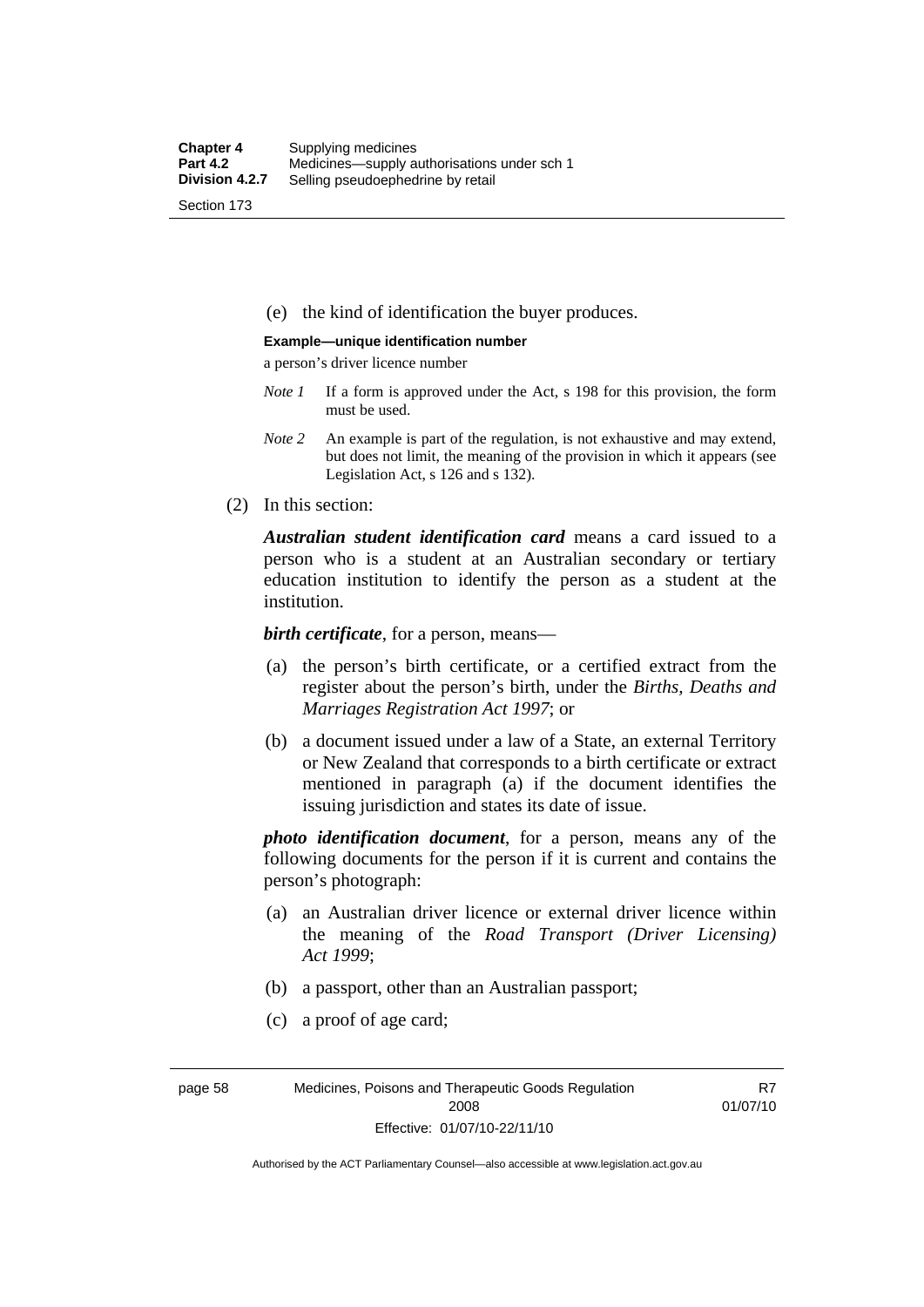(d) an Australian student identification card.

*proof of age card* means a proof of age card issued under the *Liquor Act 1975*, and includes a document corresponding to a proof of age card that has been issued under the law of a State, an external Territory or New Zealand.

### **174 Failure to amend pseudoephedrine sales record**

- (1) This section applies if the seller of pseudoephedrine does not amend a pseudoephedrine record in accordance with section 171 (e) (ii) (Authorisation conditions for retail sale of pseudoephedrine—Act, s 44 (1) (b) and (2) (b)).
- (2) The buyer may, in writing, apply to the chief health officer for a direction to the seller to make the amendment.
- (3) The application must give reasons why the buyer thinks the record is incorrect.
- (4) The chief health officer must—
	- (a) give a copy of the application to the seller; and
	- (b) ask the seller to—
		- (i) make the amendment and tell the chief health officer; or
		- (ii) if the seller is satisfied that the amendment should not be made—send written reasons to the chief health officer not later than 10 working days after the day the seller receives the application why the amendment should not be made.

page 59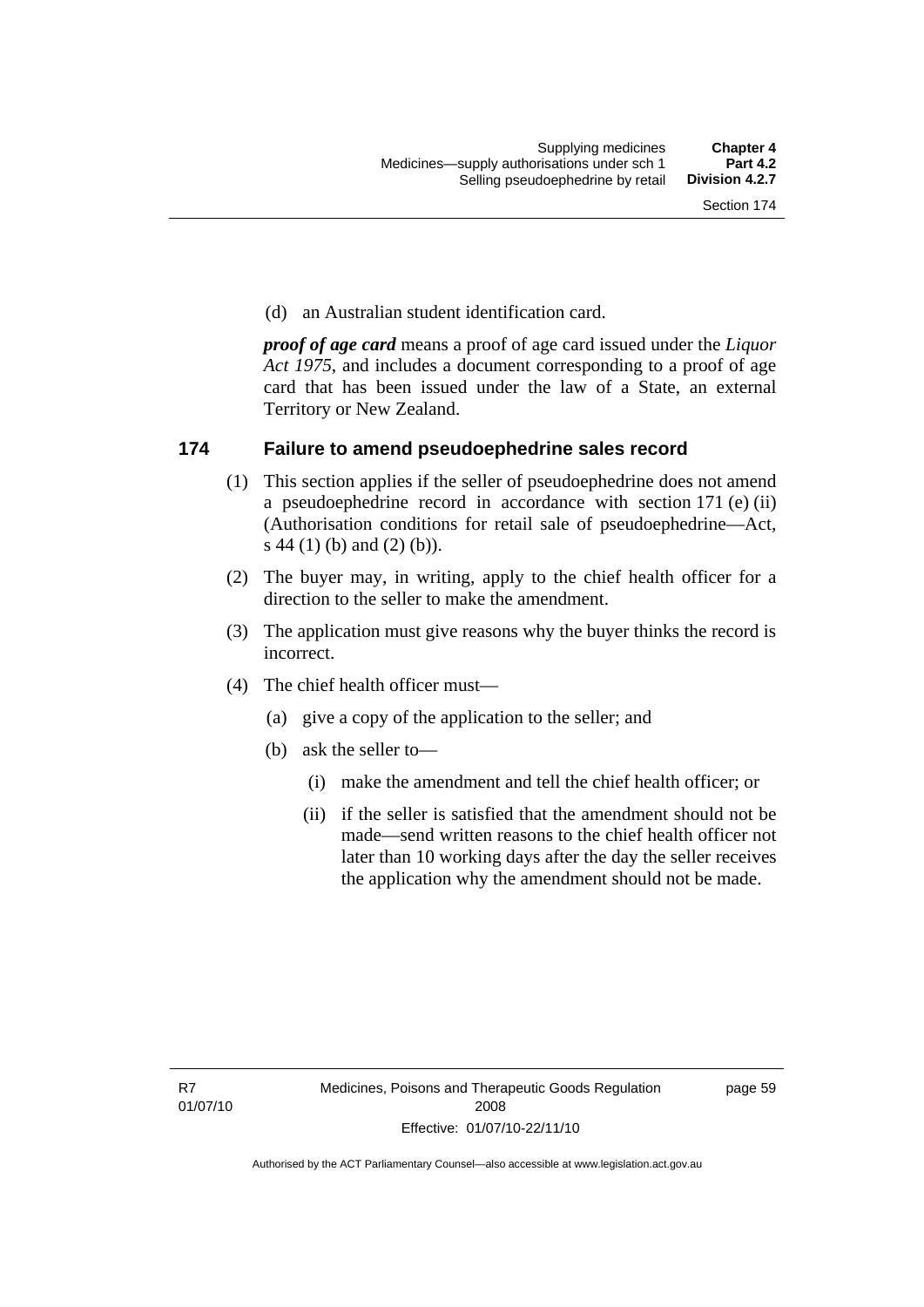### **175 Pseudoephedrine sales record—decision by CHO**

- (1) After considering an application under section 174 (2) and any reasons given in accordance with the request under section 174  $(4)$  (b)  $(ii)$ , the chief health officer must—
	- (a) direct the seller to amend the pseudoephedrine record—
		- (i) in accordance with the application; or
		- (ii) in a stated way other than in accordance with the application; or
	- (b) refuse the application.
- (2) The chief health officer must give the buyer and seller written notice of the decision.

### **Division 4.2.8 Supplying pharmacist only medicines**

### **180 Authorisation conditions for supply of pharmacist only medicines—Act, s 44 (1) (b) and (2) (b)**

- (1) This section does not apply to the supply of a pharmacist only medicine—
	- (a) at an institution; or
	- (b) on a supply authority.
	- *Note 1 Supply* does not include administer (see Act, s 24).
	- *Note 2 Supply authority* includes a written prescription or requisition or a purchase order or standing order (see Act, s 23).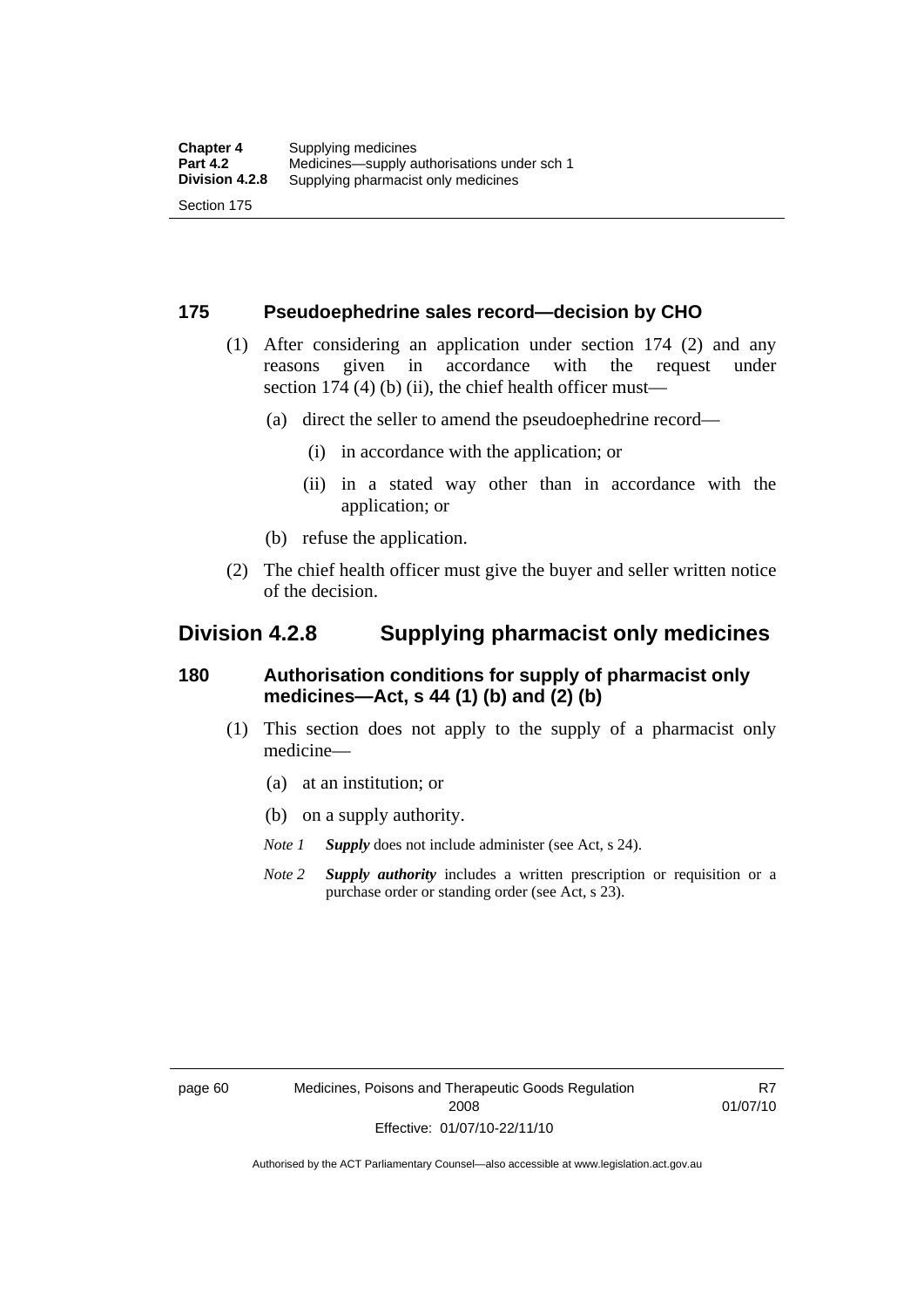- (2) A person's authorisation under section 110 to supply a pharmacist only medicine is subject to the following conditions:
	- (a) the person personally hands the medicine to a customer attending in person;
	- (b) the person gives the customer adequate instructions, either orally or in writing, for the medicine's use at the time of supply.

R7 01/07/10 Medicines, Poisons and Therapeutic Goods Regulation 2008 Effective: 01/07/10-22/11/10

page 61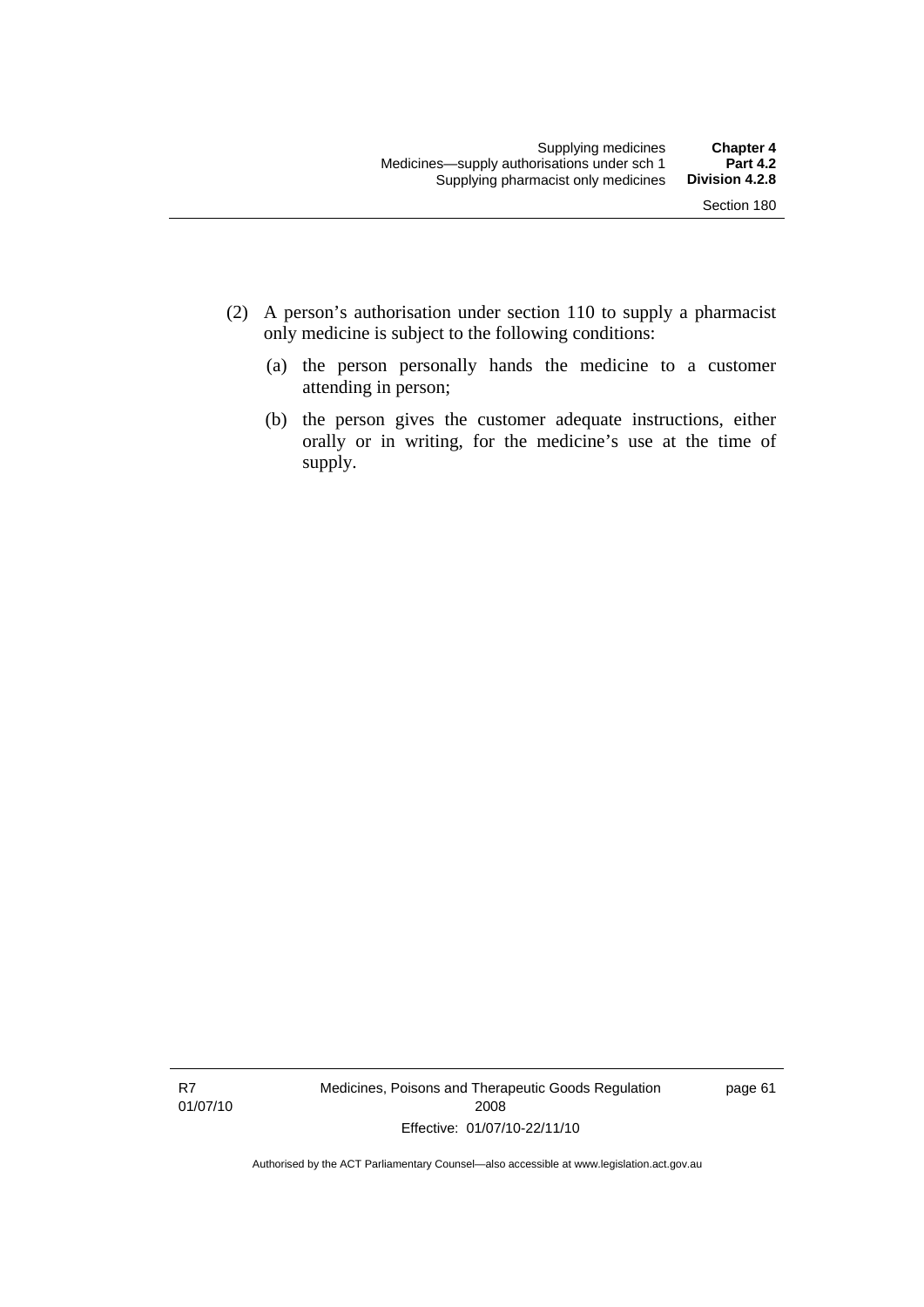# **Part 4.3 Authorisation to supply without prescription in emergencies**

# **250 Meaning of** *designated prescription only medicine***—pt 4.3**

In this part:

*designated prescription only medicine* means a prescription only medicine other than—

- (a) an anabolic steroid; and
- (b) a designated appendix D medicine; and
- (c) a benzodiazepine.
- *Note Prescription only medicine* does not include a controlled medicine (see Act, s 11)

### **251 Authorisation to supply certain medicines without prescription in emergencies—Act, s 26 (1) (b)**

A pharmacist is authorised to supply a designated prescription only medicine to someone else without a prescription if the pharmacist is satisfied that—

- (a) the person is undergoing treatment essential to the person's health or wellbeing; and
- (b) the designated prescription only medicine has previously been prescribed for the person's treatment by a prescriber; and
- (c) the person is in immediate need of the medicine to continue the treatment; and
- (d) because of an emergency, it is not practicable for the person to obtain a prescription for the medicine from a prescriber.
- *Note Pharmacist* does not include an intern pharmacist (see dict).

page 62 Medicines, Poisons and Therapeutic Goods Regulation 2008 Effective: 01/07/10-22/11/10 R7 01/07/10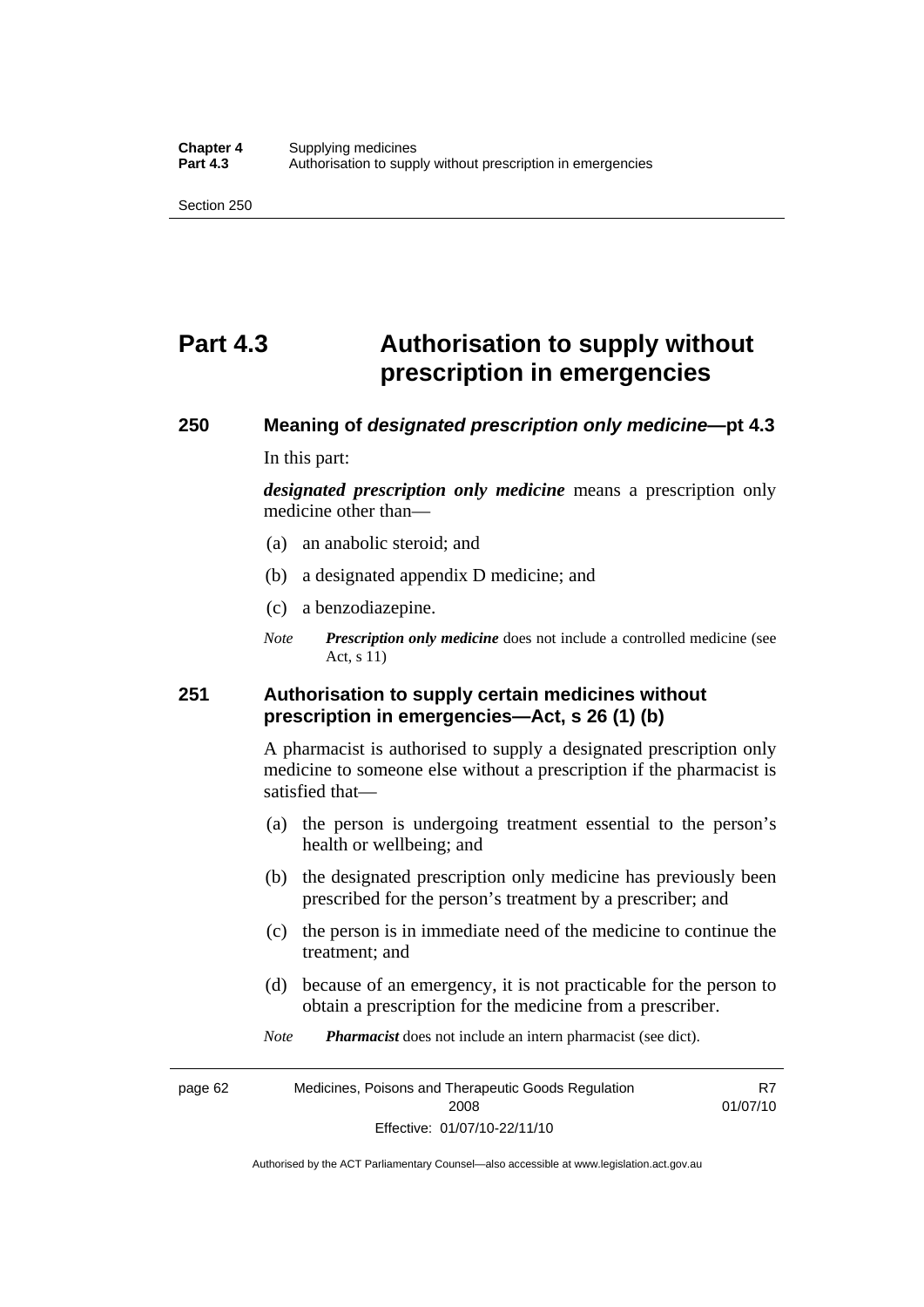### **252 Authorisation conditions for supplying of certain medicines without prescription in emergencies—Act, s 44 (1) (b) and (2) (b)**

- (1) A pharmacist's authorisation under section 251 to supply a designated prescription only medicine without a prescription is subject to the following conditions:
	- (a) the quantity supplied is—
		- (i) if the medicine is a liquid, aerosol, cream, ointment or anovulant tablet packaged in a manufacturer's pack—the smallest manufacturer's pack in which the medicine is generally available; or
		- (ii) in any other case—not more than the quantity required for 3 days treatment for the person;
	- (b) the medicine is supplied in a package that is labelled in accordance with section 253;
	- (c) the supply is recorded in accordance with section 254;
	- (d) the record of the supply is kept at the pharmacy or, if the chief health officer approves in writing another place, the place approved by the chief health officer, for at least 2 years after the day medicine is supplied;
	- (e) the pharmacist sends the prescriber who would have ordinarily prescribed the medicine for the recipient the required information for the supply in writing not later than 24 hours after supplying the medicine.
- (2) In this section:

*required information*, for the supply of a designated prescription only medicine, means—

(a) the pharmacist's name; and

R7 01/07/10 page 63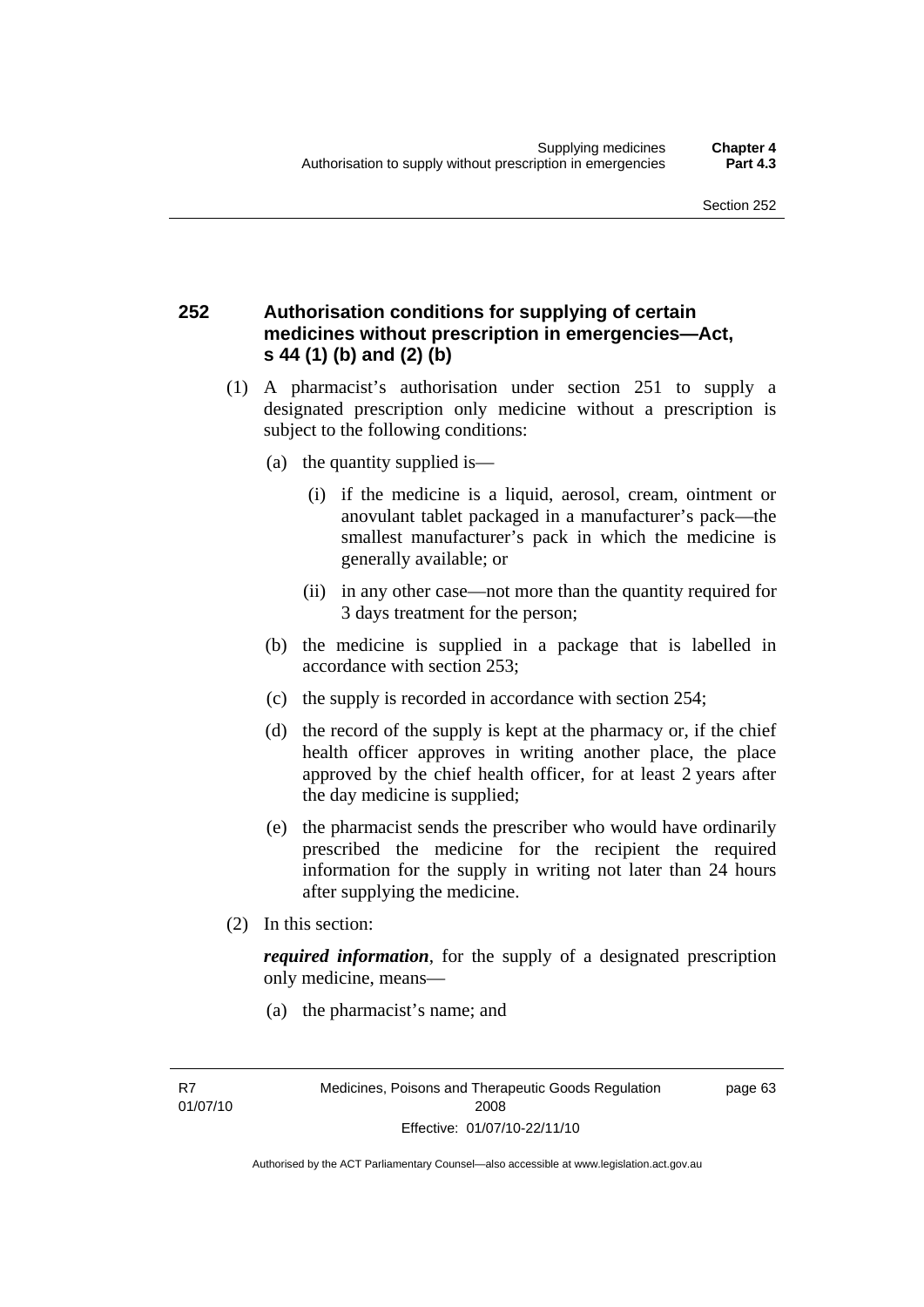- (b) the name, business address and telephone number of the pharmacy from which the medicine is supplied; and
- (c) the date the medicine is supplied; and
- (d) the name and address of the person to whom the medicine is supplied; and
- (e) the medicine's approved name or brand name; and
- (f) the form, strength and quantity of the medicine supplied.

### **253 Labelling medicines supplied without prescription in emergencies—Act, s 60 (1) (c) (i) and (2) (c) (i)**

The package of a designated prescription only medicine supplied to a person under section 251 must have a label that includes the following:

- (a) the name of the person to whom the medicine is supplied;
- (b) the date the medicine is supplied;
- (c) the name, business address and telephone number of the pharmacy from which the medicine is supplied;
- (d) the initials or other identification of the pharmacist supplying the medicine;
- (e) the medicine's approved name and brand name;

*Note Approved name*—see the medicines and poisons standard, par 1 (1).

- (f) the form, strength and quantity of the medicine;
- (g) if the package of the supplied medicine is not a manufacturer's pack—the relevant expiry date for the medicine;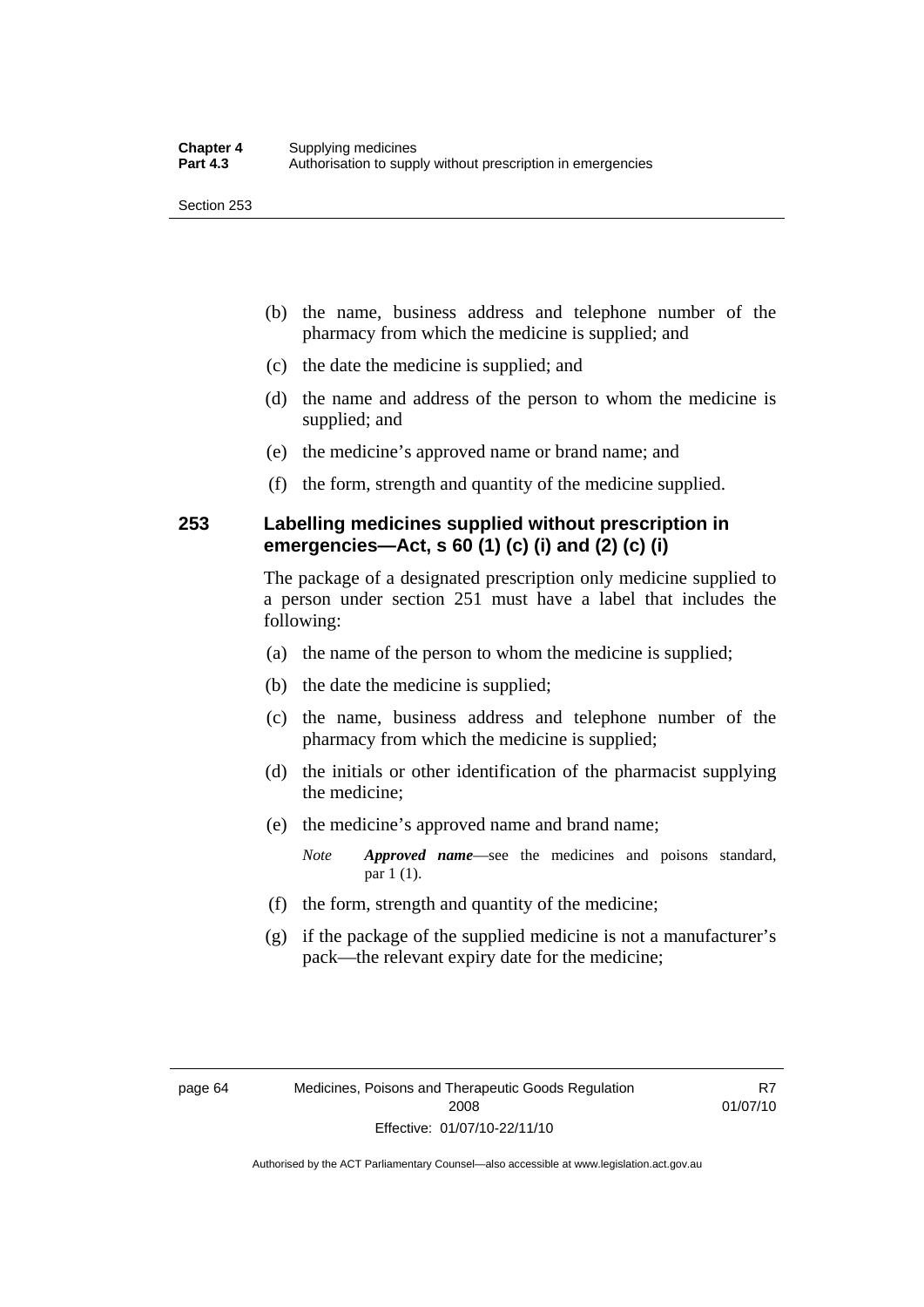- (h) directions about the use of the medicine that are adequate to allow the medicine to be taken or administered safely, including any warning statement in the medicines and poisons standard, appendix K (Drugs required to be labelled with a sedation warning) applying to the medicine;
- (i) words to the effect of 'keep out of reach of children'.

#### **Example—par (e) and par (f)**

Warfarin tablets (Coumadin) 5mg 3

*Note* An example is part of the regulation, is not exhaustive and may extend, but does not limit, the meaning of the provision in which it appears (see Legislation Act, s 126 and s 132).

### **254 Recording medicines supplied without prescription in emergencies**

A pharmacist who supplies a designated prescription only medicine to a person under section 251 must make a written record of the following information in relation to the supply of the medicine:

- (a) the pharmacist's name;
- (b) the name of the prescriber who would ordinarily have prescribed the medicine;
- (c) the date the medicine is supplied;
- (d) the name and address of the person to whom the medicine is supplied;
- (e) the medicine's approved name and brand name;
- (f) the form, strength and quantity of the medicine supplied.
- *Note Written* includes in electronic form (see Act, dict).

page 65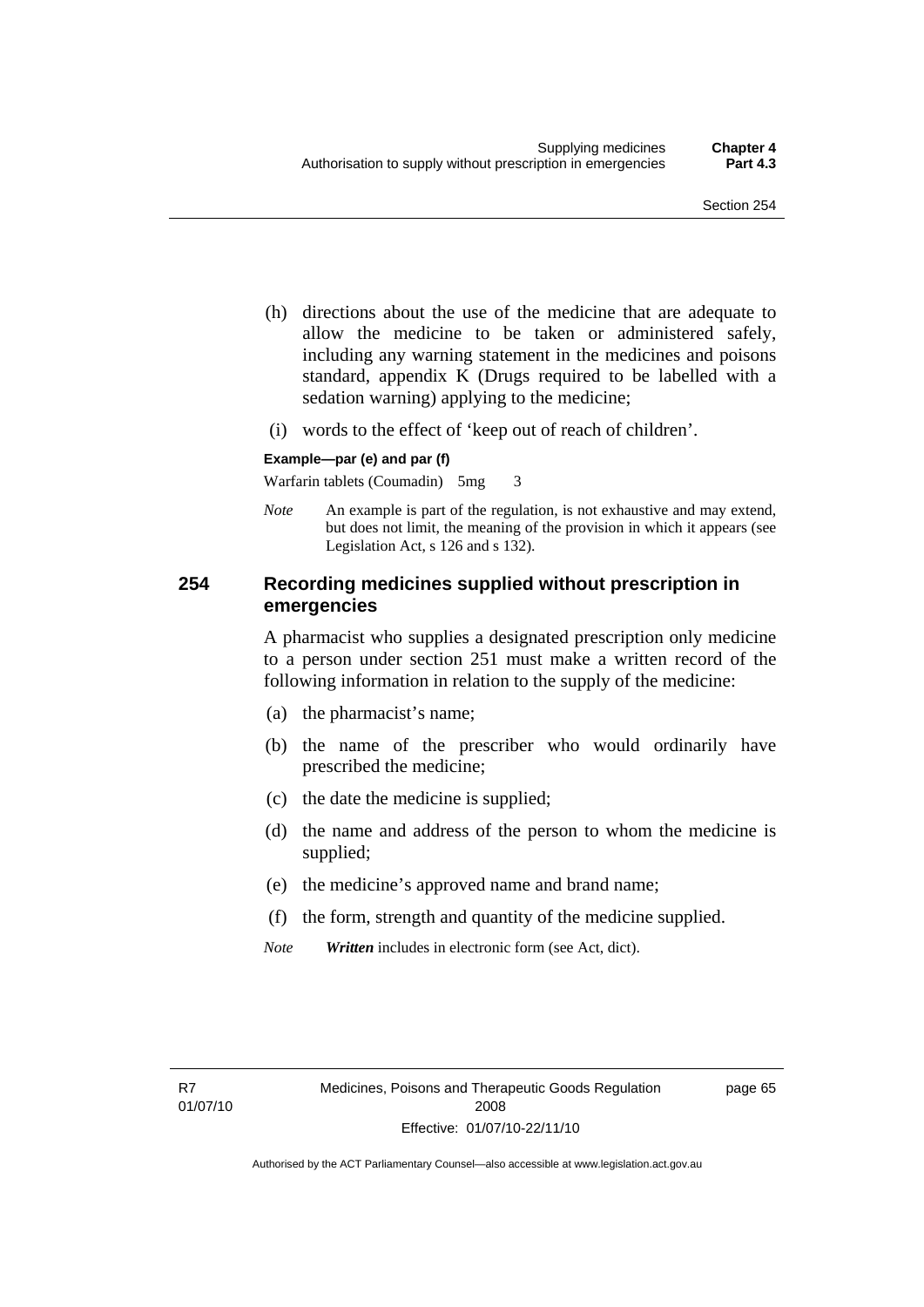# **Part 4.4 Authorisation to supply medicines for disposal**

### **260 Authorisation to supply medicines to pharmacists for disposal—Act, s 26 (1) (b)**

A person is authorised to supply a medicine to a pharmacist for disposal.

*Note Pharmacist* does not include an intern pharmacist (see dict).

### **261 Authorisation to supply medicines to commercial disposal operators for disposal—Act, s 26 (1) (b)**

A person is authorised to supply a medicine to another person for disposal if the other person—

- (a) holds an environmental authorisation for the disposal of the medicine; or
- (b) is an adult acting for a person mentioned in paragraph (a).
- *Note* For related authorisations, see pt 9.1.

R7 01/07/10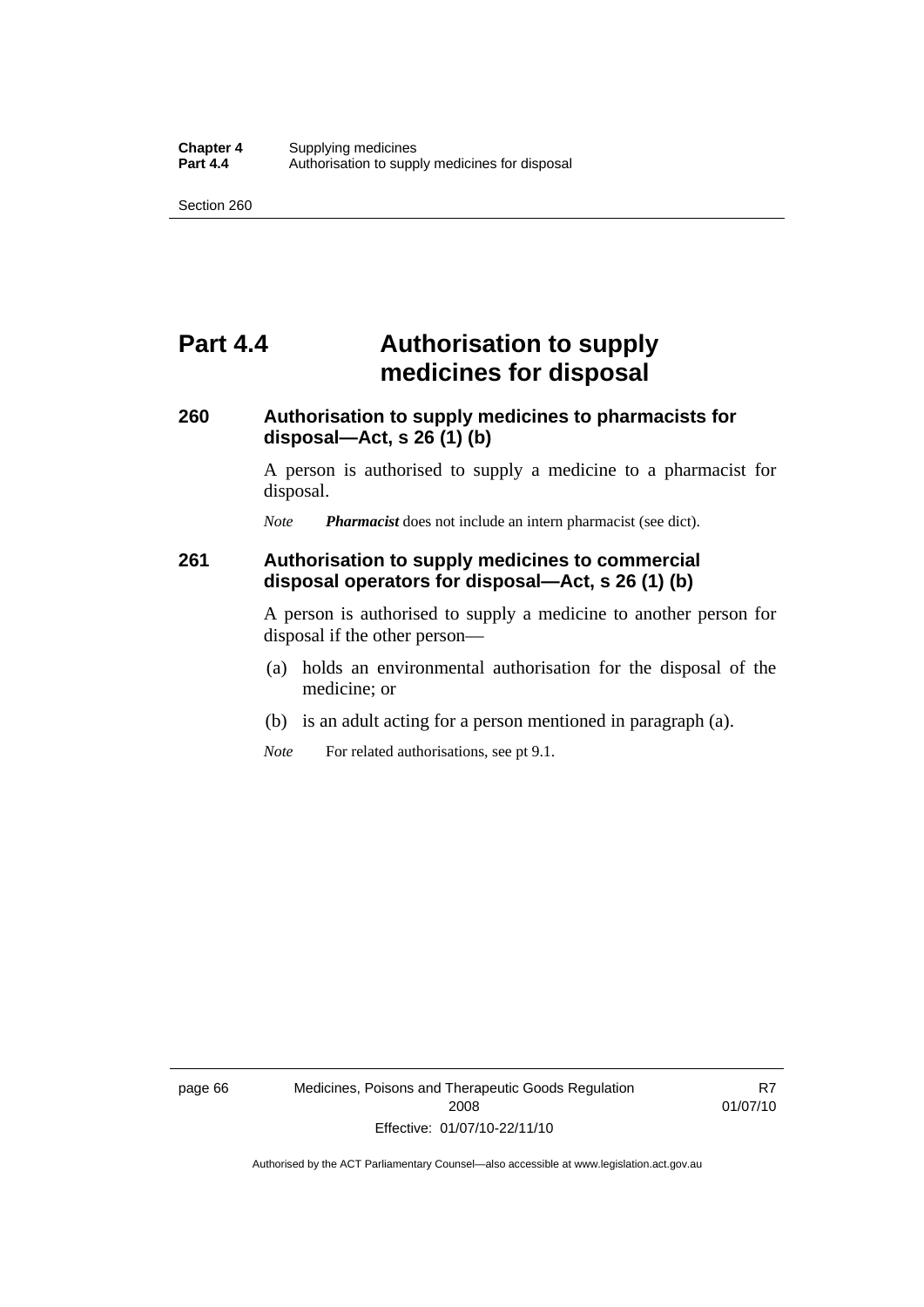# **Part 4.5 Wholesale supply of medicines under corresponding laws**

### **270 Conditions for wholesalers supplying medicines under corresponding laws—Act, s 20 (4) (c)**

The following conditions apply to a person who supplies medicines by wholesale under a corresponding law:

- (a) the person must comply with, and must ensure that the person's agents and employees comply with—
	- (i) the Australian code of good wholesaling practice for therapeutic goods for human use; and
	- (ii) the medicines Australia code of conduct;
	- *Note Australian code of good wholesaling practice for therapeutic goods for human use* and *medicines Australia code of conduct*—see the dictionary.
- (b) the person must not supply sample packs of a controlled medicine;
- (c) the person must not supply a medicine to someone else (the *buyer*) unless—
	- (i) the buyer is authorised to possess the medicine; and
	- (ii) the supply is in accordance with section 140 (Authorisation conditions for supplying medicines on purchase orders—Act, s  $44$  (1) (b) and (2) (b));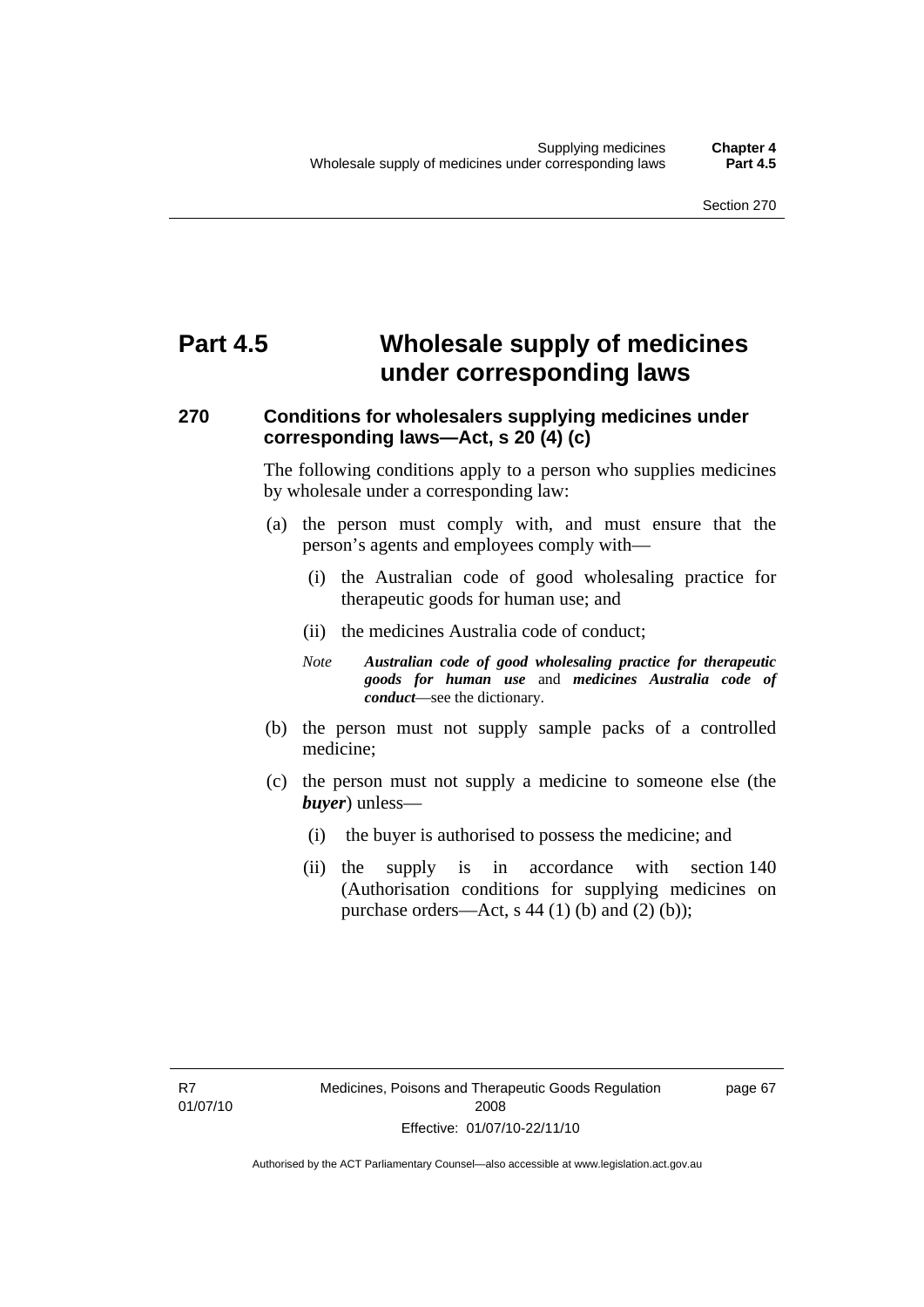- (d) the person must store medicines—
	- (i) within the manufacturer's recommended storage temperature range; and
	- (ii) in any other environmental condition that is necessary to preserve the medicine's stability and therapeutic quality.

page 68 Medicines, Poisons and Therapeutic Goods Regulation 2008 Effective: 01/07/10-22/11/10

R7 01/07/10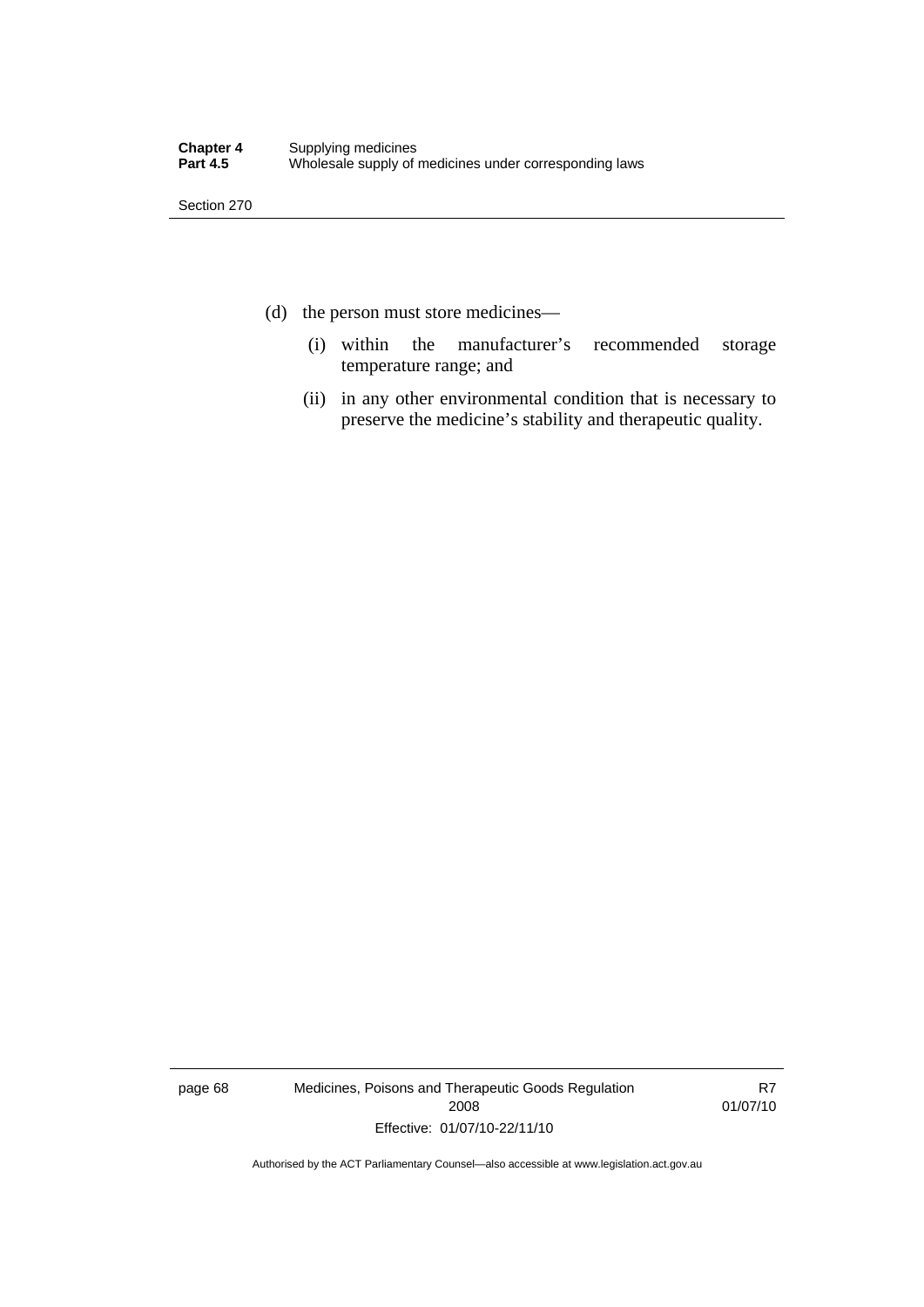### **Chapter 5 Administering medicines**

### **Part 5.1 Authorisations for health-related occupations**

### **350 Authorisation under sch 1 for people in health-related occupations to administer medicines—Act, s 37 (1) (b) and (3) (b)**

A person mentioned in schedule 1, column 2 is authorised to administer a medicine if—

- (a) administering the medicine is included in the schedule, column 3 in relation to the person; and
- (b) the administration is consistent with any restriction for the administration mentioned in the schedule, column 3.
- *Note* For authorisation to self-administer a medicine, see s 360.

### **351 Authorisation conditions for administration of medicines at institutions by people in health-related occupations— Act, s 44 (1) (b) and (2) (b)**

- (1) An authorisation under section 350 to administer a medicine is subject to the following conditions:
	- (a) if the medicine is administered under a standing order to a patient at an institution—the administration is recorded in the patient's medical records;
		- *Note Institution* includes a correctional centre and a CYP detention place (see s 652).

R7 01/07/10 page 69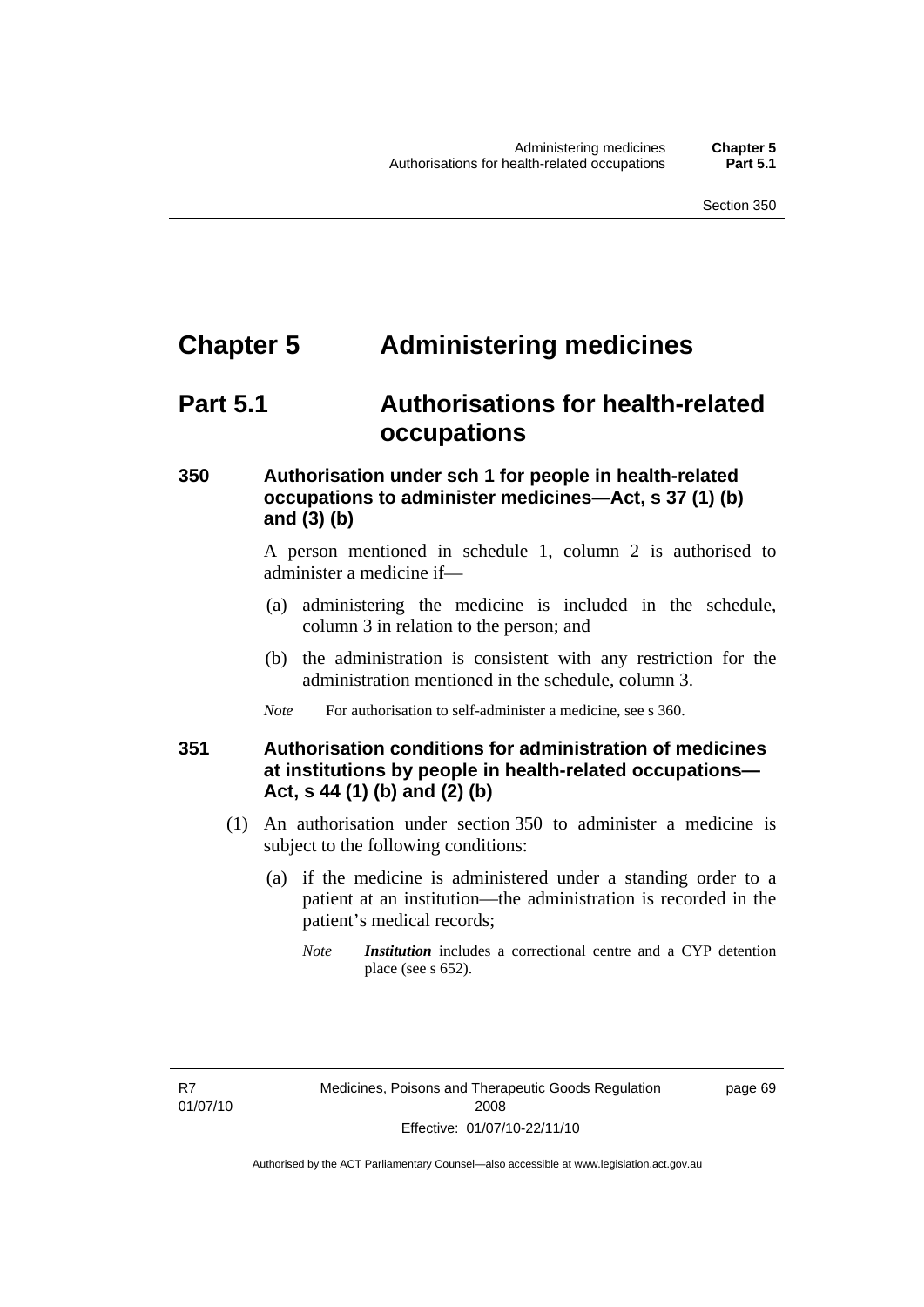- (b) if the medicine is a controlled medicine administered to a patient at an institution—
	- (i) the medicine is not removed from a storage receptacle until immediately before its administration; and
	- (ii) the administration is witnessed by a prescribed administration witness or, if a prescribed administration witness is not reasonably available to witness the administration, the administration is witnessed by another person; and
		- *Note* The witness must sign the record of the administration as witness (see Act, s 53 (e)).
	- (iii) the administration is recorded in—
		- (A) the patient's medical records; and
		- (B) the applicable controlled medicines register mentioned in section 543 (3) (Making entries in controlled medicines registers—Act, s 51 (1) (b)).
- (2) However, subsection (1) (b) does not apply in relation to a controlled medicine dispensed in a dose administration aid for—
	- (a) a patient at a residential aged care facility or residential disability care facility; or
	- (b) a detainee at a correctional centre; or
	- (c) a young detainee at a CYP detention place.
- (3) In this section:

*prescribed administration witness* means a person prescribed under section 544 (Prescribed witnesses for administration of controlled medicines—Act, s 53 (a) and (b)) for the administration of a controlled medicine.

R7 01/07/10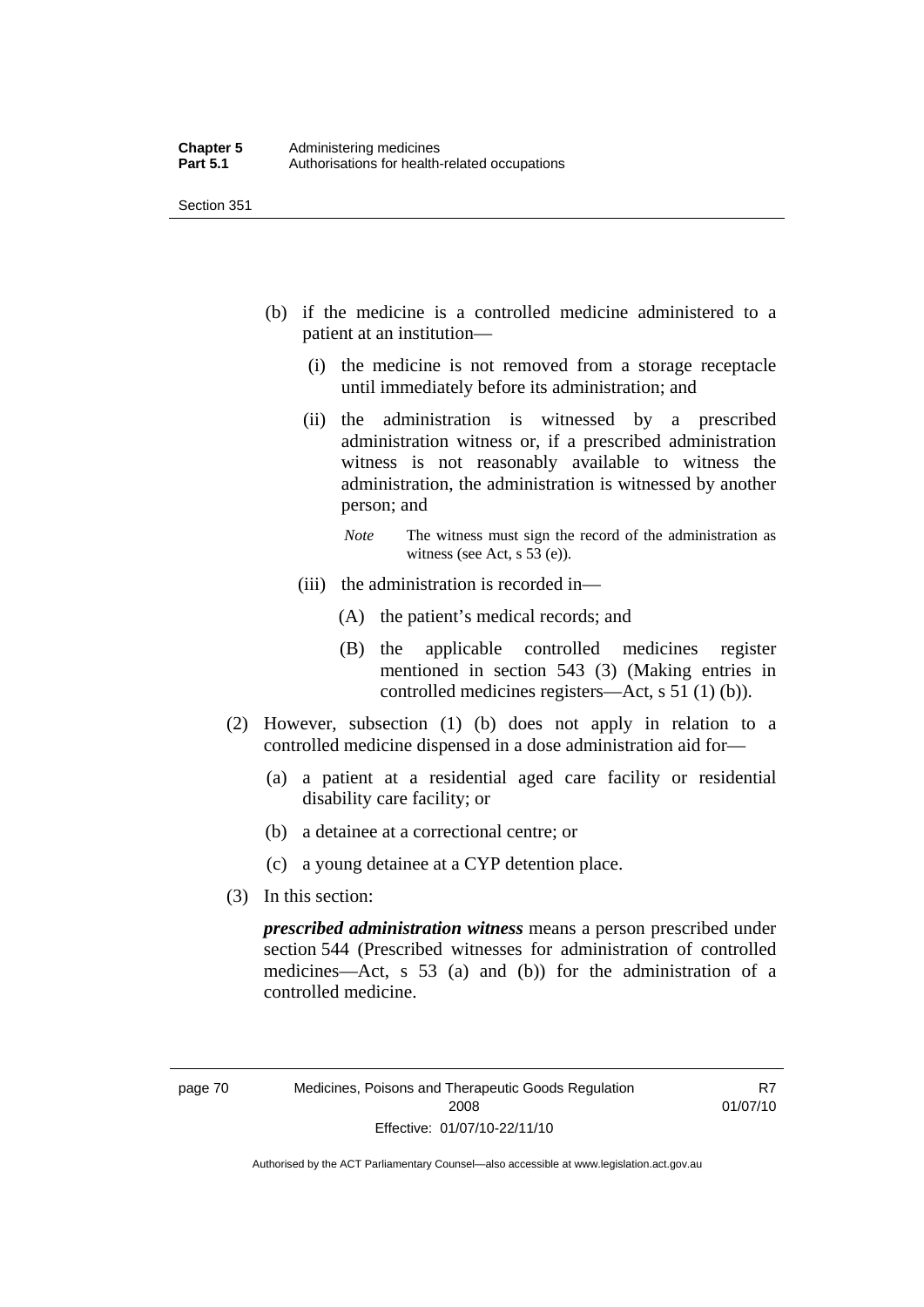### **Part 5.2 Other administration authorisations**

### **360 Authorisation for self-administration etc of medicines— Act, s 37 (2) (b) and (3) (b)**

- (1) This section applies in relation to a medicine obtained by a person from someone who is authorised to supply the medicine to the person.
- (2) The following dealings by the person with the medicine are authorised:
	- (a) if the person is a prescriber and the medicine is a restricted medicine—self-administration of a medicine prescribed or supplied by another prescriber who is not—
		- (i) a trainee dentist or intern doctor; or
		- (ii) related to or employed by the person;
	- (b) if the person is a prescriber and the medicine is not a restricted medicine—self-administration of the medicine;
	- (c) if the person is not a prescriber and the medicine is supplied for the person's own use—self-administration of the medicine;
	- (d) if the person is the custodian of an animal and the medicine is supplied for the animal's use—administering the medicine to the animal.
		- *Note Custodian*, of an animal—see the dictionary.
- (3) In this section:

*restricted medicine*—see section 30.

R7 01/07/10 page 71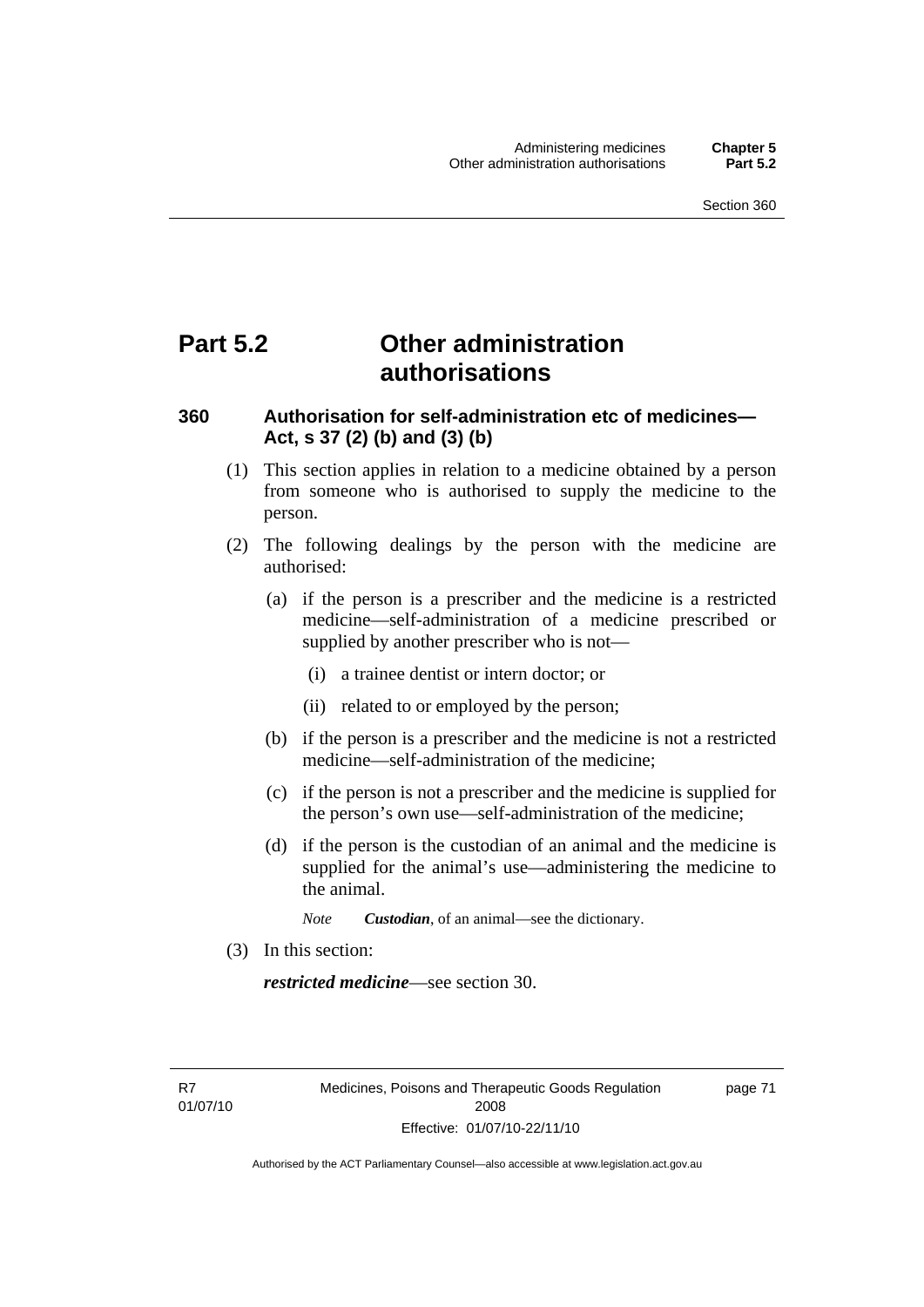### **361 Authorisation for administration of medicines by assistants—Act, s 37 (1) (b)**

- (1) A person (the *assistant*) is authorised to administer a medicine to someone else (the *assisted person*) if—
	- (a) the medicine is obtained by or for the assisted person from someone who is authorised to supply the medicine to the assisted person; and
	- (b) the medicine is administered in accordance with the directions on the medicine's labelling; and
	- (c) if the assisted person is not a person under a legal disability the assisted person asks for the assistant's help to take the medicine; and
	- (d) if the assisted person is a person under a legal disability—the assistant is authorised by the assisted person's parent or guardian to administer the medicine.
- (2) In this section:

*impaired decision-making ability*—a person has *impaired decision-making ability* if the person's decision-making ability is impaired because of a physical, mental, psychological or intellectual condition or state, whether or not the condition or state is a diagnosable illness.

#### *person under a legal disability* means—

- (a) a child; or
- (b) a person with impaired decision-making ability in relation to a matter relating to the person's health.

R7 01/07/10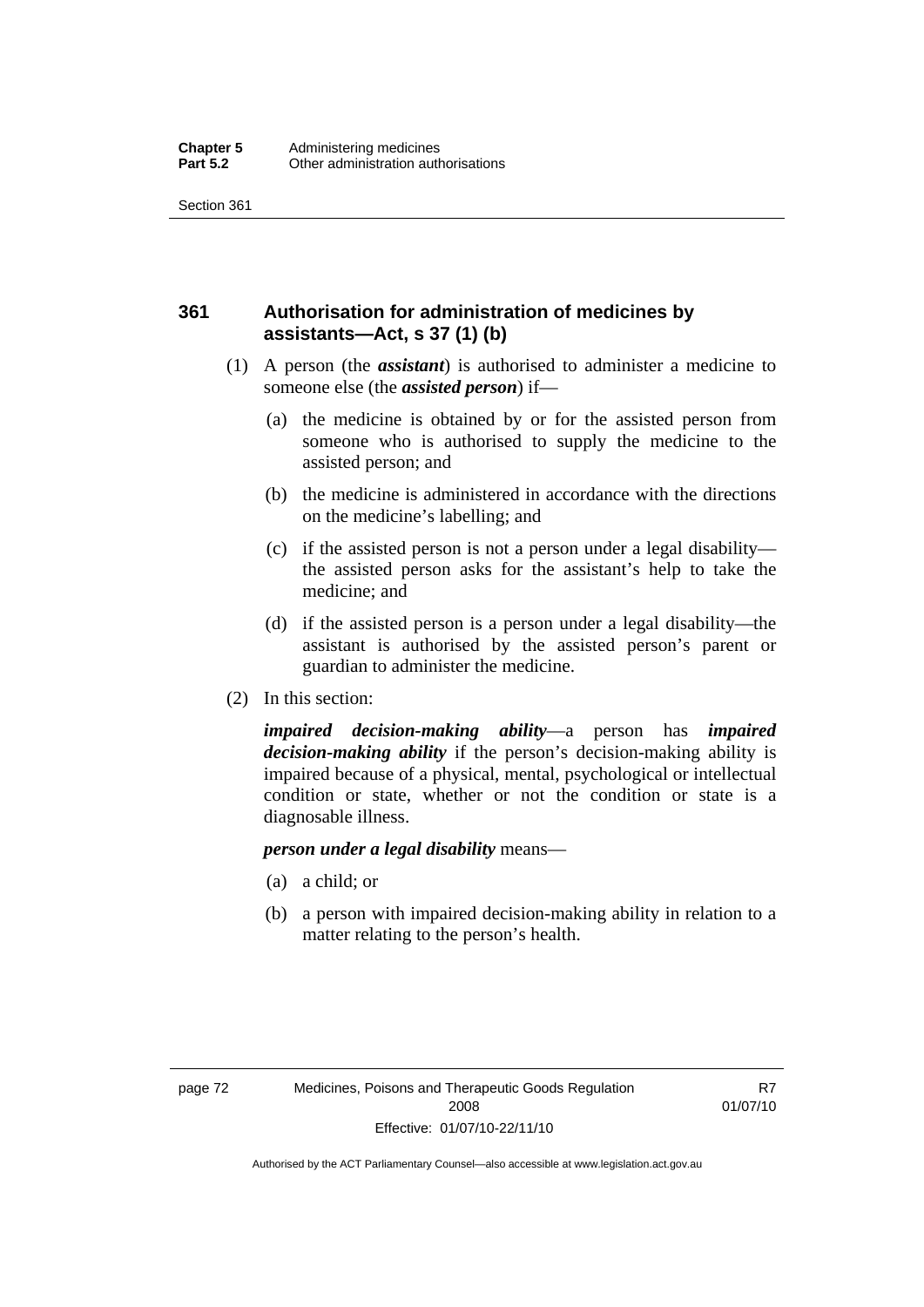# **Chapter 6 Obtaining and possessing medicines**

### **370 Authorisation under sch 1 to obtain and possess medicines—Act, s 35 (1) (b), (2) (b) and s 36 (b)**

- (1) A person mentioned in schedule 1, column 2 is authorised to obtain a medicine if obtaining the medicine—
	- (a) is included in the schedule, column 3 in relation to the person; and
	- (b) is consistent with any restriction for obtaining the medicine mentioned in the schedule, column 3.
- (2) A person mentioned in schedule 1, column 2 is authorised to possess a medicine if—
	- (a) possessing the medicine is included in the schedule, column 3 in relation to the person; and
	- (b) the possession is consistent with any restriction for the possession mentioned in the schedule, column 3.

### **371 Authorisation to obtain and possess medicines for certain personal use-related dealings—Act, s 35 (1) (b), (2) (b) and s 36 (b)**

- (1) A person is authorised to obtain or possess a medicine if the person obtains the medicine from someone who is authorised to supply the medicine to the person.
- (2) Subsection (1) applies in relation to a person whether the medicine is obtained by the person for the person's own use or as an agent for someone else.

page 73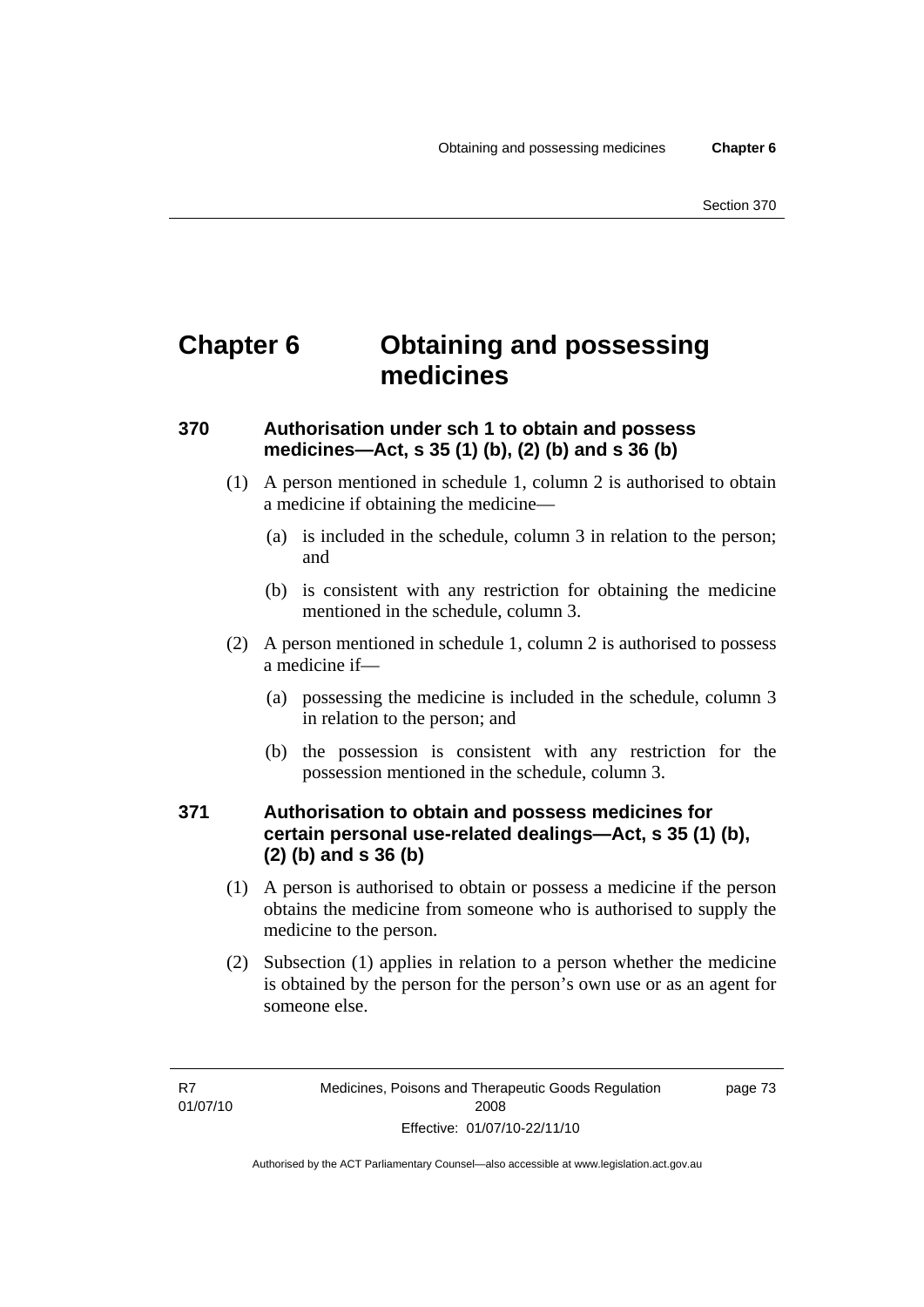# **Chapter 7 Manufacturing medicines**

### **380 Authorisation under sch 1 to manufacture medicines— Act, s 33 (b)**

A person mentioned in schedule 1, column 2 is authorised to manufacture a medicine if—

- (a) manufacturing the medicine is included in the schedule, column 3 in relation to the person; and
- (b) the manufacturing is consistent with any restriction for the manufacturing mentioned in the schedule, column 3.

page 74 Medicines, Poisons and Therapeutic Goods Regulation 2008 Effective: 01/07/10-22/11/10

R7 01/07/10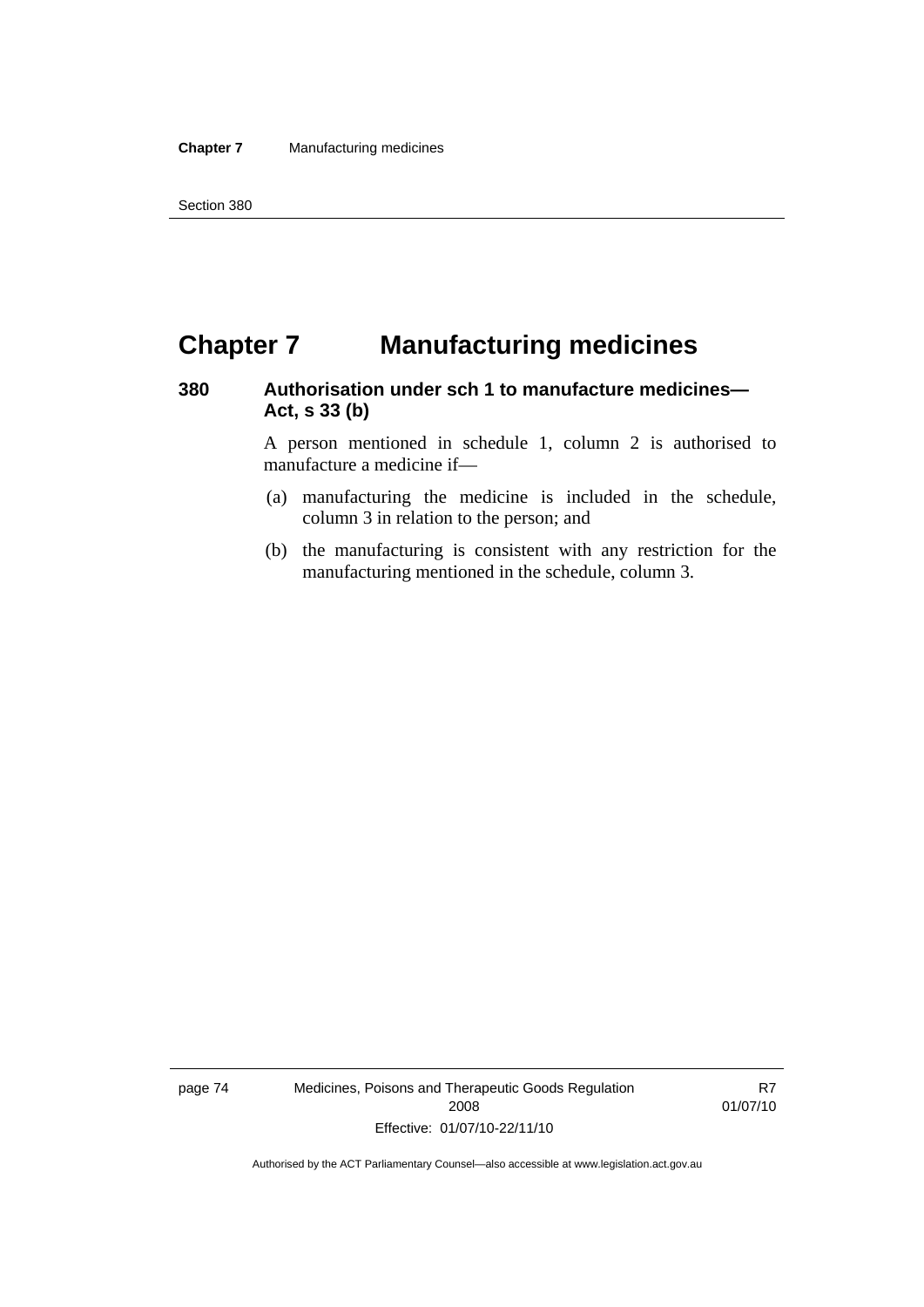# **Chapter 8 Discarding medicines**

### **390 Discarding controlled medicines—Act, s 34 (1) (a)**

 (1) A controlled medicine must be discarded in accordance with this section.

- (2) A prescribed discarding witness may discard a controlled medicine in the presence of another prescribed discarding witness.
- (3) However, a person who is authorised to administer a controlled medicine may discard the residue of the medicine after administration in the presence of a person who is not a prescribed discarding witness if no other prescribed discarding witness is reasonably available to witness its discarding.
- (4) A person complies with this section if the person destroys the medicine so that it is unable to be used.
- (5) In this section:

*prescribed discarding witness* means a person prescribed under section 545 (Prescribed witnesses for discarding of controlled medicines—Act, s 54 (a) and (b)) for the discarding of a controlled medicine.

*Note* A medicine must not be discarded in a way that creates a risk to the health or safety of people or is likely to cause damage to property or the environment (see Act, s 34 (3)).

R7 01/07/10 page 75

*Note* See also the *Drugs of Dependence Act 1989*, div 11.4 about the disposal of seized substances.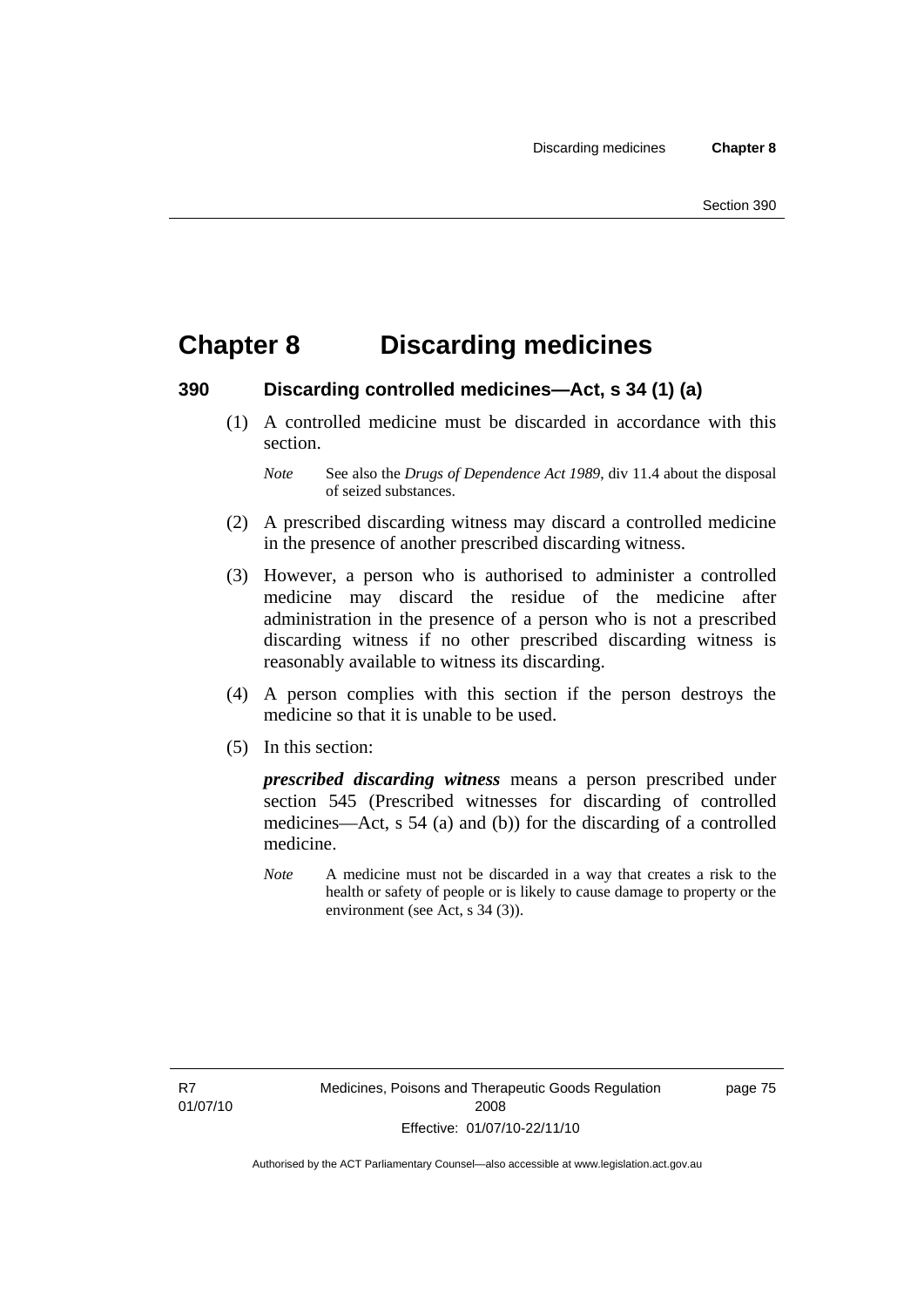### **Chapter 9 Other medicines authorisations**

# **Part 9.1 Authorisations for delivery people and commercial disposal operators**

### **400 Authorisations to deliver medicines under supply authorities—Act, s 26 (1) (b), (2) (b), s 35 (1) (b), (2) (b) and s 36 (b)**

- (1) This section applies to an adult (the *delivery person*), other than a health practitioner, or health professional, at an institution, who is—
	- (a) engaged to transport and deliver a medicine supplied on a supply authority; or
	- (b) acting for a person mentioned in paragraph (a).
	- *Note* For health practitioners and health professionals at institutions, see sch 1, pt 1.4.
- (2) The delivery person is authorised to—
	- (a) obtain and possess the medicine for the purposes of transporting and delivering the medicine as engaged; and
	- (b) supply the medicine to the entity named as the recipient in the supply authority or the entity's agent.

#### **Examples—delivery person**

1 a hospital employee who is not a health practitioner or health professional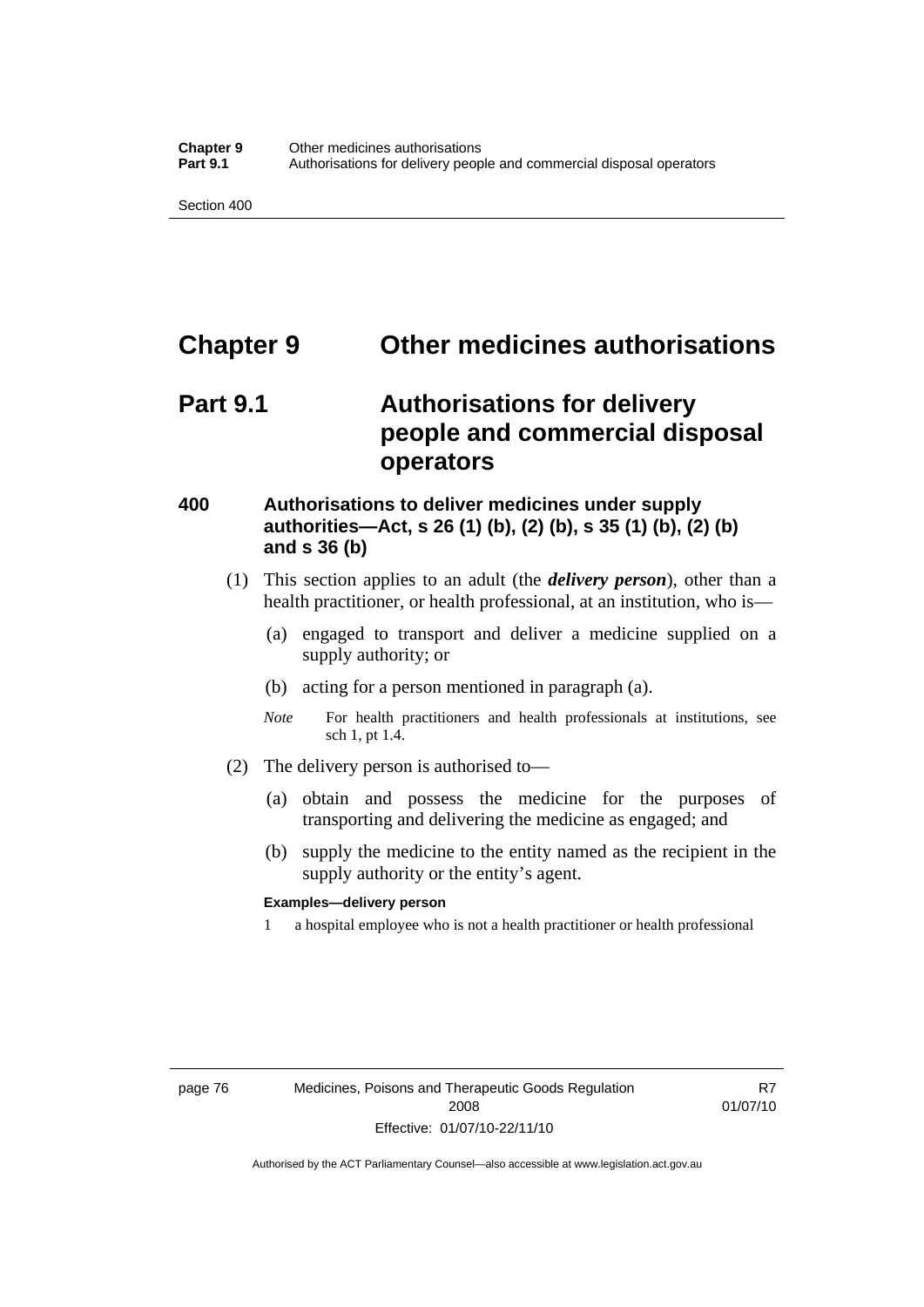2 an employee of a courier service

#### **Example—agent**

the guardian of a child for a prescription dispensed for the child

- *Note 1 Entity* includes a person (see Legislation Act, dict, pt 1).
- *Note 2* An example is part of the regulation, is not exhaustive and may extend, but does not limit, the meaning of the provision in which it appears (see Legislation Act, s 126 and s 132).

### **401 Authorisations for commercial disposal operators—Act, s 26 (1) (b) and (2) (b), s 35 (1) (b) and (2) (b) and s 36 (b)**

- (1) This section applies to a person who—
	- (a) holds an environmental authorisation for the disposal of a medicine; or
	- (b) is an adult acting for a person mentioned in paragraph (a).
- (2) The person is authorised to obtain and possess the medicine for the purposes of disposing of the medicine as engaged.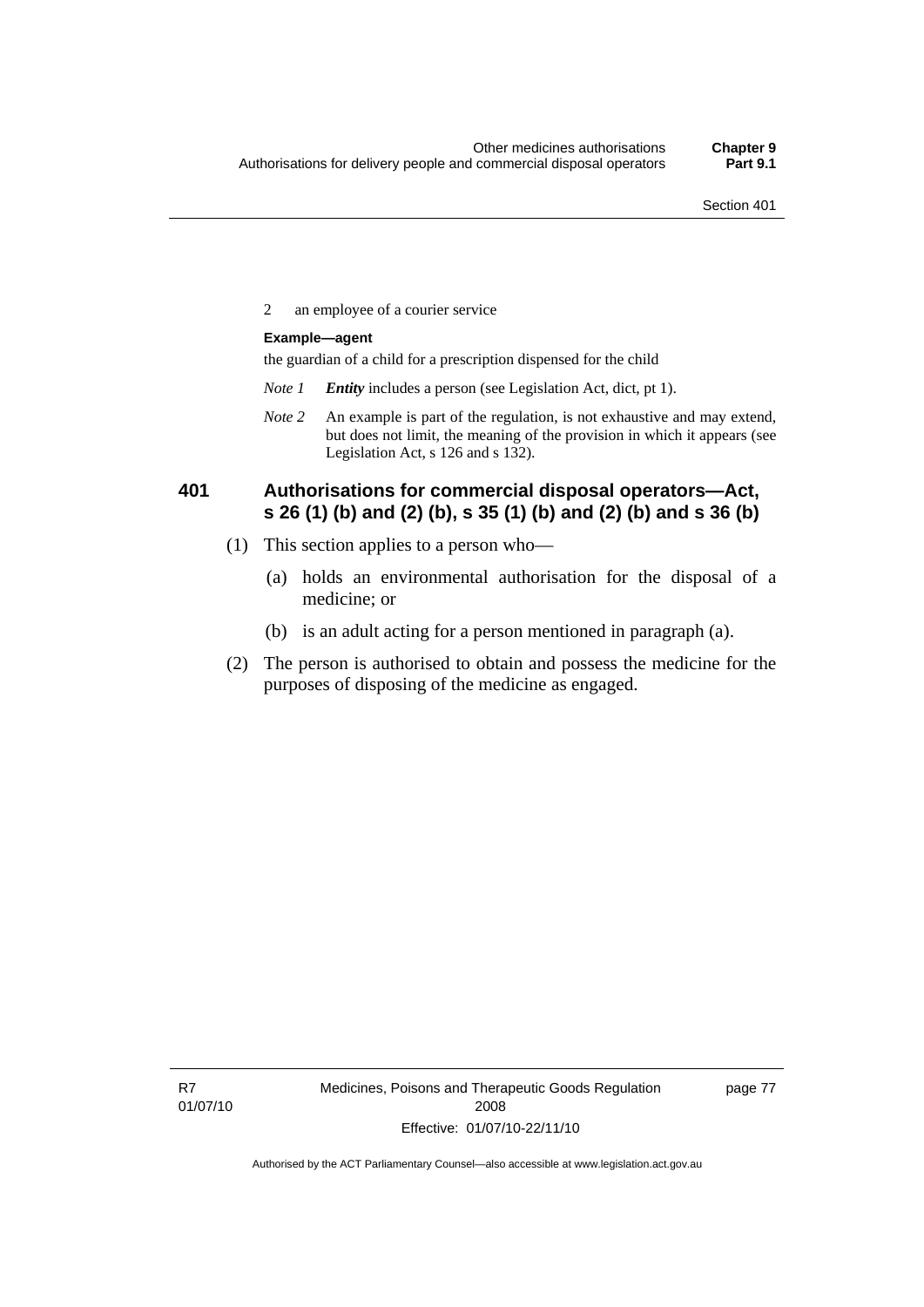# **Part 9.2 Emergency supply and administration of adrenaline and salbutamol**

### **410 Authorisations to supply and administer adrenaline and salbutamol—Act, s 26 (1) (b) and s 37 (1) (b)**

- (1) A person is authorised to do 1 or more of the following for someone else (the *assisted person*) who is in immediate need of adrenaline or salbutamol:
	- (a) supply authorised adrenaline or authorised salbutamol to the assisted person;
	- (b) supply authorised adrenaline or authorised salbutamol to someone else for immediate administration to the assisted person;
	- (c) administer authorised adrenaline or authorised salbutamol to the assisted person.
- (2) In this section:

*authorised adrenaline* means adrenaline in a single use automatic injector delivering not more than 0.3mg adrenaline.

*authorised salbutamol* means salbutamol in, or for, a metered inhaler.

R7 01/07/10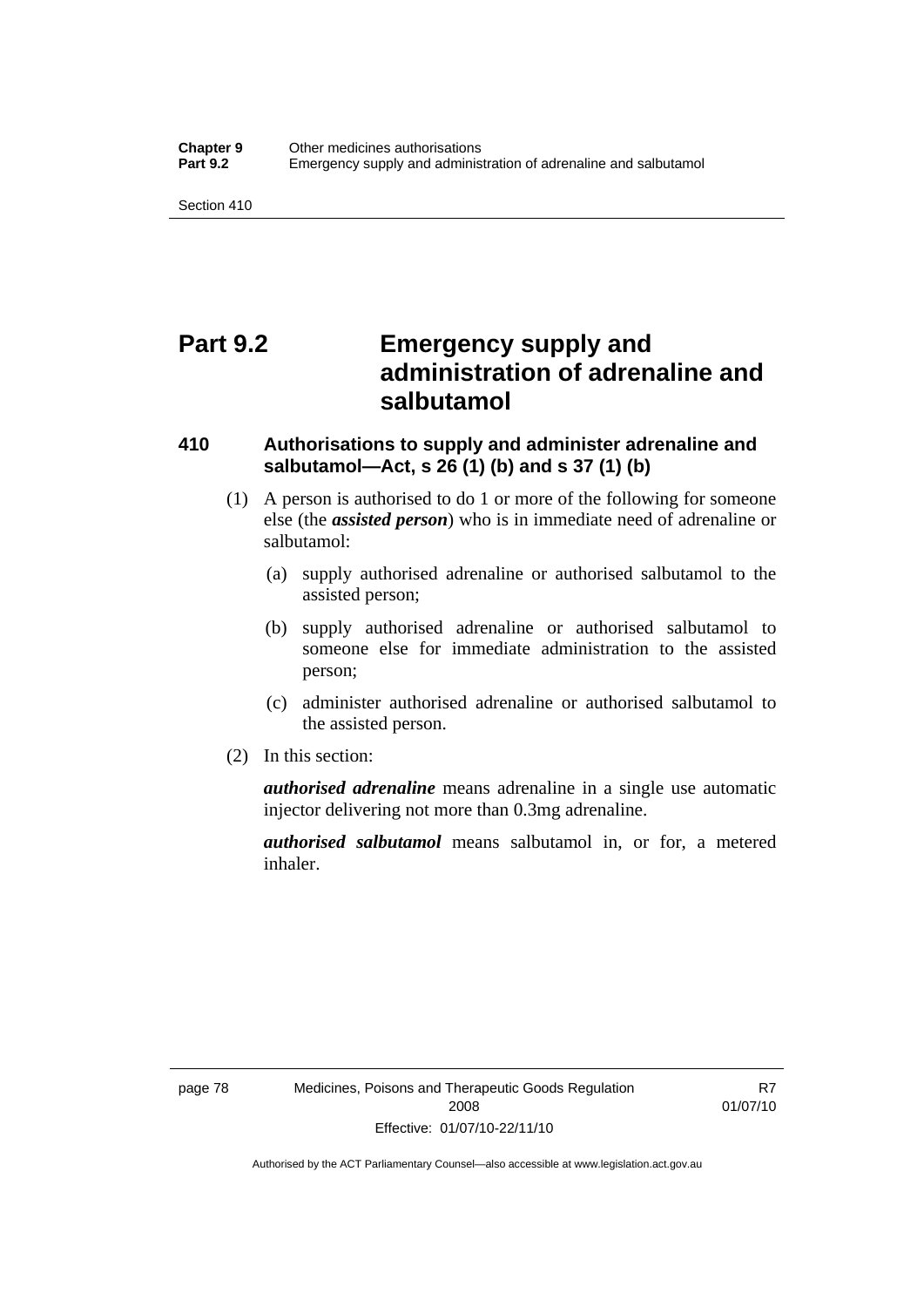# **Part 9.3 Medicines authorisations for corrections functions**

### **420 Authorisations for CYP authorised people—Act, s 26 (1) (b), s 35 (1) (b), (2) (b), s 36 (b) and s 37 (1) (b)**

A CYP authorised person is authorised, within the scope of the person's employment, to do any of the following in relation to a medicine supplied for a young detainee by a person who is authorised to supply the medicine:

- (a) obtain the medicine;
- (b) possess the medicine (including possess the medicine outside a CYP detention place for the purpose of administering the medicine to a young detainee while the young detainee is lawfully outside the place);
- (c) administer the medicine to the young detainee;
- (d) supply the medicine to a person who is authorised to obtain the medicine for the young detainee.

**Example—young detainee lawfully outside CYP detention place** 

the detainee is on local leave escorted by a CYP authorised person

- *Note 1 CYP authorised person* and *CYP detention place*—see the dictionary.
- *Note 2 Young detainee*—see the *Children and Young People Act 2008*, s 95.
- *Note 3* An example is part of the regulation, is not exhaustive and may extend, but does not limit, the meaning of the provision in which it appears (see Legislation Act, s 126 and s 132).

page 79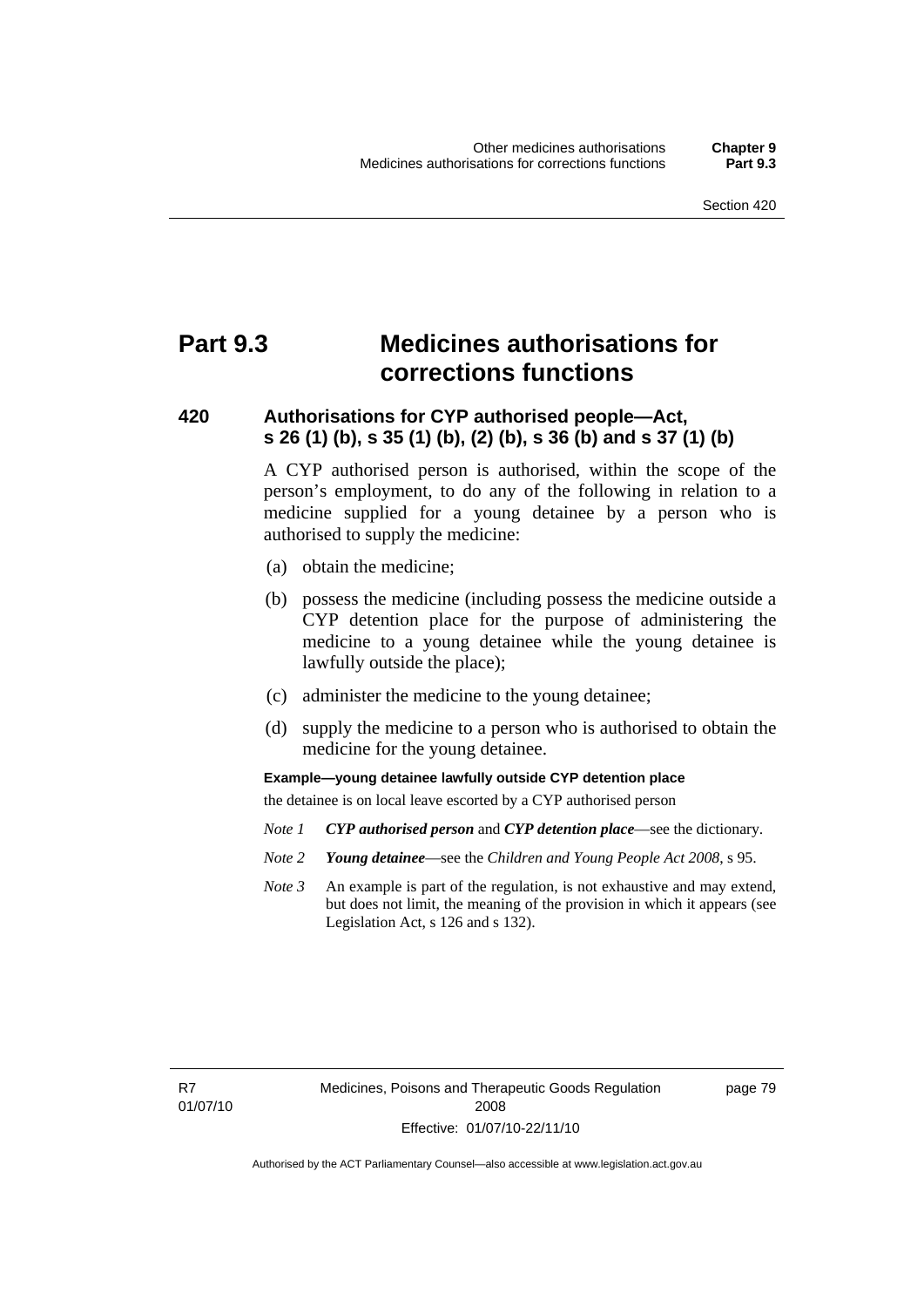### **421 Authorisations for corrections officers—Act, s 26 (1) (b), s 35 (1) (b), (2) (b), s 36 (b) and s 37 (1) (b)**

A corrections officer is authorised, within the scope of the officer's employment, to do any of the following in relation to a medicine supplied for a detainee by a person who is authorised to supply the medicine:

- (a) obtain the medicine;
- (b) possess the medicine (including possess the medicine outside a correctional centre for the purpose of administering the medicine to a detainee while the detainee is lawfully outside the centre);
- (c) administer the medicine to the detainee;
- (d) supply the medicine to a person who is authorised to obtain the medicine for the detainee.
- *Note 1* See the example and notes to s 420.
- *Note 2 Detainee*—see the *Corrections Management Act 2007*, s 6.

### **422 Authorisations for court and police cell custodians—Act, s 26 (1) (b), s 35 (1) (b), (2) (b), s 36 (b) and s 37 (1) (b)**

- (1) A custodian is authorised, within the scope of the custodian's employment, to do any of the following in relation to a medicine supplied for a person in custody at court cells or police cells by someone who is authorised to supply the medicine:
	- (a) obtain the medicine at the cells;
	- (b) possess the medicine at the cells;
	- (c) administer the medicine to the person in custody at the cells;
	- (d) supply the medicine to someone who is authorised to obtain the medicine for the person in custody.

R7 01/07/10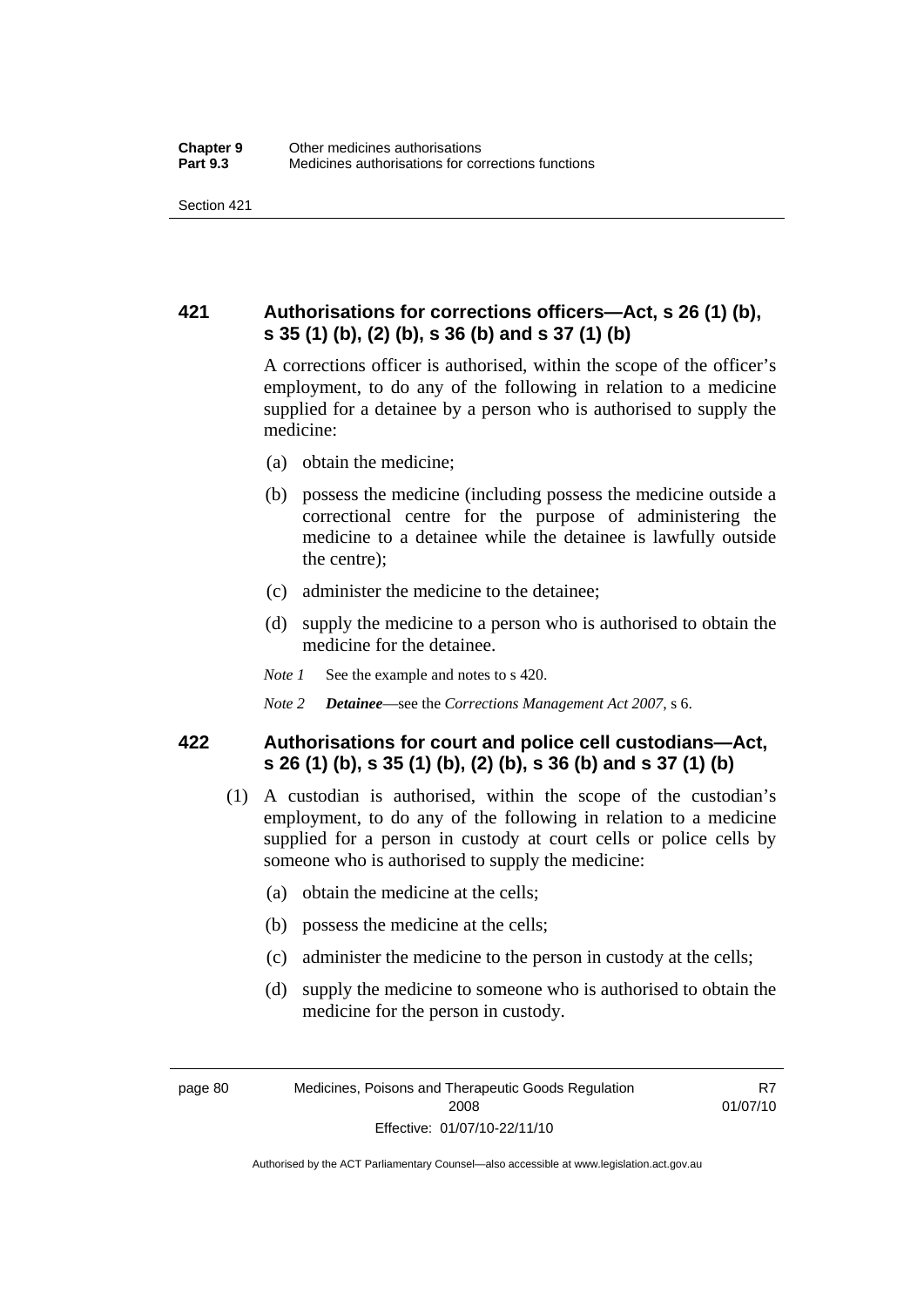(2) In this section:

*court cell*—see the *Corrections Management Act 2007*, section 29.

#### *custodian* means—

- (a) a person in charge of a court cell or police cell; or
- (b) a person acting under the direct supervision of the person in charge.

### *person in custody* means—

- (a) a detainee; or
- (b) a young detainee; or
- (c) a person detained at a police cell under the *Corrections Management Act 2007*, section 30; or
- (d) a person detained at a court cell under the *Corrections Management Act 2007*, section 33.

*police cell*—see the *Corrections Management Act 2007*, section 29.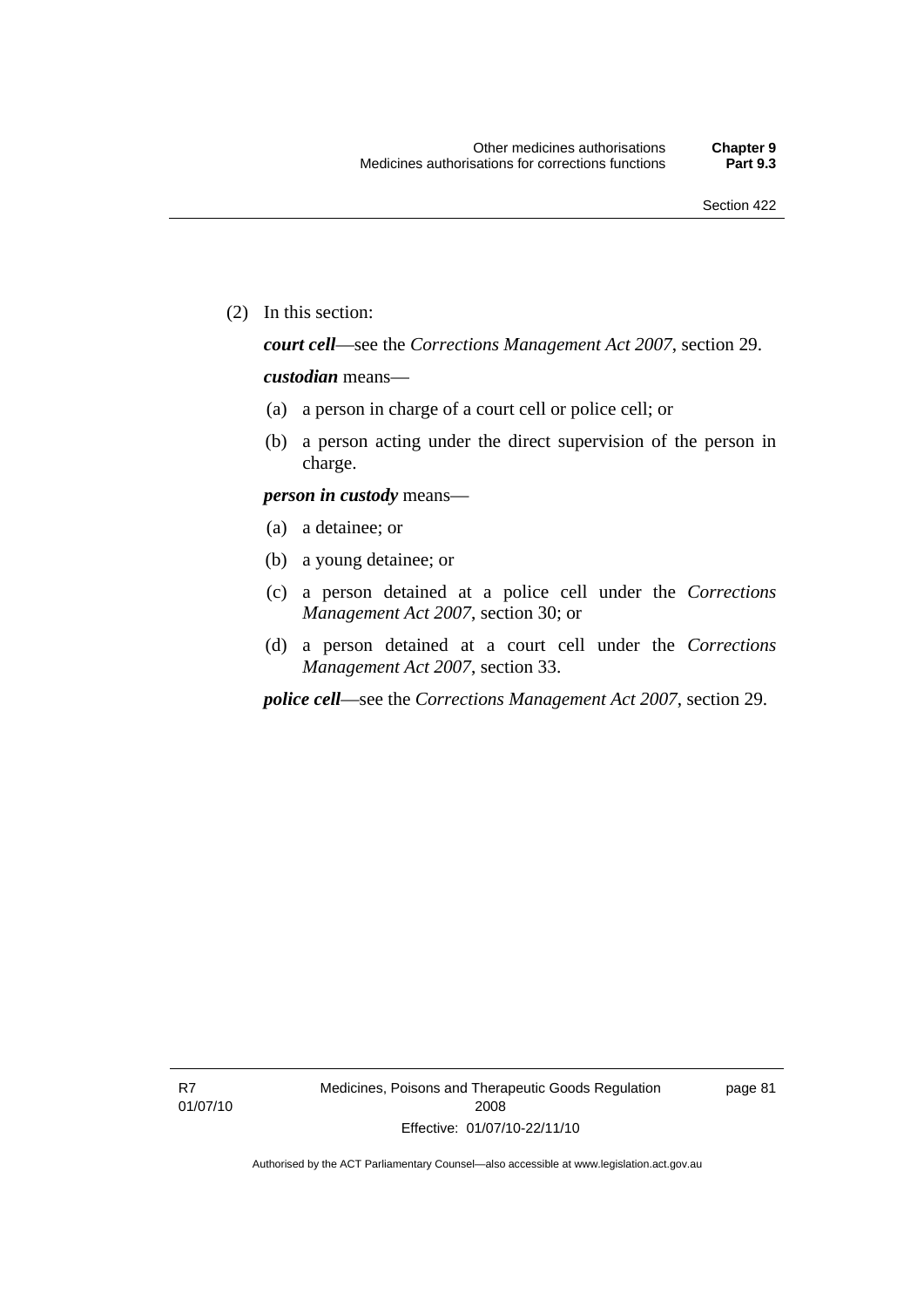#### **Chapter 9** Other medicines authorisations **Part 9.4** • **Authorisations for medicines research and education program purposes other** than controlled medicines

# **Part 9.4 Authorisations for medicines research and education program purposes other than controlled medicines**

*Note* A licence is required for research and education programs in relation to controlled medicines (see pt 14.2).

### **430 Authorisations for non-controlled medicines research and education—Act, s 26 (1) and (2) (b)**

- (1) A scientifically qualified person employed at a recognised research institution (other than the Canberra Hospital) is authorised to do the following for the purposes of an authorised activity at the institution:
	- (a) issue a purchase order for a relevant medicine;
	- (b) obtain on a purchase order a relevant medicine;
	- (c) possess a relevant medicine;
	- (d) supply a relevant medicine to a person (a *relevant person*) who is taking part in the authorised activity at the institution.
	- *Note 1 Scientifically qualified person*—see the dictionary.
	- *Note 2 Recognised research institution*—see the Act, s 20 (5).
- (2) A scientifically qualified person employed at the Canberra Hospital is authorised to do the following for the purposes of an authorised activity at the hospital:
	- (a) issue a written requisition for a relevant medicine;
	- (b) obtain on a written requisition a relevant medicine;
	- (c) possess a relevant medicine;

page 82 Medicines, Poisons and Therapeutic Goods Regulation 2008 Effective: 01/07/10-22/11/10

R7 01/07/10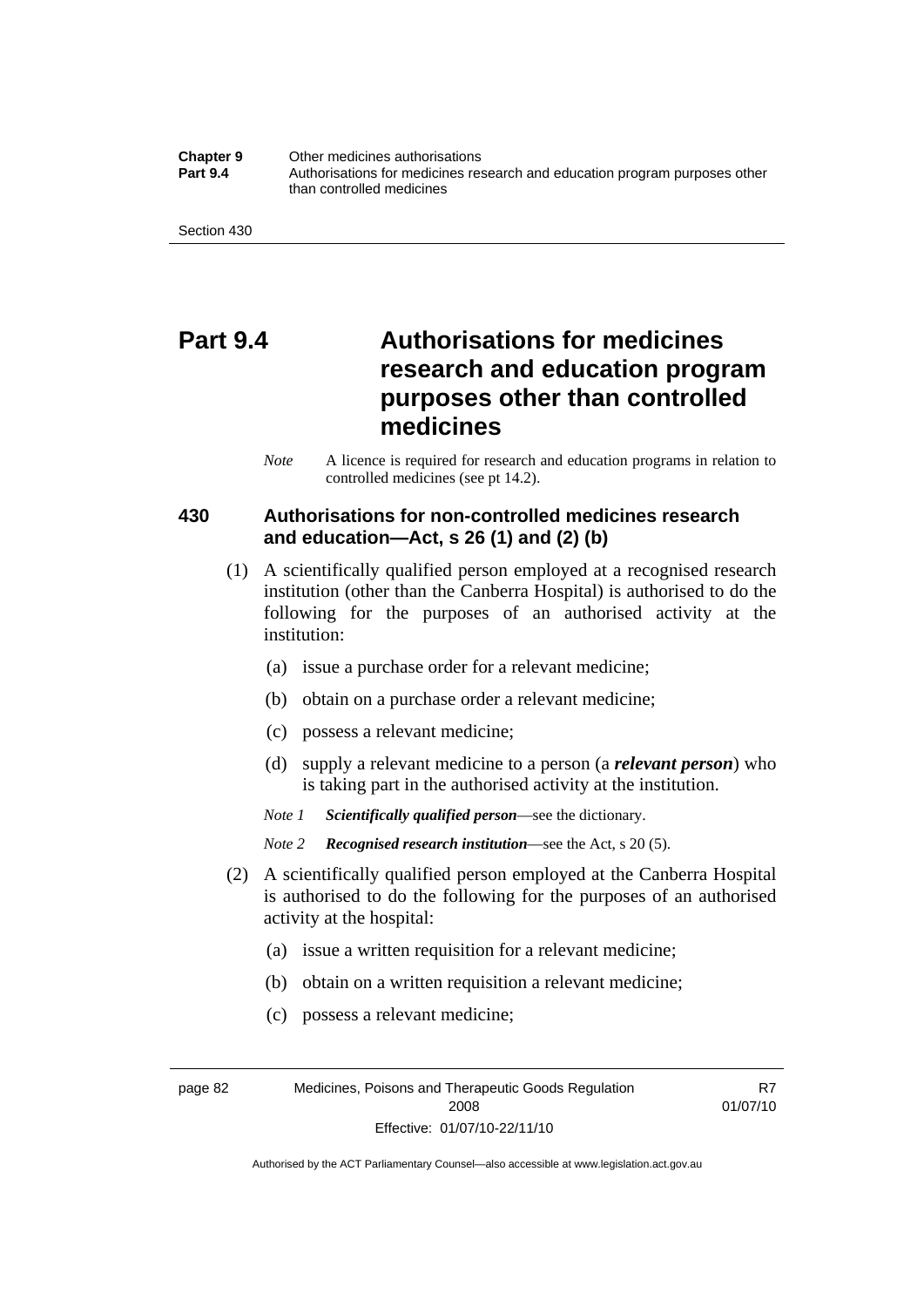- (d) supply a relevant medicine to a person (also a *relevant person*) who is taking part in the authorised activity at the hospital.
- (3) A relevant person is authorised to do the following in relation to a relevant medicine for the purposes of an authorised activity:
	- (a) obtain the medicine from the scientifically qualified person for the activity;
	- (b) possess the medicine for the purposes of the activity;
	- (c) supply the medicine to the scientifically qualified person for the activity.
- (4) In this section:

*authorised activity*, in relation to a relevant medicine at a recognised research institution, means the conduct of any of the following if it does not involve the administration of the medicine to a person:

- (a) medical or scientific research in relation to the medicine at the institution;
- (b) instruction involving the medicine at the institution;
- (c) quality control or analysis of the medicine at the institution.

*relevant medicine* means a medicine other than a controlled medicine.

### **431 Authorisation conditions for non-controlled medicines research and education—Act, s 44 (1) (b) and (2) (b)**

A scientifically qualified person's authorisation under section 430 is subject to the following conditions:

- (a) the person has written approval for the conduct of the authorised activity from the person in charge of—
	- (i) the recognised research institution; or
	- (ii) a faculty or division of the institution;

R7 01/07/10 Medicines, Poisons and Therapeutic Goods Regulation 2008 Effective: 01/07/10-22/11/10 page 83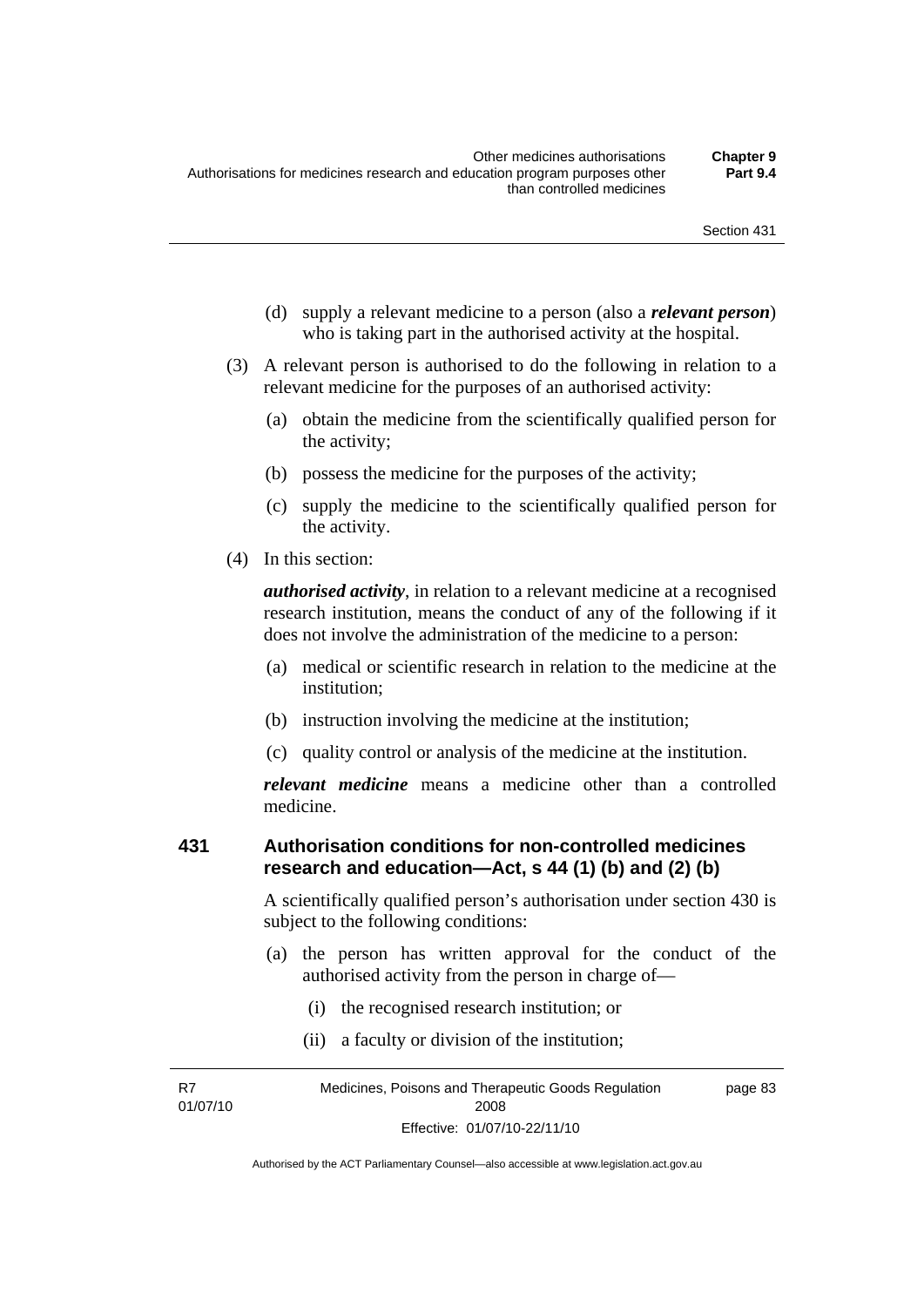| <b>Chapter 9</b> | Other medicines authorisations                                             |
|------------------|----------------------------------------------------------------------------|
| <b>Part 9.4</b>  | Authorisations for medicines research and education program purposes other |
|                  | than controlled medicines                                                  |

- (b) if the recognised research institution employing the person is the Canberra Hospital—
	- (i) a requisition for the relevant medicine issued by the person complies with section 55 (General requirements for written requisitions) and section 56 (Particulars for requisitions); and
	- (ii) the requisition is for an amount of the medicine approved in writing by the person in charge; and
	- (iii) the requisition is for an amount of the medicine used solely for the purpose approved in writing by the person in charge;
- (c) if the person is employed at a recognised research institution other than the Canberra Hospital—
	- (i) a purchase order for the relevant medicine complies with section 62; and
	- (ii) the purchase order is for an amount of the medicine approved in writing by the person in charge;
- (d) the medicine is obtained from someone who is authorised to supply the medicine to the person.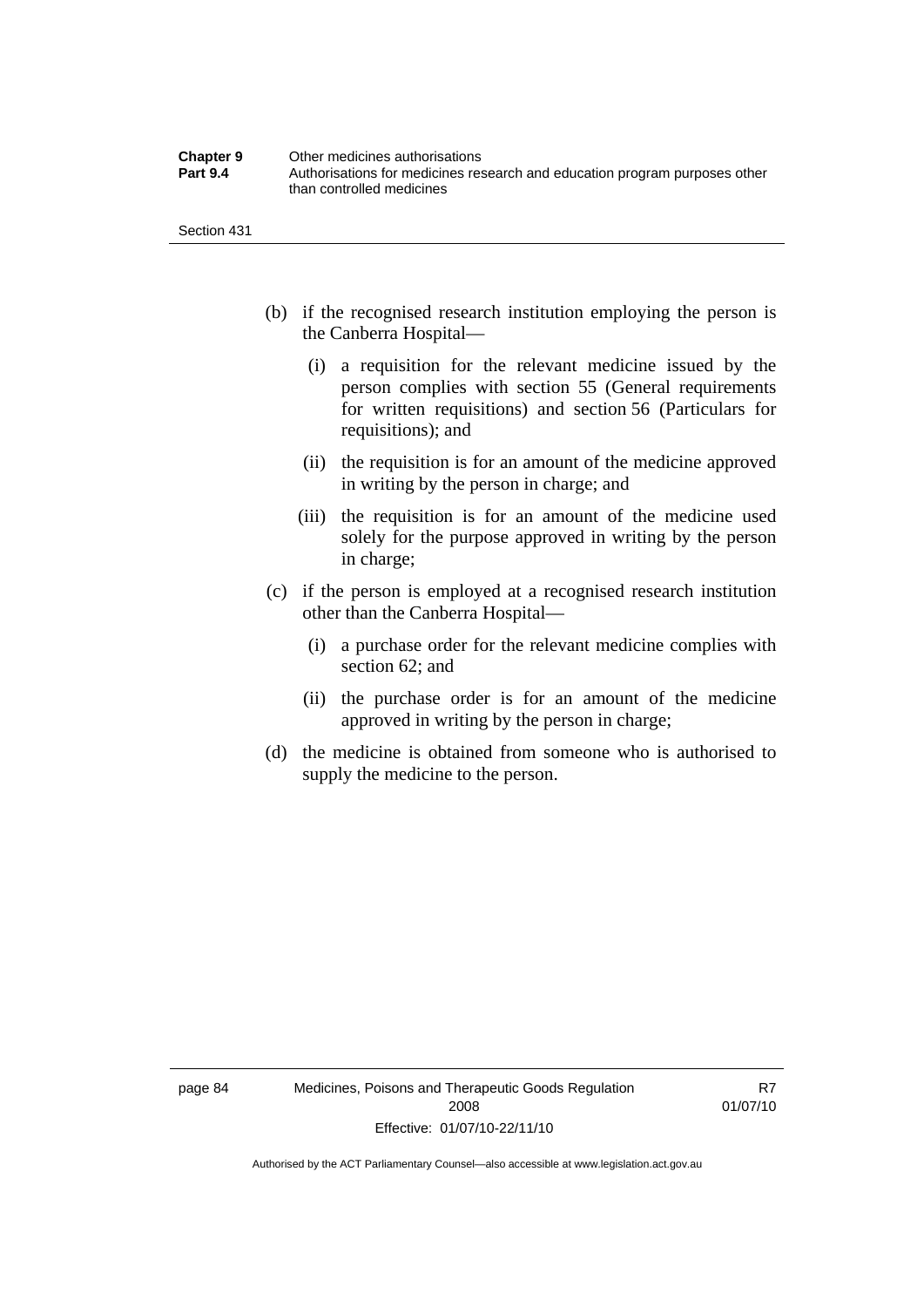# **Part 9.5 Authorisations under medicines licences**

## **Division 9.5.1 Controlled medicines research and education program licence authorisations**

- *Note 1* For authorisation for research and education for other medicines, see pt 9.4.
- *Note* 2 For other provisions about controlled medicines research and education program licences, see pt 14.2.

## **440 Authorisations under controlled medicines research and education program licences—Act, s 20 (1) (a)**

- (1) A controlled medicines research and education program licence (other than for a program conducted at the Canberra Hospital) authorises—
	- (a) the licence-holder to—
		- (i) issue a purchase order for a controlled medicine (the *licensed controlled medicine*) stated in the licence for the program stated in the licence; and
		- (ii) obtain a licensed controlled medicine on a purchase order for the program; and
		- (iii) possess a licensed controlled medicine for the program at the premises to which the licence relates; and
		- (iv) supply a licensed controlled medicine to anyone taking part in the program for the program; and
	- (b) the program supervisor, and anyone taking part in the program, to deal with the licensed controlled medicine as authorised by the licence at the premises stated in the licence.

R7 01/07/10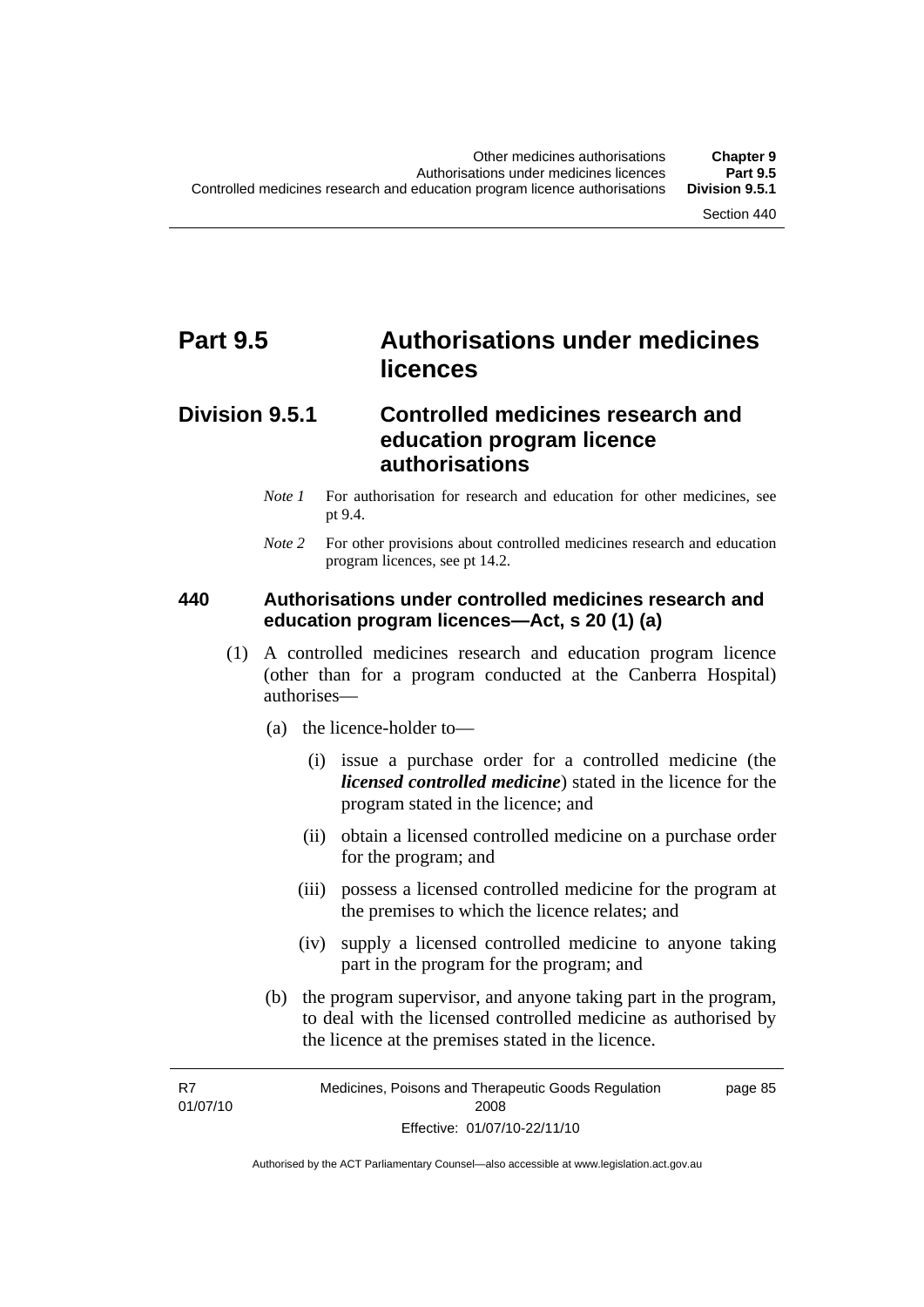- (2) A controlled medicines research and education program licence for a program conducted at the Canberra Hospital authorises—
	- (a) the licence-holder to—
		- (i) issue a written requisition for a controlled medicine (the *licensed controlled medicine*) stated in the licence for the program stated in the licence; and
		- (ii) obtain a licensed controlled medicine on a written requisition for the program; and
		- (iii) possess a licensed controlled medicine for the program at the premises to which the licence relates; and
		- (iv) supply a licensed controlled medicine to anyone taking part in the program for the program; and
	- (b) the program supervisor, and anyone taking part in the program, to deal with the licensed controlled medicine as authorised by the licence at the hospital.

## **441 Authorisation condition for controlled medicines research and education program licences—Act, s 44 (1) (b) and (2) (b)**

A licence-holder's authorisation to obtain a controlled medicine under a controlled medicines research and education program licence is subject to the condition that the medicine is—

- (a) if the licence is for a program conducted at the Canberra Hospital—obtained on a requisition that complies with section 55 (General requirements for written requisitions) and section 56 (Particulars for requisitions); or
- (b) in any other case—purchased on a complying purchase order.
- *Note* For licence conditions, see the Act, s 89.

page 86 Medicines, Poisons and Therapeutic Goods Regulation 2008 Effective: 01/07/10-22/11/10

R7 01/07/10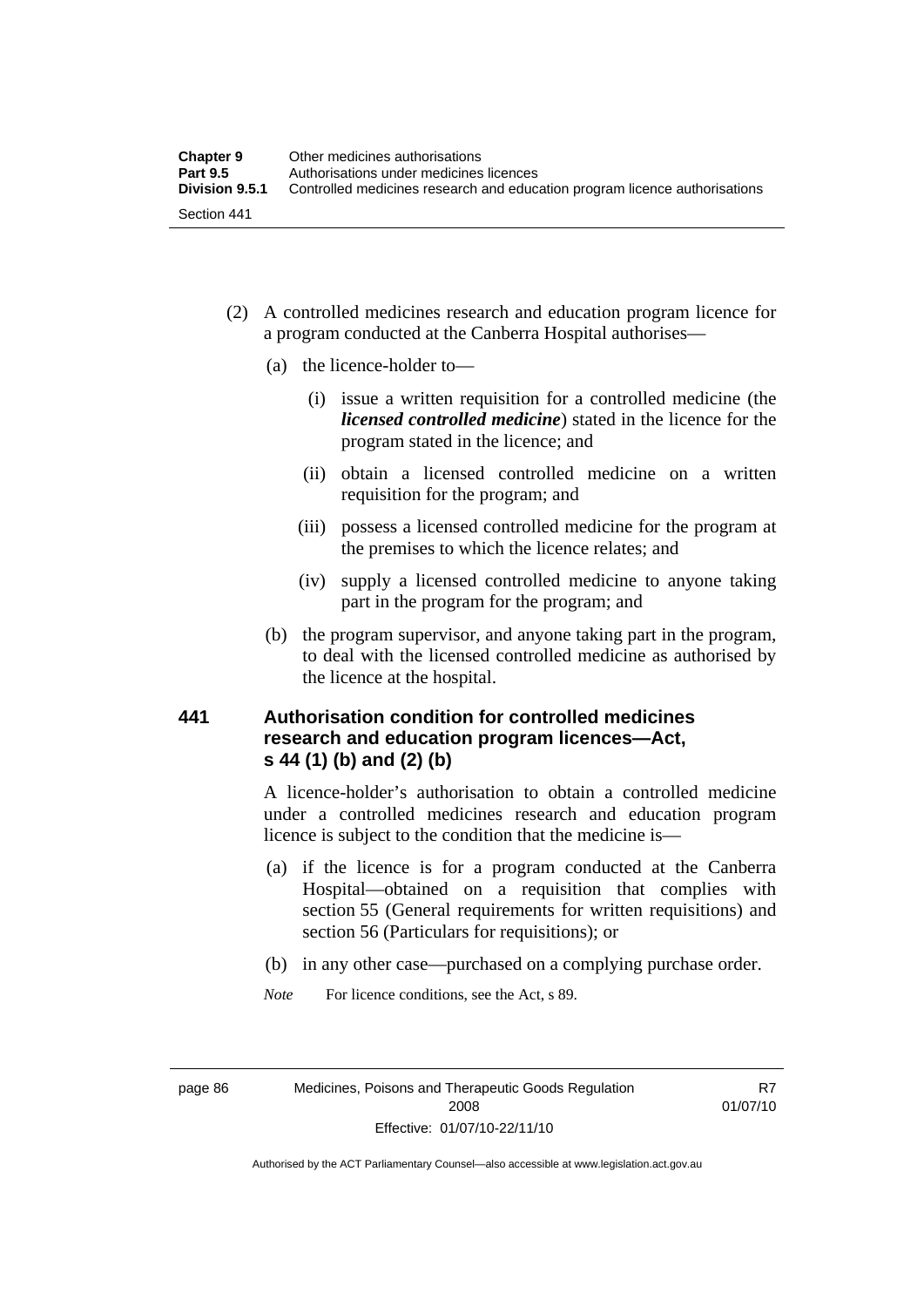## **Division 9.5.2 First-aid kit licence authorisations**

*Note* For other provisions about first-aid kit licences, see pt 14.3.

## **450 Authorisations under first-aid kit licences— Act, s 20 (1) (a)**

(1) In this section:

*authorised medicine*, for a first-aid kit, means—

- (a) a medicine stated in the first-aid kit licence for the kit; and
- (b) a pharmacy medicine or pharmacist only medicine for the kit.
- (2) A first-aid kit licence authorises—
	- (a) the licence-holder to—
		- (i) issue a purchase order for an authorised medicine for the first-aid kit; and
		- (ii) obtain on a purchase order an authorised medicine for the first-aid kit; and
	- (b) the licence-holder, and anyone else authorised to deal with a medicine by the licence, to—
		- (i) possess an authorised medicine as part of the first-aid kit for the emergency treatment of a person's medical condition; and
		- (ii) supply an authorised medicine to someone else who is authorised under the licence to administer the medicine; and
		- (iii) administer an authorised medicine in the first-aid kit if the person believes on reasonable grounds that the administration of the medicine is necessary for the emergency treatment of a person's medical condition.

page 87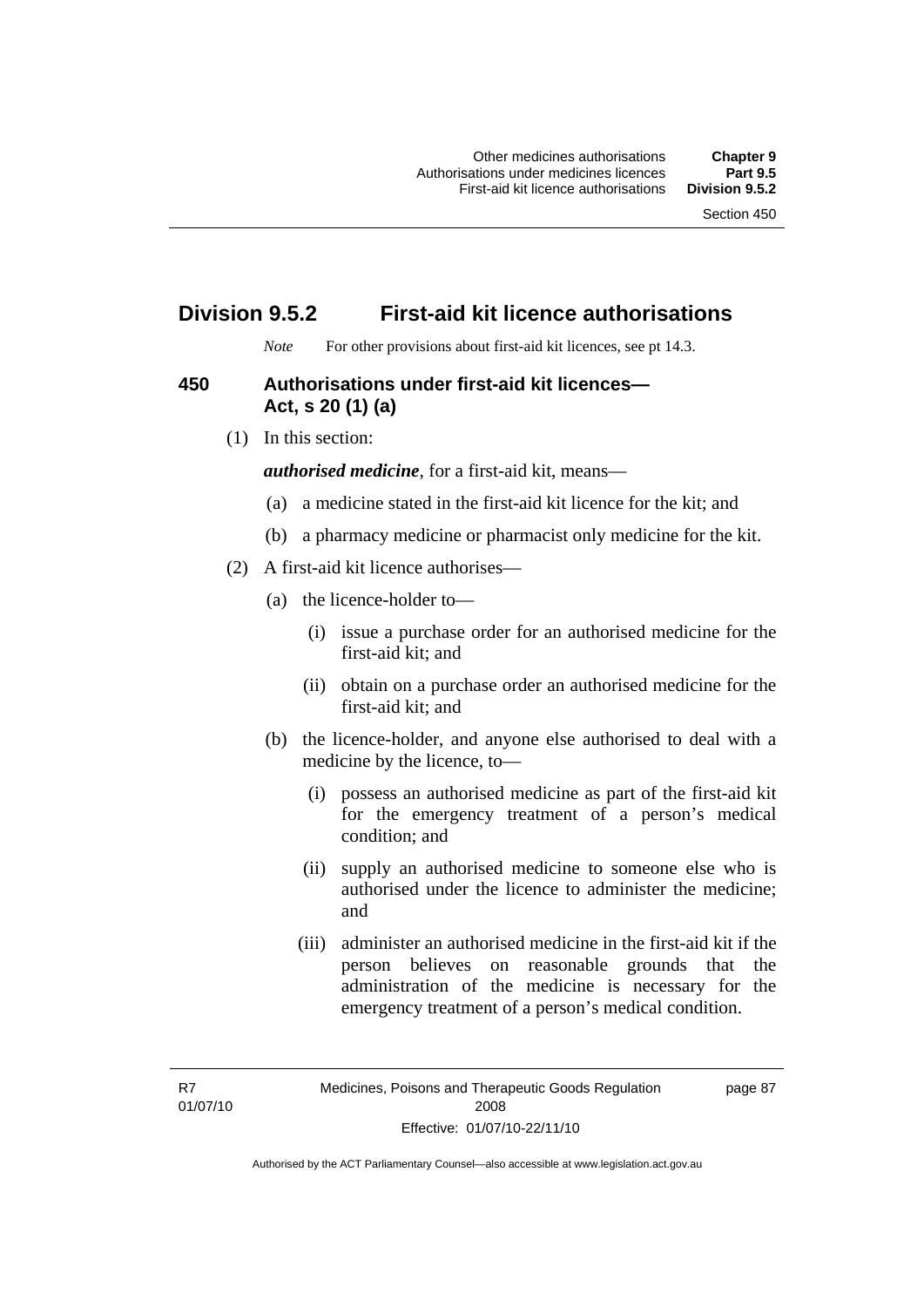## **451 Authorisation condition for first-aid kit licences— Act, s 44 (1) (b) and (2) (b)**

A licence-holder's authorisation to obtain a medicine under a first-aid kit licence is subject to the condition that the medicine is purchased on a complying purchase order.

*Note* For licence conditions, see the Act, s 89.

## **Division 9.5.3 Wholesalers licence authorisations**

*Note* For other provisions about wholesalers licences, see pt 14.4.

## **460 Authorisations under medicines wholesalers licences— Act, s 20 (1) (a)**

- (1) A medicines wholesalers licence authorises the licence-holder to do any of the following in relation to a medicine (the *licensed medicine*) stated in the licence at the premises (the *licensed premises*) stated in the licence:
	- (a) issue a purchase order for a licensed medicine;
	- (b) obtain a licensed medicine on a purchase order for sale by wholesale from the licensed premises;
	- (c) possess a licensed medicine for sale by wholesale from the licensed premises;
	- (d) sell a licensed medicine by wholesale (whether or not for resale) from the licensed premises to—
		- (i) a person authorised to issue a purchase order for the medicine; or
		- (ii) someone in another State who may obtain the medicine by wholesale under the law of the other State; or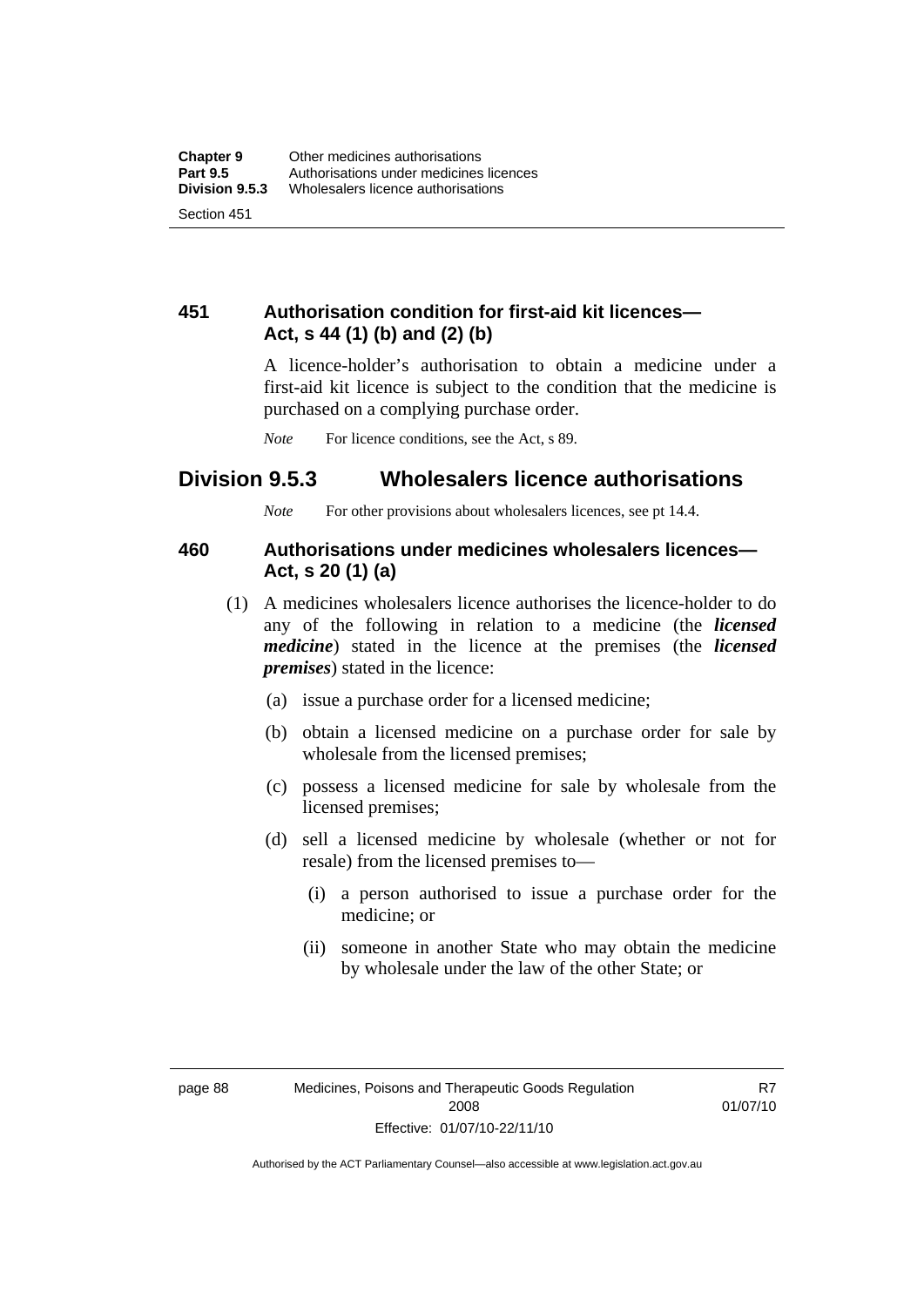- (iii) someone in another country who may lawfully obtain the medicine by wholesale in the other country;
- *Note* The medicines must be sold on a purchase order in accordance with s 140 (see s 461).
- (e) unless the licensed medicine is a controlled medicine—supply the medicine in accordance with the medicines Australia code of conduct provisions for product starter packs.
	- *Note Medicines Australia code of conduct*—see the dictionary.
- (2) However, an authorisation under subsection (1) does not apply if the licence states that it does not apply.
- (3) Also, subsection (1) (d) (iii) does not apply in relation to a licensed medicine that is a prohibited export under the *Customs Act 1901* (Cwlth).

## **461 Authorisation conditions for medicines wholesalers licences—Act, s 44 (1) (b) and (2) (b)**

A licence-holder's authorisation under a medicines wholesalers licence is subject to the following conditions:

- (a) the dealings with a medicine authorised by the licence will be carried out under the supervision of an individual approved under section 616 (1) (Restrictions on issuing of medicines wholesalers licences—Act, s 85 (1) (a));
- (b) the licence-holder must comply with, and the licence-holder must ensure that the licence-holder's agents and employees comply with—
	- (i) the Australian code of good wholesaling practice for therapeutic goods for human use; and

page 89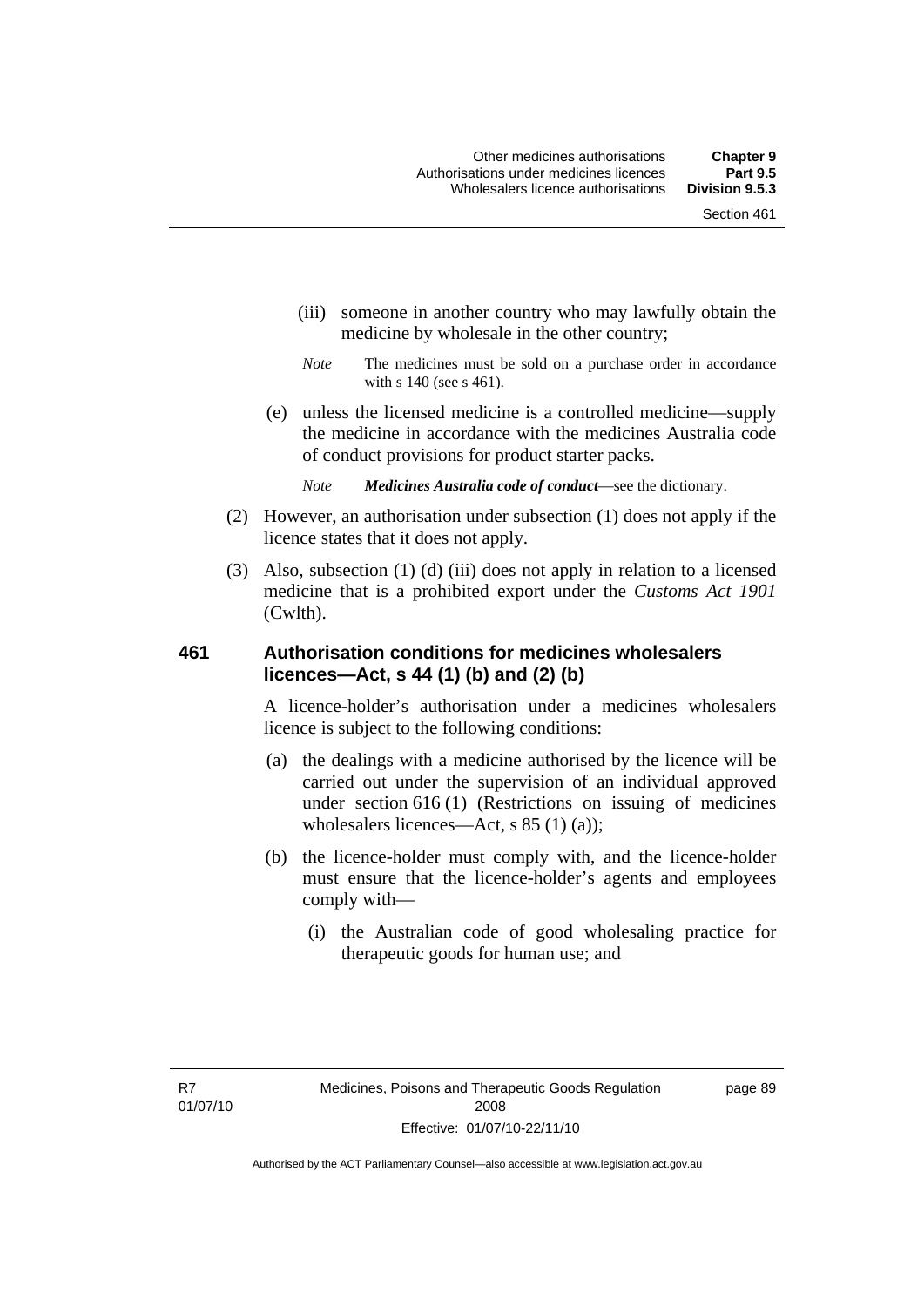- (ii) the medicines Australia code of conduct;
- *Note Australian code of good wholesaling practice for therapeutic goods for human use* and *medicines Australia code of conduct*—see the dictionary.
- (c) a medicine obtained under the licence is purchased on a complying purchase order;
- (d) a medicine sold under the licence is sold on a complying purchase order in accordance with section 141 (Supplying medicines on purchase orders).
- *Note* For licence conditions, see the Act, s 89.

## **Division 9.5.4 Opioid dependency treatment licence authorisations**

*Note* For other provisions about opioid dependency treatment licences, see pt 14.5.

## **470 Authorisations under opioid dependency treatment licences—Act, s 20 (1) (a)**

- (1) An opioid dependency treatment licence issued to a pharmacist authorises the licence-holder, and any other pharmacist at the community pharmacy (the *licensed pharmacy*) to which the licence relates, to do any of the following for the purpose of treating a person's drug-dependency:
	- (a) issue a purchase order for buprenorphine or methadone;
	- (b) obtain buprenorphine or methadone on a purchase order for administration at the licensed pharmacy;
	- (c) possess buprenorphine and methadone;
	- (d) dispense buprenorphine and methadone in accordance with a prescription;

R7 01/07/10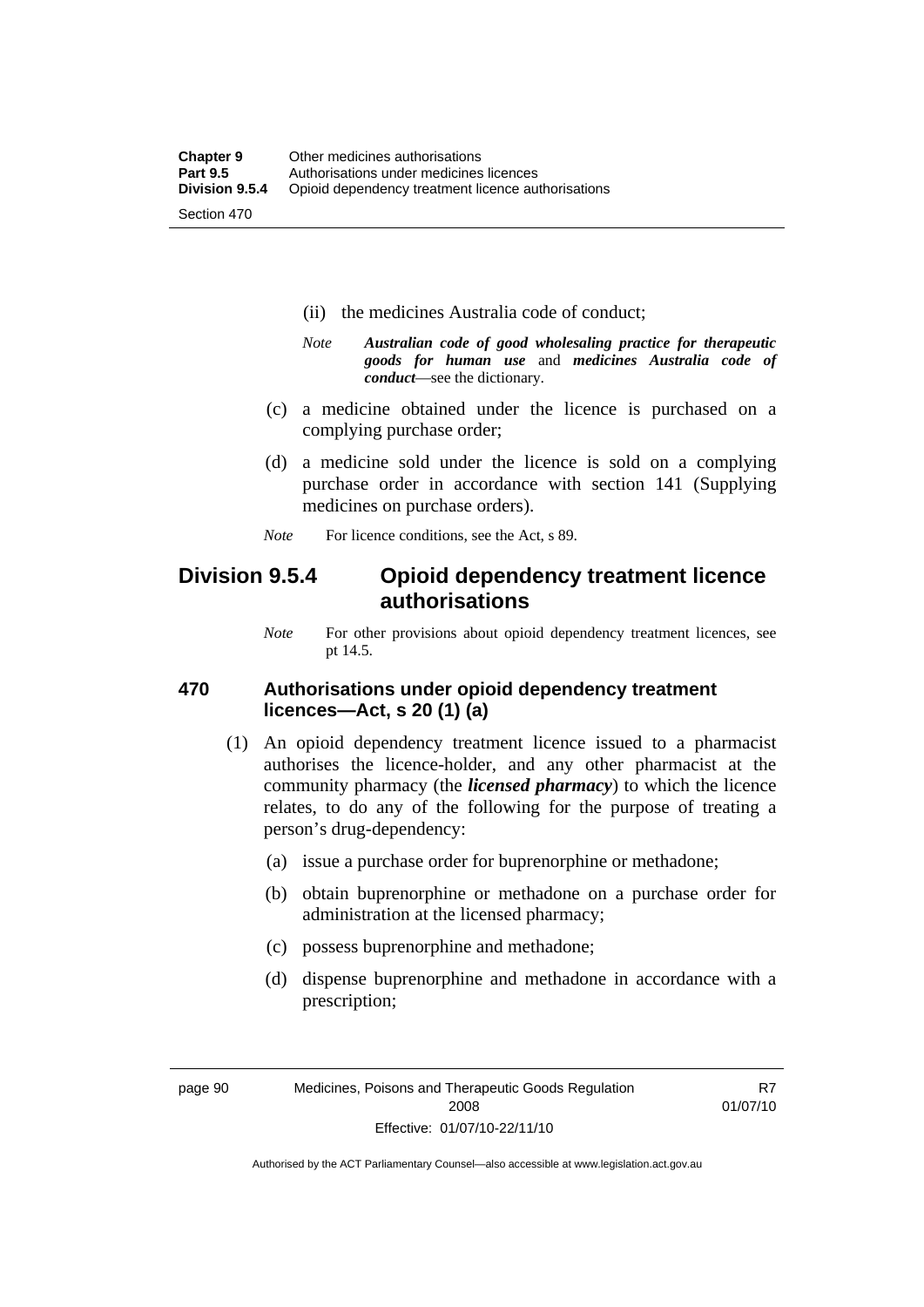- (e) supply buprenorphine and methadone to a nurse at the licensed pharmacy for administration at the pharmacy under the supervision of a pharmacist;
- (f) administer buprenorphine and methadone at the licensed pharmacy in accordance with a prescription (including the prescription as changed by a pharmacist at the oral direction of the prescriber).
- (2) An opioid dependency treatment licence issued to a pharmacist authorises a nurse to administer buprenorphine and methadone at the licensed pharmacy under the supervision of a pharmacist and in accordance with a prescription (including the prescription as changed by a pharmacist at the oral direction of the prescriber).
	- *Note 1 Nurse* does not include an enrolled nurse (see Legislation Act, dict, pt 1).
	- *Note 2 Pharmacist* does not include an intern pharmacist (see dict).
- (3) To remove any doubt, an authorisation under this section does not, by implication, limit a pharmacist's or nurse's authorisations under schedule 1 (Medicines—health-related occupations authorisations) in relation to other dealings with buprenorphine and methadone.

## **471 Authorisation condition for opioid dependency treatment licences—Act, s 44 (1) (b) and (2) (b)**

- (1) A licence-holder's authorisation under an opioid dependency treatment licence is subject to the following conditions:
	- (a) the licence-holder must ensure that a person to whom buprenorphine or methadone is administered under the licence signs a written acknowledgement in accordance with subsection (2) that the medicine has been administered to the person;

page 91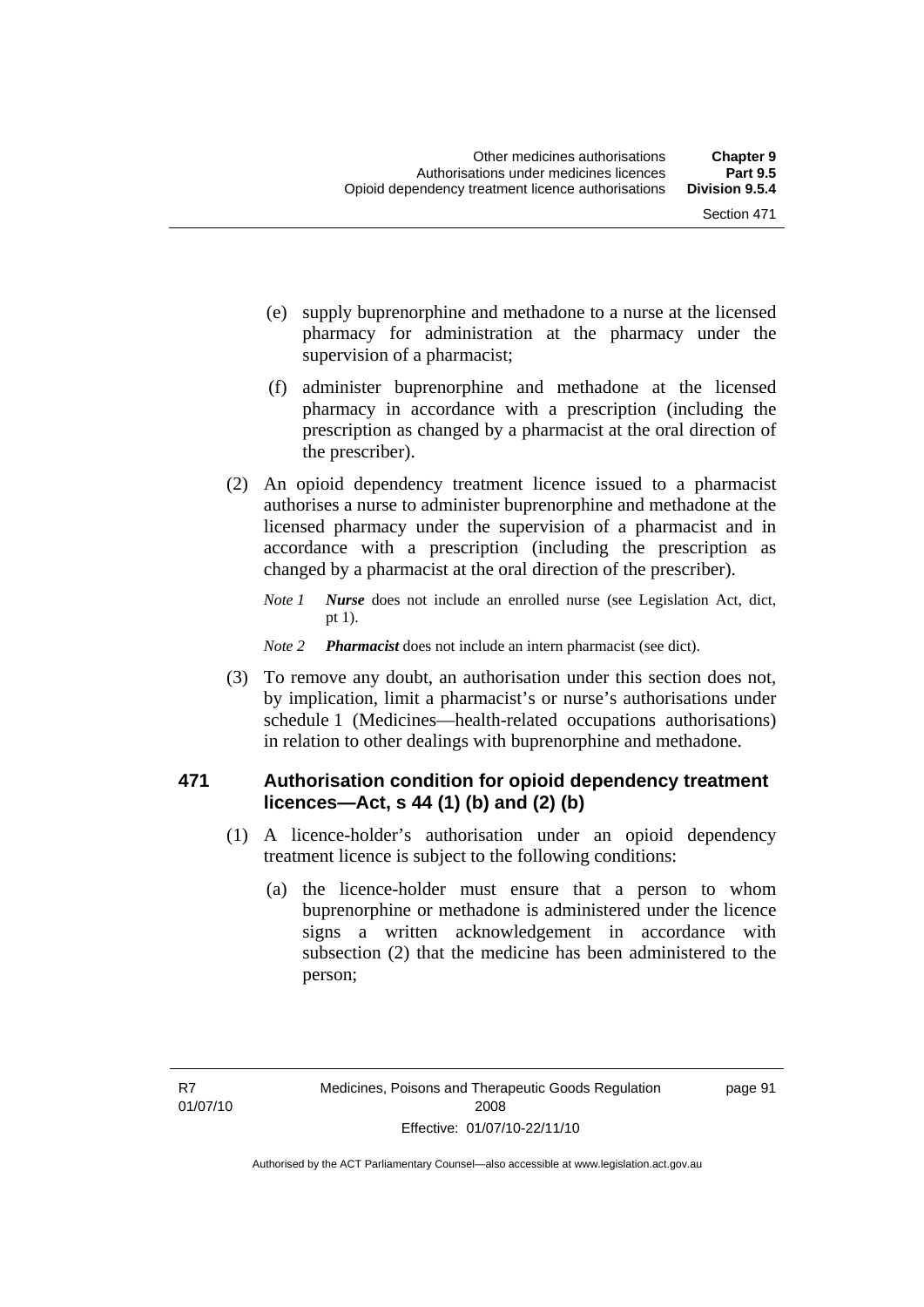(b) a purchase order issued by the licence-holder to obtain buprenorphine or methadone under the licence is a complying purchase order.

*Note 1 Written* includes in electronic form (see Act, dict).

*Note* 2 For licence conditions, see the Act, s 89.

- (2) For subsection (1) (a), the acknowledgement must include the following:
	- (a) the approved name or brand name of the medicine administered;
	- (b) the form, strength and quantity of the medicine administered;
	- (c) the date the medicine is administered.

## **Division 9.5.5 Pharmacy medicines rural communities licences**

*Note* For other provisions about pharmacy medicines rural communities licences, see pt 14.6.

## **480 Authorisations under pharmacy medicines rural communities licences—Act, s 20 (1) (a)**

A pharmacy medicines rural communities licence authorises—

- (a) the licence-holder to—
	- (i) issue a purchase order for a pharmacy medicine (the *licensed medicine*) stated in the licence for retail sale from the premises (the *licensed premises*) stated in the licence; and
	- (ii) obtain the licensed medicine on a purchase order for retail sale from the licensed premises; and
	- (iii) possess the licensed medicine at the licensed premises for retail sale from the licensed premises; and

page 92 Medicines, Poisons and Therapeutic Goods Regulation 2008 Effective: 01/07/10-22/11/10

R7 01/07/10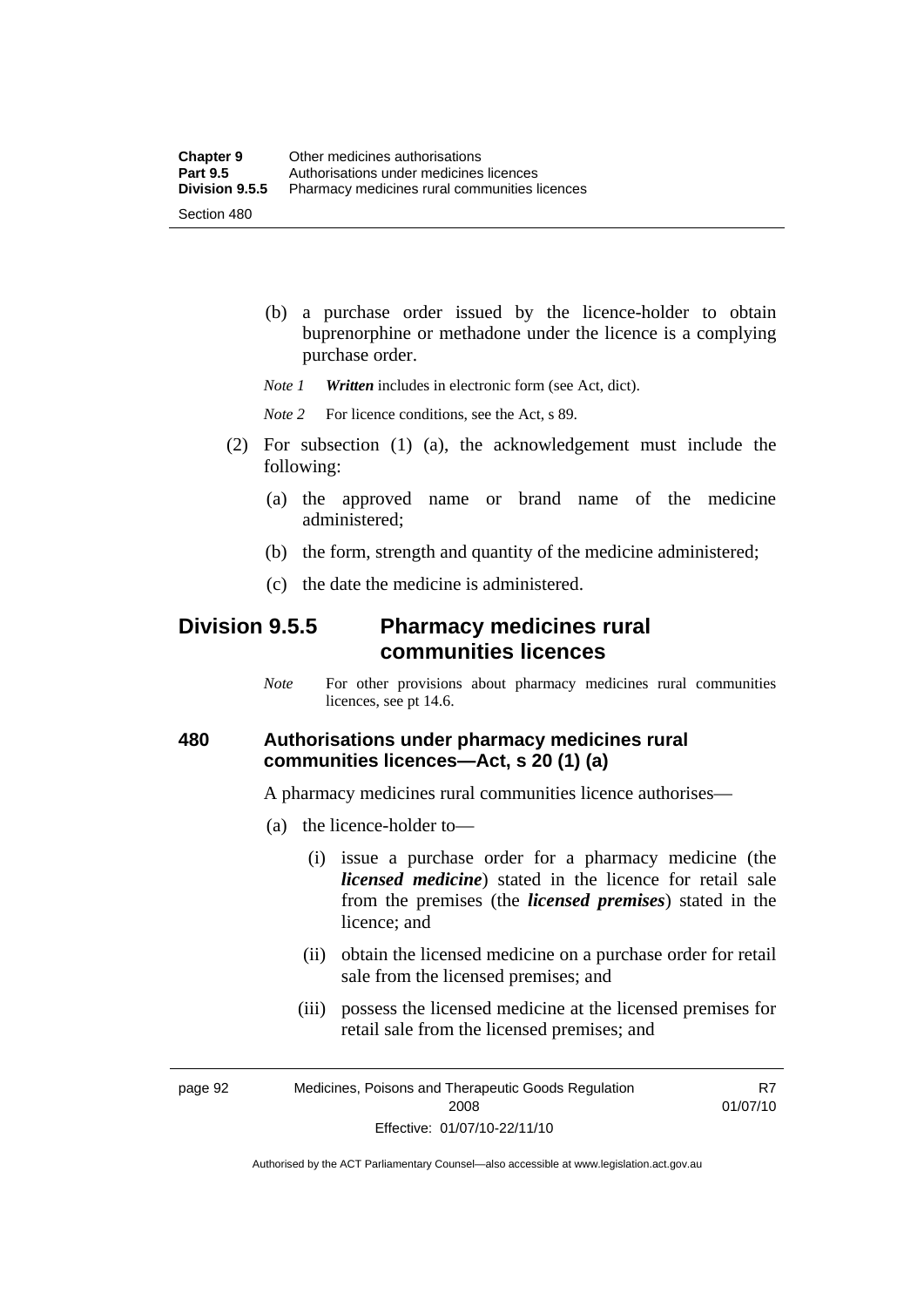- (iv) sell the licensed medicine by retail from the licensed premises to customers attending in person at the licensed premises; and
- (b) an employee of the licence-holder to—
	- (i) possess the medicine at the licensed premises for retail sale from the licensed premises; and
	- (ii) sell the medicine by retail from the licensed premises to customers attending in person at the licensed premises.

#### **Examples—sales to which par (a) (iv) and par (b) (ii) do not apply**

sales over the internet or by mail

- *Note 1* For other requirements in relation to medicines sold under rural communities licences—see s 500 (3), s 502 (4) and s 522.
- *Note 2* An example is part of the regulation, is not exhaustive and may extend, but does not limit, the meaning of the provision in which it appears (see Legislation Act, s 126 and s 132).

### **481 Authorisation conditions for pharmacy medicines rural communities licences—Act, s 44 (1) (b) and (2) (b)**

A licence-holder's authorisation under a pharmacy medicines rural communities licence is subject to the following conditions:

- (a) a pharmacy medicine obtained under the licence is purchased on a complying purchase order;
- (b) the pharmacy medicines to which the licence relates are sold in the manufacturer's packs;
- (c) the packs are labelled in accordance with—
	- (i) section 502 (Labelling of supplied manufacturer's packs of medicines—Act, s  $60(1)$  (c) (i) and (2) (c) (i)); or
	- (ii) an approval under the Act, section 193 (Approval of non-standard packaging and labelling);

R7 01/07/10 page 93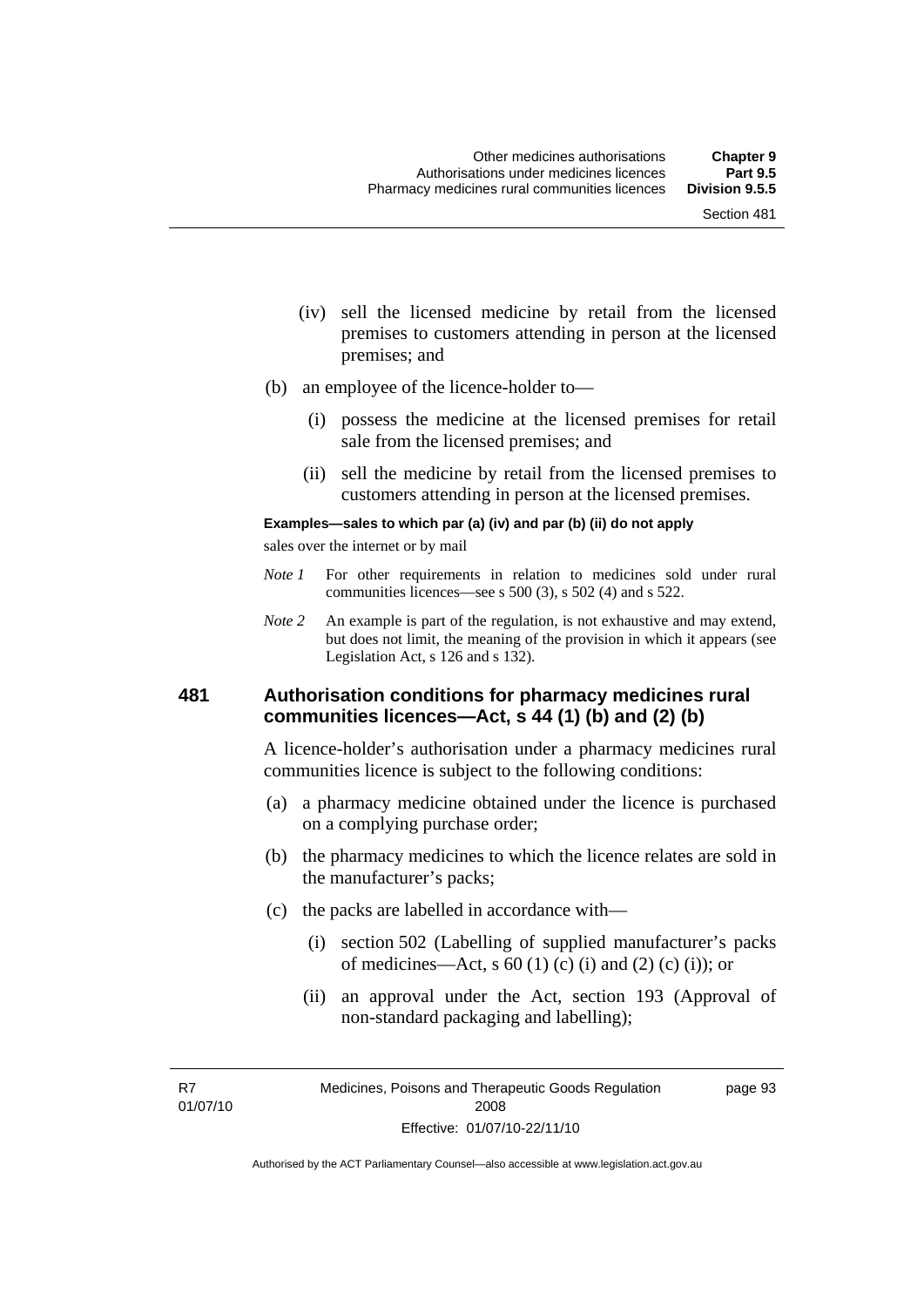- (d) the pharmacy medicines to which the licence relates are sold from the premises stated in the licence to customers attending in person.
- *Note* For licence conditions, see the Act, s 89.

page 94 Medicines, Poisons and Therapeutic Goods Regulation 2008 Effective: 01/07/10-22/11/10

R7 01/07/10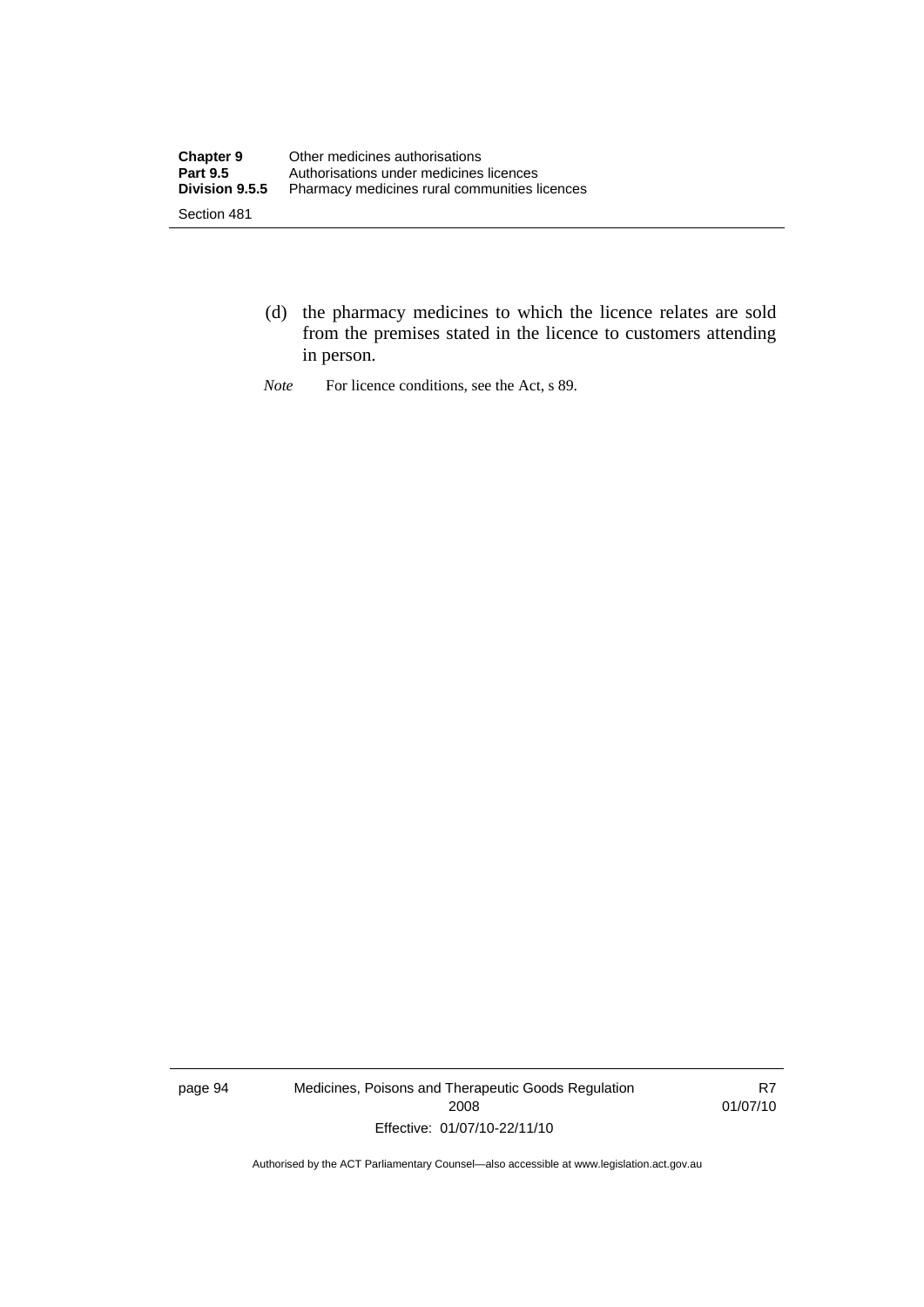# **Chapter 10 Packaging and labelling of medicines generally**

## **500 When pharmacy medicines and pharmacist only medicines to be supplied in manufacturer's packs— Act, s 59 (1) (c) (i) and (2) (c) (i)**

(1) In this section:

*health practitioner* does not include—

- (a) a pharmacist, or intern pharmacist, at a hospital; or
- (b) a prescriber who supplies a medicine during a consultation.

*health professional* does not include a prescriber who supplies a medicine during a consultation.

*supply* does not include dispense.

- (2) A health practitioner, health professional or employee acting under the direction of a health practitioner or professional, must supply a pharmacy medicine or pharmacist only medicine in a whole manufacturer's pack of the medicine.
- (3) A pharmacy medicines rural communities licence-holder, or an employee acting under the direction of the licence-holder, must sell a pharmacy medicine stated in the licence in a whole manufacturer's pack of the medicine.

## **501 Packaging of supplied manufacturer's packs of medicines—Act, s 59 (1) (c) (i) and (2) (c) (i)**

A manufacturer's pack of a medicine supplied must be packaged—

 (a) in accordance with the medicines and poisons standard, paragraphs 21 to 27; or

R7 01/07/10 page 95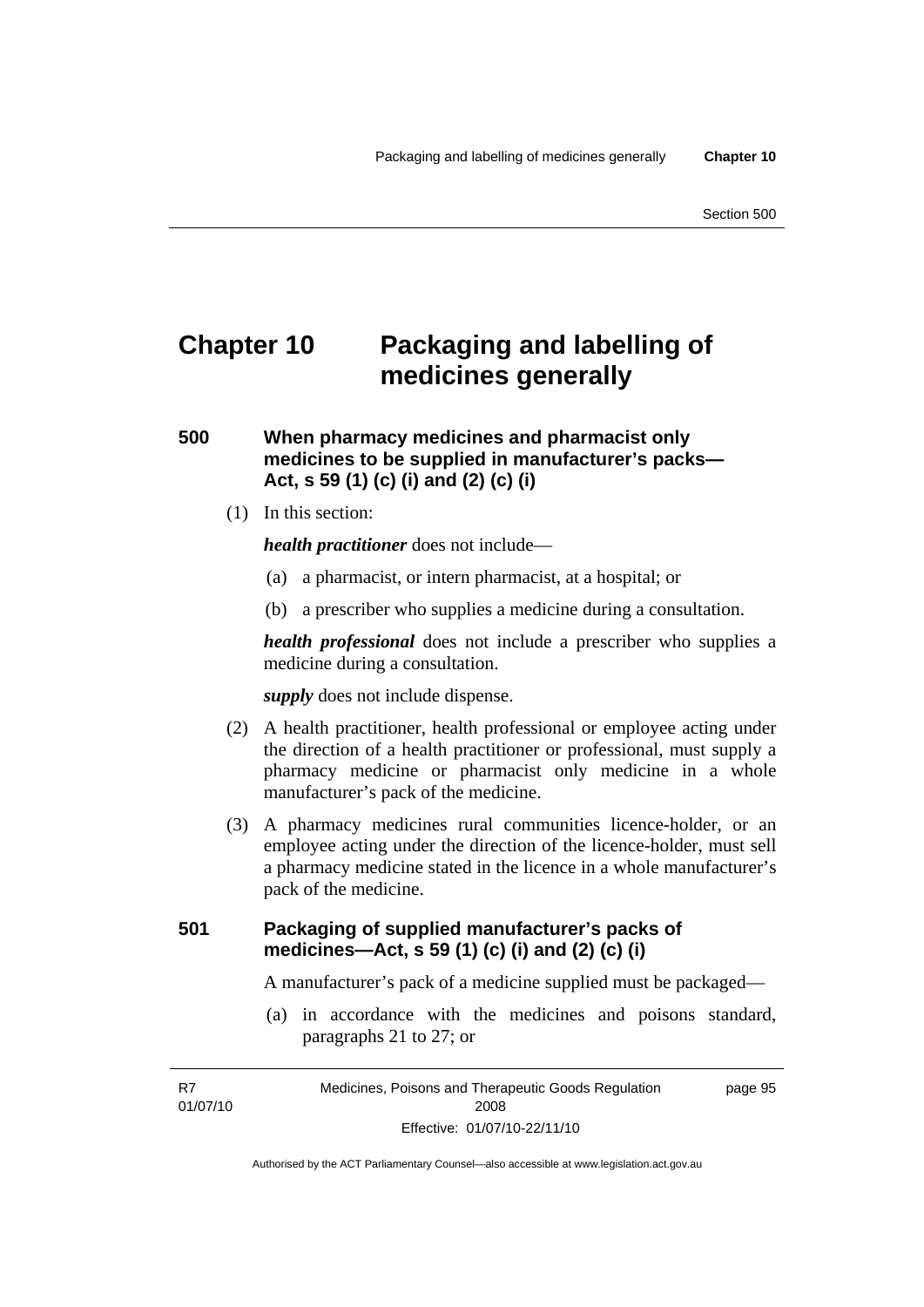- (b) in a container in which the medicine may be sold under a corresponding law.
- *Note* A manufacturer's pack of a medicine supplied may also be packaged in accordance with an approval under the Act, s 193 (Approval of non-standard packaging and labelling) (see Act, s 59 (1) (c) (ii) and  $(2)$  (c) (ii)).

## **502 Labelling of supplied manufacturer's packs of medicines—Act, s 60 (1) (c) (i) and (2) (c) (i)**

(1) In this section:

*supply*, a medicine, does not include—

- (a) dispense the medicine; or
- (b) supply the medicine on a requisition or standing order.
- (2) A manufacturer's pack of a supplied medicine must be labelled in accordance with—
	- (a) the medicines and poisons standard, paragraphs 3 to 19; or
	- (b) a corresponding law.
	- *Note* A manufacturer's pack of a medicine supplied may also be labelled in accordance with an approval under the Act, s 193 (Approval of non-standard packaging and labelling) (see Act, s 60 (1) (c) (ii) and  $(2)$  (c) (ii)).
- (3) A manufacturer's pack of a pharmacist only medicine sold by retail at a community pharmacy must be labelled with the pharmacy's name, business address and telephone number.
- (4) A manufacturer's pack of a pharmacy medicine sold at premises licensed under a pharmacy medicines rural communities licence must be labelled with the licence-holder's name, business address and telephone number.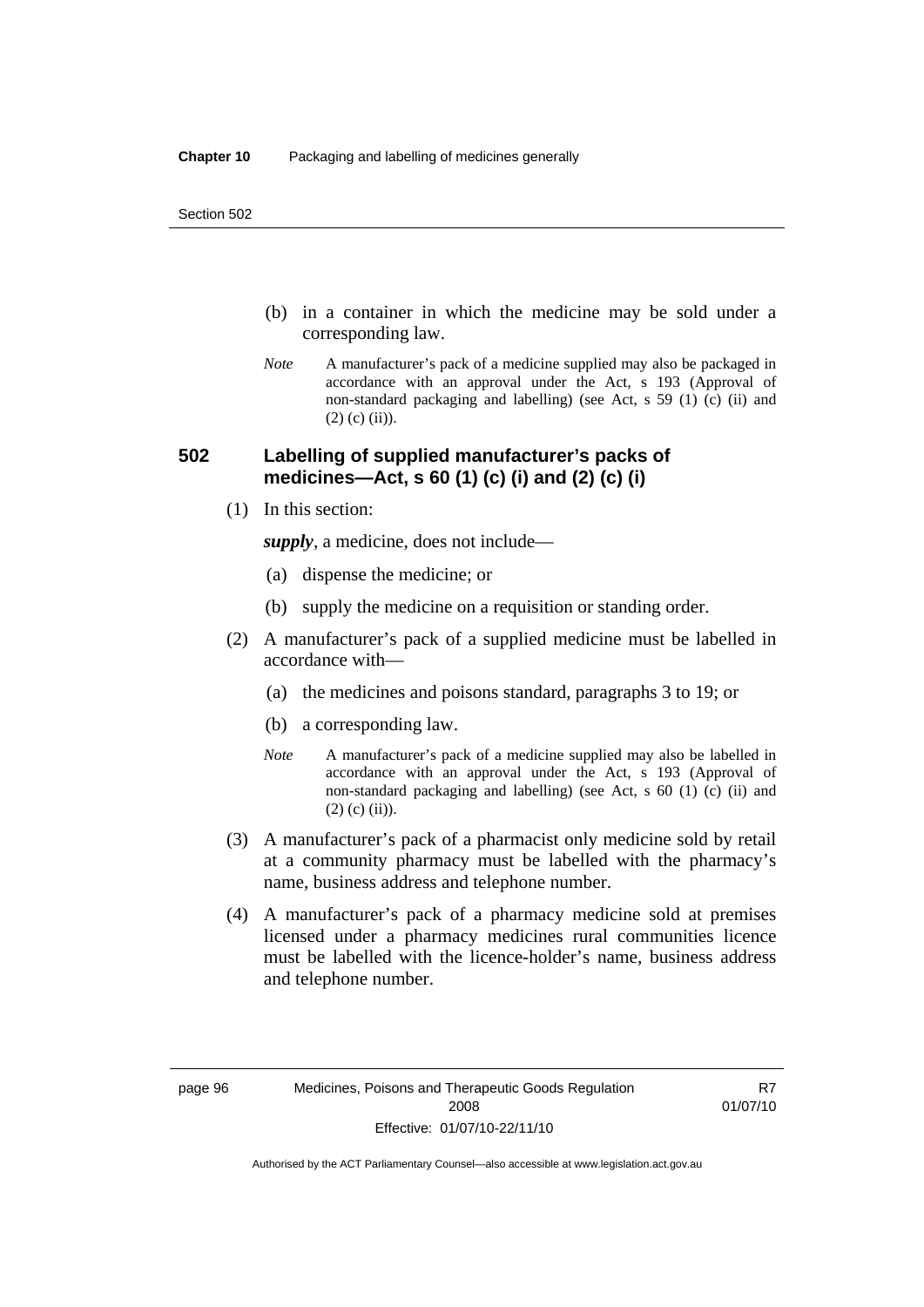# **Chapter 11 Storage of medicines**

# **Part 11.1** Preliminary

#### **510 Meaning of** *prescribed person***—ch 11**

For this chapter, each of the following is a *prescribed person*:

- (a) a dentist, doctor, nurse practitioner, optometrist, podiatrist or veterinary surgeon;
	- *Note 1 Dentist*, *doctor* and *veterinary surgeon* does not include an intern or trainee (see defs of these terms in dict).
	- *Note 2 Nurse practitioner* does not include a person holding limited or provisional registration to practise as a nurse practitioner (see dict).
- (b) a pharmacist responsible for the management of a community pharmacy;
- (c) the chief pharmacist at an institution;
- (d) a medicines wholesalers licence-holder;
- (e) a pharmacy medicines rural communities licence-holder;
- (f) an approved analyst;

*Note Approved analyst*—see the dictionary.

- (g) a medicines and poisons inspector (including a police officer);
- (h) a controlled medicines research and education program licence-holder;
- (i) a person in charge of any of the following:
	- (i) an ambulance service (whether or not operated by the Commonwealth, the Territory or a State);

R7 01/07/10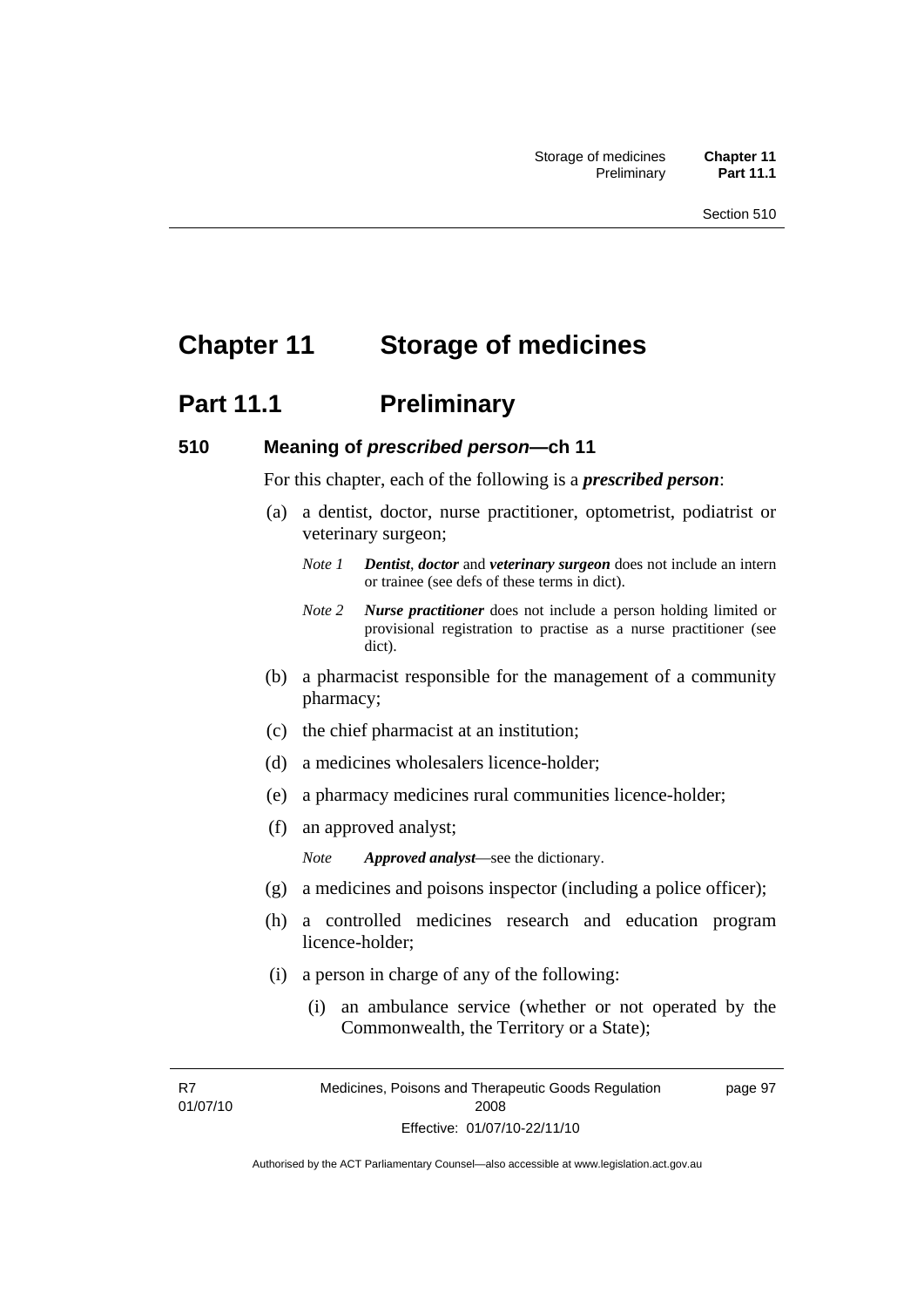- (ii) a correctional centre;
- (iii) a CYP detention place;
- (iv) a health centre operated by the Territory;
- (v) a residential aged care facility without a pharmacy;
- (vi) a residential disability care facility without a pharmacy;
- (vii) a ward (including an opioid dependency treatment centre operated by the Territory).
- *Note 1 CYP detention place*—see the dictionary.
- *Note 2 Residential aged care facility* and *residential disability care facility* see the Act, dictionary.
- *Note 3 State* includes a territory (see Legislation Act, dict, pt 1).

## **511 Meaning of** *key***—ch 11**

In this chapter:

*key* includes an electronic swipe card or electronic proximity device.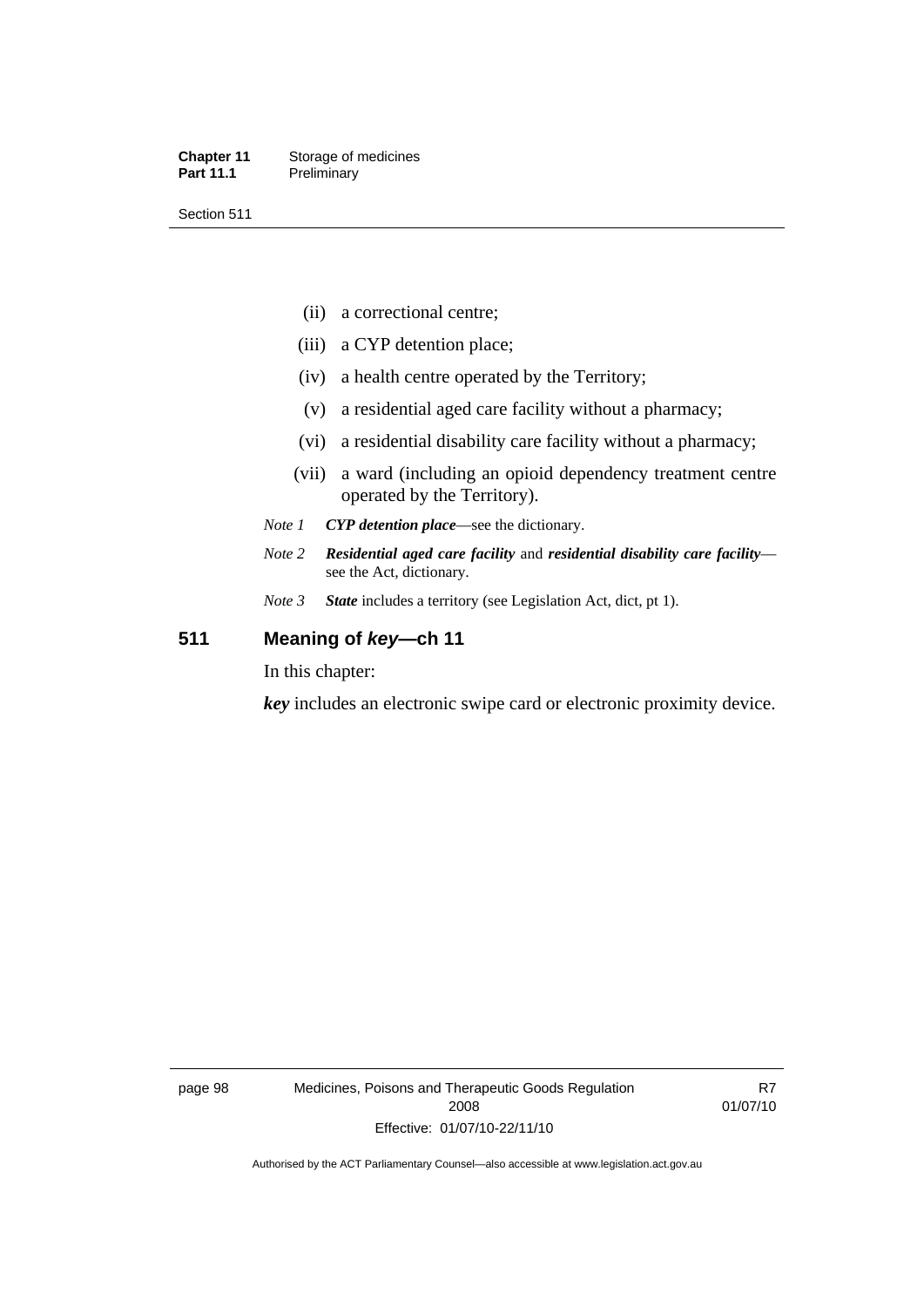# **Part 11.2 Storage requirements for medicines generally**

## **515 Storage of medicines generally—Act, s 61 (b) and (c)**

- (1) A prescribed person must ensure that a medicine in the person's possession is stored—
	- (a) within the manufacturer's recommended storage temperature range; and
	- (b) in any other environmental condition that is necessary to preserve the medicine's stability and therapeutic quality.

*Note Possess* includes having control over disposition (see Act, s 24).

 (2) To remove any doubt, this section does not apply to a prescribed person mentioned in section 510 (i) if the person does not have control over the disposition of the medicine.

#### **Example—person not having control over disposition of medicine**

a medicine in the personal possession of a resident of a residential aged care facility who is in an independent living unit within the facility

*Note* An example is part of the regulation, is not exhaustive and may extend, but does not limit, the meaning of the provision in which it appears (see Legislation Act, s 126 and s 132).

R7 01/07/10 Medicines, Poisons and Therapeutic Goods Regulation 2008 Effective: 01/07/10-22/11/10

page 99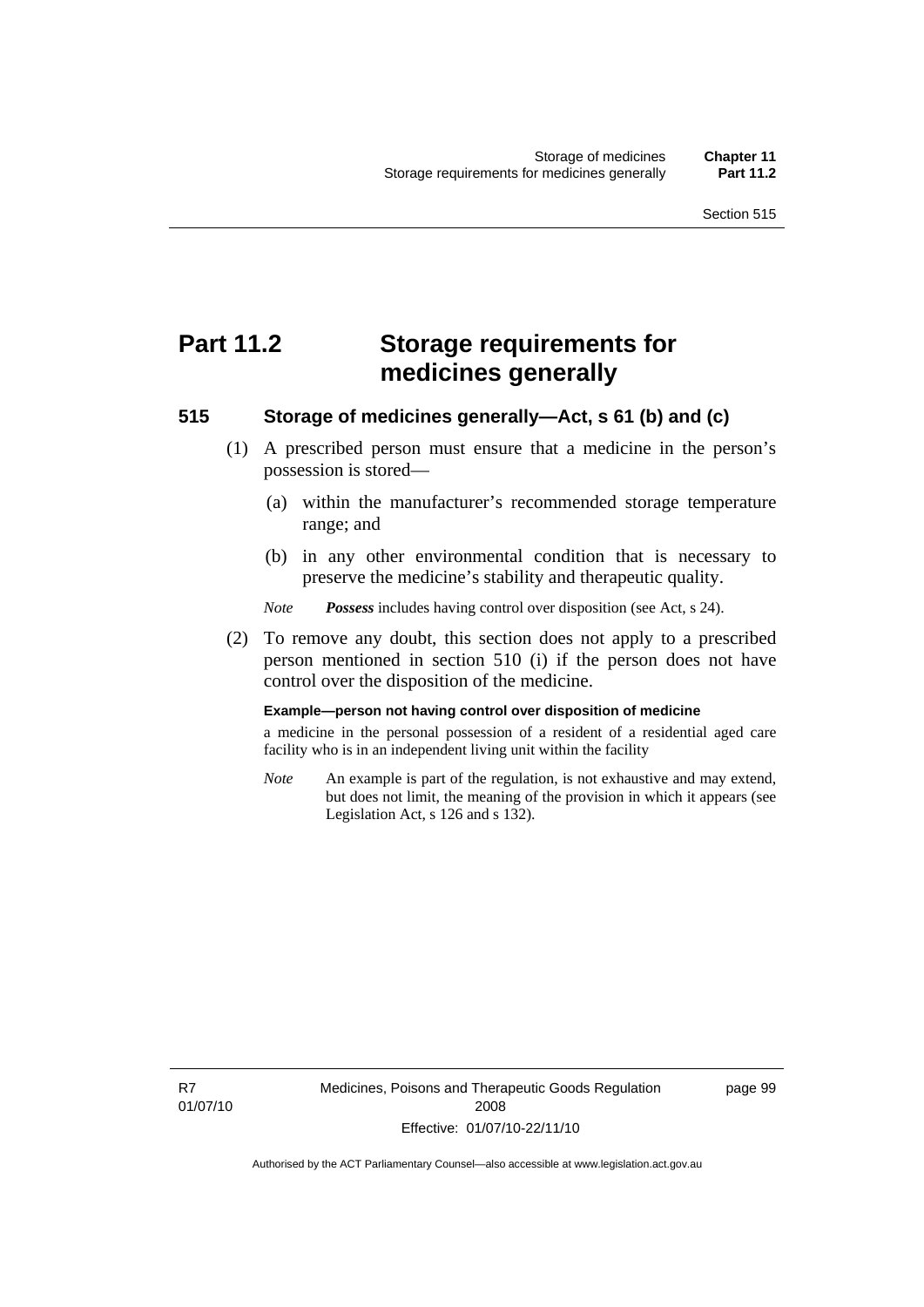Section 520

# **Part 11.3 Additional storage requirements for medicines other than controlled medicines**

## **520 Storage of medicines other than controlled medicines in community pharmacies—Act, s 61 (b) and (c)**

- (1) The pharmacist responsible for the management of a community pharmacy must ensure that each pharmacy medicine at the pharmacy is stored—
	- (a) if the medicine is for retail sale—within 4m of, and in sight of, the pharmacy's dispensary; and
	- (b) in any other case—so that public access to the medicine is restricted.
- (2) The pharmacist responsible for the management of a community pharmacy must ensure that each pharmacist only medicine and prescription only medicine at the pharmacy is stored—
	- (a) in a part of the premises to which the public does not have access; and
	- (b) so that only a pharmacist, or a person under the direct supervision of a pharmacist, has access to the medicine.
		- *Note Pharmacist* does not include an intern pharmacist (see dict).

R7 01/07/10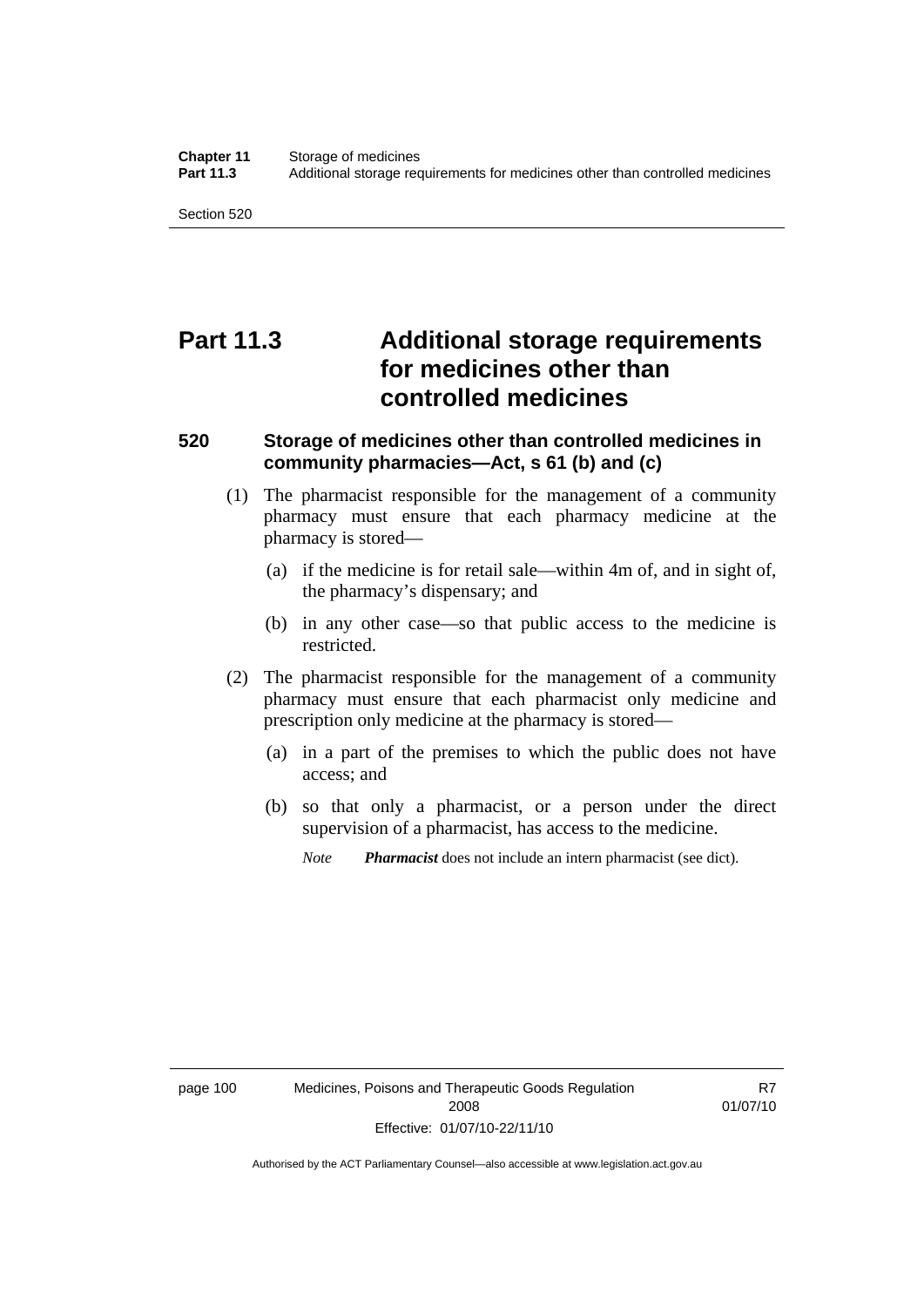## **521 Storage of medicines other than controlled medicines by other people—Act, s 61 (b) and (c)**

(1) In this section:

*prescribed person* does not include a pharmacist responsible for the management of a community pharmacy.

 (2) A prescribed person must ensure that a medicine (other than a controlled medicine) in the person's possession is stored so that public access to it is restricted.

*Note Possess* includes having control over disposition (see Act, s 24).

 (3) To remove any doubt, this section does not apply to a prescribed person mentioned in section 510 (i) if the person does not have control over the disposition of the medicine.

**Example—person not having control over disposition of medicine** 

a medicine in the personal possession of a resident of a residential aged care facility who is in an independent living unit within the facility

*Note* An example is part of the regulation, is not exhaustive and may extend, but does not limit, the meaning of the provision in which it appears (see Legislation Act, s 126 and s 132).

## **522 Storage of pharmacy medicines by pharmacy medicines rural communities licence-holders—Act, s 61 (b) and (c)**

A pharmacy medicines rural communities licence-holder must store a pharmacy medicine for retail sale so that public access to the medicine is restricted.

R7 01/07/10 page 101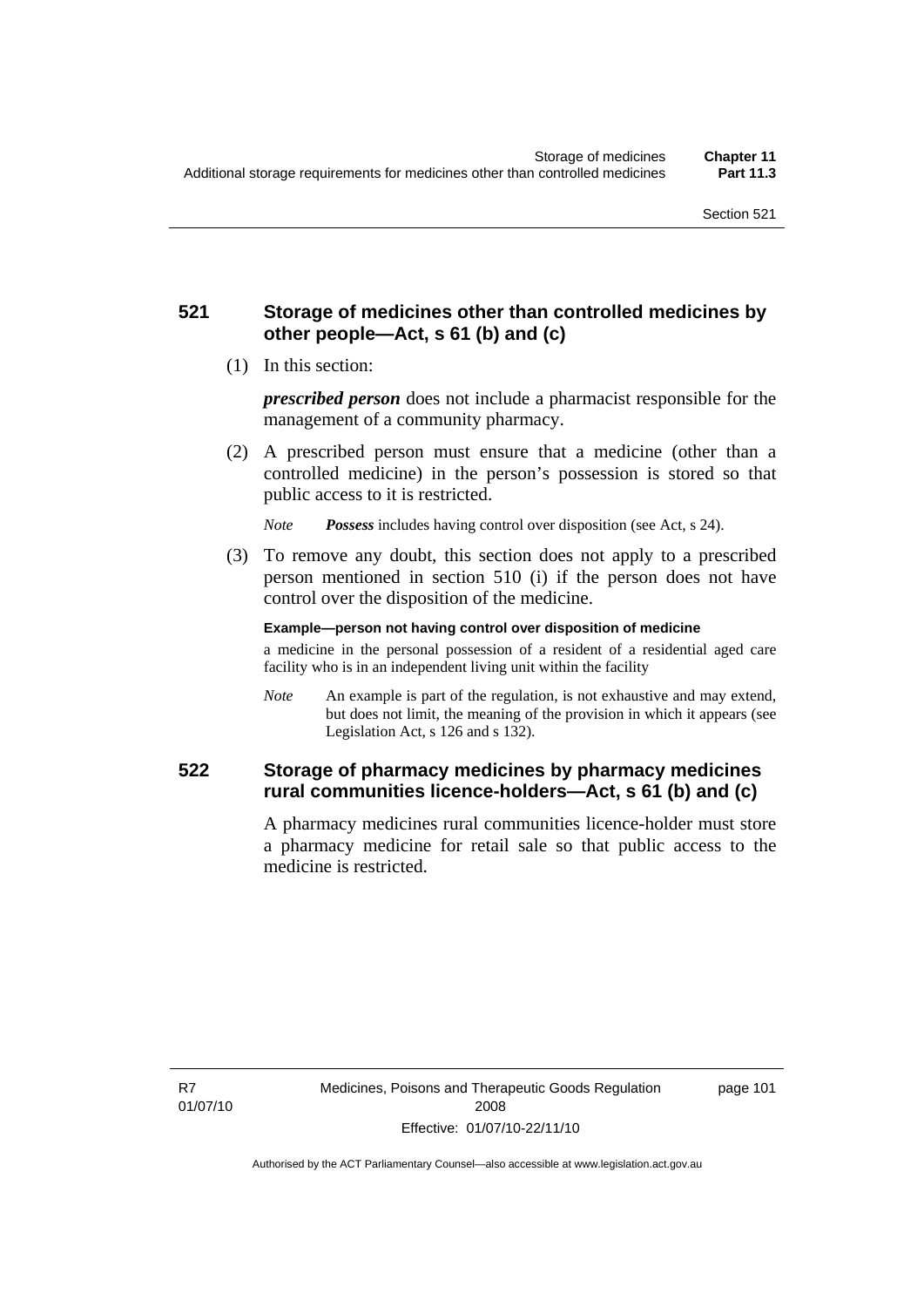Section 530

# **Part 11.4 Additional storage requirements for controlled medicines**

### **530 Meaning of** *personal custody***—pt 11.4**

In this part:

*personal custody*, of a key by a person, includes keeping the key in a combination-operated key safe, the combination of which the person keeps confidential.

## **531 Storage of controlled medicines by wholesalers licence-holders—Act, s 61 (b) and (c)**

- (1) A wholesalers licence-holder must store a controlled medicine in the person's possession (other than a controlled medicine required for immediate supply) in a vault that—
	- (a) complies with, or is more secure than a vault that complies with, the requirements for a vault in schedule 5, section 5.8 (Requirements for vaults); and
	- (b) is fitted with an alarm system.
- (2) However, if the chief health officer is satisfied that the total amount of controlled medicine held by the licence-holder at any time is not large enough to need to be stored in a vault, the chief health officer may approve, in writing, the storage of the controlled medicine in a safe or strong room.
- (3) If the chief health officer gives an approval under subsection (2)—
	- (a) if the approval is for a safe—the safe must comply with, or be more secure than a safe that complies with, the requirements for a safe in schedule 5, section 5.6 (Requirements for safes); and

page 102 Medicines, Poisons and Therapeutic Goods Regulation 2008 Effective: 01/07/10-22/11/10

R7 01/07/10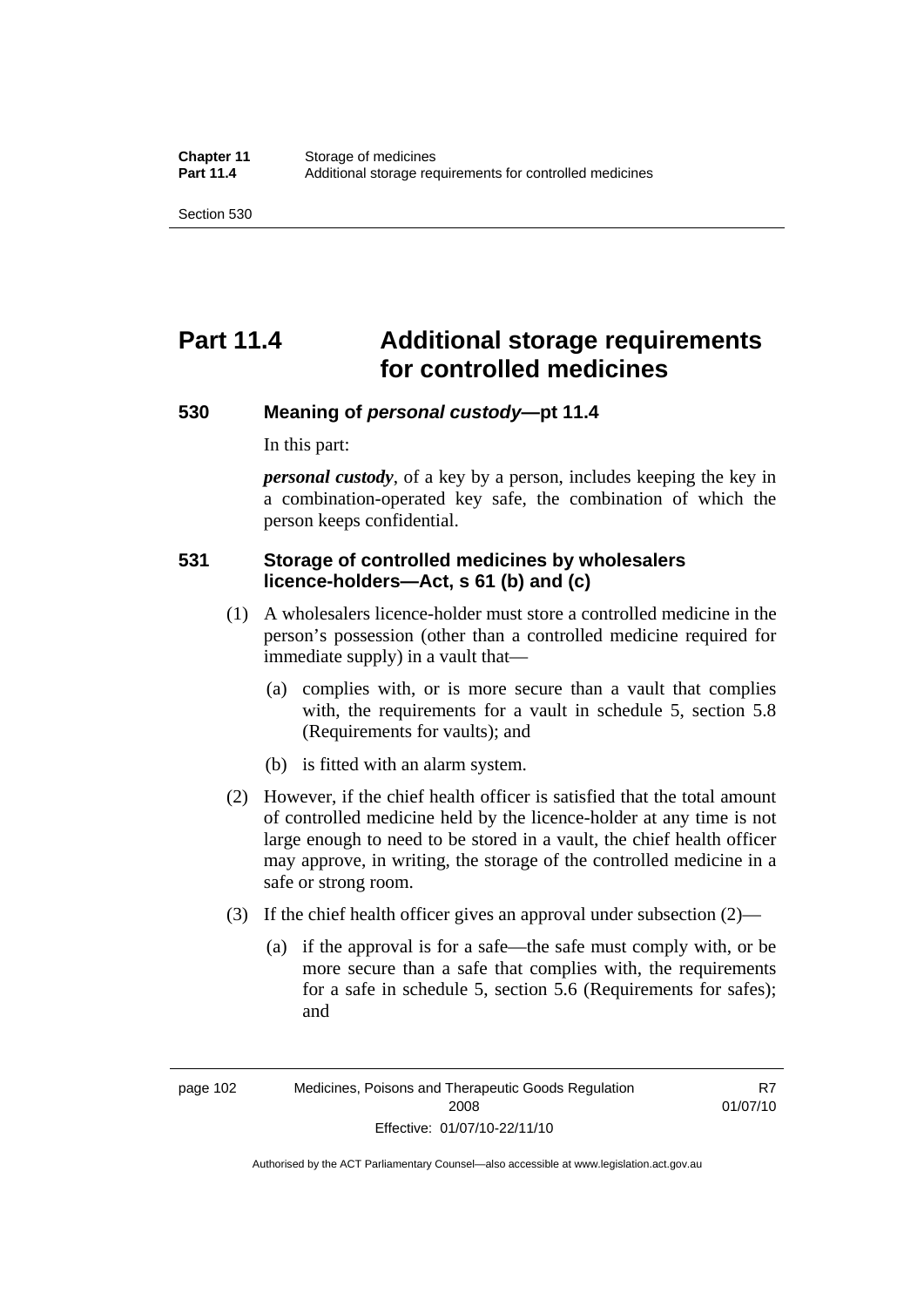- (b) if the approval is for a strong room—the strong room must comply with, or be more secure than a strong room that complies with, the requirements for a strong room in schedule 5, section 5.7 (Requirements for strong rooms); and
- (c) the safe or strong room must be fitted with an alarm system.

### **532 Storage of controlled medicines for certain health-related occupations—Act, s 61 (b) and (c)**

(1) In this section:

#### *designated person* means—

- (a) a dentist, doctor, nurse practitioner or veterinary surgeon (other than a dentist, doctor, nurse practitioner or veterinary surgeon at an institution); or
- (b) an ambulance officer employed by the Commonwealth, the Territory or a State; or
- (c) a first-aid kit licence-holder.
- *Note 1 Dentist*, *doctor* and *veterinary surgeon* does not include an intern or trainee (see defs of these terms in dict).
- *Note 2 Nurse practitioner* does not include a person holding limited or provisional registration to practise as a nurse practitioner (see dict).
- *Note 3 State* includes a territory (see Legislation Act, dict, pt 1).
- (2) A designated person who possesses a controlled medicine must store the controlled medicine as follows:
	- (a) the person must ensure that the controlled medicine is stored in—
		- (i) a locked container that prevents ready access to the container's contents and is securely attached to a building; or
		- (ii) a locked drawer, cupboard, room or vehicle;

R7 01/07/10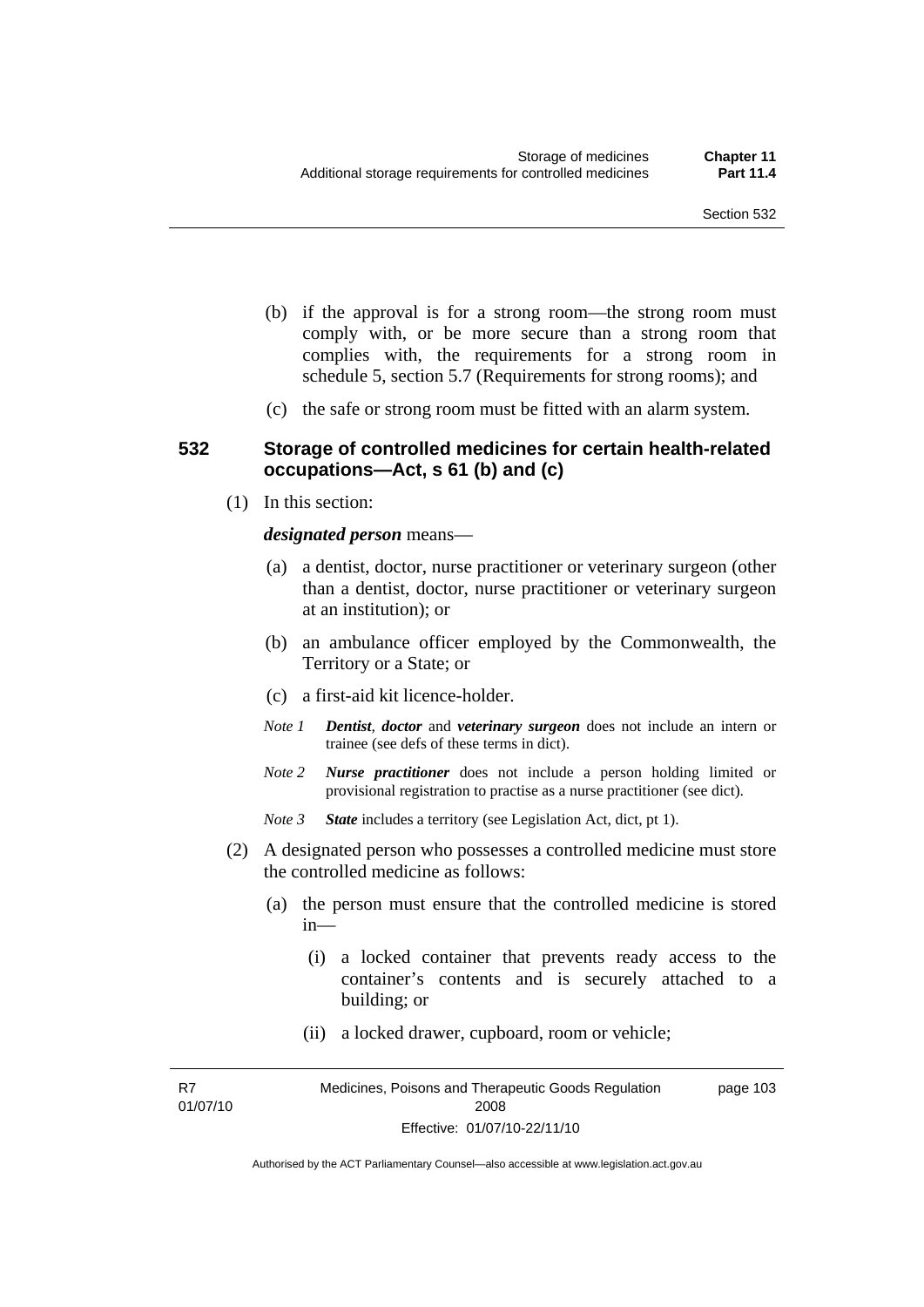Section 533

- (b) if the medicine is kept in a container that is unlocked by a combination lock—the person must keep the combination confidential;
- (c) if the medicine is kept in a container that is unlocked by a key—the person must keep personal custody of the key;
- (d) if the medicine is kept in a drawer, cupboard, room or vehicle—the person must keep personal custody of the key to the drawer, cupboard, room or vehicle.
- (3) However, subsection (2) does not apply to a controlled medicine if—
	- (a) the controlled medicine is being carried by a designated person in—
		- (i) a locked first-aid kit; or
		- (ii) an unlocked first-aid kit that is in immediate use; and
	- (b) the person keeps personal custody of the key to the first-aid kit.

## **533 Storage of controlled medicines by certain other prescribed people—Act, s 61 (b) and (c)**

(1) In this section:

#### *excluded person* means—

- (a) a dentist, doctor, nurse practitioner or veterinary surgeon at an institution; or
- (b) the person in charge of a residential aged care facility or residential disability care facility in relation to a controlled medicine dispensed in a dose administration aid for a patient at the facility; or
- (c) the person in charge of a correctional centre in relation to a controlled medicine dispensed for a detainee in a dose administration aid; or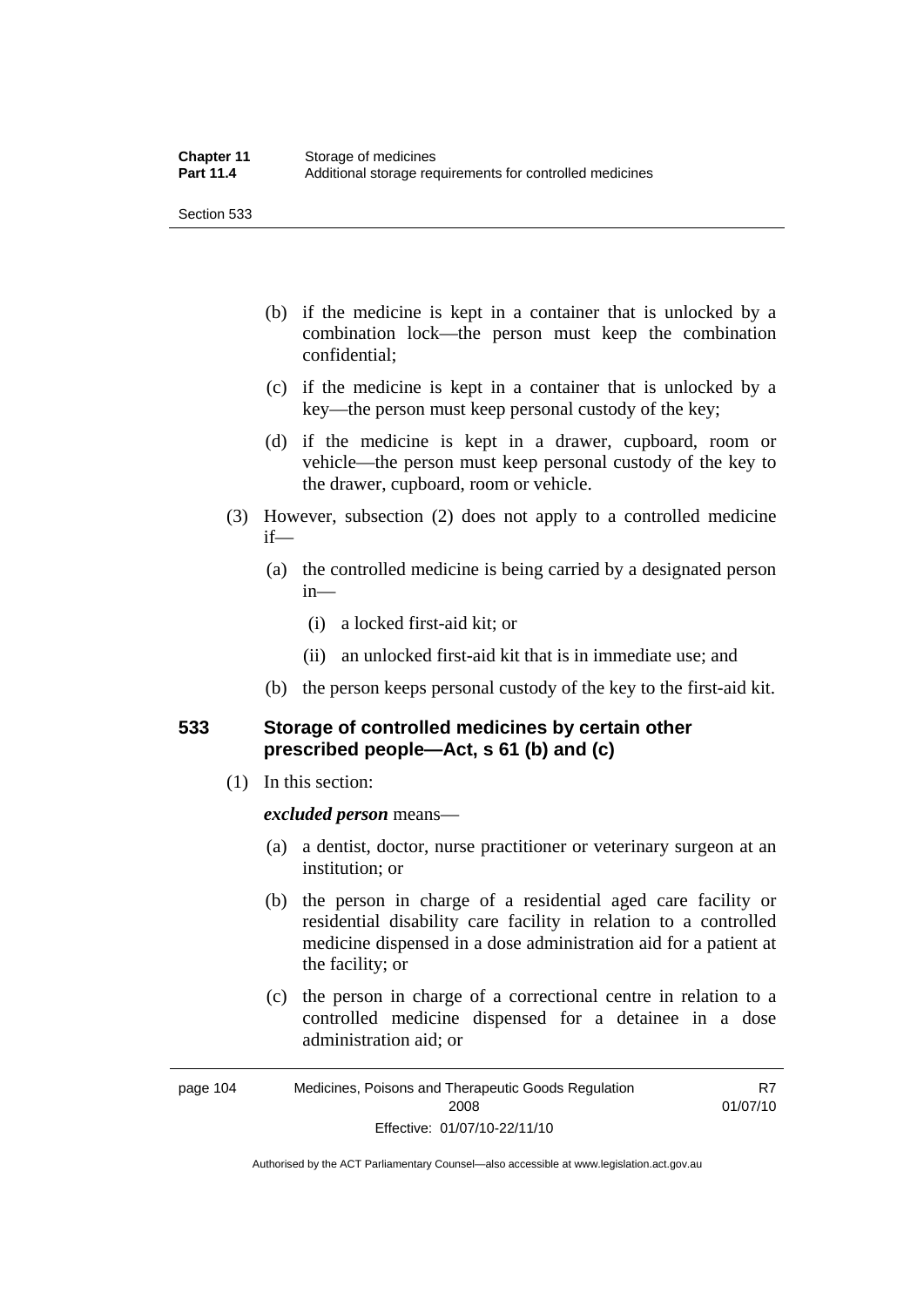- (d) the person in charge of a CYP detention place in relation to a controlled medicine dispensed for a young detainee in a dose administration aid.
- *Note 1 CYP detention place*—see the dictionary.
- *Note 2 Correctional centre—see the Legislation Act, dictionary, pt 1.*
- *Note 3 Detainee*—see the *Corrections Management Act 2007*, s 6.
- *Note 4 Young detainee*—see the *Children and Young People Act 2008*, s 95.
- (2) This section applies to a prescribed person, other than an excluded person, in relation to a controlled medicine in the person's possession if the medicine is not for immediate administration.

*Note Possess* includes having control over disposition (see Act, s 24).

- (3) The person must ensure that—
	- (a) the controlled medicine is stored in a medicines cabinet, safe, strong room or vault (a *storage receptacle*) that complies with, or is more secure than a storage receptacle that complies with, the requirements for the receptacle in schedule 5 (Requirements for storage receptacles); and
	- (b) the storage receptacle is kept securely locked when not in immediate use; and
	- (c) if the storage receptacle is unlocked by a combination lock the person keeps the combination confidential; and
	- (d) if the storage receptacle is unlocked by a key—the person keeps personal custody of the key; and
	- (e) if the prescribed person is the chief pharmacist at an institution—the storage receptacle is fitted with an alarm system.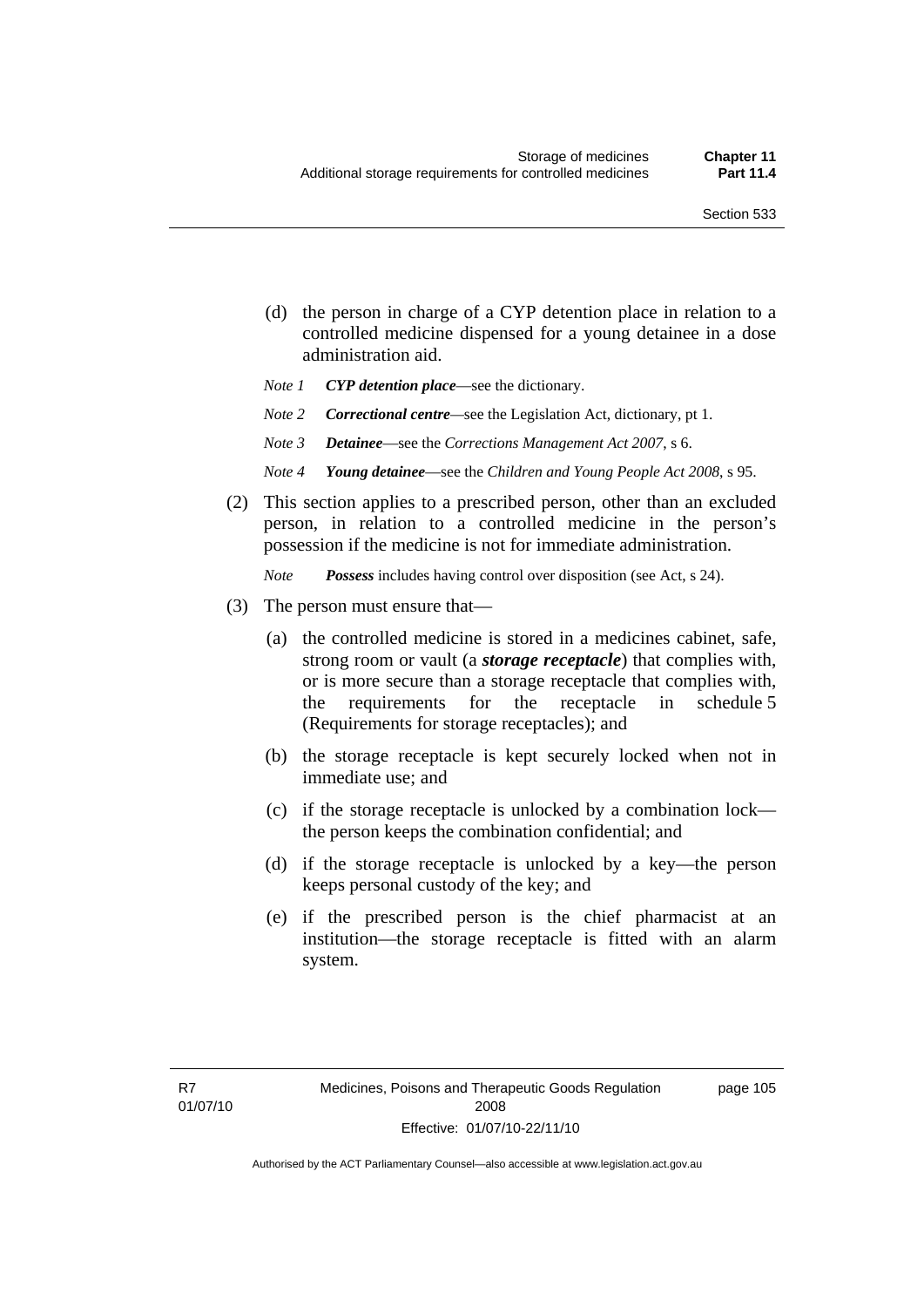#### Section 533

 (4) To remove any doubt, this section does not apply to a prescribed person mentioned in section 510 (i) if the person does not have control over the disposition of the medicine.

#### **Example—person not having control over disposition of medicine**

a medicine in the personal possession of a resident of a residential aged care facility who is in an independent living unit within the facility

*Note* An example is part of the regulation, is not exhaustive and may extend, but does not limit, the meaning of the provision in which it appears (see Legislation Act, s 126 and s 132).

page 106 Medicines, Poisons and Therapeutic Goods Regulation 2008 Effective: 01/07/10-22/11/10

R7 01/07/10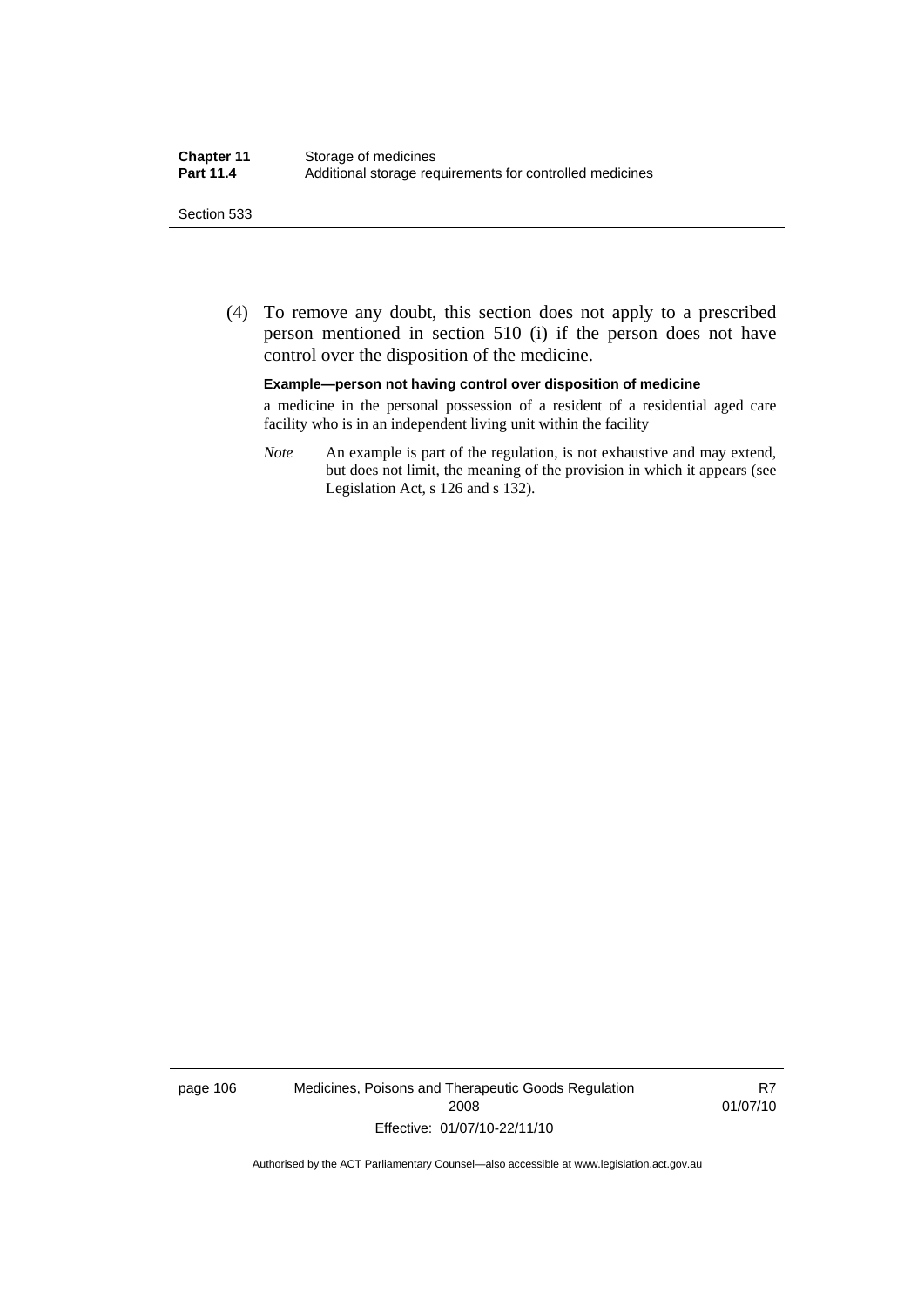## **Chapter 12 Controlled medicines registers**

### **540 Keeping of controlled medicines registers by certain people—Act, s 48 (a) and s 50 (1) (b) and (2) (b)**

- (1) A person mentioned in table 540, column 2 who possesses a controlled medicine must keep a controlled medicines register.
	- *Note* Also, a pharmacist responsible for the management of a community pharmacy must keep a controlled medicines register for controlled medicines kept at the pharmacy (see Act, s 48).
- (2) However, subsection (1) does not apply to the person in relation to—
	- (a) a controlled medicine in a first-aid kit kept by the person; or
	- (b) if the person is the person in charge of a residential aged care facility or residential disability care facility—a controlled medicine dispensed for the patient in a dose administration aid; or
	- (c) if the person is the person in charge of a correctional centre—a controlled medicine dispensed for a detainee in a dose administration aid; or
	- (d) if the person is the person in charge of a CYP detention place—a controlled medicine dispensed for a young detainee in a dose administration aid.
	- *Note 1 CYP detention place*—see the dictionary.
	- *Note 2 Correctional centre*—see the Legislation Act, dictionary, pt 1.
	- *Note 3 Detainee*—see the *Corrections Management Act 2007*, s 6.
	- *Note 4 Young detainee*—see the *Children and Young People Act 2008*, s 95.
	- *Note* 5 For keeping controlled medicines in a first-aid kit, see s 541.

R7 01/07/10 Medicines, Poisons and Therapeutic Goods Regulation 2008 Effective: 01/07/10-22/11/10 page 107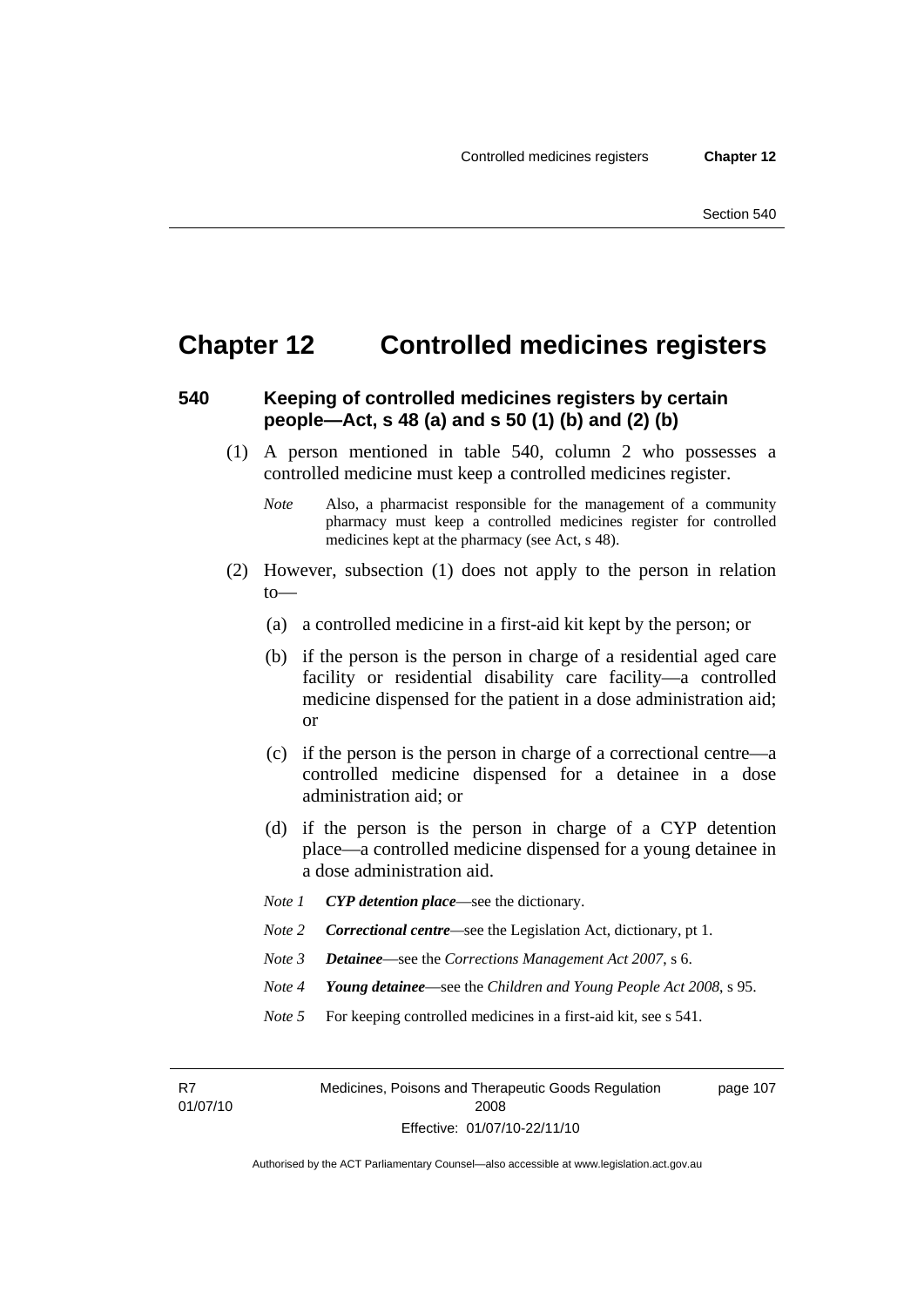- (3) A person to whom subsection (1) applies must keep a controlled medicines register for a controlled medicine at the place prescribed in table 540, column 3 for the person.
- (4) A pharmacist responsible for the management of a community pharmacy at which controlled medicines are kept must keep the controlled medicines register for the controlled medicines at the pharmacy.
	- *Note* For the requirement for a controlled medicine register to be kept for a community pharmacy, see the Act, s 48.

| column 1 | column <sub>2</sub>                                                       | column 3                                                     |
|----------|---------------------------------------------------------------------------|--------------------------------------------------------------|
| item     | prescribed person                                                         | place where register to be kept                              |
| 1        | person in charge of<br>ambulance service                                  | the premises where the controlled<br>medicine is kept        |
| 2        | approved analyst                                                          | the analyst's laboratory                                     |
| 3        | person in charge of<br>correctional centre                                | the correctional centre                                      |
| 4        | person in charge of CYP<br>detention place                                | the detention place                                          |
| 5        | dentist                                                                   | the dentist's surgery                                        |
| 6        | doctor                                                                    | the doctor's surgery                                         |
| 7        | medicines wholesalers<br>licence-holder                                   | the licensed premises under s 460                            |
| 8        | medicines and poisons<br>inspector (other than<br>police officer)         | the place directed in writing by the<br>chief health officer |
| 9        | person in charge of<br>residential aged care<br>facility without pharmacy | the facility                                                 |

#### **Table 540 Keeping controlled medicines registers**

page 108 Medicines, Poisons and Therapeutic Goods Regulation 2008 Effective: 01/07/10-22/11/10

R7 01/07/10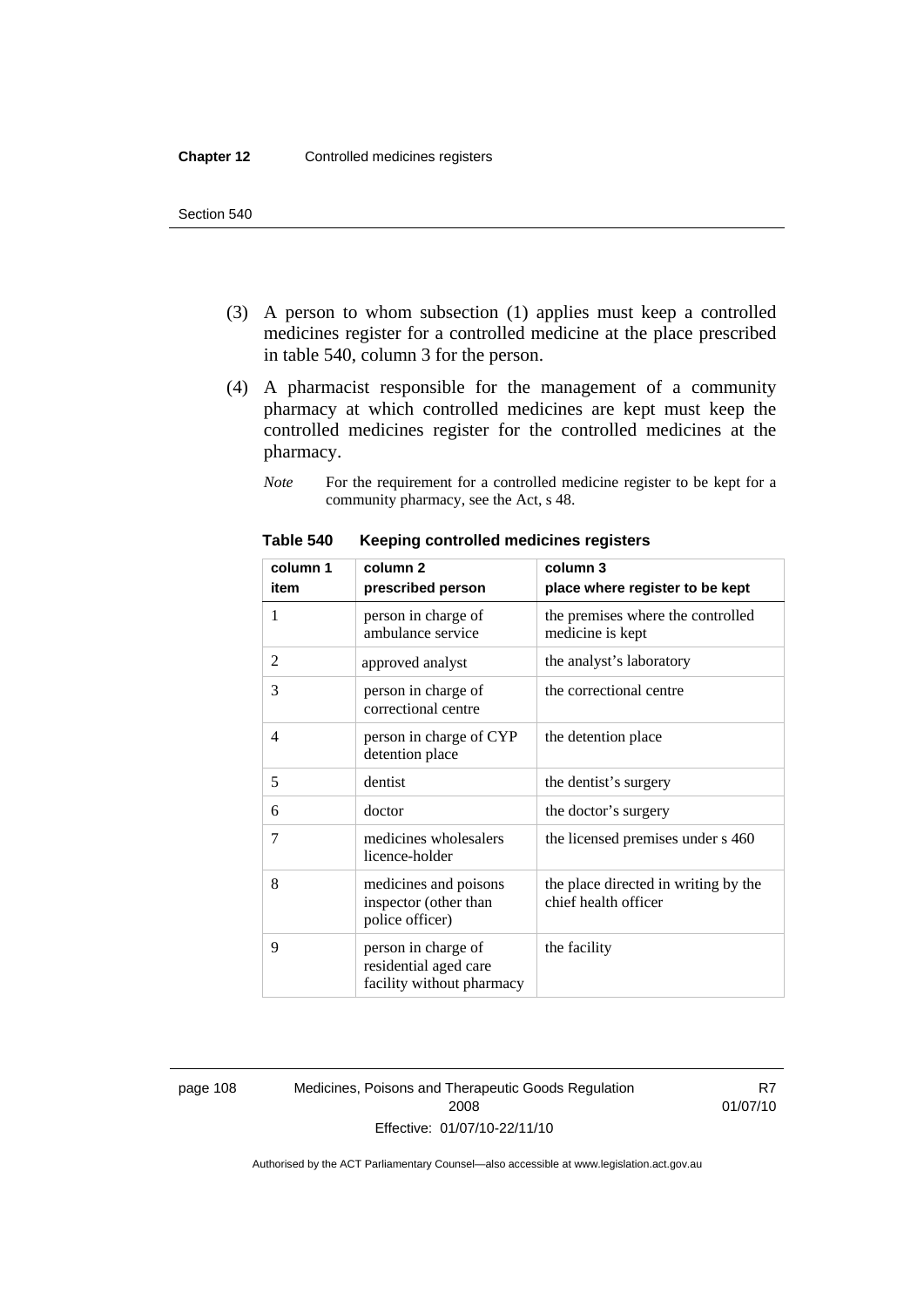| column 1 | column 2                                                                                                         | column 3                                         |
|----------|------------------------------------------------------------------------------------------------------------------|--------------------------------------------------|
| item     | prescribed person                                                                                                | place where register to be kept                  |
| 10       | person in charge of<br>residential disability care<br>facility without pharmacy                                  | the facility                                     |
| 11       | supervisor of program<br>under controlled<br>medicines research and<br>education program<br>licence              | the premises where program is being<br>conducted |
| 12       | veterinary surgeon                                                                                               | the veterinary surgeon's surgery                 |
| 13       | person in charge of ward<br>(including an opioid<br>dependency treatment<br>centre operated by the<br>Territory) | the ward                                         |
| 14       | nurse practitioner                                                                                               | the nurse practitioner's place of<br>practice    |

## **541 Keeping of controlled medicines registers by first-aid kit holders—Act, s 48 (a) and s 50 (1) (b) and (2) (b)**

(1) In this section:

*designated person* means—

- (a) a dentist, doctor, nurse practitioner or veterinary surgeon; or
- (b) an ambulance officer employed by the Commonwealth, the Territory or a State; or
- (c) a first-aid kit licence-holder.
- *Note 1 Dentist*, *doctor* and *veterinary surgeon* does not include an intern or trainee (see defs of these terms in dict).
- *Note 2 Nurse practitioner* does not include a person holding limited or provisional registration to practise as a nurse practitioner (see dict).
- *Note 3 State* includes a territory (see Legislation Act, dict, pt 1).

R7 01/07/10 Medicines, Poisons and Therapeutic Goods Regulation 2008 Effective: 01/07/10-22/11/10 page 109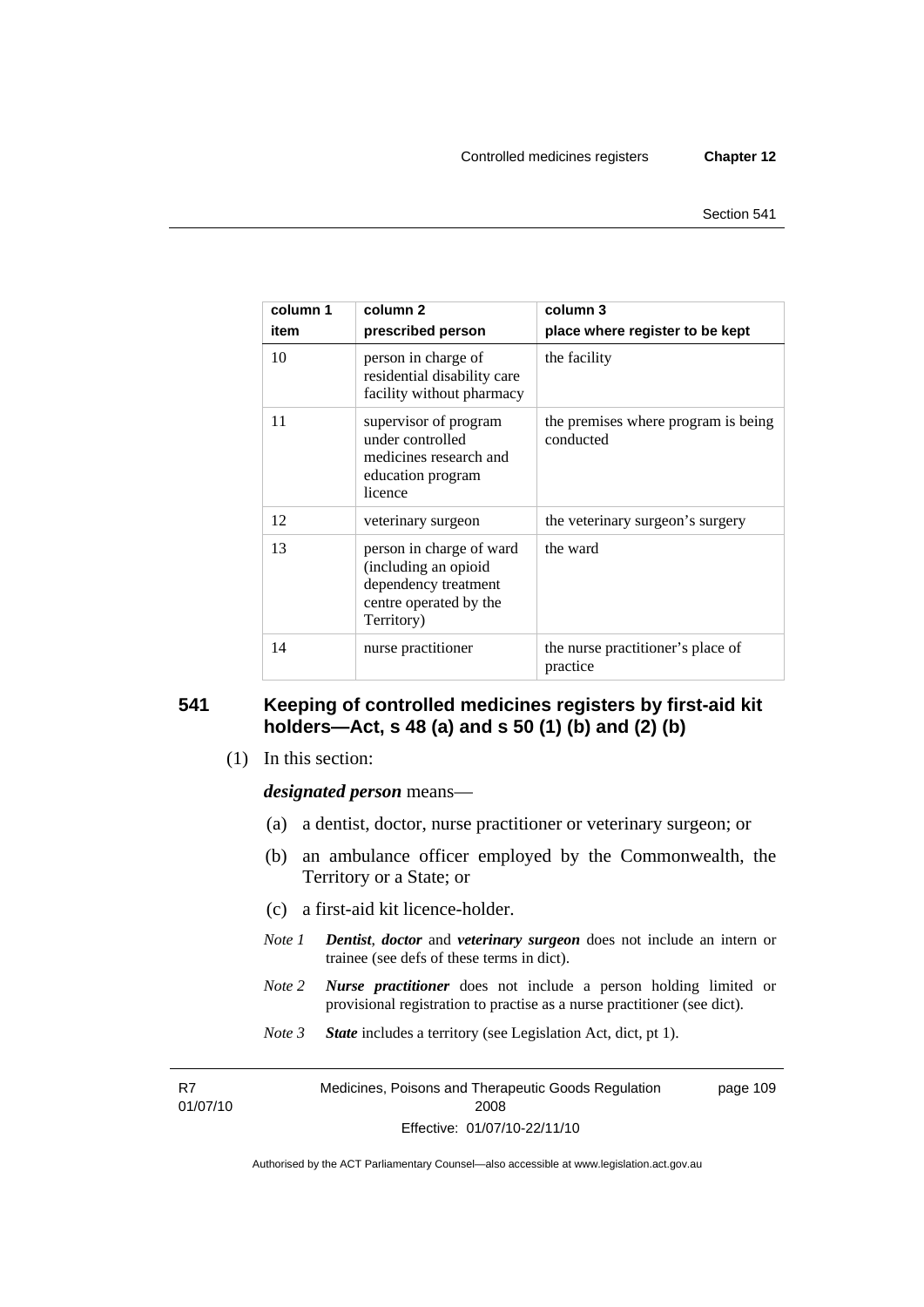(2) A designated person who possesses a first-aid kit containing a controlled medicine must keep the controlled medicines register for the controlled medicine with the first-aid kit.

## **542 Form of controlled medicines registers—Act, s 49 (1) (b) and (2) (b)**

- (1) Each page in a controlled medicines register must relate to a single form and strength of a controlled medicine.
- (2) If a controlled medicines register is kept electronically, a separate record must be used for each form and strength of controlled medicine kept.

## **543 Making entries in controlled medicines registers— Act, s 51 (1) (b)**

- (1) The following details for a dealing with a controlled medicine are prescribed:
	- (a) the nature of the dealing;
	- (b) the date of the dealing;
	- (c) the medicine, and the form, strength and quantity of the medicine, dealt with;
	- (d) if the dealing is receiving the medicine—the name and address of the supplier;
	- (e) if the dealing is supplying the medicine—the name and address of the person to whom it is supplied;
	- (f) if the medicine is supplied on a prescription—the prescriber's name and suburb and the prescription's number under section 123 (k) (Labelling dispensed medicines—Act, s 60 (1) (c) (i) and (2) (c) (i));

R7 01/07/10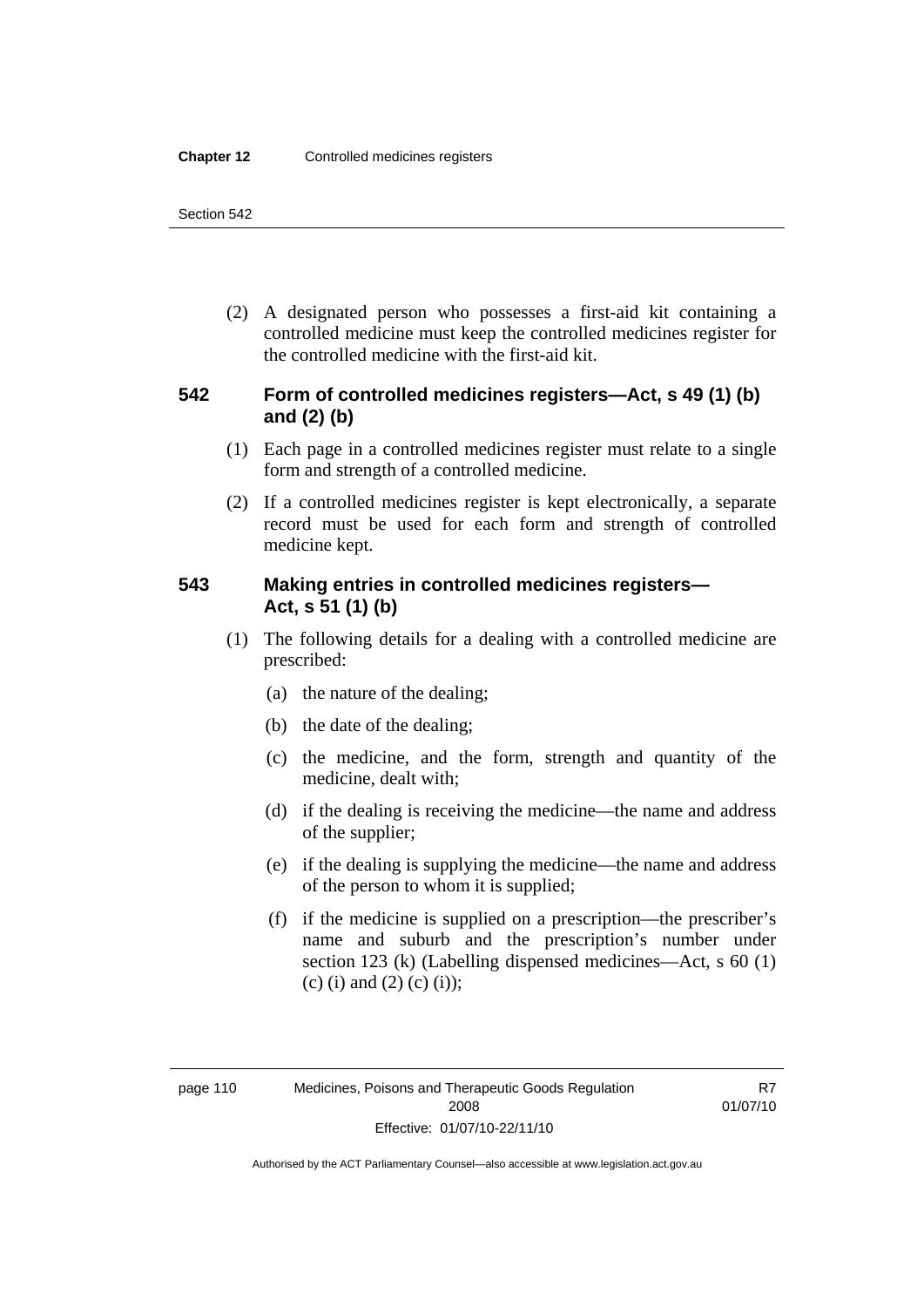- (g) if the medicine is supplied on a requisition—the requisition's number under section 132 (e) (Labelling medicines supplied on requisition—Act, s 60 (1) (c) (i) and (2) (c) (i));
- (h) if the medicine is supplied on a purchase order—the date of the purchase order;
- (i) if the Act, section 53 (Registers—witnessing administration of medicines) applies to the dealing—the name of the person to whom the medicine is administered;
- (j) the quantity of the medicine held after the dealing.
- (2) However, subsection (1) (i) does not apply in relation to a controlled medicine dispensed in a dose administration aid for—
	- (a) a patient at a residential aged care facility or residential disability care facility; or
	- (b) a detainee at a correctional centre; or
	- (c) a young detainee at a CYP detention place.
- (3) A dealing with a controlled medicine must be entered in—
	- (a) if the dealing happens in a pharmacy at an institution—the controlled medicines register kept at the pharmacy; or
	- (b) if the dealing happens in a ward at an institution—the controlled medicines register kept at the ward; or
	- (c) if the person must keep both a controlled medicines register for a first-aid kit and another controlled medicines register—
		- (i) for a dealing with a controlled medicine to which the first-aid kit relates—the controlled medicines register for the kit; or
		- (ii) for any other dealing by the person—the other controlled medicines register; or

R7 01/07/10 page 111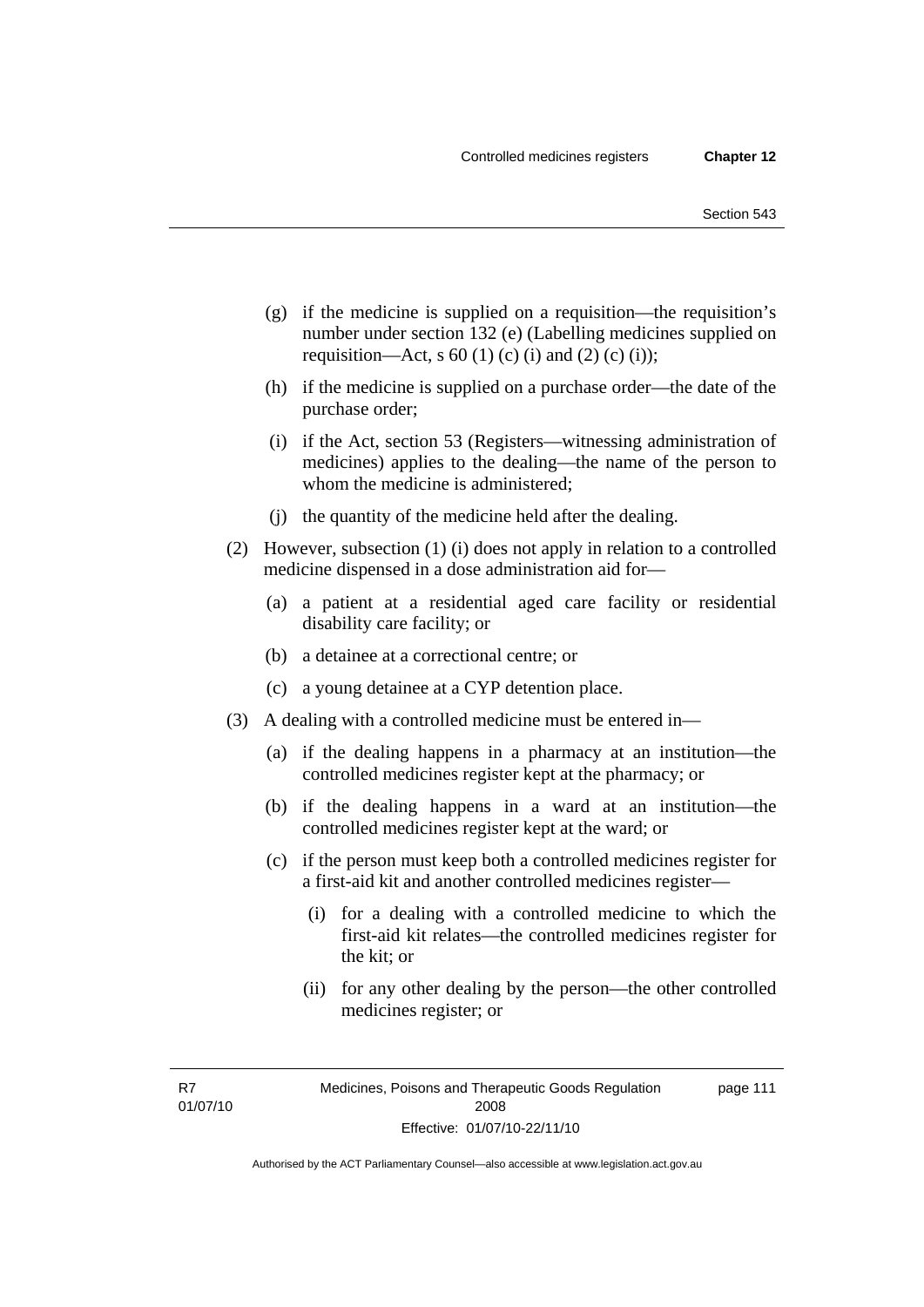(d) in any other case—the controlled medicines register the person must keep.

## **544 Prescribed witnesses for administration of controlled medicines—Act, s 53 (a) and (b)**

The following people are prescribed as witnesses in relation to the administration of a controlled medicine:

- (a) if the medicine is administered by an intern doctor—a dentist, doctor, midwife, nurse, nurse practitioner or pharmacist;
- (b) if the medicine is administered by a person who is not an intern doctor—
	- (i) a person prescribed under paragraph (a); or
	- (ii) an intern doctor or enrolled nurse.
- *Note Dentist*, *doctor* and *pharmacist* does not include an intern or trainee (see defs of these terms in dict).

## **545 Prescribed witnesses for discarding of controlled medicines—Act, s 54 (a) and (b)**

- (1) The following people are prescribed as witnesses in relation to the discarding of a controlled medicine:
	- (a) an ambulance officer employed by the Commonwealth, the Territory or a State;
	- (b) an approved analyst;
	- (c) a dentist;
	- (d) a doctor;
	- (e) a medicines and poisons inspector;
	- (f) a midwife;
	- (g) a nurse;

page 112 Medicines, Poisons and Therapeutic Goods Regulation 2008 Effective: 01/07/10-22/11/10

R7 01/07/10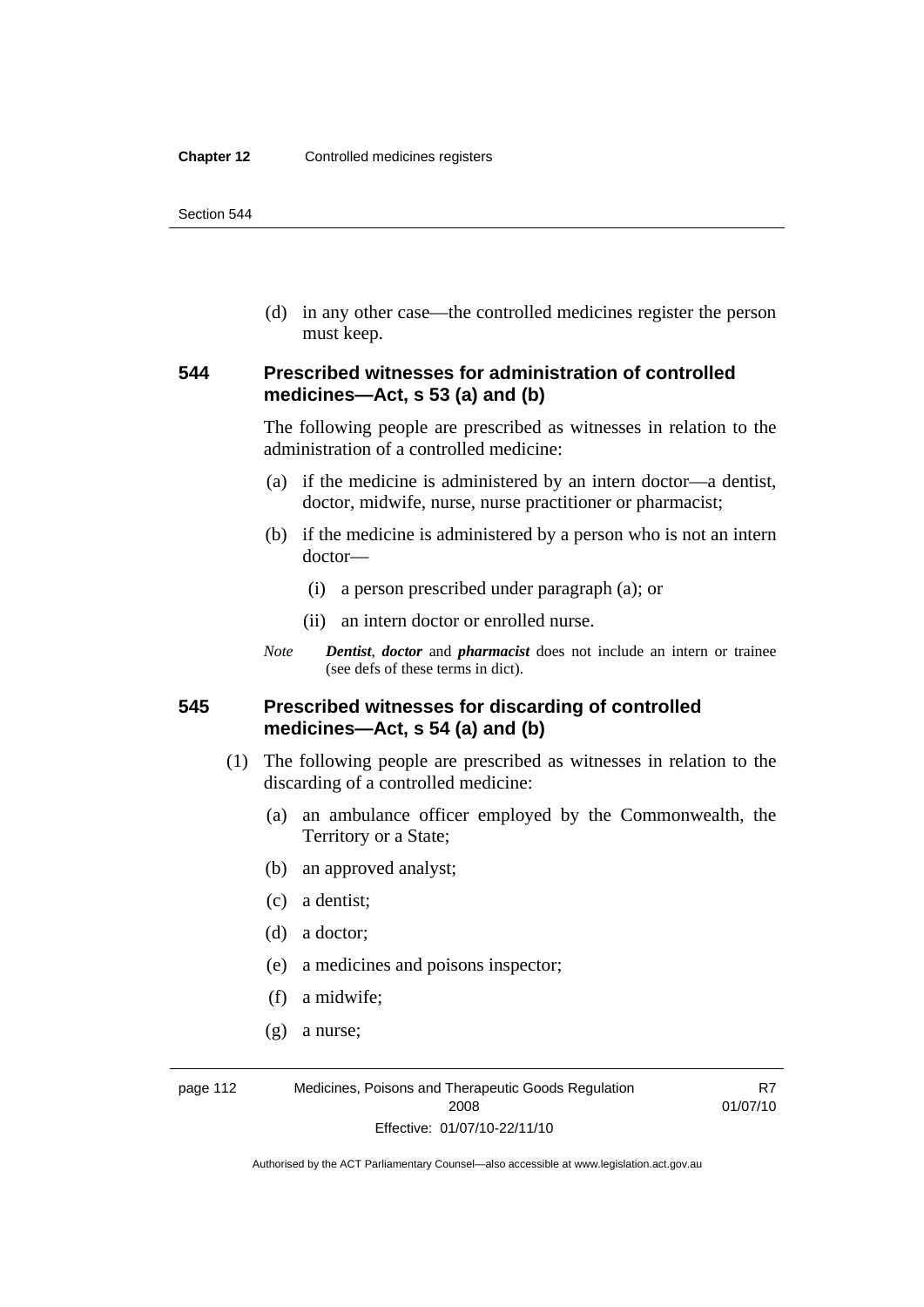- (h) a nurse practitioner;
- (i) a pharmacist;
- (j) a veterinary surgeon.
- *Note 1 Approved analyst*—see the dictionary.
- *Note 2 Dentist*, *doctor*, *pharmacist* and *veterinary surgeon* does not include an intern or trainee (see defs of these terms in dict).
- *Note 3 Nurse* does not include an enrolled nurse (see Legislation Act, dict, pt 1).
- *Note 4* See s 390 for the discarding of the residue of a controlled medicine left after administration.
- (2) However, a person mentioned in subsection (1) must not be a prescribed witness to the discarding of a controlled medicine if the person is—
	- (a) related to, a close friend of or employed by the person discarding the medicine; or
	- (b) the supervisor of the person discarding the medicine; or
	- (c) supervised by the person discarding the medicine.

## **546 Changes etc to entries in controlled medicines registers—Act, s 55 (2) (b)**

- (1) An entry in a paper-based controlled medicines register may be amended by the person who made the entry by—
	- (a) the person signing and dating a marginal note or footnote that gives the date of the amendment and the amended details; and
	- (b) if the entry relates to administering a controlled medicine—
		- (i) the amendment being witnessed by a person prescribed under section 544 (Prescribed witnesses for administration of controlled medicines—Act, s 53 (a) and (b)); and

R7 01/07/10

Medicines, Poisons and Therapeutic Goods Regulation 2008 Effective: 01/07/10-22/11/10 page 113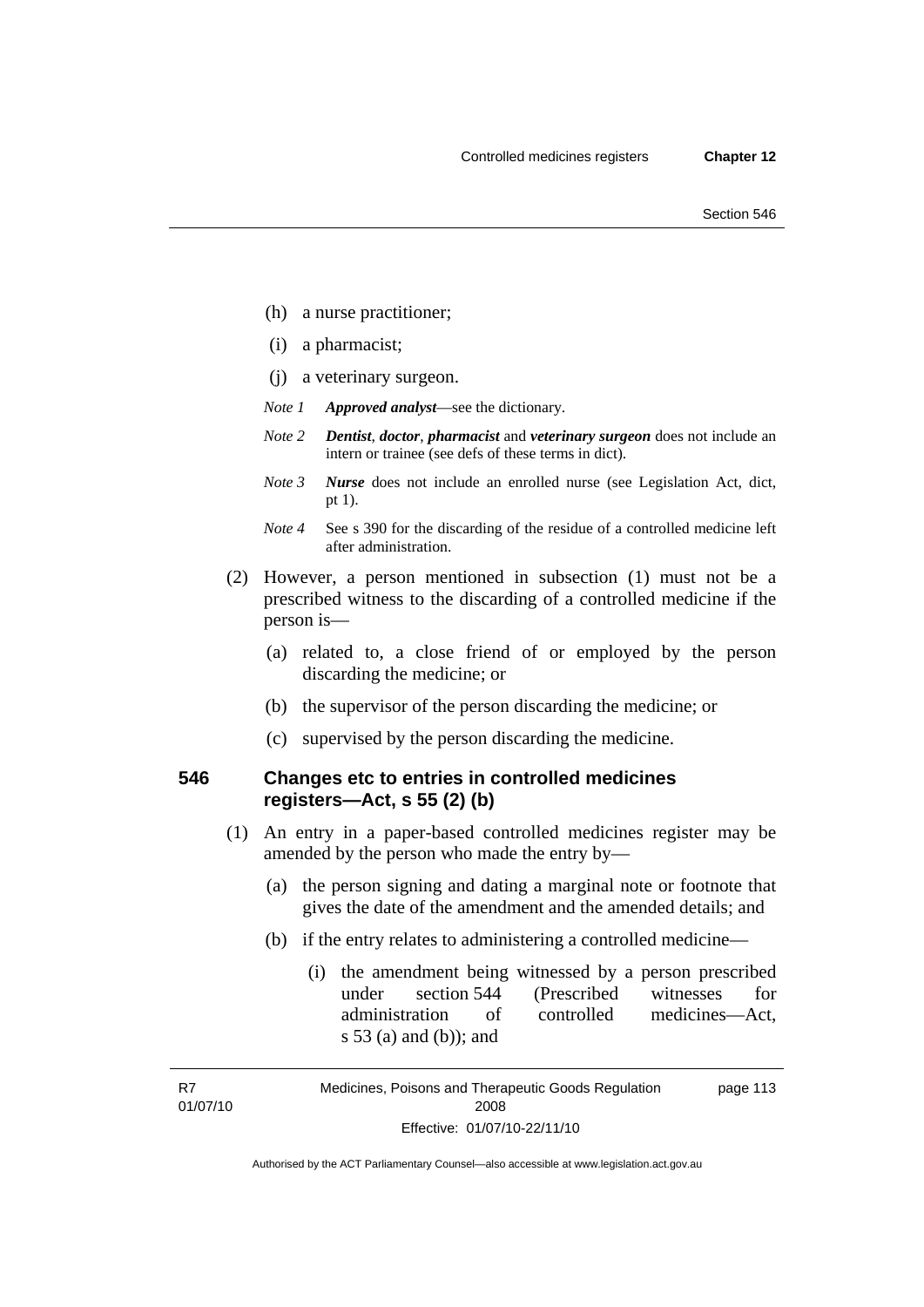- (ii) the witness signing the amendment as witness; and
- (c) if the entry relates to the discarding of a controlled medicine—
	- (i) the amendment being witnessed by a person prescribed under section 545 (Prescribed witnesses for discarding of controlled medicines—Act, s 54 (a) and (b)); and
	- (ii) the witness signing the amendment as witness.
- (2) An entry in an electronic controlled medicines register may be amended by the person who made the entry by the person attaching or linking, by electronic means, a document that includes—
	- (a) the person's signature, the date and the amended details; and
	- (b) if the entry relates to administering a controlled medicine—the signature as witness of a person prescribed under section 544; and
	- (c) if the entry relates to the discarding of a controlled medicine the signature as witness of a person prescribed under section 545.

page 114 Medicines, Poisons and Therapeutic Goods Regulation 2008 Effective: 01/07/10-22/11/10

R7 01/07/10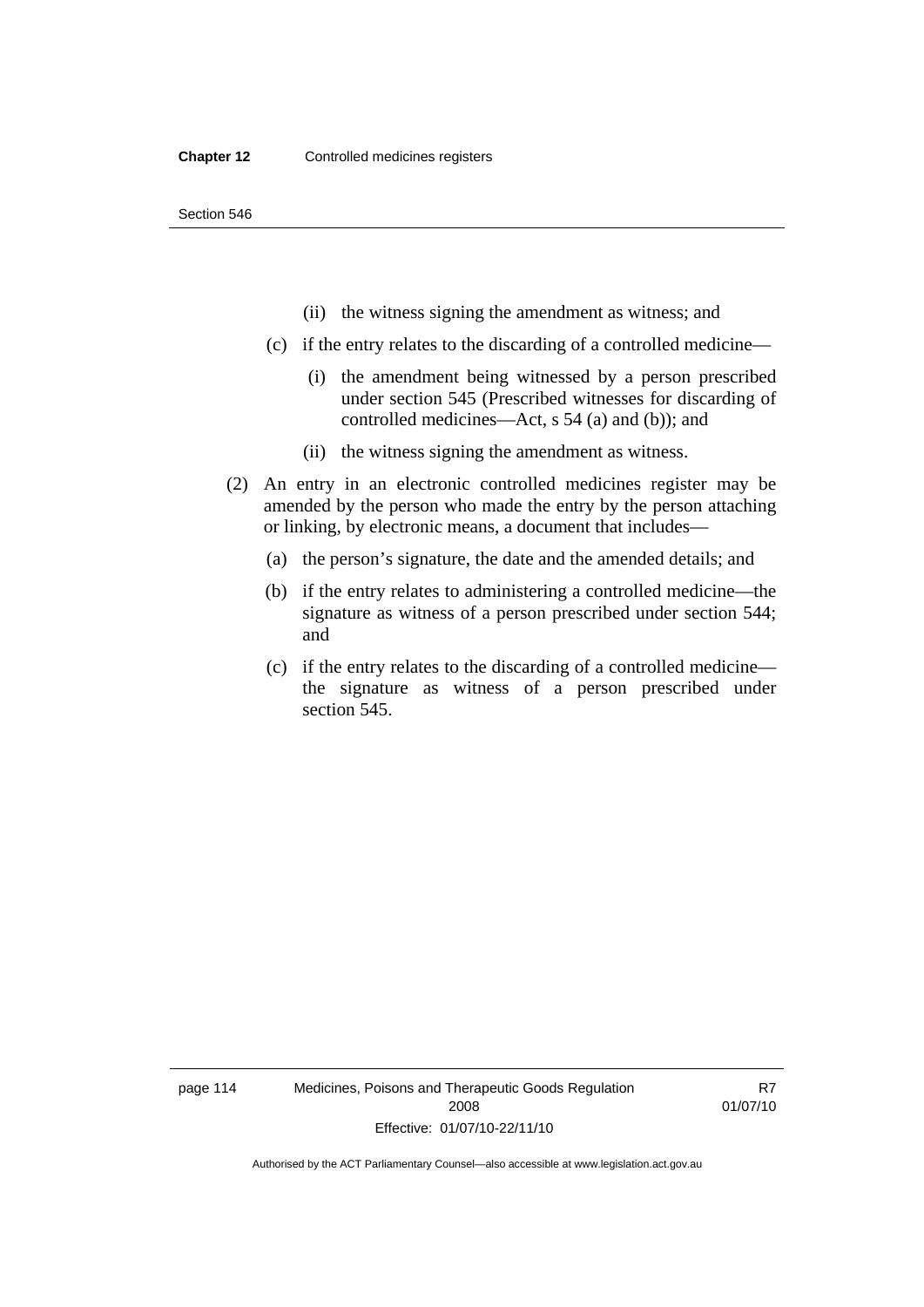# **Chapter 13 Controlled medicines and appendix D medicines approvals for human use**

# **Part 13.1 Controlled medicines approvals**

*Note* It is a condition of an authorisation to prescribe a controlled medicine for human use that the prescriber has an approval under this part (see s 31 (d)).

## **Division 13.1.1 Preliminary**

## **550 Meaning of** *controlled medicines approval*

In this regulation:

*controlled medicines approval* means an approval to prescribe a controlled medicine under—

- (a) division 13.1.2 (Standing controlled medicines approvals); or
- (b) division 13.1.3 (Chief health officer controlled medicines approvals).

## **551 Meaning of** *designated prescriber***—pt 13.1**

In this part:

*designated prescriber* means a prescriber (other than a veterinary surgeon or trainee veterinary surgeon) in relation to whom prescribing a controlled medicine is included in schedule 1, column 3.

page 115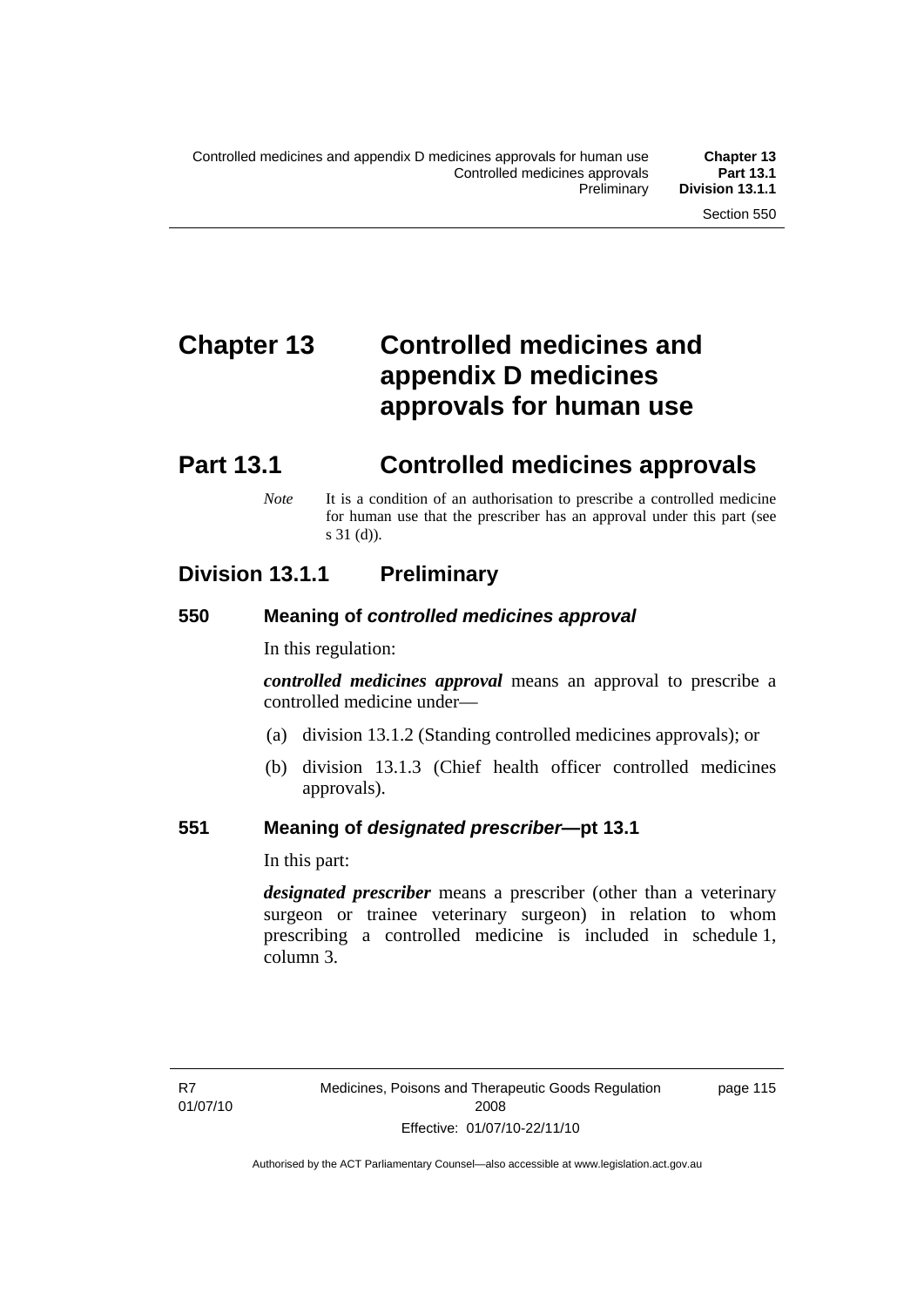## **Division 13.1.2 Standing controlled medicines approvals**

## **555 Standing approval to prescribe controlled medicines for hospital in-patients**

A designated prescriber is approved to prescribe a controlled medicine for a patient of the prescriber if the patient is an in-patient at a hospital.

*Note* A *hospice* is a hospital (see *The Macquarie Dictionary*, 4th ed).

### **556 Standing approval to prescribe controlled medicines for short-term treatment**

A designated prescriber is approved to prescribe a controlled medicine for a patient of the prescriber if—

- (a) the prescriber believes on reasonable grounds that the patient is not a drug-dependant person in relation to a controlled medicine or prohibited substance; and
- (b) the prescriber believes on reasonable grounds that the patient has not been prescribed a controlled medicine within the 2-month period before the prescriber prescribes the medicine; and
- (c) the prescriber prescribes the controlled medicine for the patient's use for 2 months or less.

*Note* For long-term prescribing, see div 13.1.3.

## **557 Standing interim approval to prescribe buprenorphine and methadone for patients of certain institutions**

(1) In this section:

*doctor* includes an intern doctor acting under the direct supervision of a doctor.

R7 01/07/10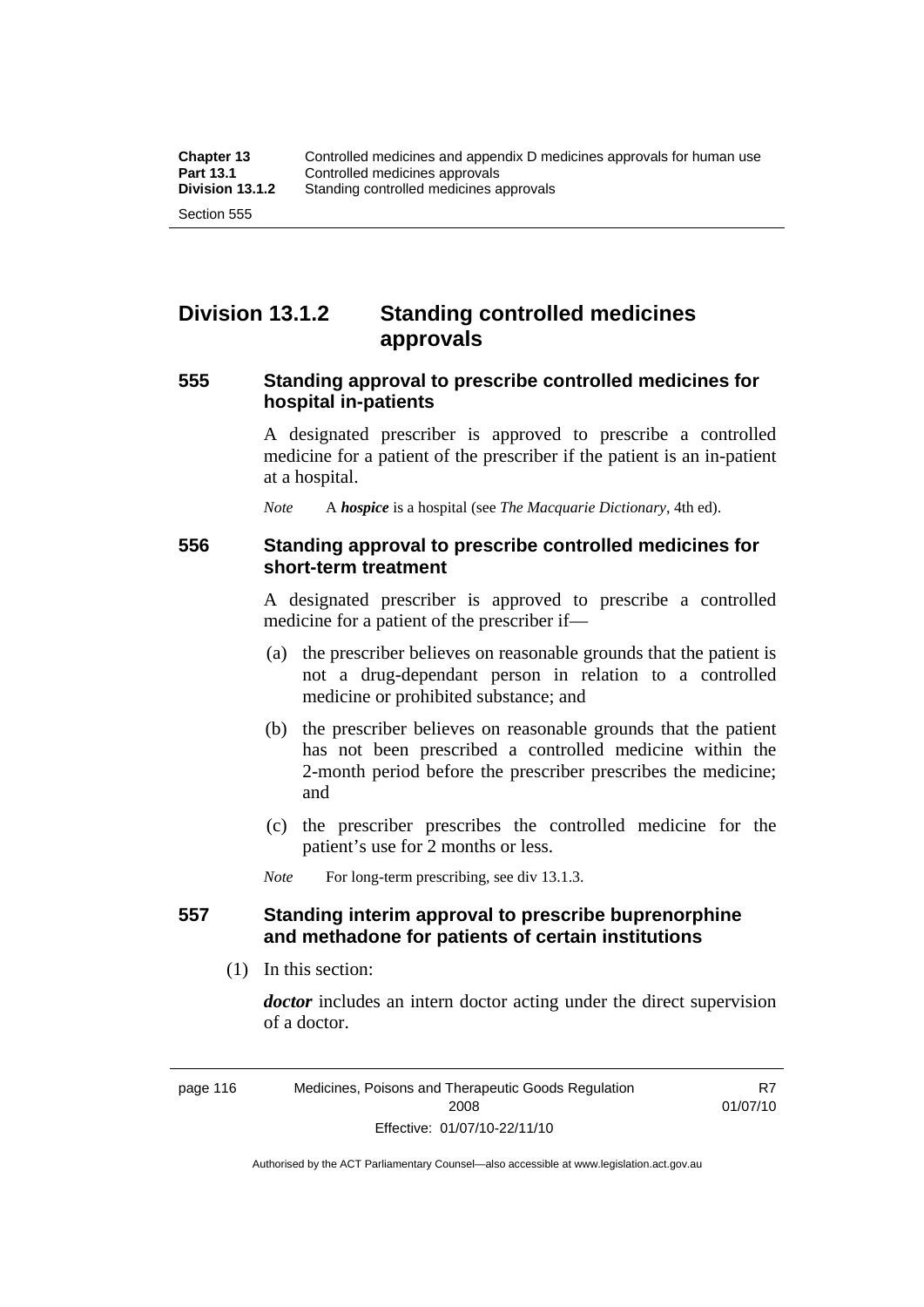- (2) A doctor is approved (the *interim approval*) to prescribe buprenorphine or methadone if—
	- (a) the doctor—
		- (i) is working at a hospital and prescribes the medicine for an outpatient at the hospital; or
		- (ii) is working at any of the following institutions and prescribes the medicine for a patient of the institution:
			- (A) a correctional centre;
			- (B) a CYP detention place;
			- (C) an opioid dependency treatment centre operated by the Territory; or
			- *Note Institution* includes a correctional centre and a CYP detention place (see s 652).
		- (iii) prescribes the medicine for a person in police custody; and
	- (b) the buprenorphine or methadone is prescribed in accordance with the opioid dependency treatment guidelines; and

*Note Opioid dependency treatment guidelines*—see the dictionary.

- (c) the doctor makes an application under section 560 to prescribe the medicine not later than 72 hours after the doctor first prescribes buprenorphine or methadone for the patient.
- (3) The interim approval ends—
	- (a) if the chief health officer approves the application under division 13.1.3—when the doctor is given notice of the approval; or
	- (b) if the application under section 560 is withdrawn—on the withdrawal of the application; or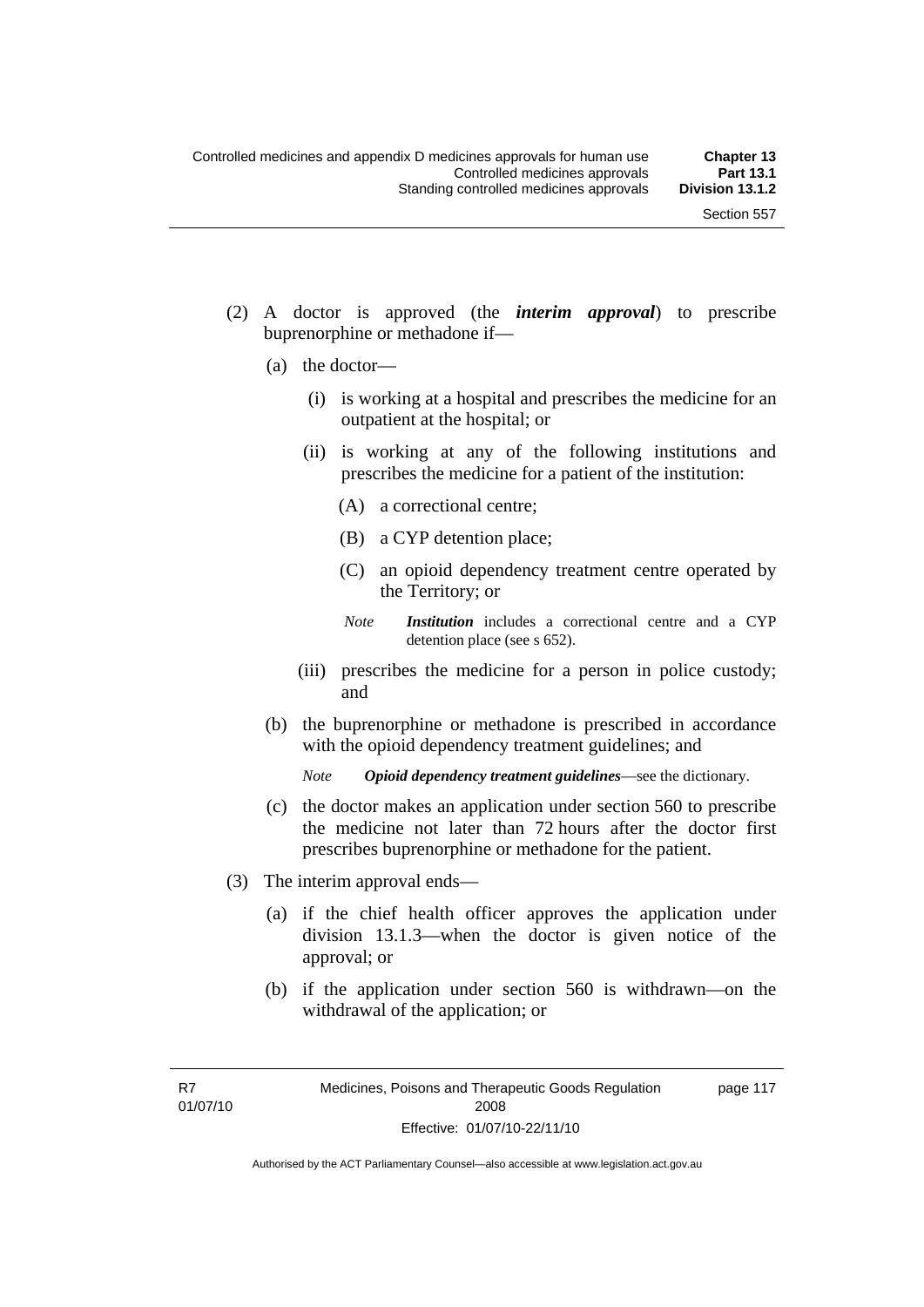| <b>Chapter 13</b> | Controlled medicines and appendix D medicines approvals for human use |  |
|-------------------|-----------------------------------------------------------------------|--|
| <b>Part 13.1</b>  | Controlled medicines approvals                                        |  |
| Division 13.1.3   | Chief health officer controlled medicines approvals                   |  |
| Section 560       |                                                                       |  |

- (c) if the chief health officer refuses to approve the application and the 7-day period mentioned in section 565 (2) (Applications for review of unfavourable CHO decisions for approvals) ends without an application for review being made—at the end of the 7-day period; or
- (d) if the chief health officer refers the application to the medicines advisory committee or an application is made to the committee under section 565—when the doctor is given notice of the chief health officer's decision under section 573 (Medicines advisory committee—directions to CHO).

## **Division 13.1.3 Chief health officer controlled medicines approvals**

## **560 Applications for CHO controlled medicines approvals**

- (1) A designated prescriber may apply to the chief health officer for approval to prescribe a controlled medicine.
- (2) An application under subsection (1) must—
	- (a) be for approval to prescribe a controlled medicine for a single individual; and
	- (b) be made in a way determined by the chief health officer.

#### **Examples**

telephone, email and fax

- *Note 1* If a form is approved under the Act, s 198 for this provision, the form must be used.
- *Note 2* An example is part of the regulation, is not exhaustive and may extend, but does not limit, the meaning of the provision in which it appears (see Legislation Act, s 126 and s 132).
- (3) An application under subsection (1) may be made—
	- (a) on the applicant's own behalf; or

page 118 Medicines, Poisons and Therapeutic Goods Regulation 2008 Effective: 01/07/10-22/11/10

R7 01/07/10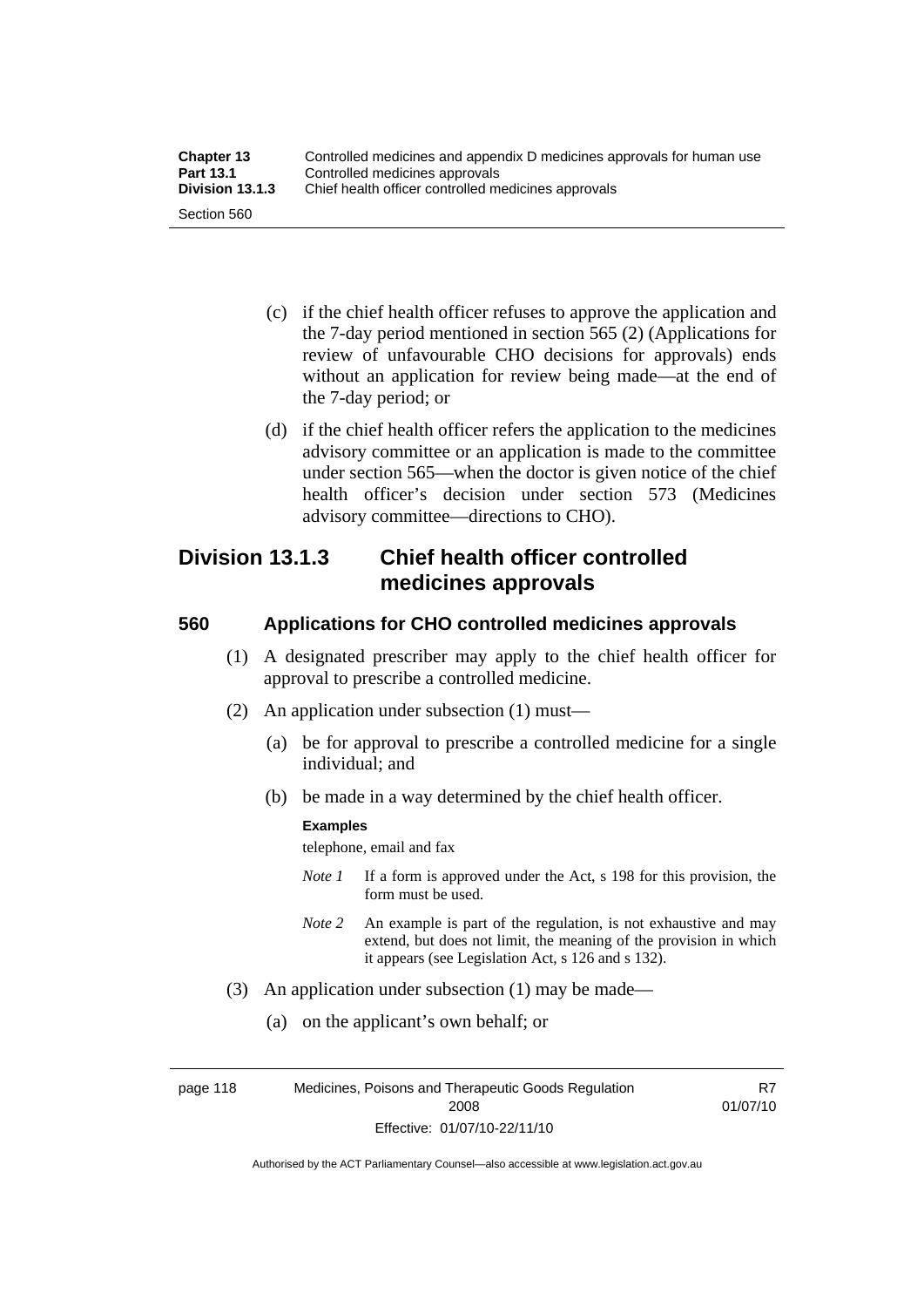- (b) on the applicant's own behalf and on behalf of 1 or more other named designated prescribers; or
- (c) on behalf of a group of designated prescribers that includes the applicant and who practise at the same premises.

#### **Example**

the doctors practising at a suburban medical practice so that if a person's usual doctor is unavailable another doctor at the practice can, under the approval, prescribe the controlled medicine

(4) A determination under subsection (2) (b) is a notifiable instrument.

*Note* A notifiable instrument must be notified under the Legislation Act.

## **561 Requirements for CHO controlled medicines approval applications**

- (1) An application by a designated prescriber for an approval to prescribe a controlled medicine for a patient must include the following:
	- (a) the designated prescriber's name and address;
	- (b) if the application is made on behalf of a group of designated prescribers—the names of the designated prescribers or a description of the group;
	- (c) the medicine, and the form, strength and quantity of the medicine, to be prescribed;

*Note* For morphine or oxycodone for a terminally ill person, see s (2).

- (d) the daily dose of the medicine and, if more than 1 form or strength of the medicine is to be prescribed, the dose for each form or strength;
- (e) the patient's name and home address;
- (f) the condition from which the patient is suffering that, in the designated prescriber's opinion, requires treatment with the medicine;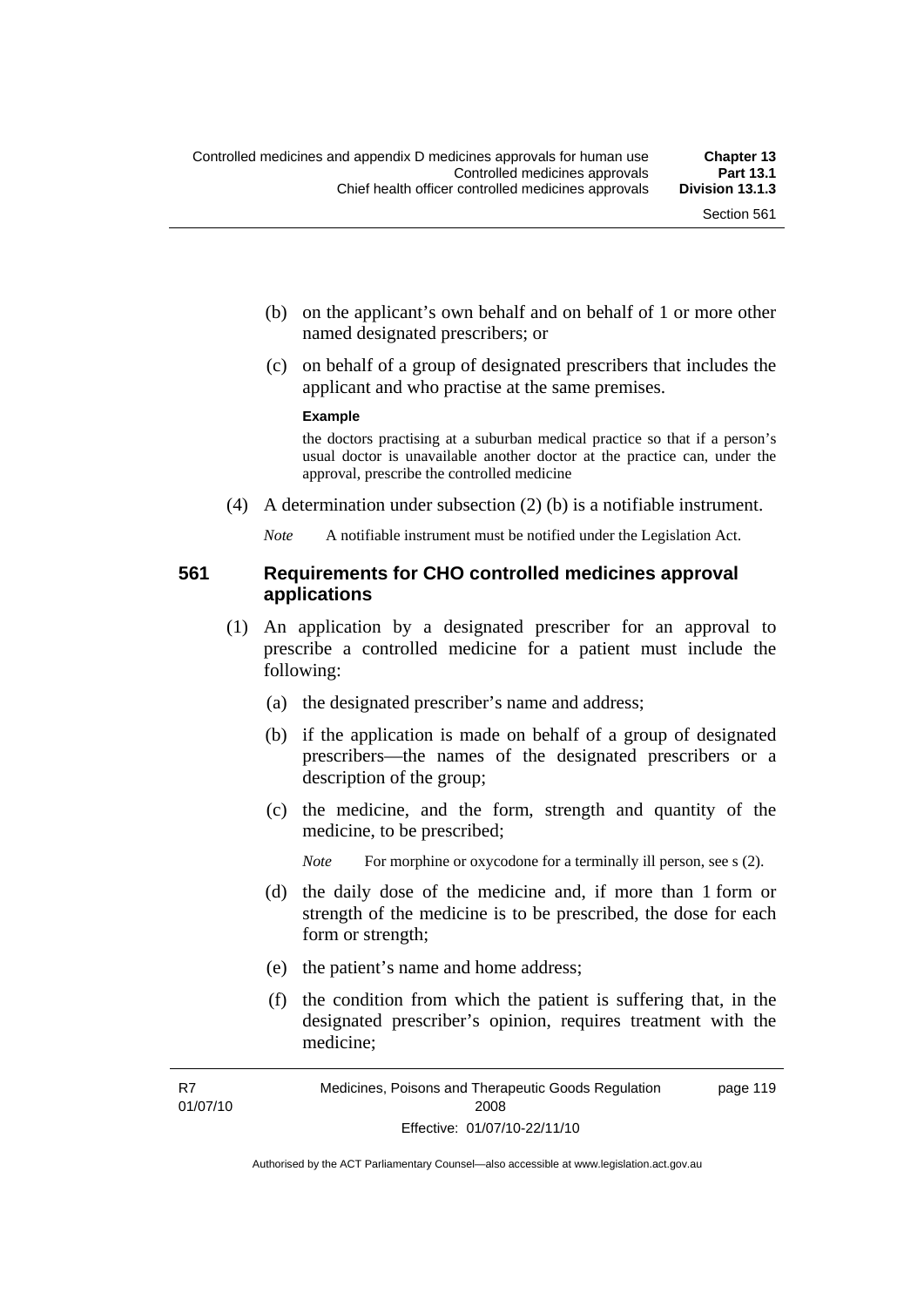- (g) whether, in the designated prescriber's opinion, based on reasonable grounds, the patient is a drug-dependent person in relation to a controlled medicine or prohibited substance.
- (2) However, for subsection (1) (c), if the controlled medicine is morphine or oxycodone for a person with a terminal illness, the application may be made for all forms, strengths and quantities of the medicine.
- (3) To remove any doubt, the application may include any other information the designated prescriber considers relevant.
- (4) The chief health officer may ask the designated prescriber for any other information reasonably required to decide the application, including, for example, further information about the patient's treatment.
	- *Note* An example is part of the regulation, is not exhaustive and may extend, but does not limit, the meaning of the provision in which it appears (see Legislation Act, s 126 and s 132).

## **562 CHO decision on applications to prescribe controlled medicines**

- (1) On application under section 560, the chief health officer must—
	- (a) approve the application in the terms applied for; or
	- (b) approve the application in terms different from those applied for; or
	- (c) refuse to approve the application; or
	- (d) refer the application to the medicines advisory committee.
	- *Note 1* An approval may include conditions (see s 570).
	- *Note* 2 For the form of a controlled medicines approval by the chief health officer, see s 571.

R7 01/07/10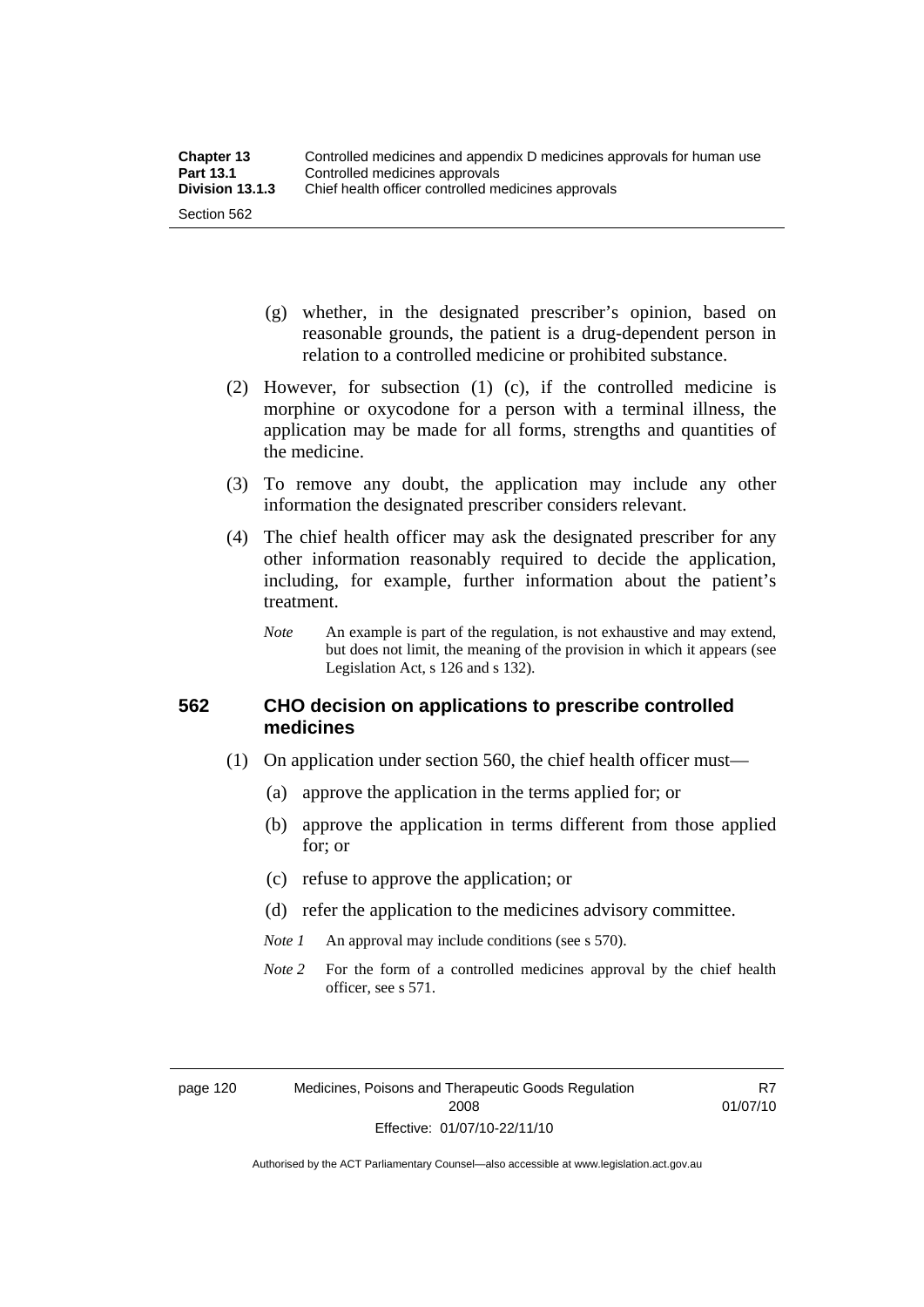- (2) However, the chief health officer need not decide the application if the chief health officer has asked for information under section 561 (4) and the information has not been given.
- (3) The chief health officer must give the applicant written notice of the chief health officer's decision not later than 7 days after the day the decision is made.
- (4) If the decision is made under subsection (1) (b) or (c), the notice must include information about the applicant's right to seek review of the decision under section 565 (Applications for review of unfavourable CHO decisions for approvals).

#### **563 Restrictions on CHO power to approve applications for approvals**

In making a decision under section 562, the chief health officer—

- (a) must comply with any applicable guidelines made under section 574 (Medicines advisory committee—guidelines for CHO decisions on applications); and
- (b) must not approve an application to prescribe all forms, strengths and quantities of morphine or oxycodone for the treatment of a person who is terminally ill unless satisfied—
	- (i) a specialist has diagnosed the person as being terminally ill; and
	- (ii) the medicine is for use by the person for therapeutic purposes only; and
- (c) must not approve an application to prescribe buprenorphine or methadone to treat a drug-dependent person's drug-dependency unless the applicant is—
	- (i) a doctor who is working at a hospital, or an institution mentioned in section 557 (2) (a) (ii) (Standing interim

R7 01/07/10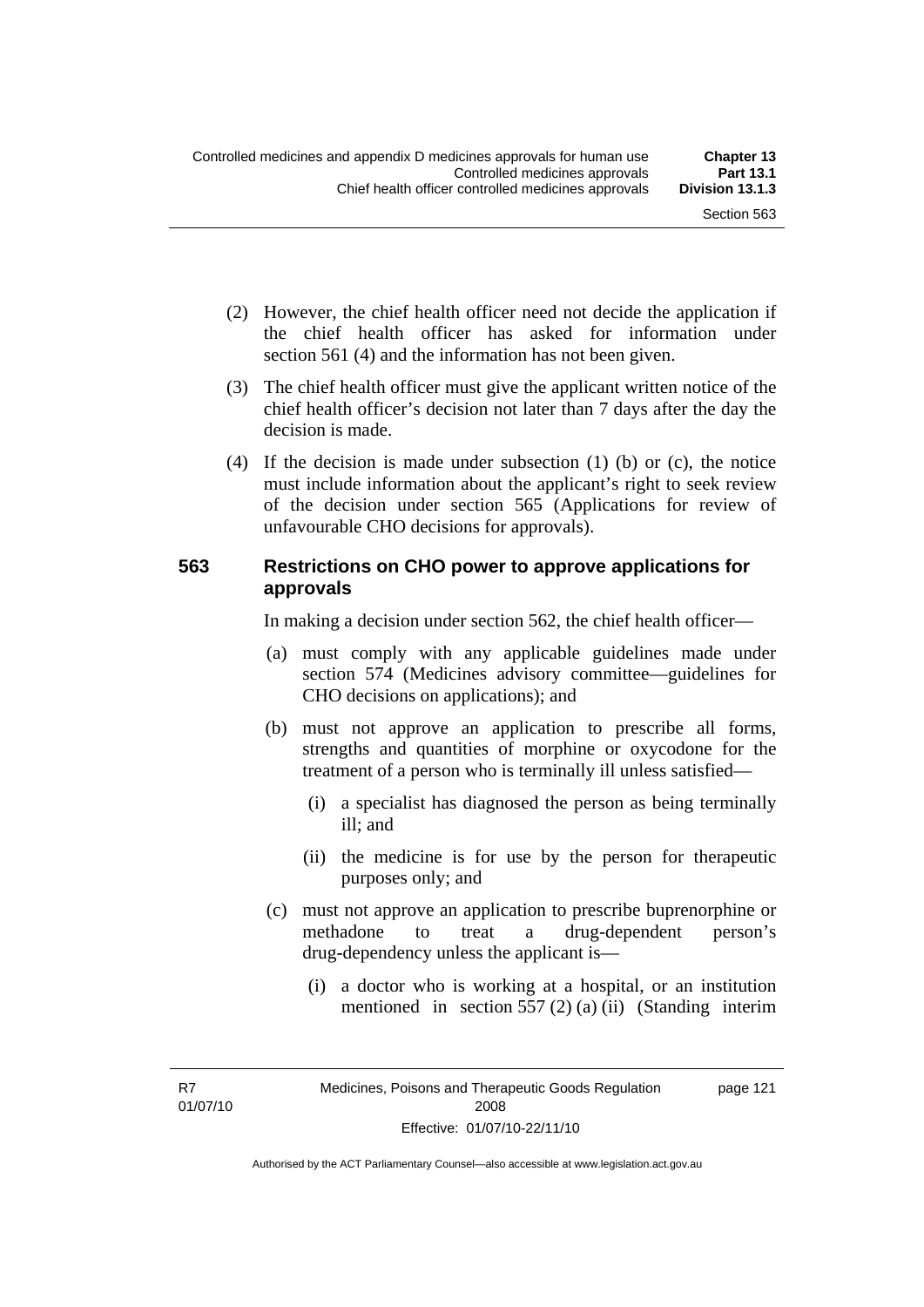approval to prescribe buprenorphine and methadone for patients of certain institutions); or

- (ii) an intern doctor who is working at a hospital, or an institution mentioned in section 557 (2) (a) (ii), and who is acting under the direct supervision of a doctor at the hospital or institution; or
- (iii) a doctor who is treating a person held in police custody; or
- (iv) a doctor who holds an endorsement under section 582 (CHO decisions on applications for endorsement to treat drug-dependency); or
- (v) a doctor who is prescribing continuing opioid dependency treatment for up to 5 drug-dependent people if—
	- (A) the people have already undergone opioid dependency treatment for at least 14 consecutive days (the *initial treatment*); and
	- (B) the initial treatment was prescribed by a doctor holding an endorsement under section 582.
	- *Note Doctor* does not include an intern doctor (see dict).

#### **564 Term of CHO controlled medicines approvals**

A controlled medicines approval under this division is for the period (not longer than 1 year) stated in the approval.

## **565 Applications for review of unfavourable CHO decisions for approvals**

- (1) This section applies if, under section 562, the chief health officer—
	- (a) approves an application for a controlled medicines approval in terms different from those applied for; or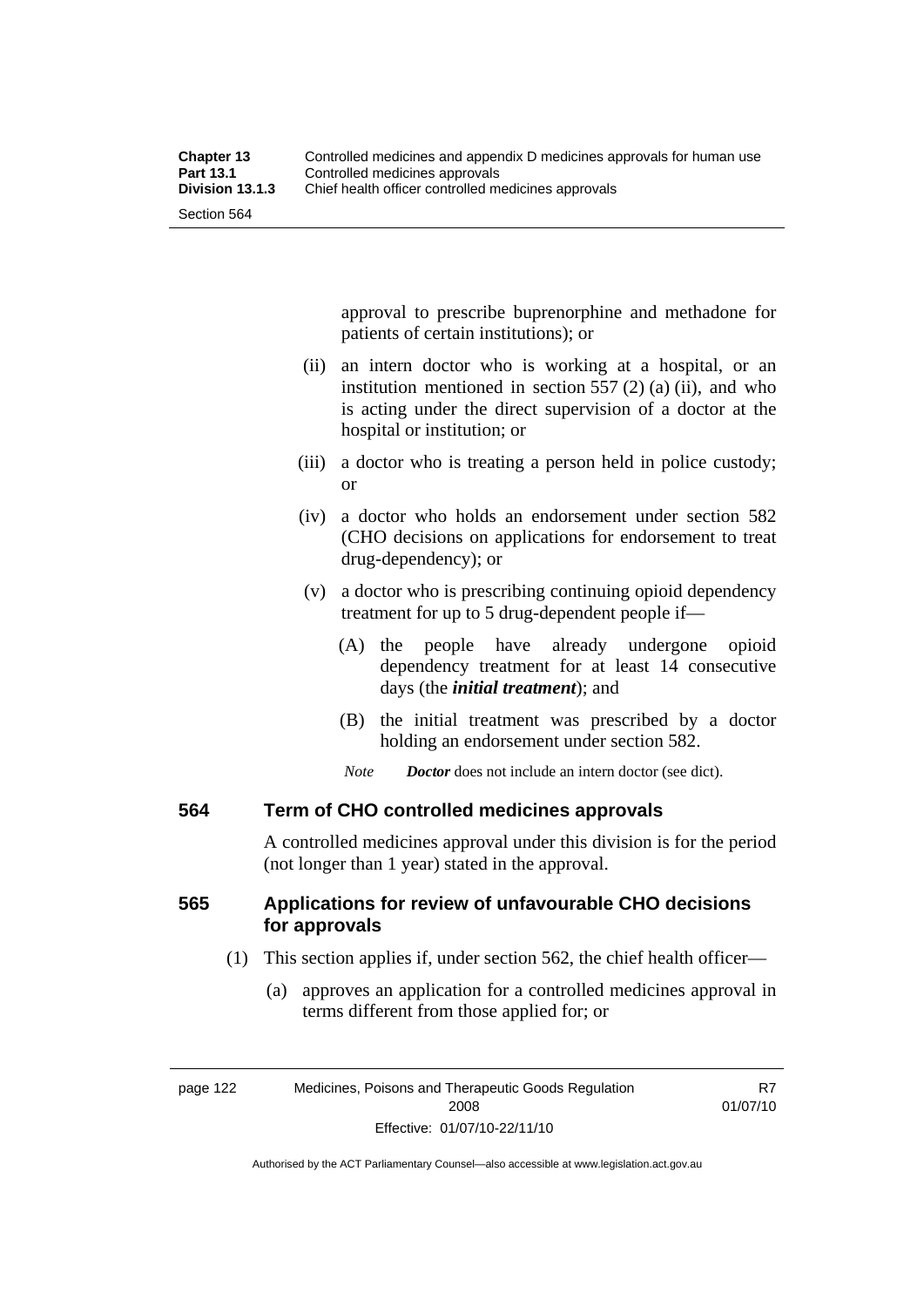- (b) refuses to approve the application for an approval.
- (2) The applicant for the approval may, not later than 7 days after the day the person receives written notice of the decision, apply to the medicines advisory committee for review of the decision.
- (3) The application for review—
	- (a) must be in writing signed by the applicant; and
	- (b) must set out the grounds for the application; and
	- (c) may include any information that the applicant considers appropriate for the review.

#### **566 Medicines advisory committee—referred applications and review of unfavourable CHO decisions**

- (1) This section applies to an application—
	- (a) for approval to prescribe a controlled medicine referred to the medicines advisory committee under section 562 (1) (d); or
	- (b) under section 565 for review of a decision of the chief health officer on an application for a controlled medicines approval.
- (2) The medicines advisory committee may, in writing, ask the applicant to give the committee further information about the treatment of the person to whom the application relates not later than a stated reasonable time.
- (3) After considering the application and any further information provided in accordance with a notice under subsection (2), the medicines advisory committee must—
	- (a) for an application for review of a decision by the chief health officer—
		- (i) direct the chief health officer to confirm the decision made; or

R7 01/07/10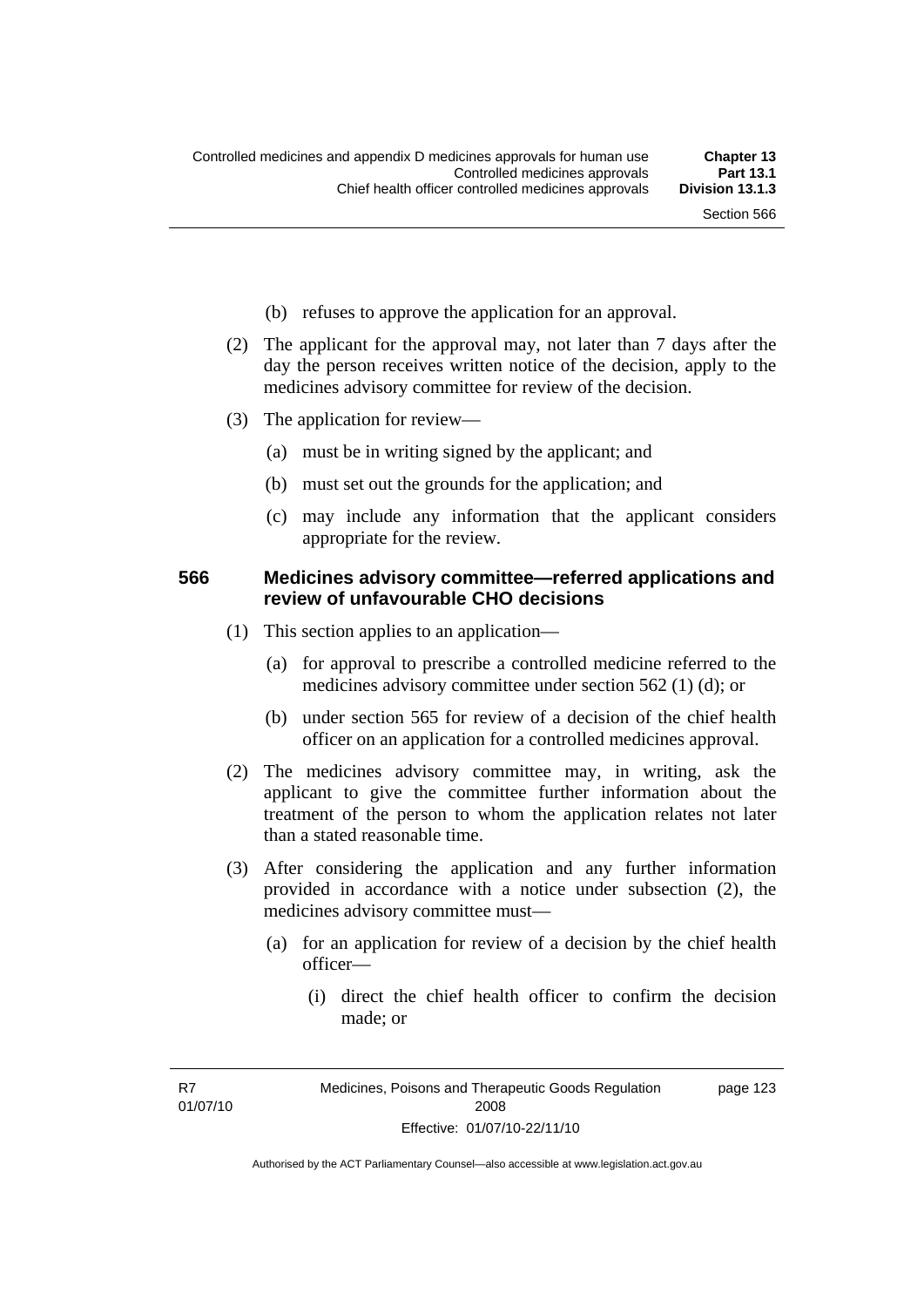- (ii) do both of the following:
	- (A) direct the chief health officer to revoke the decision made;
	- (B) give the chief health officer a direction under paragraph  $(b)$   $(i)$ ,  $(ii)$  or  $(iii)$ ; or
- (b) direct the chief health officer—
	- (i) to approve the application to prescribe a controlled medicine in the terms applied for; or
	- (ii) to approve the application in terms different from those applied for; or
	- (iii) to refuse to approve the application.
- *Note 1* The medicines advisory committee may direct the chief health officer to include conditions in the approval (see s 570 (2)).

*Note* 2 The chief health officer must comply with a direction (see s 573).

(4) A direction must be in writing.

### **567 Amendment and revocation of controlled medicines approvals**

- (1) The chief health officer may amend or revoke a controlled medicines approval on the chief health officer's own initiative and without consulting the medicines advisory committee.
- (2) The medicines advisory committee may direct the chief health officer to amend or revoke a controlled medicines approval, whether or not the approval was given at the direction of the committee.

*Note* The chief health officer must comply with a direction (see s 573).

(3) A direction under subsection (2) must be in writing.

R7 01/07/10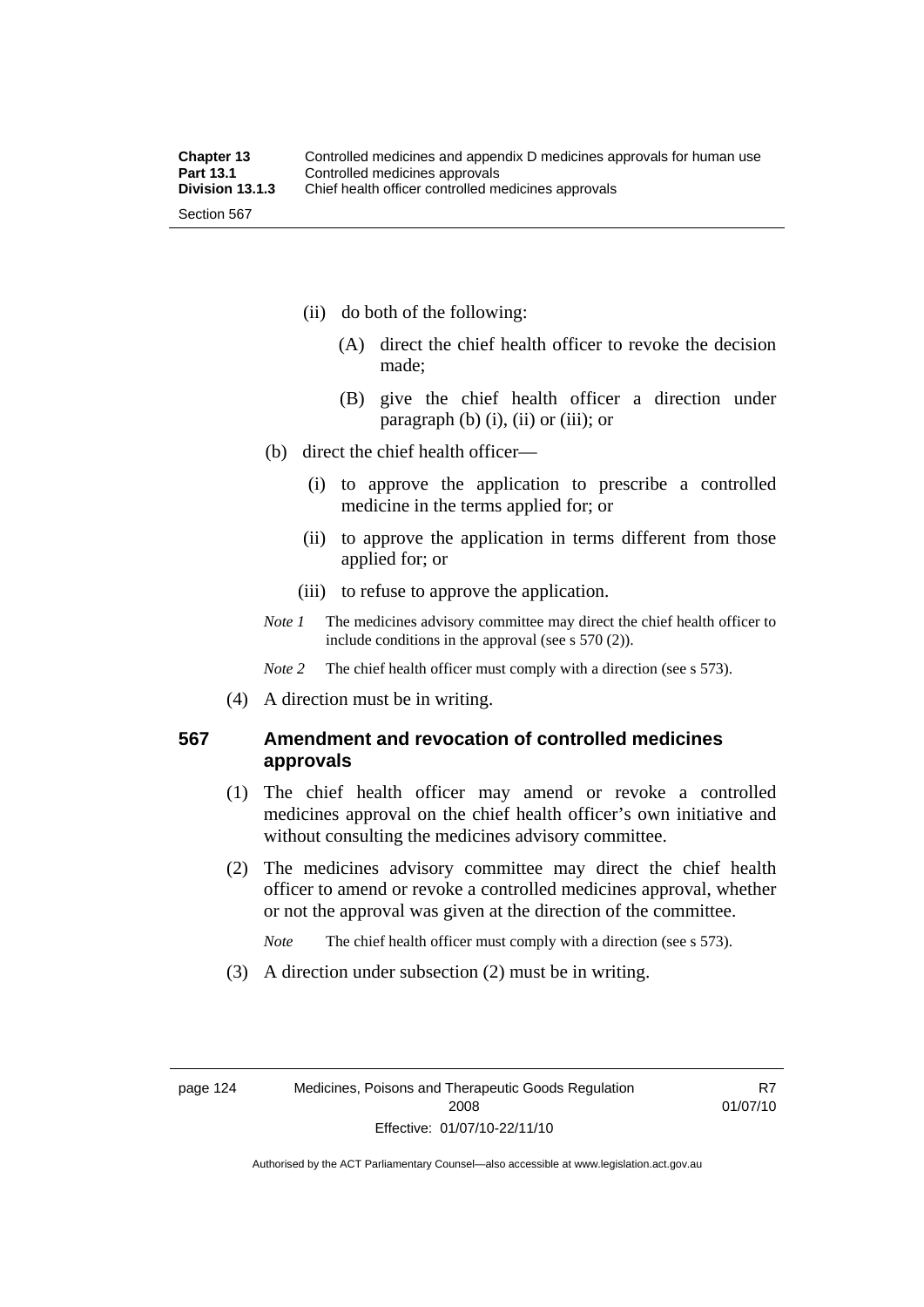page 125

- (4) The chief health officer must send the approval-holder written notice of the chief health officer's decision not later than 7 days after the day the decision is made.
- (5) If the decision is to amend or revoke a controlled medicines approval under subsection (1), the notice must include information about the approval-holder's right to seek review of the decision under section 568.
- (6) In this section:

*amend*, a controlled medicines approval, includes imposing a condition on, or changing a condition of, the approval.

#### **568 Application for review of amendment and revocation on CHO initiative**

- (1) This section applies if the chief health officer amends or revokes a controlled medicines approval under section 567 (1).
- (2) The person to whom the approval was given may, not later than 7 days after the day the person is given written notice of the amendment or revocation, apply to the medicines advisory committee for review of the decision.
- (3) The application for review—
	- (a) must be in writing signed by the applicant; and
	- (b) must set out the grounds for the application; and
	- (c) may include any information that the applicant considers appropriate for the review.
- (4) To remove any doubt, the decision to which the application relates continues to operate despite the making of the application until the day the chief health officer's decision on direction under section 569 (3) takes effect.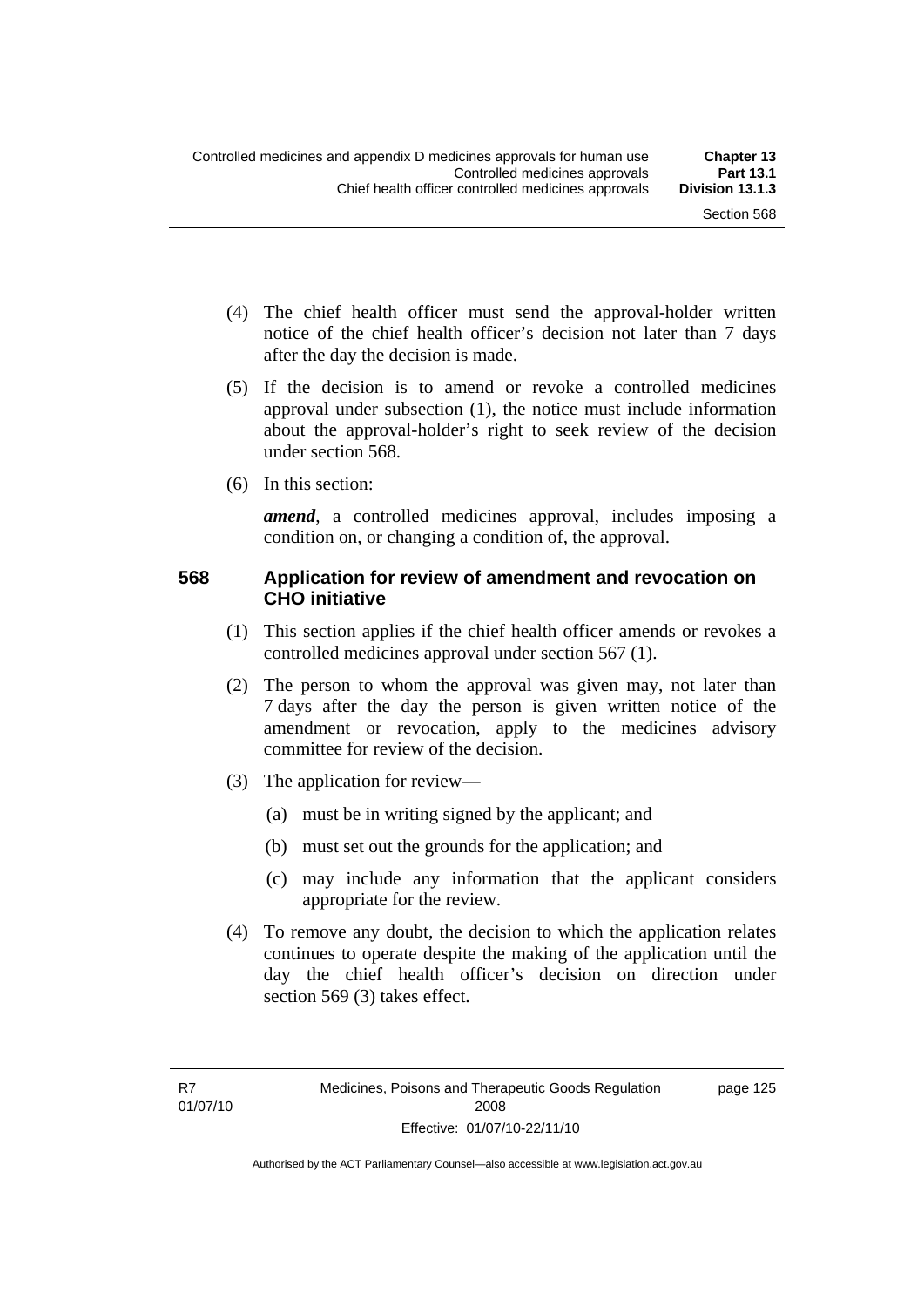## **569 Medicines advisory committee—review of amendment or revocation on CHO initiative**

- (1) This section applies if an application is made to the medicines advisory committee under section 568 to review a decision (the *original decision*) of the chief health officer to amend or revoke a controlled medicines approval.
- (2) The medicines advisory committee may, in writing, ask the designated prescriber to give the committee further information about the treatment of the person to whom the application relates not later than a stated reasonable time.
- (3) After considering the application for review and any further information provided in accordance with a notice under subsection (2), the medicines advisory committee must direct the chief health officer to—
	- (a) confirm the original decision; or
	- (b) revoke the original decision; or
	- (c) revoke the original decision and approve the application as directed by the committee.
	- *Note 1* The medicines advisory committee may direct the chief health officer to include conditions in the approval (see s 570 (2)).
	- *Note* 2 The chief health officer must comply with a direction (see s 573).
- (4) A direction must be in writing.

#### **570 Conditional controlled medicines approvals**

 (1) The chief health officer may include conditions for the safe or proper use of a controlled medicine in a controlled medicines approval.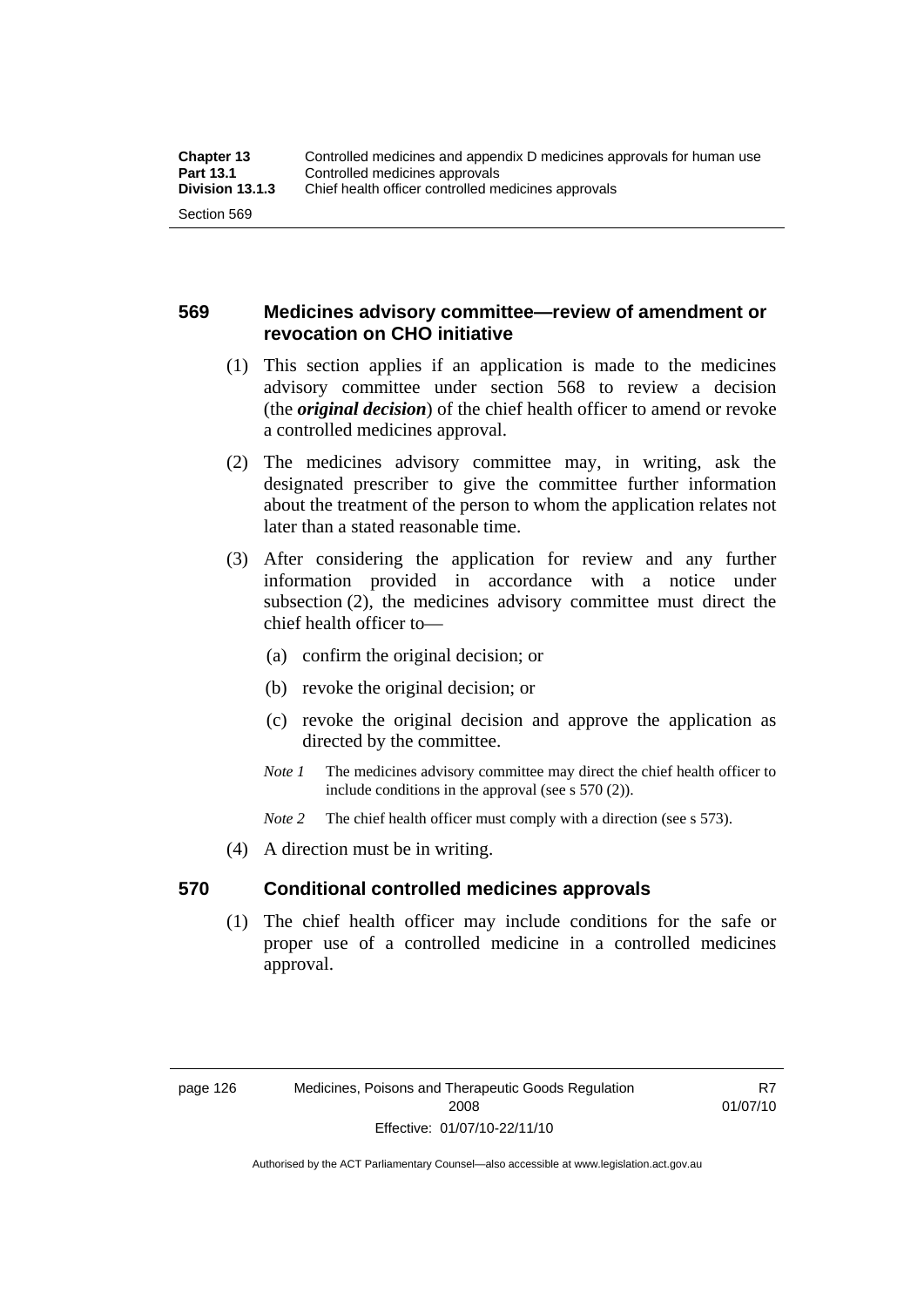(2) The medicines advisory committee may direct the chief health officer to include conditions for the safe or proper use of a controlled medicine in a controlled medicines approval.

*Note* The chief health officer must comply with a direction (see s 573).

#### **571 Form of CHO controlled medicines approvals**

- (1) A controlled medicines approval given by the chief health officer must include the following:
	- (a) the name of the controlled medicine to which the approval relates;
	- (b) the maximum quantity of the medicine that may be prescribed under the approval;
		- *Note 1* For morphine or oxycodone for a person with a terminal illness, see s (2).
		- *Note* 2 For buprenorphine or methadone for a drug-dependent person, see s (3).
	- (c) the form and strength of the medicine that may be prescribed under the approval;
		- *Note* Other forms and strengths may be prescribed in accordance with s 32.
	- (d) the period when the medicine may be prescribed under the approval or when the approval ends;
	- (e) an identifying number for the approval;
	- (f) any condition to which the approval is subject.
	- *Note* If the approval is an oral approval, the prescriber must send the chief health officer a written application (see s  $31$  (d) (ii)).
- (2) However, for subsection (1) (b) and (c), if the controlled medicines approval relates to the treatment of a person with a terminal illness, the approval may provide that all forms, strengths and quantities of morphine or oxycodone are approved.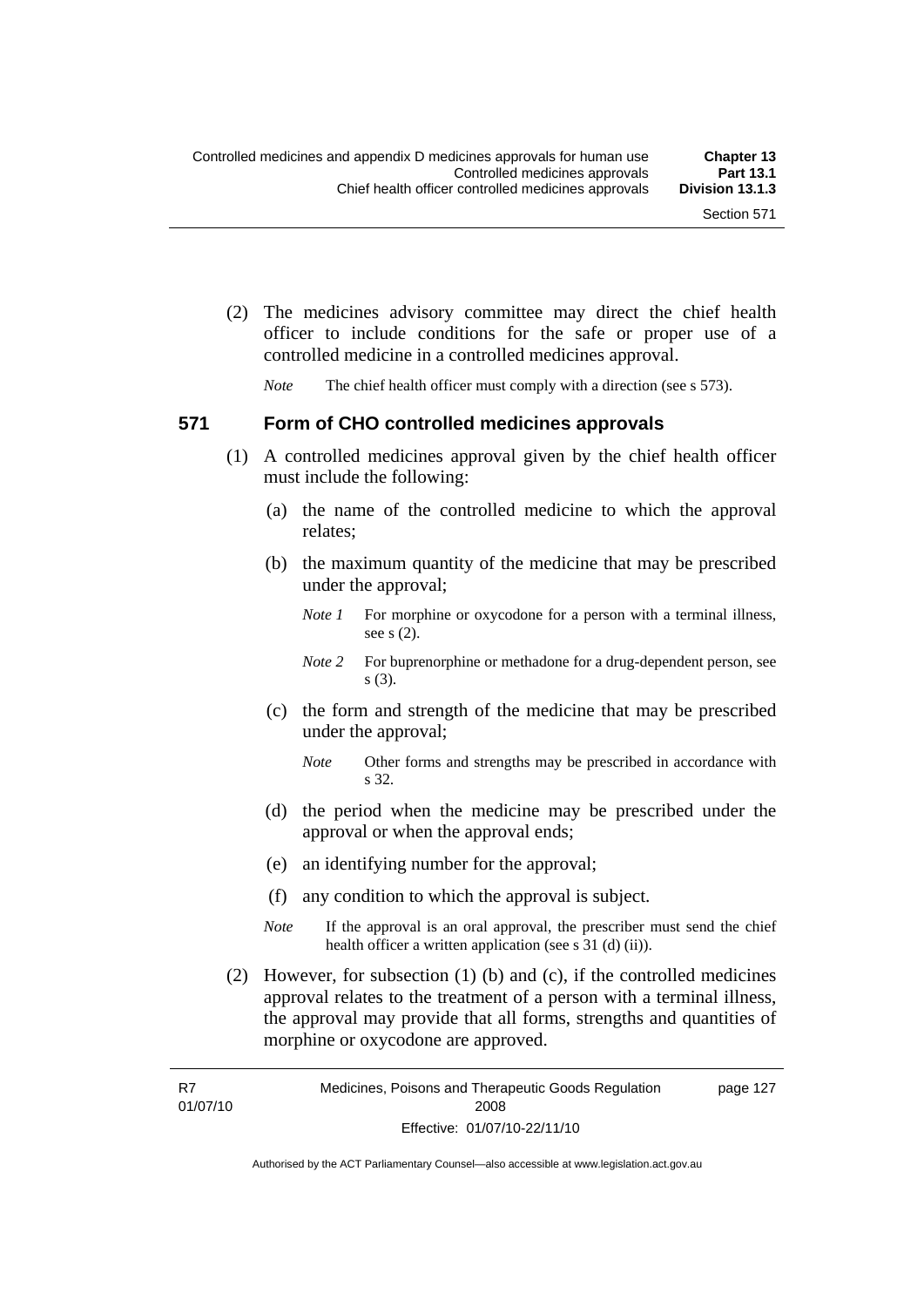(3) Also, for subsection (1) (b), if the controlled medicines approval relates to the treatment of a drug-dependent person with buprenorphine or methadone for their drug-dependency, the approval may state the maximum daily dose that may be prescribed for the person.

## **572 When controlled medicines approvals etc take effect**

- (1) A controlled medicines approval takes effect when the applicant receives notice of the approval or, if the approval states a later day, on the later day.
- (2) An amendment or revocation of a controlled medicines approval takes effect when the approval-holder receives notice of the amendment or revocation or, if the notice of the amendment or revocation states a later day, on the later day.

## **573 Medicines advisory committee—directions to CHO**

- (1) This section applies if the medicines advisory committee directs the chief health officer to make a decision in relation to—
	- (a) an application for a controlled medicines approval; or
	- (b) a controlled medicines approval; or
	- (c) an application under section 581 (Applications for CHO endorsement to treat drug-dependency).
- (2) The chief health officer must—
	- (a) make the decision in accordance with the direction; and
	- (b) send the applicant or approval holder written notice of the decision not later than 7 days after the day the chief health officer makes the decision.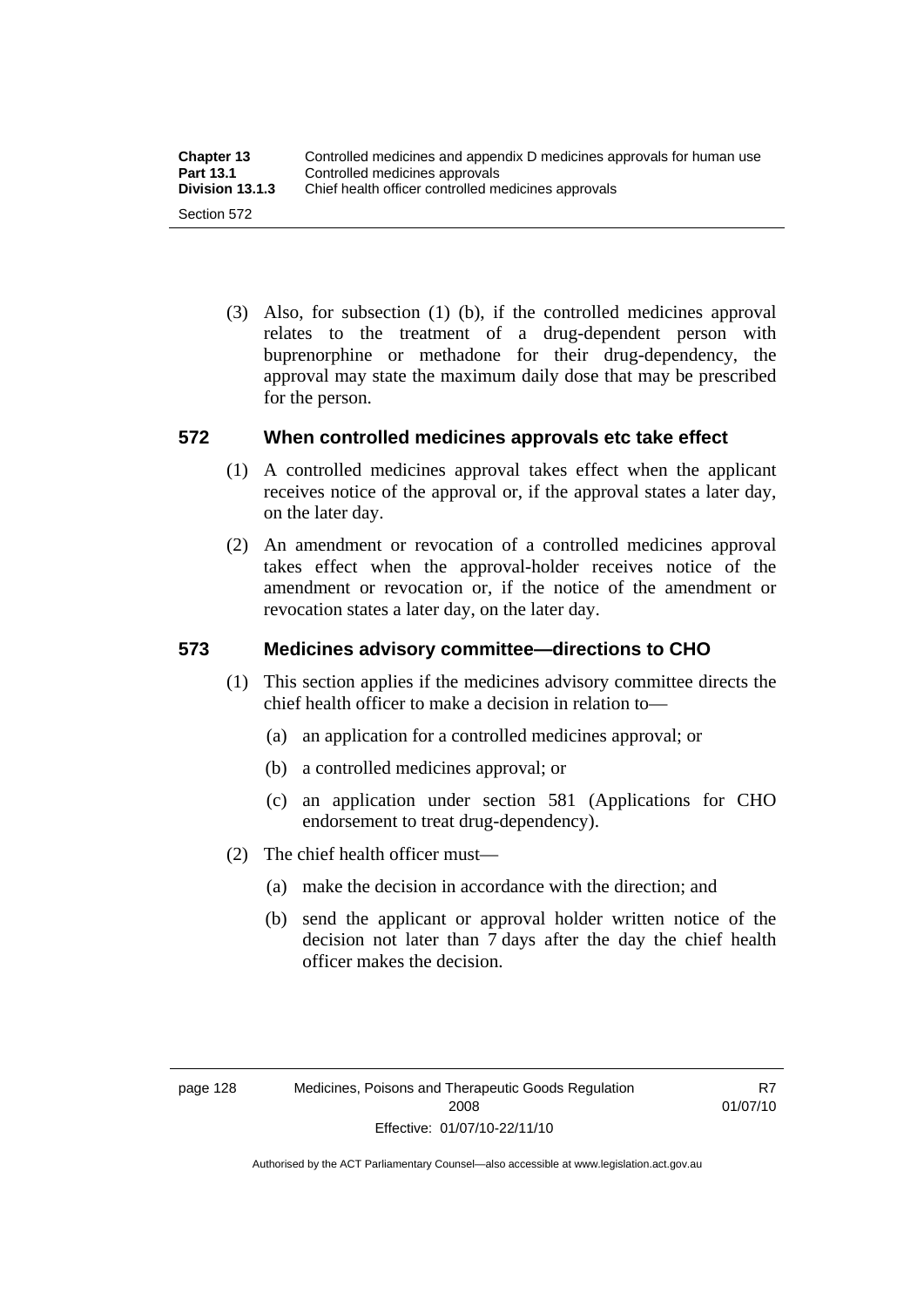### **574 Medicines advisory committee—guidelines for CHO decisions on applications**

 (1) The medicines advisory committee may issue guidelines for the chief health officer in relation to decisions on applications under section 560 (Applications for CHO controlled medicines approvals).

- (2) A guideline is a notifiable instrument.
	- *Note* A notifiable instrument must be notified under the Legislation Act.

## **Division 13.1.4 Endorsements to treat drug-dependency**

#### **580 Meaning of** *endorsement***—div 13.1.4**

In this division:

*endorsement* means an endorsement under section 582 to prescribe buprenorphine and methadone to treat a drug-dependent person's drug-dependency.

*Note* An endorsement is not required by doctors and certain intern doctors who are working at particular institutions, see s 563 (c).

#### **581 Applications for CHO endorsement to treat drug-dependency**

- (1) A doctor may, in writing, apply to the chief health officer for an endorsement.
	- *Note Doctor* does not include an intern doctor (see dict).
- (2) The application must include the following:
	- (a) the doctor's name and business address and telephone number;

R7 01/07/10 page 129

*Note* The chief health officer must comply with any applicable guidelines (see s 563 (a)).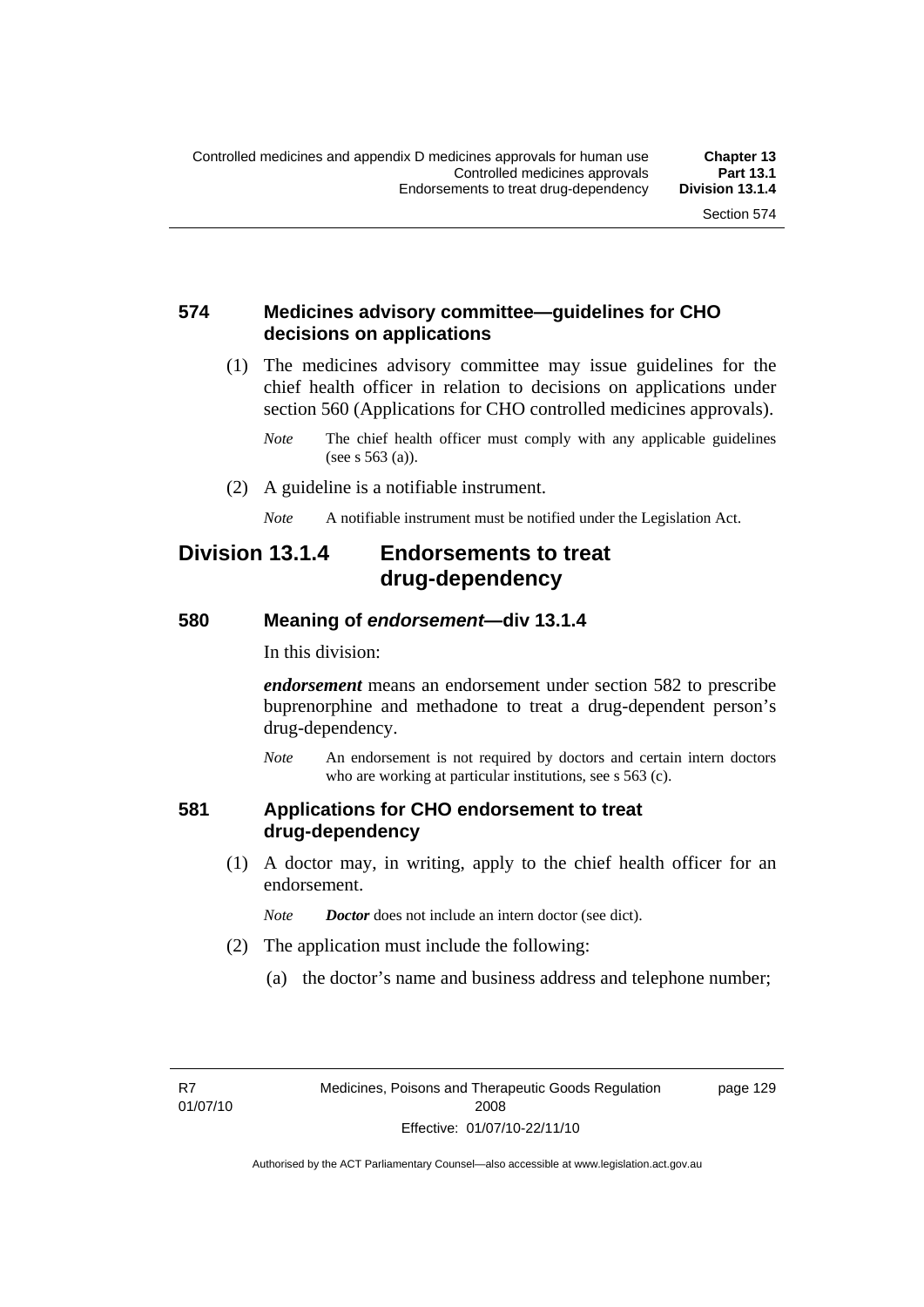- (b) the doctor's qualifications and experience in treating drug-dependency.
- *Note* If a form is approved under the Act, s 198 for this provision, the form must be used.
- (3) The chief health officer may ask the doctor for any other information reasonably required to decide the application.

#### **582 CHO decisions on applications for endorsement to treat drug-dependency**

- (1) The chief health officer must give, or refuse to give, an endorsement to a doctor who applies under section 581.
- (2) The chief health officer must not give a doctor an endorsement unless satisfied that the doctor has the qualifications and experience to treat drug-dependency.
- (3) An endorsement is subject to any condition included in the endorsement by the chief health officer.
- (4) The chief health officer must give the doctor written notice of the chief health officer's decision not later than 7 days after the day the decision is made.
- (5) If the chief health officer refuses the application, the notice must include information about the doctor's right to seek review of the decision under section 584.

#### **583 Form of CHO endorsements to treat drug-dependency**

An endorsement by the chief health officer must include the following:

- (a) the doctor's name;
- (b) an identifying number for the endorsement;
- (c) any condition to which the endorsement is subject.

page 130 Medicines, Poisons and Therapeutic Goods Regulation 2008 Effective: 01/07/10-22/11/10

R7 01/07/10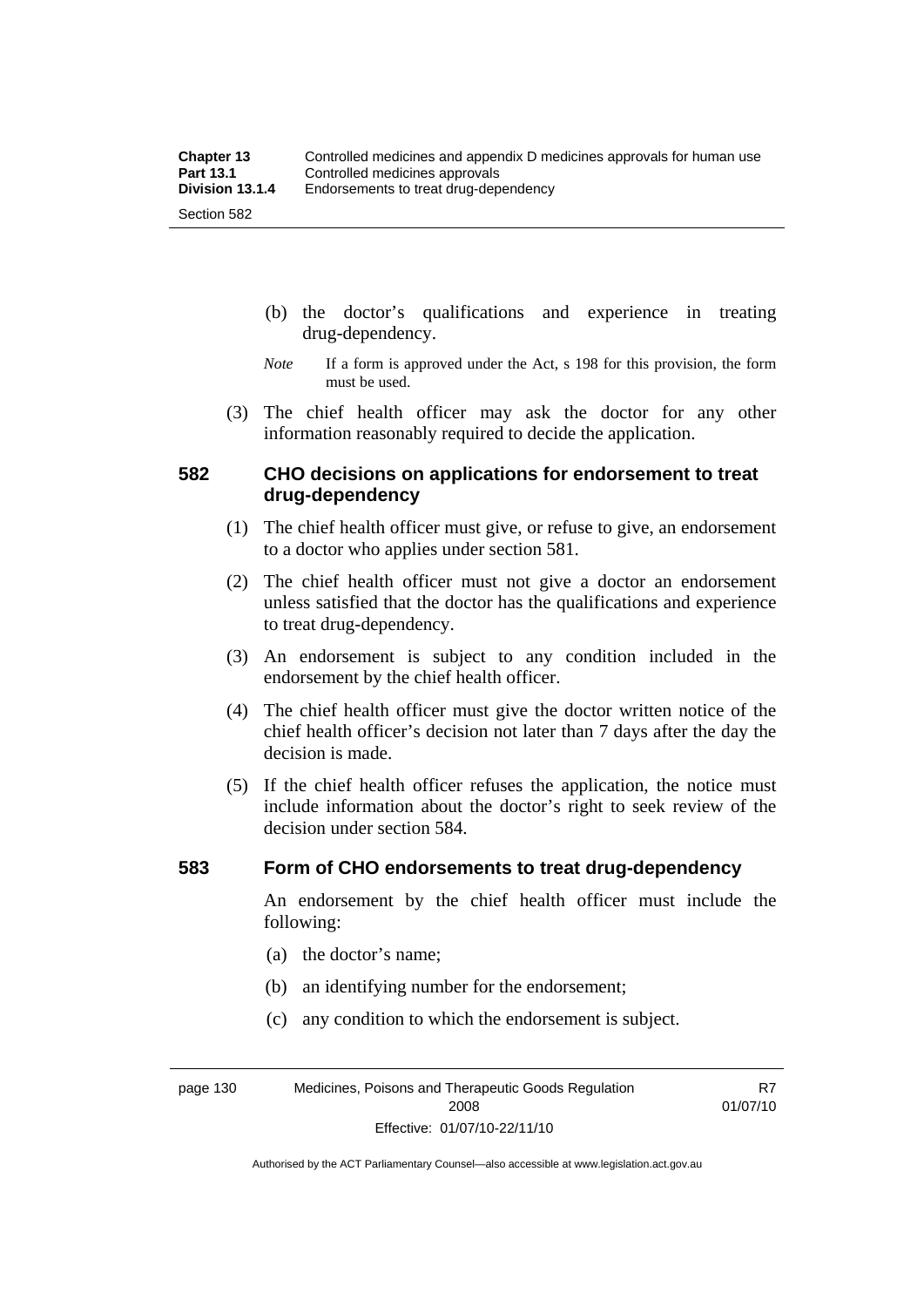### **584 Medicines advisory committee—review of CHO decisions to refuse endorsements to treat drug-dependency**

- (1) This section applies if the chief health officer refuses under section 582 to give an endorsement to a doctor.
- (2) The doctor may, not later than 28 days after the day the doctor receives written notice of the decision, apply to the medicines advisory committee for review of the decision.
- (3) The application for review—
	- (a) must be in writing signed by the doctor; and
	- (b) must set out the grounds for the application; and
	- (c) may include any information that the doctor considers appropriate for the review.
- (4) The medicines advisory committee may, in writing, ask the doctor to give the committee further information that the committee reasonably needs to decide the application.
- (5) After considering the application and any further information provided in accordance with a notice under subsection (4), the medicines advisory committee must—
	- (a) direct the chief health officer to confirm the decision made; or
	- (b) direct the chief health officer to revoke the decision made and approve the application as directed by the committee.

*Note* The chief health officer must comply with a direction (see s 573).

(6) A direction must be in writing.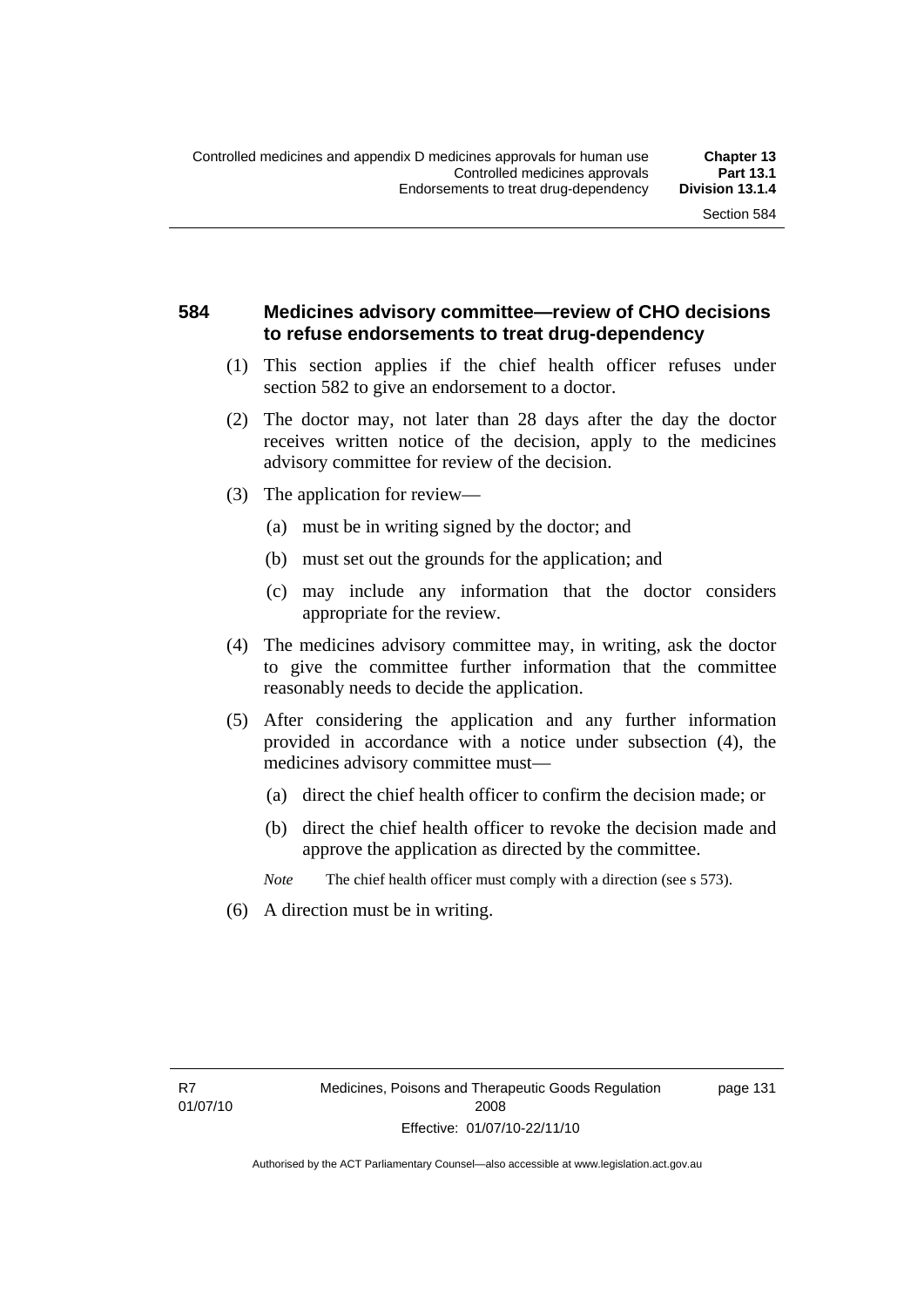## **Part 13.2 Appendix D medicines approvals**

*Note* It is a condition of an authorisation to prescribe a designated appendix D medicine for the prescriber to have an approval under this part (see s 33 (a)).

#### **590 Meaning of** *appendix D medicines approval*

In this regulation:

*appendix D medicines approval* means an approval under section 591 or section 593.

#### **591 Standing approval to prescribe designated appendix D medicines**

A doctor is approved to prescribe a designated appendix D medicine for a purpose mentioned in schedule 3 (Designated appendix D medicines—standing approvals), part 3.2, column 3 in relation to the medicine if—

- (a) the medicine is mentioned in the schedule, part 3.2, column 3 in relation to the doctor; and
- (b) if the schedule, part 3.2, column 4 contains a condition in relation to the medicine—the doctor prescribes the medicine in accordance with the condition.

#### **Example—par (b)**

If sch 3, pt 3.2, col 4 includes a condition requiring a doctor to advise a woman of child-bearing age to avoid becoming pregnant during or for a certain period after the completion of treatment, the doctor is authorised to prescribe the medicine only if the doctor gives the patient the advice.

- *Note 1 Doctor* does not include an intern doctor (see dict).
- *Note 2* An example is part of the regulation, is not exhaustive and may extend, but does not limit, the meaning of the provision in which it appears (see Legislation Act, s 126 and s 132).

page 132 Medicines, Poisons and Therapeutic Goods Regulation 2008 Effective: 01/07/10-22/11/10 R7 01/07/10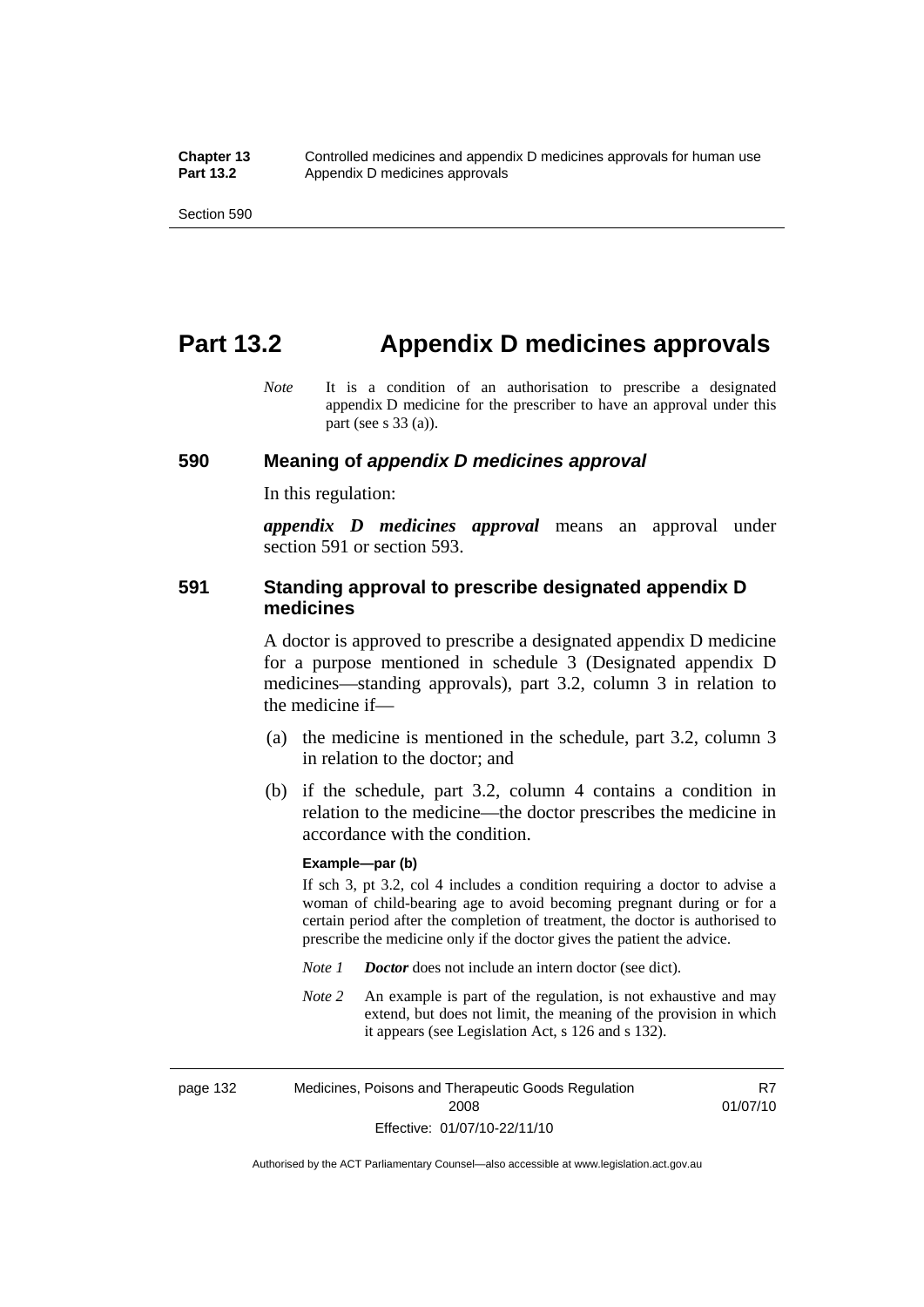## **592 Applications for CHO approval to prescribe designated appendix D medicines**

 (1) A doctor may, in writing, apply to the chief health officer for approval to prescribe a designated appendix D medicine for a purpose mentioned in schedule 3 (Designated appendix D medicines—standing approvals), part 3.2, column 3 in relation to the medicine.

*Note Doctor* does not include an intern doctor (see dict).

- (2) The application must include the following:
	- (a) the medicine's name;
	- (b) the doctor's name, business address and telephone number;
	- (c) if the doctor is a specialist—the specialist area in which the doctor practises;
	- (d) if the doctor is not a specialist—the doctor's qualifications and experience in relation to the medicine.
	- *Note* If a form is approved under the Act, s 198 for this provision, the form must be used.
- (3) The chief health officer may ask the doctor for any other information reasonably required to decide the application.

## **593 CHO decisions on applications to prescribe designated appendix D medicines**

- (1) The chief health officer must approve, or refuse to approve, an application by a doctor under section 592 for approval to prescribe a designated appendix D medicine.
- (2) An approval under subsection (1) to prescribe a designated appendix D medicine is subject to the following conditions:
	- (a) that the doctor complies with any conditions in schedule 3, part 3.2, column 4 in relation to the medicine;

R7 01/07/10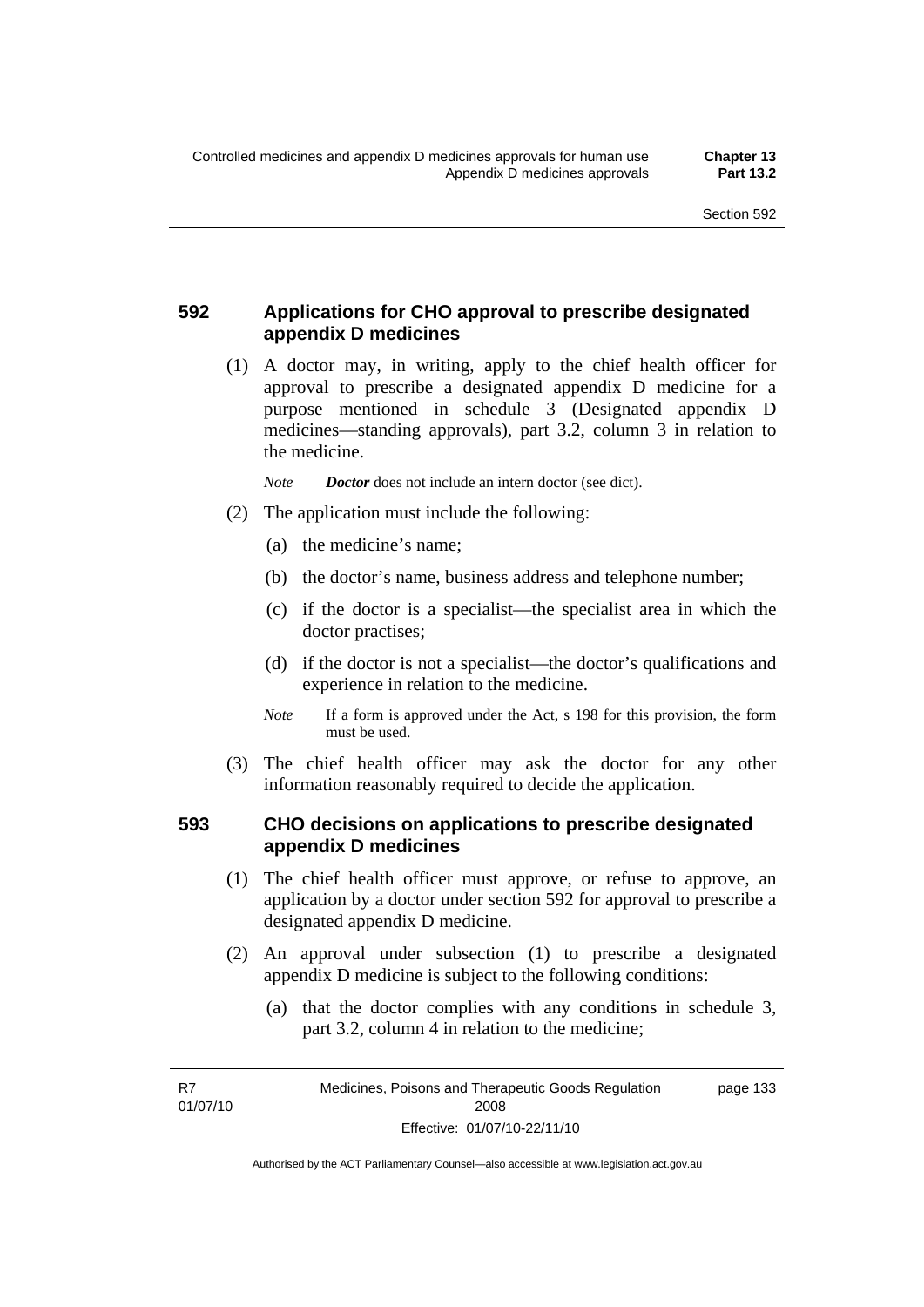(b) any other condition included in the approval by the chief health officer.

#### **Example—par (a)**

If sch 3, pt 3.2, col 4 includes a condition requiring a doctor to advise a woman of child-bearing age to avoid becoming pregnant during or for a certain period after the completion of treatment, the doctor is authorised to prescribe the medicine only if the doctor gives the patient the advice.

- *Note* An example is part of the regulation, is not exhaustive and may extend, but does not limit, the meaning of the provision in which it appears (see Legislation Act, s 126 and s 132).
- (3) For this section, the chief health officer—
	- (a) must have regard to the specialist area (if any) in which the doctor practises and the requirements (if any) stated in the medicines and poisons standard, appendix D for the medicine to which the application relates; and
	- (b) may have regard to anything else the chief health officer considers appropriate.
- (4) The chief health officer must send the doctor written notice of the chief health officer's decision not later than 7 days after the day the decision is made.

#### **594 Form of CHO appendix D medicines approvals**

An appendix D medicines approval given by the chief health officer must include the following:

- (a) the doctor's name;
- (b) the name of the medicine to which the approval relates;
- (c) an identifying number for the approval;
- (d) any condition included in the approval by the chief health officer.

R7 01/07/10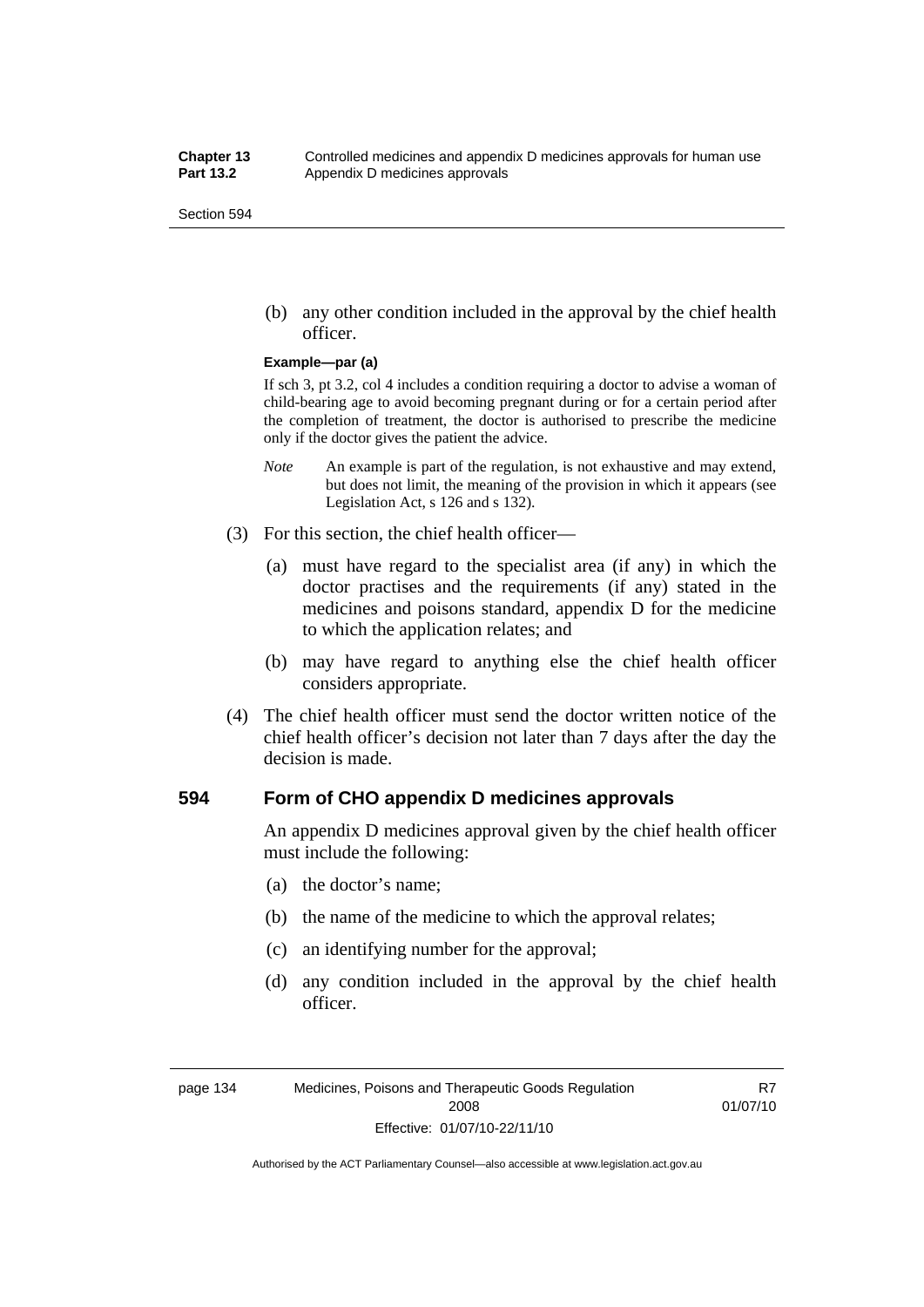# **Chapter 14 Medicines licences**

## **Part 14.1 Medicines licences generally**

#### **600 Medicines licences that may be issued—Act, s 78 (2)**

The following licences for medicines may be issued:

- (a) a licence for a program of research or education in relation to a controlled medicine (a *controlled medicines research and education program licence*);
- (b) a licence for medicines for first-aid kits (a *first-aid kit licence*);
- (c) a licence for the supply by wholesale of a medicine (a *medicines wholesalers licence*);
- (d) a licence for the treatment of opioid dependency with buprenorphine or methadone (an *opioid dependency treatment licence*);
- (e) a licence for the sale by retail of pharmacy medicines by a person who is not a pharmacist (a *pharmacy medicines rural communities licence*).
- *Note* Other medicines licences may also be issued (see Act, s 78 (3)).

R7 01/07/10 Medicines, Poisons and Therapeutic Goods Regulation 2008 Effective: 01/07/10-22/11/10

page 135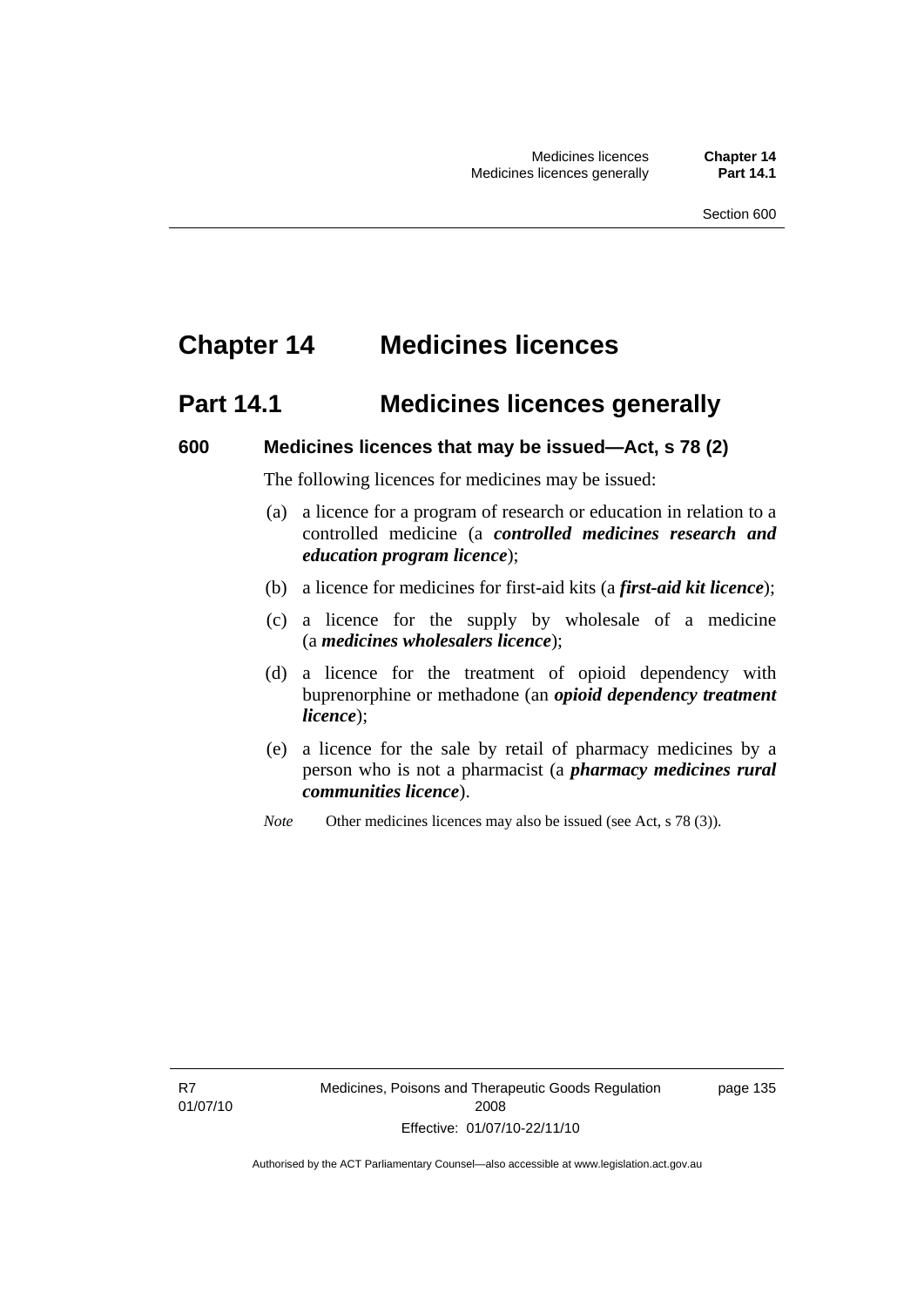# **Part 14.2 Controlled medicines research and education program licences**

#### **605 Applications for controlled medicines research and education program licences**

- (1) An application for a controlled medicines research and education program licence for a controlled medicine must be in writing, signed by the applicant, and include the following:
	- (a) the full name, address and academic, professional or other relevant qualifications of—
		- (i) the person who is to supervise the program; and
		- (ii) the person who is to conduct the program;
	- (b) the name of the recognised research institution at or under which the program is proposed to be conducted;

*Note Recognised research institution*—see the Act, s 20 (5).

- (c) whether the program will be conducted at, or under the authority of, the recognised research institution;
- (d) the premises where the program will be conducted;
- (e) the controlled medicine, and the form and strength of the medicine, for which the licence is sought;
- (f) the maximum quantity of the medicine that would be possessed under the licence at any time;
- (g) a description of the program, including an explanation of why the program cannot be carried out satisfactorily without the use of the medicine;

R7 01/07/10

*Note* For research and education activities in relation to other medicines, see pt 9.4.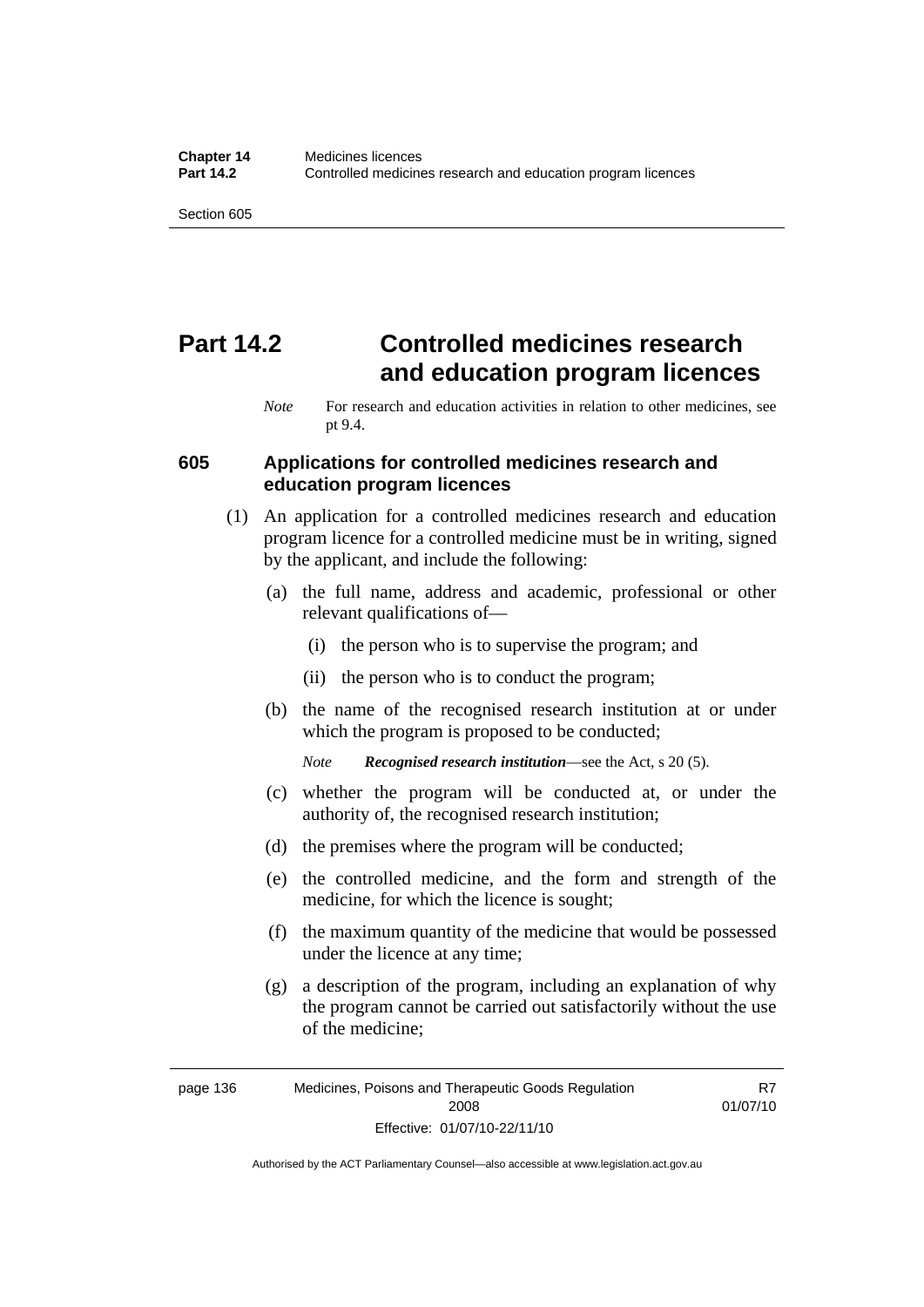- (h) the supervision arrangements for the program;
- (i) the period for which the licence is sought.
- *Note 1* If a form is approved under the Act, s 198 for this provision, the form must be used.
- *Note* 2 A fee may be determined under the Act, s 197 for this provision.
- (2) The application must be accompanied by a written approval of the program by the person in charge of—
	- (a) the recognised research institution; or
	- (b) a faculty or division of the institution.

#### **606 Restrictions on issuing of controlled medicines research and education program licences—Act, s 85 (1) (a)**

The chief health officer must not issue a controlled medicines research and education program licence to a person unless—

- (a) the program to which the licence relates will be conducted at, or under the authority of, a recognised research institution; and
- (b) the program is approved by a person mentioned in section 605 (2); and
- (c) satisfied that the program—
	- (i) cannot be carried out without the use of the controlled medicine to which the licence application relates; and
	- (ii) will be adequately supervised.

page 137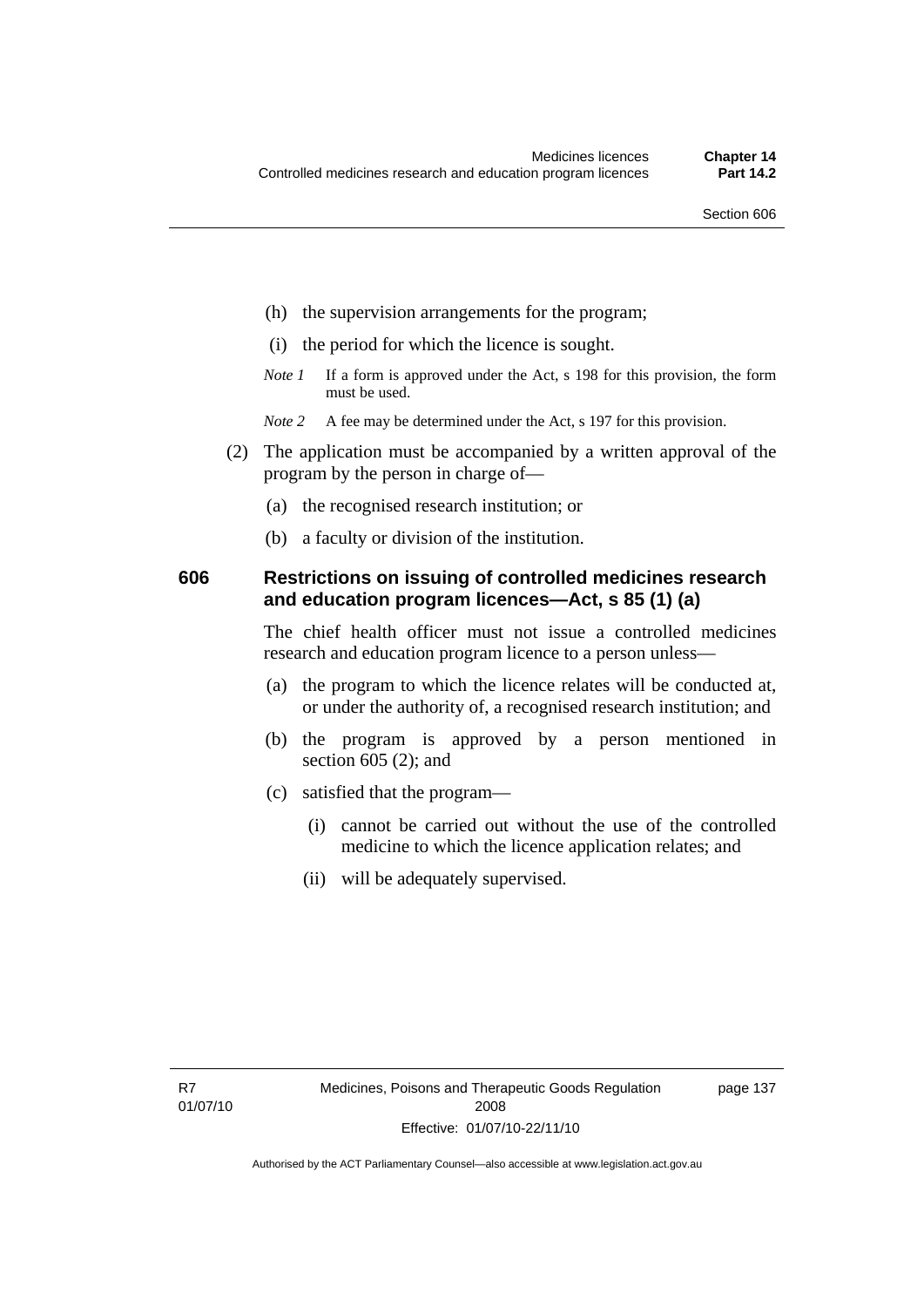### **607 Additional information for controlled medicines research and education program licences—Act, s 88 (1) (k)**

The following additional information is prescribed for a controlled medicines research and education program licence:

- (a) the research or education program for which the licence is issued;
- (b) the name of the program's supervisor;
- (c) the dealings with a controlled medicine authorised by the licence;
- (d) the premises where the program will be conducted;
- (e) the maximum quantity of the controlled medicine that may be possessed at any time for the program;
- (f) the total quantity of the controlled medicine that may be possessed for the program during the period of the licence;
- (g) the form and strength of the controlled medicine that may be obtained and possessed for the program.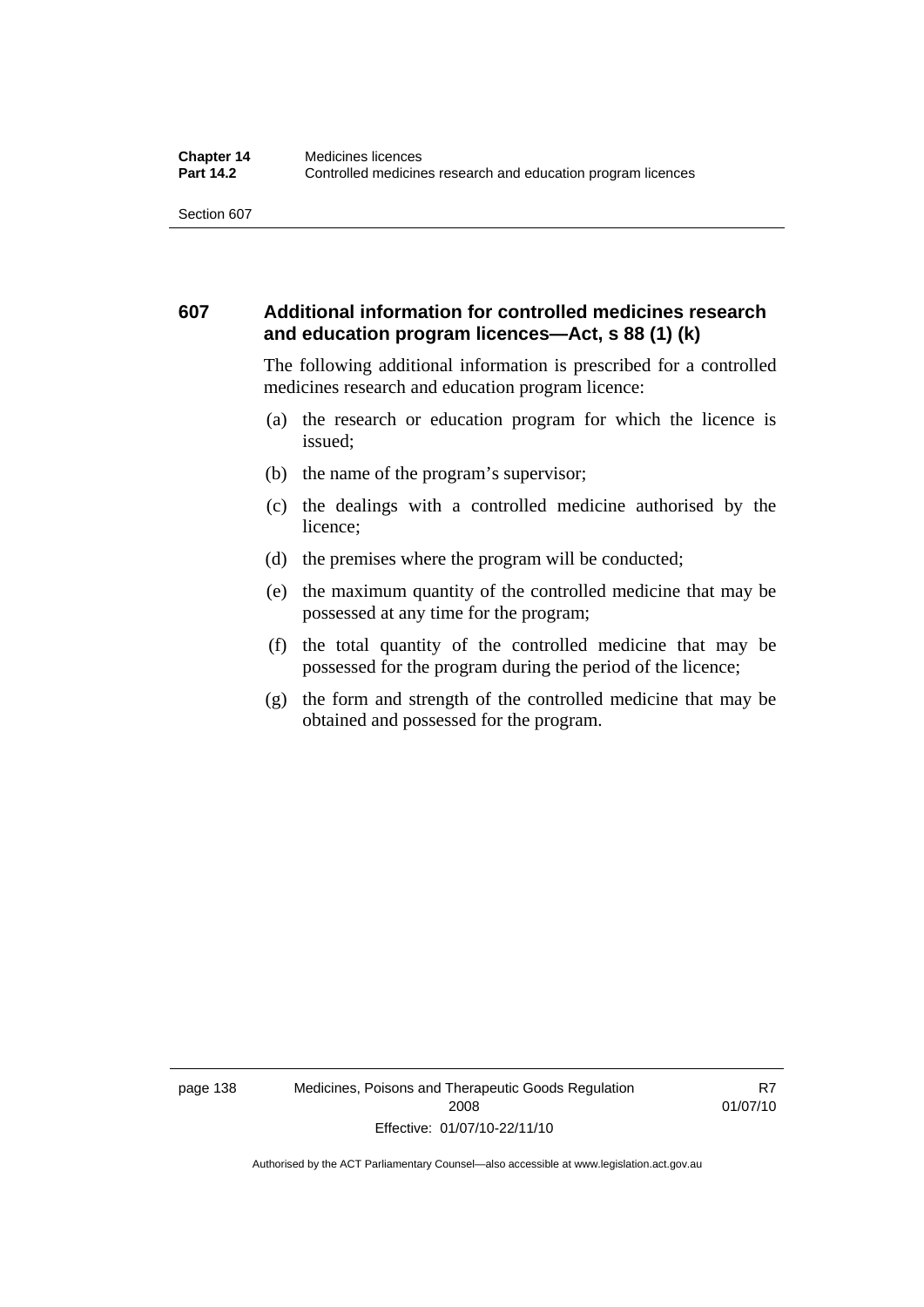## **Part 14.3 First-aid kit licences**

*Note* This part is not applicable to a health practitioner or health professional who is authorised elsewhere under this regulation to possess etc medicines for a first-aid kit.

#### **610 Applications for first-aid kit licences**

- (1) An application for a first-aid kit licence must be in writing, signed by the applicant, and include the following:
	- (a) the full name, address and occupation of the applicant;
	- (b) the full name, address and occupation of each other person proposed to be authorised to deal with a medicine under the licence;
	- (c) the prescription only medicines and controlled medicines (each of which are *relevant medicines*), and the form and strength of the relevant medicines, for which the licence is sought;
		- *Note* Pharmacy medicines and pharmacist only medicines are authorised for the kit under s 450.
	- (d) the maximum quantity of the relevant medicines that would be possessed under the licence at any time;
	- (e) the first-aid services provided, or proposed to be provided, to the community by the applicant;
	- (f) the situations in which it is proposed the medicines in the first-aid kit will be used;
	- (g) the period for which the licence is sought.
	- *Note 1* If a form is approved under the Act, s 198 for this provision, the form must be used.
	- *Note* 2 A fee may be determined under the Act, s 197 for this provision.

R7 01/07/10 page 139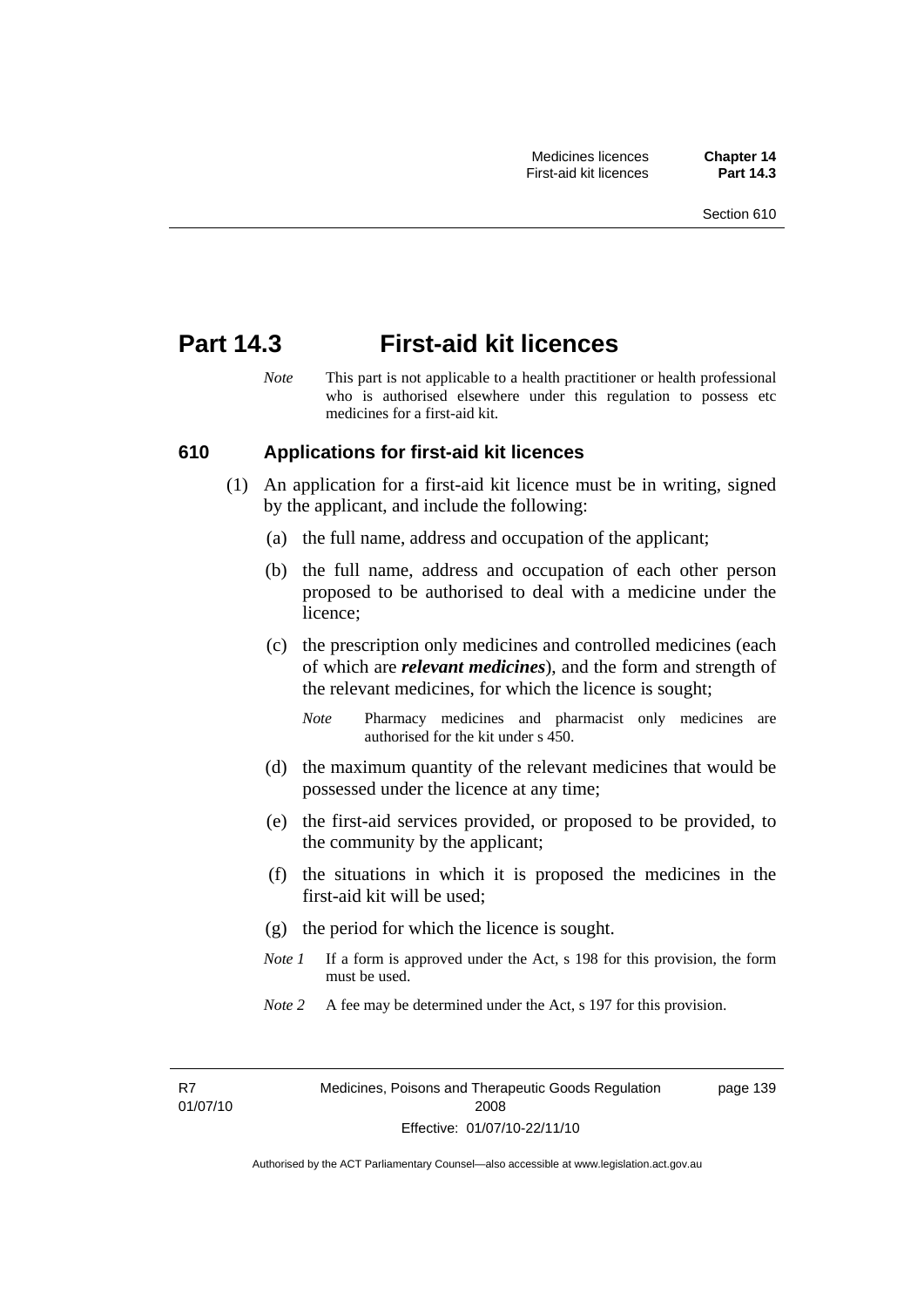| <b>Chapter 14</b> | Medicines licences     |
|-------------------|------------------------|
| <b>Part 14.3</b>  | First-aid kit licences |

- (2) The application must be accompanied by—
	- (a) evidence of the qualifications mentioned in section 611 (a) for the applicant and each person included in the application under subsection (1) (b); and
	- (b) a letter of support from a doctor who will provide medical direction and support to the applicant.
		- *Note Doctor* does not include an intern doctor (see dict).

## **611 Restrictions on issuing of first-aid kit licences— Act, s 85 (1) (a)**

The chief health officer must not issue a first-aid kit licence to a person unless—

- (a) each person to be authorised under the licence has successfully completed a course that qualifies the person to be registered as a nurse or employed as an ambulance paramedic; and
- (b) the chief health officer is satisfied that the person provides, or will be providing, first-aid services to the community, for example, at a workplace or as part of a privately operated ambulance service approved under the *Emergencies Act 2004*, part 4.6 (Other approved providers); and
- (c) the medicines to which the licence application relates are reasonably necessary to provide the first-aid services.
- *Note* An example is part of the regulation, is not exhaustive and may extend, but does not limit, the meaning of the provision in which it appears (see Legislation Act, s 126 and s 132).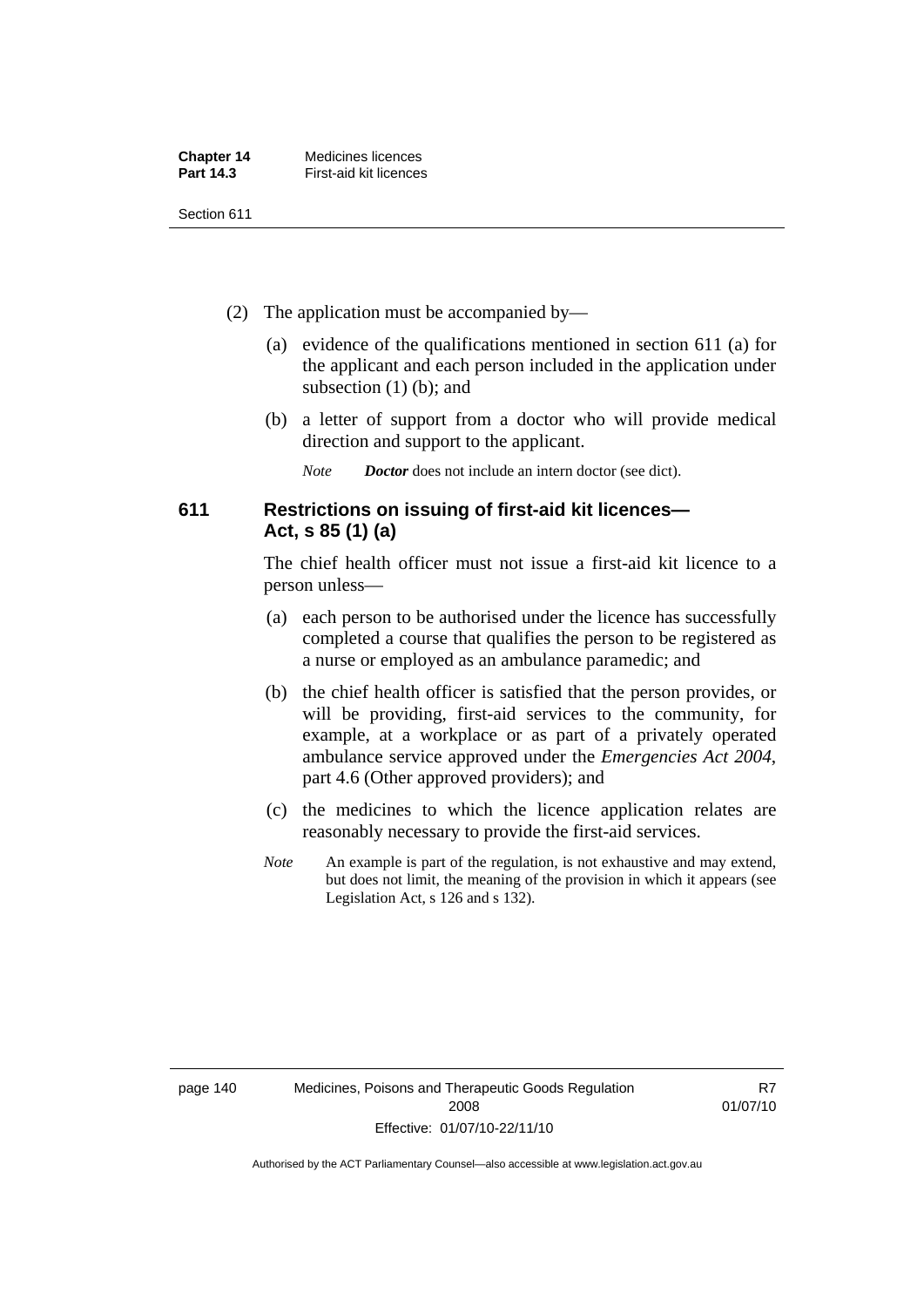## **612 Additional information for first-aid kit licences— Act, s 88 (1) (k)**

- (1) The following additional information is prescribed for a first-aid kit licence:
	- (a) the full name and home address of each person who is authorised to deal with a medicine under the licence;
	- (b) the maximum quantity of each relevant medicine that may be possessed under the licence at any time;
	- (c) the total quantity of each relevant medicine that may be possessed during the period of the licence;
	- (d) the form and strength in which each relevant medicine may be obtained, possessed and administered under the licence.
- (2) In this section:

*relevant medicines*—see section 610.

R7 01/07/10 Medicines, Poisons and Therapeutic Goods Regulation 2008 Effective: 01/07/10-22/11/10

page 141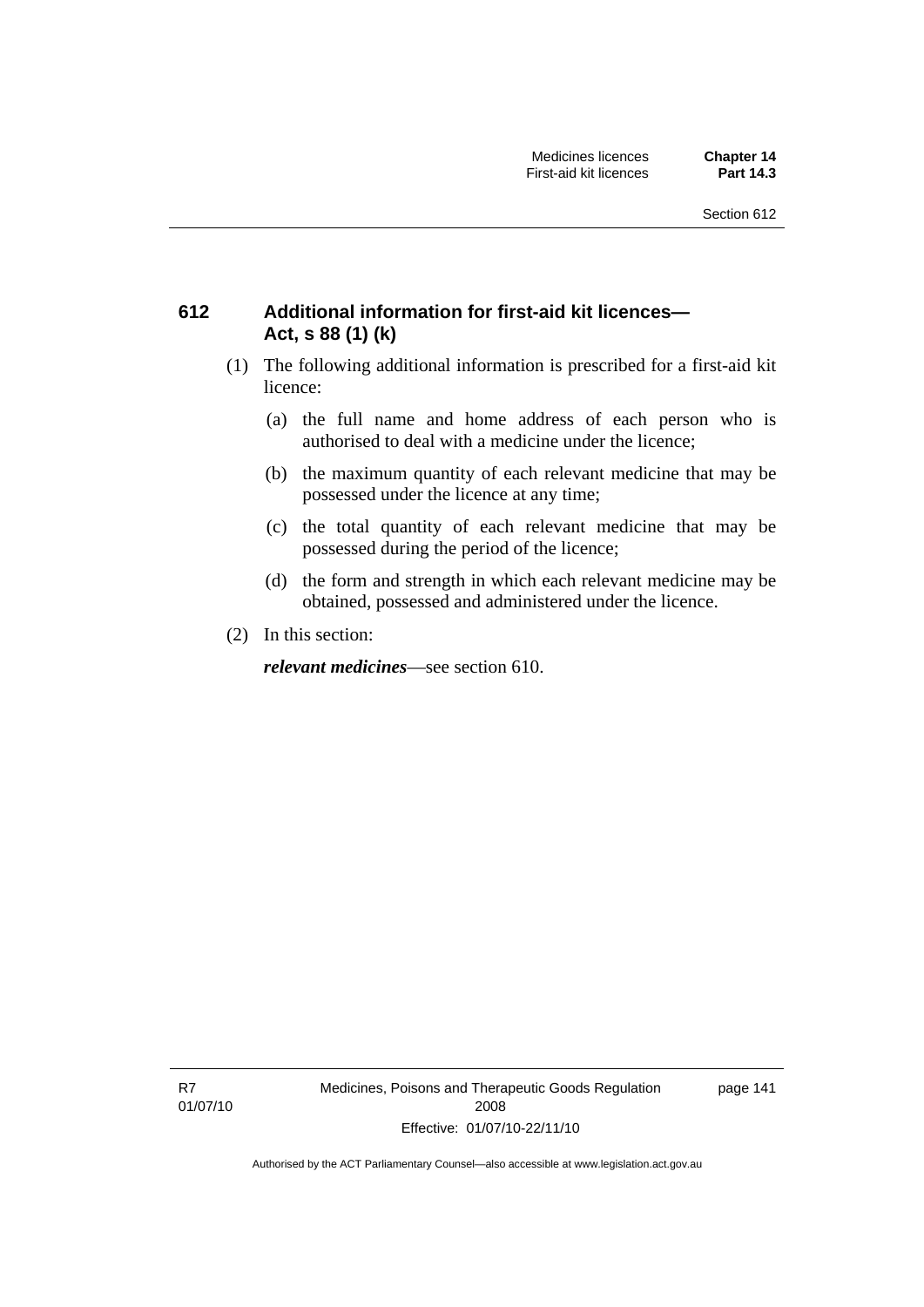## **Part 14.4 Medicines wholesalers licences**

*Note* This part is applicable to an interstate wholesaler only if the Act, s 20 (4) does not apply to the wholesaler.

#### **615 Applications for medicines wholesalers licences**

- (1) An application for a medicines wholesalers licence must be in writing, signed by the applicant, and include the following:
	- (a) the medicines to which the application relates;
	- (b) the full name of the applicant;
	- (c) the applicant's ABN (if any);
	- (d) if the applicant is a corporation—the corporation's ACN;
	- (e) the location of the premises where the applicant proposes to deal with the medicines under the licence;
	- (f) the security arrangements proposed for the premises;
	- (g) the name of an individual who is to supervise the dealings to be authorised under the licence.
	- *Note 1* If a form is approved under the Act, s 198 for this provision, the form must be used.
	- *Note* 2 A fee may be determined under the Act, s 197 for this provision.
- (2) The application must be accompanied by a plan of the premises that shows—
	- (a) where it is proposed to store the medicines; and
	- (b) the location and nature of security devices.

R7 01/07/10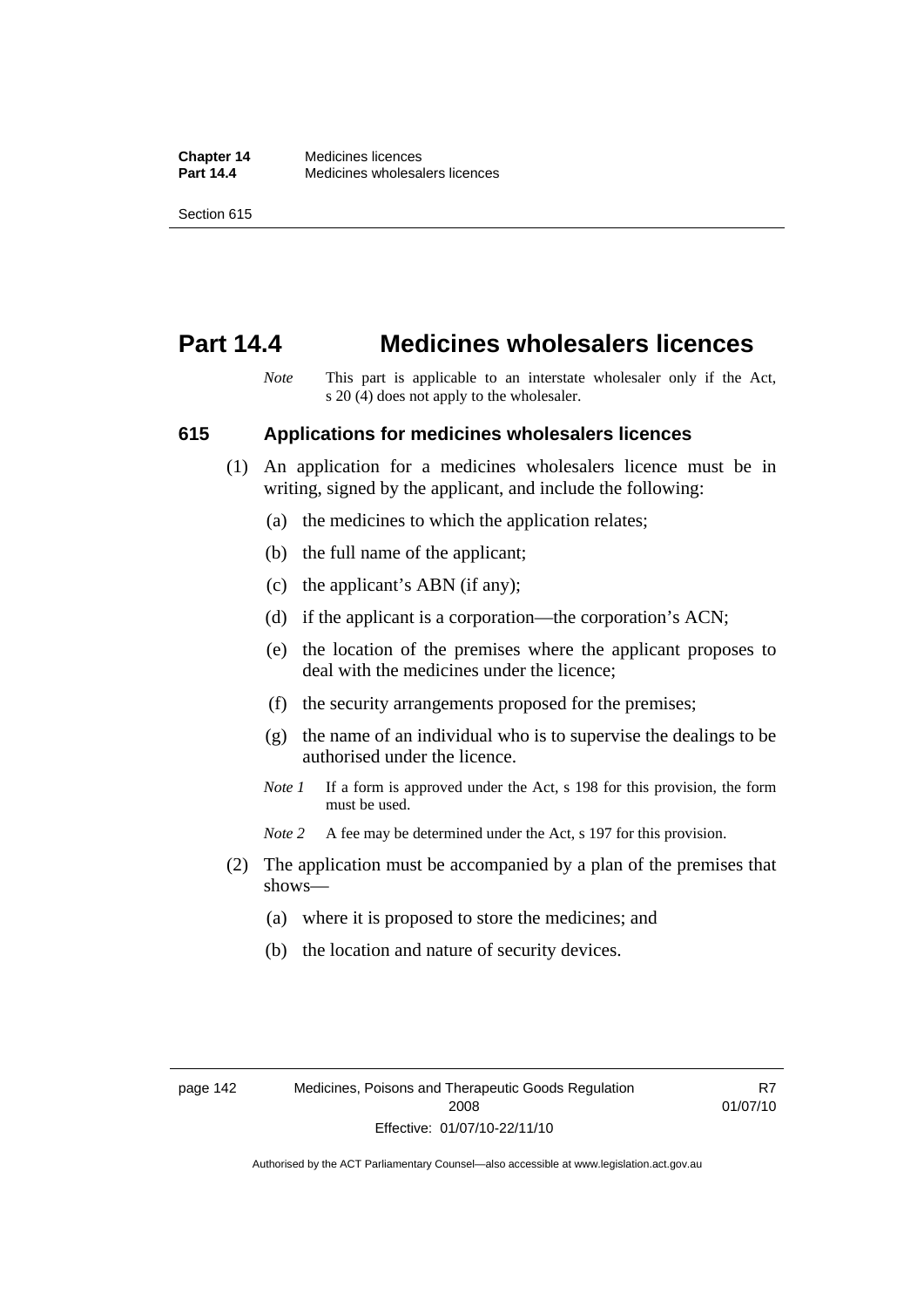### **616 Restrictions on issuing of medicines wholesalers licences—Act, s 85 (1) (a)**

- (1) The chief health officer must not issue a medicines wholesalers licence to a person unless dealings with medicines under the licence will be supervised by an individual nominated by the applicant and approved, in writing, by the chief health officer.
- (2) The chief health officer must not approve the nominated individual unless satisfied that the individual—
	- (a) is a suitable person to hold a medicines wholesalers licence; and
	- (b) has qualifications in chemistry, pharmacy or pharmacology or experience appropriate for the sale of medicines.
	- *Note* For changes of nominated individuals, see the Act, s 93.
- (3) In this section:

*suitable person*, to hold a licence—see the Act, section 81.

## **617 Additional information for medicines wholesalers licences—Act, s 88 (1) (k)**

The name of the person approved under section 616 (1) to supervise the dealings with medicines authorised by the licence is prescribed for a medicines wholesalers licence.

R7 01/07/10 page 143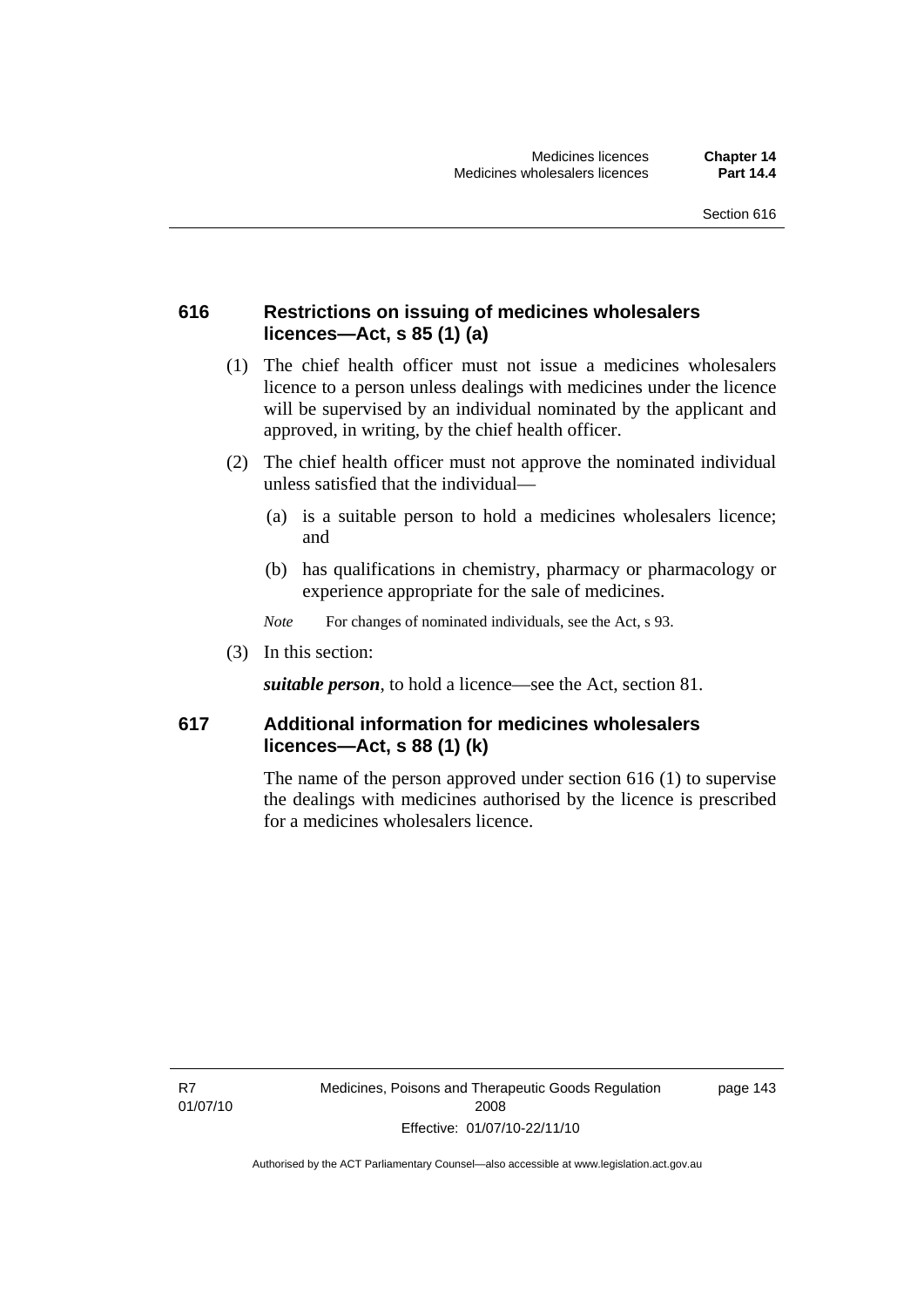# **Part 14.5 Opioid dependency treatment licences**

#### **620 Applications for opioid dependency treatment licences**

An application for an opioid dependency treatment licence must be in writing, signed by the applicant, and include the applicant's full name and business address.

*Note 1* If a form is approved under the Act, s 198 for this provision, the form must be used.

*Note* 2 A fee may be determined under the Act, s 197 for this provision.

#### **621 Restriction on issuing of opioid dependency treatment licences—Act, s 85 (1) (a)**

The chief health officer must not issue an opioid dependency treatment licence to a person unless the person is a pharmacist at a community pharmacy.

*Note Pharmacist* does not include an intern pharmacist (see dict).

#### **622 Witnessing not required for administration under opioid dependency treatment licence—Act, s 190 (1) (a)**

The Act, section 53 (e) (Registers—witnessing administration of medicines) does not apply to the administration of buprenorphine or methadone under an opioid dependency treatment licence if section 471 is complied with in relation to the administration.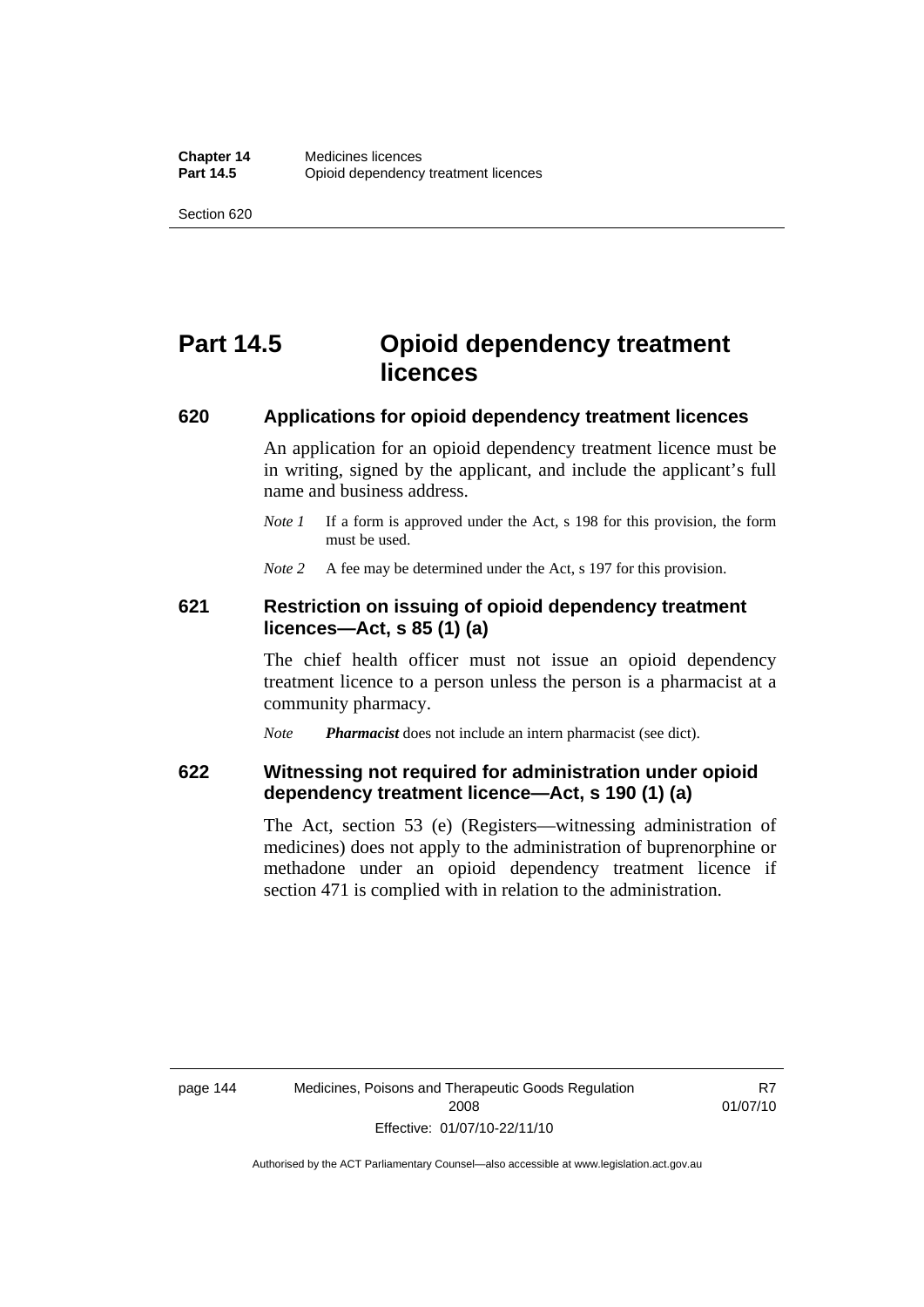# **Part 14.6** Pharmacy medicines rural **communities licences**

## **625 Applications for pharmacy medicines rural communities licences**

An application for a pharmacy medicines rural communities licence must—

- (a) be in writing signed by the applicant; and
- (b) include—
	- (i) the applicant's full name, business address and telephone number; and
	- (ii) the pharmacy medicines proposed to be sold under the licence.
- *Note 1* If a form is approved under the Act, s 198 for this provision, the form must be used.
- *Note* 2 A fee may be determined under the Act, s 197 for this provision.

#### **626 Restrictions on issuing of pharmacy medicines rural communities licences—Act, s 85 (1) (a)**

The chief health officer must not issue a pharmacy medicines rural communities licence to a person unless—

- (a) the person is carrying on the business of selling goods by retail; and
- (b) the premises from which the medicines will be sold under the licence is more than 25km by the shortest practical route to the nearest community pharmacy.

page 145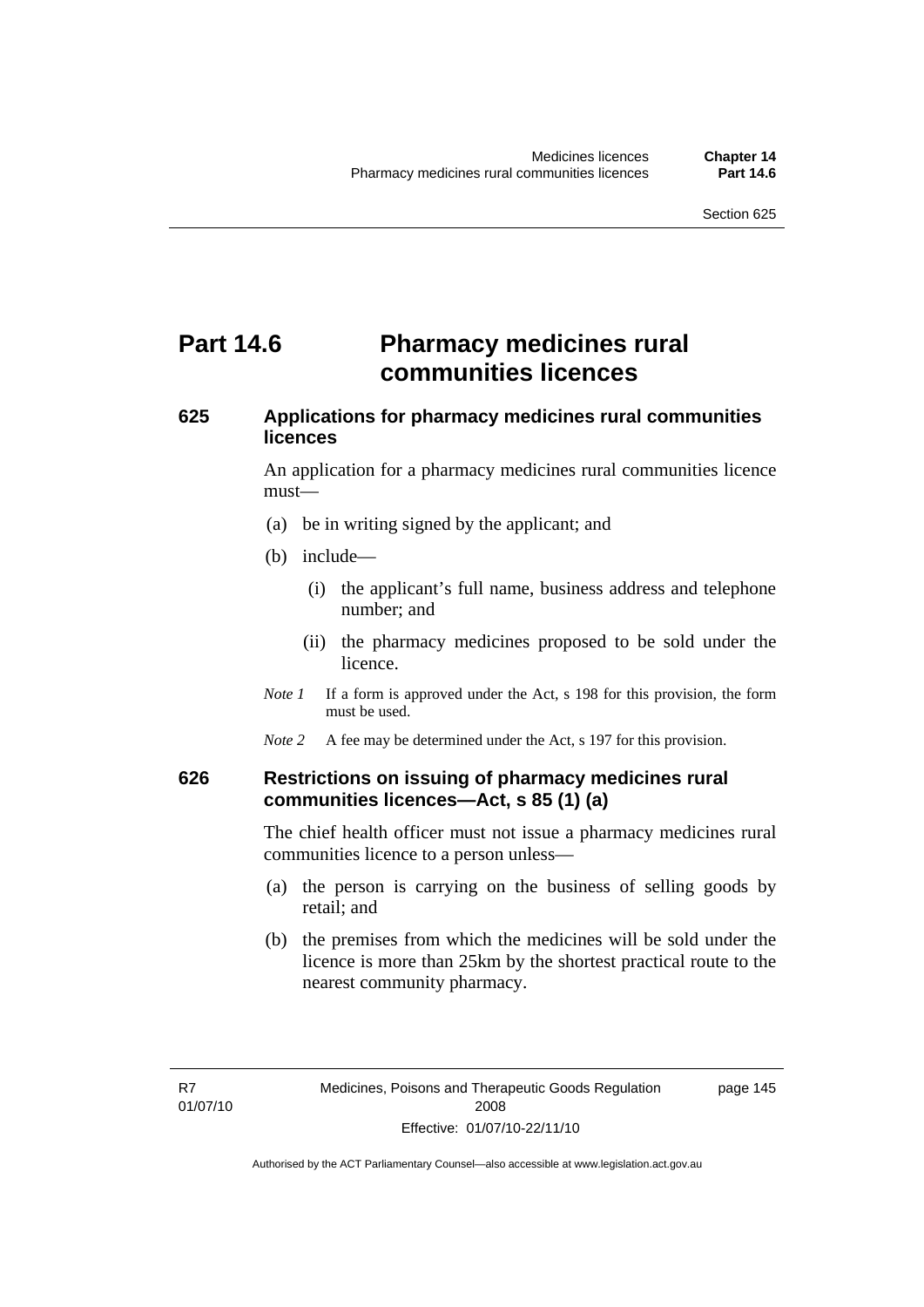# **Chapter 15 Medicines—other provisions**

# **Part 15.1 Opioid dependency treatment guidelines**

#### **630 Guidelines for treatment of opioid dependency**

- (1) The Minister may approve guidelines for the treatment of opioid dependency.
- (2) Without limiting subsection (1), approved guidelines may make provision in relation to the prescribing and administration of buprenorphine and methadone to drug-dependent people.
- (3) An approval is a notifiable instrument.

*Note* A notifiable instrument must be notified under the Legislation Act.

page 146 Medicines, Poisons and Therapeutic Goods Regulation 2008 Effective: 01/07/10-22/11/10

R7 01/07/10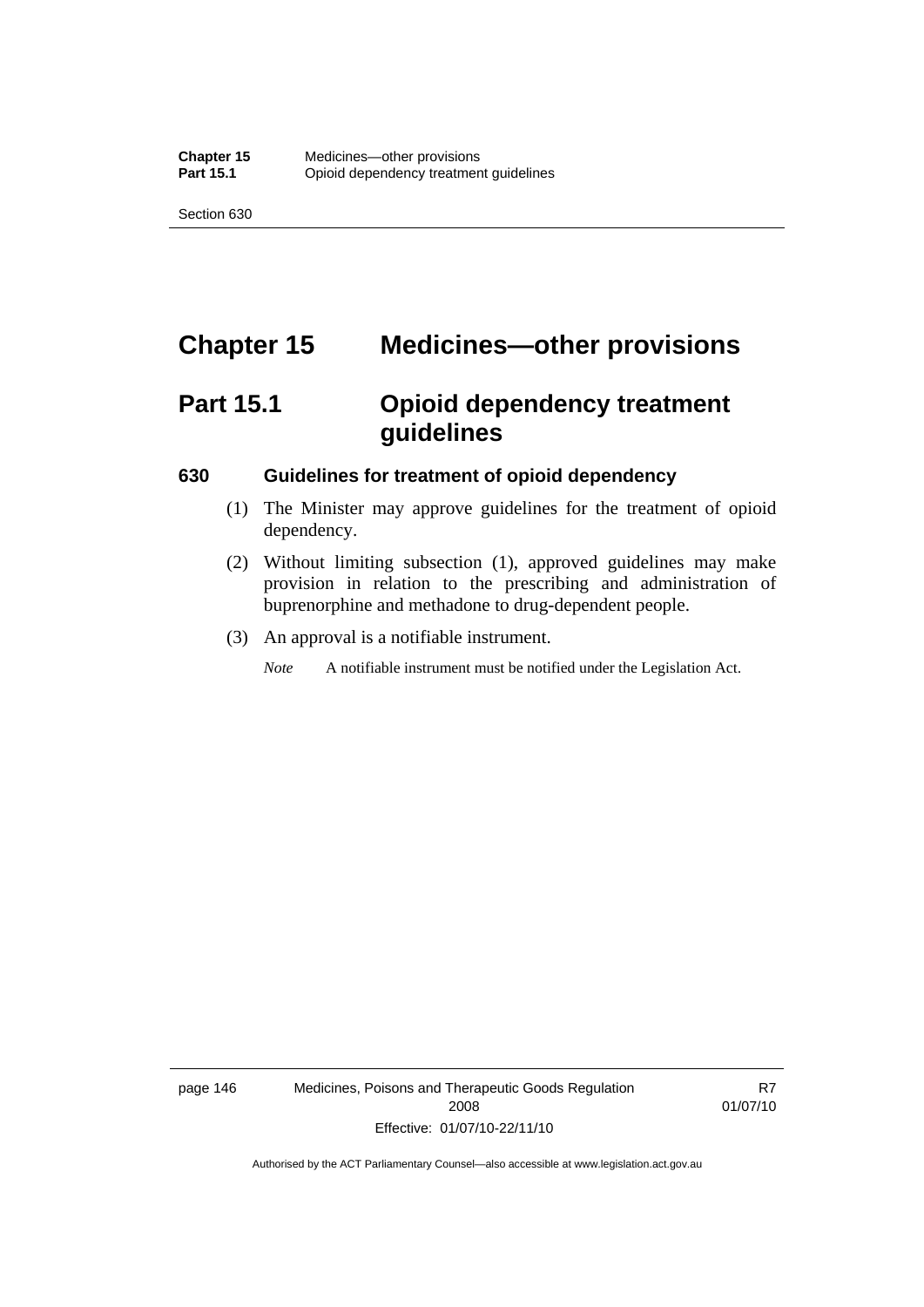## **Part 15.2 Medicines advisory committee**

*Note* The medicines advisory committee is established under the Act, s 194.

#### **635 Medicines advisory committee—membership**

- (1) The medicines advisory committee consists of the following members appointed by the Minister:
	- (a) a chair;
	- (b) 2 other members.
	- *Note 1* For the making of appointments (including acting appointments), see the Legislation Act, pt 19.3.
	- *Note 2* Certain Ministerial appointments require consultation with an Assembly committee and are disallowable (see Legislation Act, div 19.3.3).
- (2) A person is not eligible for appointment to the medicines advisory committee unless the person is a doctor.

*Note Doctor* does not include an intern doctor (see dict).

- (3) The medicines advisory committee must include—
	- (a) at least 1 member who has had experience in the teaching or practice of psychiatry; and
	- (b) 1 member nominated by the Australian Capital Territory Branch of the Australian Medical Association.
- (4) The instrument appointing, or evidencing the appointment of, a medicines advisory committee member must state whether the person is appointed as the chair, or as another member, of the committee.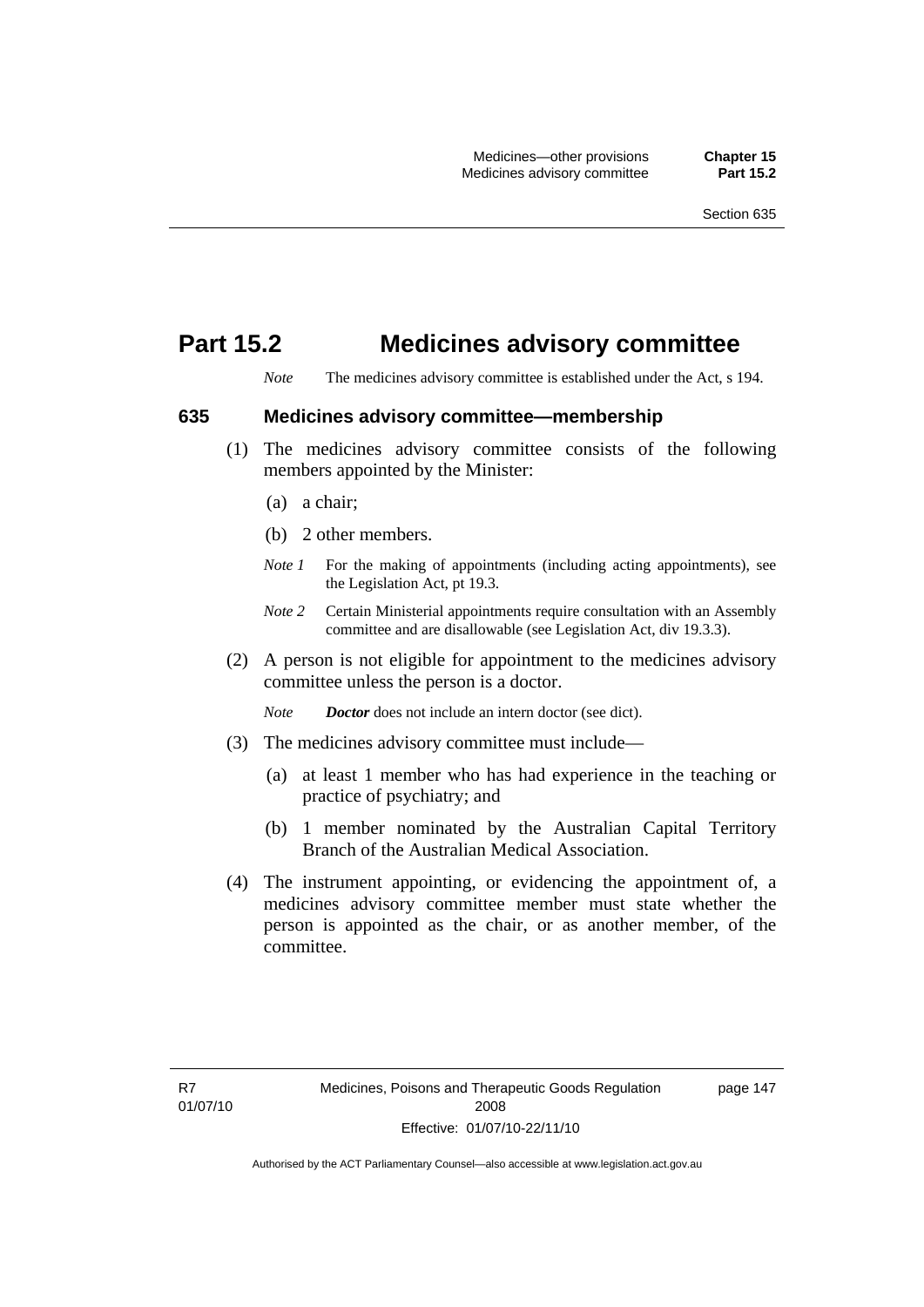#### **636 Medicines advisory committee—term of appointments**

The appointment of a medicines advisory committee member must be for not longer than 3 years.

*Note* A person may be reappointed to a position if the person is eligible to be appointed to the position (see Legislation Act, s 208 and dict, pt 1, def *appoint*).

#### **637 Medicines advisory committee—conditions of appointments**

The conditions of appointment of a medicines advisory committee member are the conditions agreed between the Minister and the member, subject to any determination under the *Remuneration Tribunal Act 1995*.

## **638 Medicines advisory committee—time and place of meetings**

- (1) Meetings of the medicines advisory committee are to be held when and where the committee decides.
- (2) The chair of the medicines advisory committee may at any time call a meeting.
- (3) The chair must give the other members reasonable notice of the time and place of a meeting called by the chair.
- (4) The medicines advisory committee may adjourn a proceeding, for any reason it considers appropriate, to a time and place decided by the committee.

#### **639 Medicines advisory committee—presiding member**

- (1) The chair presides at a meeting of the medicines advisory committee.
- (2) If the chair is absent, the member chosen by the members present presides.

page 148 Medicines, Poisons and Therapeutic Goods Regulation 2008 Effective: 01/07/10-22/11/10 R7 01/07/10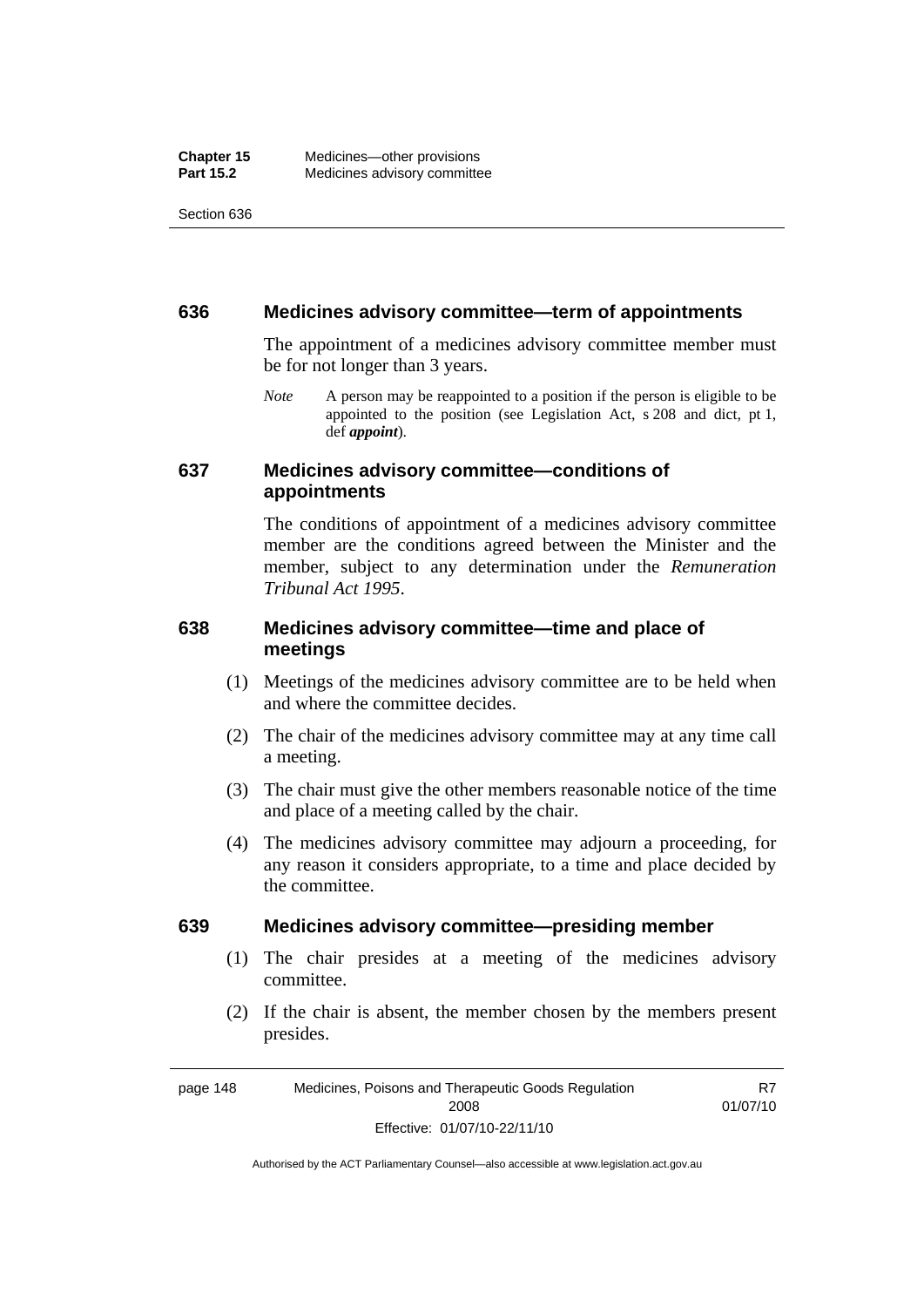#### **640 Medicines advisory committee—quorum**

Business may be carried out at a meeting of the medicines advisory committee only if at least 2 members are present.

#### **641 Medicines advisory committee—voting**

- (1) At a meeting of the medicines advisory committee each member has a vote on each question to be decided.
- (2) A question is decided by a majority of the votes of members present and voting but, if the votes are equal, the presiding member has the deciding vote.

#### **642 Medicines advisory committee—conduct of meetings**

- (1) The medicines advisory committee may conduct its meetings as the committee considers appropriate.
- (2) A meeting of the medicines advisory committee may be held using a method of communication, or a combination of methods of communication, that allows each member taking part to hear what each other member taking part says without the members being in each other's presence.

#### **Examples**

a phone link, a satellite link, an internet or intranet link

- *Note* An example is part of the regulation, is not exhaustive and may extend, but does not limit, the meaning of the provision in which it appears (see Legislation Act, s 126 and s 132).
- (3) A medicines advisory committee member who takes part in a meeting conducted under subsection (2) is taken to be present at the meeting.
- (4) A resolution is a valid resolution of the medicines advisory committee, even if it is not passed at a meeting of the committee, if all members agree to the proposed resolution in writing.

*Note Written* includes in electronic form (see Act, dict).

R7 01/07/10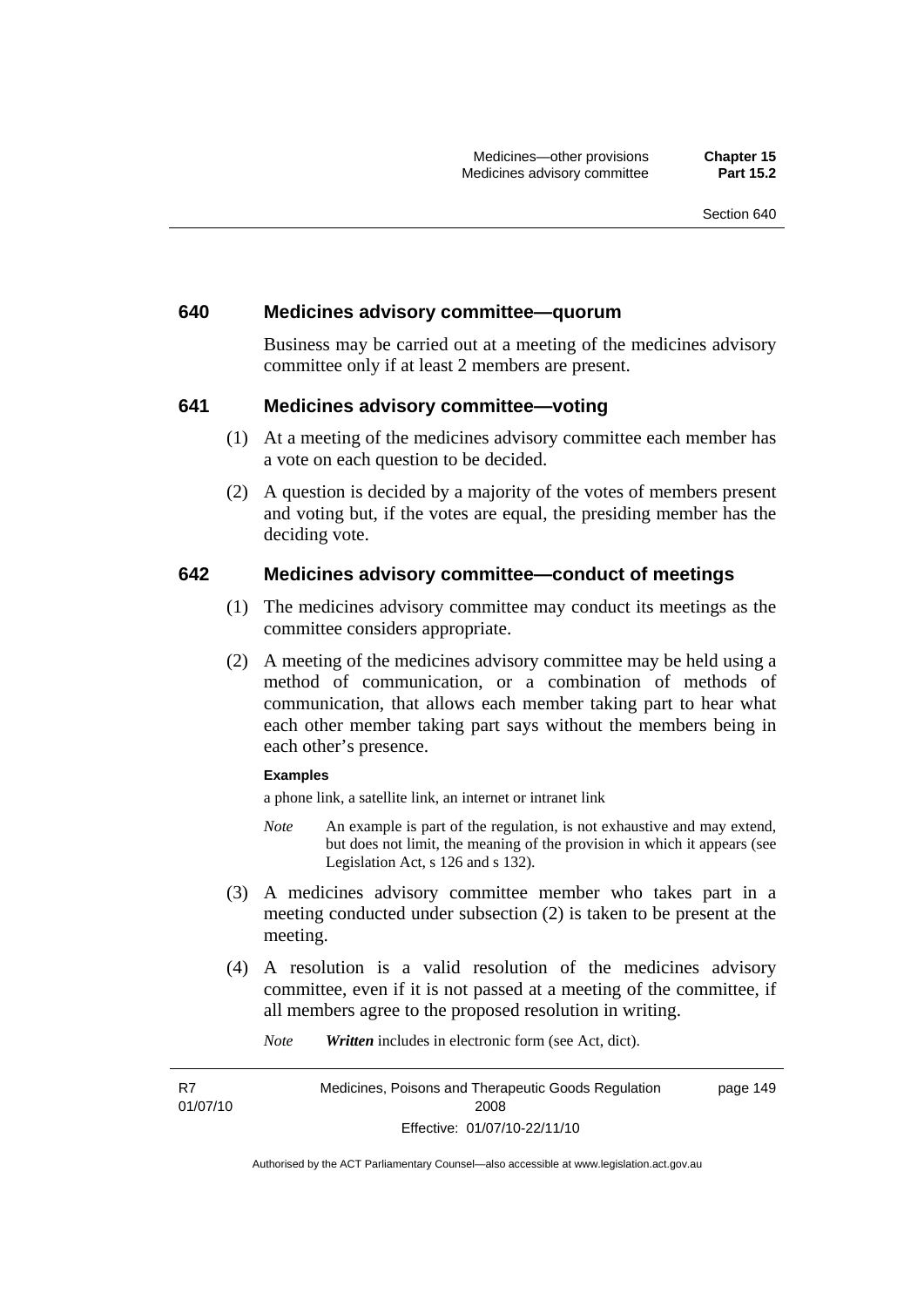(5) The medicines advisory committee must keep minutes of its meetings.

### **643 Medicines advisory committee—disclosure of interests by members**

- (1) If a medicines advisory committee member has a material interest in an issue being considered, or about to be considered, by the committee, the member must disclose the nature of the interest at a committee meeting as soon as possible after the relevant facts have come to the member's knowledge.
- (2) The disclosure must be recorded in the medicines advisory committee's minutes and, unless the committee otherwise decides, the member must not—
	- (a) be present when the medicines advisory committee considers the issue; or
	- (b) take part in a decision of the committee on the issue.

#### **Example**

David, Emile and Fiona are members of the medicines advisory committee. They have an interest in an issue being considered at a committee meeting and they disclose the interest as soon as they become aware of it. David's and Emile's interests are minor but Fiona has a direct financial interest in the issue.

The medicines advisory committee considers the disclosures and decides that because of the nature of the interests:

- David may be present when the committee considers the issue but not take part in the decision
- Emile may be present for the consideration and take part in the decision.

The medicines advisory committee does not make a decision allowing Fiona to be present or take part in the committee's decision. Accordingly, Fiona cannot be present for the consideration of the issue or take part in the decision.

*Note* An example is part of the regulation, is not exhaustive and may extend, but does not limit, the meaning of the provision in which it appears (see Legislation Act, s 126 and s 132).

R7 01/07/10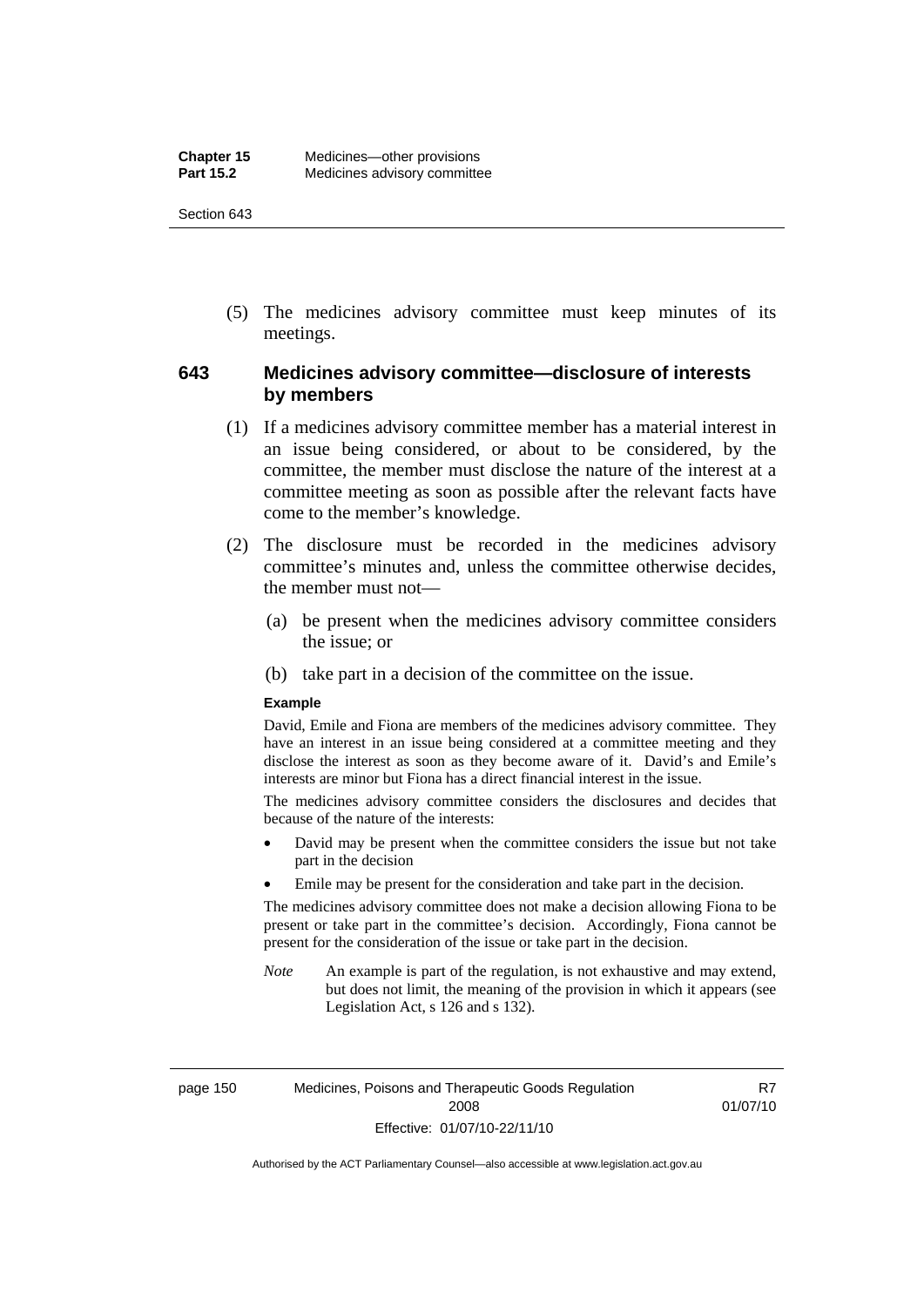- (3) Any other medicines advisory committee member who also has a material interest in the issue must not be present when the committee is considering its decision under subsection (2).
- (4) In deciding under subsection (2) whether a member may be present when the medicines advisory committee decides the issue or take part in a decision of the committee on the issue, and despite section 640 (Medicines advisory committee—quorum), the committee may consist of 1 member.

#### **Example**

if 2 members are present at a meeting and 1 member discloses a material interest, the other member may decide whether the member who made the disclosure can take part in a decision by the committee

(5) In this section:

*associate*, of a person, means—

- (a) the person's business partner; or
- (b) a close friend of the person; or
- (c) a family member of the person.

*executive officer*, of a corporation, means a person (however described) who is concerned with, or takes part in, the corporation's management (whether or not the person is a director of the corporation).

*indirect interest*—without limiting the kind of indirect interest a person may have, a person has an *indirect interest* in an issue if any of the following has an interest in the issue:

- (a) an associate of the person;
- (b) a corporation with not more than 100 members that the person, or an associate of the person, is a member of;
- (c) a subsidiary of a corporation mentioned in paragraph (b);

page 151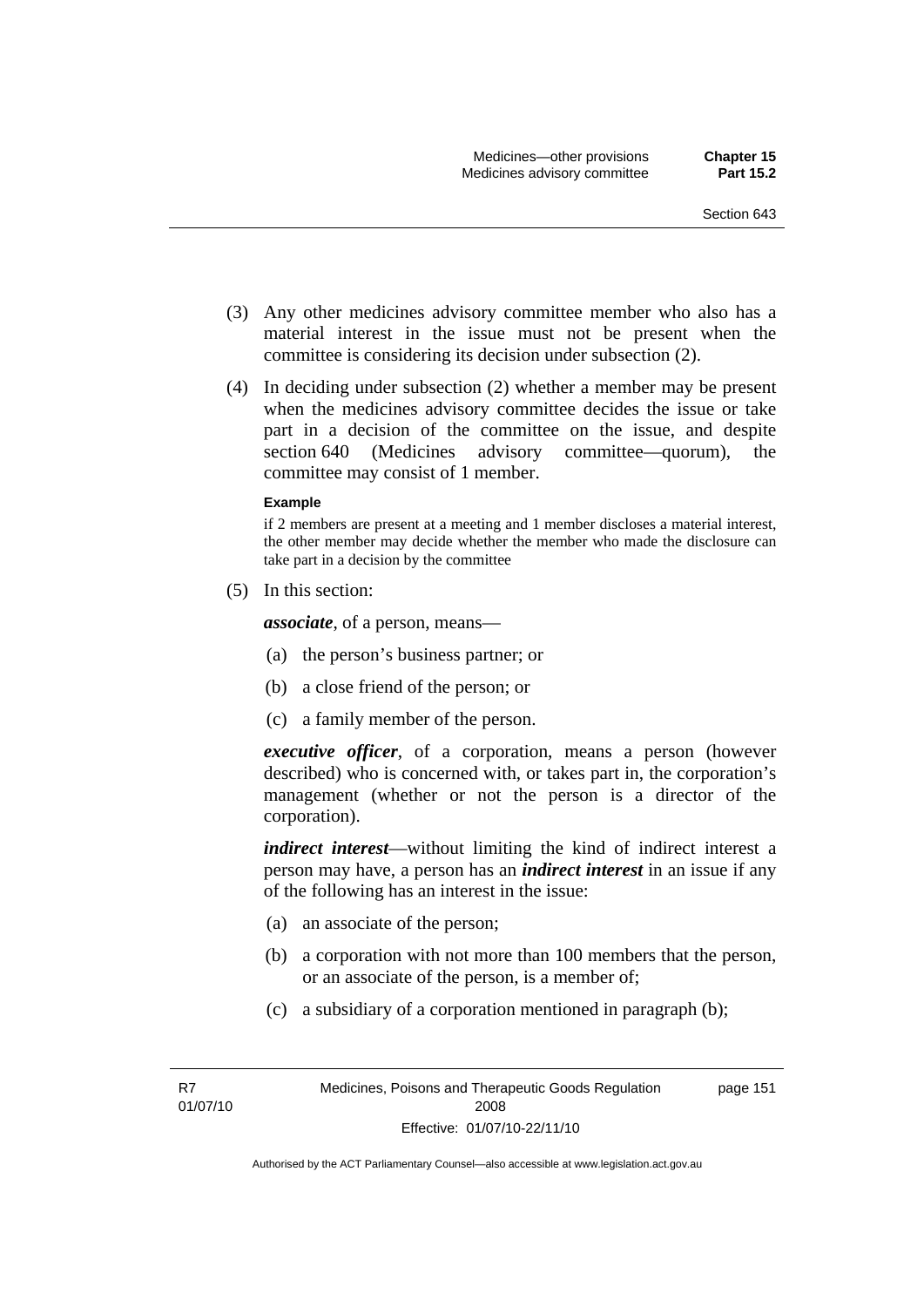- (d) a corporation that the person, or an associate of the person, is an executive officer of;
- (e) the trustee of a trust that the person, or an associate of the person, is a beneficiary of;
- (f) a member of a firm or partnership that the person, or an associate of the person, is a member of;
- (g) someone else carrying on a business if the person, or an associate of the person, has a direct or indirect right to participate in the profits of the business.

*material interest*—a medicines advisory committee member has a *material interest* in an issue if the member has—

- (a) a direct or indirect financial interest in the issue; or
- (b) a direct or indirect interest of any other kind if the interest could conflict with the proper exercise of the member's functions in relation to the committee's consideration of the issue.

#### **644 Medicines advisory committee—ending appointments**

- (1) The Minister may end the appointment of a medicines advisory committee member—
	- (a) if the member contravenes a territory law; or
	- (b) for misbehaviour; or
	- (c) if the member becomes bankrupt or executes a personal insolvency agreement; or
	- (d) if the member is convicted, in the ACT, of an offence punishable by imprisonment for at least 1 year; or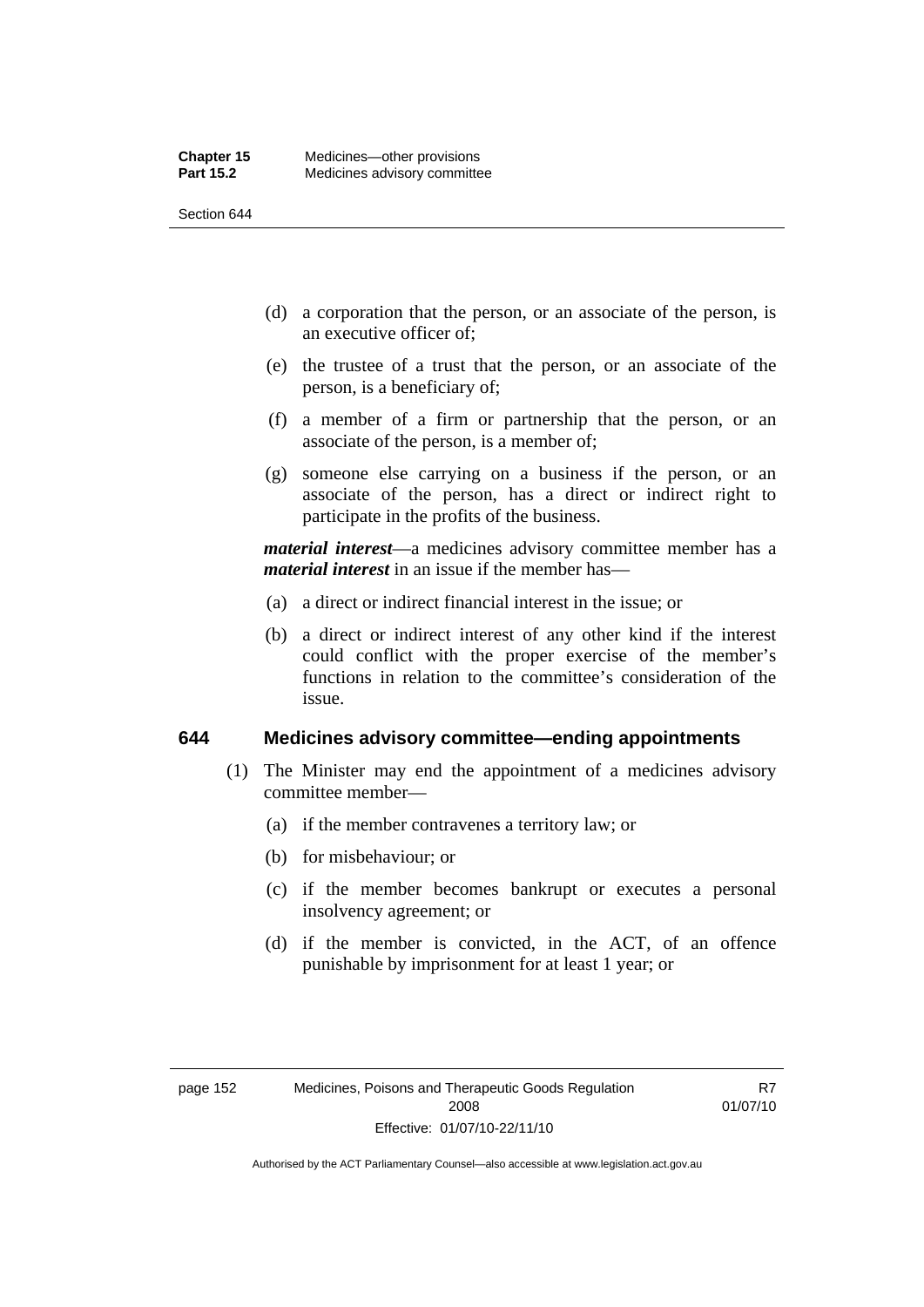- (e) if the member is convicted outside the ACT, in Australia or elsewhere, of an offence that, if it had been committed in the ACT, would be punishable by imprisonment for at least 1 year; or
- (f) if the member contravenes section 643 (Medicines advisory committee—disclosure of interests by members).
- *Note* A member's appointment also ends if the member resigns (see Legislation Act, s 210).
- (2) The Minister must end the appointment of a medicines advisory committee member—
	- (a) if the member ceases to be a doctor; or
	- (b) if, on 3 consecutive occasions, the member fails, without the chair's agreement, to make himself or herself available for a proposed meeting of the committee; or
	- (c) if the member fails to take all reasonable steps to avoid being placed in a position where a conflict of interest arises during the exercise of the member's functions; or
	- (d) for physical or mental incapacity, if the incapacity substantially affects the exercise of the member's functions.

R7 01/07/10 page 153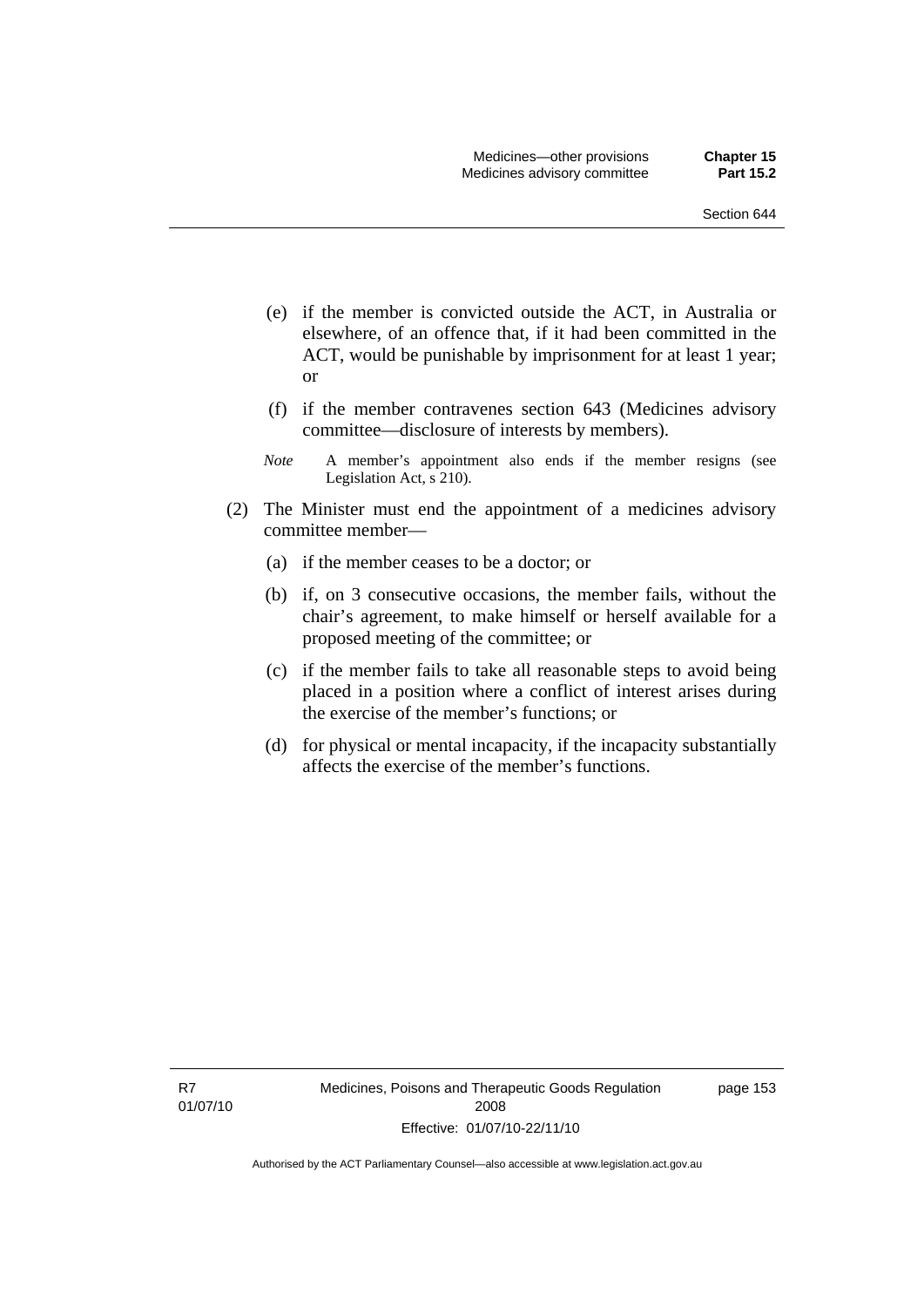## **Part 15.3 Other medicines provisions**

#### **650 Advertising controlled medicines—Act, s 66 (3) (b)**

A pricelist published by a pharmacist that includes a controlled medicine is prescribed if the pricelist complies with the *Price Information Code of Practice*, published by the Therapeutic Goods Administration, as in force from time to time.

*Note* The code is accessible at www.tga.gov.au/meds/vipicop.htm.

#### **651 Advertising other medicines**

- (1) A person commits an offence if—
	- (a) the person publishes an advertisement; and
	- (b) the advertisement promotes or encourages the use of a declared medicine.

Maximum penalty: 30 penalty units.

- (2) A person commits an offence if—
	- (a) the person publishes an advertisement; and
	- (b) the advertisement indicates that someone is willing or authorised to supply a declared medicine.

Maximum penalty: 30 penalty units.

- (3) This section does not apply to—
	- (a) an advertisement for a declared medicine in a publication published primarily for dentists, doctors, pharmacists or veterinary surgeons; or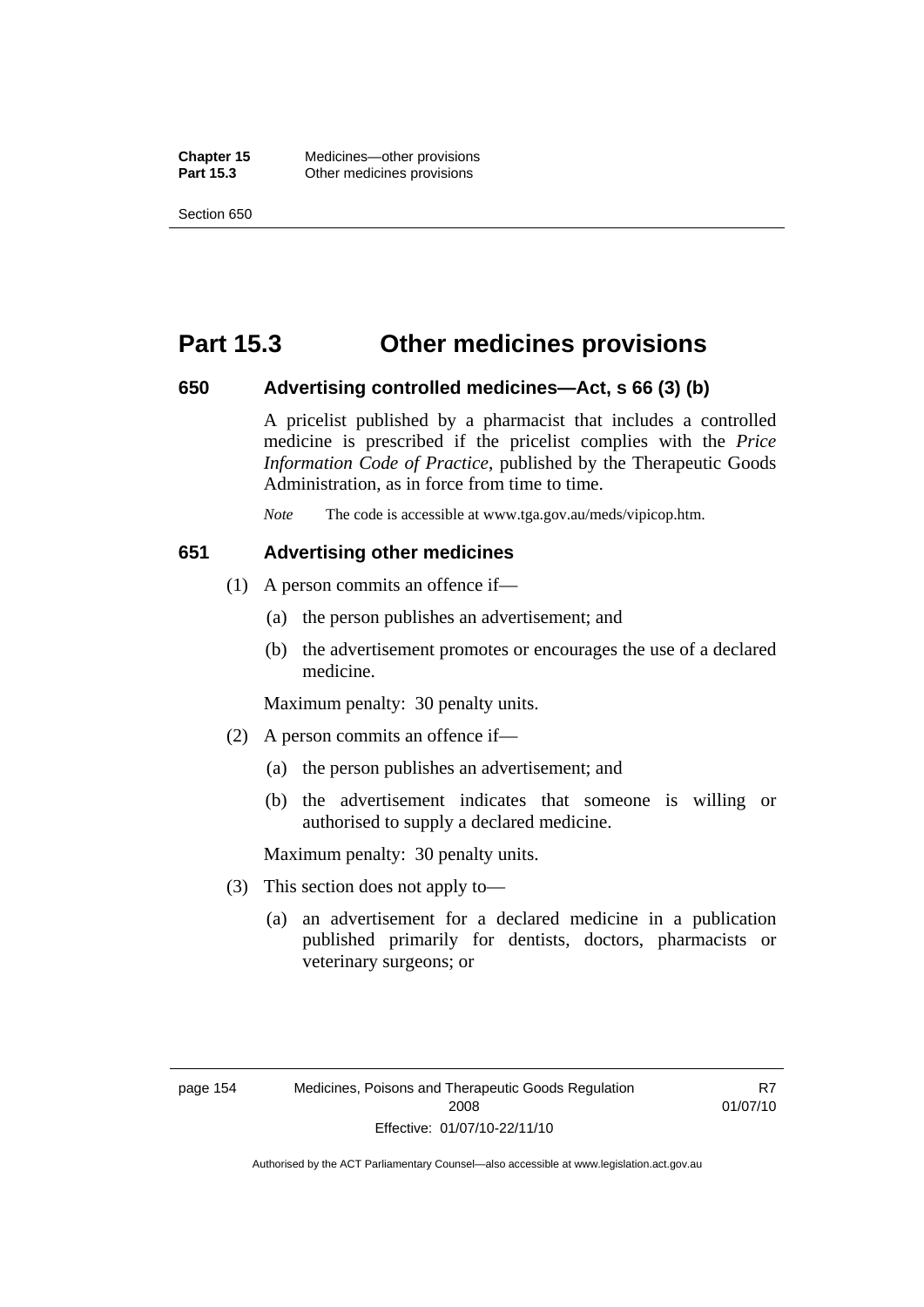- (b) a pricelist published by a pharmacist that includes a declared medicine if the pricelist complies with the *Price Information Code of Practice*, published by the Therapeutic Goods Administration, as in force from time to time.
- (4) In this section:

*advertisement*—see the Act, section 66.

#### *declared medicine* means—

- (a) a pharmacist only medicine other than a pharmacist only medicine to which the medicines and poisons standard, appendix H applies; or
- (b) a prescription only medicine.

## **652 Prescribed institutions—Act, dict, def** *institution***, par (b)**

The following are prescribed:

- (a) a correctional centre;
- (b) a CYP detention place.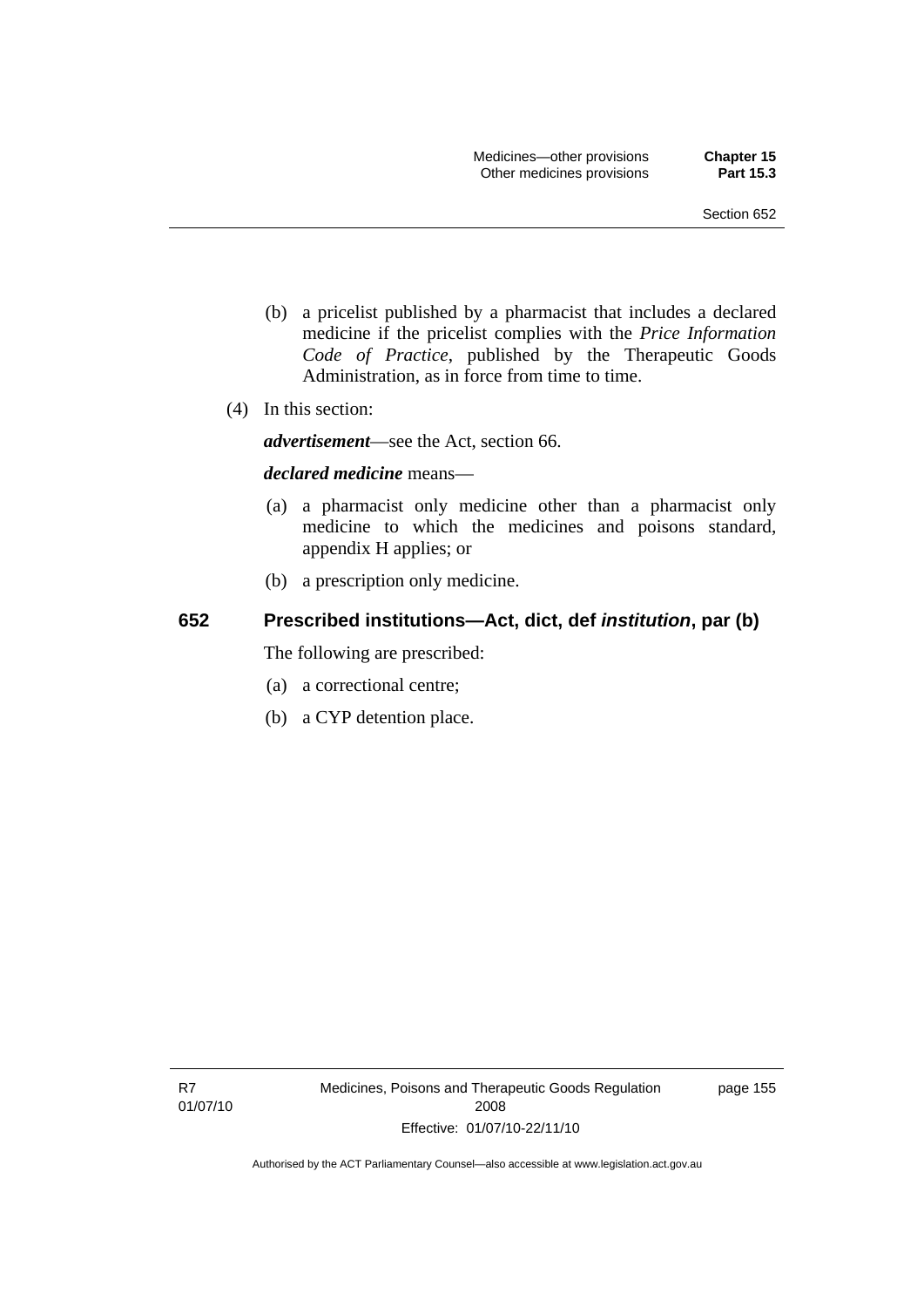# **Chapter 16 Low and moderate harm poisons**

# **Part 16.1** Preliminary

#### **660 Meaning of** *relevant law***—ch 16**

In this chapter:

*relevant law* means—

- (a) a corresponding law; or
- (b) the *Agricultural and Veterinary Chemicals Act 1994* (Cwlth); or
- (c) the *Therapeutic Goods Act 1989* (Cwlth).
- *Note 1 Corresponding law* includes a law of a State that corresponds, or substantially corresponds, to the Act (see Act, dict).
- *Note 2 State* includes a territory (see Legislation Act, dict, pt 1).

page 156 Medicines, Poisons and Therapeutic Goods Regulation 2008 Effective: 01/07/10-22/11/10

R7 01/07/10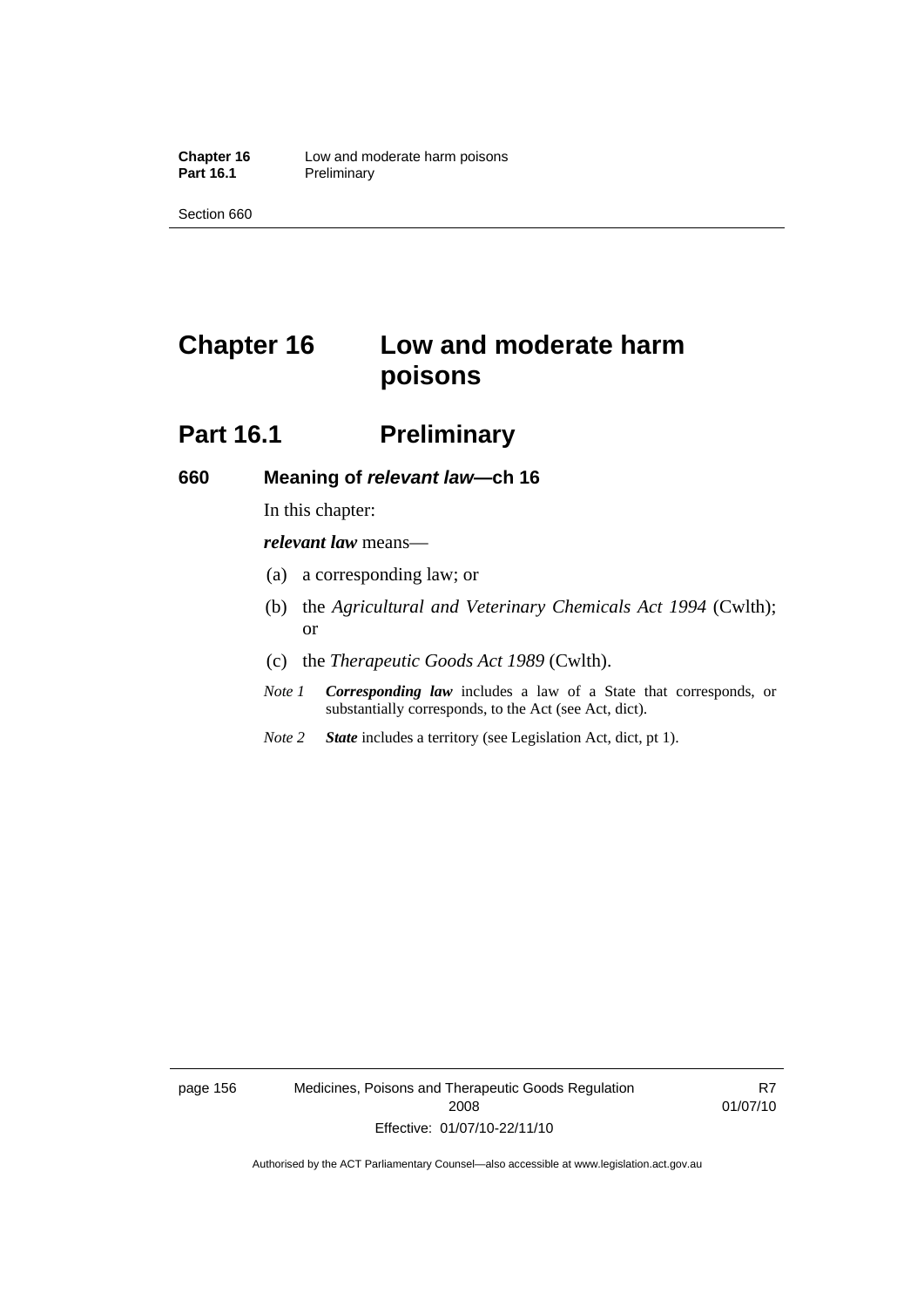# **Part 16.2 Authorisation to supply low and moderate harm poisons**

### **661 Authorisation to supply low and moderate harm poisons—Act, s 26 (1) (b) and (2) (b)**

Anyone is authorised to supply a low harm poison or moderate harm poison.

### **662 Authorisation condition for supplying low and moderate harm poisons—Act, s 44 (1) (b) and (2) (b)**

A person's authorisation under section 661 to supply a low harm poison or moderate harm poison is subject to the following conditions:

- (a) the poison is supplied in manufacturer's packs that comply with—
	- (i) section 665 (Packaging of supplied manufacturer's packs of low and moderate harm poisons—Act, s 59 (1) (c) (i) and  $(2)$  (c) (i)); or
	- (ii) an approval under the Act, section 193 (Approval of non-standard packaging and labelling);
- (b) the manufacturer's packs are labelled in accordance with—
	- (i) section 666 (Labelling of supplied manufacturer's packs of low and moderate harm poisons—Act, s  $60(1)(c)(i)$ and  $(2)$  (c) (i)); or
	- (ii) an approval under the Act, section 193.

page 157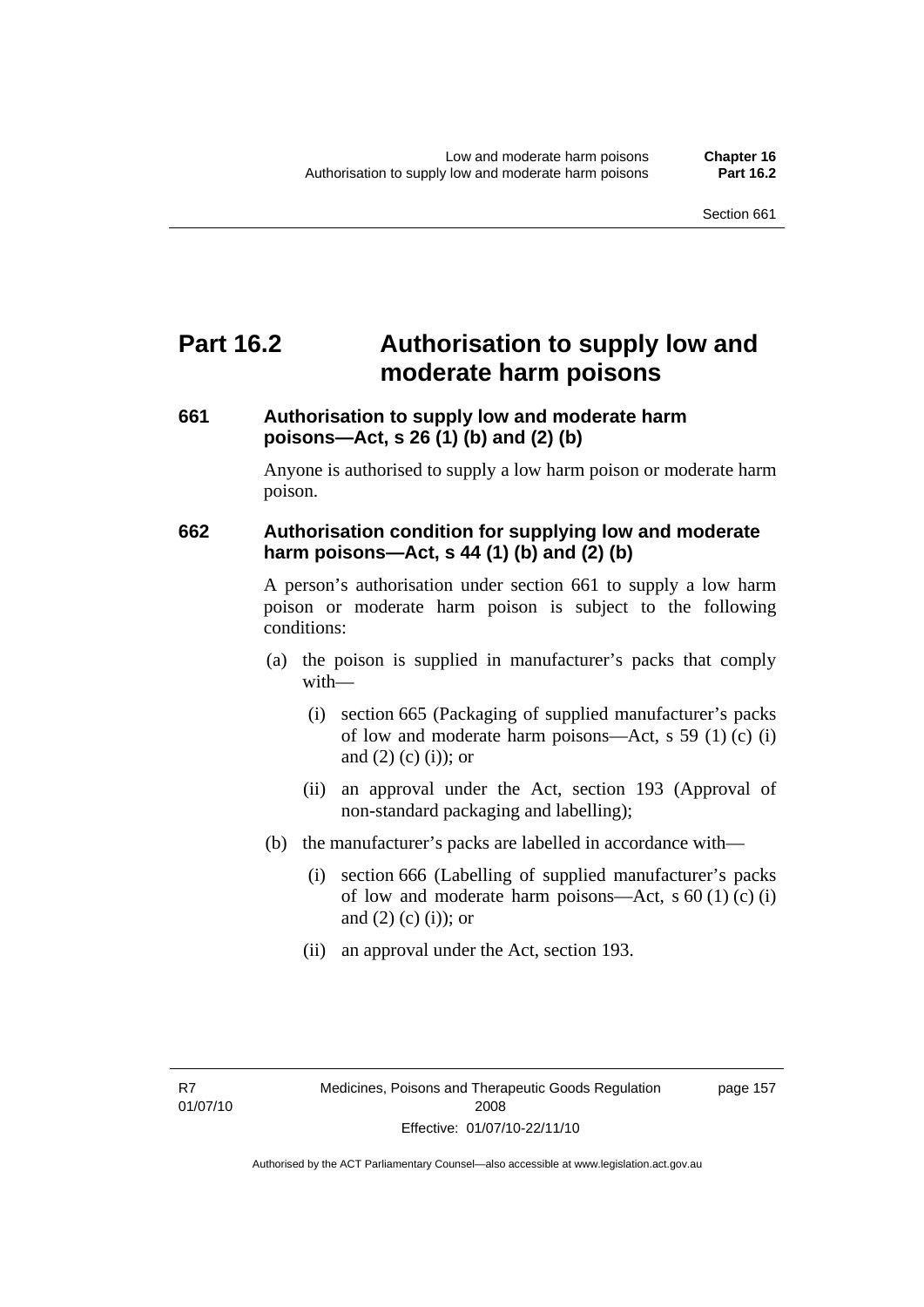### **Part 16.3 Authorisation to manufacture low and moderate harm poisons**

#### **663 Authorisation to manufacture low and moderate harm poisons—Act, s 33 (b)**

A person is authorised to manufacture a low harm poison or moderate harm poison if the person is authorised to manufacture the poison under a relevant law.

#### **664 Authorisation condition for manufacturing low and moderate harm poisons—Act, s 44 (1) (b) and (2) (b)**

A person's authorisation under section 663 to manufacture a low harm poison or moderate harm poison is subject to the condition that, if a condition or restriction applies to the person under the relevant law, the person manufactures the poison in accordance with the condition and restriction.

page 158 Medicines, Poisons and Therapeutic Goods Regulation 2008 Effective: 01/07/10-22/11/10

R7 01/07/10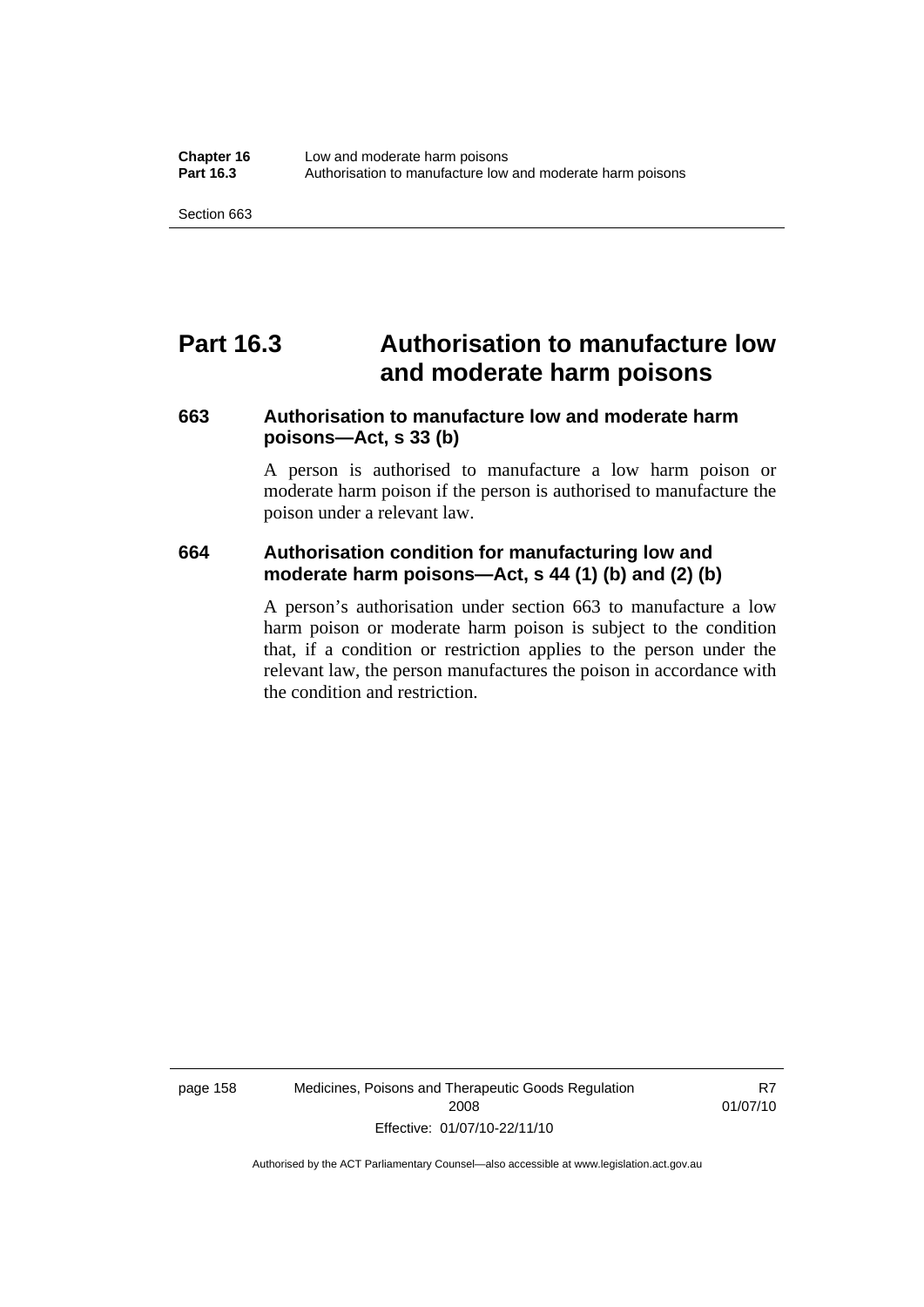### **Part 16.4 Packaging and labelling of low and moderate harm poisons**

#### **665 Packaging of supplied manufacturer's packs of low and moderate harm poisons—Act, s 59 (1) (c) (i) and (2) (c) (i)**

- (1) A manufacturer's pack of a supplied low harm poison or moderate harm poison must be packaged—
	- (a) in accordance with the medicines and poisons standard, paragraphs 21 to 27; or
	- (b) in a container in which the poison may be sold under a relevant law.
	- *Note* A manufacturer's pack of a low or moderate harm poison supplied may also be packaged in accordance with an approval under the Act, s 193 (Approval of non-standard packaging and labelling) (see Act, s 59 (1) (c) (ii) and (2) (c) (ii)).
- (2) However, if the poison is camphor or naphthalene for domestic use, it must also be packaged in a way that, in normal use, prevents—
	- (a) removal of the camphor or naphthalene from the packaging; or
	- (b) ingestion of the camphor or naphthalene.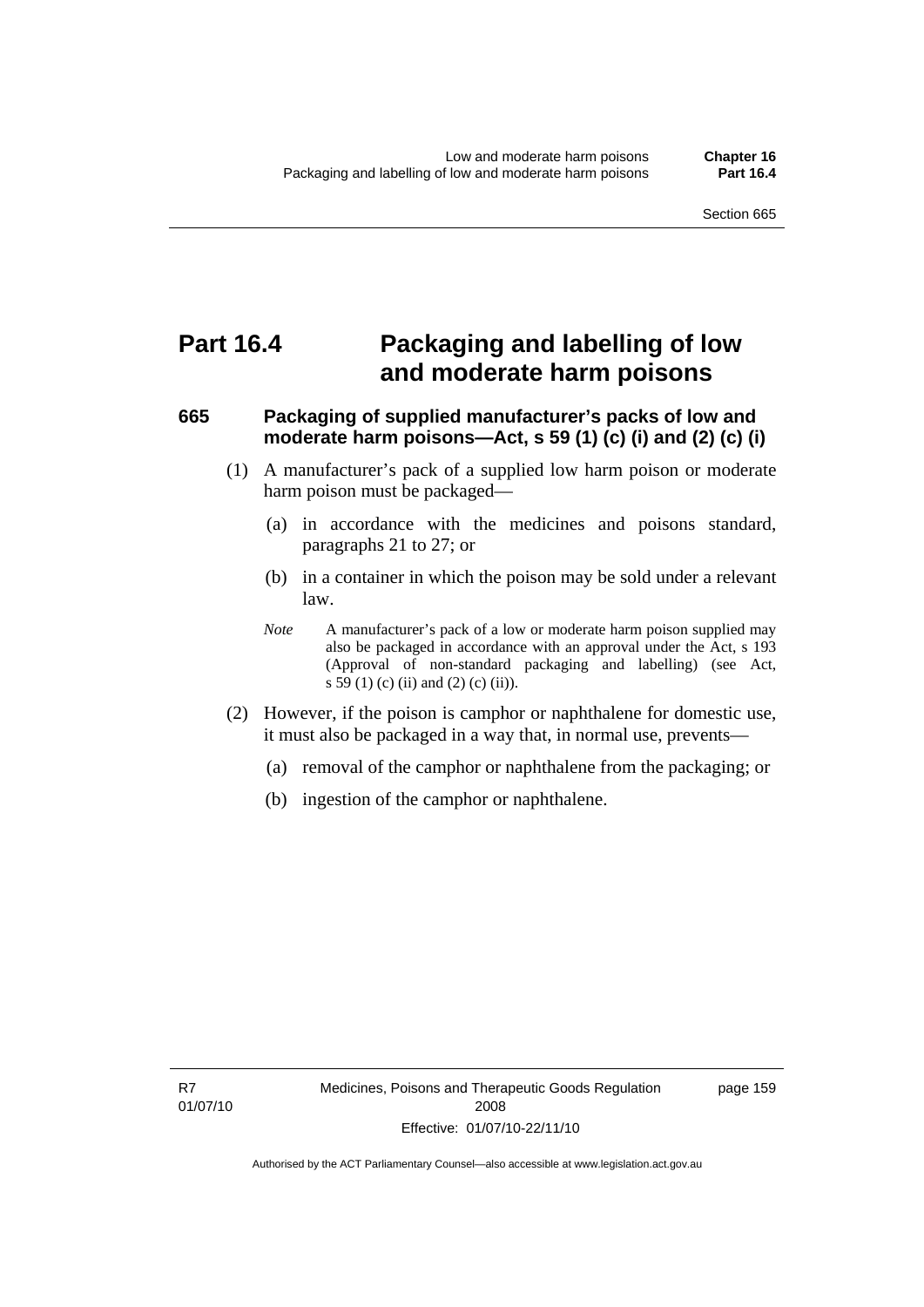#### **666 Labelling of supplied manufacturer's packs of low and moderate harm poisons—Act, s 60 (1) (c) (i) and (2) (c) (i)**

A manufacturer's pack of a supplied low harm poison or moderate harm poison must be labelled in accordance with—

- (a) the medicines and poisons standard, paragraphs 3 to 19; or
- (b) a relevant law.
- *Note* A manufacturer's pack of a low or moderate harm poison supplied may also be labelled in accordance with an approval under the Act, s 193 (Approval of non-standard packaging and labelling) (see Act, s 60 (1) (c) (ii) and (2) (c) (ii)).

page 160 Medicines, Poisons and Therapeutic Goods Regulation 2008 Effective: 01/07/10-22/11/10

R7 01/07/10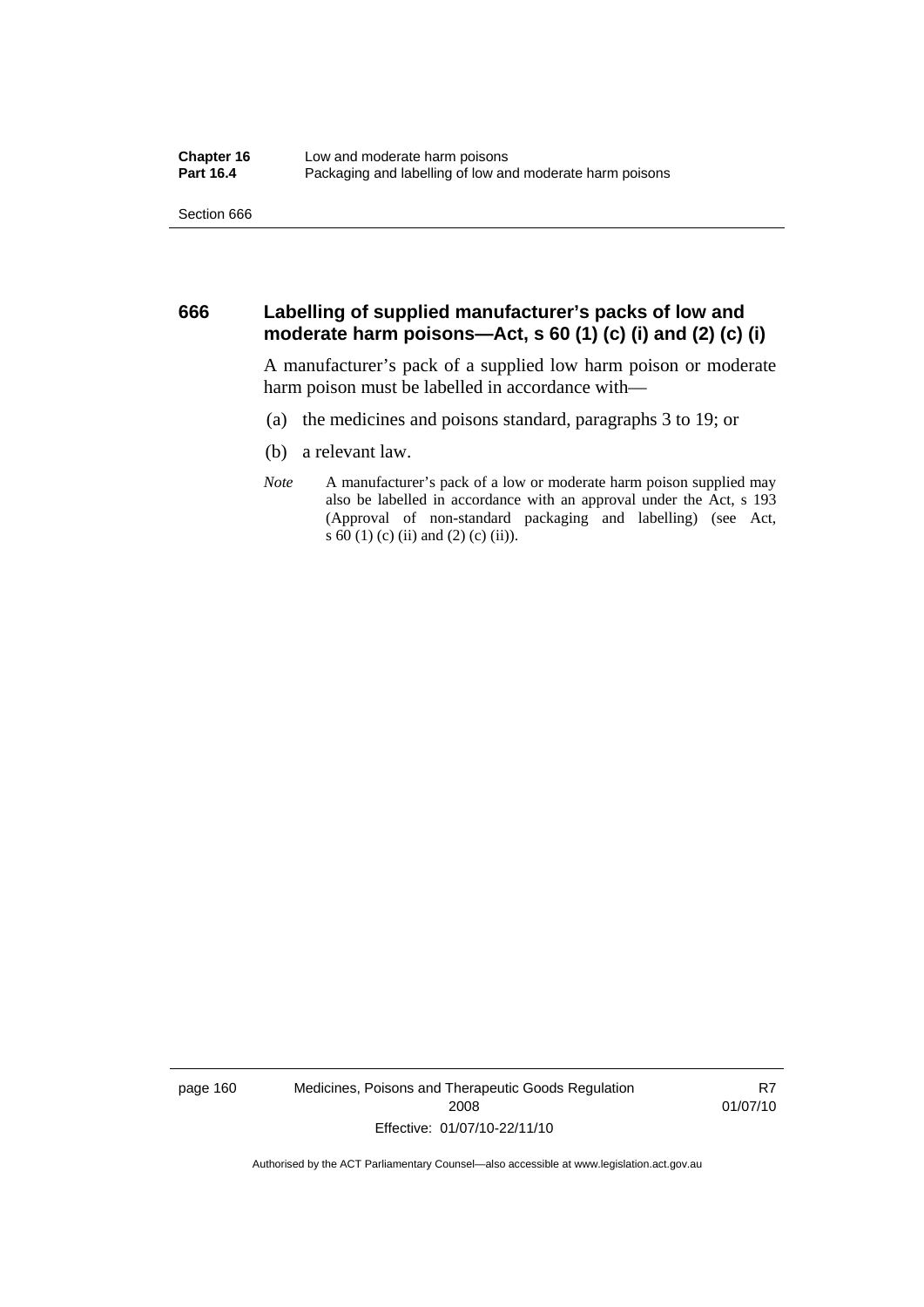# **Chapter 17 Dangerous poisons authorisations**

### **Part 17.1 Overview of dangerous poisons authorisations**

#### **670 General overview of authorisations for dangerous poisons**

 (1) The Act requires that a person must not deal with a dangerous poison in a particular way unless the person is authorised to deal with the poison.

#### **Example**

the Act, s 35 about obtaining certain substances (which include dangerous poisons)

- *Note 1* The Act, s 19 sets out when a person *deals* with a dangerous poison.
- *Note 2* An example is part of the regulation, is not exhaustive and may extend, but does not limit, the meaning of the provision in which it appears (see Legislation Act, s 126 and s 132).
- (2) The Act, section 20 sets out when a person is authorised to deal with a dangerous poison.
- (3) This regulation authorises certain dealings with dangerous poisons.

*Note* An authorisation is not required to deal with the following:

- a substance excluded from the medicines and poisons standard by the standard, par  $1(2)$  (see s 6);
- a substance mentioned in the medicines and poisons standard, sch 7 if the schedule does not apply to the substance because of an exception in the standard.

R7 01/07/10 page 161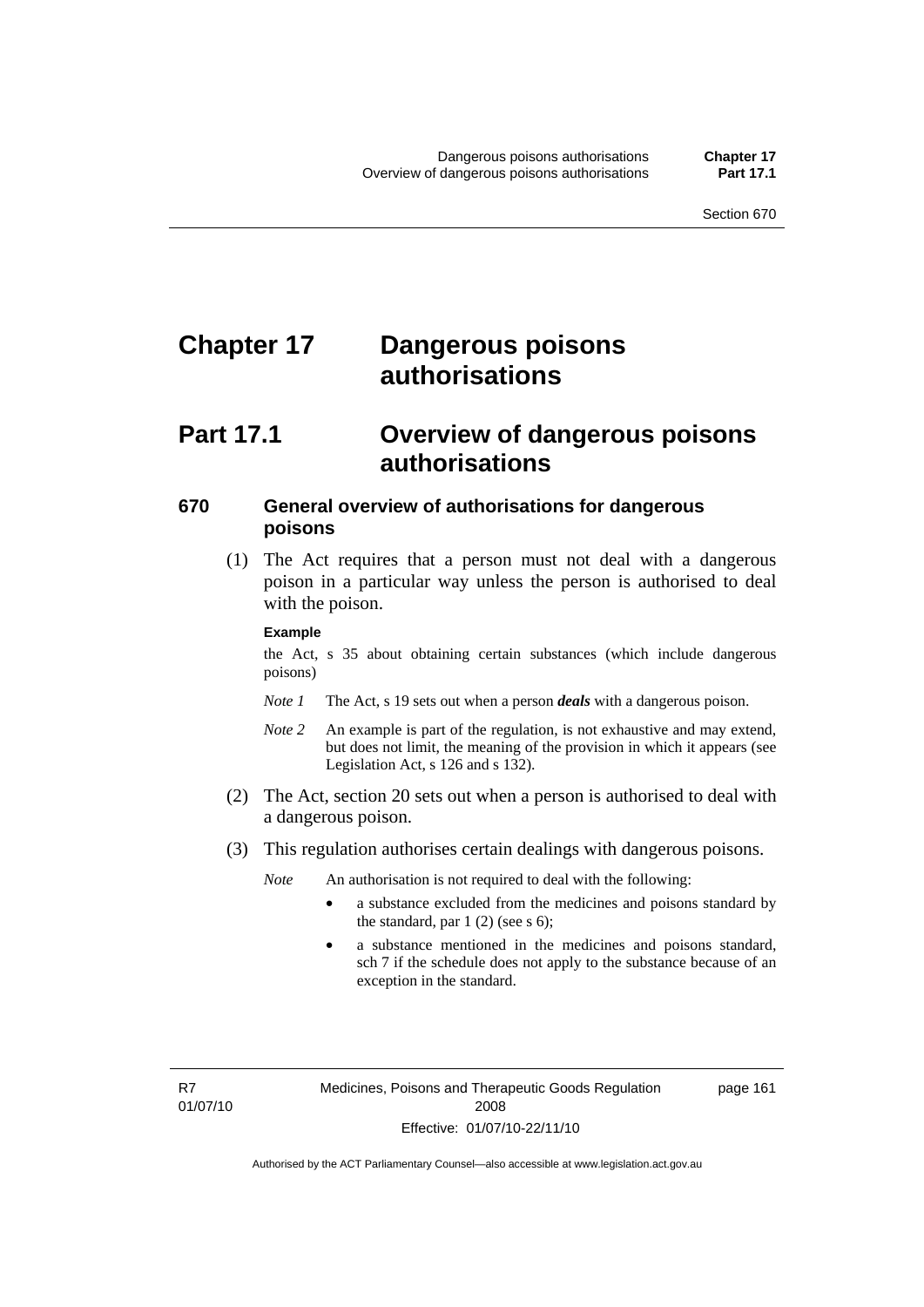(4) An authorisation under this regulation may be subject to limitations.

#### **Example**

a purchase order issued by a person mentioned in sch 4, col 2 must comply with s 721 (see s 690 (2) (c))

*Note* For the power to impose other restrictions, see the Act, ch 8.

#### **671 Overview of dangerous poisons authorisations under this regulation**

Dangerous poisons authorisations under this regulation are given by the following provisions:

- (a) section 675 (which is about authorisations under dangerous poisons manufacturers licences);
- (b) section 680 (which is about authorisations under dangerous poisons research and education program licences);
- (c) section 685 (which is about authorisations under dangerous poisons suppliers licences);
- (d) section 690 (which is about authorisations for manufacturing and other purposes);
- (e) section 692 (which is about authorisation to deliver dangerous poisons under purchase orders);
- (f) section 693 (which is about authorisation for commercial disposal operators for disposal of dangerous poisons);
- (g) section 695 (which is about authorisations for dangerous poisons research and education programs by scientifically qualified people).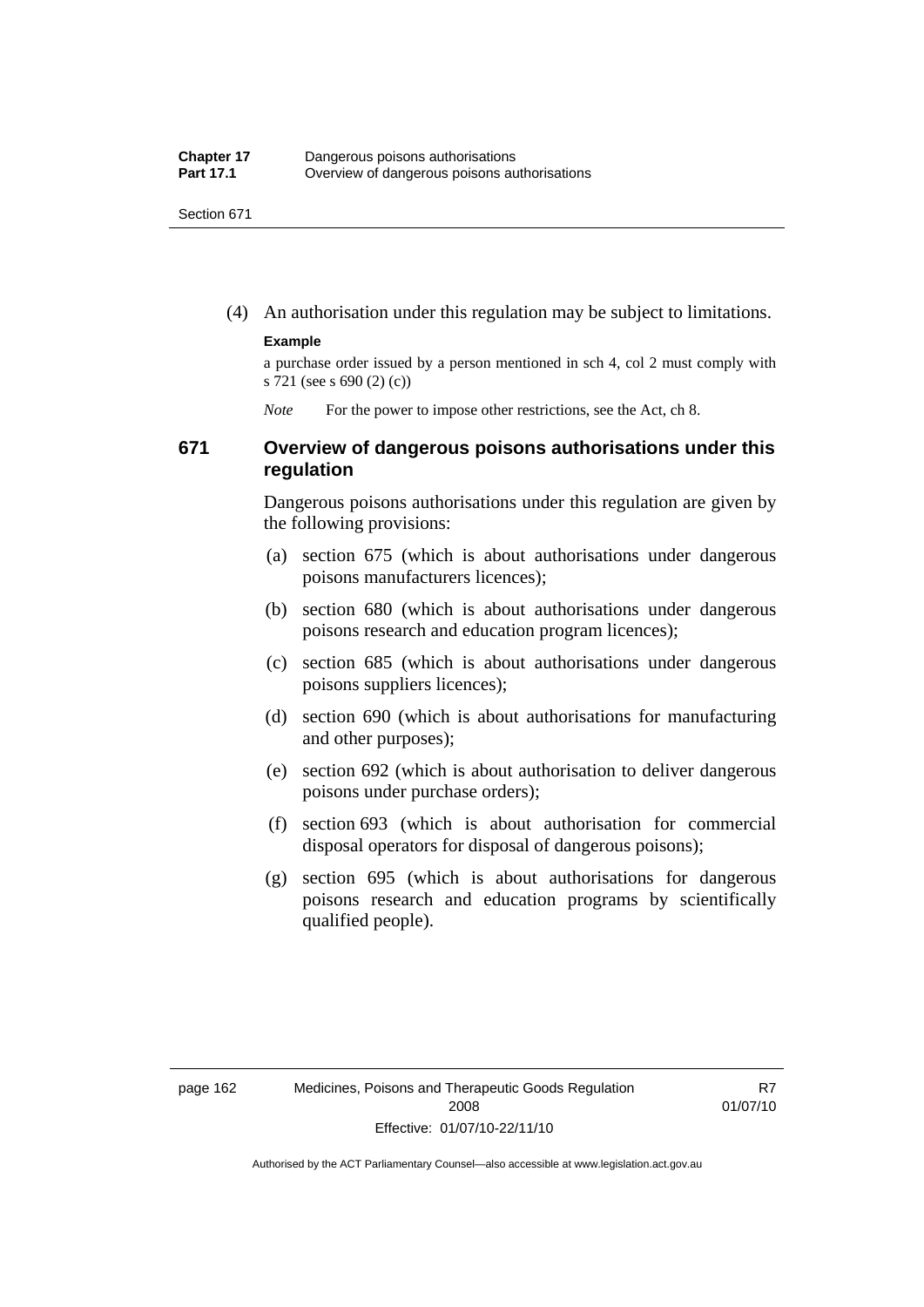#### **672 General overview of authorisation conditions for dangerous poisons**

 (1) The Act, section 44 requires a person who is authorised to deal with a dangerous poison to comply with any condition to which the authorisation is subject.

#### **Example**

Section 676 sets out the authorisation conditions for an authorised person to manufacture a dangerous poison.

- *Note* An example is part of the regulation, is not exhaustive and may extend, but does not limit, the meaning of the provision in which it appears (see Legislation Act, s  $126$  and s  $132$ ).
- (2) The conditions are additional to other restrictions on an authorised person's authority to deal with a dangerous poison.
	- *Note* Conditions may also be imposed under other provisions of the Act including, for example, s 89 which sets out conditions on licences.

R7 01/07/10 Medicines, Poisons and Therapeutic Goods Regulation 2008 Effective: 01/07/10-22/11/10

page 163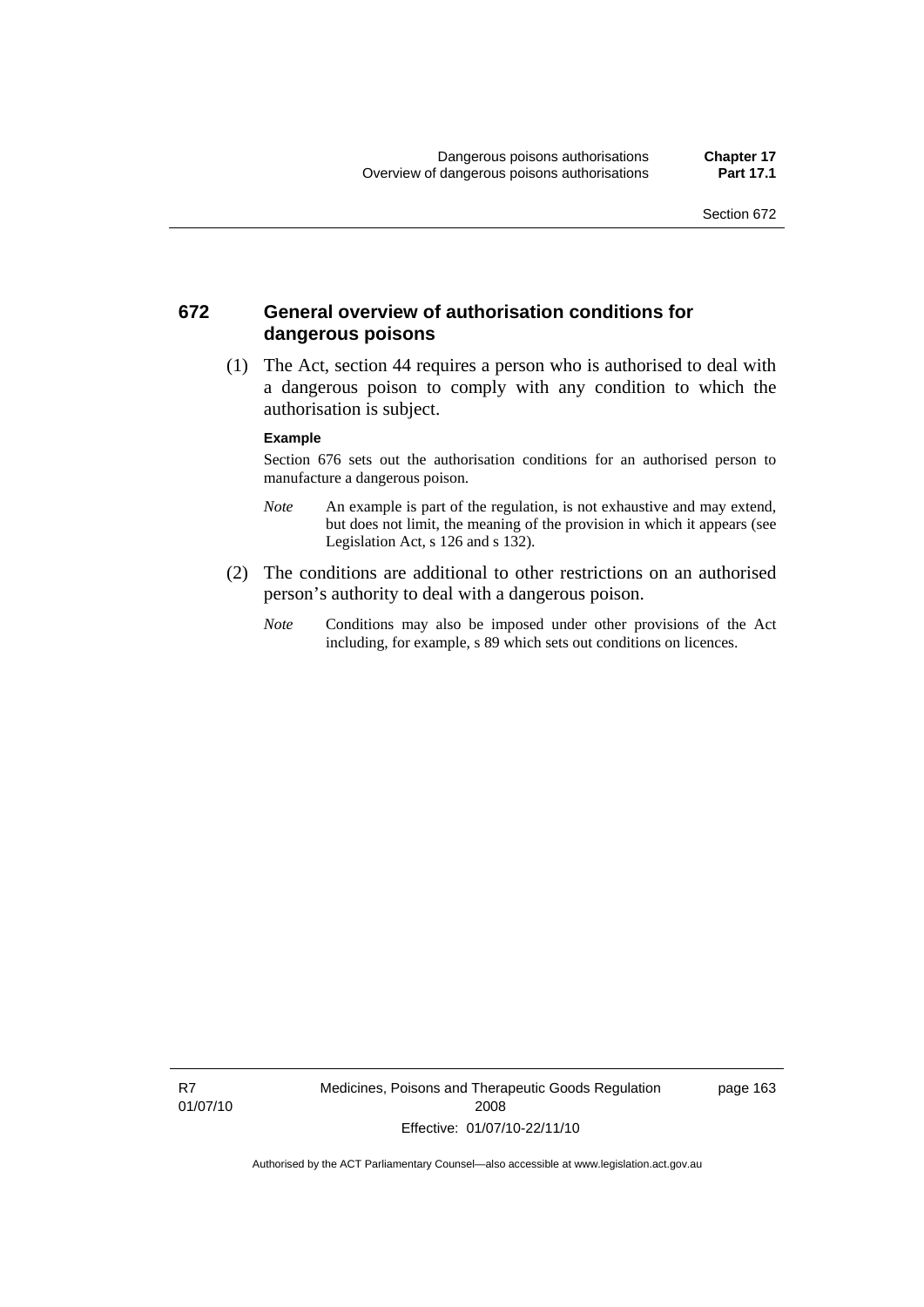# **Part 17.2 Authorisations under dangerous poisons licences**

### **Division 17.2.1 Dangerous poisons manufacturers licence authorisations**

*Note* For other provisions about dangerous poisons manufacturers licences, see pt 18.2.

#### **675 Authorisations under dangerous poisons manufacturers licences—Act, s 20 (1) (a)**

- (1) A dangerous poisons manufacturers licence authorises the holder to do any of the following in relation to a dangerous poison (the *licensed dangerous poison*) stated in the licence at the premises (the *licensed premises*) stated in the licence:
	- (a) manufacture the licensed dangerous poison;
	- (b) possess the licensed dangerous poison for sale by wholesale from the licensed premises;
	- (c) sell the licensed dangerous poison by wholesale (whether or not for resale) to—
		- (i) a person authorised to issue a purchase order for the dangerous poison; or
		- (ii) someone in another State who may obtain the dangerous poison by wholesale under the law of the other State; or
		- (iii) someone in another country who may lawfully obtain the dangerous poison by wholesale in the other country;
		- *Note* The dangerous poison must be sold on a purchase order in accordance with s 720 (see s 676).

R7 01/07/10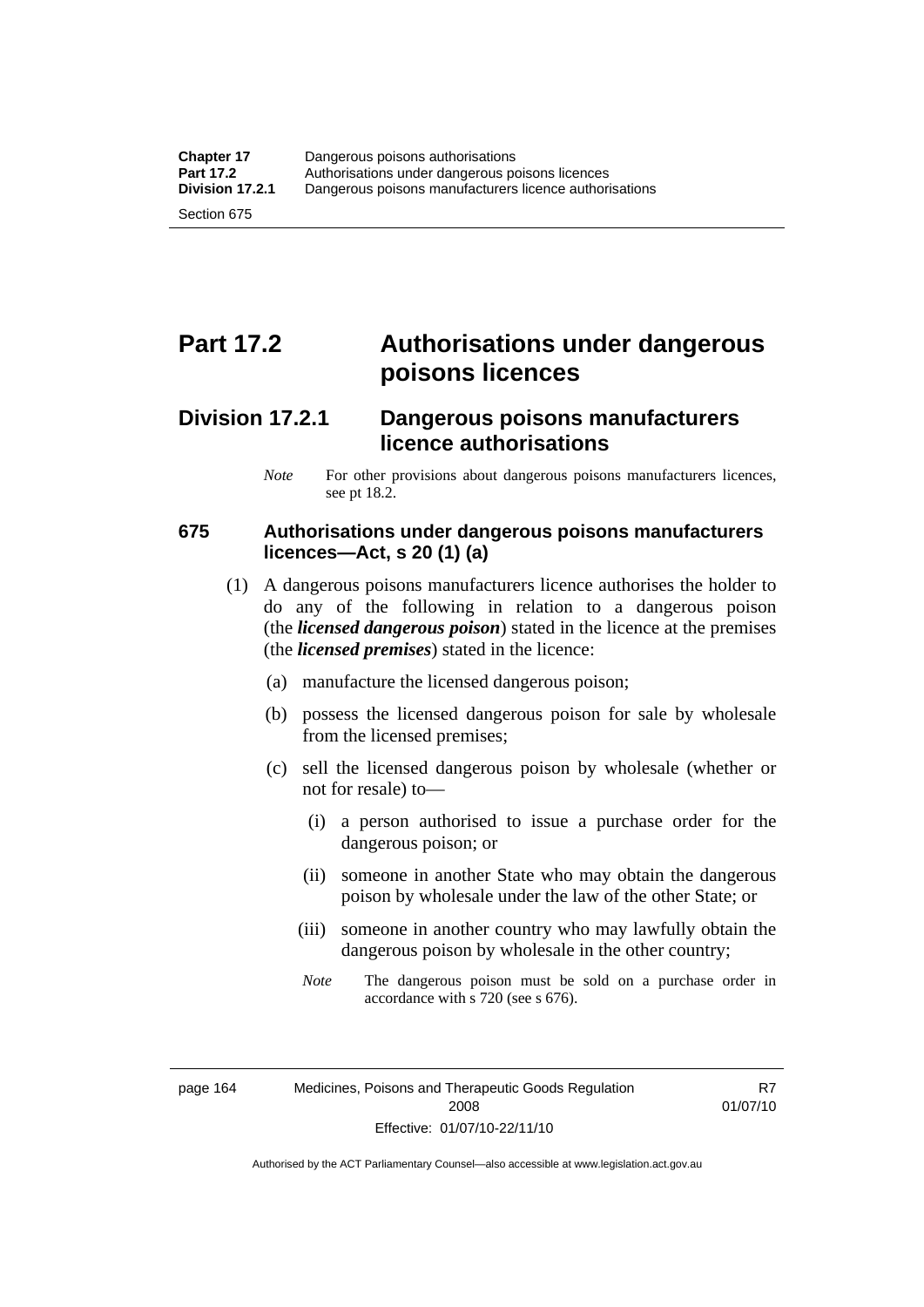- (d) obtain a dangerous poison, other than a licensed dangerous poison, for manufacturing a licensed dangerous poison at the licensed premises;
- (e) possess a dangerous poison, other than a licensed dangerous poison, at the licensed premises for manufacturing a licensed dangerous poison.
- (2) However, an authorisation under subsection (1) does not apply if the licence states that it does not apply.
- (3) Also, subsection (1) (c) (iii) does not apply in relation to a licensed dangerous poison that is a prohibited export under the *Customs Act 1901* (Cwlth).

#### **676 Authorisation conditions for dangerous poisons manufacturers licences—Act, s 44 (1) (b) and (2) (b)**

A licence-holder's authorisation under a dangerous poisons manufacturers licence is subject to the following conditions:

- (a) the dealings with a dangerous poison authorised by the licence will be carried out under the supervision of an individual approved under section 706 (1) (Restrictions on issuing of dangerous poisons manufacturers licences—Act, s 85 (1) (a));
- (b) a dangerous poison obtained under the licence is purchased on a complying purchase order;
- (c) a licensed dangerous poison will be supplied for a non-household (including a non-household garden) purpose only;
- (d) a dangerous poison sold under the licence will be sold on a purchase order in accordance with section 720 (Supplying dangerous poisons on purchase orders);

page 165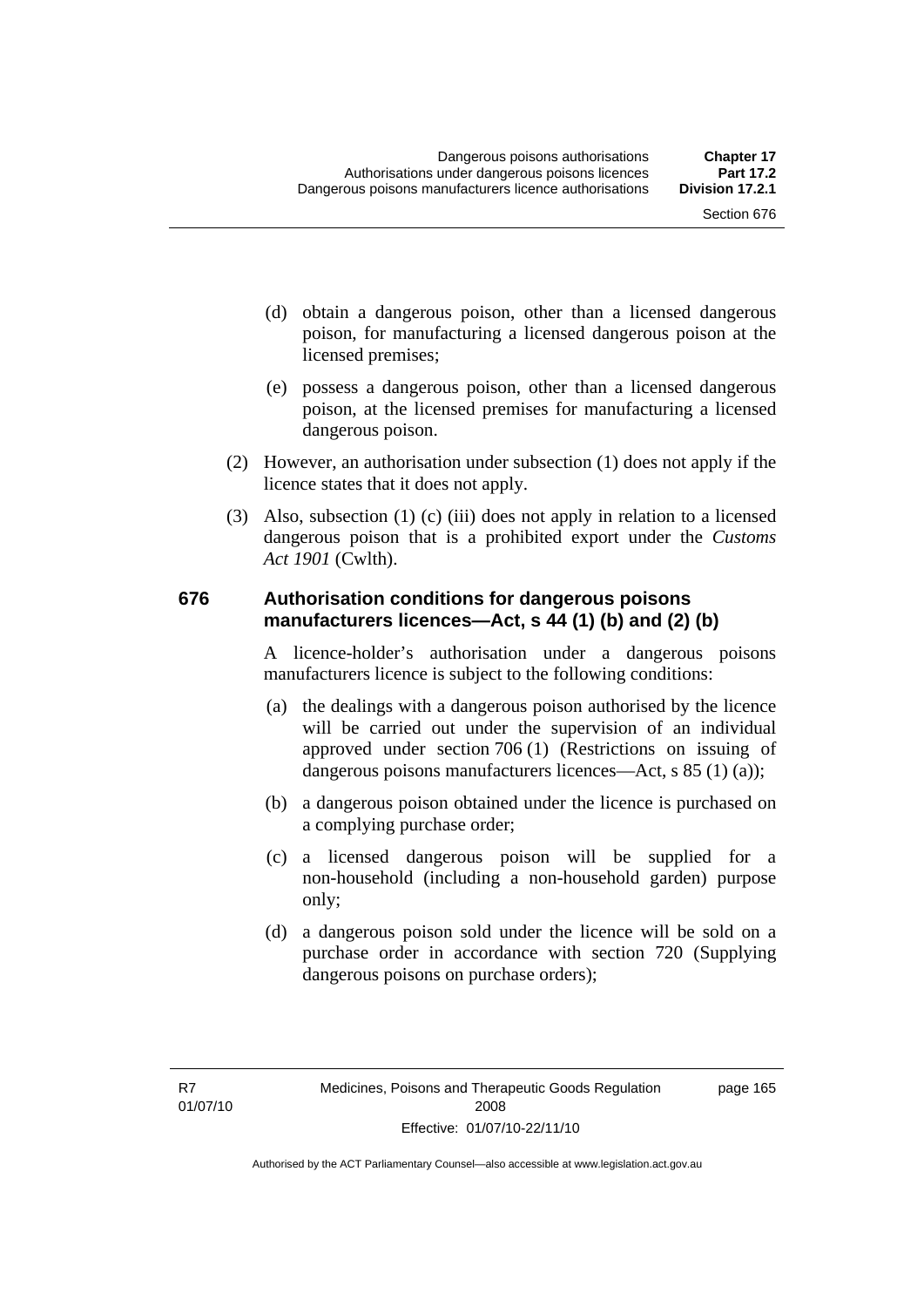- (e) if the supplier does not receive a document signed by the buyer acknowledging receipt of the dangerous poison within 7 days after the day the dangerous poison is delivered—the supplier must, within 24 hours after the end of the 7-day period, tell the chief health officer, in writing, of the failure to receive the document;
- (f) the following are kept at the supplier's business premises or, if the chief health officer approves in writing another place, the place approved by the chief health officer, for at least 2 years after the day the poison is supplied:
	- (i) the filled purchase order;
	- (ii) the delivery acknowledgement under paragraph (e) or section 720 (d) (ii);
	- (iii) the record for section 722;
- (g) if a dangerous poison sold under the licence is liquid containing paraquat—the poison is coloured blue or green and has an offensive smell.
- *Note* For licence conditions, see the Act, s 89.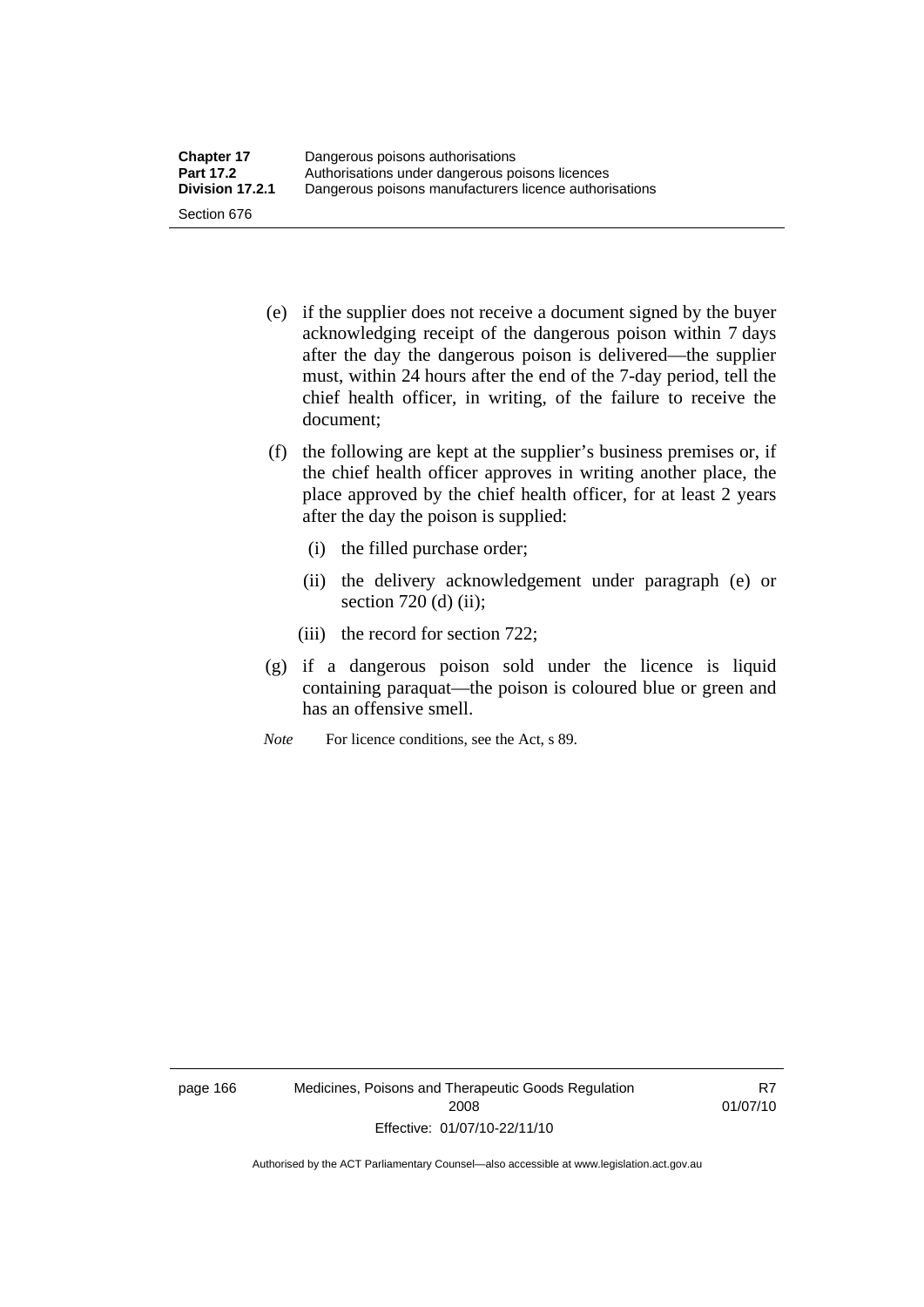### **Division 17.2.2 Dangerous poisons—research and education program licence authorisations**

- *Note 1* For authorisation for research and education programs by scientifically qualified people, see div 17.3.3.
- *Note 2* For other provisions about dangerous poisons research and education program licences, see pt 18.3.

#### **680 Authorisations under dangerous poisons research and education program licences—Act, s 20 (1) (a)**

A dangerous poisons research and education program licence authorises—

- (a) the licence-holder to—
	- (i) issue a purchase order for a dangerous poison (the *licensed dangerous poison*) stated in the licence for the program stated in the licence; and
	- (ii) obtain a licensed dangerous poison on a purchase order for the program; and
	- (iii) possess a licensed dangerous poison for the program at the premises to which the licence relates; and
	- (iv) supply a licensed dangerous poison to anyone taking part in the program for the program; and
- (b) the program supervisor, and anyone taking part in the program, to deal with the licensed dangerous poison as authorised by the licence at the premises stated in the licence.

page 167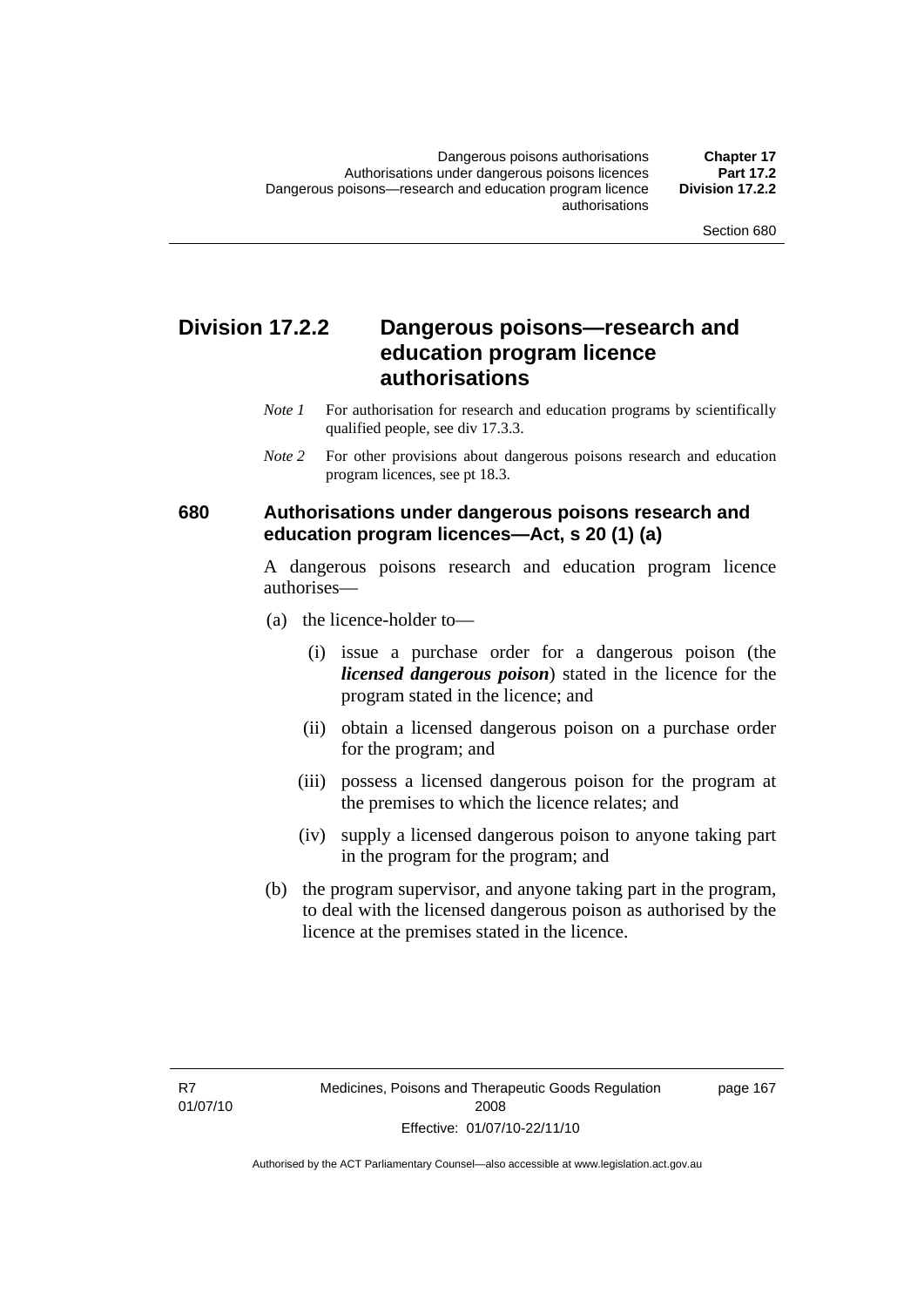| <b>Chapter 17</b> | Dangerous poisons authorisations                                           |  |  |
|-------------------|----------------------------------------------------------------------------|--|--|
| <b>Part 17.2</b>  | Authorisations under dangerous poisons licences                            |  |  |
| Division 17.2.2   | Dangerous poisons—research and education program licence<br>authorisations |  |  |
| Section 681       |                                                                            |  |  |

**681 Authorisation condition for dangerous poisons research and education program licences—Act, s 44 (1) (b) and (2) (b)** 

A licence-holder's authorisation to obtain a dangerous poison under a dangerous poisons research and education program licence is subject to the condition that the poison is purchased on a complying purchase order.

*Note* For licence conditions, see the Act, s 89.

page 168 Medicines, Poisons and Therapeutic Goods Regulation 2008 Effective: 01/07/10-22/11/10

R7 01/07/10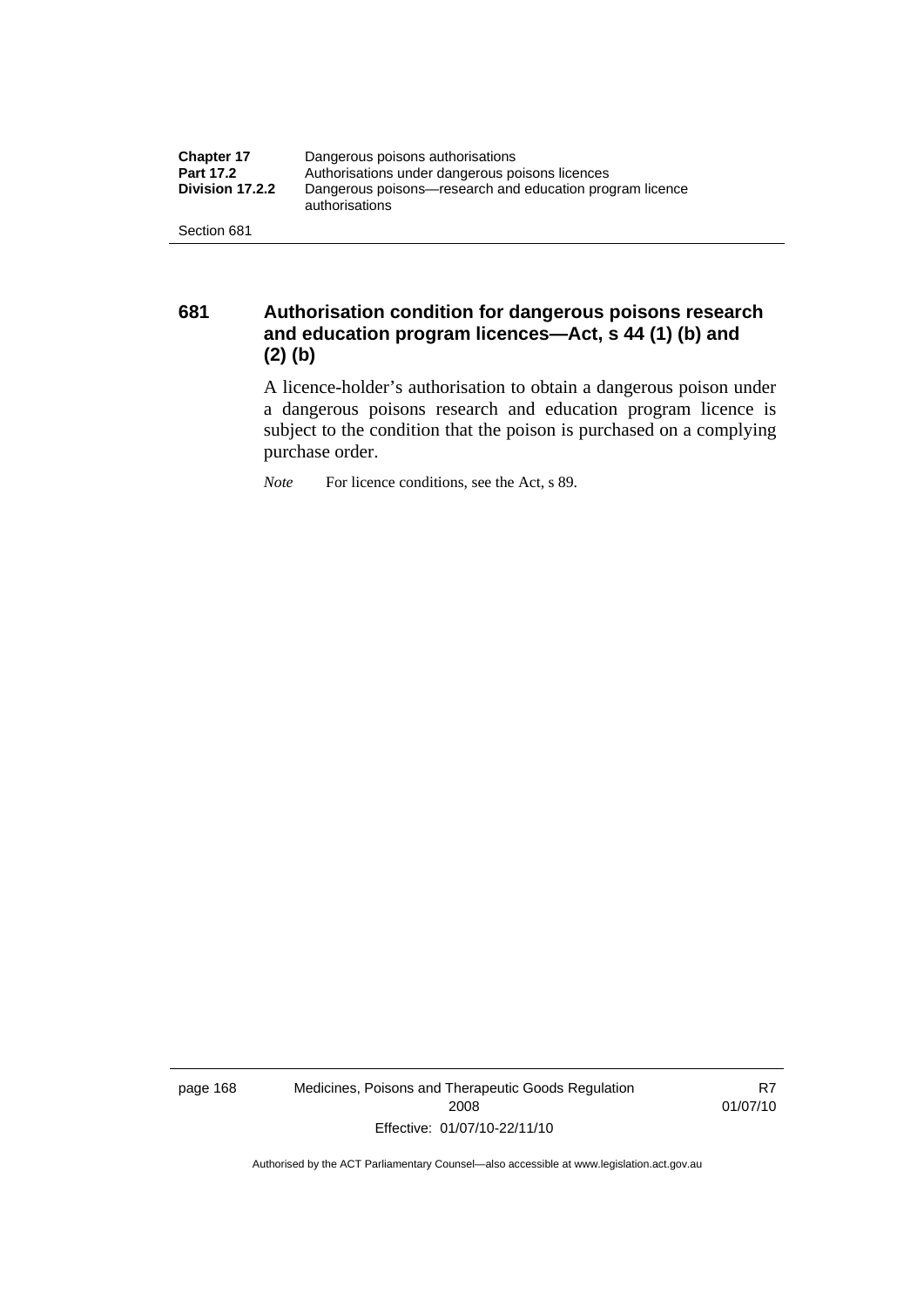### **Division 17.2.3 Dangerous poisons suppliers licence authorisations**

*Note* For other provisions about dangerous poisons suppliers licences, see pt 18.4.

#### **685 Authorisations under dangerous poisons suppliers licences—Act, s 20 (1) (b)**

- (1) A dangerous poisons suppliers licence authorises the holder to do any of the following in relation to a dangerous poison (the *licensed dangerous poison*) stated in the licence at the premises (the *licensed premises*) stated in the licence:
	- (a) issue a purchase order for a licensed dangerous poison;
	- (b) obtain a licensed dangerous poison on a purchase order for sale from the licensed premises;
	- (c) possess a licensed dangerous poison for sale from the licensed premises;
	- (d) sell a licensed dangerous poison on a purchase order to—
		- (i) someone authorised to issue a purchase order for the dangerous poison; or
		- (ii) someone in another State who may obtain the dangerous poison under the law of the other State; or
		- (iii) someone in another country who may lawfully obtain the dangerous poison in the other country.
		- *Note* The dangerous poison must be sold on a purchase order in accordance with s 720 (see s 686).
- (2) However, an authorisation under subsection (1) does not apply if the licence states that it does not apply.

R7 01/07/10 page 169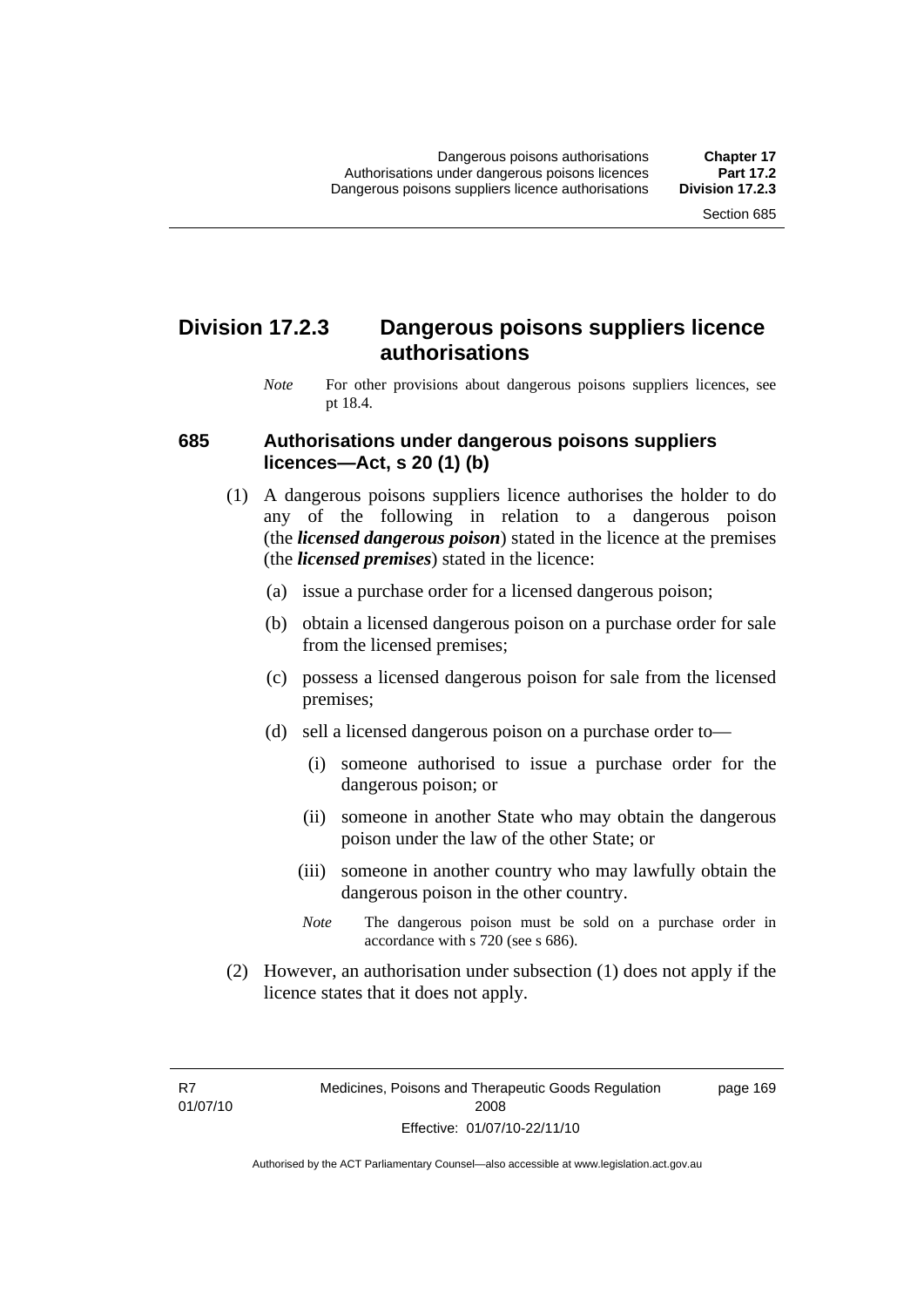(3) Also, subsection (1) (d) (iii) does not apply in relation to a licensed dangerous poison that is a prohibited export under the *Customs Act 1901* (Cwlth).

#### **686 Authorisation conditions for dangerous poisons suppliers licences—Act, s 44 (1) (b) and (2) (b)**

A licence-holder's authorisation under a dangerous poisons suppliers licence is subject to the following conditions:

- (a) the dealings with a dangerous poison authorised by the licence will be carried out under the supervision of an individual approved under section 716 (1) (Restrictions on issuing of dangerous poisons suppliers licences—Act, s 85 (1) (a));
- (b) a dangerous poison sold under the licence will be sold on a purchase order in accordance with section 720 (Supplying dangerous poisons on purchase orders);
- (c) a dangerous poison sold under the licence will be supplied for a non-household (including a non-household garden) purpose only;
- (d) if a dangerous poison sold under the licence is subject to the medicines and poisons standard, appendix J (Conditions for availability and use of Schedule 7 poisons), condition 3—the poison will be supplied only to a person who is allowed to use the poison under the condition;
	- *Note* Condition 3 relates to a dangerous poison that is not to be used except by or in accordance with the directions of an accredited government vermin control officer.
- (e) if the supplier does not receive a document signed by the buyer acknowledging receipt of the dangerous poison within 7 days after the day the dangerous poison is delivered—the supplier must, within 24 hours after the end of the 7-day period, tell the chief health officer, in writing, of the failure to receive the document;

R7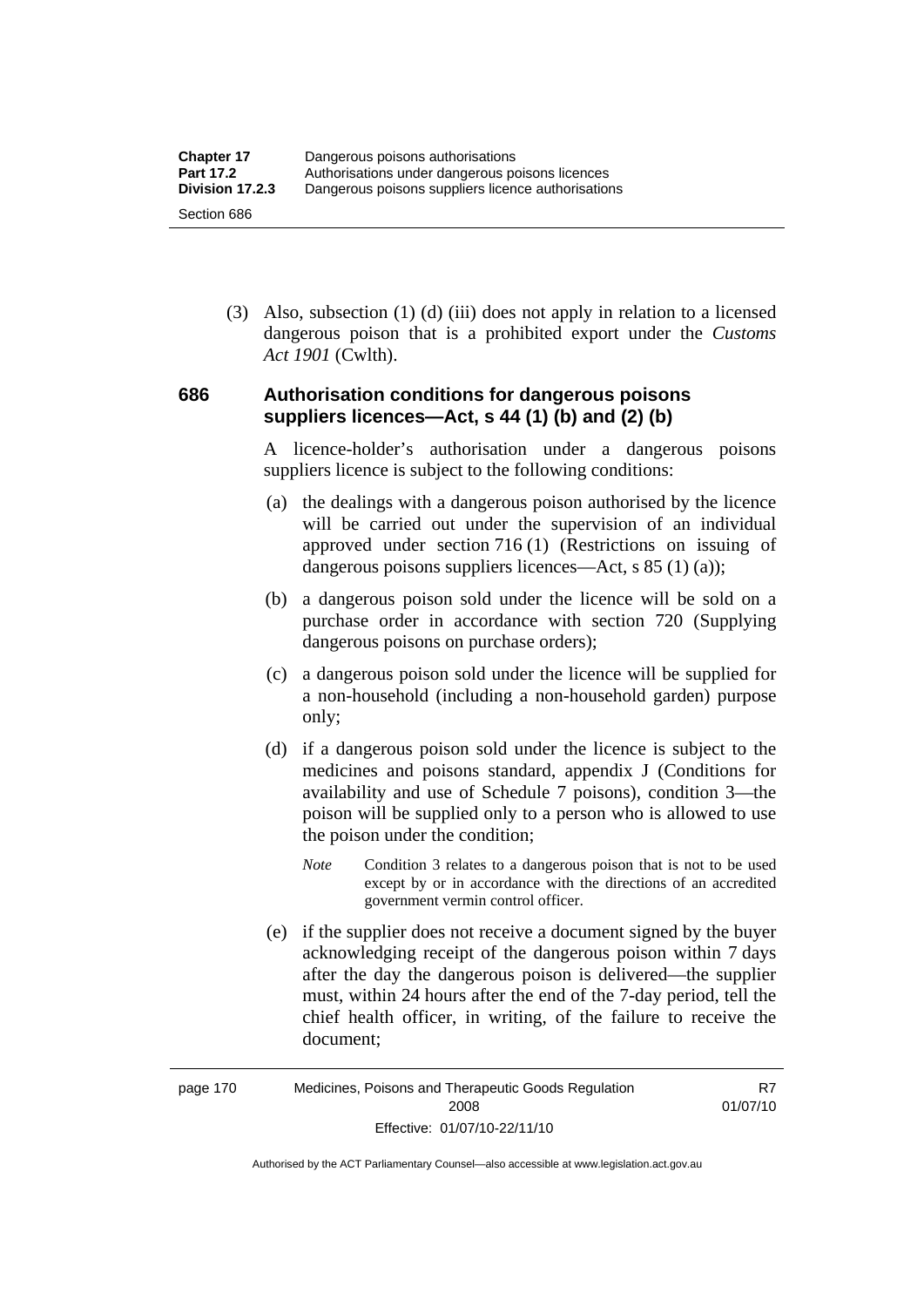- (f) the following are kept at the supplier's business premises or, if the chief health officer approves in writing another place, the place approved by the chief health officer, for at least 2 years after the day the poison is supplied:
	- (i) the filled purchase order;
	- (ii) the delivery acknowledgement under paragraph (e) or section 720 (d) (ii);
	- (iii) the record for section 722;
- (g) if a dangerous poison sold under the licence is liquid containing paraquat—the poison is coloured blue or green and has an offensive smell.
- *Note* For licence conditions, see the Act, s 89.

R7 01/07/10 Medicines, Poisons and Therapeutic Goods Regulation 2008 Effective: 01/07/10-22/11/10

page 171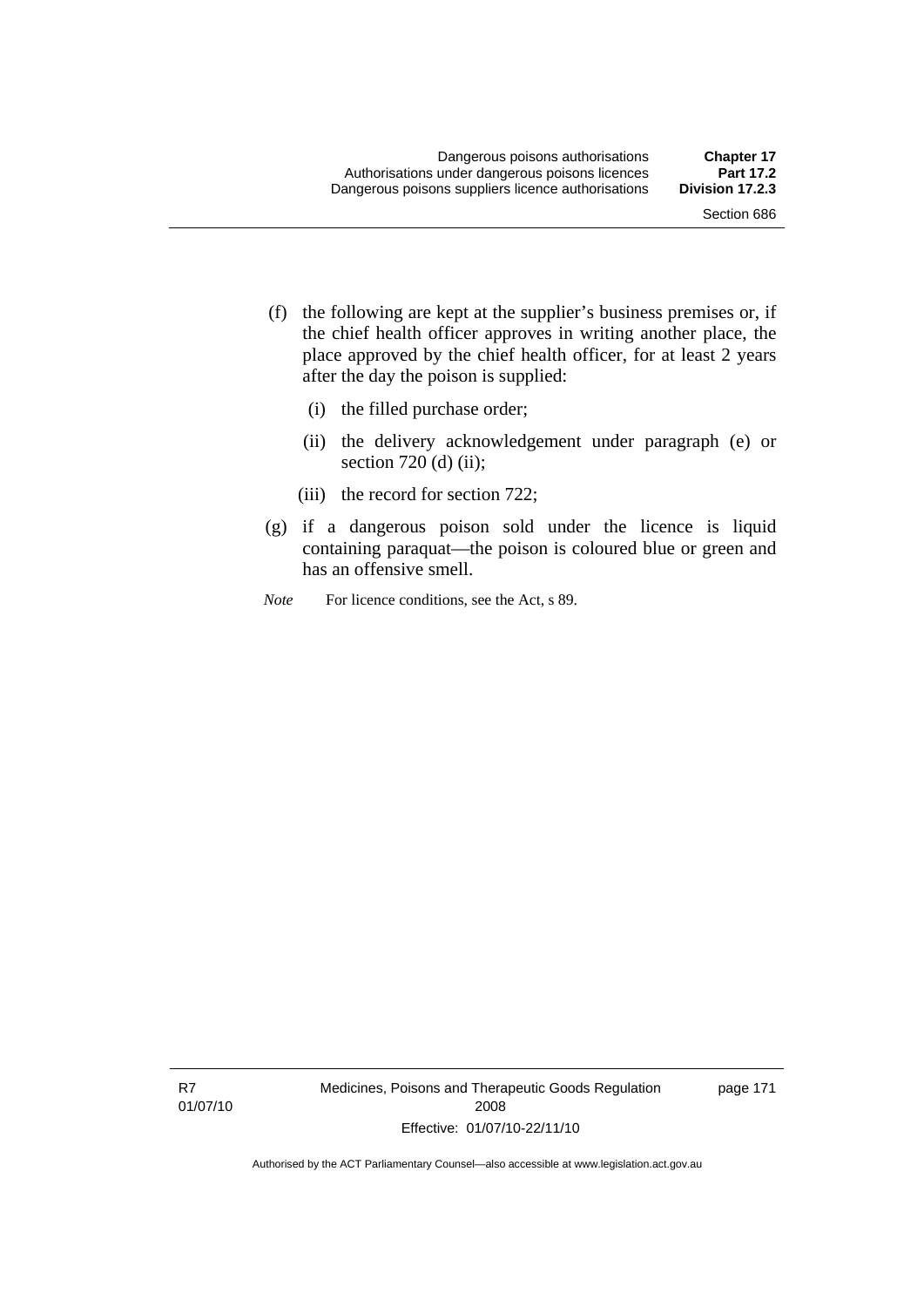# **Part 17.3 Other dangerous poisons authorisations**

### **Division 17.3.1 Authorisations for manufacturing etc purposes**

#### **690 Manufacturing etc authorisations for dangerous poisons—Act, s 20 (2) (a)**

(1) In this section:

*relevant dealing*, with a dangerous poison, means any of the following:

- (a) issuing a purchase order for the poison;
- (b) obtaining the poison;
- (c) possessing the poison;
- (d) issuing a purchase order for the poison;
- (e) discarding the poison.
- (2) A person mentioned in schedule 4 (Dangerous poisons manufacturing etc authorisations), column 2 is authorised for a relevant dealing with a dangerous poison mentioned in column 3 in relation to the person if—
	- (a) the poison is for a purpose mentioned in column 4 in relation to the person; and
	- (b) the dealing is consistent with any condition or restriction for the dealing mentioned in column 3; and

R7 01/07/10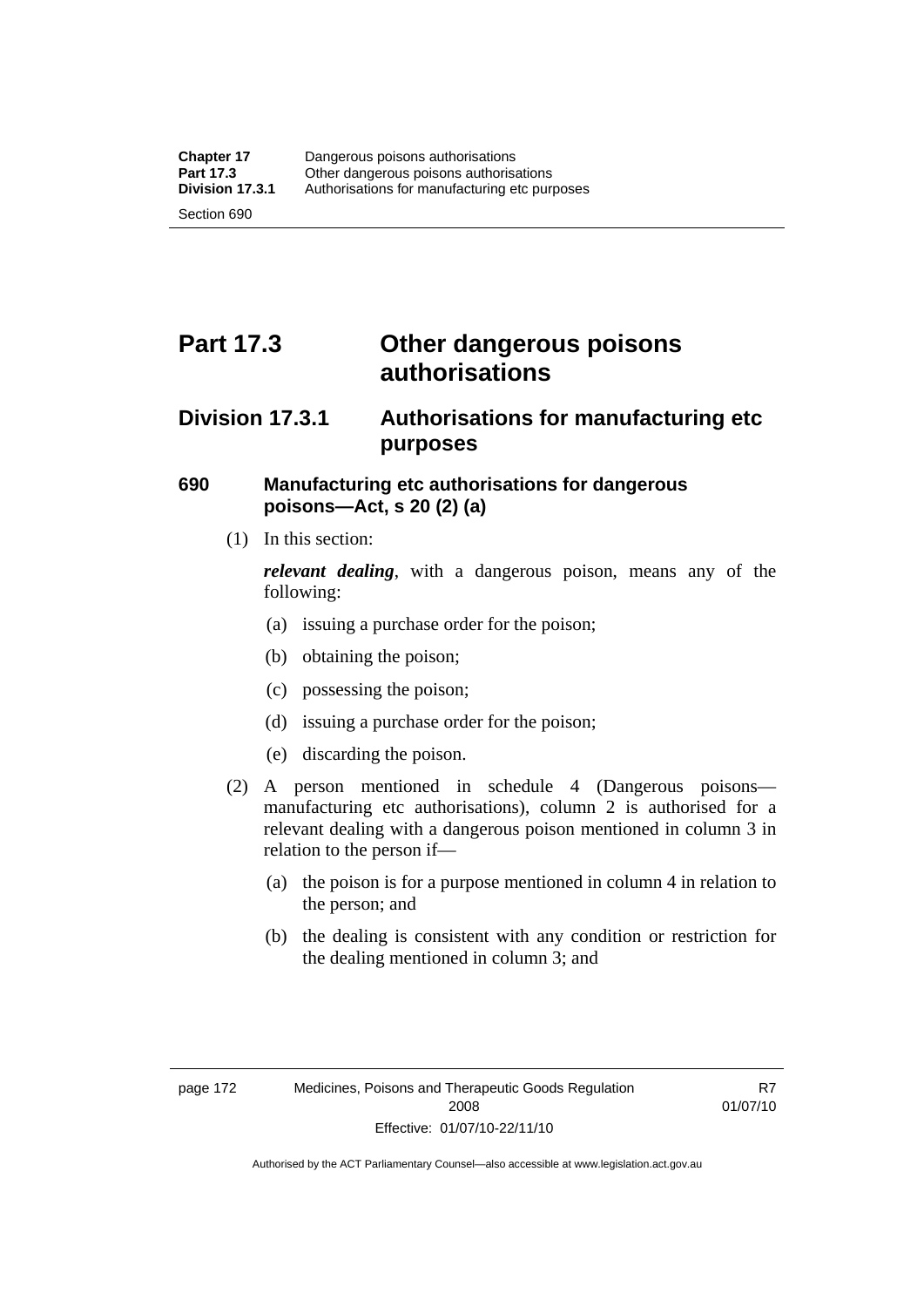- (c) if the dealing is issuing a purchase order for the poison—the purchase order complies with section 721 (General requirements for dangerous poisons purchase orders—Act, s 38 (2) (c)).
	- *Note* A purchase order must be in writing (see Act, dict, def *purchase order*).

### **Division 17.3.2 Authorisations for delivery people and commercial disposal operators**

#### **692 Authorisations to deliver dangerous poisons under purchase orders—Act, s 26 (1) (b) and (2) (b), s 35 (1) (b), (2) (b) and s 36 (b)**

- (1) This section applies to an adult (the *delivery person*) who is—
	- (a) engaged to transport and deliver a dangerous poison supplied on a purchase order; or
	- (b) acting for a person mentioned in paragraph (a).
- (2) The delivery person is authorised to—
	- (a) obtain and possess the dangerous poison for the purpose of transporting and delivering the dangerous poison as engaged; and
	- (b) supply the dangerous poison to the entity named as the recipient in the purchase order or the entity's agent.

#### **Example—delivery person**

an employee of a courier service

- *Note 1 Entity* includes a person (see Legislation Act, dict, pt 1).
- *Note 2* An example is part of the regulation, is not exhaustive and may extend, but does not limit, the meaning of the provision in which it appears (see Legislation Act, s 126 and s 132).

R7 01/07/10 Medicines, Poisons and Therapeutic Goods Regulation 2008 Effective: 01/07/10-22/11/10

page 173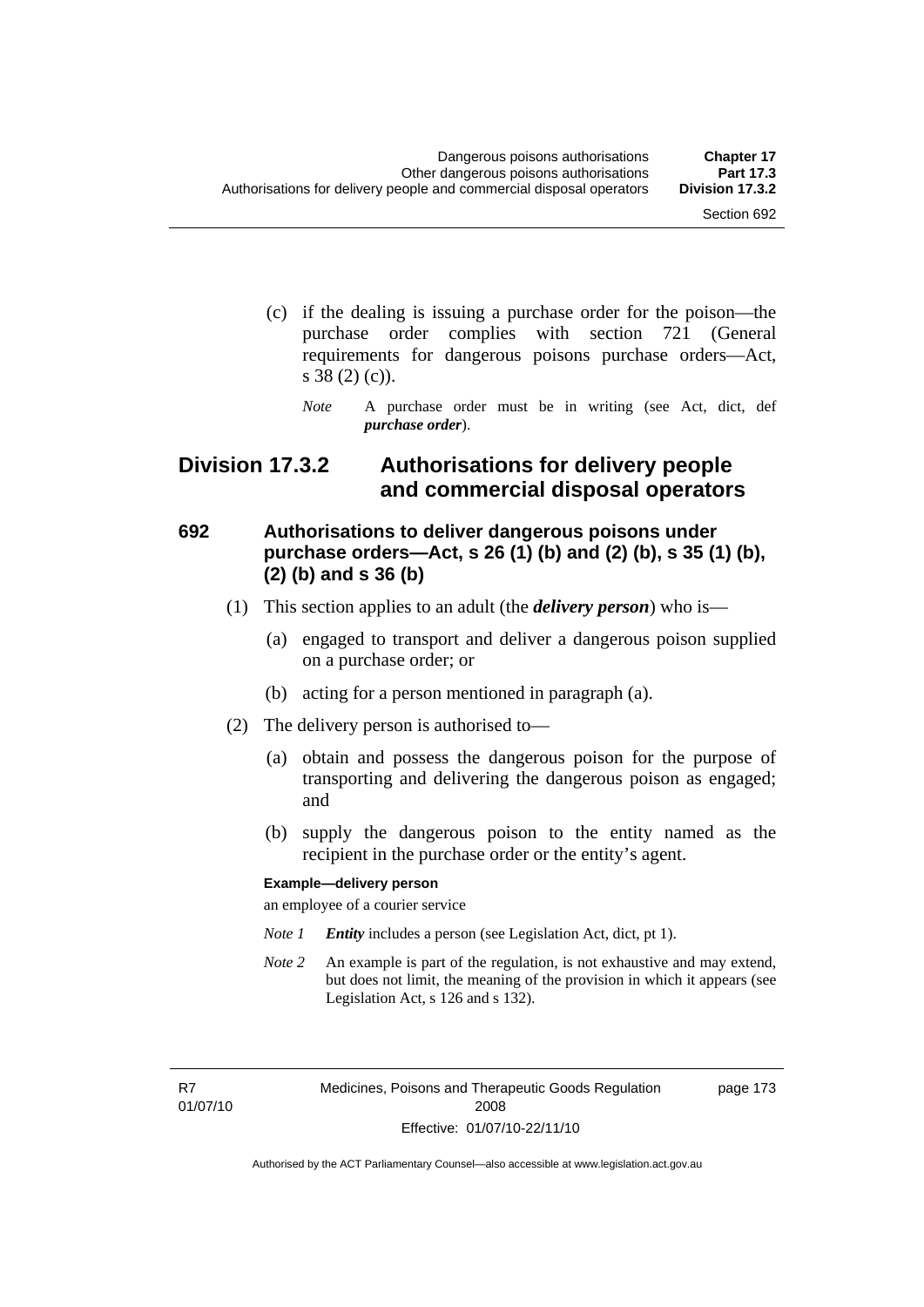#### **693 Authorisation to supply dangerous poisons to commercial disposal operator for disposal—Act, s 26 (1) (b)**

A person is authorised to supply a dangerous poison for disposal to another person if the other person—

- (a) holds an environmental authorisation for the disposal of the dangerous poison; or
- (b) is an adult acting for a person mentioned in paragraph (a).
- *Note* For related authorisations, see pt 9.1.

#### **694 Authorisations for commercial disposal operators—Act, s 26 (1) (b) and (2) (b), s 35 (1) (b) and (2) (b) and s 36 (b)**

- (1) This section applies to a person who—
	- (a) holds an environmental authorisation for the disposal of a dangerous poison; or
	- (b) is an adult acting for a person mentioned in paragraph (a).
- (2) The person is authorised to obtain and possess the dangerous poison for disposing of the poison as engaged.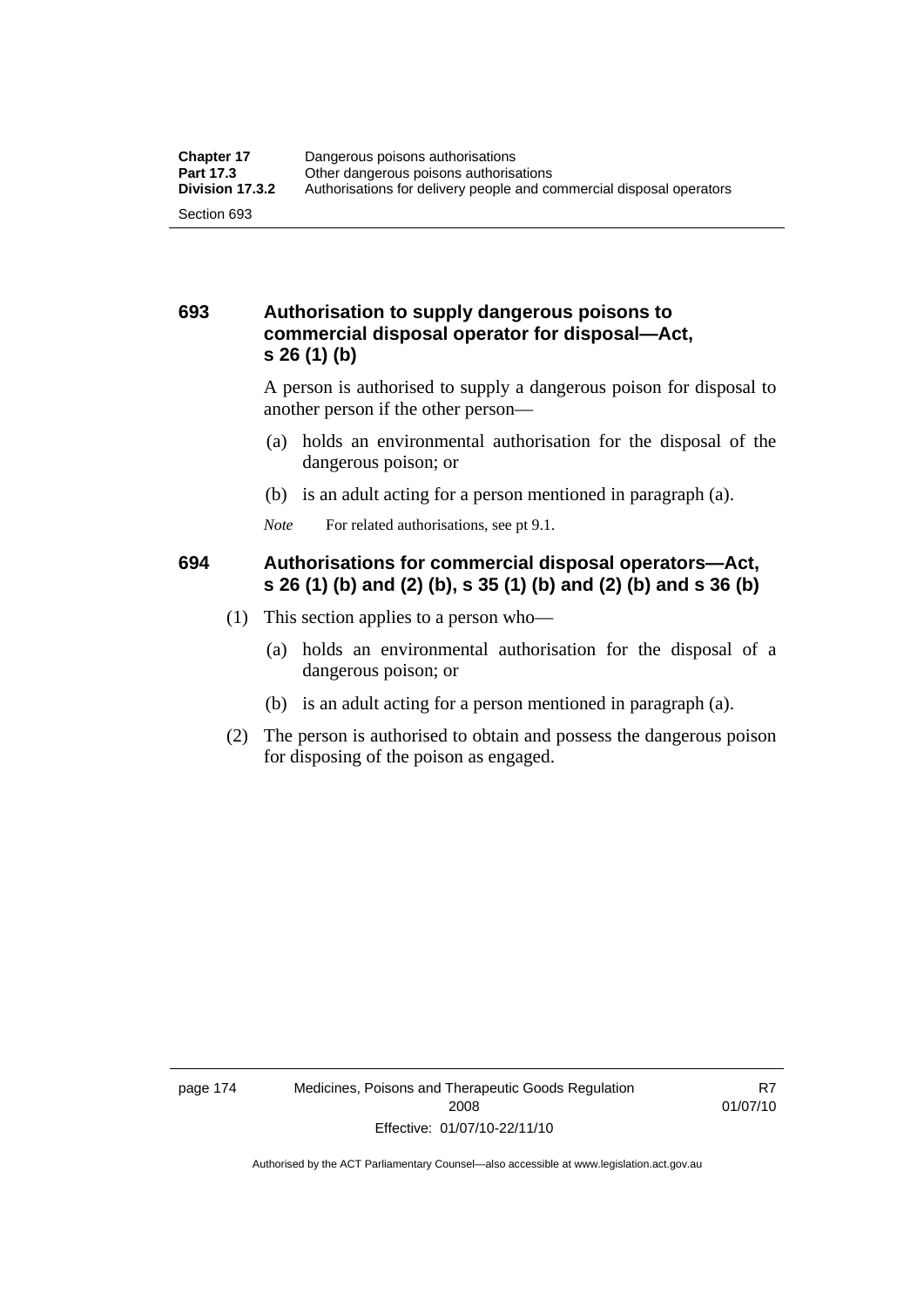### **Division 17.3.3 Authorisations for dangerous poisons research and education programs by scientifically qualified people**

*Note* A licence is required for research and education programs in relation to an administration-related dealing for human use (see Act, s 20 (3)).

#### **695 Authorisations for dangerous poisons research and education—Act, s 26 (1) and (2) (b)**

- (1) A scientifically qualified person employed at a recognised research institution is authorised to do the following for the purposes of an authorised activity at the institution:
	- (a) issue a purchase order for a dangerous poison;
	- (b) obtain on a purchase order a dangerous poison;
	- (c) possess a dangerous poison;
	- (d) supply a dangerous poison to a person (a *relevant person*) who is taking part in the authorised activity at the institution.
	- *Note 1 Scientifically qualified person*—see the dictionary.
	- *Note 2 Recognised research institution*—see the Act, s 20 (5).
- (2) A relevant person is authorised to do the following in relation to a dangerous poison for the purposes of an authorised activity:
	- (a) obtain the poison from the scientifically qualified person for the activity;
	- (b) possess the poison for the purposes of the activity;
	- (c) supply the poison to the scientifically qualified person for the activity.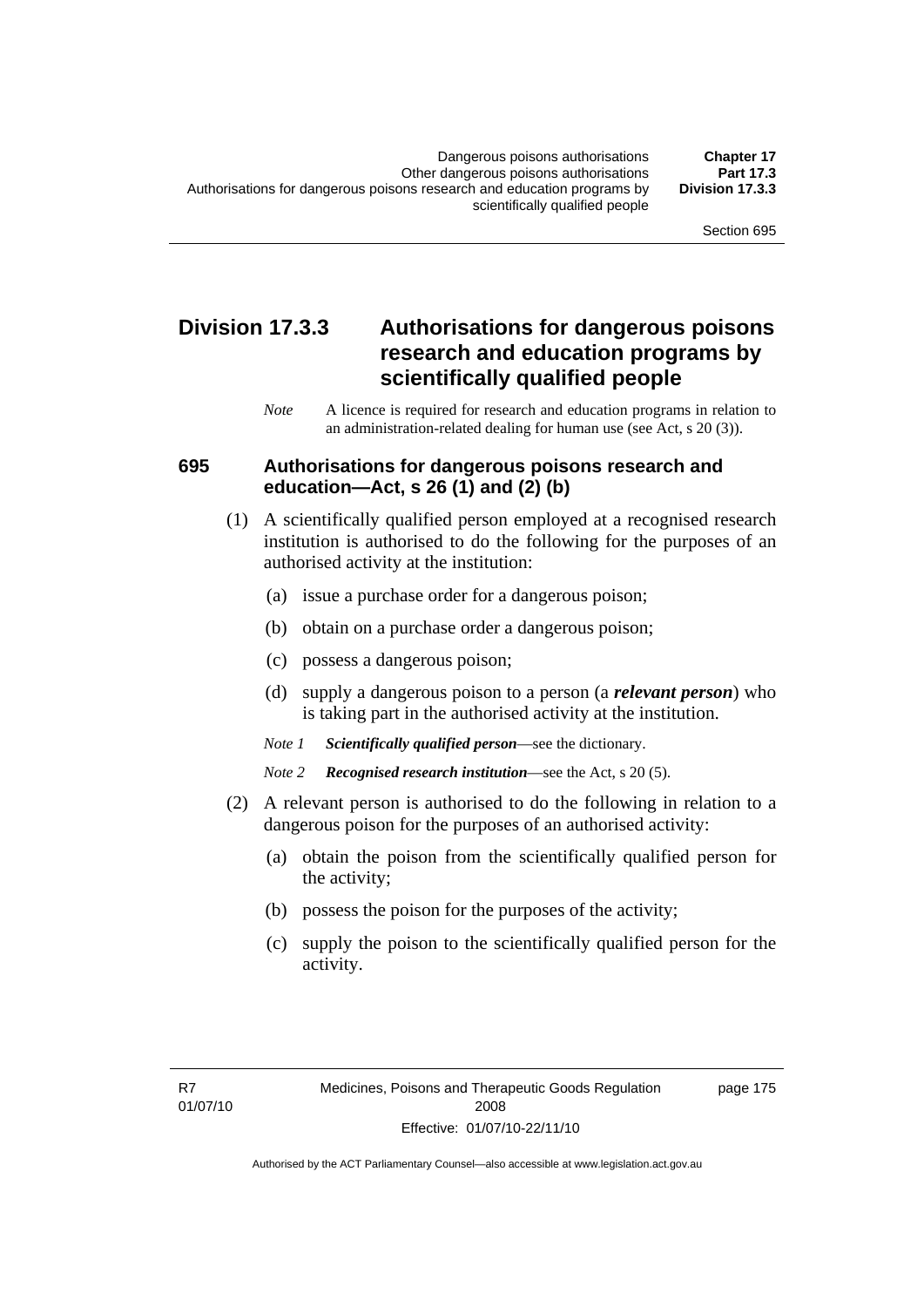| <b>Chapter 17</b> | Dangerous poisons authorisations                                                                           |  |
|-------------------|------------------------------------------------------------------------------------------------------------|--|
| Part 17.3         | Other dangerous poisons authorisations                                                                     |  |
| Division 17.3.3   | Authorisations for dangerous poisons research and education programs by<br>scientifically qualified people |  |
| Section 696       |                                                                                                            |  |

(3) In this section:

*administration-related dealing*, in relation to a dangerous poison see the Act, section 20 (5).

*authorised activity*, in relation to a dangerous poison at a recognised research institution, means the conduct of any of the following if it does not involve an administration-related dealing of the poison for human use:

- (a) medical or scientific research in relation to the poison at the institution;
- (b) instruction involving the poison at the institution;
- (c) quality control or analysis of the poison at the institution.

#### **696 Authorisation conditions for dangerous poisons research and education—Act, s 44 (1) (b) and (2) (b)**

A scientifically qualified person's authorisation under section 695 is subject to the following conditions:

- (a) the person has written approval for the conduct of the authorised activity from the person in charge of—
	- (i) the recognised research institution; or
	- (ii) a faculty or division of the institution;
- (b) a dangerous poison is purchased on a complying purchase order;
- (c) the purchase order is for an amount of the poison approved in writing by the person in charge;
- (d) the dangerous poison is obtained from someone who is authorised to supply the poison to the person.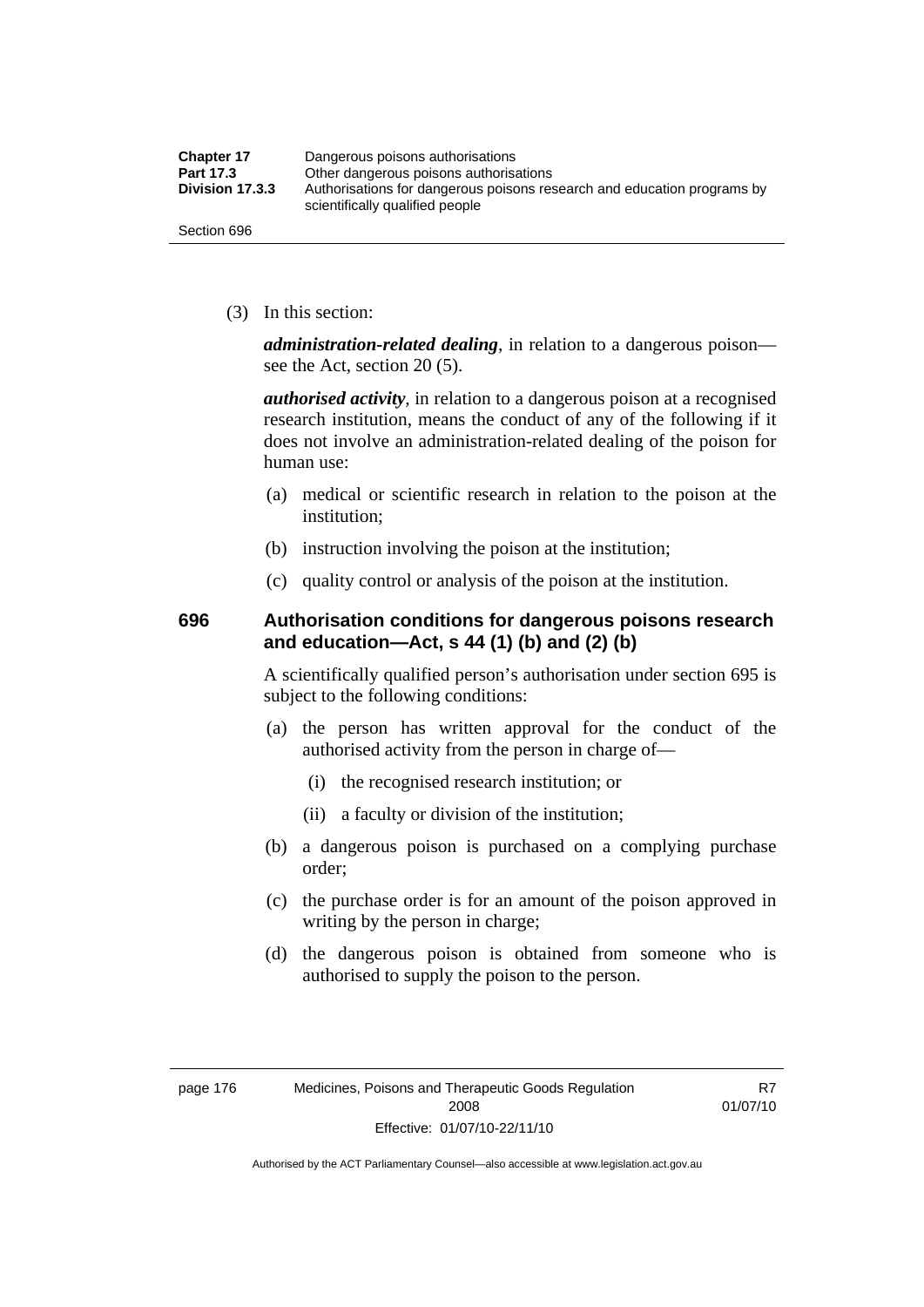## **Chapter 18 Dangerous poisons licences**

### **Part 18.1 Dangerous poisons licences generally**

### **700 Dangerous poisons licences that may be issued—Act, s 78 (2)**

The following licences for dangerous poisons may be issued:

- (a) a licence for the manufacture of a dangerous poison (a *dangerous poisons manufacturers licence*);
- (b) a licence for a program of research or education in relation to a dangerous poison (a *dangerous poisons research and education program licence*);
- (c) a licence for the supply of dangerous poisons (a *dangerous poisons suppliers licence*).
- *Note* Other dangerous poisons licences may also be issued (see Act, s 78 (3)).

R7 01/07/10 Medicines, Poisons and Therapeutic Goods Regulation 2008 Effective: 01/07/10-22/11/10

page 177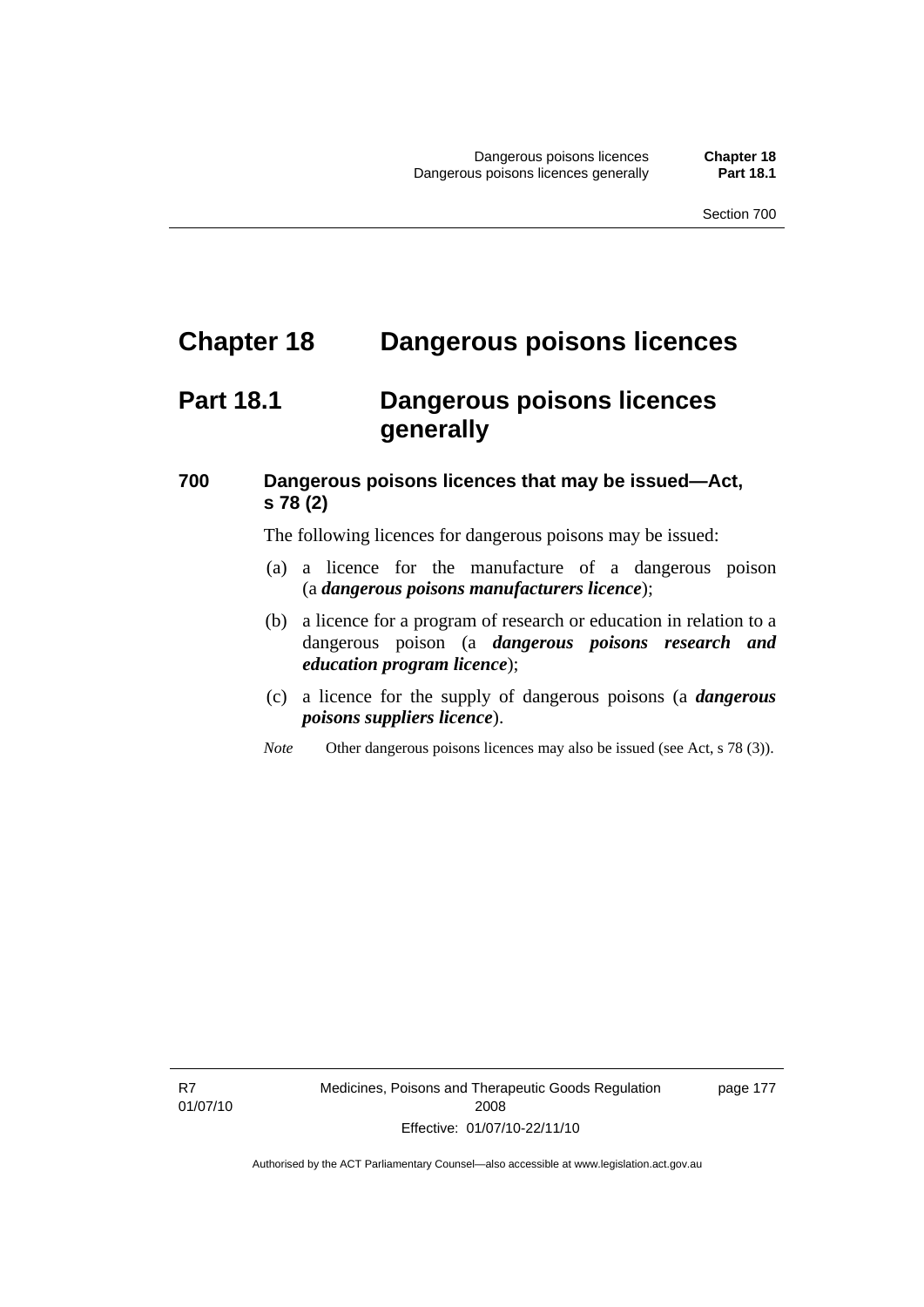# **Part 18.2 Dangerous poisons manufacturers licences**

### **705 Applications for dangerous poisons manufacturers licences**

- (1) An application for a dangerous poisons manufacturers licence must be in writing, signed by the applicant, and include the following:
	- (a) the dangerous poisons to which the application relates;
	- (b) the full name of the applicant;
	- (c) the applicant's ABN (if any);
	- (d) if the applicant is a corporation—the corporation's ACN;
	- (e) the location of the premises where the applicant proposes to deal with the poisons under the licence;
	- (f) the security arrangements proposed for the premises;
	- (g) the name of an individual who is to supervise the dealings to be authorised under the licence.
	- *Note 1* If a form is approved under the Act, s 198 for this provision, the form must be used.
	- *Note* 2 A fee may be determined under the Act, s 197 for this provision.
- (2) The application must be accompanied by a plan of the premises that shows—
	- (a) each part of the premises where a process in the manufacture of the dangerous poisons is proposed to be carried out and the nature of the process; and
	- (b) where it is proposed to store the dangerous poisons to which the application relates and any other dangerous poisons obtained for the manufacture of those dangerous poisons; and

page 178 Medicines, Poisons and Therapeutic Goods Regulation 2008 Effective: 01/07/10-22/11/10 R7 01/07/10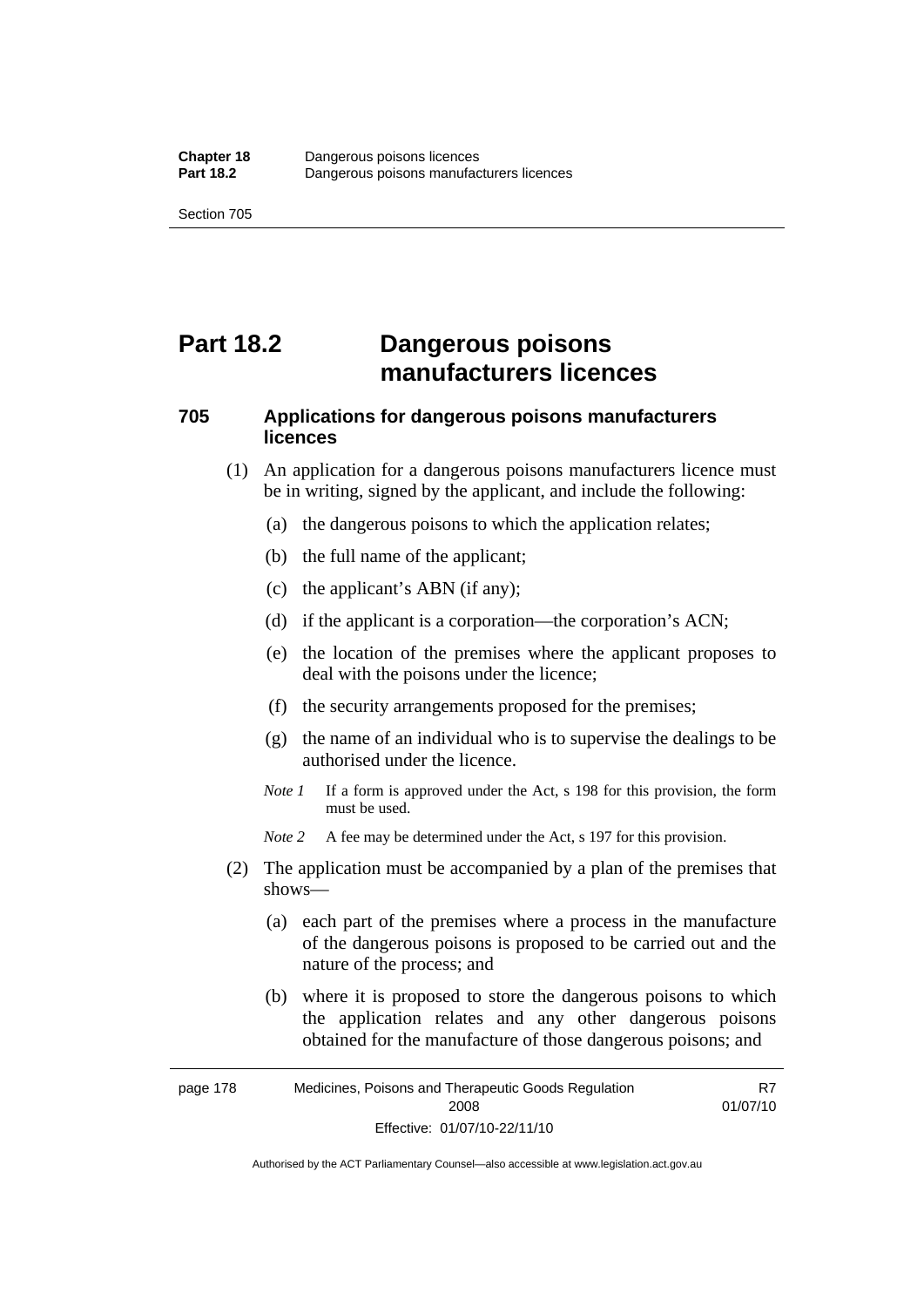(c) the location and nature of security devices.

#### **706 Restrictions on issuing of dangerous poisons manufacturers licences—Act, s 85 (1) (a)**

- (1) The chief health officer must not issue a dangerous poisons manufacturers licence to a person unless dealings with dangerous poisons under the licence will be supervised by an individual nominated by the applicant and approved, in writing, by the chief health officer.
- (2) The chief health officer must not approve the nominated individual unless satisfied that the individual—
	- (a) is a suitable person to hold a dangerous poisons manufacturers licence; and
	- (b) has qualifications in chemistry, pharmacy or pharmacology or experience appropriate for the manufacture of dangerous poisons.
	- *Note* For changes of nominated individuals, see the Act, s 93.
- (3) In this section:

*suitable person*, to hold a licence—see the Act, section 81.

#### **707 Additional information for dangerous poisons manufacturers licences—Act, s 88 (1) (k)**

The name of the person approved under section 706 (1) to supervise the dealings with dangerous poisons authorised by the licence is prescribed for a dangerous poisons manufacturers licence.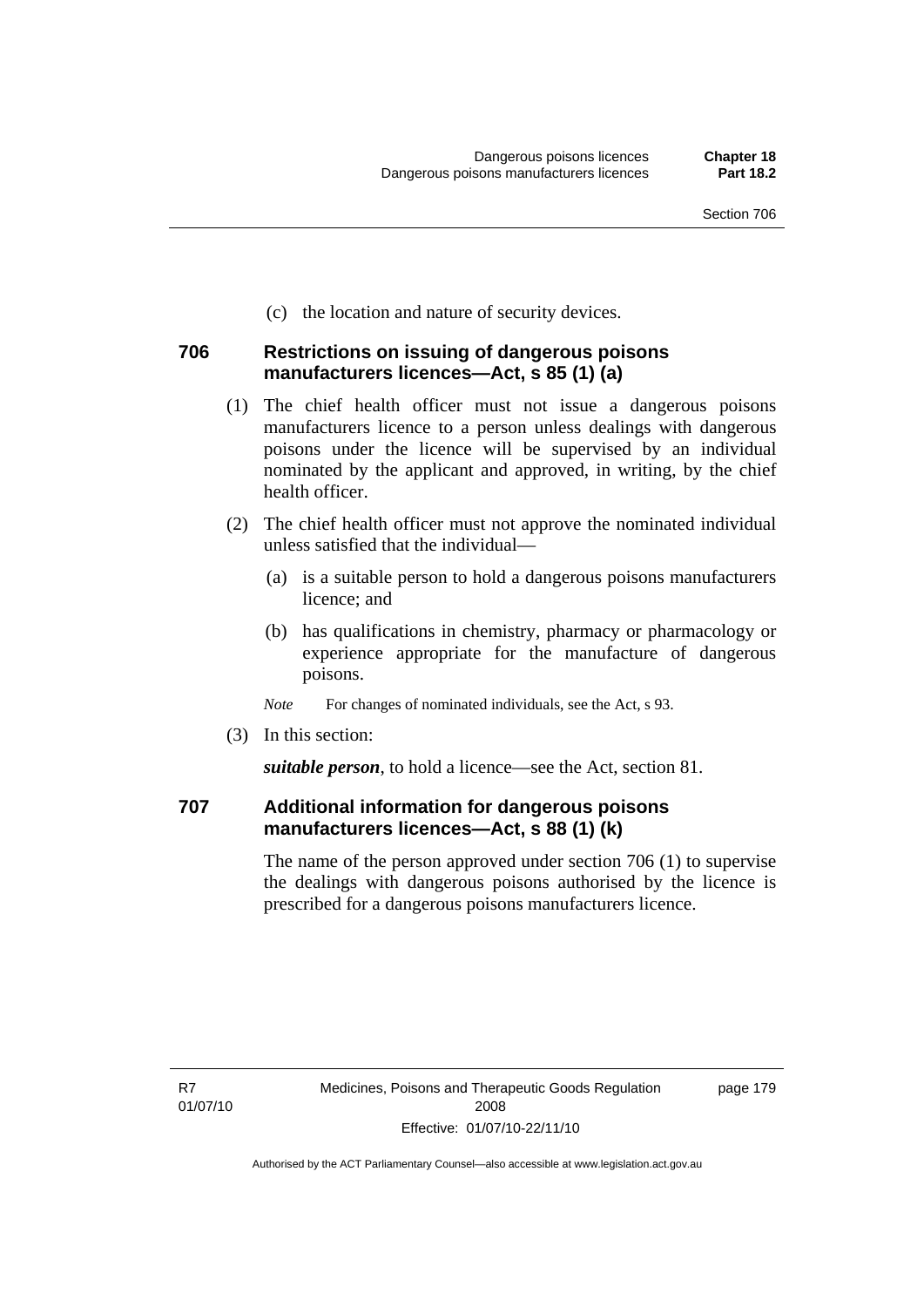# **Part 18.3 Dangerous poisons research and education program licences**

### **710 Applications for dangerous poisons research and education program licences**

- (1) An application for a dangerous poisons research and education program licence for a dangerous poison must be in writing, signed by the applicant, and include the following:
	- (a) the full name, address and academic, professional or other relevant qualifications of—
		- (i) the person who is to supervise the program; and
		- (ii) the person who is to conduct the program;
	- (b) the name of the recognised research institution at or under which the program is proposed to be conducted;

*Note Recognised research institution*—see the Act, s 20 (5).

- (c) whether the program will be conducted at, or under the authority of, the recognised research institution;
- (d) the premises where the program will be conducted;
- (e) the dangerous poison, and the form and strength of the poison, for which the licence is sought;
- (f) the maximum quantity of the dangerous poison that would be possessed under the licence at any time;
- (g) a description of the program, including an explanation of why the program cannot be carried out satisfactorily without the use of the dangerous poison;
- (h) the supervision arrangements for the program;

page 180 Medicines, Poisons and Therapeutic Goods Regulation 2008 Effective: 01/07/10-22/11/10

R7 01/07/10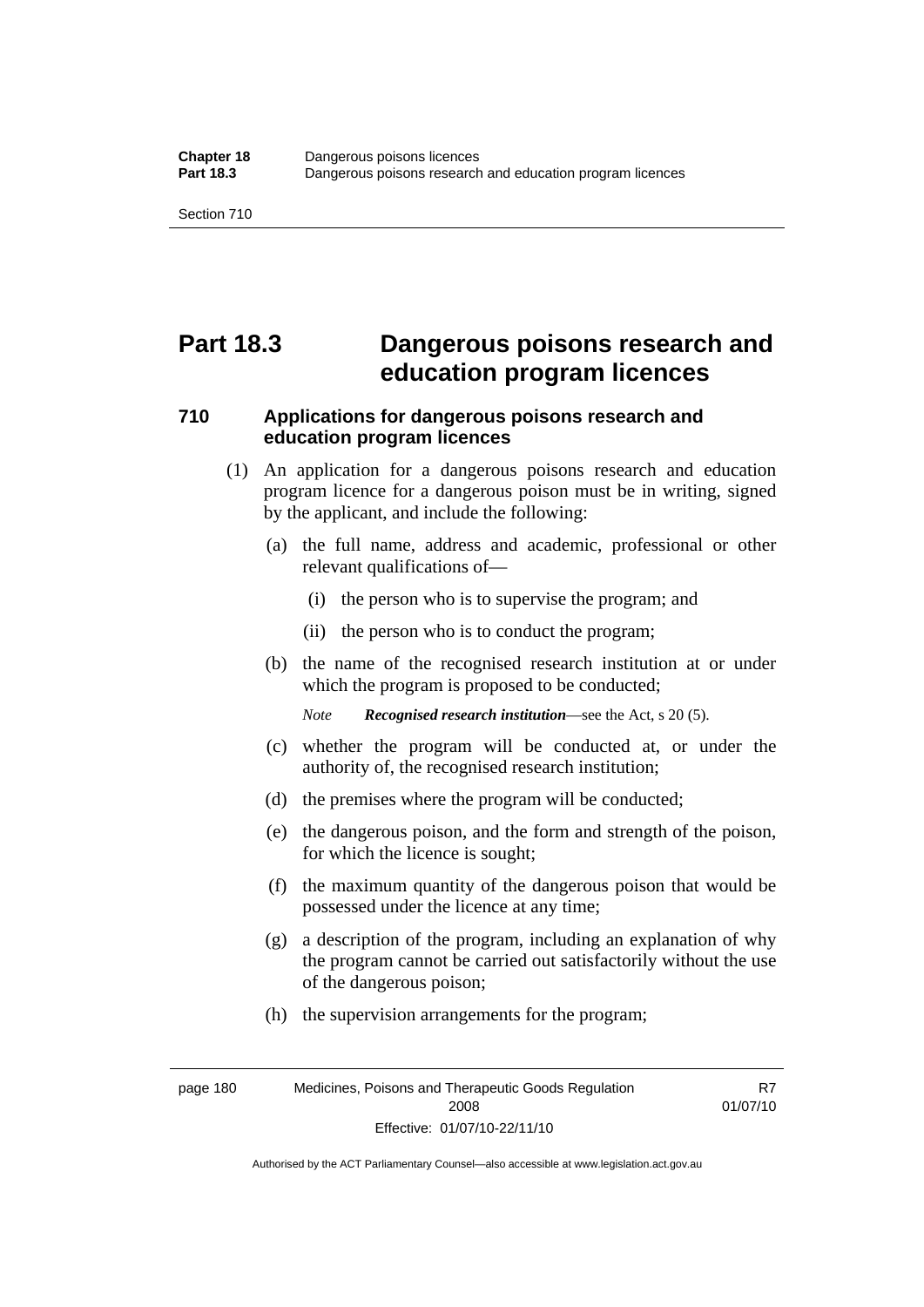- (i) the period for which the licence is sought.
- *Note 1* If a form is approved under the Act, s 198 for this provision, the form must be used.
- *Note* 2 A fee may be determined under the Act, s 197 for this provision.
- (2) The application must be accompanied by a written approval of the program by the person in charge of—
	- (a) the recognised research institution; or
	- (b) a faculty or division of the institution.

#### **711 Restrictions on issuing of dangerous poisons research and education program licences—Act, s 85 (1) (a)**

The chief health officer must not issue a dangerous poisons research and education program licence to a person unless—

- (a) the program to which the licence relates will be conducted at, or under the authority of, a recognised research institution; and
- (b) the program is approved by a person mentioned in section 710 (2); and
- (c) satisfied that the program—
	- (i) cannot be carried out without the use of the dangerous poison to which the licence application relates; and
	- (ii) will be adequately supervised.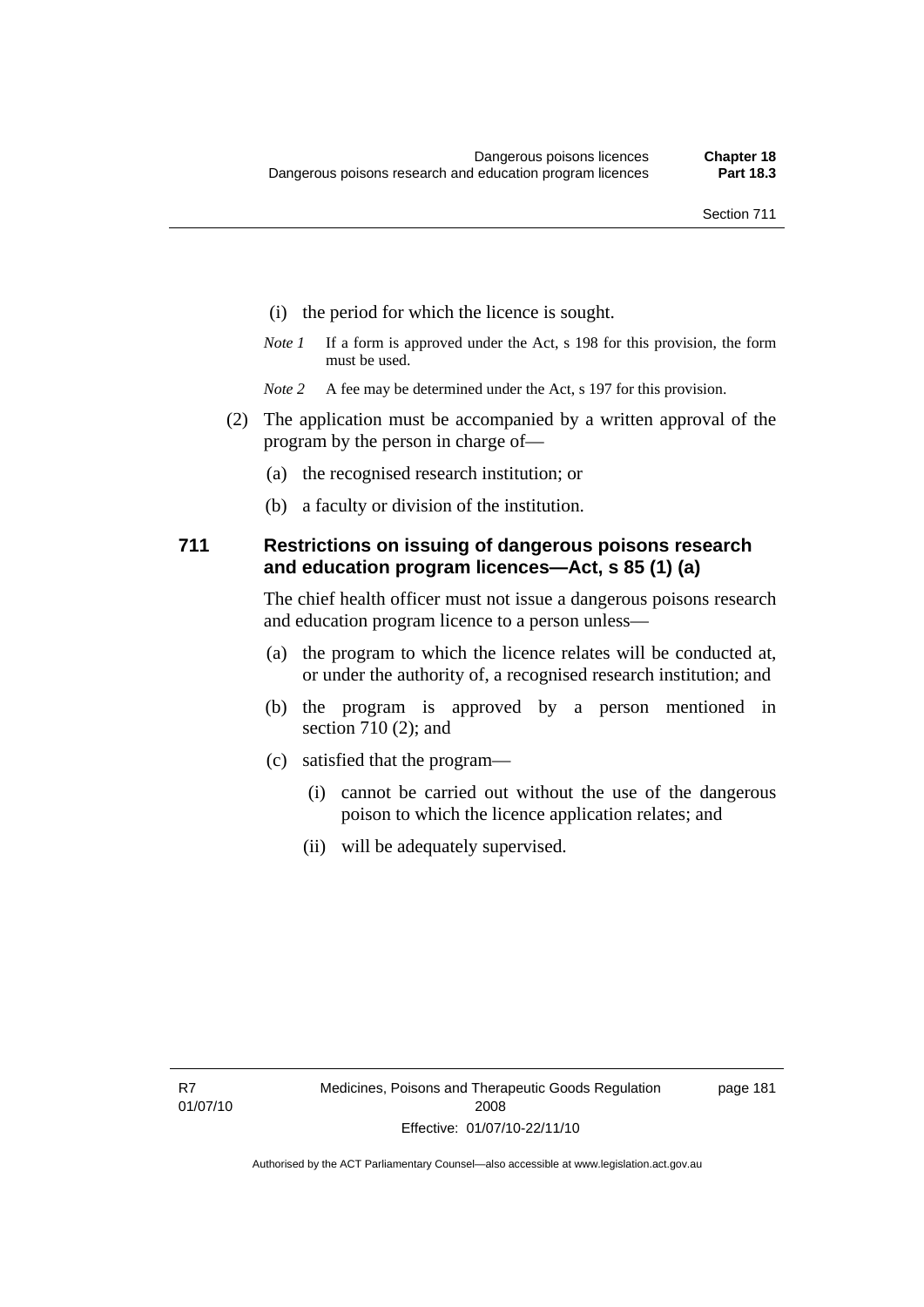#### **712 Additional information for dangerous poisons research and education licences—Act, s 88 (1) (k)**

The following additional information is prescribed for a dangerous poisons research and education licence:

- (a) the research or education program for which the licence is issued;
- (b) the name of the program's supervisor;
- (c) the dealings with a dangerous poison authorised by the licence;
- (d) the premises where the program will be conducted;
- (e) the maximum quantity of the dangerous poison that may be possessed at any time for the program;
- (f) the total quantity of the dangerous poison that may be possessed for the program during the period of the licence;
- (g) the form and strength of the dangerous poison that may be obtained and possessed for the program.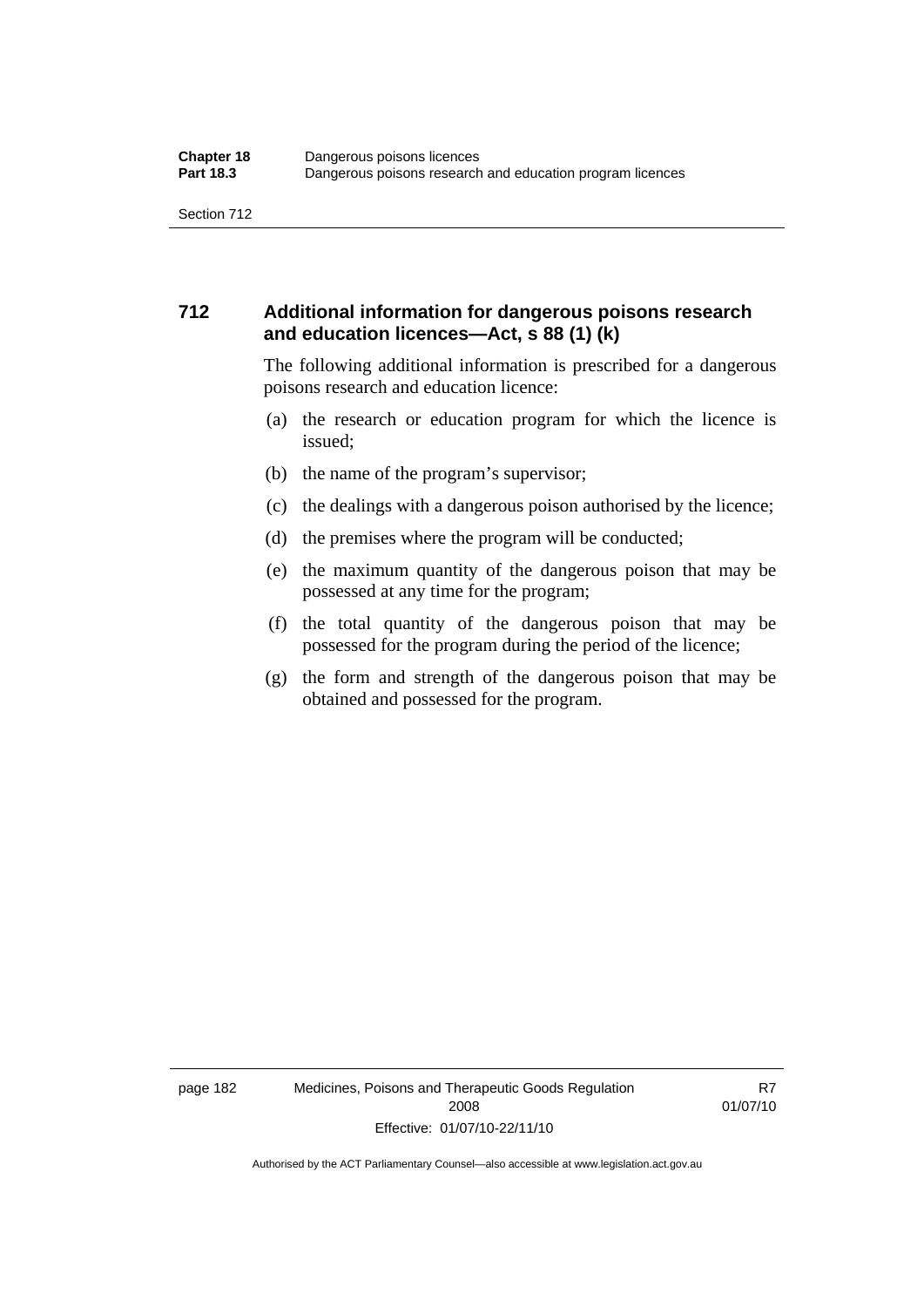## **Part 18.4 Dangerous poisons suppliers licences**

#### **715 Applications for dangerous poisons suppliers licences**

- (1) An application for a dangerous poisons suppliers licence must be in writing, signed by the applicant, and include the following:
	- (a) the dangerous poisons to which the application relates;
	- (b) the full name of the applicant;
	- (c) the applicant's ABN (if any);
	- (d) if the applicant is a corporation—the corporation's ACN;
	- (e) the location of the premises where the applicant proposes to deal with the poisons under the licence;
	- (f) the security arrangements proposed for the premises;
	- (g) the name of an individual who is to supervise the dealings to be authorised under the licence.
	- *Note 1* If a form is approved under the Act, s 198 for this provision, the form must be used.
	- *Note 2* A fee may be determined under the Act, s 197 for this provision.
- (2) The application must be accompanied by a plan of the premises that shows—
	- (a) where it is proposed to store the dangerous poisons; and
	- (b) the location and nature of security devices.

page 183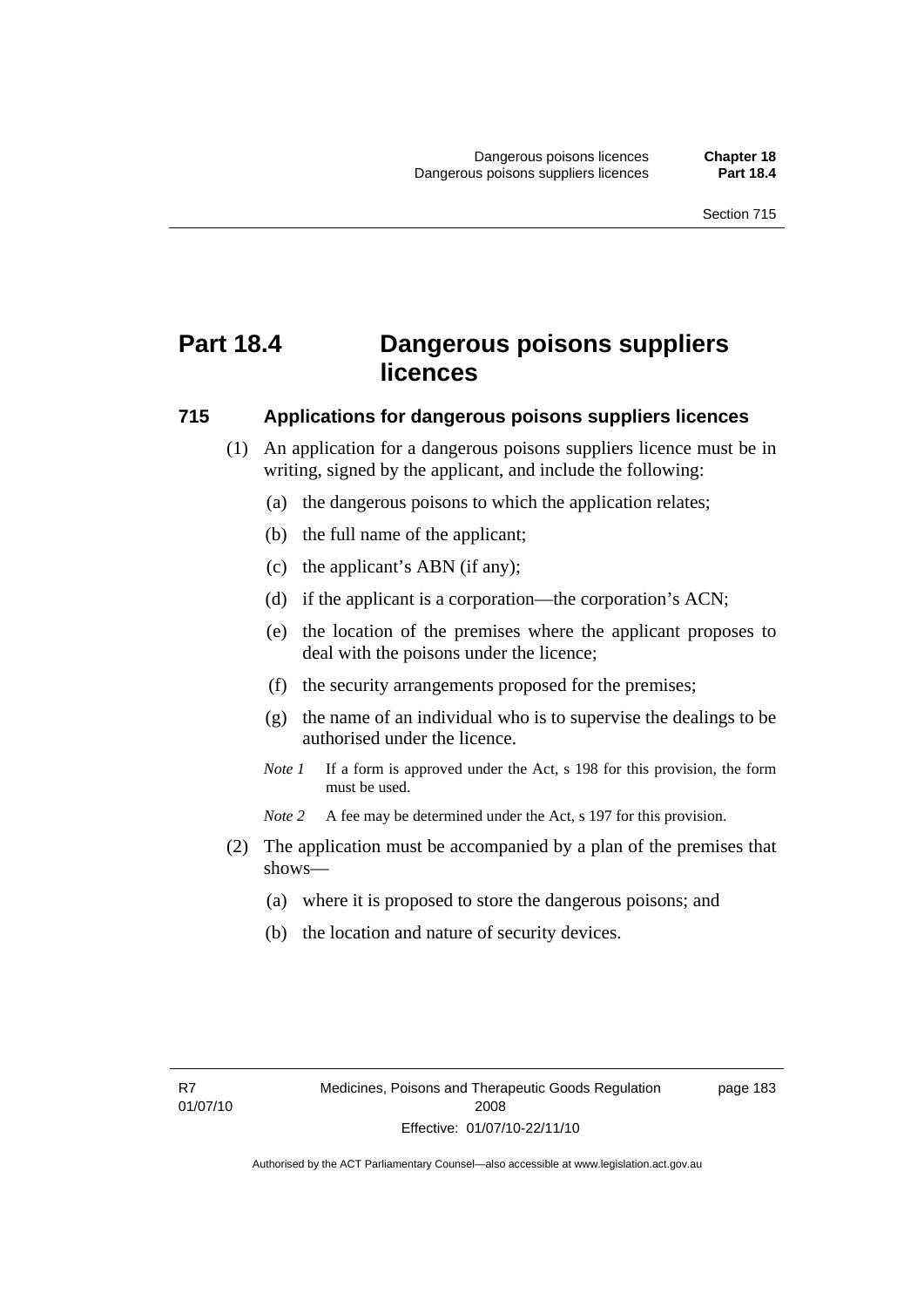#### **716 Restrictions on issuing of dangerous poisons suppliers licences—Act, s 85 (1) (a)**

- (1) The chief health officer must not issue a dangerous poisons suppliers licence to a person unless dealings with dangerous poisons under the licence will be supervised by an individual nominated by the applicant and approved, in writing, by the chief health officer.
- (2) The chief health officer must not approve the nominated individual unless satisfied that the individual—
	- (a) is a suitable person to hold a dangerous poisons suppliers licence; and
	- (b) has qualifications in chemistry, pharmacy or pharmacology or experience appropriate for the sale of dangerous poisons.
	- *Note* For changes of nominated individuals, see the Act, s 93.
- (3) In this section:

*suitable person*, to hold a licence—see the Act, section 81.

#### **717 Additional information for dangerous poisons suppliers licences—Act, s 88 (1) (k)**

The name of the person approved under section 716 (1) to supervise the dealings with dangerous poisons authorised by the licence is prescribed for a dangerous poisons suppliers licence.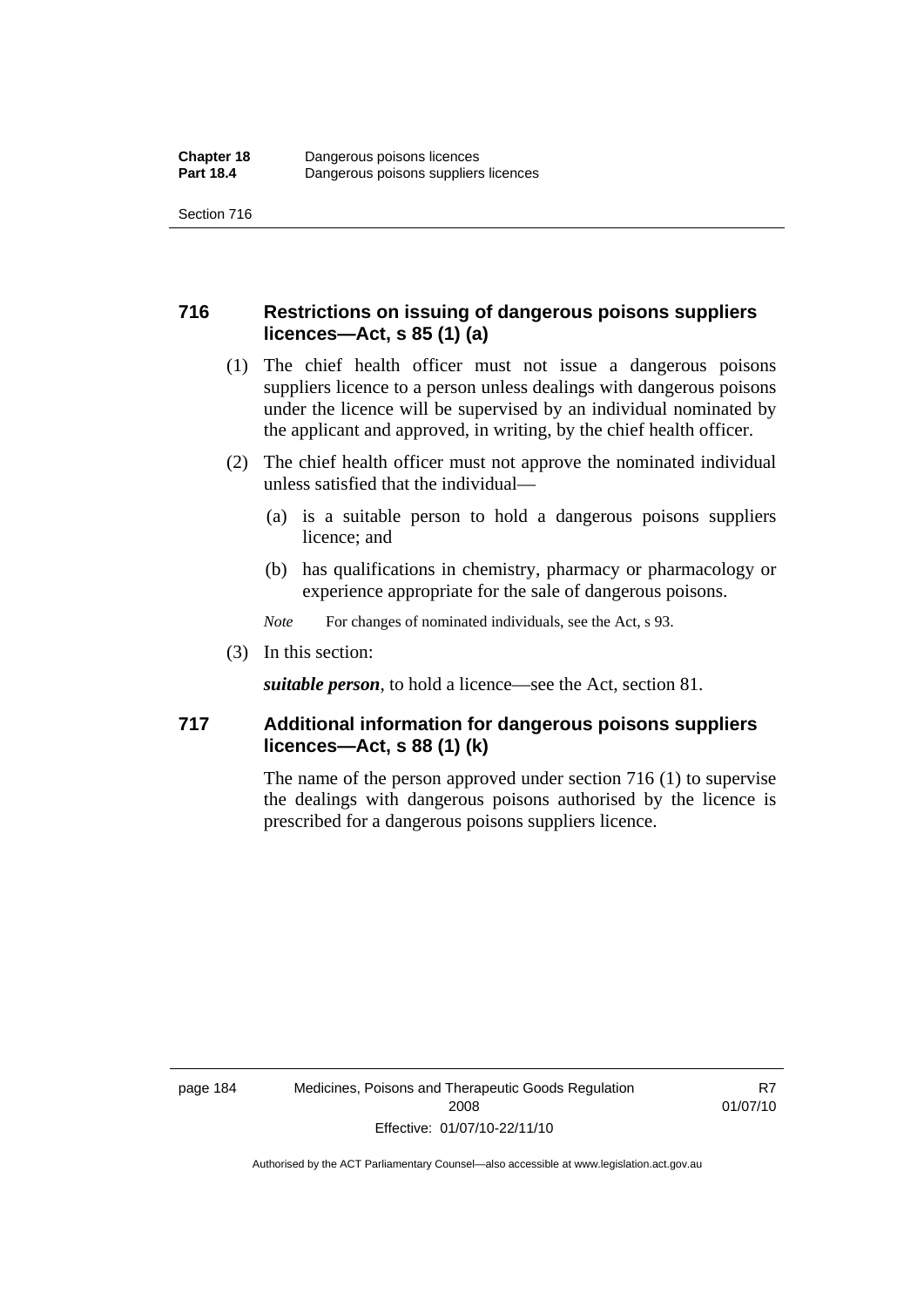# **Chapter 19 Dangerous poisons—other provisions**

### **Part 19.1 Dangerous poisons purchase orders**

#### **720 Supplying dangerous poisons on purchase orders**

The following are the requirements for the supply of a dangerous poison on a purchase order:

- (a) the dangerous poison is supplied in manufacturer's packs that comply with—
	- (i) section 731 (Packaging of supplied manufacturer's packs of dangerous poisons—Act, s 59 (1) (c) (i) and (2) (c) (i)); or
	- (ii) an approval under the Act, section 193 (Approval of non-standard packaging and labelling);
- (b) the manufacturer's packs are labelled in accordance with—
	- (i) section 732 (Labelling of supplied manufacturer's packs of dangerous poisons—Act, s  $60$  (1) (c) (i) and (2) (c) (i)); or
	- (ii) an approval under the Act, section 193;
- (c) the manufacturer's packs are securely wrapped and packed;
- (d) if the dangerous poison is delivered in person by the supplier to the buyer—
	- (i) the poison is delivered to an adult; and

R7 01/07/10 page 185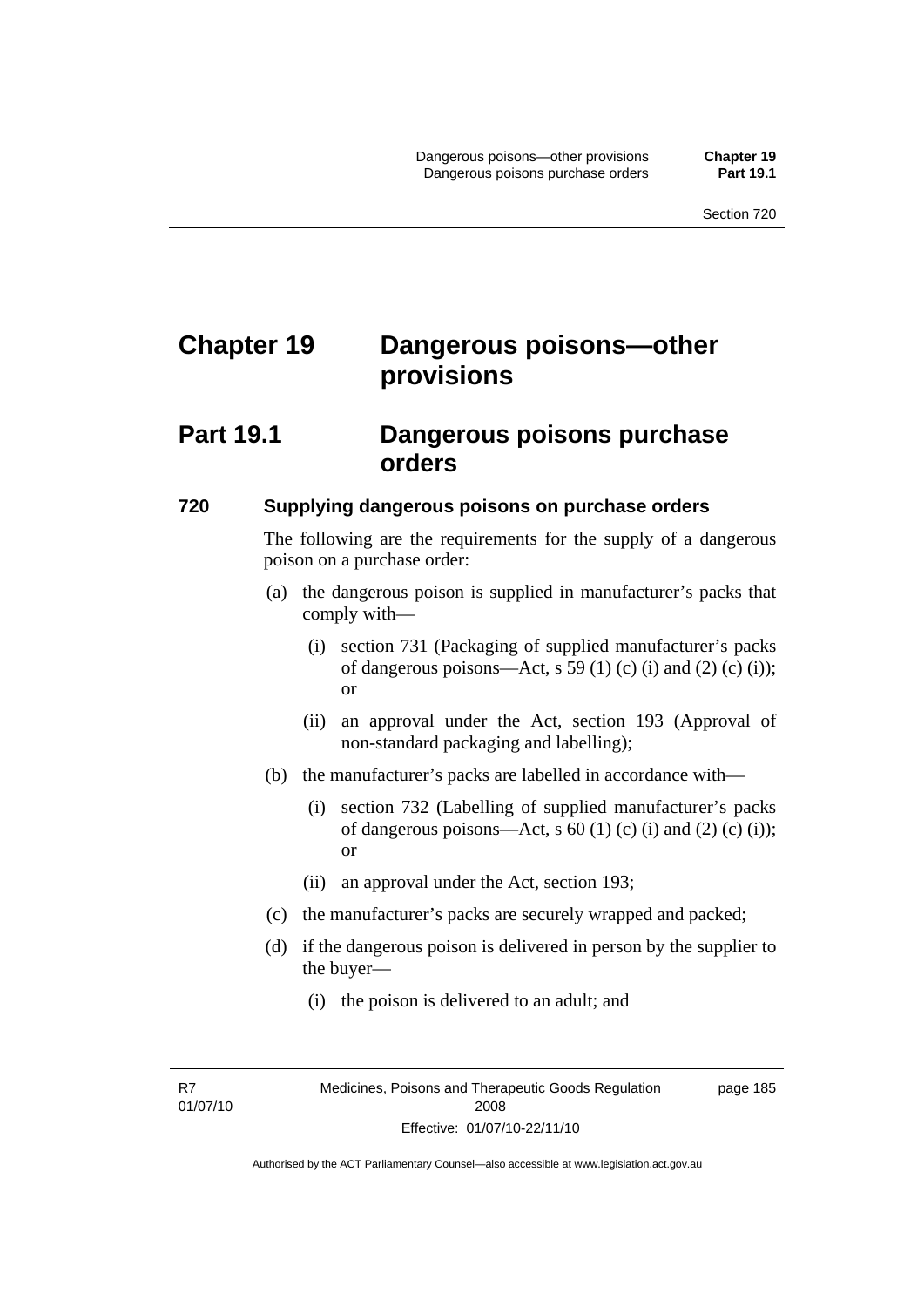- (ii) the delivery is acknowledged by the adult signing and dating a copy of the purchase order;
- (e) if the dangerous poison is not delivered in person by the supplier to the buyer—the poison is delivered to the buyer by a person whose procedures require the delivery of the poison to be signed for by the buyer or an adult employee of the buyer.

### **721 General requirements for dangerous poisons purchase orders—Act, s 38 (2) (c)**

- (1) A purchase order for a dangerous poison must be—
	- (a) signed by the person (the *issuer*) issuing the order; and
		- *Note* The purchase order must be signed with the issuer's usual signature (see Act, dict, def *signs*).
	- (b) if the issuer amends the order—initialled and dated by the issuer beside the amendment.
- (2) A purchase order for a dangerous poison must include the following:
	- (a) the issuer's name and business address and telephone number;
	- (b) the issuer's authority to issue the order;
	- (c) the dangerous poison, and the form, strength and quantity of the poison, to be supplied on the order.

#### **722 Recording supply of dangerous poisons on purchase orders**

A person who supplies a dangerous poison to someone else on a purchase order must make a written record of the following information:

R7

- (a) the date of the order;
- (b) the issuer's authority to issue the order;

page 186 Medicines, Poisons and Therapeutic Goods Regulation 2008 Effective: 01/07/10-22/11/10 01/07/10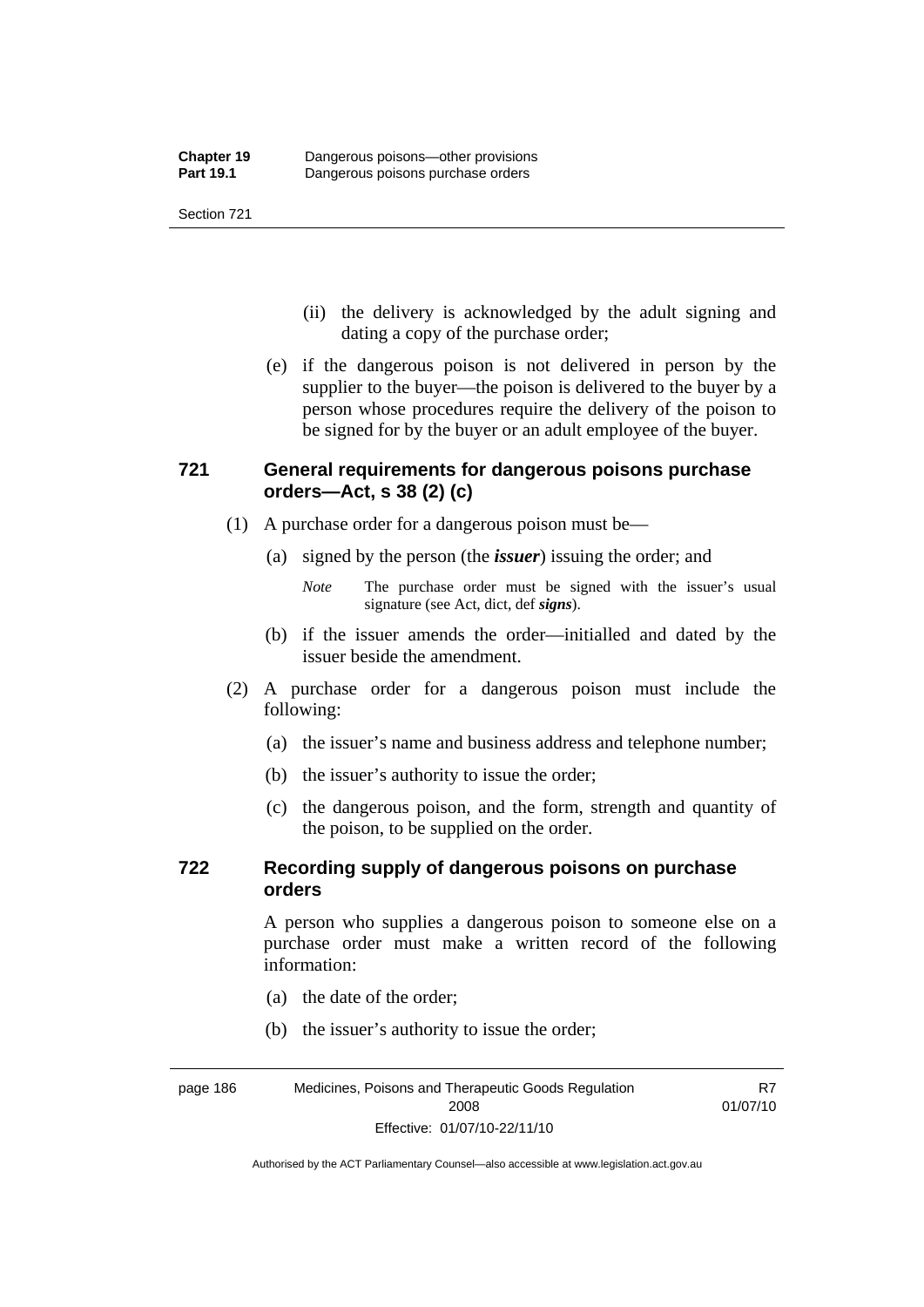- (c) the name, and the business address and telephone number, of the person to whom the dangerous poison is supplied;
- (d) the date the order is supplied;
- (e) the dangerous poison, and the form, strength and quantity of the poison, supplied.
- *Note Written* includes in electronic form (see Act, dict).

R7 01/07/10 Medicines, Poisons and Therapeutic Goods Regulation 2008 Effective: 01/07/10-22/11/10

page 187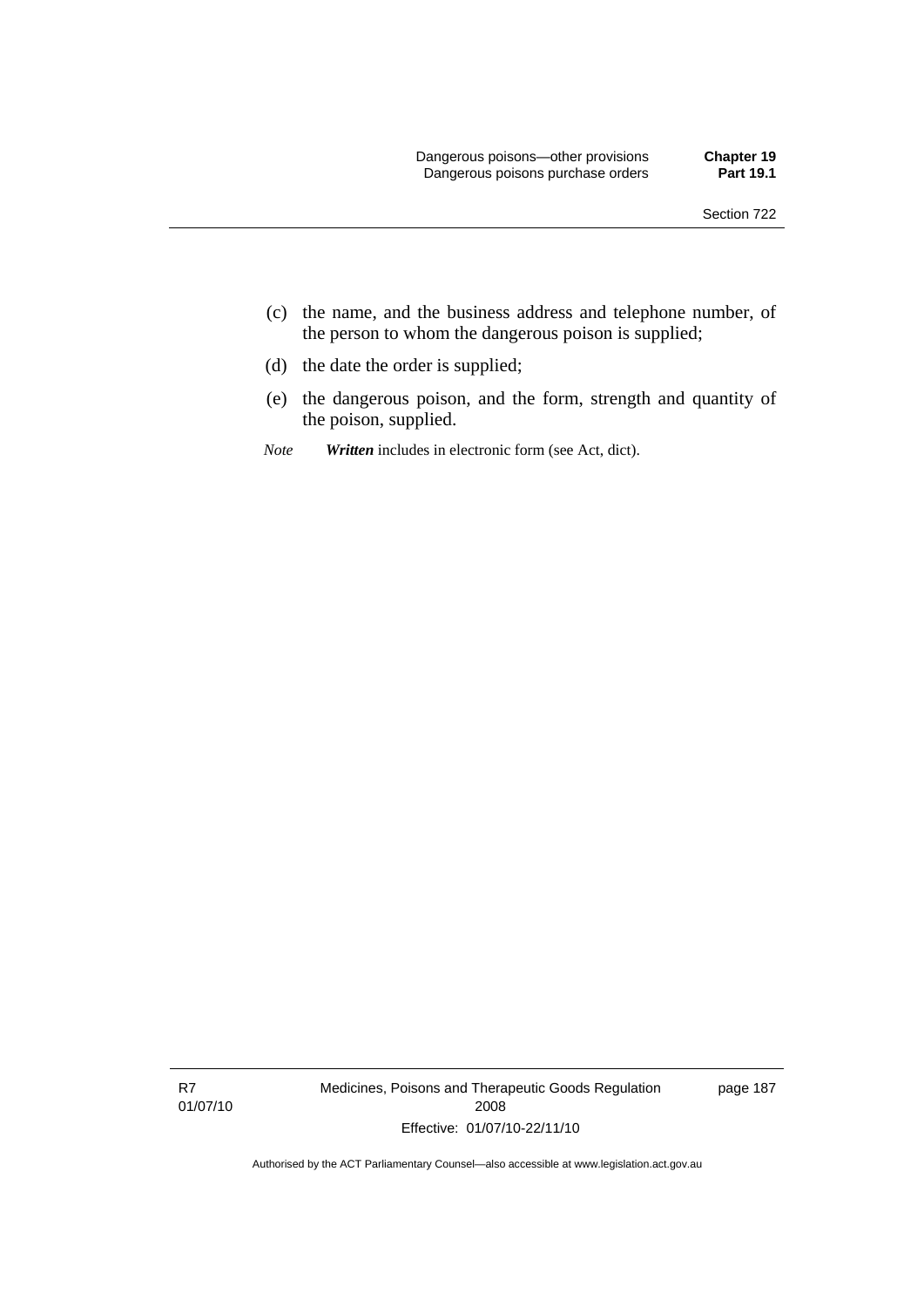# **Part 19.2 Wholesale supply of dangerous poisons under corresponding laws**

#### **725 Conditions for wholesalers supplying dangerous poisons under corresponding laws—Act, s 20 (4) (c)**

The following conditions apply to a person who supplies dangerous poisons by wholesale under a corresponding law:

- (a) the person must not supply a dangerous poison to someone else (the *buyer*) unless—
	- (i) the buyer is authorised to possess the poison; and
	- (ii) the supply is in accordance with section 686 (Authorisation conditions for dangerous poisons suppliers licences—Act, s 44 (1) (b) and (2) (b));
- (b) the poison is supplied for a non-household (including a non-household garden) purpose only;
- (c) if the poison is liquid containing paraquat—the poison is coloured blue or green and has an offensive smell.
- *Note 1* A purchase order must be in writing (see Act, dict, def *purchase order*).
- *Note* 2 See pt 19.1 for other requirements in relation to supply of dangerous poisons on purchase orders.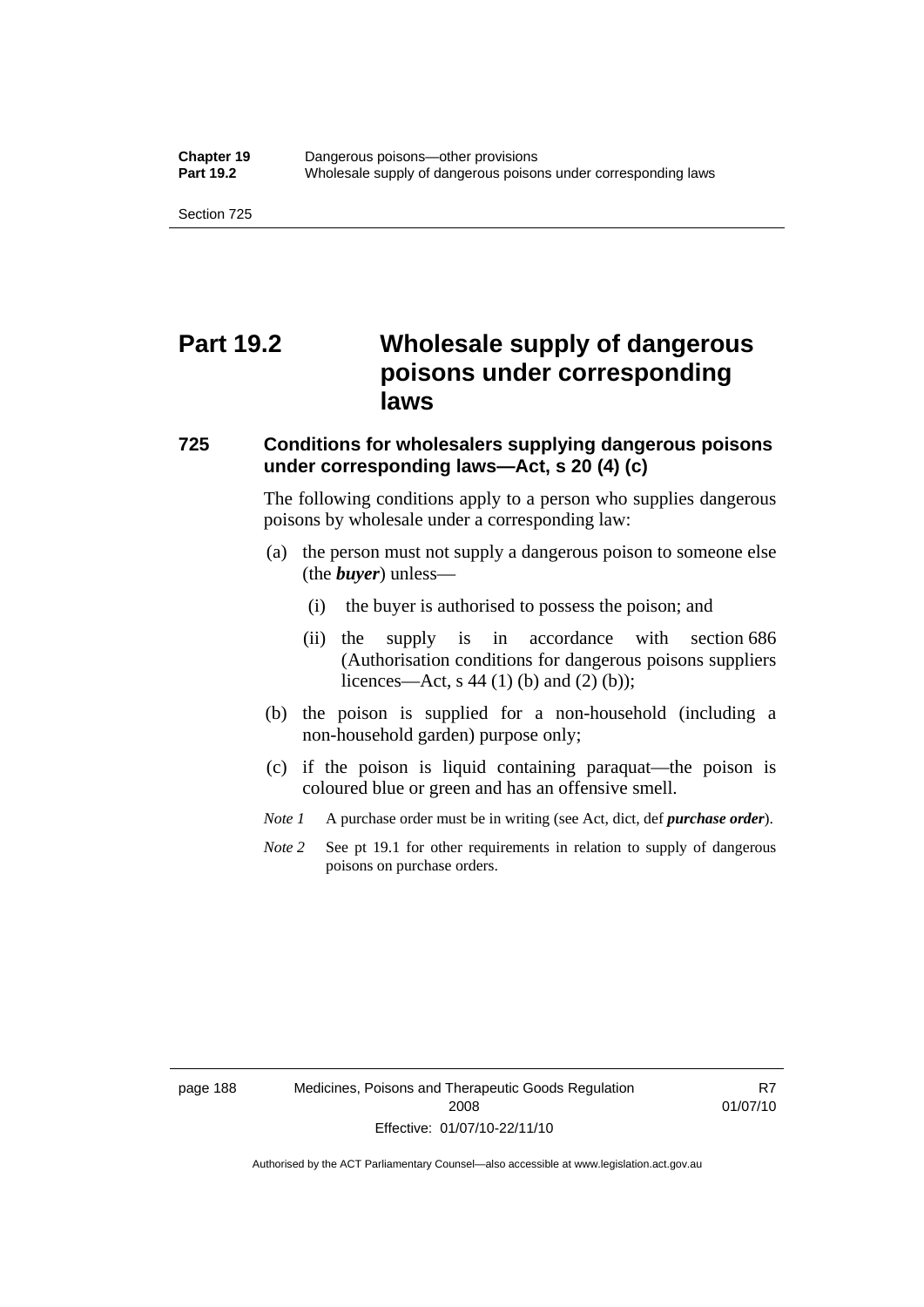# **Part 19.3 Packaging and labelling of dangerous poisons**

**730 Meaning of** *relevant law***—pt 19.3** 

In this part:

*relevant law* means—

- (a) a corresponding law; or
- (b) the *Agricultural and Veterinary Chemicals Act 1994* (Cwlth); or
- (c) the *Therapeutic Goods Act 1989* (Cwlth).
- *Note 1 Corresponding law* includes a law of a State that corresponds, or substantially corresponds, to the Act (see Act, dict).
- *Note 2 State* includes a territory (see Legislation Act, dict, pt 1).

#### **731 Packaging of supplied manufacturer's packs of dangerous poisons—Act, s 59 (1) (c) (i) and (2) (c) (i)**

A manufacturer's pack of a supplied dangerous poison must be packaged—

- (a) in accordance with the medicines and poisons standard, paragraphs 21 to 27; or
- (b) in a container in which the poison may be sold under a relevant law.
- *Note* A manufacturer's pack of a dangerous poison supplied may also be packaged in accordance with an approval under the Act, s 193 (Approval of non-standard packaging and labelling) (see Act, s 59 (1) (c) (ii) and (2) (c) (ii)).

page 189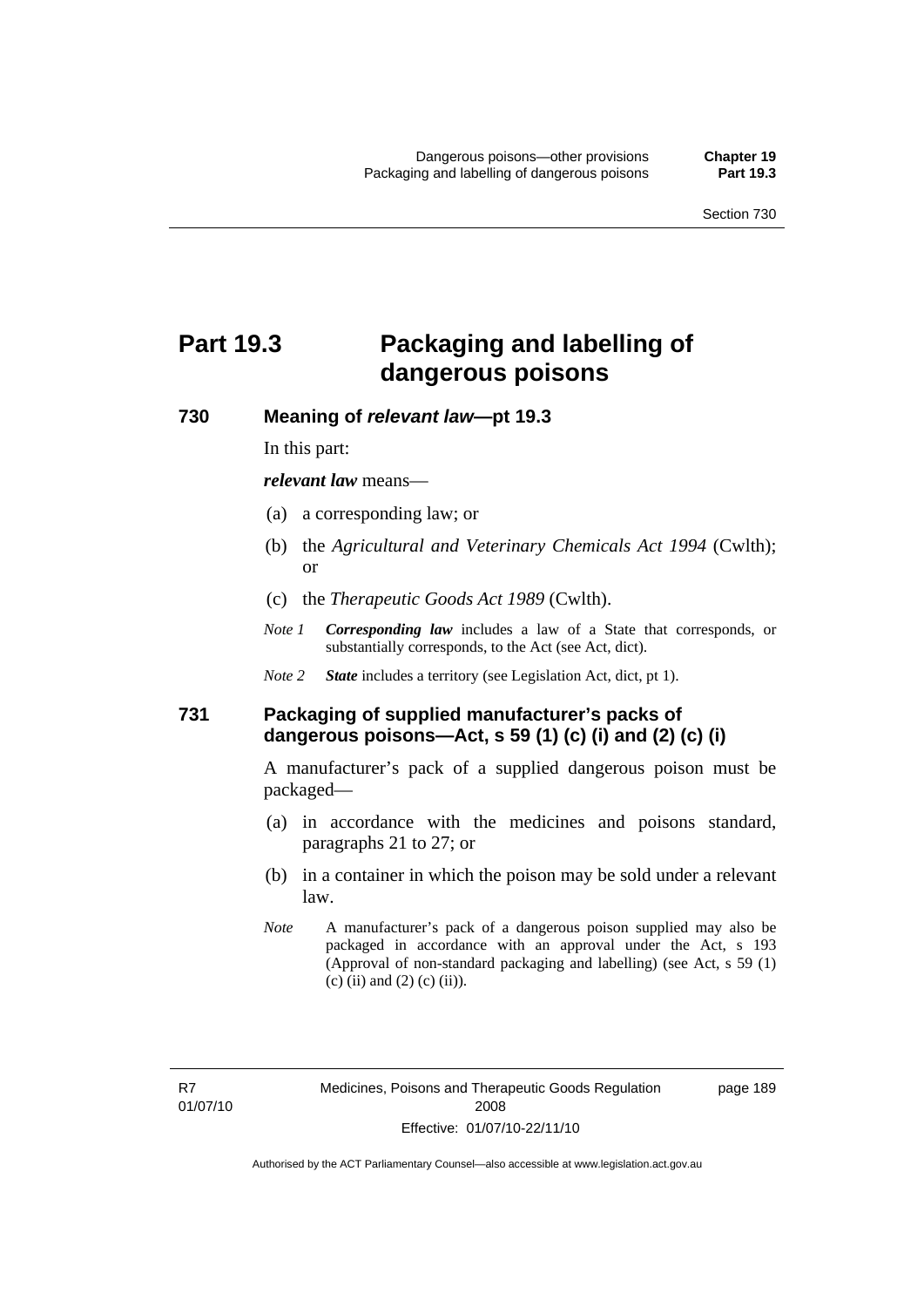#### **732 Labelling of supplied manufacturer's packs of dangerous poisons—Act, s 60 (1) (c) (i) and (2) (c) (i)**

A manufacturer's pack of a supplied dangerous poison must be labelled in accordance with—

- (a) the medicines and poisons standard, paragraphs 3 to 19; or
- (b) a relevant law.
- *Note* A manufacturer's pack of a dangerous poison supplied may also be labelled in accordance with an approval under the Act, s 193 (Approval of non-standard packaging and labelling) (see Act, s 60 (1) (c) (ii) and  $(2)$  (c) (ii)).

page 190 Medicines, Poisons and Therapeutic Goods Regulation 2008 Effective: 01/07/10-22/11/10

R7 01/07/10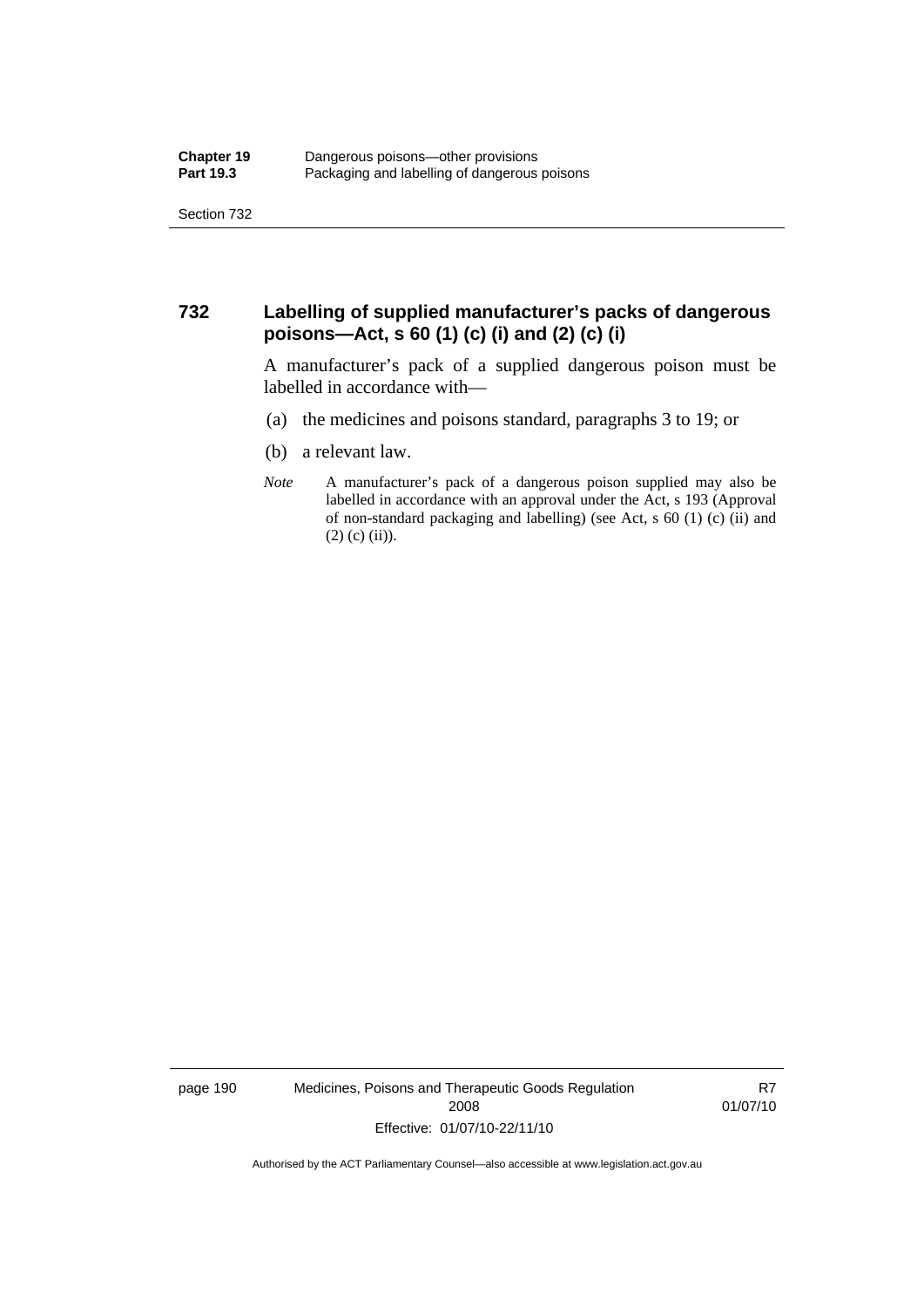### **Part 19.4 Storage of dangerous poisons**

#### **735 Storage of dangerous poisons—Act, s 61 (b) and (c)**

- (1) A person mentioned in table 740, column 2 who possesses a dangerous poison is prescribed.
- (2) The dangerous poison must be kept—
	- (a) in a part of the premises to which the public does not have access; and
	- (b) so that only the prescribed person, or a person under the supervision of the prescribed person, has access to the poison.

R7 01/07/10 Medicines, Poisons and Therapeutic Goods Regulation 2008 Effective: 01/07/10-22/11/10

page 191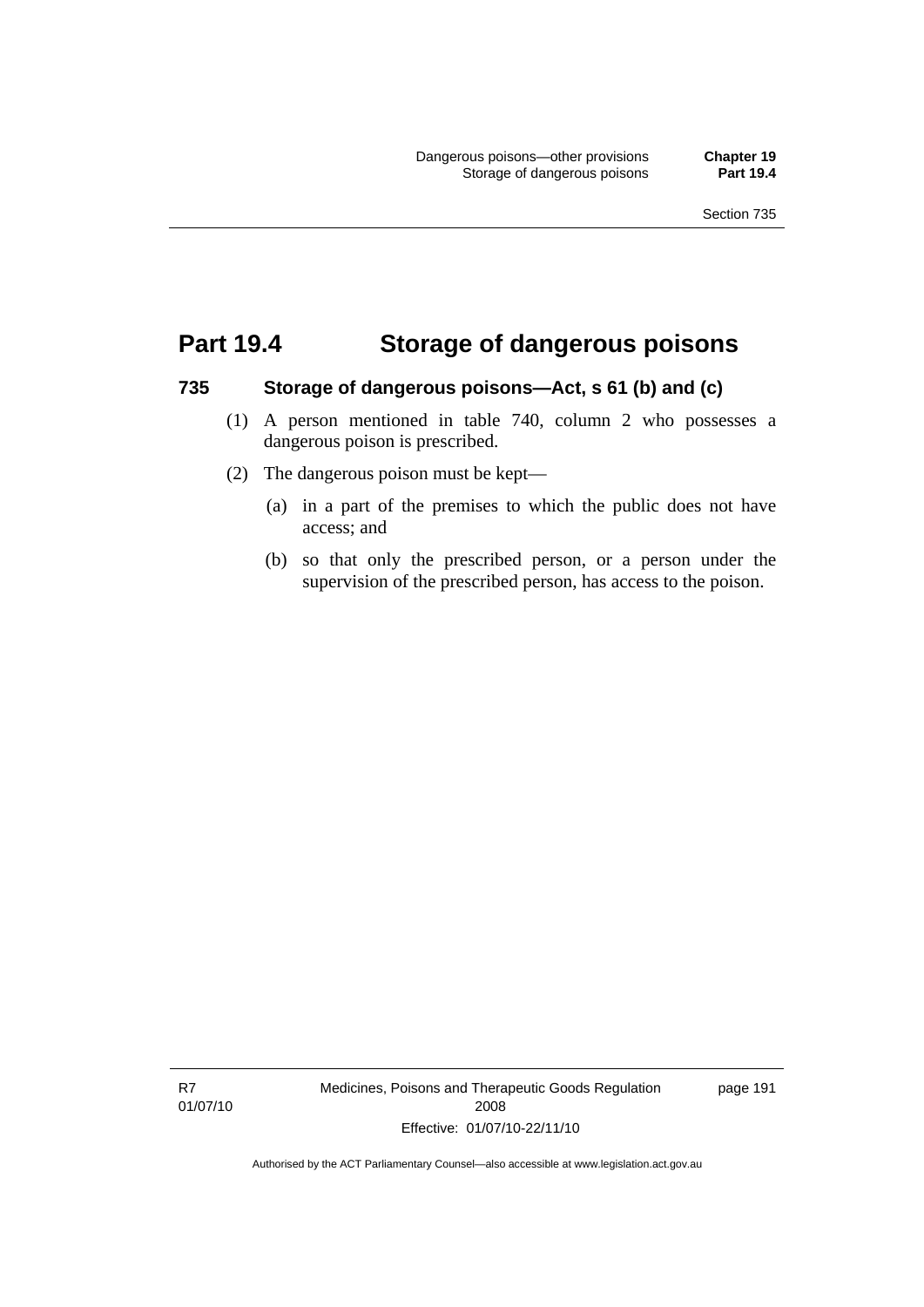## **Part 19.5 Dangerous poisons registers**

#### **740 Keeping of dangerous poisons registers by certain people—Act, s 48 and s 50 (1) (b) and (2) (b)**

- (1) A person mentioned in table 740, column 2 who possesses a dangerous poison must keep a dangerous poisons register.
- (2) A person to whom subsection (1) applies must keep a dangerous poisons register for a dangerous poison at the place prescribed in table 740, column 3 for the person.

| column 1                 | column <sub>2</sub>                                                                           | column 3                                                     |  |
|--------------------------|-----------------------------------------------------------------------------------------------|--------------------------------------------------------------|--|
| item                     | prescribed person                                                                             | place where register to be kept                              |  |
| 1                        | approved analyst                                                                              | the analyst's laboratory                                     |  |
| $\overline{\mathcal{L}}$ | dangerous poisons<br>manufacturers<br>licence-holder                                          | the licensed premises under s 675                            |  |
| 3                        | dangerous poisons<br>suppliers licence-holder                                                 | the licensed premises under s 685                            |  |
| $\overline{4}$           | medicines and poisons<br>inspector (other than<br>police officer)                             | the place directed in writing by the<br>chief health officer |  |
| 5                        | person mentioned in<br>sch 4, col 2                                                           | the person's business premises                               |  |
| 6                        | supervisor of program<br>under dangerous poisons<br>research and education<br>program licence | the premises where program is being<br>conducted             |  |

**Table 740 Keeping dangerous poisons registers** 

page 192 Medicines, Poisons and Therapeutic Goods Regulation 2008 Effective: 01/07/10-22/11/10

R7 01/07/10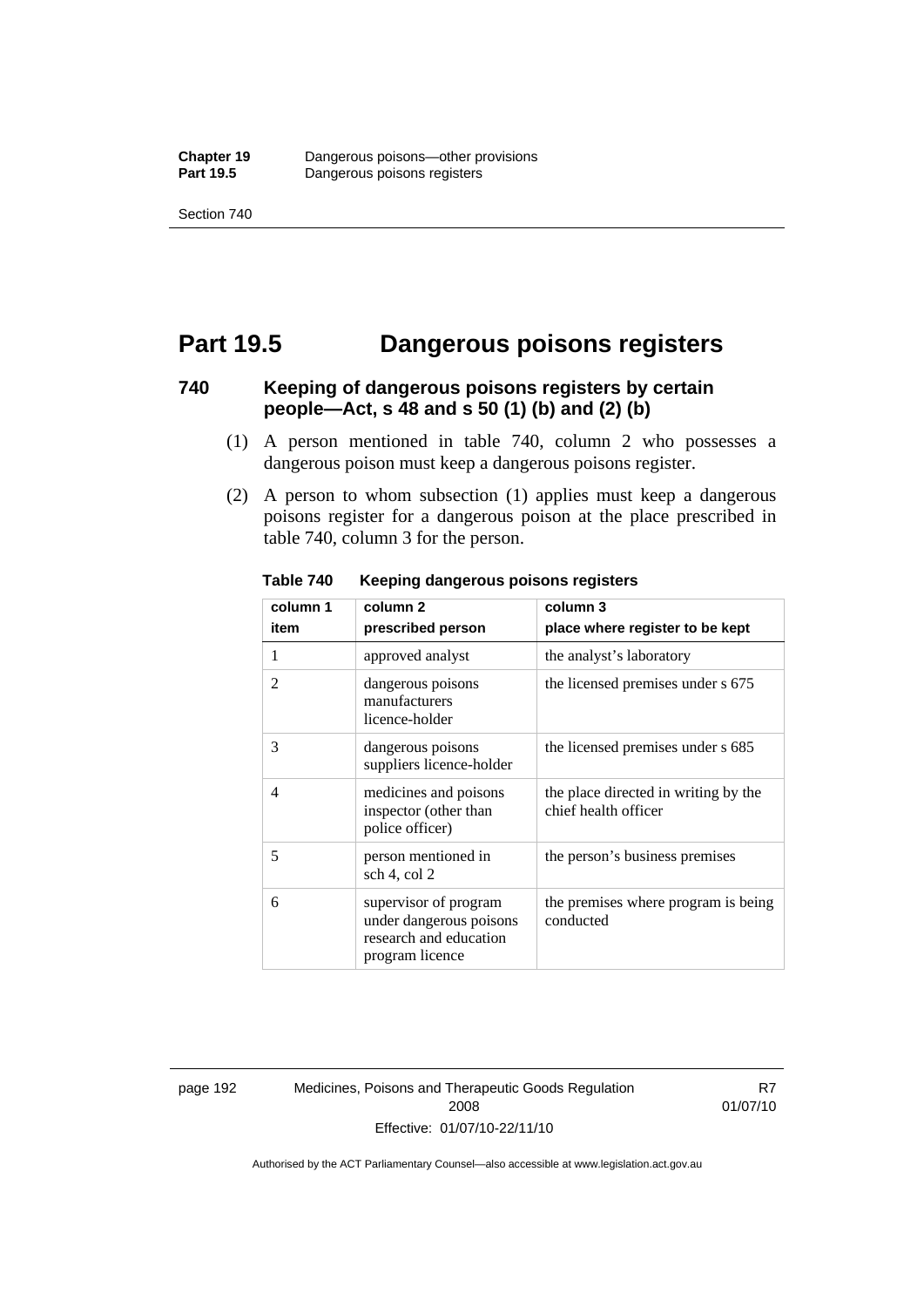| column 1 | column 2                                                                                                        | column 3                                         |
|----------|-----------------------------------------------------------------------------------------------------------------|--------------------------------------------------|
| item     | prescribed person                                                                                               | place where register to be kept                  |
|          | supervisor of program<br>under dangerous poisons<br>research and education<br>authorisation under<br>div 17.3.3 | the premises where program is being<br>conducted |

#### **741 Form of dangerous poisons registers—Act, s 49 (1) (b)**

- (1) Each page in a dangerous poisons register must relate to a single form and strength of a dangerous poison.
- (2) If a dangerous poisons register is kept electronically, a separate record must be used for each form and strength of dangerous poison kept.

#### **742 Making entries in dangerous poisons registers— Act, s 51 (1) (b)**

- (1) The following details for a dealing with a dangerous poison are prescribed:
	- (a) the nature of the dealing;
	- (b) the date of the dealing;
	- (c) the poison, and the form, strength and quantity of the poison, dealt with;
	- (d) if the dealing is receiving the poison—the name and address of the supplier;
	- (e) if the dealing is supplying the poison—the name and address of the person to whom it is supplied;
	- (f) if the poison is supplied on a purchase order—the date of the purchase order;
	- (g) the quantity of the poison held after the dealing.

R7 01/07/10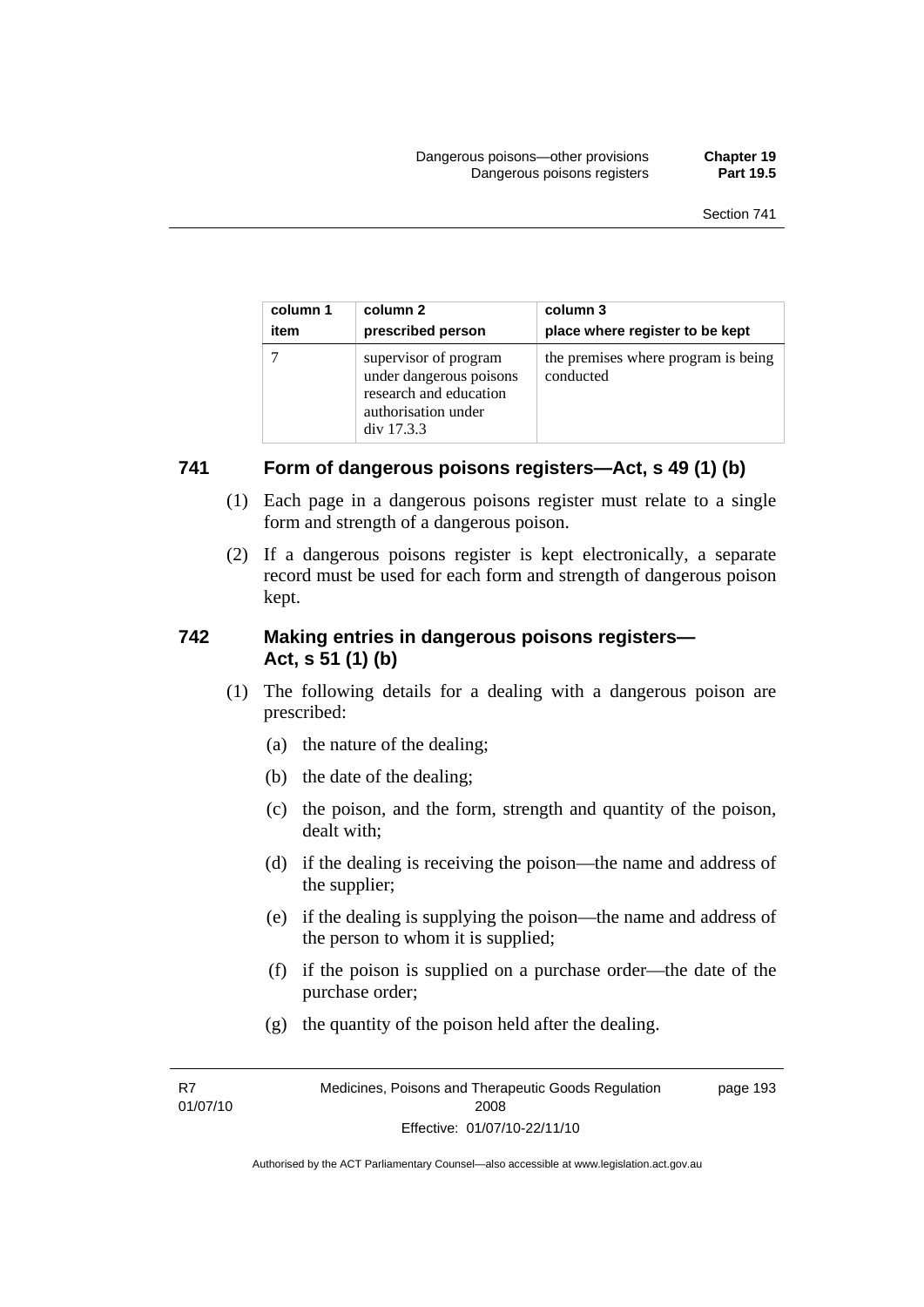Section 743

 (2) A dealing with a dangerous poison must be entered in the dangerous poisons register the person must keep.

### **743 Prescribed witnesses for discarding of dangerous poisons—Act, s 54 (a) and (b)**

- (1) An adult is prescribed as a witness in relation to the disposal of a dangerous poison.
- (2) However, a person mentioned in subsection (1) must not be a prescribed witness to the discarding of a dangerous poison if the person is—
	- (a) related to, a close friend of or employed by the person discarding the poison; or
	- (b) the supervisor of the person discarding the poison; or
	- (c) supervised by the person discarding the poison.

#### **744 Changes to entries in dangerous poisons registers—Act, s 55 (2) (b)**

- (1) An entry in a paper-based dangerous poisons register may be amended by the person who made the entry by—
	- (a) the person signing and dating a marginal note or footnote that gives the date of the amendment and the amended details; and
	- (b) if the entry relates to disposing of a dangerous poison—
		- (i) the amendment being witnessed by a person mentioned in section 743; and
		- (ii) the witness signing the amendment as witness.
- (2) An entry in an electronic dangerous poisons register may be amended by the person who made the entry by the person attaching or linking, by electronic means, a document that includes—
	- (a) the person's signature, the date and the amended details; and

page 194 Medicines, Poisons and Therapeutic Goods Regulation 2008 Effective: 01/07/10-22/11/10 R7 01/07/10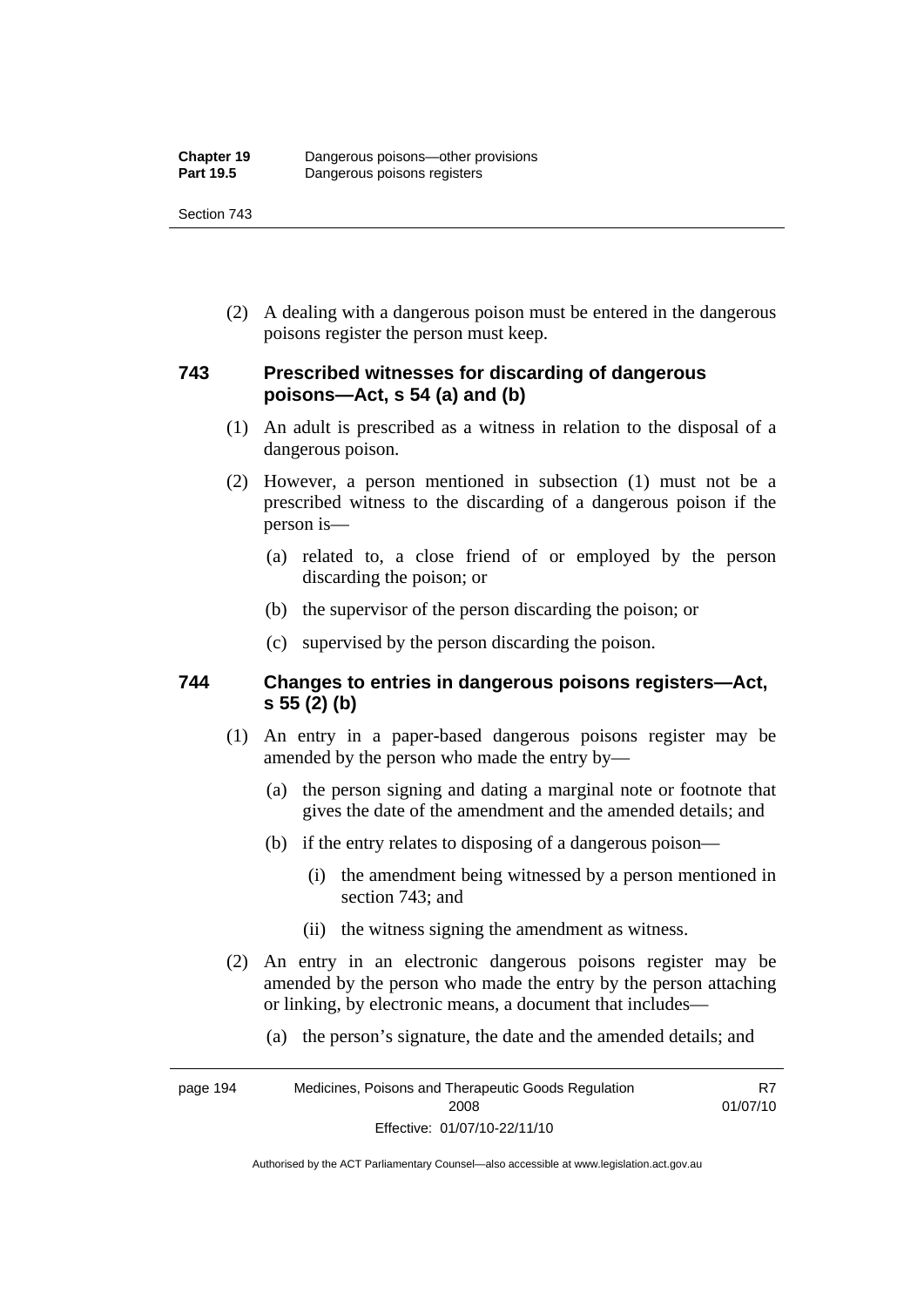- (b) if the entry relates to disposing of a dangerous poison—
	- (i) the amendment being witnessed by a person mentioned in section 743; and
	- (ii) the witness signing the amendment as witness.

R7 01/07/10 Medicines, Poisons and Therapeutic Goods Regulation 2008 Effective: 01/07/10-22/11/10

page 195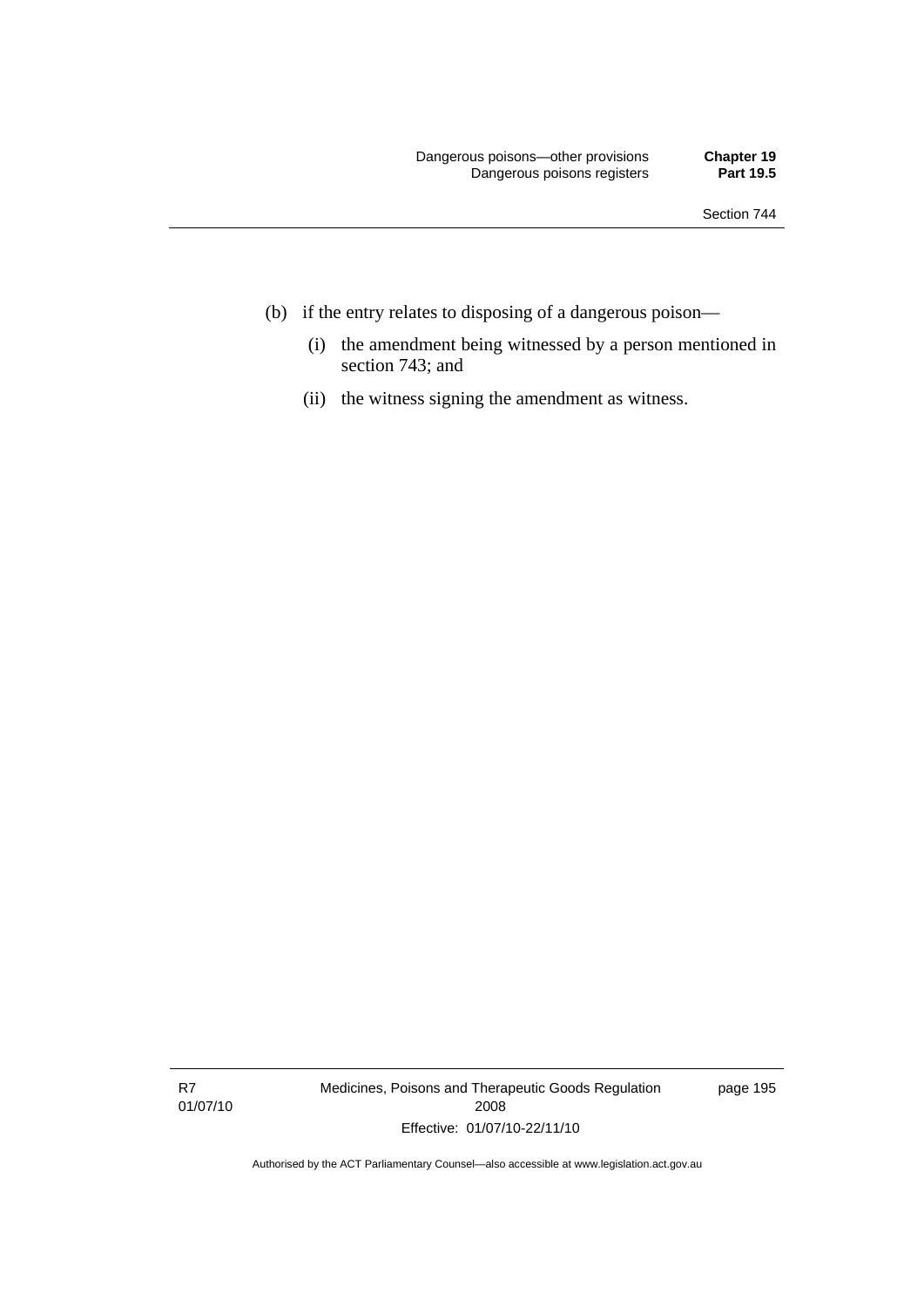**Chapter 20** Paints

## **Chapter 20 Paints**

#### **750 Manufacture, supply and use of paints containing white lead—Act, s 70 (1) (b), (2) (b) and (3) (b)**

A paint containing basic lead carbonate (white lead) may be manufactured, supplied or used for application as a mirror backing if the paint—

- (a) contains not more than 15% lead in the non-volatile content of the paint; and
- (b) is applied not more than 40µm thick; and
- (c) is covered by a paint that does not contain lead.
- *Note* um is the symbol for micron (see *National Measurement Regulations 1999* (Cwlth), sch 1, pt 4).

#### **751 Manufacture, supply and use of paints for certain purposes—Act, s 71 (1) and (3)**

- (1) A first schedule paint must not be manufactured, supplied or used for application to—
	- (a) a roof or other surface to be used for the collection or storage of potable water; or
	- (b) furniture; or
	- (c) a fence, wall, post, gate or building (including the interior of a building), other than a building that is used only for industrial purposes or mining or as an oil terminal; or

R7 01/07/10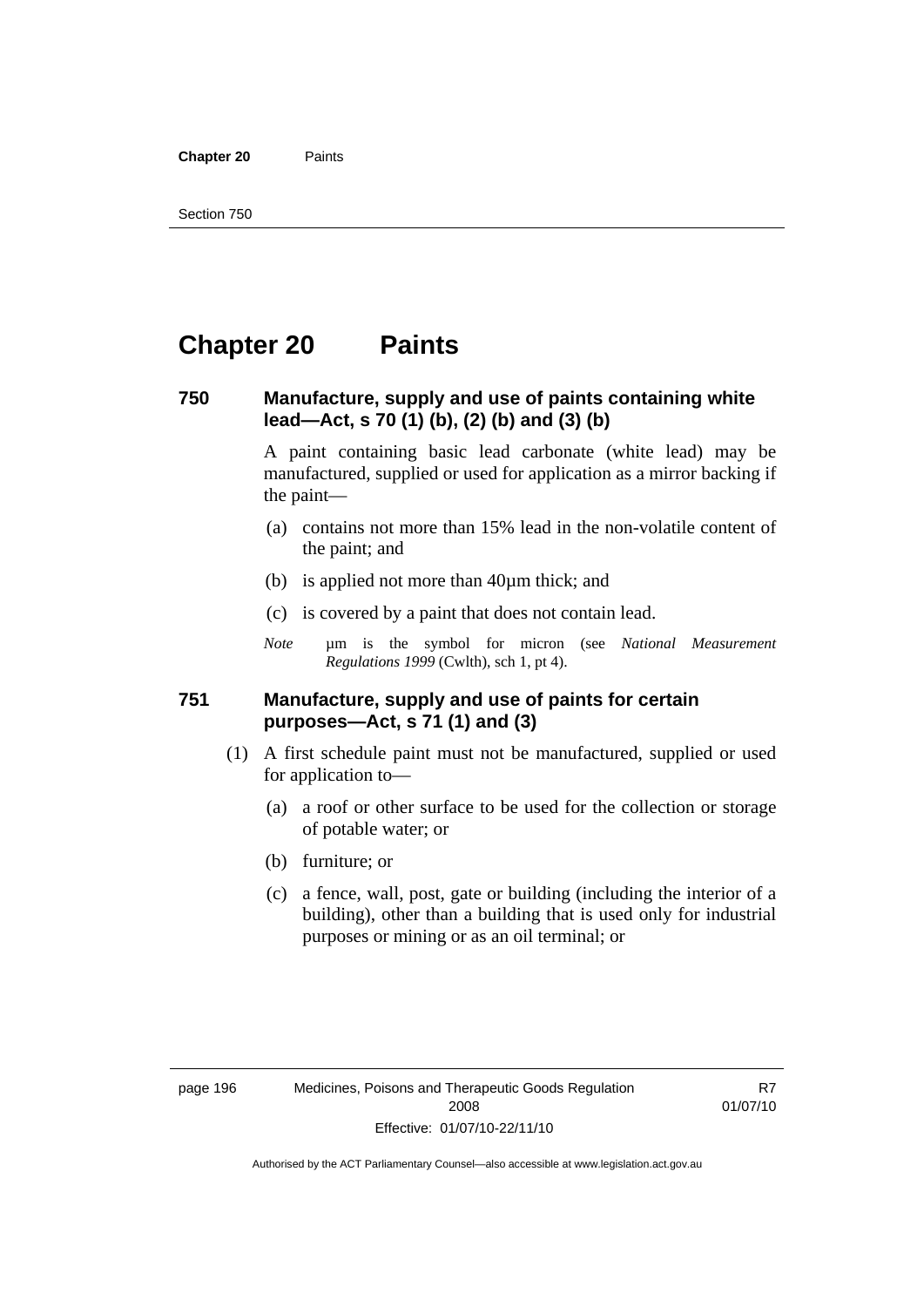- (d) premises used for the manufacture, processing, preparation, packing or serving of products intended for human or animal consumption.
- *Note First schedule paint*—see the medicines and poisons standard, par 1 (1).
- (2) A third schedule paint must not be manufactured, supplied or used for application to—
	- (a) a roof or other surface to be used for the collection or storage of potable water; or
	- (b) furniture; or
	- (c) a fence, wall, post, gate, building (including the interior of a building), bridge, pylon, pipeline, storage tank or similar structure; or
	- (d) premises, equipment or utensils used for the manufacture, processing, preparation, packing or serving of products intended for human or animal consumption.
	- *Note Third schedule paint*—see the medicines and poisons standard, par 1 (1).

### **752 Manufacture, supply and use of paints for toys—Act, s 72 (b)**

A paint that complies with the specification for coating materials in AS/NZS ISO 8124.3:2003 (*Safety of toys - Migration of certain elements*), as in force from time to time, may be manufactured, supplied or used for application to toys.

R7 01/07/10 page 197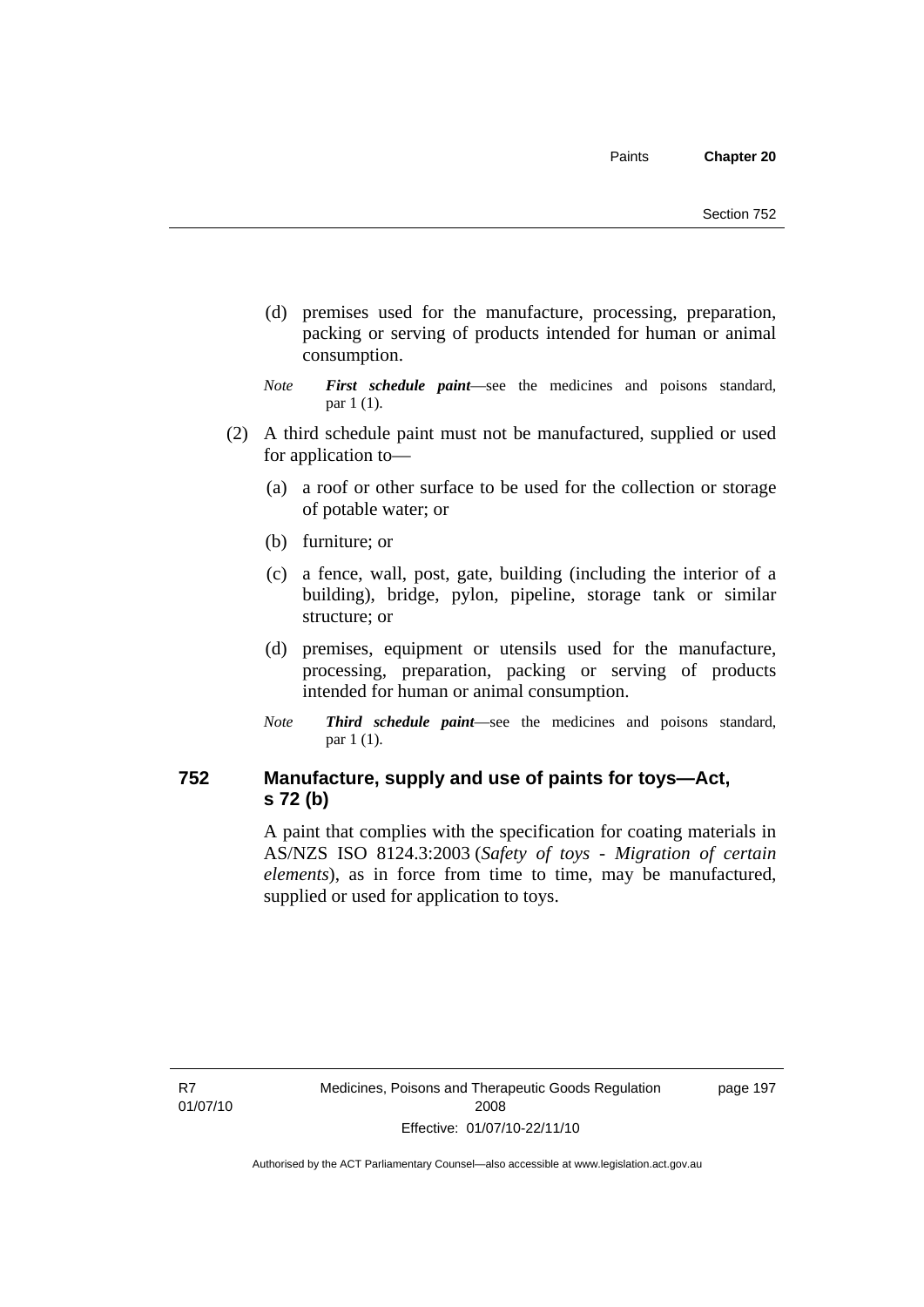#### **Chapter 20** Paints

#### **753 Manufacture, supply and use of paints containing pesticides—Act, s 73 (b)**

- (1) The following pesticides are prescribed:
	- (a) an algicide;
	- (b) an antifouling agent;
	- (c) a bactericide;
	- (d) a fungicide.

*Note Pesticide*—see the medicines and poisons standard, par 1 (1).

 (2) However, subsection (1) does not apply in relation to a paint for human therapeutic use.

page 198 Medicines, Poisons and Therapeutic Goods Regulation 2008 Effective: 01/07/10-22/11/10

R7 01/07/10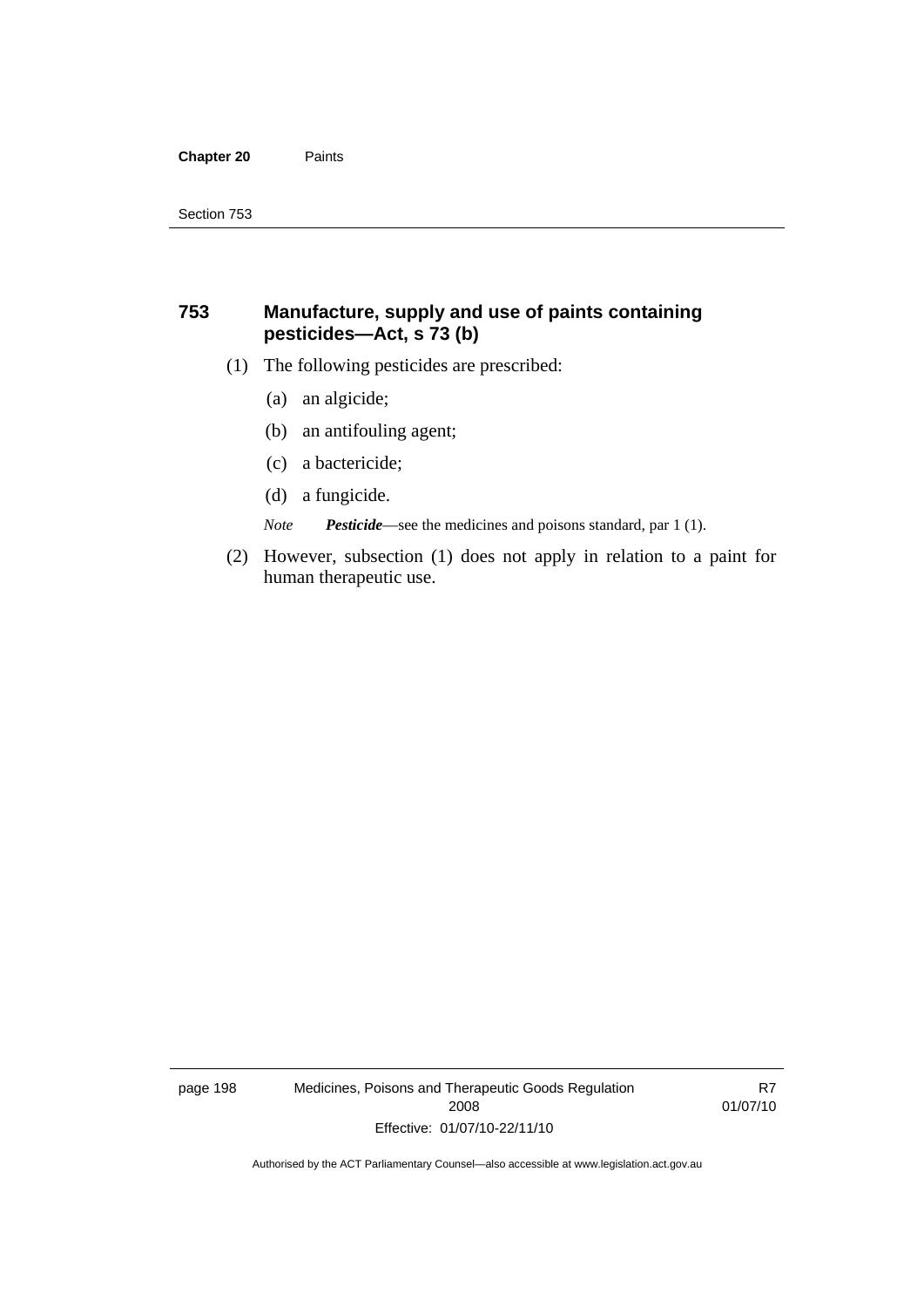# **Chapter 21 Prohibited and appendix C substances**

### **Part 21.1 Preliminary**

#### **760 Meaning of** *prohibited substance***—ch 21**

In this chapter:

*prohibited substance* includes an appendix C substance.

*Note Appendix C substance* and *prohibited substance*—see the Act, s 13.

#### **761 Prohibited substances licences—Act, s 78 (2)**

A licence for a program of research or education in relation to a prohibited substance (a *prohibited substances research and education program licence*) may be issued.

*Note* Other prohibited substances licences may also be issued (see Act, s 78 (3)).

R7 01/07/10 Medicines, Poisons and Therapeutic Goods Regulation 2008 Effective: 01/07/10-22/11/10

page 199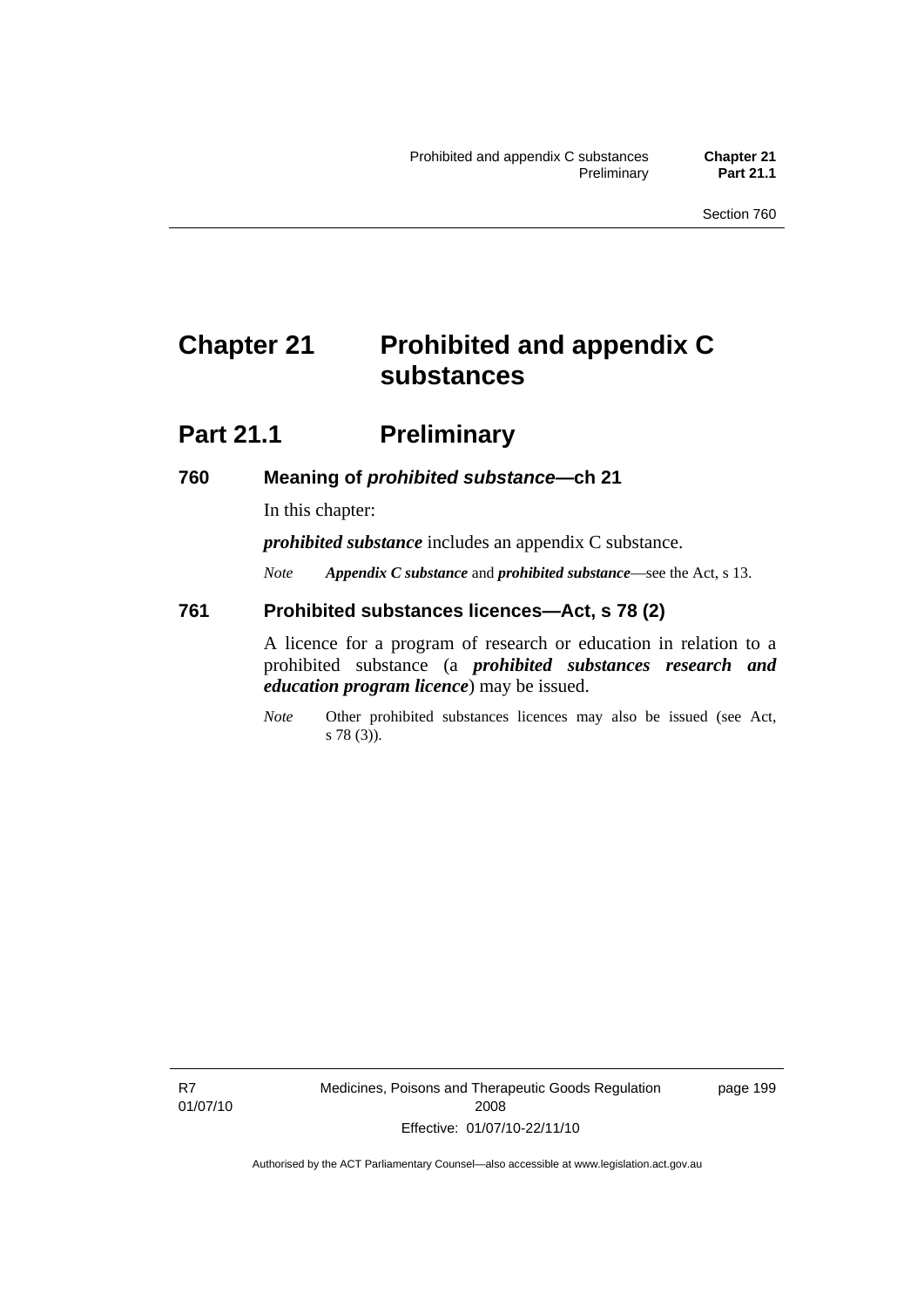# **Part 21.2 Prohibited substances research and education program licences**

### **Division 21.2.1 Issue of prohibited substances research and education program licences**

### **765 Applications for prohibited substances research and education program licences**

- (1) An application for a prohibited substances research and education program licence for a prohibited substance must be in writing, signed by the applicant, and include the following:
	- (a) the full name, address and academic, professional or other relevant qualifications of—
		- (i) the person who is to supervise the program; and
		- (ii) the person who is to conduct the program;
	- (b) the name of the recognised research institution at or under which the program is proposed to be conducted;

*Note Recognised research institution*—see the Act, s 20 (5).

- (c) whether the program will be conducted at, or under the authority of, the recognised research institution;
- (d) the premises where the program will be conducted;
- (e) the prohibited substance, and the form and strength of the substance, for which the licence is sought;
- (f) the maximum quantity of the prohibited substance that would be possessed under the licence at any time;

page 200 Medicines, Poisons and Therapeutic Goods Regulation 2008 Effective: 01/07/10-22/11/10

R7 01/07/10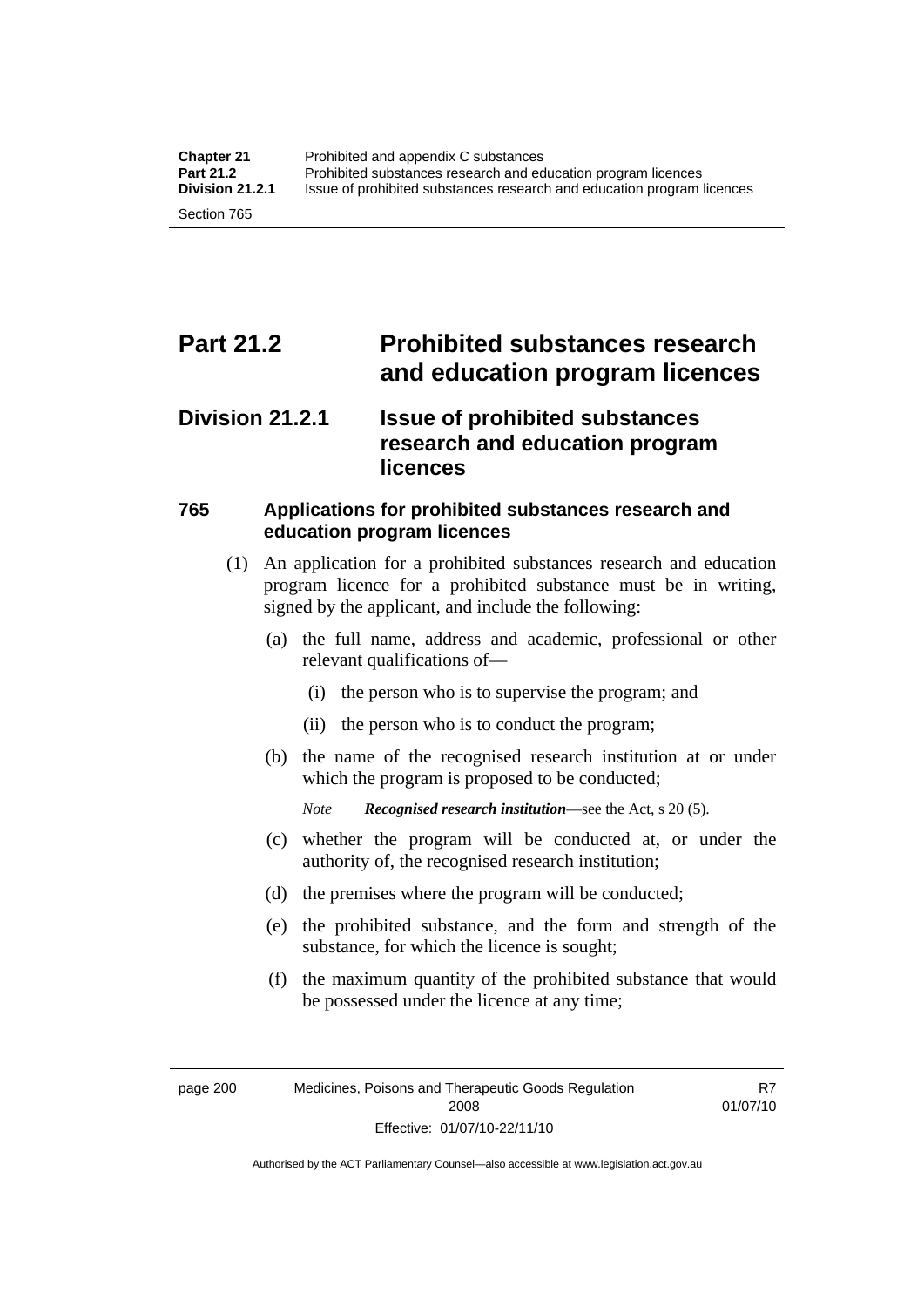- (g) a description of the program, including an explanation of why the program cannot be carried out satisfactorily without the use of the prohibited substance;
- (h) the supervision arrangements for the program;
- (i) the period for which the licence is sought.
- *Note 1* If a form is approved under the Act, s 198 for this provision, the form must be used.
- *Note* 2 A fee may be determined under the Act, s 197 for this provision.
- (2) The application must be accompanied by a written approval of the program by the person in charge of—
	- (a) the recognised research institution; or
	- (b) a faculty or division of the institution.

#### **766 Restrictions on issuing of prohibited substances research and education program licences— Act, s 85 (1) (a)**

The chief health officer must not issue a prohibited substances research and education program licence to a person unless—

- (a) the program to which the licence relates will be conducted at, or under the authority of, a recognised research institution; and
- (b) the program is approved by a person mentioned in section 765 (2); and
- (c) satisfied that the program—
	- (i) cannot be carried out without the use of the prohibited substance to which the licence application relates; and
	- (ii) will be adequately supervised.

R7 01/07/10 page 201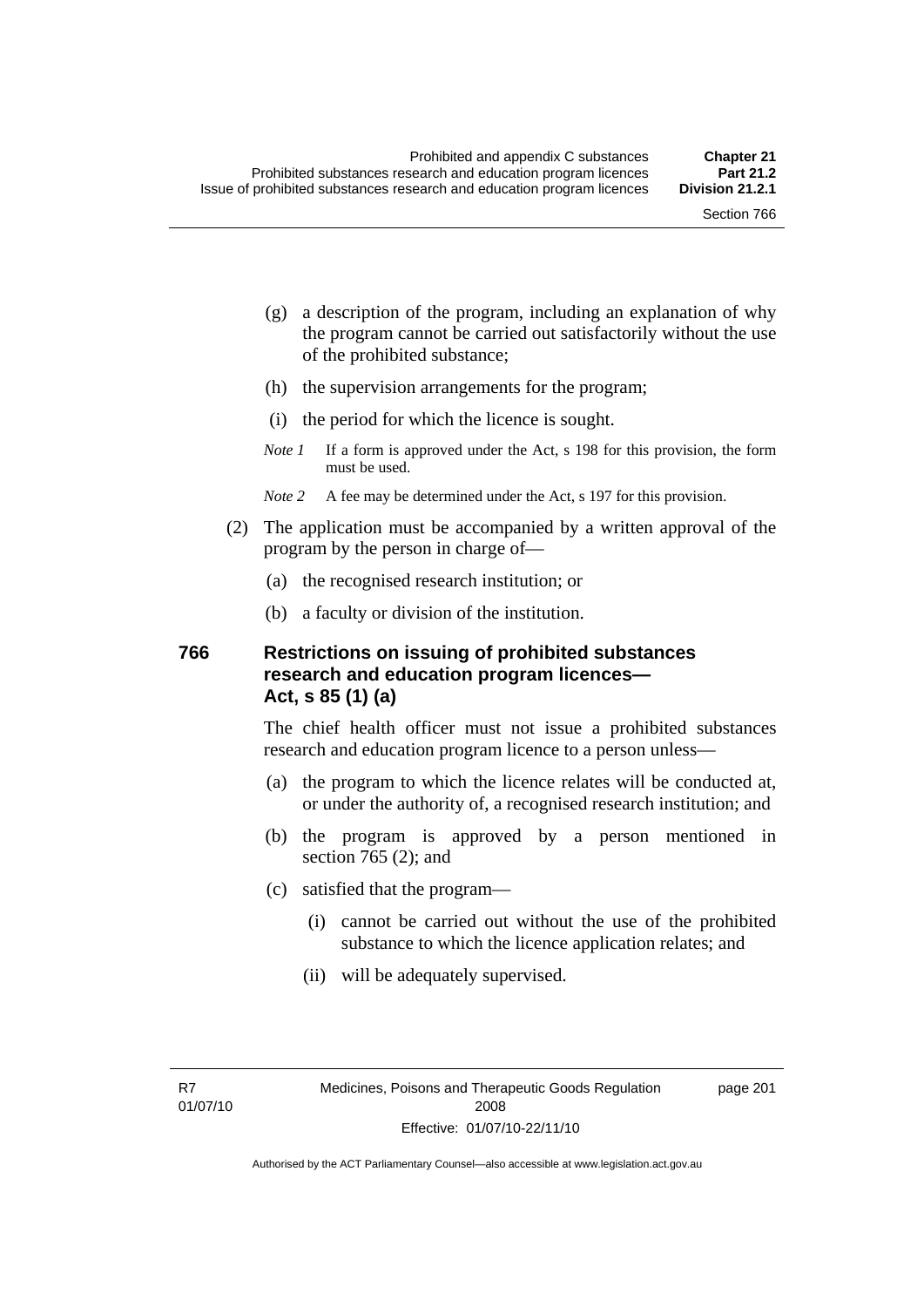### **767 Additional information for prohibited substances research program and education licences— Act, s 88 (1) (k)**

The following additional information is prescribed for a prohibited substances research and education licence:

- (a) the research or education program for which the licence is issued;
- (b) the name of the program's supervisor;
- (c) the dealings with a prohibited substance authorised by the licence;
- (d) the premises where the program will be conducted;
- (e) the maximum quantity of the prohibited substance that may be possessed at any time for the program;
- (f) the total quantity of the prohibited substance that may be possessed for the program during the period of the licence;
- (g) the form and strength of the prohibited substance that may be obtained and possessed for the program.

### **Division 21.2.2 Prohibited substances research and education program authorisations**

### **768 Authorisations under prohibited substances research and education program licences—Act, s 20 (1) (a)**

A prohibited substances research and education program licence authorises—

- (a) the licence-holder to—
	- (i) issue a purchase order for a prohibited substance (the *licensed prohibited substance*) stated in the licence for the program stated in the licence; and

R7 01/07/10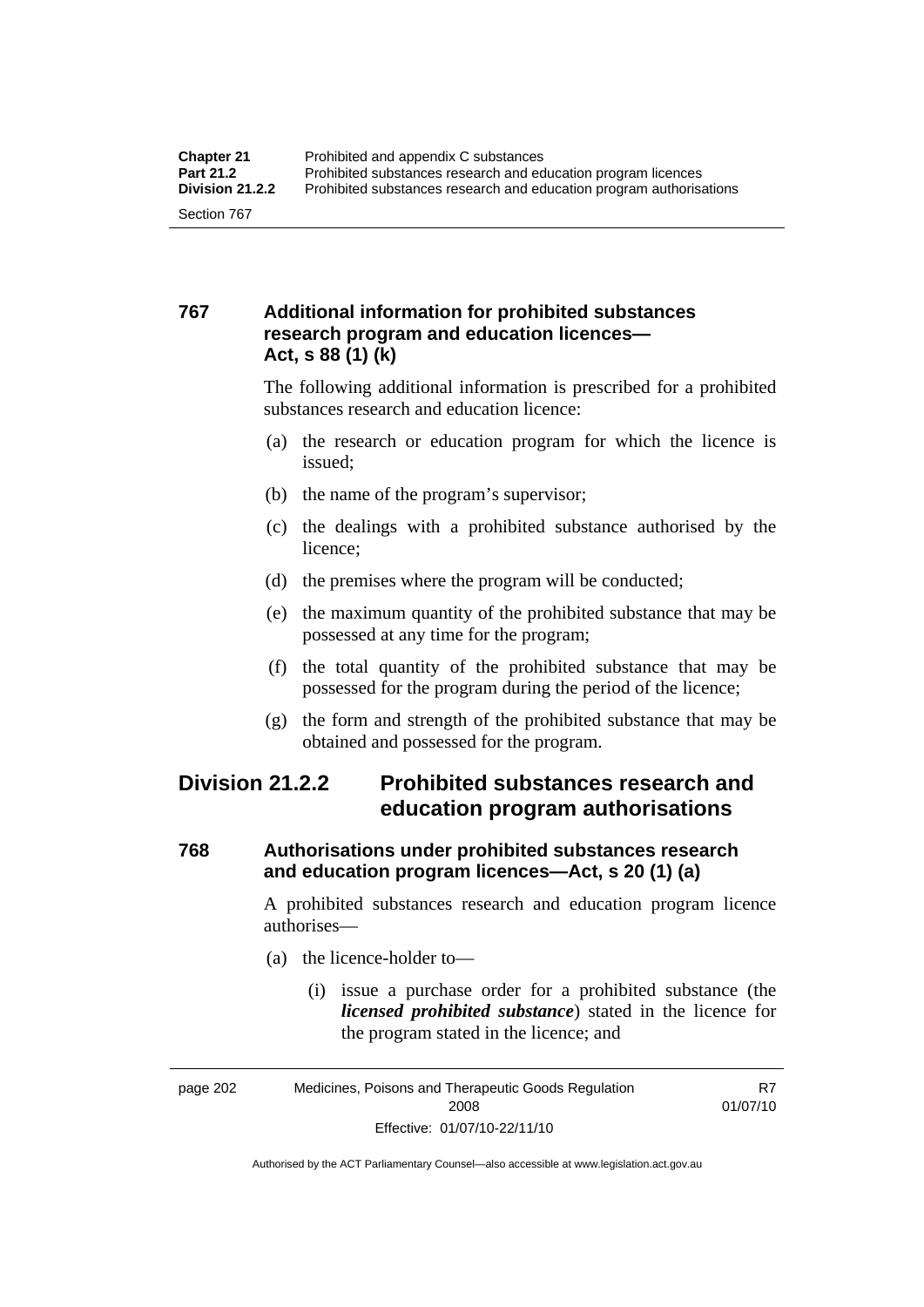- (ii) obtain a licensed prohibited substance on a purchase order for the program; and
- (iii) possess a licensed prohibited substance for the program at the premises to which the licence relates; and
- (iv) supply a licensed prohibited substance to anyone taking part in the program for the program; and
- (b) the program supervisor, and anyone taking part in the program, to deal with the licensed prohibited substance as authorised by the licence at the premises stated in the licence.

#### **769 Authorisation condition for prohibited substances research and education program licences—Act, s 44 (1) (b) and (2) (b)**

A licence-holder's authorisation to obtain a prohibited substance under a prohibited substances research and education program licence is subject to the condition that the substance is obtained on a complying purchase order.

*Note* For licence conditions, see the Act, s 89.

R7 01/07/10 Medicines, Poisons and Therapeutic Goods Regulation 2008 Effective: 01/07/10-22/11/10

page 203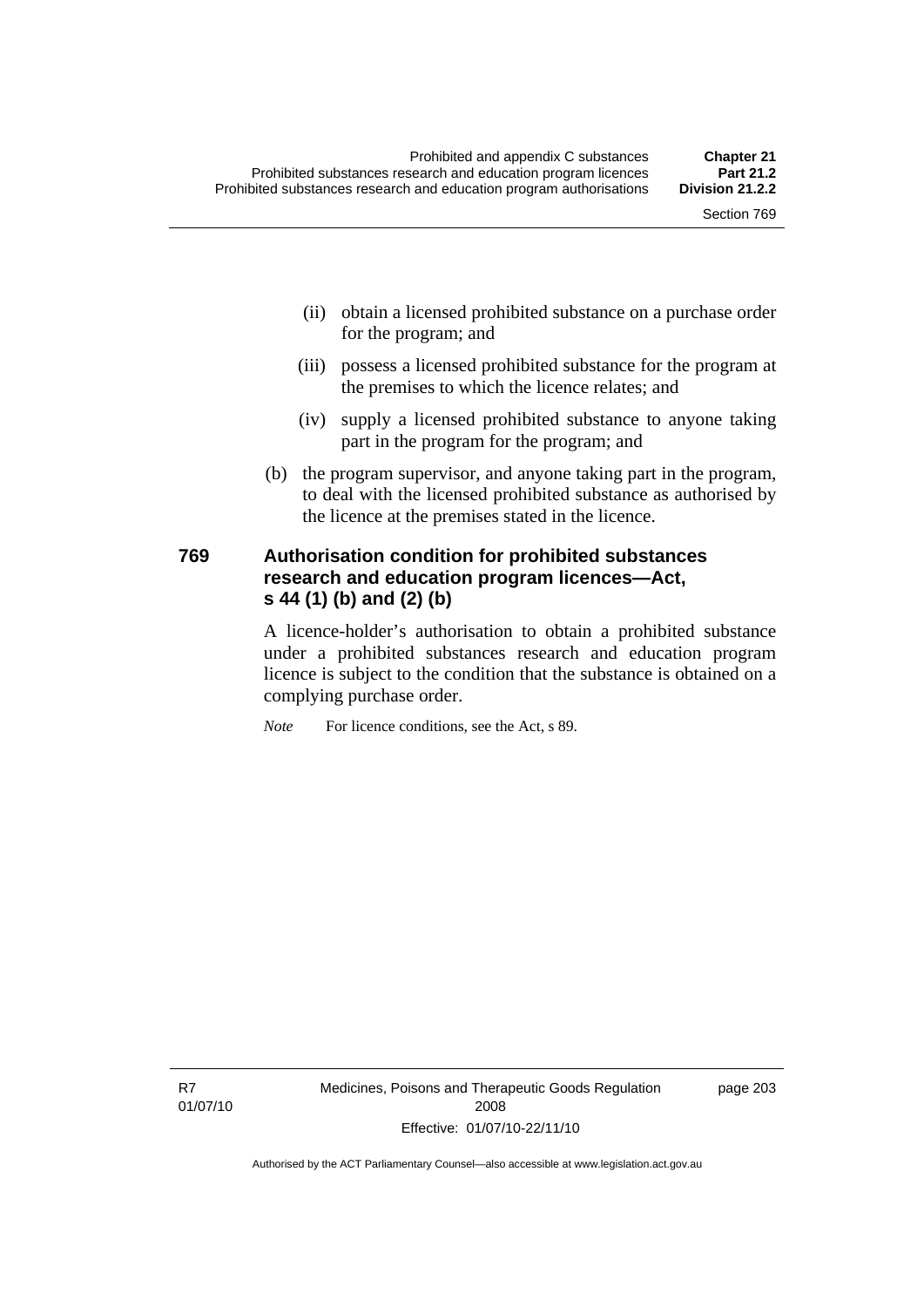### **Division 21.2.3 Other provisions—prohibited substances research and education program licences**

#### **770 Approvals of dealings for prohibited substances research and education program licences—Act, s 20 (1) (c)**

(1) In this section:

*relevant dealing*, with a prohibited substance for a prohibited substances research and education program licence, means any of the following:

- (a) obtaining the substance;
- (b) possessing the substance;
- (c) issuing a purchase order for the substance;
- (d) supplying the substance on a complying purchase order to the licence-holder.
- (2) The chief health officer may approve a person for a relevant dealing with a prohibited substance to which a prohibited substances research and education program licence relates.
- (3) An approval—
	- (a) must be in writing; and
	- (b) may be conditional; and
	- (c) may apply for a stated period or until a stated event happens.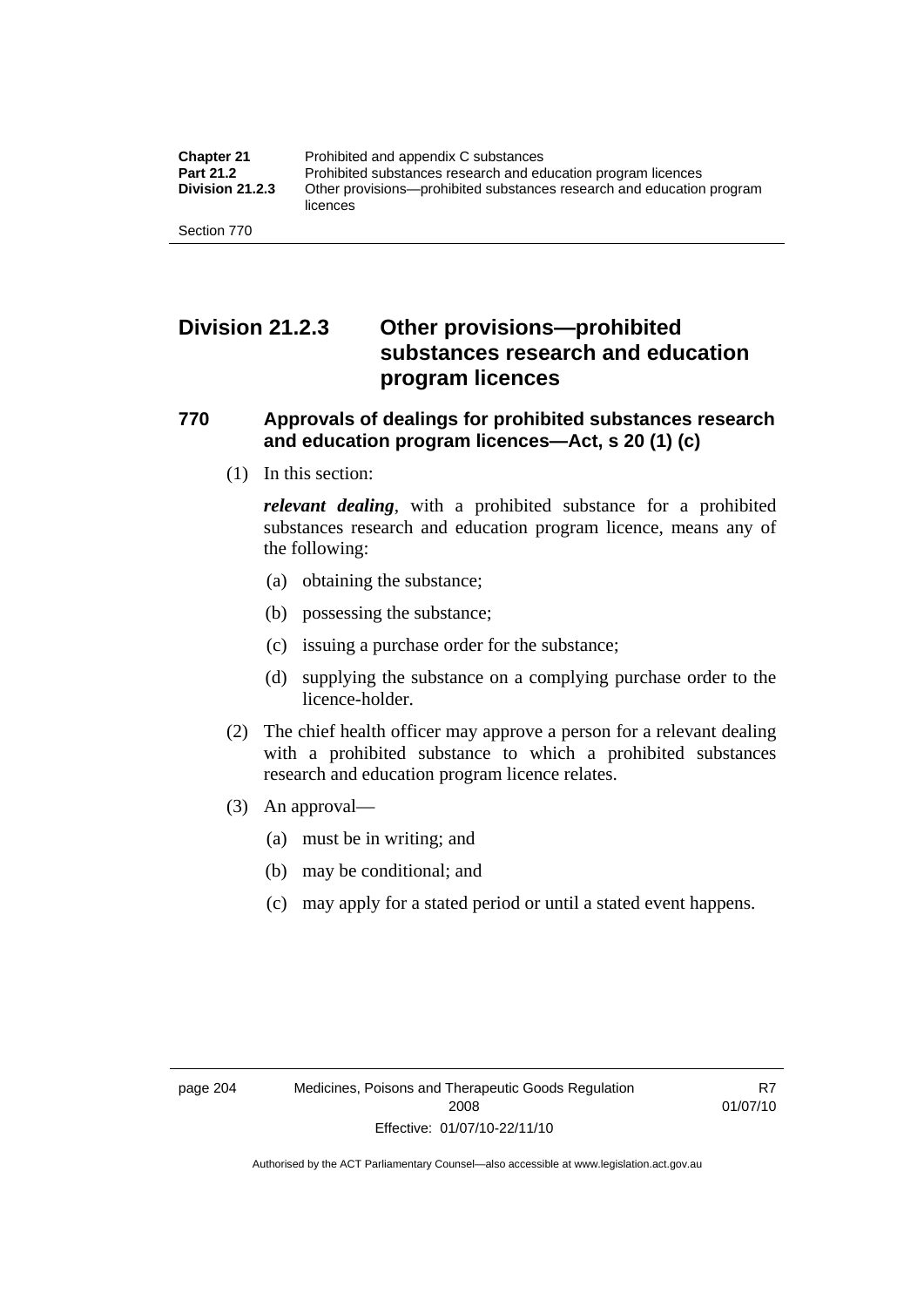### **771 Authorisation condition for approval-holders—Act, s 44 (1) (b) and (2) (b)**

An approval-holder's authorisation under section 770 is subject to the condition that the following are kept at the approval-holder's business premises or, if the chief health officer approves in writing another place, the place approved by the chief health officer, for at least 2 years after the day a prohibited substance is supplied:

- (a) the filled purchase order;
- (b) the record for section 773.

#### **772 General requirements for prohibited substances purchase orders—Act, s 38 (2) (c)**

- (1) A purchase order for a prohibited substance must be—
	- (a) signed by the person (the *issuer*) issuing the order; and
		- *Note* The purchase order must be signed with the issuer's usual signature (see Act, dict, def *signs*).
	- (b) if the issuer amends the order—initialled and dated by the issuer beside the amendment.
- (2) A purchase order for a prohibited substance must include the following:
	- (a) the issuer's name and business address and telephone number;
	- (b) the issuer's authority to issue the order;
	- (c) the prohibited substance, and the form, strength and quantity of the substance, to be supplied on the order.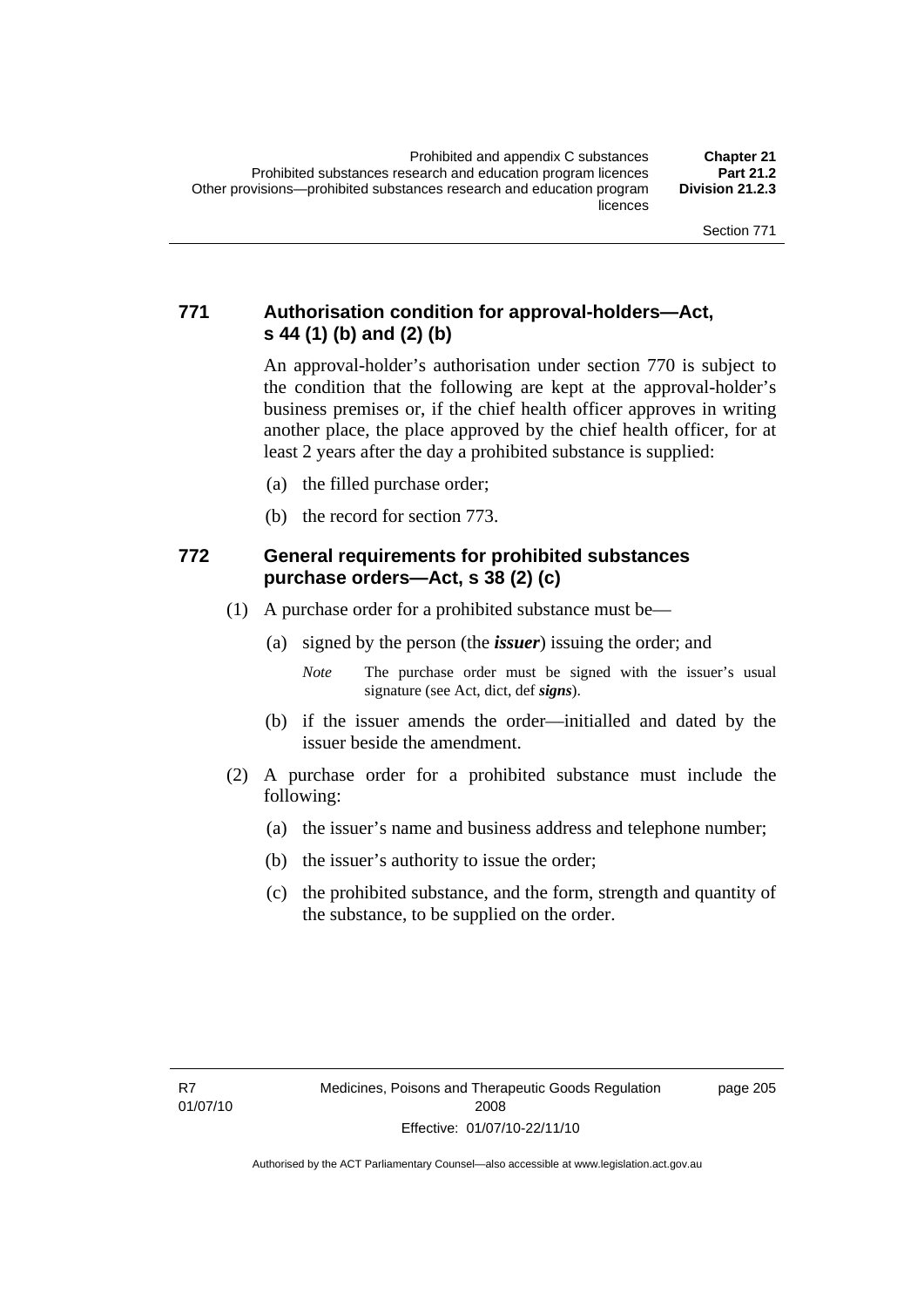| <b>Chapter 21</b>      | Prohibited and appendix C substances                                              |
|------------------------|-----------------------------------------------------------------------------------|
| Part 21.2              | Prohibited substances research and education program licences                     |
| <b>Division 21.2.3</b> | Other provisions—prohibited substances research and education program<br>licences |
| Section 773            |                                                                                   |

#### **773 Recording supply of prohibited substances on purchase orders**

A person who supplies a prohibited substance to someone else on a purchase order must make a written record of the following information:

- (a) the date of the order;
- (b) the issuer's authority to issue the order;
- (c) the name, and the business address and telephone number, of the person to whom the prohibited substance is supplied;
- (d) the date the order is supplied;
- (e) the prohibited substance, and the form, strength and quantity of the substance, supplied.

*Note Written* includes in electronic form (see Act, dict).

### **774 Information for CHO about supplied prohibited substances research and education program licences— Act, s 31 (1) (a) (ii), (1) (b), (2) (a) (ii), (2) (b) and (4)**

- (1) This section applies if a person supplies a prohibited substance to a prohibited substances research and education program licence-holder.
- (2) The person must, not later than 7 days after the end of the month when the prohibited substance is supplied, give the chief health officer the following information in writing:
	- (a) the person's name, business address and telephone number;
	- (b) the name of the person who issued the supply authority;
	- (c) the date of the supply authority;
	- (d) the name and address of the person to whom the substance is supplied;

page 206 Medicines, Poisons and Therapeutic Goods Regulation 2008 Effective: 01/07/10-22/11/10

R7 01/07/10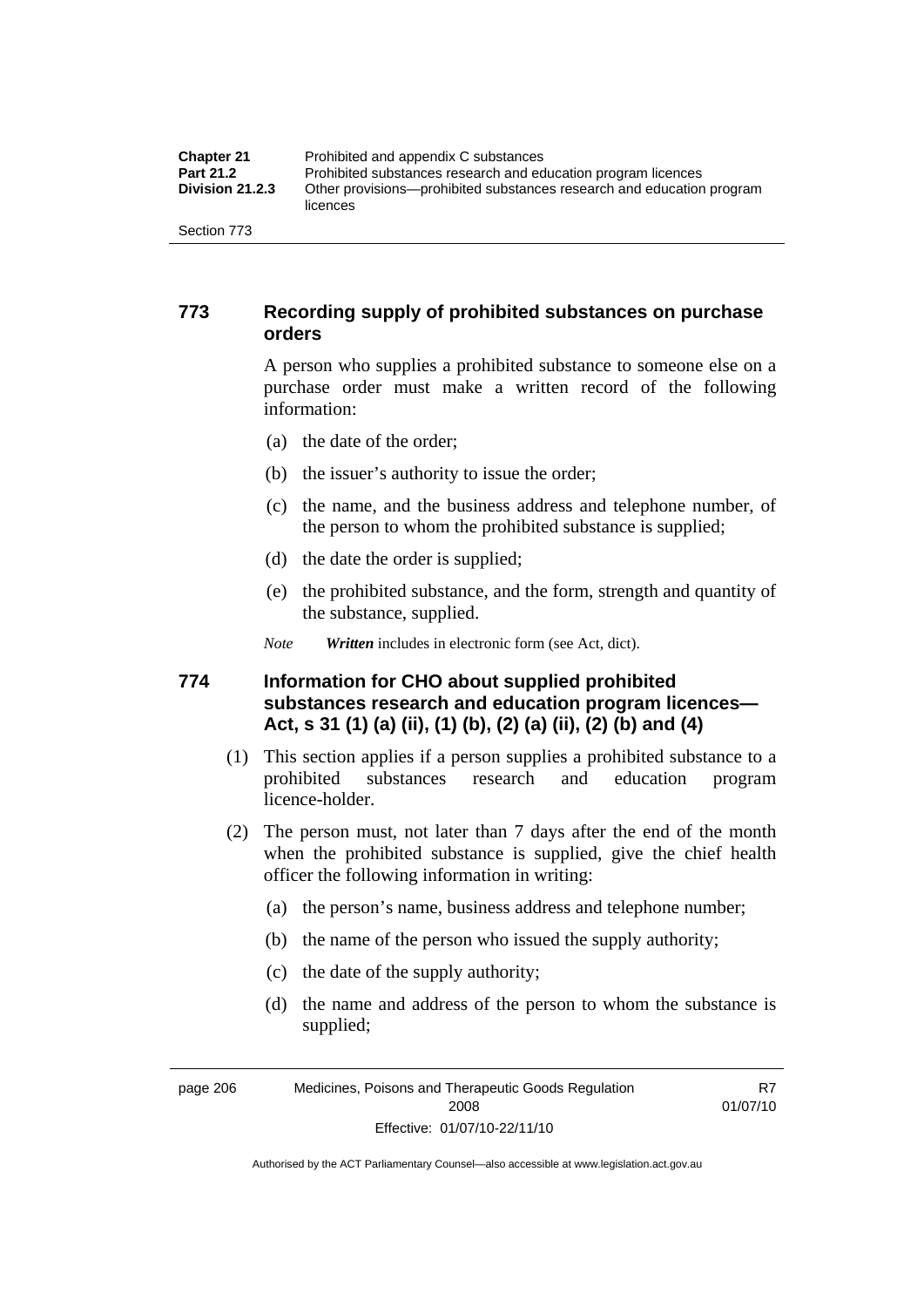- (e) the date of supply;
- (f) the substance, and the form, strength and quantity of the substance, supplied.

R7 01/07/10 Medicines, Poisons and Therapeutic Goods Regulation 2008 Effective: 01/07/10-22/11/10

page 207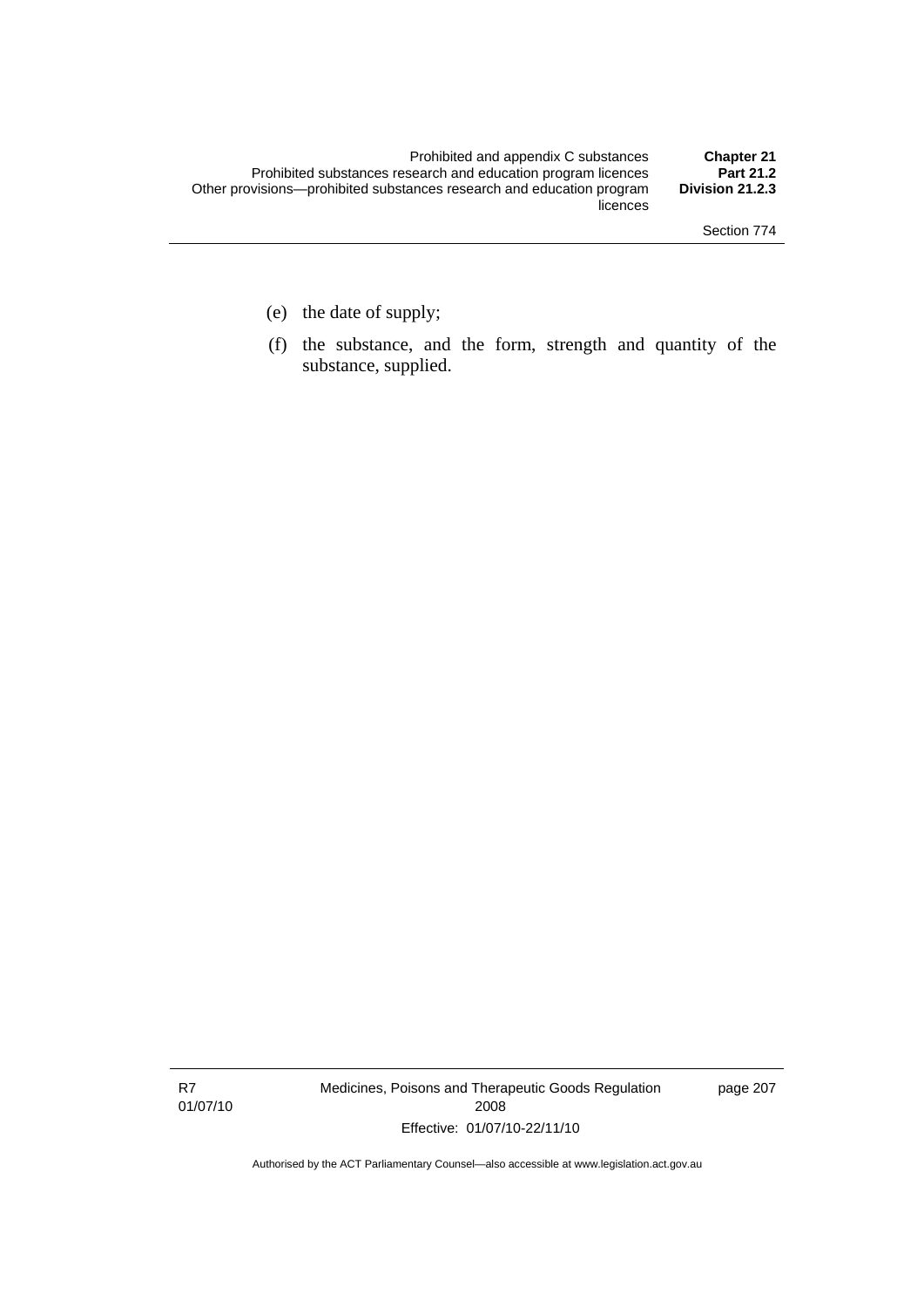Section 775

### **Part 21.3 Prohibited substances registers**

### **775 Keeping of prohibited substances registers by certain people—Act, s 48 and s 50 (1) (b) and (2) (b)**

- (1) A person mentioned in table 775, column 2 who possesses a prohibited substance must keep a prohibited substances register.
- (2) A person to whom subsection (1) applies must keep a prohibited substances register for a prohibited substance at the place prescribed in table 775, column 3 for the person.

| column 1<br>item | column 2<br>prescribed person                                                                        | column 3<br>place where register to be kept                  |
|------------------|------------------------------------------------------------------------------------------------------|--------------------------------------------------------------|
|                  | approved analyst                                                                                     | the analyst's laboratory                                     |
| 2                | medicines and poisons<br>inspector (other than<br>police officer)                                    | the place directed in writing by the<br>chief health officer |
| 3                | supervisor of program<br>under prohibited<br>substances research and<br>education program<br>licence | the premises where program is being<br>conducted             |

#### **Table 775 Keeping prohibited substances registers**

#### **776 Form of prohibited substances registers—Act, s 49 (1) (b)**

- (1) Each page in a prohibited substances register must relate to a single form and strength of a prohibited substance.
- (2) If a prohibited substances register is kept electronically, a separate record must be used for each form and strength of prohibited substance kept.

page 208 Medicines, Poisons and Therapeutic Goods Regulation 2008 Effective: 01/07/10-22/11/10

R7 01/07/10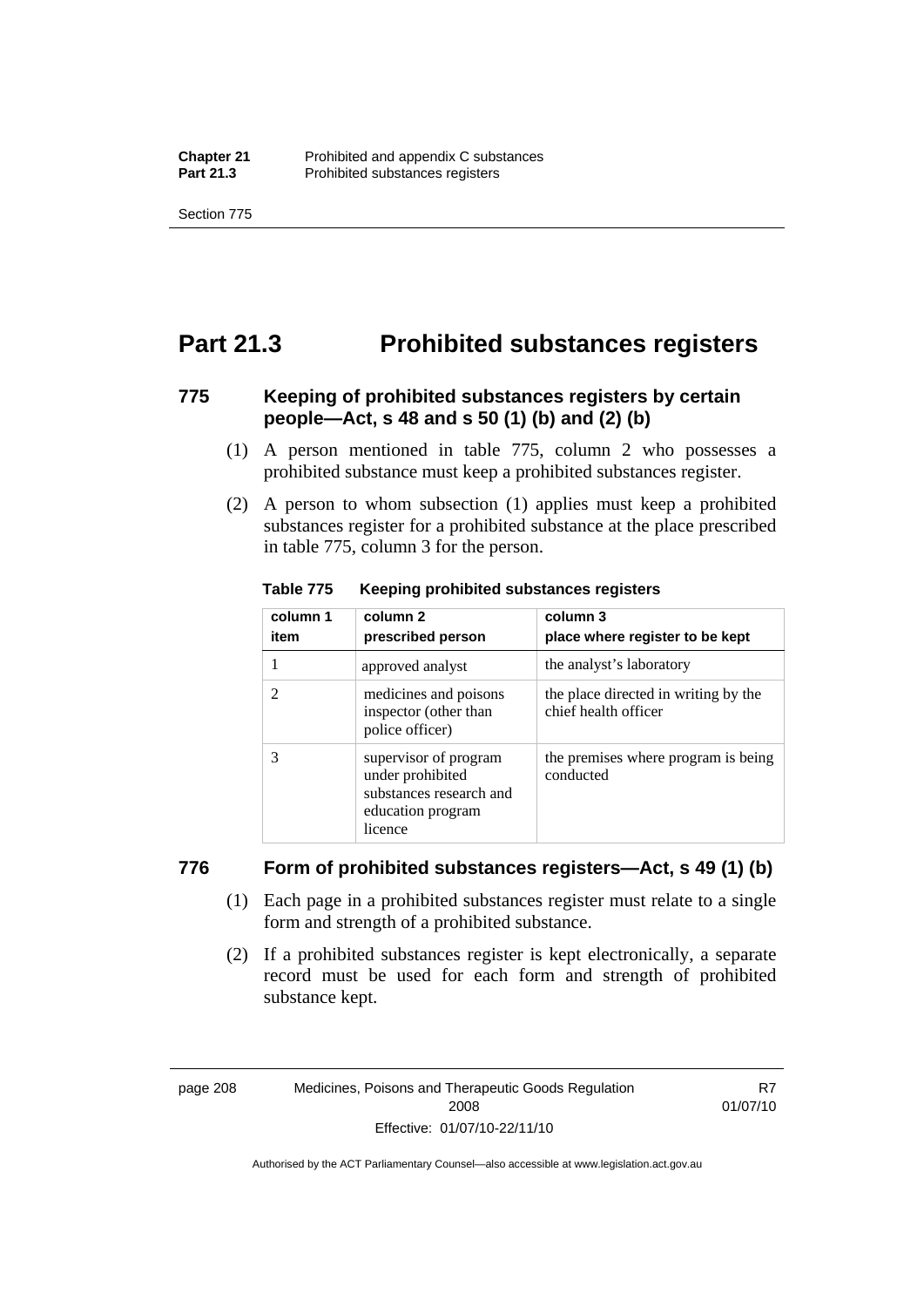### **777 Making entries in prohibited substances registers— Act, s 51 (1) (b)**

- (1) The following details for a dealing with a prohibited substance are prescribed:
	- (a) the nature of the dealing;
	- (b) the date of the dealing;
	- (c) the prohibited substance, and the form, strength and quantity of the substance, dealt with;
	- (d) if the dealing is receiving the substance—the name and address of the supplier;
	- (e) if the dealing is supplying the substance—the name and address of the person to whom it is supplied;
	- (f) the quantity of the substance held after the dealing.
- (2) A dealing with a prohibited substance must be entered in the prohibited substances register the person must keep.

#### **778 Prescribed witnesses for discarding of prohibited substances—Act, s 54 (a) and (b)**

- (1) The following people are prescribed as witnesses in relation to the disposal of a prohibited substance:
	- (a) an approved analyst;
	- (b) a medicines and poisons inspector.

*Note Approved analyst*—see the dictionary.

- (2) However, a person mentioned in subsection (1) must not be a prescribed witness to the discarding of a prohibited substance if the person is—
	- (a) related to, a close friend of or employed by the person discarding the substance; or

R7 01/07/10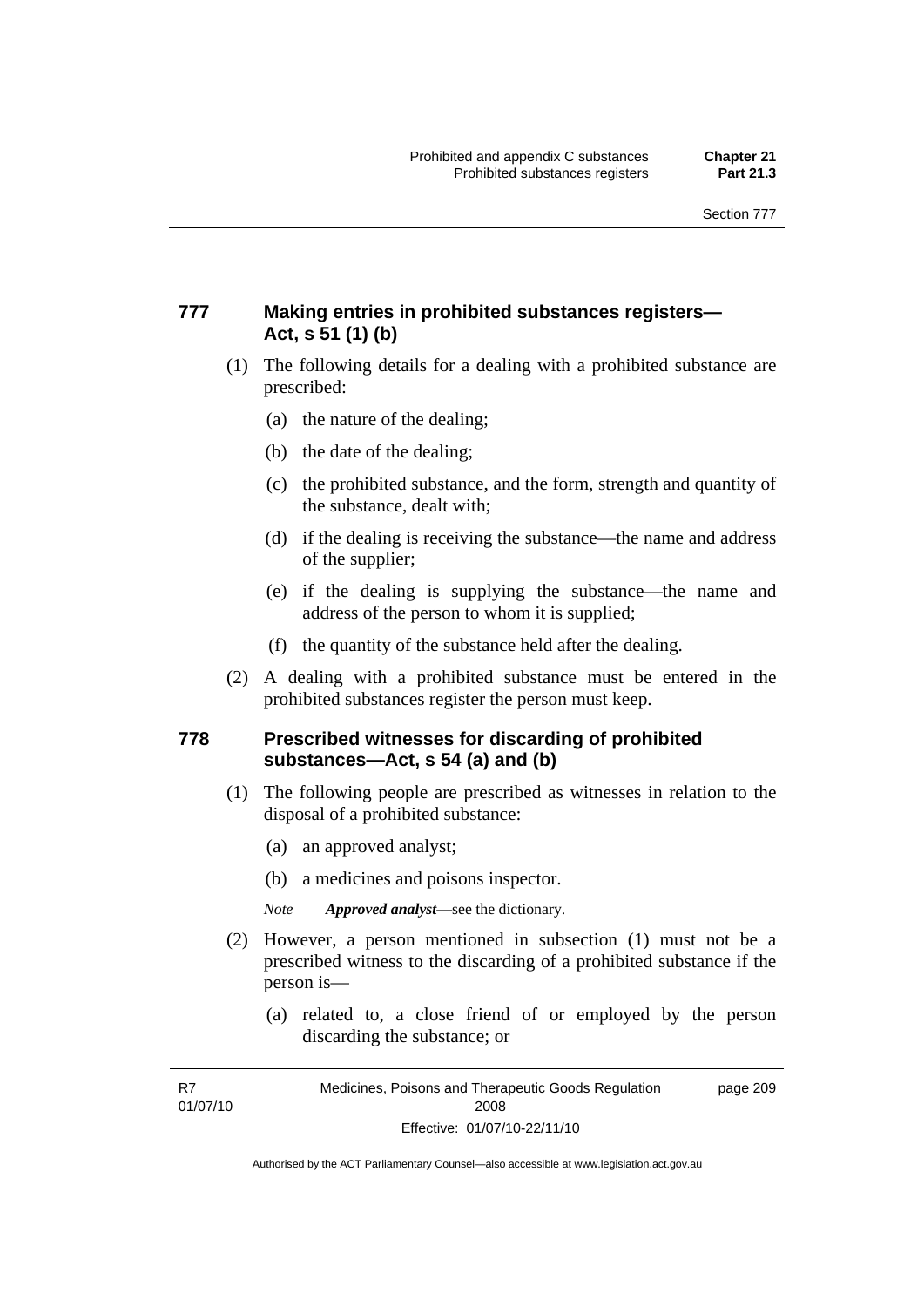Section 779

- (b) the supervisor of the person discarding the substance; or
- (c) supervised by the person discarding the substance.

#### **779 Changes to entries in prohibited substances registers— Act, s 55 (2) (b)**

- (1) An entry in a paper-based prohibited substances register may be amended by the person who made the entry by—
	- (a) the person signing and dating a marginal note or footnote that gives the date of the amendment and the amended details; and
	- (b) if the entry relates to disposing of a prohibited substance—
		- (i) the amendment being witnessed by a person mentioned in section 743; and
		- (ii) the witness signing the amendment as witness.
- (2) An entry in an electronic prohibited substances register may be amended by the person who made the entry by the person attaching or linking, by electronic means, a document that includes—
	- (a) the person's signature, the date and the amended details; and
	- (b) if the entry relates to disposing of a prohibited substance—
		- (i) the amendment being witnessed by a person mentioned in section 743; and
		- (ii) the witness signing the amendment as witness.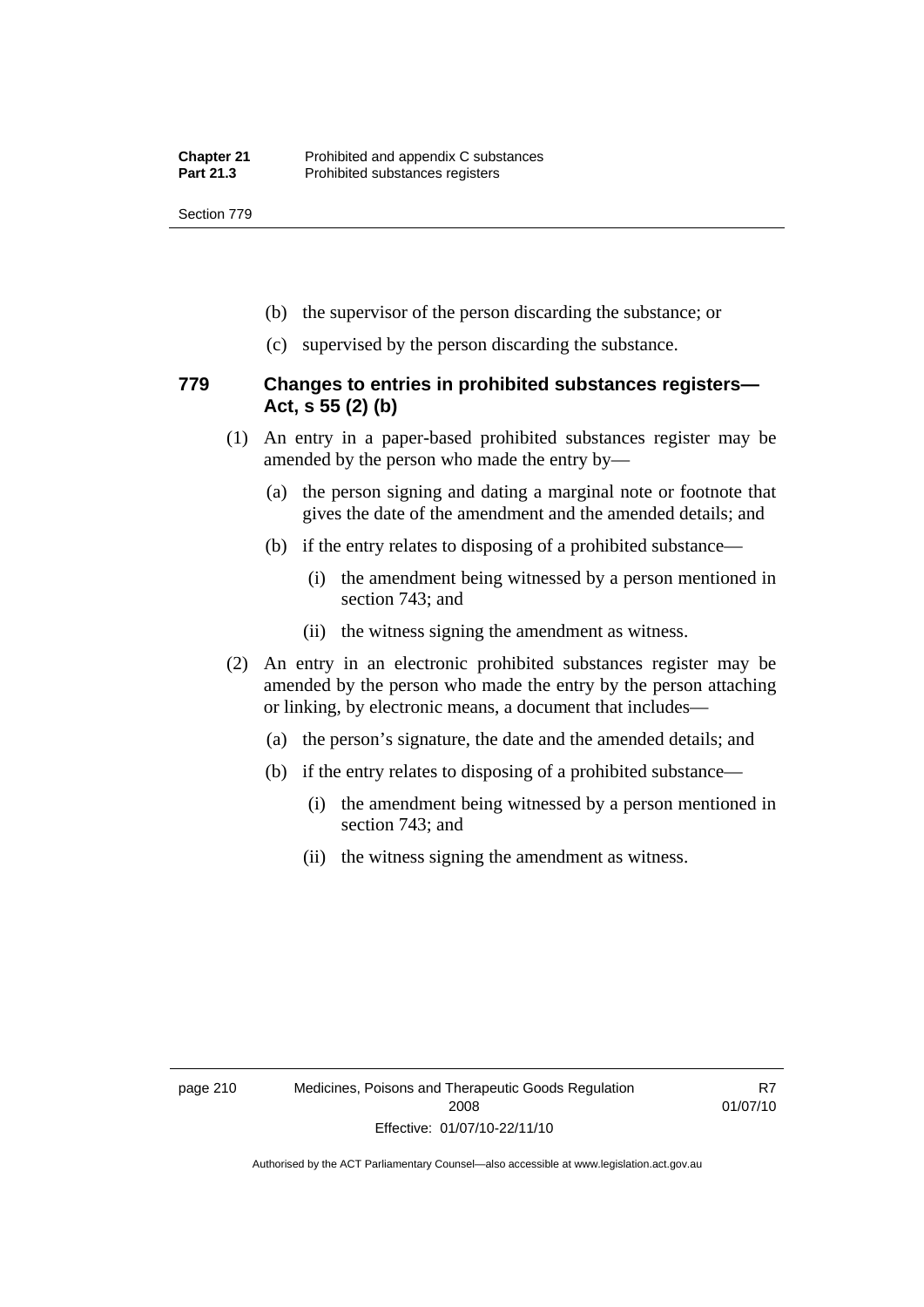# **Chapter 22 Therapeutic goods**

#### **800 Definitions—ch 22**

In this chapter:

*optical device* means any of the following:

- (a) corrective contact lenses;
- (b) corrective lenses for spectacles;
- (c) non-corrective contact lenses commonly known as plano contact lenses.

*prescription*, in relation to an optical device, means a written direction (other than a purchase order) to a person who is authorised to supply the optical device to dispense the optical device.

#### **801 Prescribed regulated therapeutic goods—Act, s 14, def**  *regulated therapeutic good***, par (b)**

Optical devices are prescribed.

#### **802 Authorisation to supply optical devices—Act, s 74 (1) (b) and (2) (b)**

 (1) To the extent necessary to practise optometry and, if employed, within the scope of employment, an optometrist is authorised to supply optical devices on prescription issued by an optometrist or doctor.

*Note Supply* includes dispense (see Act, s 24).

 (2) To the extent necessary to practise as an optician and, if employed, within the scope of employment, an optician is authorised to supply optical devices on prescription issued by an optometrist or doctor.

R7 01/07/10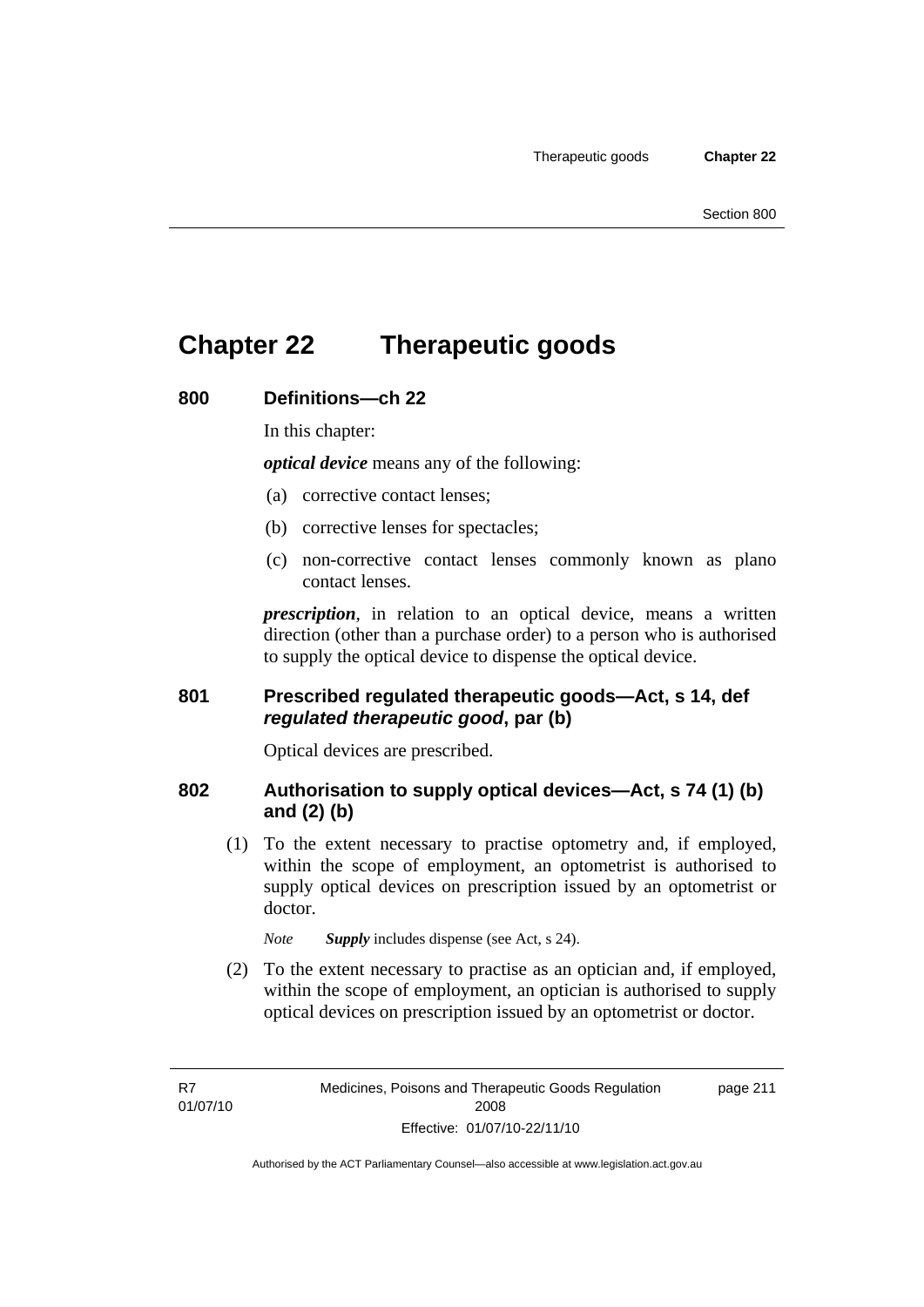#### **Chapter 22** Therapeutic goods

 (3) Within the scope of employment, an employee of an optometrist is authorised to sell and deliver optical devices supplied under subsection  $(1)$  or  $(2)$ .

#### **803 Authorisation conditions for supplying optical devices— Act, s 75 (1) (b)**

An optometrist's, and optician's, authorisation under section 802 in relation to optical devices is subject to the following conditions:

- (a) the optical devices are supplied on a written prescription by an optometrist or doctor;
- (b) if the prescription is for contact lenses (whether corrective or plano)—the prescription is issued not more than 1 year before the date the lenses are supplied;
- (c) if the prescription is for corrective lenses for spectacles—the prescription is issued not more than 2 years before the date the lenses are supplied.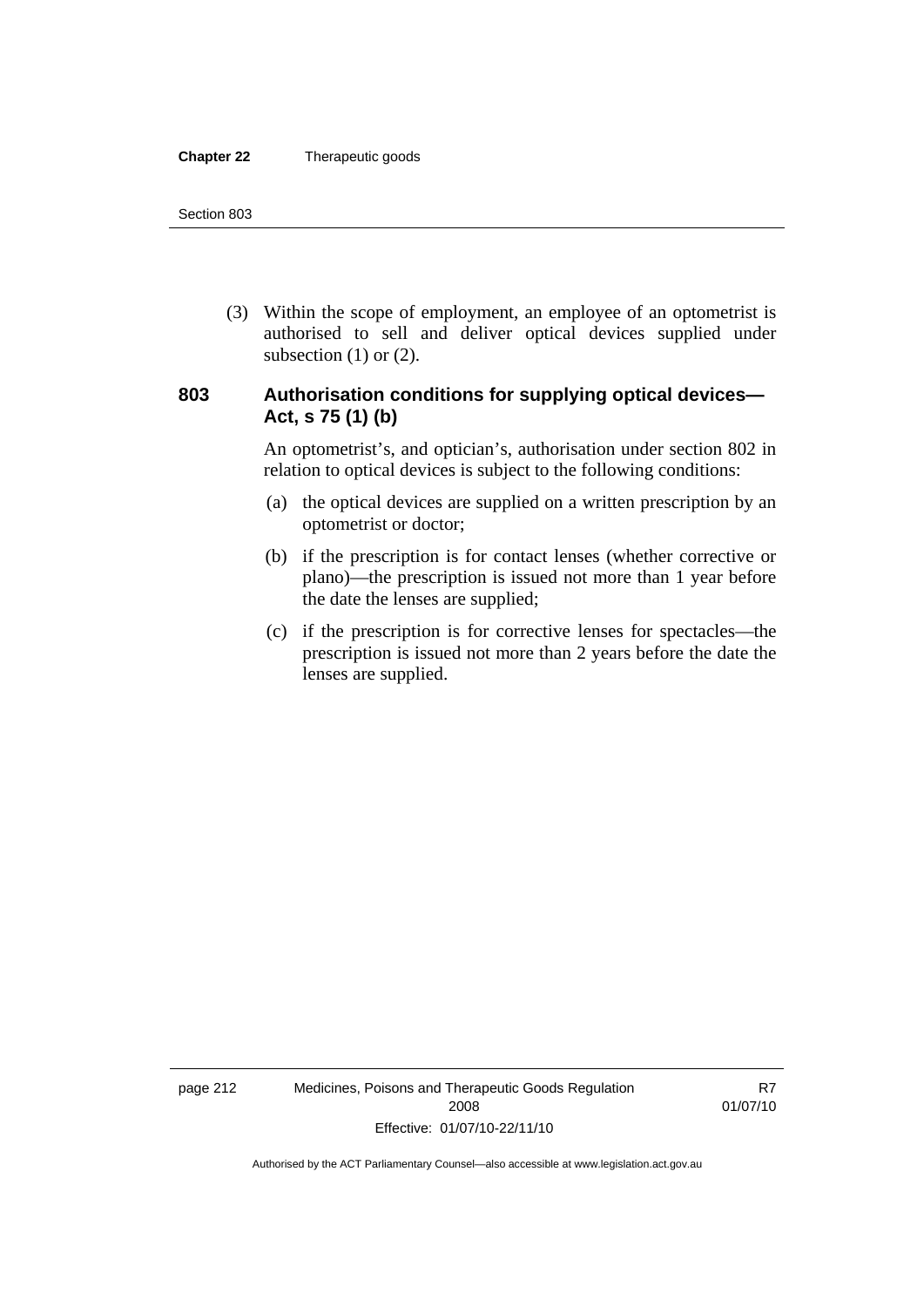# **Chapter 23 Notification and review of decisions**

**850 Meaning of** *reviewable decision—***ch 23** 

In this chapter:

*reviewable decision* means a decision mentioned in table 850, column 3 under a provision of this regulation mentioned in column 2 in relation to the decision.

| column 1       | column <sub>2</sub>        | column 3                                                                                                  | column 4                   |
|----------------|----------------------------|-----------------------------------------------------------------------------------------------------------|----------------------------|
| item           | section                    | decision                                                                                                  | entity                     |
| 1              | $120(1)$ (h)               | refuse approval of other<br>premises                                                                      | applicant for<br>approval  |
| $\overline{2}$ | 130(e)                     | refuse approval of other<br>premises                                                                      | applicant for<br>approval  |
| 3              | 140(e)                     | refuse approval of other<br>premises                                                                      | applicant for<br>approval  |
| 4              | 150(1)(c)                  | refuse approval of other<br>premises                                                                      | applicant for<br>approval  |
| 5              | 160(f)                     | refuse approval of other<br>premises                                                                      | applicant for<br>approval  |
| 6              | 171(d)                     | refuse approval of other<br>premises                                                                      | applicant for<br>approval  |
| 7              | 175(1)(a)(ii)<br>and $(b)$ | amend pseudoephedrine<br>record in way other than in<br>accordance with<br>application/refuse application | applicant for<br>amendment |
| 8              | 252(1)(d)                  | refuse approval of other<br>premises                                                                      | applicant for<br>approval  |

#### **Table 850 Reviewable decisions—chief health officer**

R7 01/07/10 Medicines, Poisons and Therapeutic Goods Regulation 2008 Effective: 01/07/10-22/11/10 page 213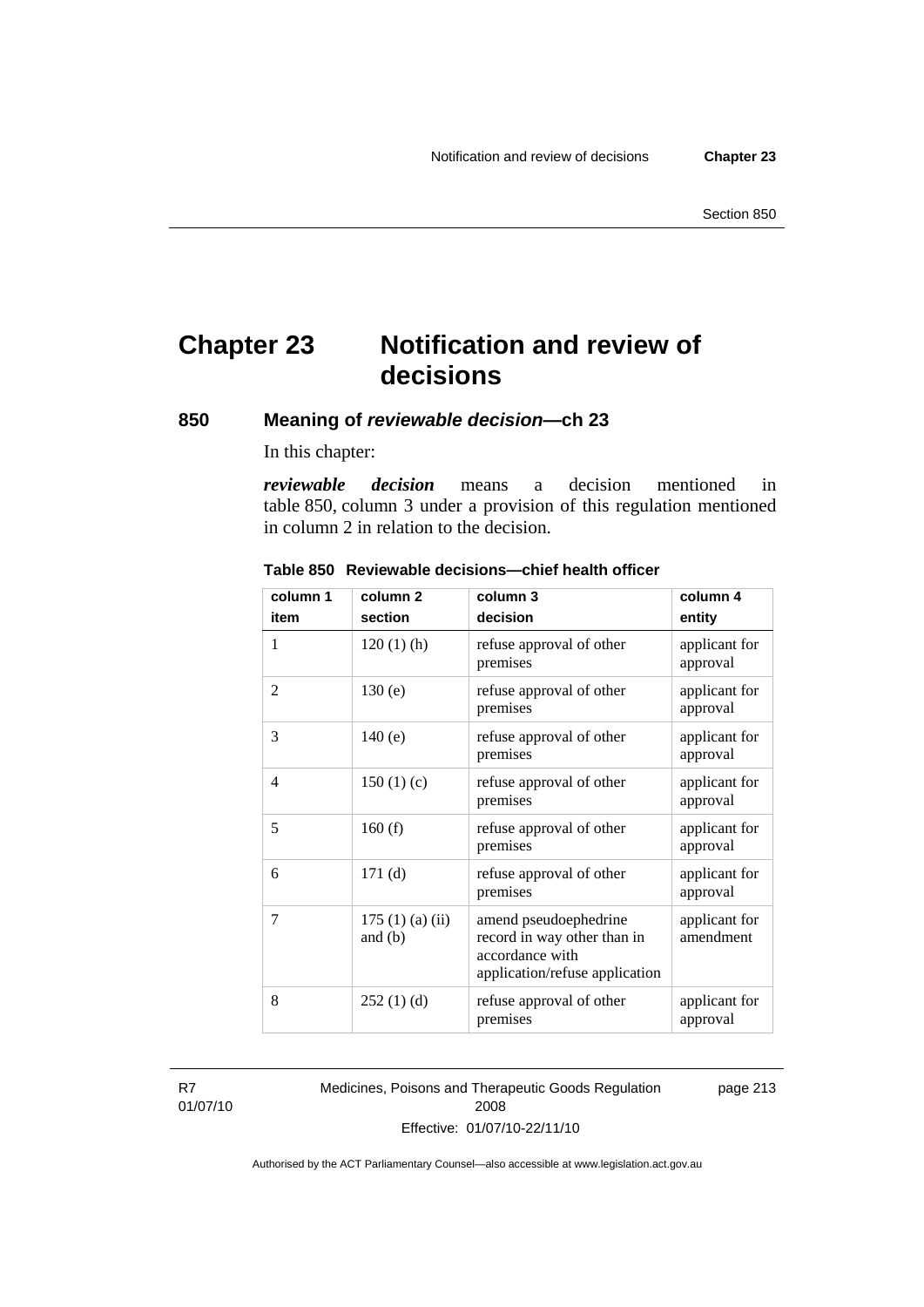#### **Chapter 23** Notification and review of decisions

#### Section 851

| column 1<br>item | column <sub>2</sub><br>section | column <sub>3</sub><br>decision                                                              | column 4<br>entity        |
|------------------|--------------------------------|----------------------------------------------------------------------------------------------|---------------------------|
| 9                | 531 $(2)$                      | refuse approval to store a<br>controlled medicine in a safe<br>or strongroom                 | applicant for<br>approval |
| 10               | 616(1)                         | refuse approval of nominated<br>individual for medicines<br>wholesales licence               | applicant for<br>licence  |
| 11               | 676(f)                         | refuse approval of other<br>premises                                                         | applicant for<br>approval |
| 12               | 686(f)                         | refuse approval of other<br>premises                                                         | applicant for<br>approval |
| 13               | 706(1)                         | refuse approval of nominated<br>individual for dangerous<br>poisons manufacturers<br>licence | applicant for<br>licence  |
| 14               | 716(1)                         | refuse approval of nominated<br>individual for dangerous<br>poisons suppliers licence        | applicant for<br>licence  |
| 15               | 771                            | refuse approval of other<br>premises                                                         | applicant for<br>approval |

*Note* For ACAT review of other decisions in relation to licences, see the Act, ch 9 and sch 1.

#### **851 Reviewable decision notices**

If a person makes a reviewable decision, the person must give a reviewable decision notice to each entity mentioned in table 850, column 4 in relation to the decision.

- *Note 1* The person must also take reasonable steps to give a reviewable decision notice to any other person whose interests are affected by the decision (see *ACT Civil and Administrative Tribunal Act 2008*, s 67A).
- *Note* 2 The requirements for reviewable decision notices are prescribed under the *ACT Civil and Administrative Tribunal Act 2008*.

page 214 Medicines, Poisons and Therapeutic Goods Regulation 2008 Effective: 01/07/10-22/11/10

R7 01/07/10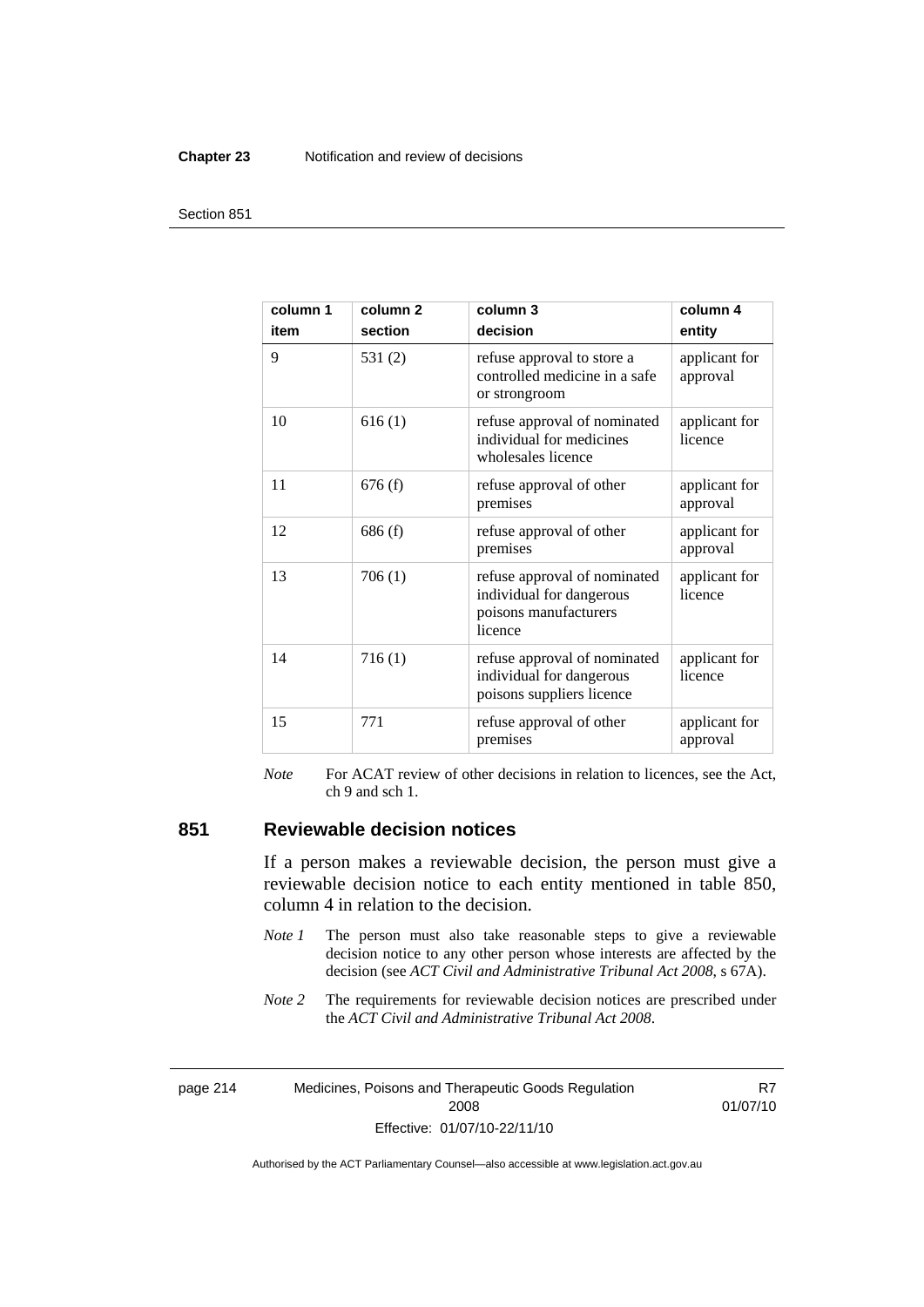### **852 Applications for review**

The following may apply to the ACAT for a review of a reviewable decision:

- (a) an entity mentioned in table 850, column 4 in relation to the decision;
- (b) any other person whose interests are affected by the decision.
- *Note* If a form is approved under the *ACT Civil and Administrative Tribunal Act 2008* for the application, the form must be used.

R7 01/07/10 Medicines, Poisons and Therapeutic Goods Regulation 2008 Effective: 01/07/10-22/11/10

page 215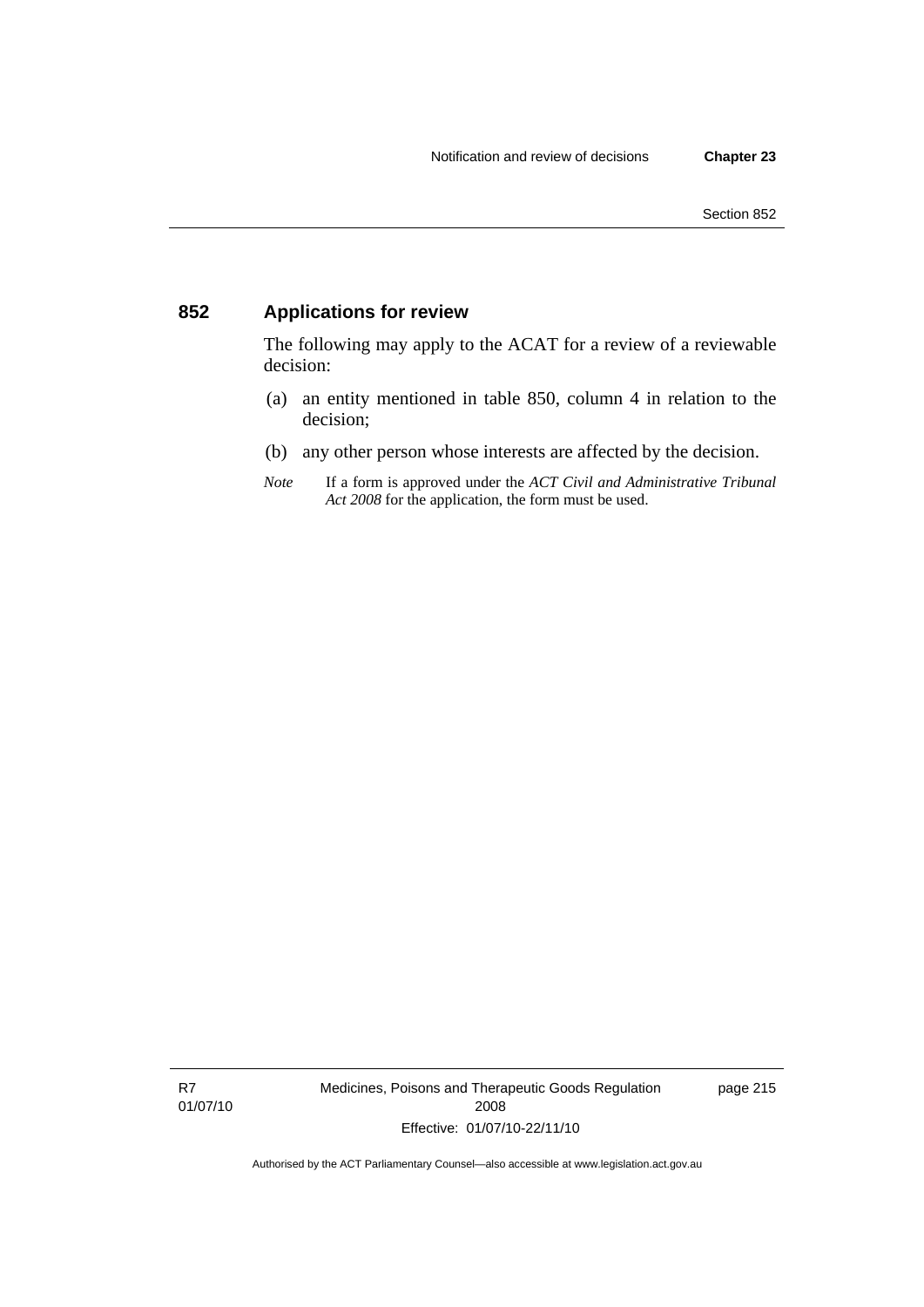#### **Chapter 24** Miscellaneous

### **Chapter 24 Miscellaneous**

### **860 Authorisations for public employees—Act, s 26 (1) (b), (2) (b), s 35 (1) (b), (2) (b) and s 36 (b)**

 (1) This section applies to a public employee who is exercising a function under the Act.

- (2) To the extent necessary to exercise the function and within the scope of employment, the public employee is authorised to do any of the following:
	- (a) obtain a regulated substance;
	- (b) possess a regulated substance;
	- (c) supply a regulated substance or regulated therapeutic good to a person for discarding if the person is authorised to obtain the substance or good;

#### **Example—person authorised to obtain**

a person who holds an environmental authorisation for the disposal of the substance (see, eg s 693)

- *Note* An example is part of the regulation, is not exhaustive and may extend, but does not limit, the meaning of the provision in which it appears (see Legislation Act, s 126 and s 132).
- (d) supply a regulated substance or regulated therapeutic good, for law enforcement purposes, to—
	- (i) someone else who is authorised to obtain the substance or good; or
	- (ii) a law enforcement officer.

*Note Public employee*—see the Legislation Act, dictionary, pt 1.

page 216 Medicines, Poisons and Therapeutic Goods Regulation 2008 Effective: 01/07/10-22/11/10 R7 01/07/10

*Note Function* includes authority, duty and power (see Legislation Act, dict, pt 1).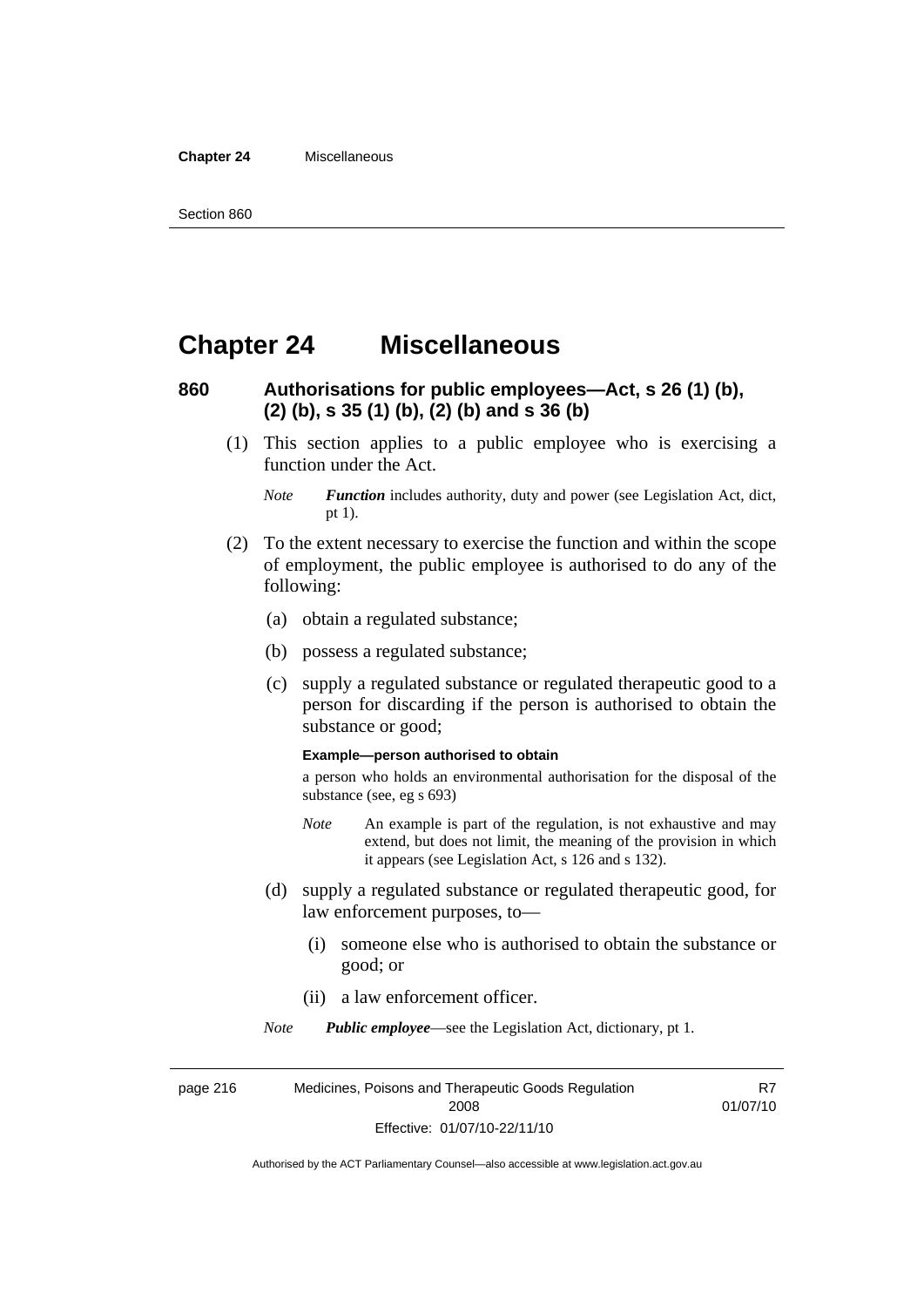(3) In this section:

*law enforcement officer*—see the Criminal Code, section 700.

### **861 Other authorisations for public employees— Act, s 20 (1) (a), (2) (a) and s 74 (1) (b)**

- (1) A public employee is authorised to deal with a regulated substance, or regulated therapeutic good, in accordance with a permit issued by the chief health officer to the employee.
- (2) The permit must be in writing and include the following information:
	- (a) the dealings with regulated substances or regulated therapeutic goods authorised by the permit;
	- (b) the regulated substances or regulated therapeutic goods to which the permit relates;
	- (c) the public employee or employees authorised under the permit;
	- (d) any condition included in the permit by the chief health officer to which the permit is subject;
	- (e) a unique identifying number;
	- (f) when the permit ends.
- (3) For subsection (2) (c), the permit may identify a public employee authorised under the permit by—
	- (a) naming the employee; or
	- (b) nominating the occupant of a position (however described), at a particular time or from time to time.

page 217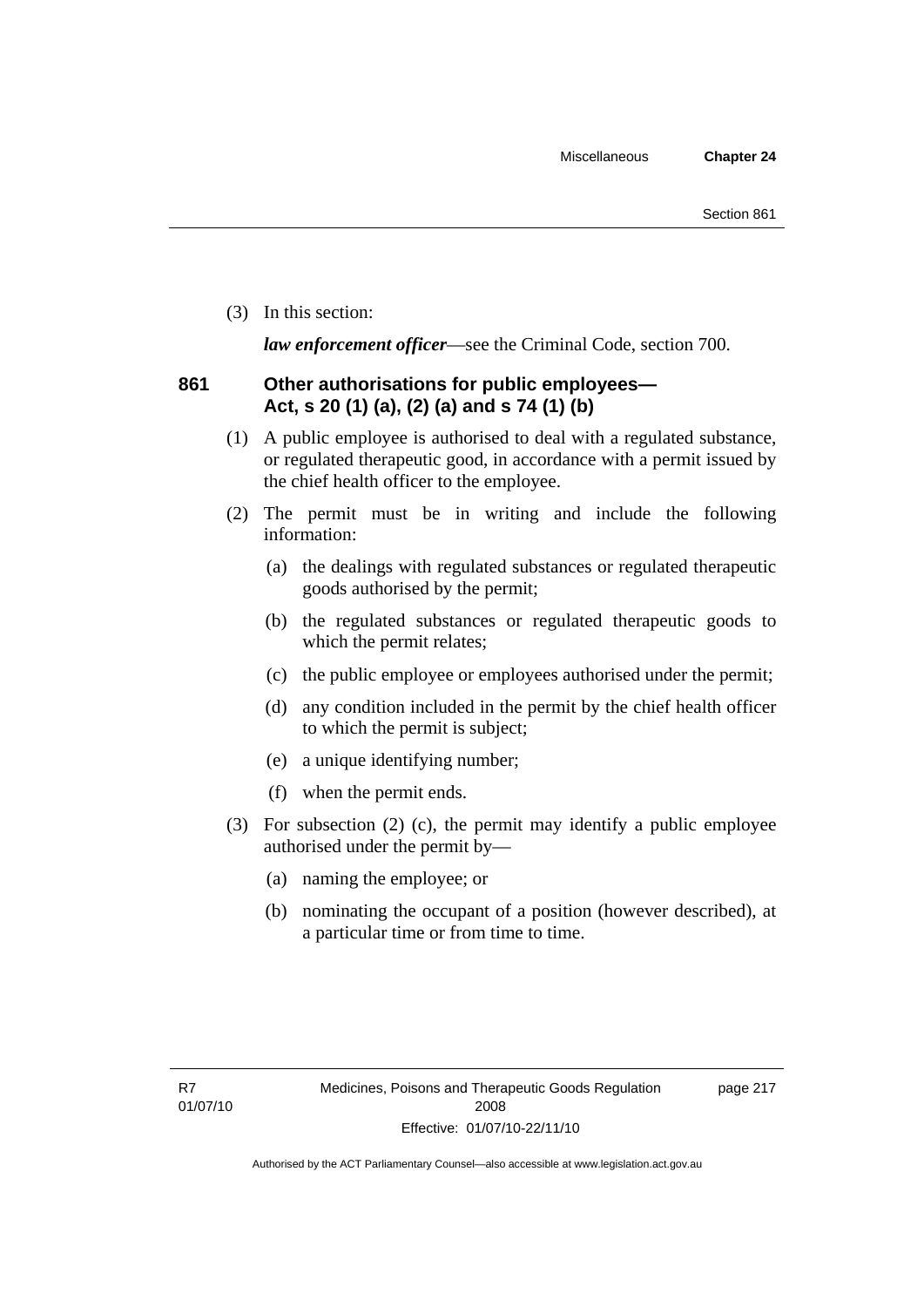#### **Chapter 24** Miscellaneous

#### **862 Certain containers not to be used for human-use substances—Act, s 63 (1) (b)**

A container of a kind mentioned in the medicines and poisons standard, paragraph 21, 22 or 23 is prescribed.

#### **863 Displacement of Legislation Act, s 47 (6)**

The Legislation Act, section 47 (6) does not apply to AS/NZS ISO 8124.3:2003 (*Safety of toys - Migration of certain elements*).

- *Note 1* The text of an applied, adopted or incorporated instrument, whether applied as in force at a particular time or from time to time, is taken to be a notifiable instrument if the operation of the Legislation Act, s 47 (5) or (6) is not disapplied (see s 47 (7)).
- *Note 2* A reference to an Act includes a reference to the statutory instruments made or in force under the Act, including any regulation (see Legislation Act, s 104).

page 218 Medicines, Poisons and Therapeutic Goods Regulation 2008 Effective: 01/07/10-22/11/10

R7 01/07/10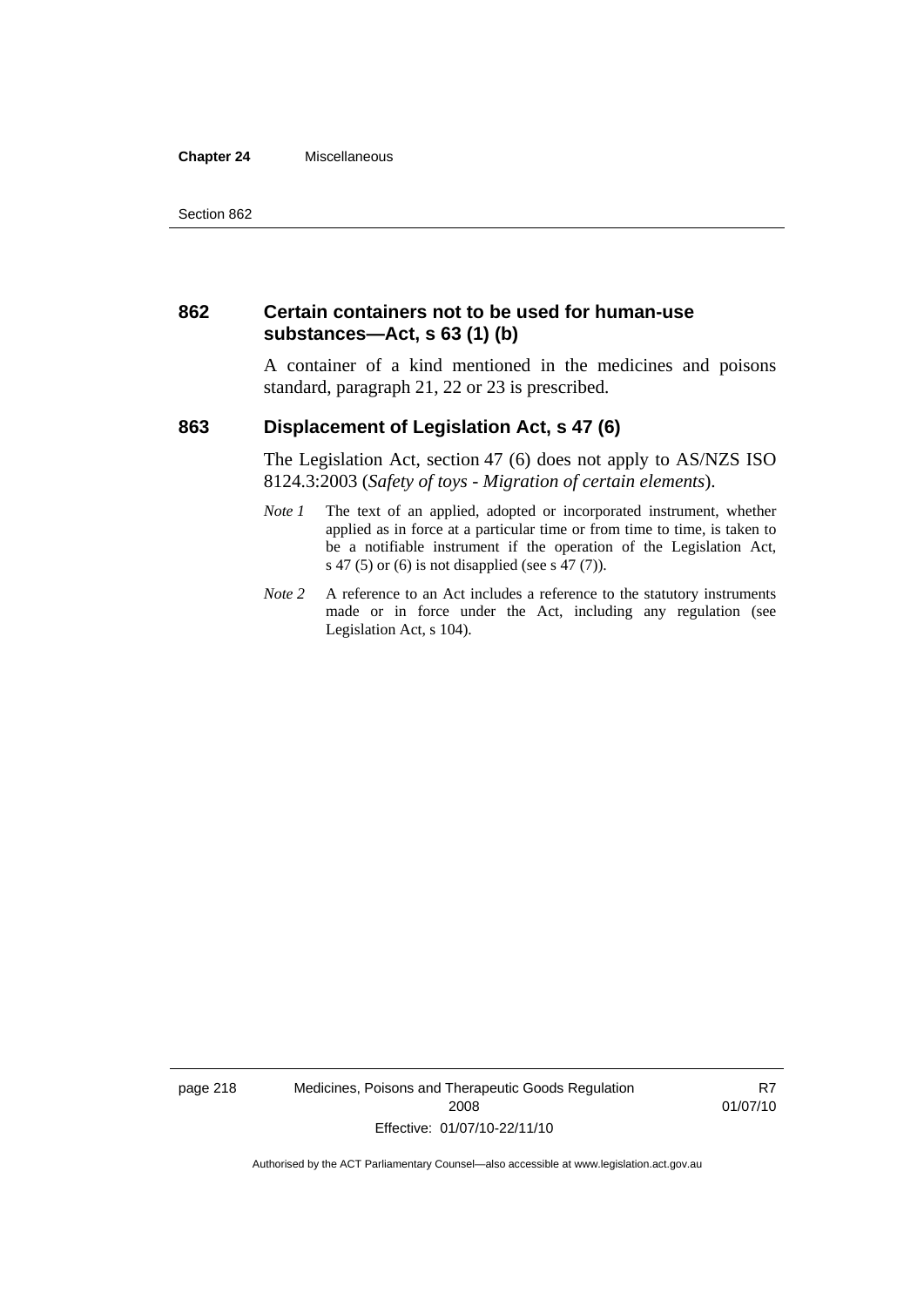### **Chapter 31 Modification of Act**

#### **1100 Modification of Act, ch 14—Act, s 501 (2)**

The Act, chapter 14 applies as if the following section were inserted:

#### **'552 Modification—Crimes Act 1900**

- (1) The *Crimes Act 1900* is modified as set out in the *Medicines, Poisons and Therapeutic Goods Regulation 2008*, schedule 10.
- (2) This section expires on the day the *Medicines, Poisons and Therapeutic Goods Regulation 2008*, chapter 31 expires.'

#### **1110 Expiry—ch 31**

This chapter and schedule 10 expire on the day the *Medicines, Poisons and Therapeutic Goods Act 2008*, chapter 14 expires.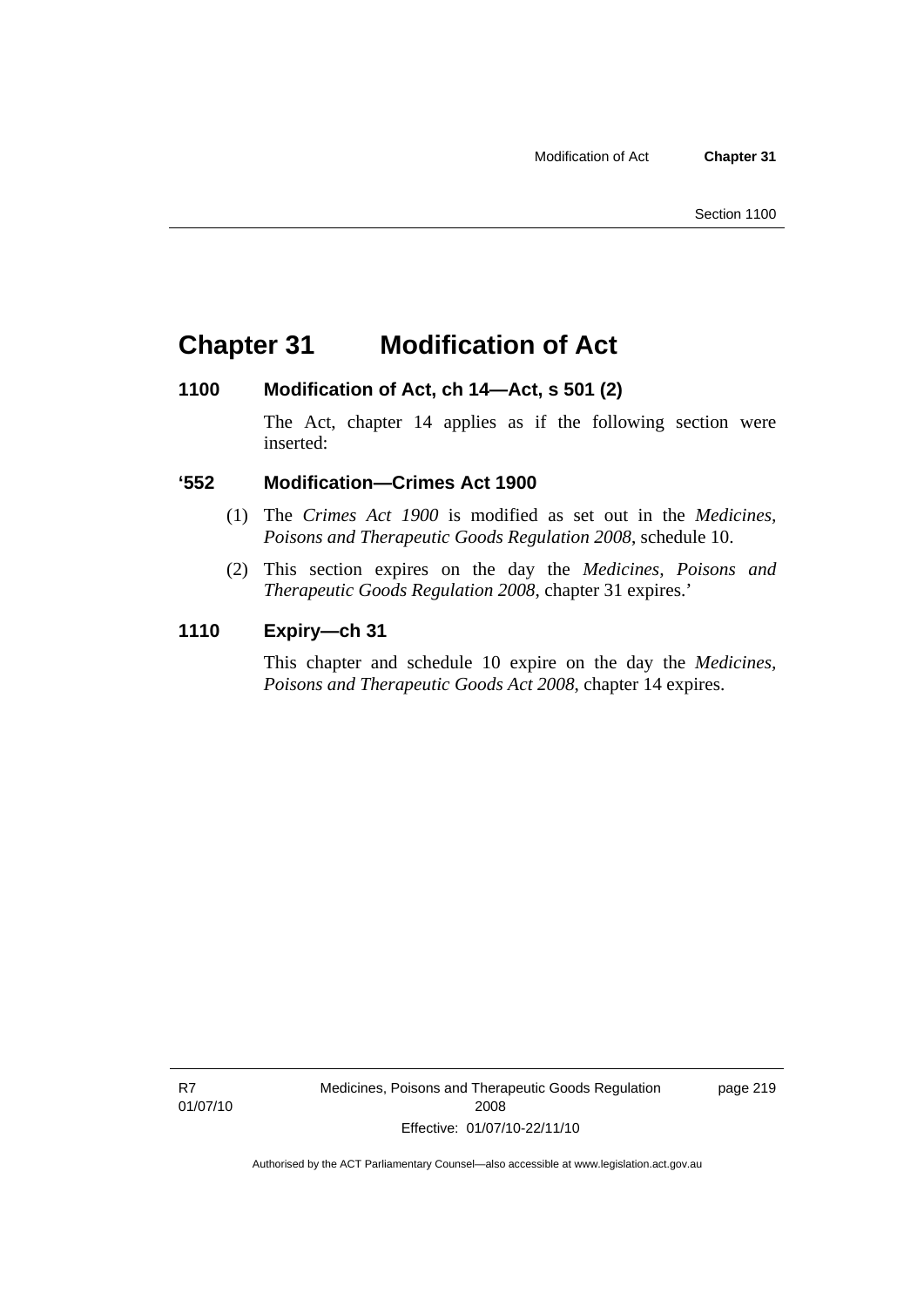# **Schedule 1 Medicines—health-related occupations authorisations**

(see s 30, s 50, s 60, s 110, s 350, s 370 and s 380)

# **Part 1.1 Ambulance services and officers**

| column 1       | column <sub>2</sub>                                                                                | column 3                                                               |
|----------------|----------------------------------------------------------------------------------------------------|------------------------------------------------------------------------|
| item           | person authorised                                                                                  | authorisation                                                          |
| 1              | ambulance officer employed by<br>Commonwealth, Territory or<br>State                               | within scope of employment, do any of<br>the following:                |
|                |                                                                                                    | obtain medicines;<br>(a)                                               |
|                |                                                                                                    | (b)<br>possess medicines;                                              |
|                |                                                                                                    | administer medicines.<br>(c)                                           |
| $\mathfrak{D}$ | person in charge of ambulance<br>service operated by<br>Commonwealth, Territory or<br><b>State</b> | within scope of employment, do any of<br>the following:                |
|                |                                                                                                    | issue purchase orders for medicines;<br>(a)                            |
|                |                                                                                                    | obtain medicines mentioned in<br>(b)<br>par(a);                        |
|                |                                                                                                    | possess medicines mentioned in<br>(c)<br>par(a);                       |
|                |                                                                                                    | supply medicines to ambulance<br>(d)<br>officers in ambulance service. |

page 220 Medicines, Poisons and Therapeutic Goods Regulation 2008 Effective: 01/07/10-22/11/10

R7 01/07/10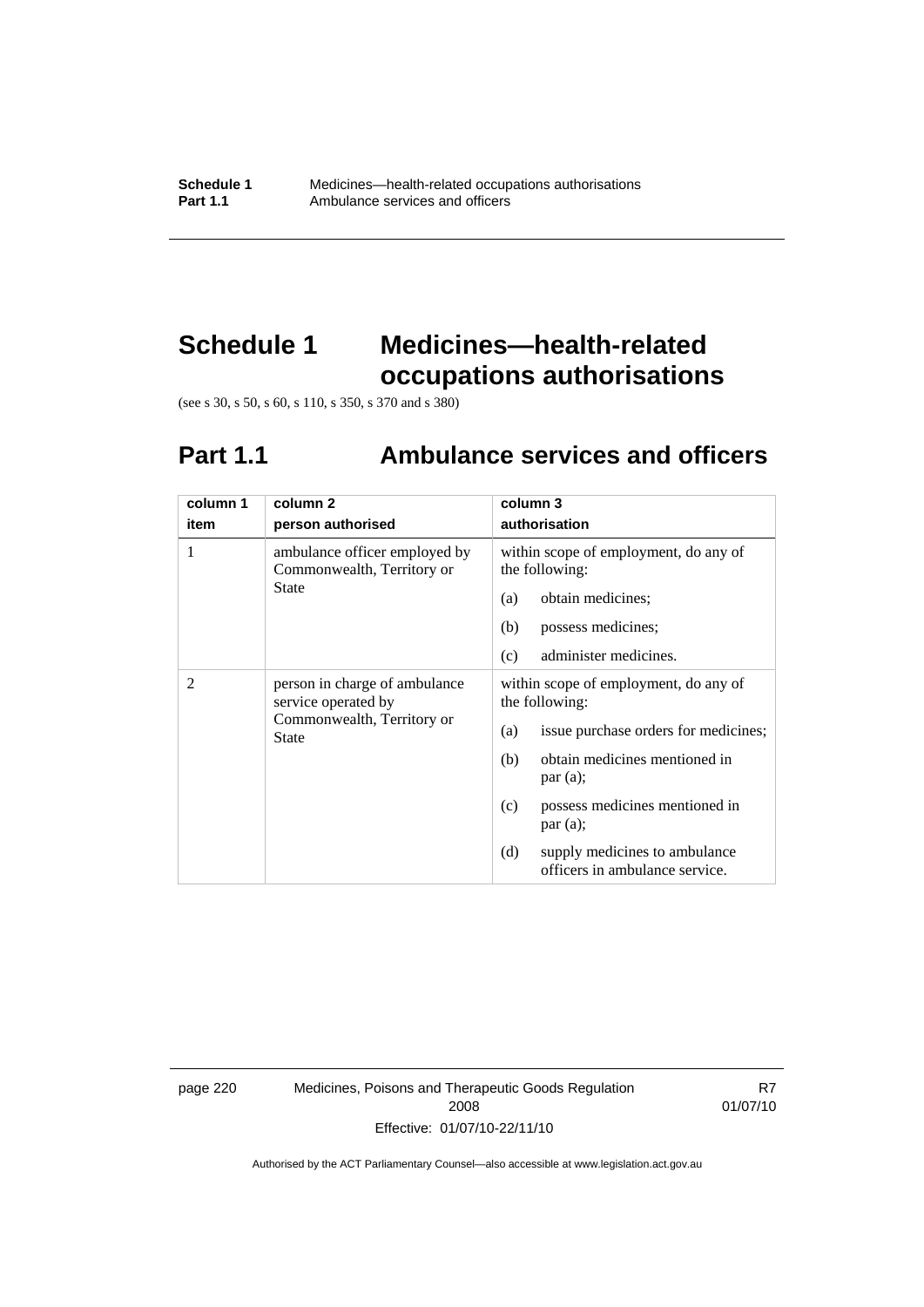# **Part 1.2 Dentists, dental hygienists and dental therapists**

| column 1<br>item | column <sub>2</sub><br>person authorised | column 3<br>authorisation                                                                                                      |  |
|------------------|------------------------------------------|--------------------------------------------------------------------------------------------------------------------------------|--|
| 1                | dentist                                  | to the extent necessary to practise dentistry<br>and, if employed, within the scope of<br>employment, do any of the following: |  |
|                  |                                          | issue purchase orders and requisitions<br>(a)<br>for medicines:                                                                |  |
|                  |                                          | obtain medicines;<br>(b)                                                                                                       |  |
|                  |                                          | possess medicines;<br>(c)                                                                                                      |  |
|                  |                                          | (d)<br>administer medicines;                                                                                                   |  |
|                  |                                          | prescribe medicines;<br>(e)                                                                                                    |  |
|                  |                                          | supply medicines to patients during<br>(f)<br>consultations if labelled in accordance<br>with $s$ 161;                         |  |
|                  |                                          | supply medicines for administration to<br>(g)<br>patients at dental surgery to people<br>authorised to administer them.        |  |

*Note Dentist* does not include a trainee dentist (see dict).

R7 01/07/10 Medicines, Poisons and Therapeutic Goods Regulation 2008 Effective: 01/07/10-22/11/10

page 221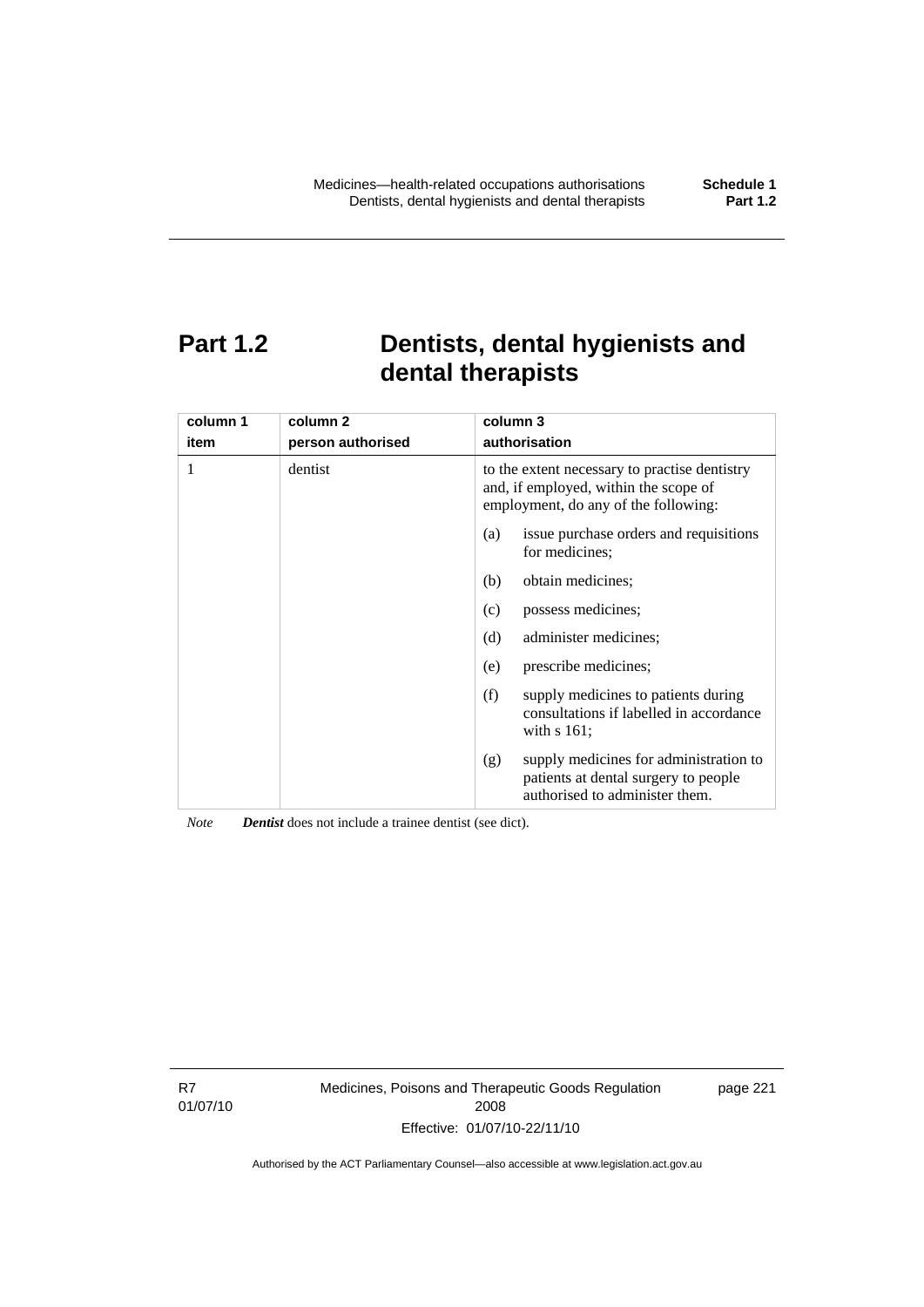#### **Schedule 1** Medicines—health-related occupations authorisations<br>**Part 1.2** Dentists, dental hygienists and dental therapists **Part 1.2** Dentists, dental hygienists and dental therapists

| column 1<br>item | column <sub>2</sub><br>person authorised | column 3<br>authorisation                                                                                                                                    |
|------------------|------------------------------------------|--------------------------------------------------------------------------------------------------------------------------------------------------------------|
| $\overline{2}$   | trainee dentist                          | to the extent necessary to practise dentistry or<br>undertake training, and under supervision of<br>dentist, do any of the following:                        |
|                  |                                          | obtain medicines from health<br>(a)<br>practitioner authorised to possess<br>them;                                                                           |
|                  |                                          | (b)<br>possess medicines;                                                                                                                                    |
|                  |                                          | administer medicines in accordance<br>(c)<br>with prescription (whether or not<br>issued by themself or dentist);                                            |
|                  |                                          | prescribe medicines for administration<br>(d)<br>at institution or dental surgery.                                                                           |
| 3                | dental hygienist                         | within the scope of employment, to the<br>extent necessary to practice as dental<br>hygienist, and under supervision of dentist,<br>do any of the following: |
|                  |                                          | obtain medicines from dentist<br>(a)<br>authorised to possess them;                                                                                          |
|                  |                                          | (b)<br>possess medicines mentioned in<br>par(a);                                                                                                             |
|                  |                                          | administer medicines mentioned in<br>(c)<br>par (a) in accordance with dentist's<br>prescription.                                                            |

page 222 Medicines, Poisons and Therapeutic Goods Regulation 2008 Effective: 01/07/10-22/11/10

R7 01/07/10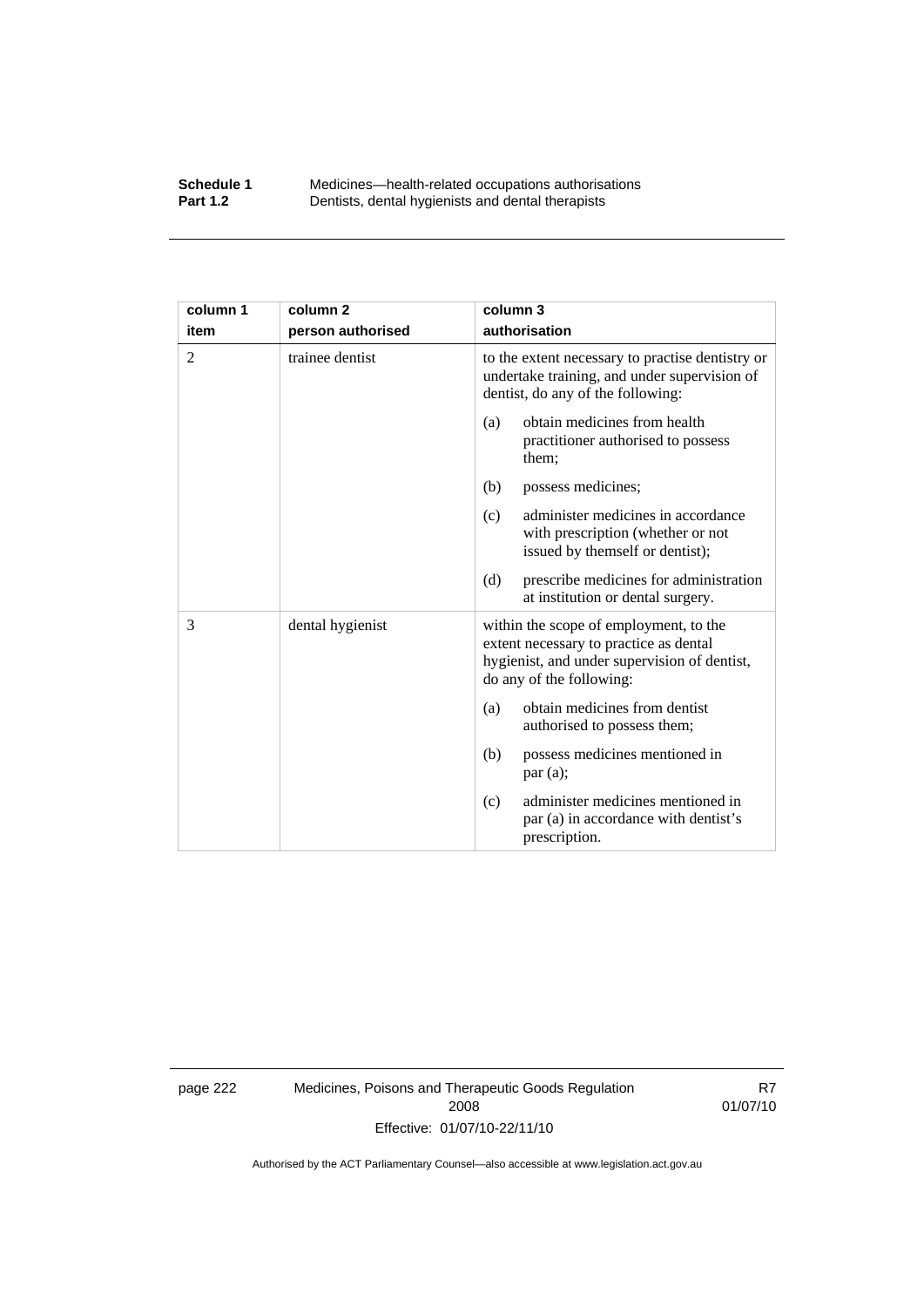| column 1<br>item | column 2<br>person authorised | column 3<br>authorisation                                                                                                                                    |  |
|------------------|-------------------------------|--------------------------------------------------------------------------------------------------------------------------------------------------------------|--|
| 4                | dental therapist              | within the scope of employment, to the<br>extent necessary to practice as dental<br>therapist, and under supervision of dentist, do<br>any of the following: |  |
|                  |                               | issue purchase orders and requisitions<br>(a)<br>for medicines for topical dental use<br>and for local anaesthetics;                                         |  |
|                  |                               | obtain medicines mentioned in par (a);<br>(b)                                                                                                                |  |
|                  |                               | (c)<br>possess medicines mentioned in<br>par(a);                                                                                                             |  |
|                  |                               | administer medicines mentioned in<br>(d)<br>par(a).                                                                                                          |  |

R7 01/07/10 Medicines, Poisons and Therapeutic Goods Regulation 2008 Effective: 01/07/10-22/11/10

page 223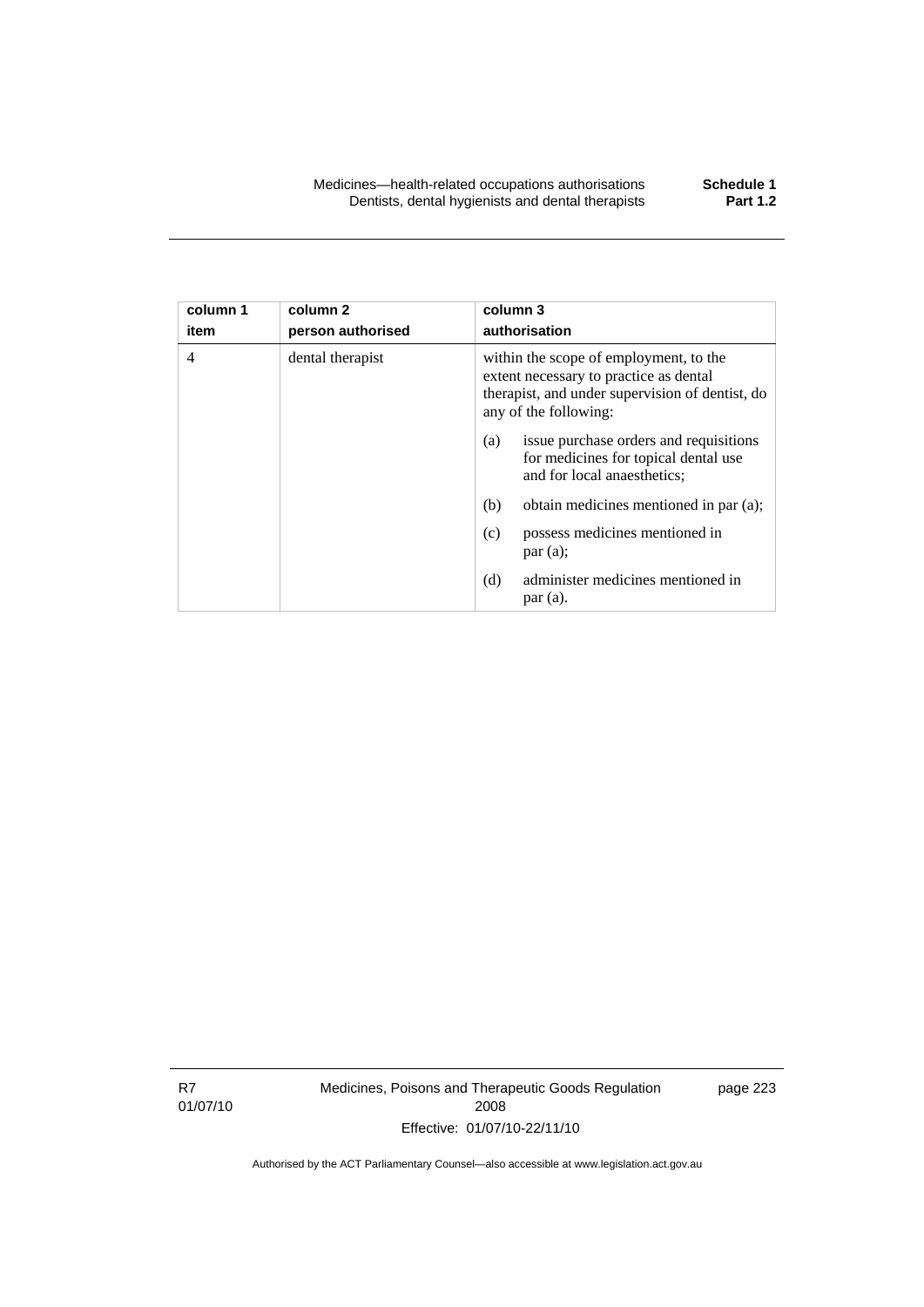## **Part 1.3 Doctors**

| column 1 | column <sub>2</sub> | column 3    |                                                                                                                               |
|----------|---------------------|-------------|-------------------------------------------------------------------------------------------------------------------------------|
| item     | person authorised   |             | authorisation                                                                                                                 |
| 1        | doctor              |             | to the extent necessary to practise medicine<br>and, if employed, within the scope of<br>employment, do any of the following: |
|          |                     | (a)         | issue purchase orders and requisitions<br>for medicines;                                                                      |
|          |                     | (b)         | obtain medicines;                                                                                                             |
|          |                     | (c)         | possess medicines;                                                                                                            |
|          |                     | (d)         | administer medicines;                                                                                                         |
|          |                     | (e)         | prescribe medicines;                                                                                                          |
|          |                     | (f)         | supply medicines to patients during<br>consultations;                                                                         |
|          |                     | (g)         | supply medicines for administration to<br>patients to people authorised to<br>administer them:                                |
|          |                     | (h)         | supply medicines dispensed for patient<br>to another health practitioner on<br>patient's transfer within institution;         |
|          |                     | (i)         | supply medicines dispensed for patient<br>to patient on patient's discharge from<br>institution;                              |
|          |                     | (j)         | supply medicines to patients during<br>consultations if labelled in accordance<br>with s 161.                                 |
|          |                     | <b>Note</b> | For authorisation to issue standing<br>orders for administration of medicines at<br>institutions, see s 75.                   |

*Note Doctor* does not include an intern doctor (see dict).

page 224 Medicines, Poisons and Therapeutic Goods Regulation 2008 Effective: 01/07/10-22/11/10

R7 01/07/10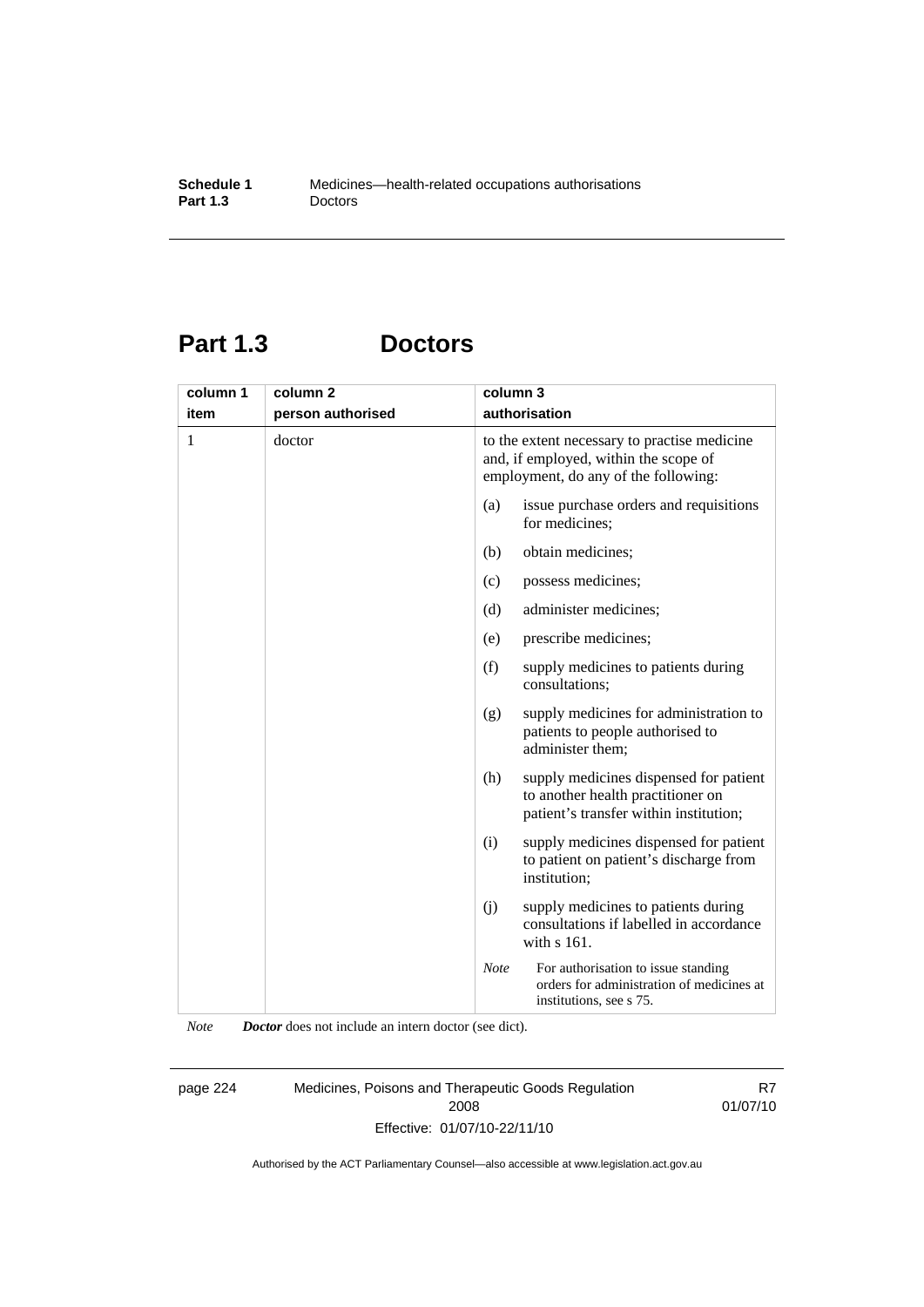| column 1       | column <sub>2</sub> | column 3                                                                                                                                                      |  |
|----------------|---------------------|---------------------------------------------------------------------------------------------------------------------------------------------------------------|--|
| item           | person authorised   | authorisation                                                                                                                                                 |  |
| $\mathfrak{D}$ | intern doctor       | to the extent necessary to practise medicine<br>or undertake training or supervised practice,<br>and under supervision of doctor, do any of<br>the following: |  |
|                |                     | obtain medicines from health<br>(a)<br>practitioner authorised to possess<br>them;                                                                            |  |
|                |                     | (b)<br>possess medicines;                                                                                                                                     |  |
|                |                     | administer medicines in accordance<br>(c)<br>with prescription (whether or not<br>issued by themself or another<br>prescriber);                               |  |
|                |                     | (d)<br>prescribe medicines for administration<br>at institution or surgery;                                                                                   |  |
|                |                     | supply medicines dispensed for patient<br>(e)<br>to another health practitioner on<br>patient's transfer within institution;                                  |  |
|                |                     | (f)<br>supply medicines dispensed for patient<br>to patient on patient's discharge from<br>institution.                                                       |  |

R7 01/07/10 Medicines, Poisons and Therapeutic Goods Regulation 2008 Effective: 01/07/10-22/11/10

page 225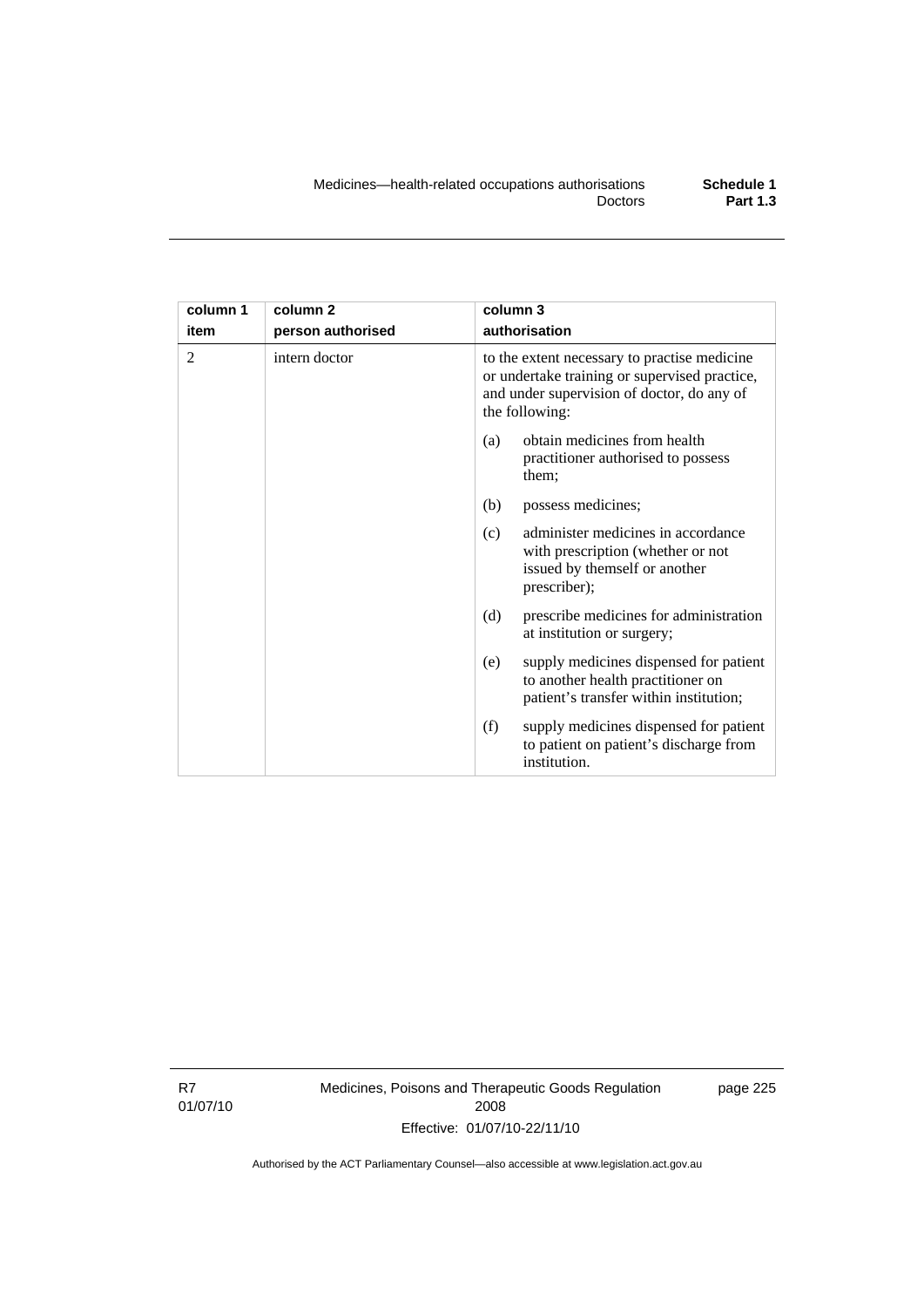# **Part 1.4 Health professionals at institutions**

| column 1<br>item | column 2<br>person authorised                                            | column 3<br>authorisation                                                                                                                                                                                    |
|------------------|--------------------------------------------------------------------------|--------------------------------------------------------------------------------------------------------------------------------------------------------------------------------------------------------------|
|                  | health practitioner or health<br>professional employed at<br>institution | within the scope of employment, do any of<br>the following for the delivery of medicines<br>within the institution to a health practitioner<br>or health professional authorised to obtain<br>the medicines: |
|                  |                                                                          | obtain the medicines;<br>(a)                                                                                                                                                                                 |
|                  |                                                                          | (b)<br>possess the medicines;                                                                                                                                                                                |
|                  |                                                                          | supply the medicines.<br>(c)                                                                                                                                                                                 |

page 226 Medicines, Poisons and Therapeutic Goods Regulation 2008 Effective: 01/07/10-22/11/10

R7 01/07/10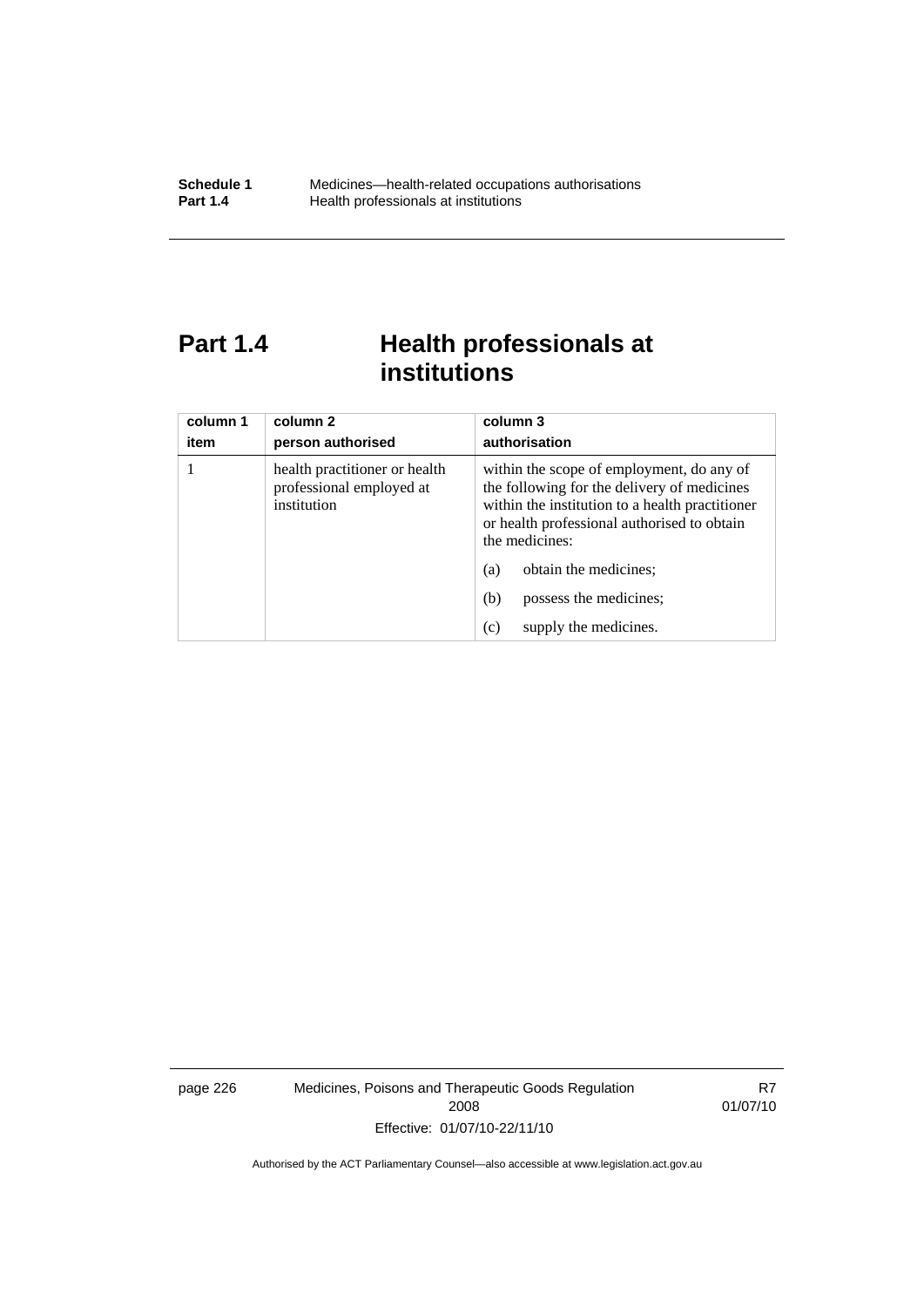# **Part 1.5 Midwives**

| column 1 | column <sub>2</sub> | column 3                                                                                                                       |
|----------|---------------------|--------------------------------------------------------------------------------------------------------------------------------|
| item     | person authorised   | authorisation                                                                                                                  |
| 1        | midwife             | to the extent necessary to practise midwifery<br>and, if employed, within the scope of<br>employment, do any of the following: |
|          |                     | issue requisitions for medicines;<br>(a)                                                                                       |
|          |                     | obtain medicines on requisition;<br>(b)                                                                                        |
|          |                     | possess medicines;<br>(c)                                                                                                      |
|          |                     | administer medicines in accordance<br>(d)<br>with prescription or standing order;                                              |
|          |                     | supply medicines in accordance with a<br>(e)<br>standing order issued by chief health<br>officer or a requisition;             |
|          |                     | (f)<br>supply medicines dispensed for patient<br>to another health practitioner on<br>patient's transfer within institution;   |
|          |                     | supply medicines dispensed for patient<br>(g)<br>to patient on patient's discharge from<br>institution.                        |

R7 01/07/10 Medicines, Poisons and Therapeutic Goods Regulation 2008 Effective: 01/07/10-22/11/10

page 227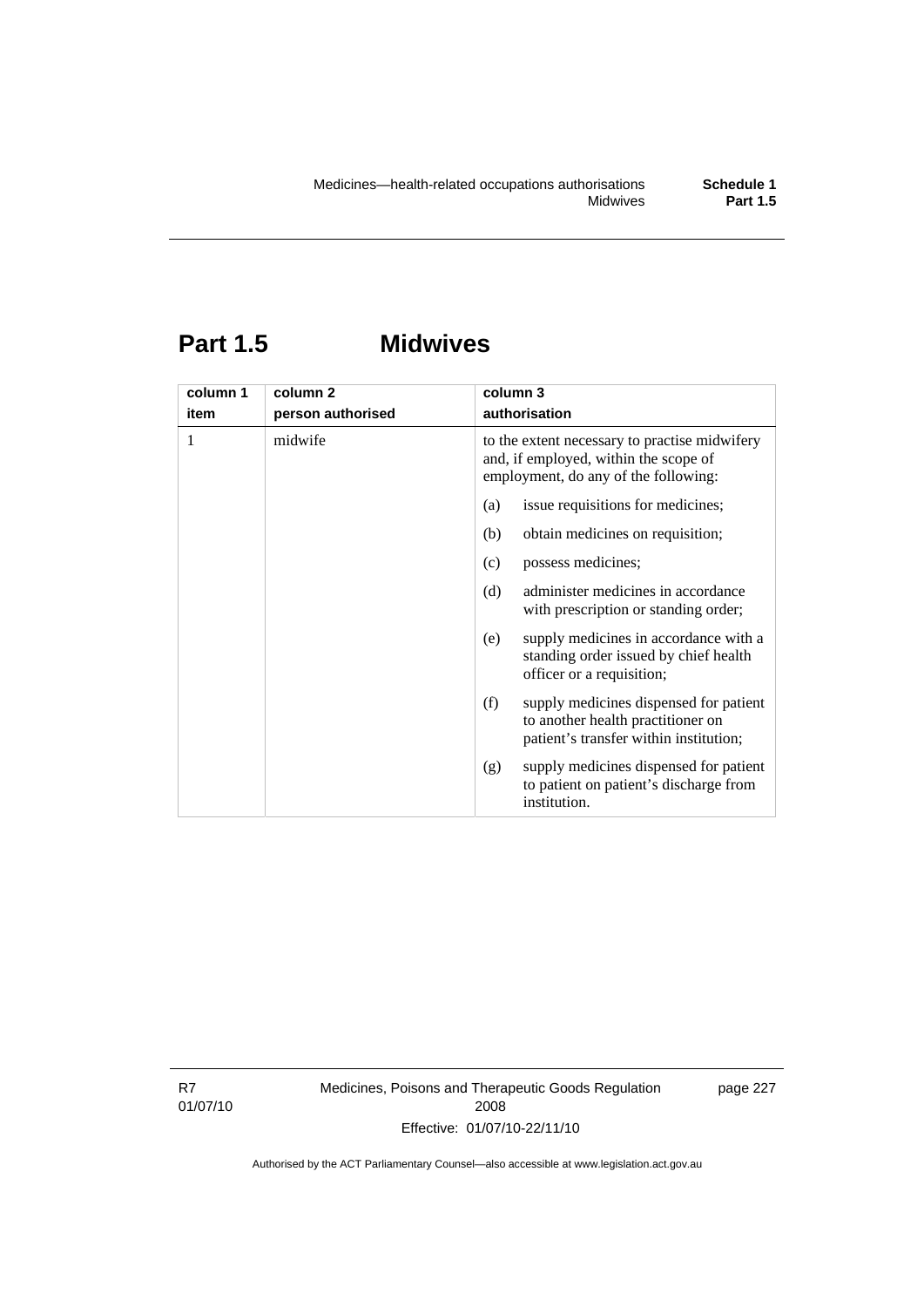## **Part 1.6 Nurses**

| column 1 | column <sub>2</sub> | column 3                                                                                                                     |
|----------|---------------------|------------------------------------------------------------------------------------------------------------------------------|
| item     | person authorised   | authorisation                                                                                                                |
| 1        | nurse               | to the extent necessary to practise nursing<br>and, if employed, within the scope of<br>employment, do any of the following: |
|          |                     | issue requisitions for medicines;<br>(a)                                                                                     |
|          |                     | obtain medicines on requisition;<br>(b)                                                                                      |
|          |                     | possess medicines;<br>(c)                                                                                                    |
|          |                     | administer medicines in accordance<br>(d)<br>with prescription or standing order;                                            |
|          |                     | supply medicines in accordance with a<br>(e)<br>standing order issued by chief health<br>officer or a requisition;           |
|          |                     | supply medicines dispensed for patient<br>(f)<br>to another health practitioner on<br>patient's transfer within institution; |
|          |                     | supply medicines dispensed for patient<br>(g)<br>to patient on patient's discharge from<br>institution.                      |

*Note Nurse* does not include enrolled nurse (see Legislation Act, dict, pt 1).

page 228 Medicines, Poisons and Therapeutic Goods Regulation 2008 Effective: 01/07/10-22/11/10

R7 01/07/10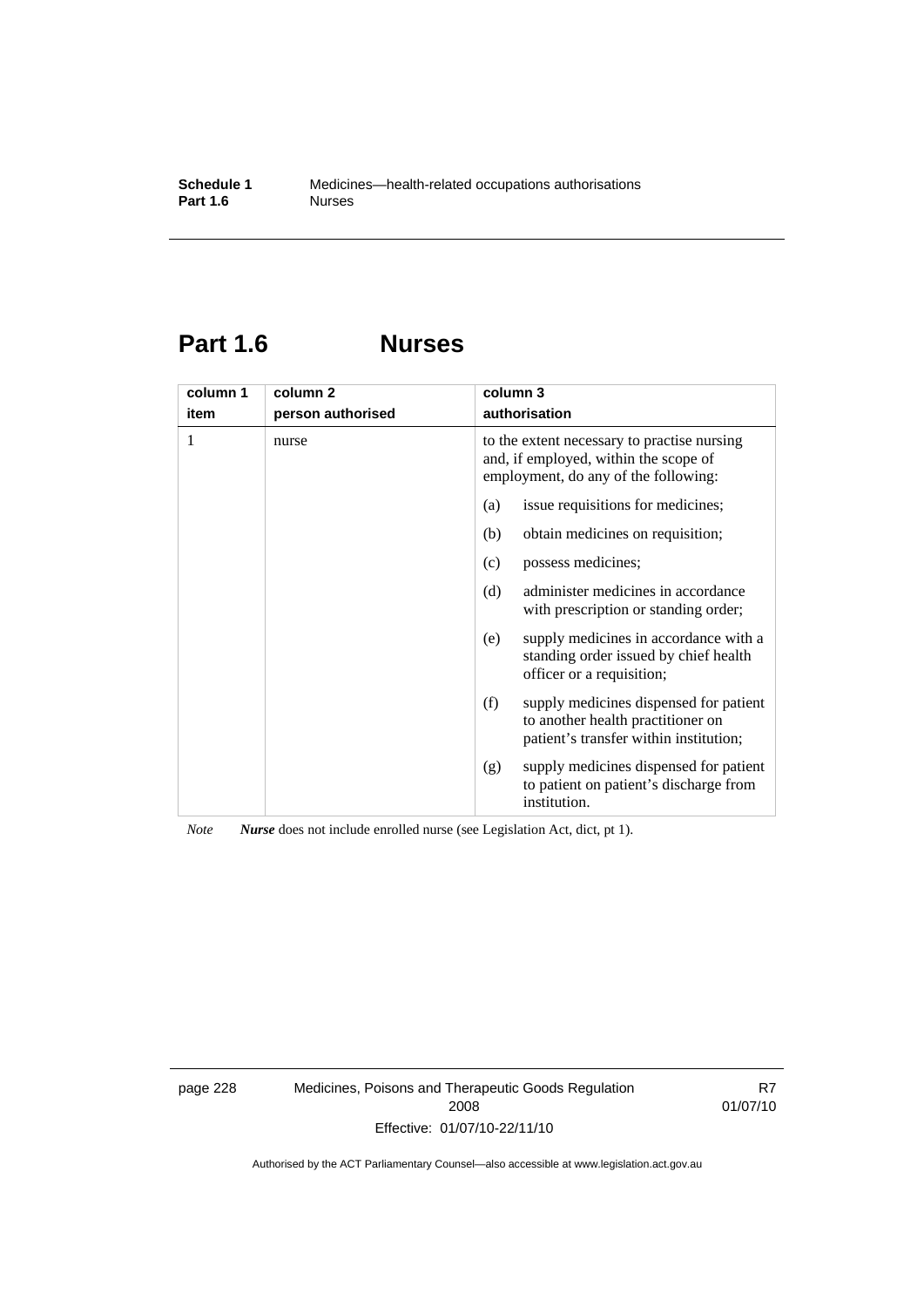| column 1       | column <sub>2</sub> | column 3                                                                                                                                                                                                                                                    |
|----------------|---------------------|-------------------------------------------------------------------------------------------------------------------------------------------------------------------------------------------------------------------------------------------------------------|
| item           | person authorised   | authorisation                                                                                                                                                                                                                                               |
| $\overline{2}$ | trainee nurse       | if successfully completed pharmacology<br>units of nursing studies, to the extent<br>necessary to practise nursing as trainee nurse<br>or undertake training, and under supervision<br>of nurse, nurse practitioner or midwife, do<br>any of the following: |
|                |                     | obtain medicines from health<br>(a)<br>practitioner authorised to possess<br>them;                                                                                                                                                                          |
|                |                     | (b)<br>possess medicines;                                                                                                                                                                                                                                   |
|                |                     | administer medicines to patients in<br>(c)<br>accordance with prescription.                                                                                                                                                                                 |
| 3              | enrolled nurse      | to the extent necessary to practise nursing as<br>enrolled nurse and, if employed, within the<br>scope of employment, do any of the<br>following:                                                                                                           |
|                |                     | obtain medicines from health<br>(a)<br>practitioner authorised to possess<br>them;                                                                                                                                                                          |
|                |                     | (b)<br>possess medicines;                                                                                                                                                                                                                                   |
|                |                     | administer medicines in accordance<br>(c)<br>with prescription.                                                                                                                                                                                             |

R7 01/07/10 Medicines, Poisons and Therapeutic Goods Regulation 2008 Effective: 01/07/10-22/11/10

page 229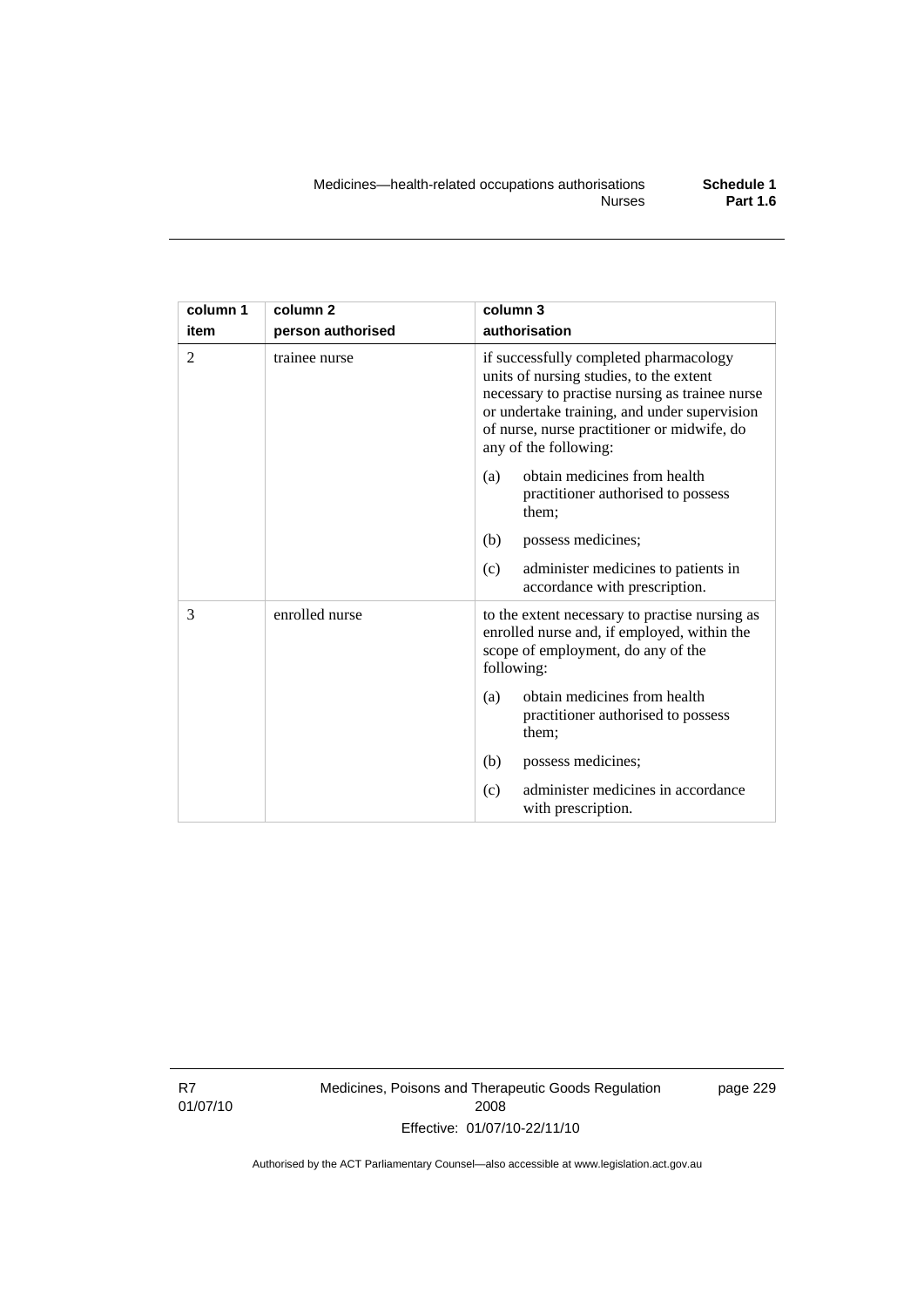### **Schedule 1** Medicines—health-related occupations authorisations<br>**Part 1.6** Murses **Part 1.6**

| column 1<br>item | column <sub>2</sub><br>person authorised | column 3                                                                                                                     | authorisation                                                                                                                              |
|------------------|------------------------------------------|------------------------------------------------------------------------------------------------------------------------------|--------------------------------------------------------------------------------------------------------------------------------------------|
| $\overline{4}$   | nurse practitioner                       | to the extent necessary to practise nursing<br>and, if employed, within the scope of<br>employment, do any of the following: |                                                                                                                                            |
|                  |                                          | (a)                                                                                                                          | issue requisitions for medicines;                                                                                                          |
|                  |                                          | (b)                                                                                                                          | obtain medicines;                                                                                                                          |
|                  |                                          | (c)                                                                                                                          | possess medicines;                                                                                                                         |
|                  |                                          | (d)                                                                                                                          | prescribe medicines in accordance<br>with approved scope of practice under<br>the Health Regulation 2004, s 11;                            |
|                  |                                          | (e)                                                                                                                          | supply medicines to which par (d)<br>applies to patients during consultations<br>if labelled in accordance with s 161;                     |
|                  |                                          | (f)                                                                                                                          | administer medicines in accordance<br>with prescription (whether or not<br>issued by themself or another<br>prescriber) or standing order; |
|                  |                                          | (g)                                                                                                                          | supply medicines in accordance with a<br>standing order issued by chief health<br>officer or a requisition;                                |
|                  |                                          | (h)                                                                                                                          | supply medicines dispensed for patient<br>to another health practitioner on<br>patient's transfer within institution;                      |
|                  |                                          | (i)                                                                                                                          | supply medicines dispensed for patient<br>to patient on patient's discharge from<br>institution.                                           |

page 230 Medicines, Poisons and Therapeutic Goods Regulation 2008 Effective: 01/07/10-22/11/10

R7 01/07/10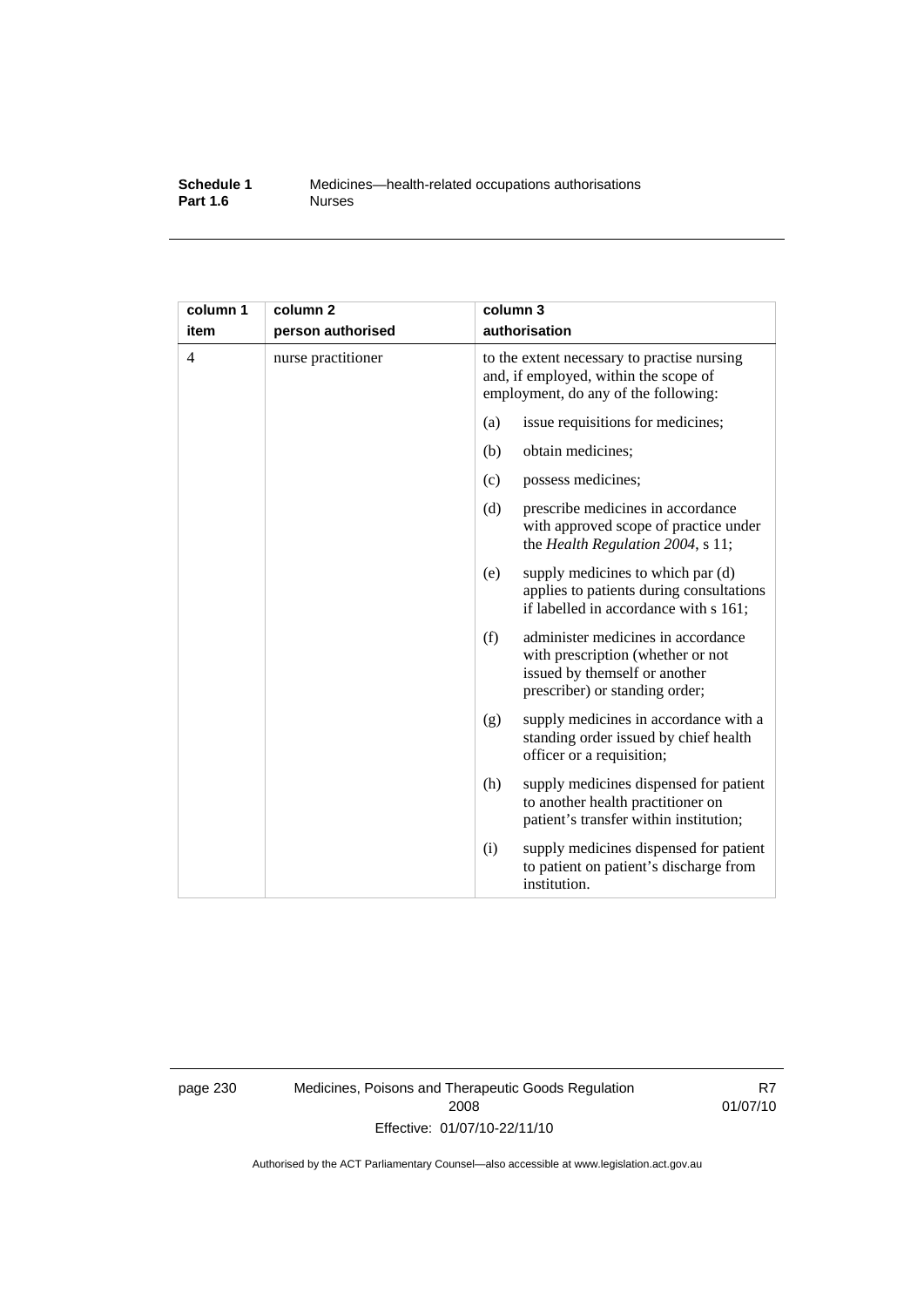# **Part 1.7 Opioid dependency treatment centres operated by Territory**

| column 1       | column <sub>2</sub>                                                                | column 3                                                                                                                                                                                                |  |
|----------------|------------------------------------------------------------------------------------|---------------------------------------------------------------------------------------------------------------------------------------------------------------------------------------------------------|--|
| item           | person authorised                                                                  | authorisation                                                                                                                                                                                           |  |
| 1              | person in charge of opioid<br>dependency treatment centre<br>operated by Territory | to the extent necessary to treat patients of<br>centre and within the scope of employment,<br>do any of the following:                                                                                  |  |
|                |                                                                                    | issue purchase orders and requisitions<br>(a)<br>for buprenorphine and methadone;                                                                                                                       |  |
|                |                                                                                    | (b)<br>obtain buprenorphine and methadone<br>on purchase orders and requisitions;                                                                                                                       |  |
|                |                                                                                    | supply buprenorphine and methadone<br>(c)<br>to health practitioners at centre for<br>patients of centre.                                                                                               |  |
| $\overline{c}$ | doctor or nurse at opioid<br>dependency treatment centre<br>operated by Territory  | to the extent necessary to treat patients of<br>centre and within the scope of employment,<br>supply buprenorphine and methadone to<br>patients of centre for self-administration<br>outside centre if- |  |
|                |                                                                                    | supply is in accordance with<br>(a)<br>prescription; and                                                                                                                                                |  |
|                |                                                                                    | (b)<br>medicine is labelled as if dispensed<br>medicine; and                                                                                                                                            |  |
|                |                                                                                    | labelled medicine checked by another<br>(c)<br>health practitioner before supply.                                                                                                                       |  |
|                |                                                                                    | For authorisation of doctor to issue<br>Note 1<br>standing orders for administration of<br>medicines at centre, see s 75.                                                                               |  |
|                |                                                                                    | Note 2<br>For labelling of dispensed medicines, see<br>s 123.                                                                                                                                           |  |

R7 01/07/10 Medicines, Poisons and Therapeutic Goods Regulation 2008 Effective: 01/07/10-22/11/10

page 231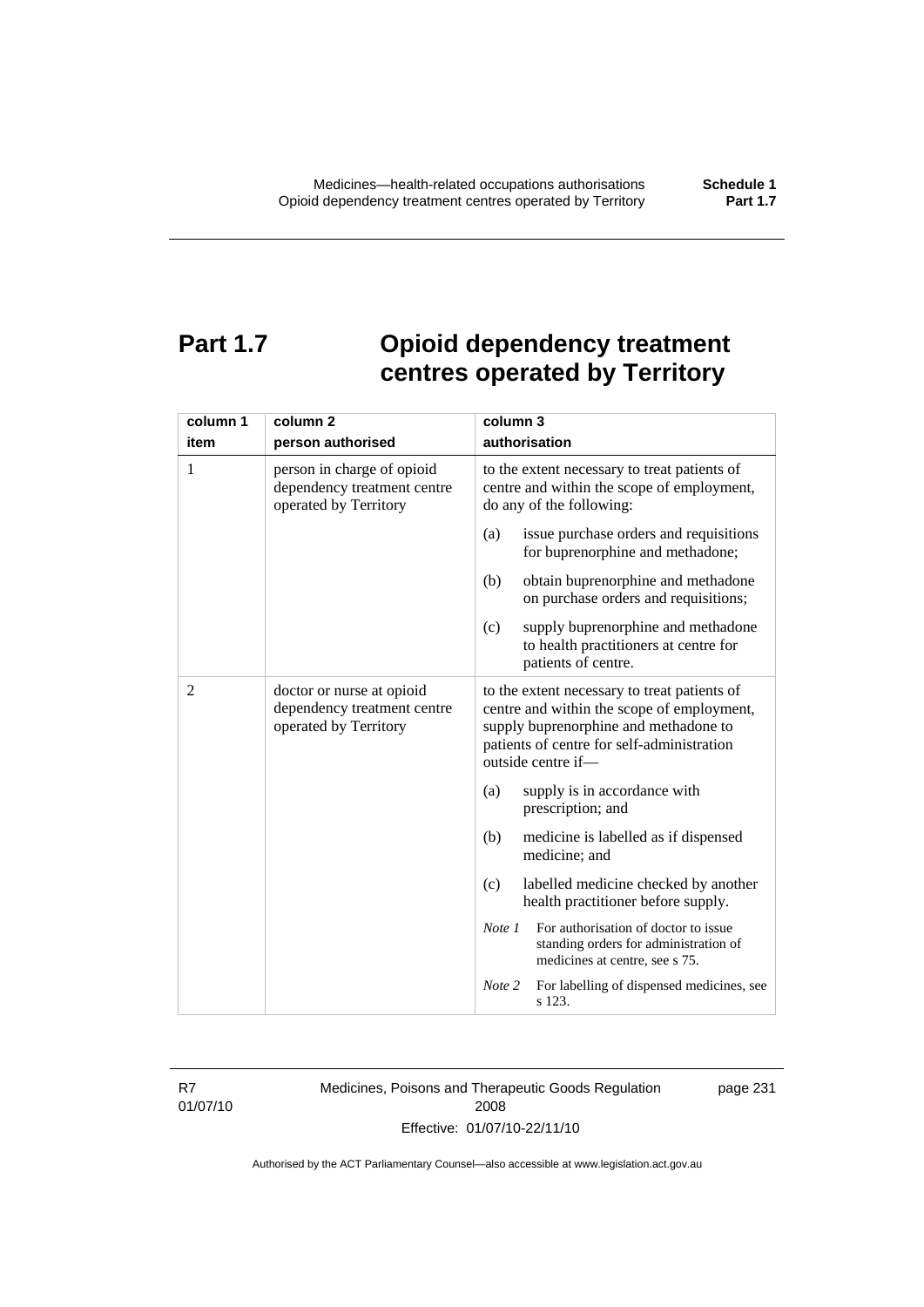# **Part 1.8 Optometrists**

| column 1     | column <sub>2</sub> | column 3                                                                                                                                                                                                                                                                                                                                                                                                                                                                                                                                                                                                                      |
|--------------|---------------------|-------------------------------------------------------------------------------------------------------------------------------------------------------------------------------------------------------------------------------------------------------------------------------------------------------------------------------------------------------------------------------------------------------------------------------------------------------------------------------------------------------------------------------------------------------------------------------------------------------------------------------|
| item         | person authorised   | authorisation                                                                                                                                                                                                                                                                                                                                                                                                                                                                                                                                                                                                                 |
| $\mathbf{1}$ | optometrist         | to the extent necessary to practise optometry<br>and, if employed, within the scope of<br>employment, do any of the following:                                                                                                                                                                                                                                                                                                                                                                                                                                                                                                |
|              |                     | (a)<br>deal as follows with optometry<br>medicines mentioned in sch 2,<br>table 2.1, col 2 for a purpose<br>mentioned in col 3 for the medicine:<br>(i)<br>issue purchase orders or<br>requisitions for the medicines;<br>obtain the medicines;<br>(ii)<br>(iii)<br>possess the medicines;<br>(iv)<br>administer the medicines;<br>(b)<br>if holder of optometrist restricted<br>medicines authority issued by<br>Optometry Board of Australia to treat<br>ocular condition, deal with optometry<br>medicines mentioned in sch 2, table<br>2.2, col 2 for treatment of condition to<br>which the medicine relates under col 3 |
|              |                     | for the medicine as follows:                                                                                                                                                                                                                                                                                                                                                                                                                                                                                                                                                                                                  |
|              |                     | (i)<br>issue purchase orders or<br>requisitions for the medicines;                                                                                                                                                                                                                                                                                                                                                                                                                                                                                                                                                            |
|              |                     | obtain the medicines;<br>(ii)                                                                                                                                                                                                                                                                                                                                                                                                                                                                                                                                                                                                 |
|              |                     | possess the medicines;<br>(iii)                                                                                                                                                                                                                                                                                                                                                                                                                                                                                                                                                                                               |
|              |                     | administer the medicines;<br>(iv)                                                                                                                                                                                                                                                                                                                                                                                                                                                                                                                                                                                             |
|              |                     | prescribe the medicines;<br>(v)                                                                                                                                                                                                                                                                                                                                                                                                                                                                                                                                                                                               |
|              |                     | supply medicines to which<br>(vi)<br>subpar (v) applies to patients<br>during consultations if labelled<br>in accordance with s 161.                                                                                                                                                                                                                                                                                                                                                                                                                                                                                          |

page 232 Medicines, Poisons and Therapeutic Goods Regulation 2008 Effective: 01/07/10-22/11/10

R7 01/07/10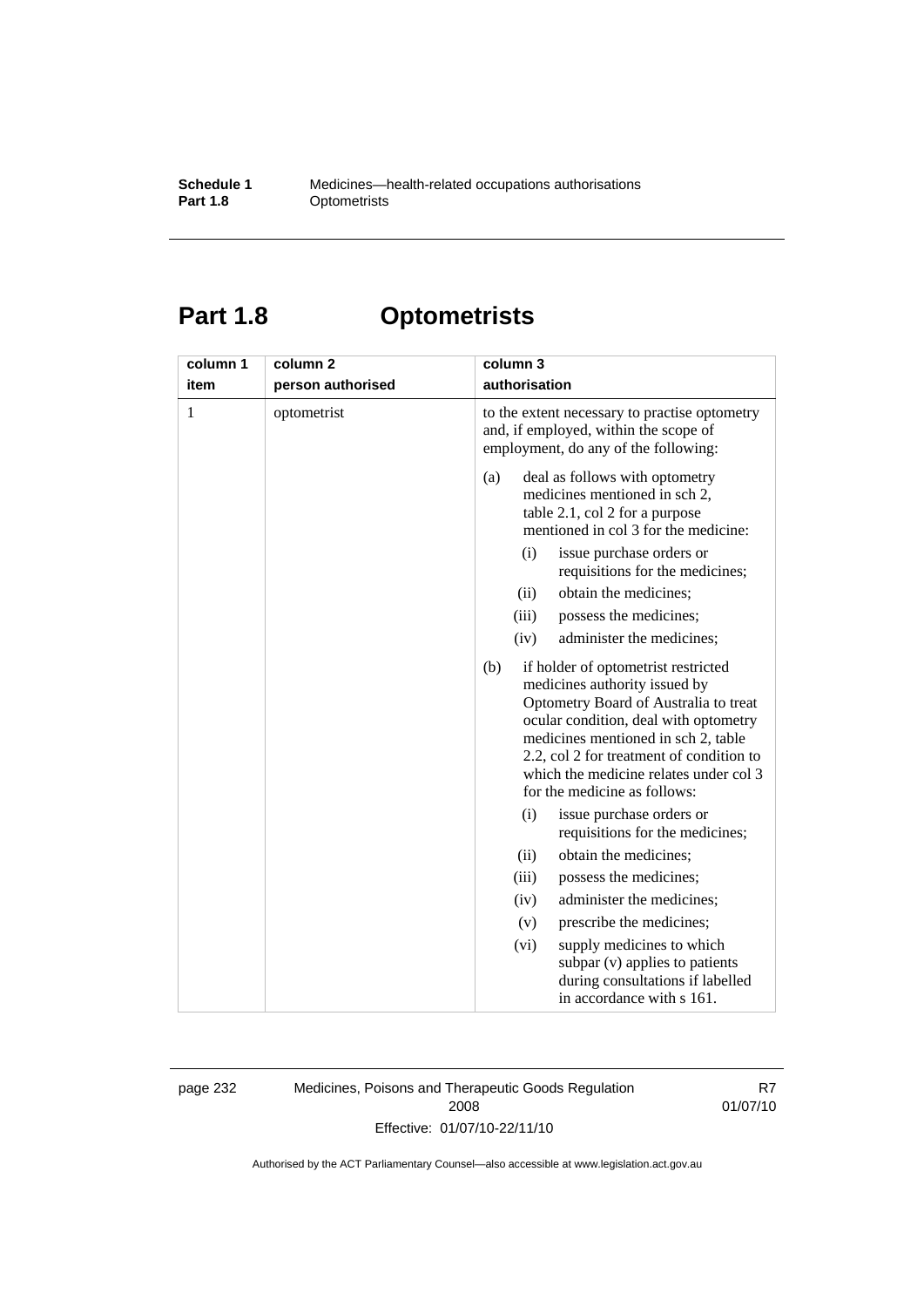## **Part 1.9 Pharmacists and employees**

| column 1 | column <sub>2</sub> | column 3                                                                                                                                       |  |
|----------|---------------------|------------------------------------------------------------------------------------------------------------------------------------------------|--|
| item     | person authorised   | authorisation                                                                                                                                  |  |
| 1        | pharmacist          | to the extent necessary to practise pharmacy<br>and, if employed, within the scope of<br>employment, do any of the following:                  |  |
|          |                     | (a)<br>issue purchase orders and requisitions<br>for medicines;                                                                                |  |
|          |                     | obtain medicines;<br>(b)                                                                                                                       |  |
|          |                     | possess medicines;<br>(c)                                                                                                                      |  |
|          |                     | dispense medicines;<br>(d)                                                                                                                     |  |
|          |                     | administer medicines;<br>(e)                                                                                                                   |  |
|          |                     | (f)<br>manufacture medicines to dispense or<br>supply them on requisition;                                                                     |  |
|          |                     | supply pharmacy medicines;<br>(g)                                                                                                              |  |
|          |                     | (h)<br>if pharmacist at institution—supply<br>pharmacist only medicines without<br>prescription;                                               |  |
|          |                     | if pharmacist at community<br>(i)<br>pharmacy-supply pharmacist only<br>medicines without prescription but in<br>accordance with the Act, s 7; |  |
|          |                     | supply medicines on purchase order,<br>(i)<br>requisition or standing order.                                                                   |  |

*Note 1 Manufacture*—see the Act, dictionary.

*Note 2 Pharmacist* does not include an intern pharmacist (see dict).

R7 01/07/10 Medicines, Poisons and Therapeutic Goods Regulation 2008 Effective: 01/07/10-22/11/10

page 233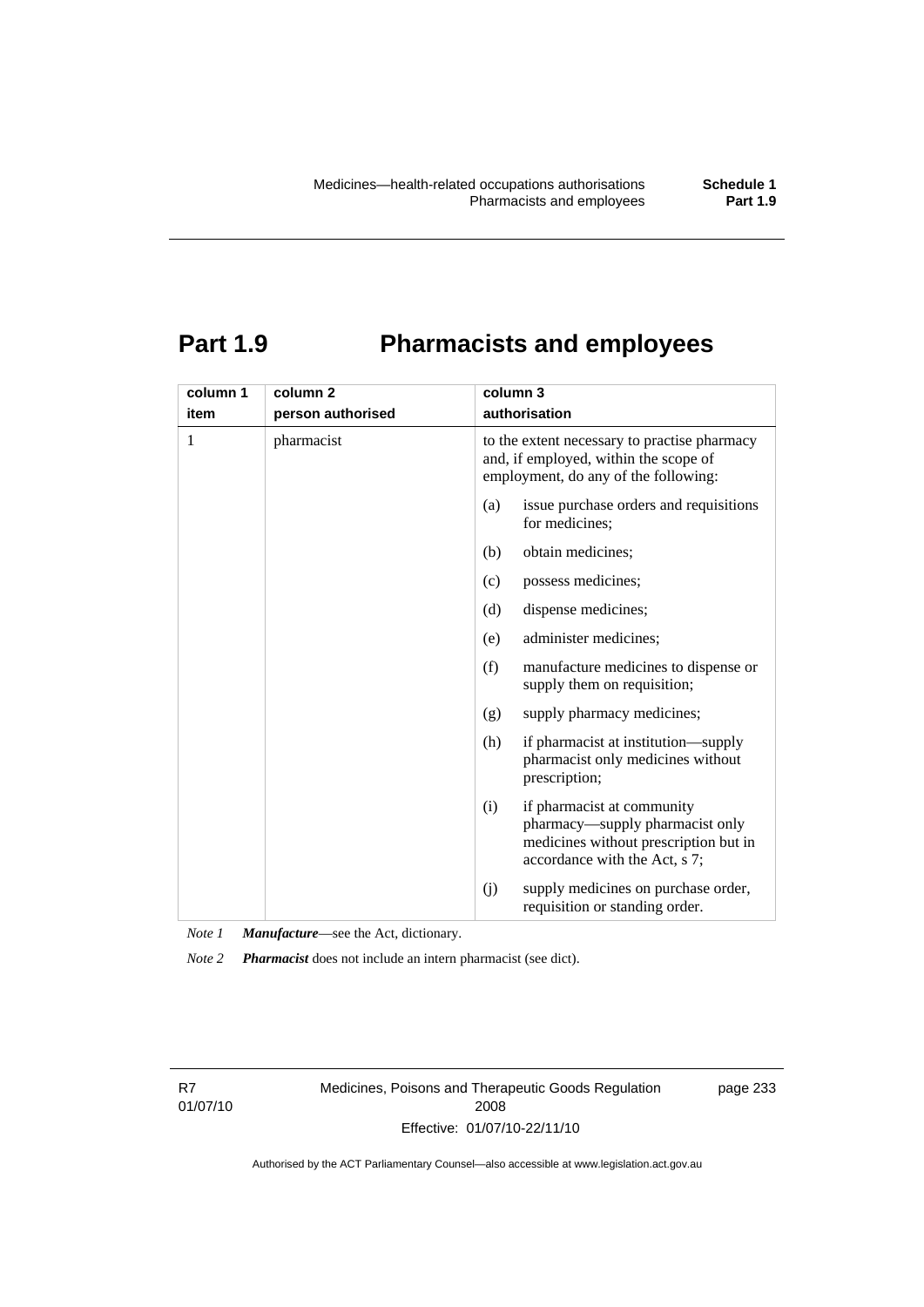### **Schedule 1** Medicines—health-related occupations authorisations<br>**Part 1.9** Pharmacists and employees Pharmacists and employees

| column 1 | column <sub>2</sub> |                                                                                                                           | column 3      |                                                                                                                                                   |
|----------|---------------------|---------------------------------------------------------------------------------------------------------------------------|---------------|---------------------------------------------------------------------------------------------------------------------------------------------------|
| item     | person authorised   |                                                                                                                           | authorisation |                                                                                                                                                   |
| 2        | intern pharmacist   | to the extent necessary to practise pharmacy<br>or undertake training or supervised practice,<br>do any of the following: |               |                                                                                                                                                   |
|          |                     | (a)                                                                                                                       |               | under direct supervision of pharmacist<br>do 1 or more of the following:                                                                          |
|          |                     |                                                                                                                           | (i)           | administer medicines;                                                                                                                             |
|          |                     |                                                                                                                           | (ii)          | if intern pharmacist at<br>institution-supply pharmacist<br>only medicines without<br>prescription;                                               |
|          |                     |                                                                                                                           | (iii)         | if intern pharmacist at<br>community pharmacy—supply<br>pharmacist only medicines<br>without prescription but in<br>accordance with the Act, s 7; |
|          |                     |                                                                                                                           | (iv)          | to obtain, possess and supply<br>medicines for the purpose of<br>assisting pharmacist to dispense<br>them;                                        |
|          |                     | (b)                                                                                                                       |               | under supervision of pharmacist, do<br>1 or more of the following:                                                                                |
|          |                     |                                                                                                                           | (i)           | obtain medicines;                                                                                                                                 |
|          |                     |                                                                                                                           | (ii)          | possess medicines;                                                                                                                                |
|          |                     |                                                                                                                           | (iii)         | supply pharmacy medicines;                                                                                                                        |
|          |                     |                                                                                                                           | (iv)          | supply medicines on requisition.                                                                                                                  |

page 234 Medicines, Poisons and Therapeutic Goods Regulation 2008 Effective: 01/07/10-22/11/10

R7 01/07/10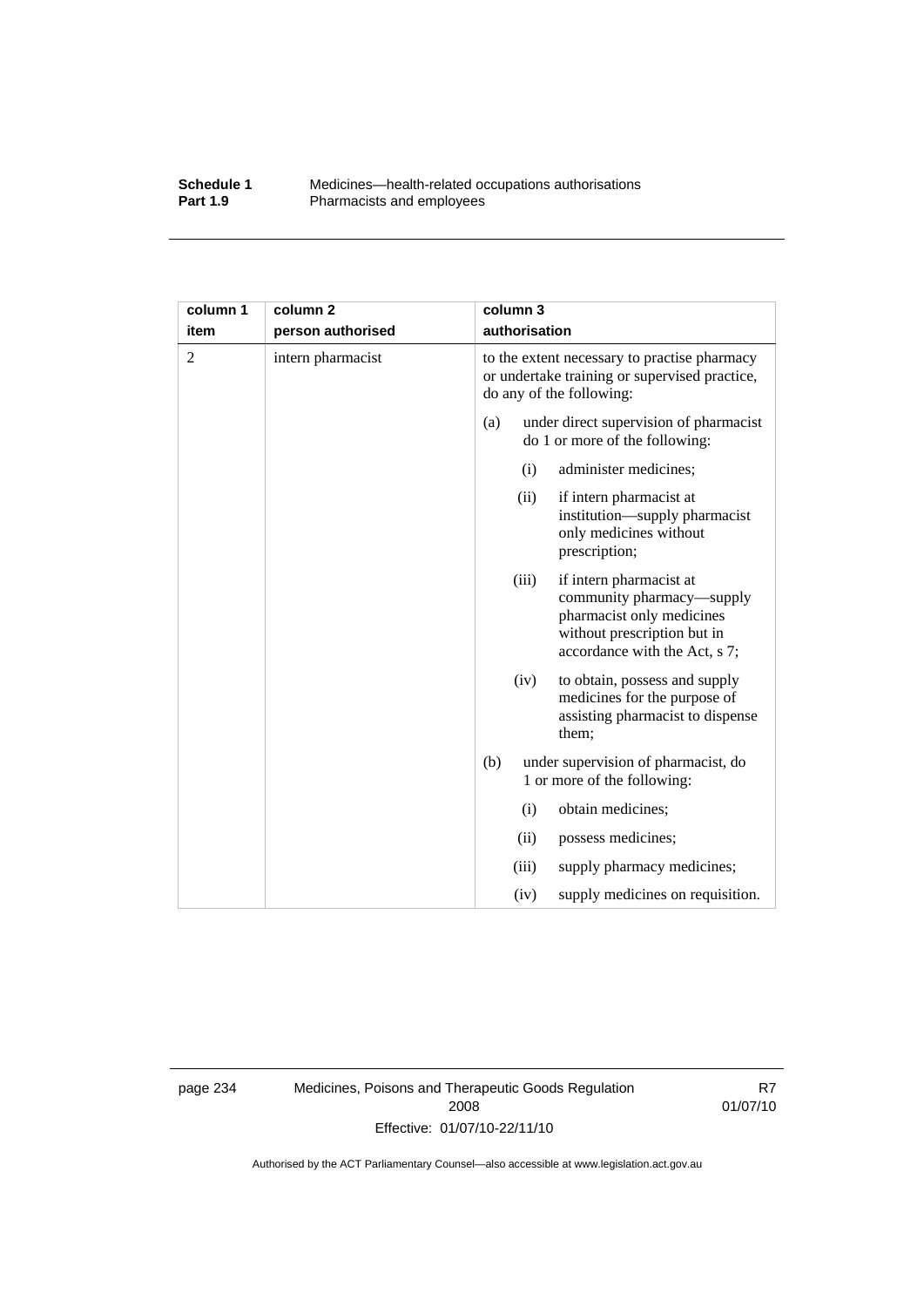| column 1<br>item | column <sub>2</sub><br>person authorised              | column 3<br>authorisation                                                                                                                                        |
|------------------|-------------------------------------------------------|------------------------------------------------------------------------------------------------------------------------------------------------------------------|
| 3                | employee assisting pharmacist<br>employed at hospital | within the scope of employment and under<br>direct supervision of pharmacist, do any of<br>the following:                                                        |
|                  |                                                       | obtain medicines;<br>(a)                                                                                                                                         |
|                  |                                                       | (b)<br>possess medicines;                                                                                                                                        |
|                  |                                                       | (c)<br>to obtain, possess and supply<br>medicines for the purpose of assisting<br>pharmacist to dispense them;                                                   |
|                  |                                                       | (d)<br>supply medicines on requisition.                                                                                                                          |
| 4                | employee at a community                               | within the scope of employment and-                                                                                                                              |
|                  | pharmacy                                              | (a)<br>under supervision of pharmacist,<br>$supply$ —                                                                                                            |
|                  |                                                       | pharmacy medicines; or<br>(i)                                                                                                                                    |
|                  |                                                       | (ii)<br>pharmacist only medicines<br>supplied in person to customer<br>by pharmacist if supply is for<br>purpose of sale of medicine; or                         |
|                  |                                                       | (iii)<br>medicines dispensed at the<br>pharmacy if the delivery or sale<br>is to the person for whom the<br>medicine is prescribed or the<br>person's agent; and |
|                  |                                                       | (b)<br>under supervision of pharmacist,<br>obtain and possess medicines for<br>purpose of par (a); and                                                           |
|                  |                                                       | (c)<br>under direct supervision of pharmacist,<br>do any of the following for purpose of<br>assisting pharmacist to dispense<br>medicines:                       |
|                  |                                                       | obtain the medicines;<br>(i)                                                                                                                                     |
|                  |                                                       | (ii)<br>possess the medicines.                                                                                                                                   |

R7 01/07/10 Medicines, Poisons and Therapeutic Goods Regulation 2008 Effective: 01/07/10-22/11/10

page 235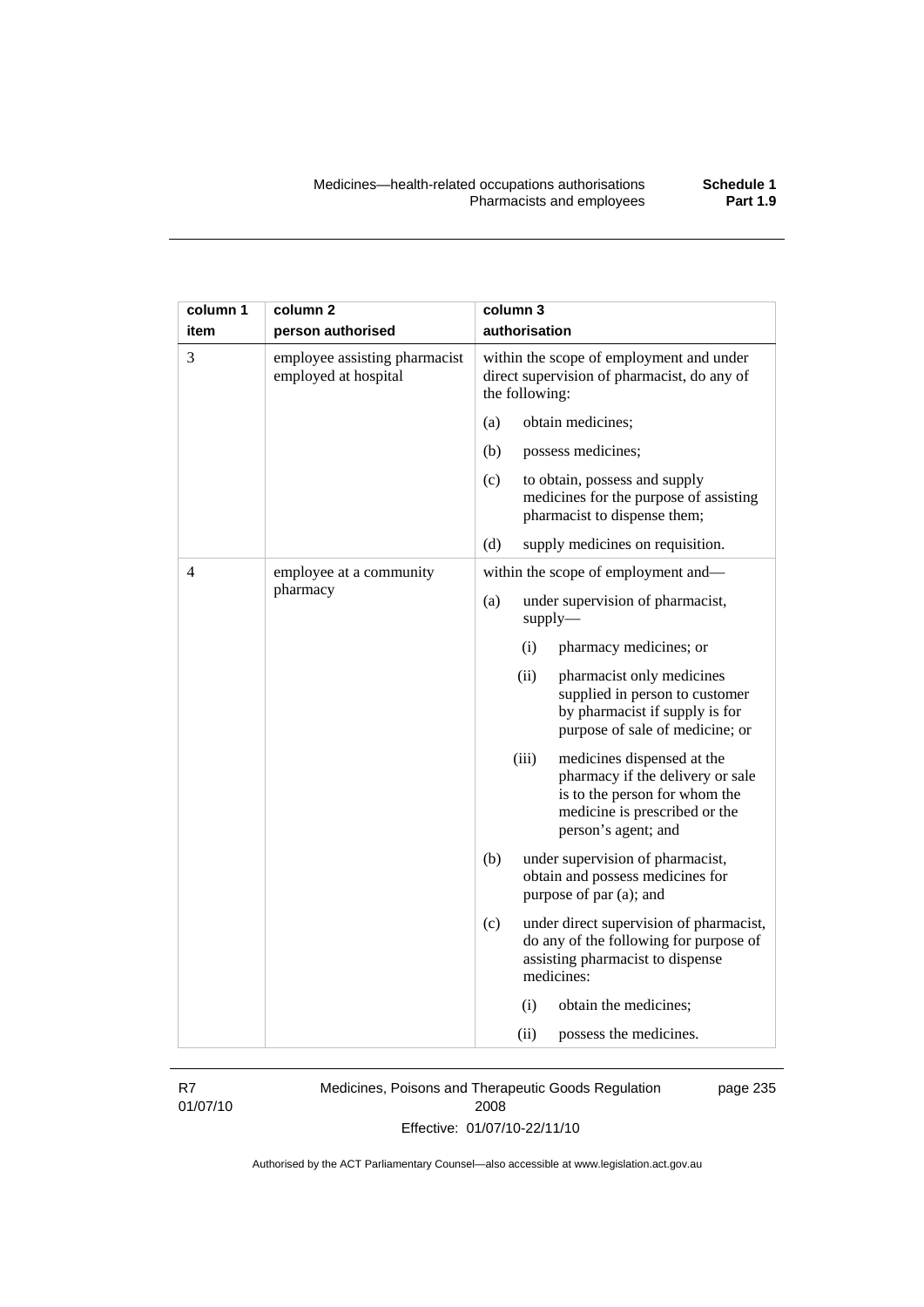# **Part 1.10 Podiatrists**

| column 1<br>item | column 2<br>person authorised | column 3<br>authorisation                                                                                                     |  |
|------------------|-------------------------------|-------------------------------------------------------------------------------------------------------------------------------|--|
| 1                | podiatrist                    | to the extent necessary to practise podiatry<br>and, if employed, within the scope of<br>employment, do any of the following: |  |
|                  |                               | issue purchase orders and requisitions<br>(a)<br>for adrenaline and local anaesthetics;                                       |  |
|                  |                               | obtain adrenaline and local<br>(b)<br>anaesthetics;                                                                           |  |
|                  |                               | possess adrenaline and local<br>(c)<br>anaesthetics;                                                                          |  |
|                  |                               | administer adrenaline and local<br>(d)<br>anaesthetics.                                                                       |  |

page 236 Medicines, Poisons and Therapeutic Goods Regulation 2008 Effective: 01/07/10-22/11/10

R7 01/07/10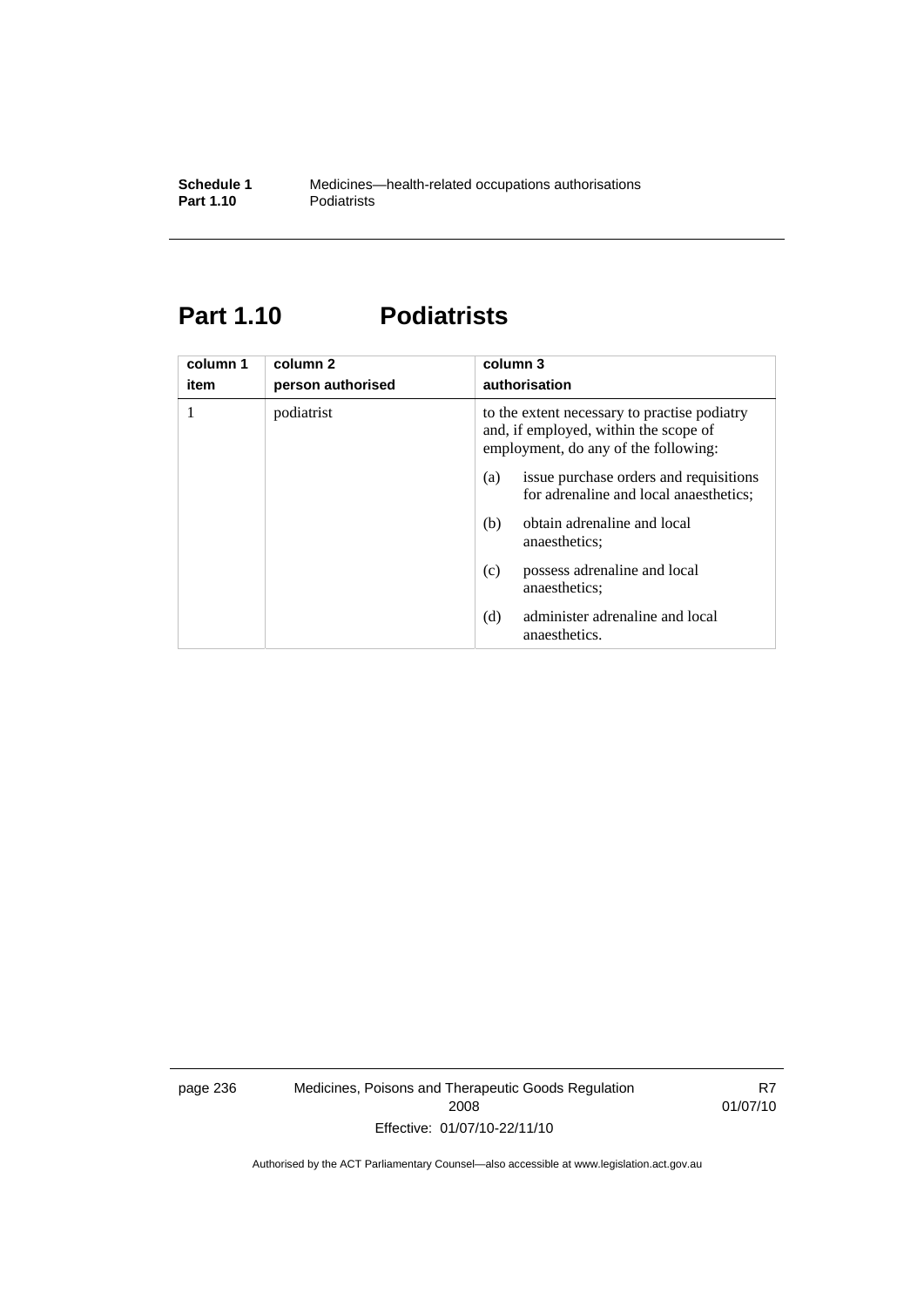# **Part 1.11 Residential care facilities**

| column 1 | column <sub>2</sub>                                                                                                                                               | column 3                                                                                                                                                                                                                                                                                                                                                                                  |  |
|----------|-------------------------------------------------------------------------------------------------------------------------------------------------------------------|-------------------------------------------------------------------------------------------------------------------------------------------------------------------------------------------------------------------------------------------------------------------------------------------------------------------------------------------------------------------------------------------|--|
| item     | person authorised                                                                                                                                                 | authorisation                                                                                                                                                                                                                                                                                                                                                                             |  |
| 1        | director of nursing<br>for residential aged care<br>facility without pharmacy<br>medical superintendent<br>for residential aged care<br>facility without pharmacy | within the scope of employment, do any of<br>the following:<br>(a)<br>issue purchase orders for following<br>medicines for emergency<br>administration to residents at facility<br>under direction of prescriber:<br>pharmacy medicines, pharmacist<br>(i)<br>only medicines and prescription<br>only medicines;<br>(ii)<br>not more than 5 ampoules, each<br>of 1mL or less, of morphine |  |
|          |                                                                                                                                                                   | sulfate, at a concentration of<br>30mg or less of morphine sulfate<br>per mL;<br>obtain the medicines mentioned in<br>(b)                                                                                                                                                                                                                                                                 |  |
|          |                                                                                                                                                                   | par (a);                                                                                                                                                                                                                                                                                                                                                                                  |  |
|          |                                                                                                                                                                   | possess the medicines mentioned in<br>(c)<br>par(a);                                                                                                                                                                                                                                                                                                                                      |  |
|          |                                                                                                                                                                   | supply medicines mentioned in par (a)<br>(d)<br>to health practitioner at facility for<br>administration to residents.                                                                                                                                                                                                                                                                    |  |
|          |                                                                                                                                                                   | Note 1<br>No authorisation is required for certain<br>dealings with residents' own medicines,<br>see s 371.                                                                                                                                                                                                                                                                               |  |
|          |                                                                                                                                                                   | Note 2<br>For the administration of medicines by<br>staff, see s 361.                                                                                                                                                                                                                                                                                                                     |  |
|          |                                                                                                                                                                   | For authorisation of doctor to issue<br>Note 3<br>standing orders for administration of<br>medicines at facility, see s 75.                                                                                                                                                                                                                                                               |  |

R7 01/07/10 Medicines, Poisons and Therapeutic Goods Regulation 2008 Effective: 01/07/10-22/11/10

page 237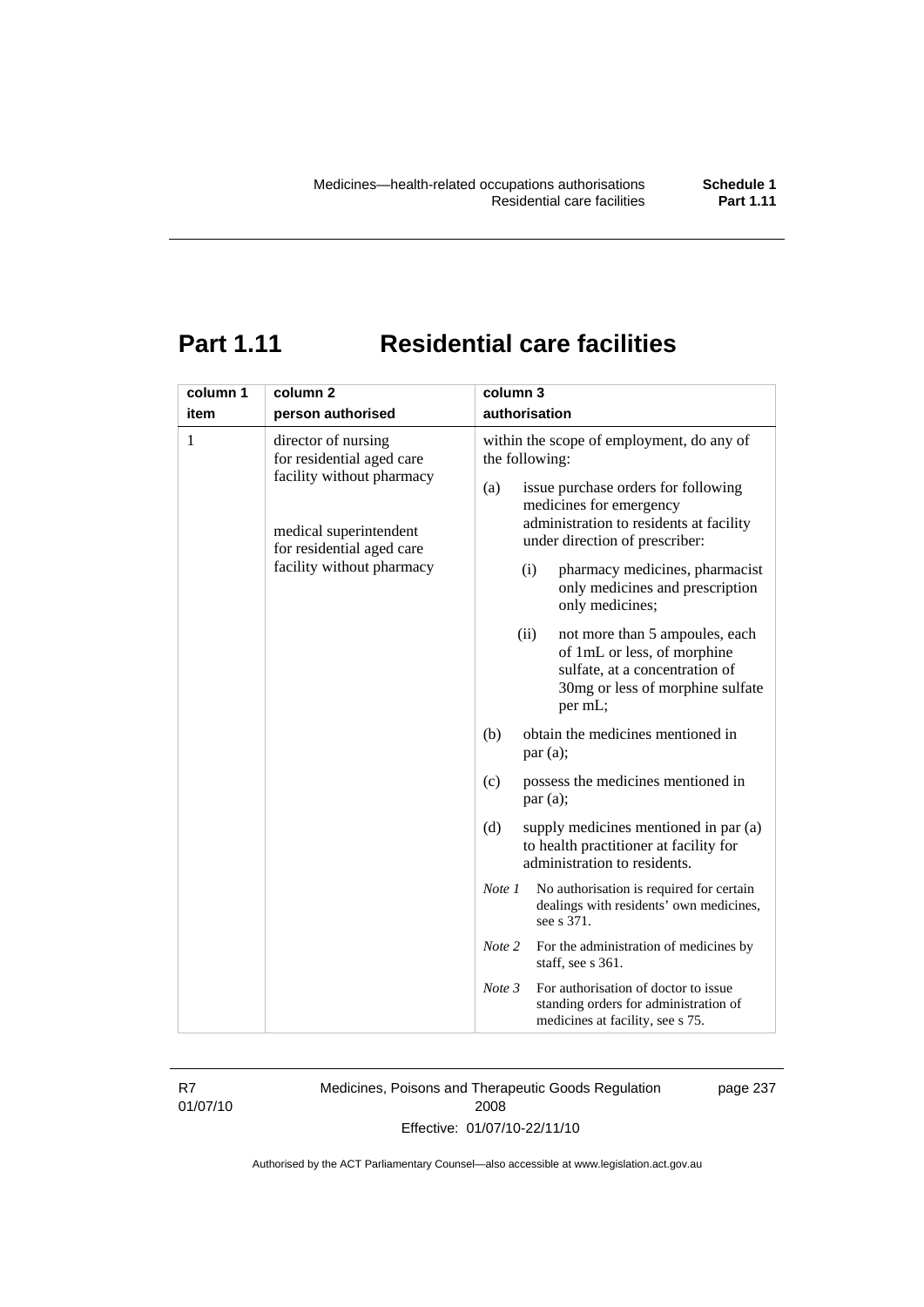| Schedule 1       | Medicines—health-related occupations authorisations |
|------------------|-----------------------------------------------------|
| <b>Part 1.11</b> | Residential care facilities                         |

| column 1 | column <sub>2</sub>                                                                                                                                                           | column 3                                                                                                                                                                                                                                                                                                                                                                                                                                                          |  |
|----------|-------------------------------------------------------------------------------------------------------------------------------------------------------------------------------|-------------------------------------------------------------------------------------------------------------------------------------------------------------------------------------------------------------------------------------------------------------------------------------------------------------------------------------------------------------------------------------------------------------------------------------------------------------------|--|
| item     | person authorised                                                                                                                                                             | authorisation                                                                                                                                                                                                                                                                                                                                                                                                                                                     |  |
| 2        | director of nursing<br>for residential disability care<br>facility without pharmacy<br>medical superintendent<br>for residential disability care<br>facility without pharmacy | within the scope of employment, do any of<br>the following:<br>issue purchase orders for medicines<br>(a)<br>(other than controlled medicines) for<br>emergency administration to residents<br>at facility under direction of<br>prescriber;<br>(b)<br>obtain the medicines;<br>possess the medicines;<br>(c)<br>(d)<br>supply the medicines to health<br>practitioner at facility for<br>administration to residents.<br>See the notes to item 1.<br><b>Note</b> |  |

page 238 Medicines, Poisons and Therapeutic Goods Regulation 2008 Effective: 01/07/10-22/11/10

R7 01/07/10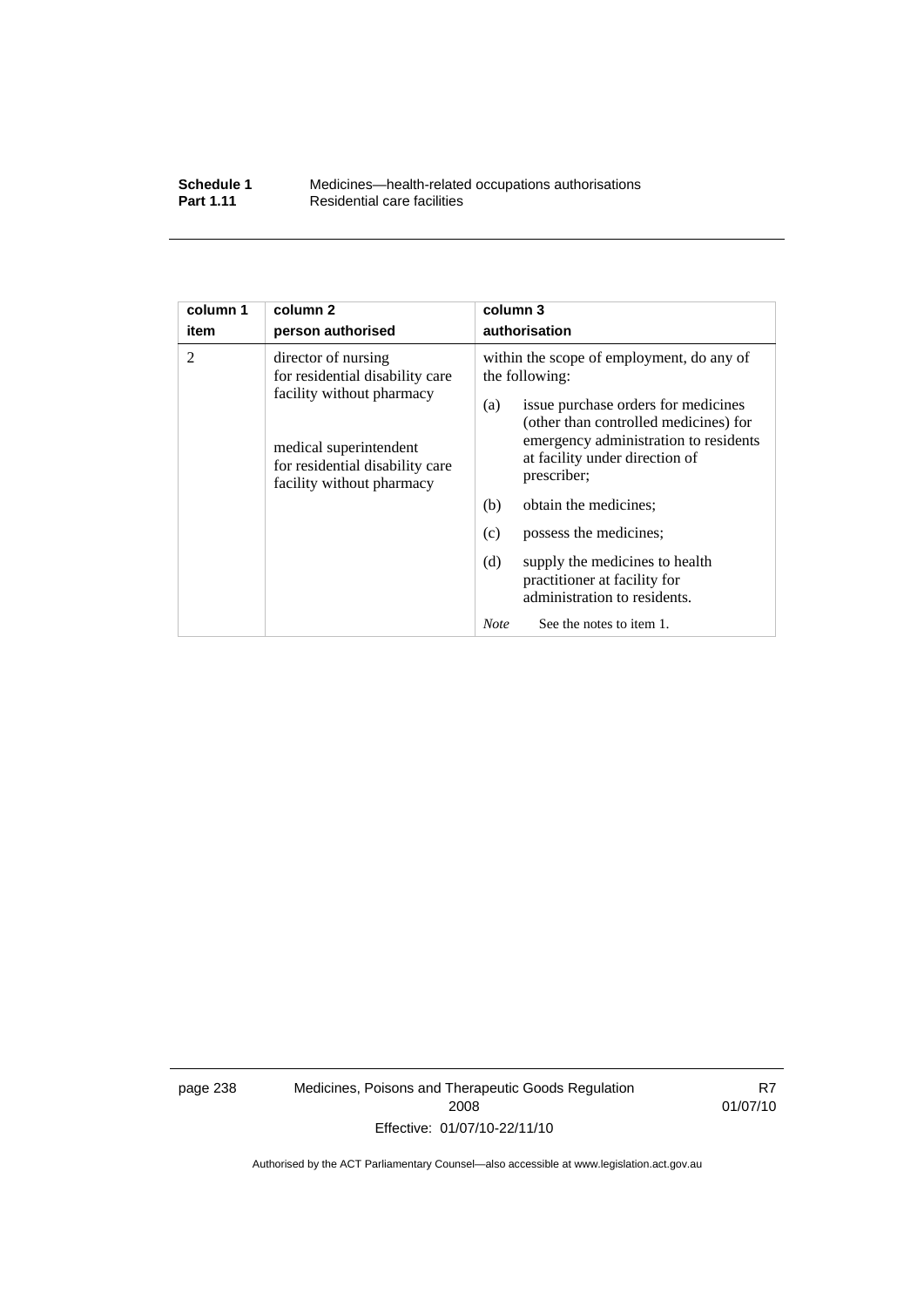# **Part 1.12 Sales representatives for medicines manufacturers and wholesalers**

| column 1 | column 2                                                                                                                                                                                                                                                                                                                                                       | column 3                                                                                                                                                                                                                                                                                                                                                                                                                                                                                          |
|----------|----------------------------------------------------------------------------------------------------------------------------------------------------------------------------------------------------------------------------------------------------------------------------------------------------------------------------------------------------------------|---------------------------------------------------------------------------------------------------------------------------------------------------------------------------------------------------------------------------------------------------------------------------------------------------------------------------------------------------------------------------------------------------------------------------------------------------------------------------------------------------|
| item     | person authorised                                                                                                                                                                                                                                                                                                                                              | authorisation                                                                                                                                                                                                                                                                                                                                                                                                                                                                                     |
| 1        | representative of person<br>authorised (however described)<br>under corresponding law to<br>manufacture medicines<br>representative of medicines<br>wholesalers licence-holder<br>representative of person<br>authorised to supply medicines<br>under the Act, $s$ 20 (4) (which is<br>about wholesalers who do not<br>have a place of business in the<br>ACT) | for purpose of supplying medicines (other<br>than controlled medicines) under<br>medicines Australia code of conduct, and<br>within the scope of employment, do any of<br>the following:<br>obtain manufacturer's packs of<br>(a)<br>medicines (other than controlled<br>medicines) from manufacturer or<br>wholesaler;<br>(b)<br>possess medicines obtained under<br>par(a);<br>supply manufacturer's packs of<br>(c)<br>medicines in accordance with<br>medicines Australia code of<br>conduct. |

R7 01/07/10 Medicines, Poisons and Therapeutic Goods Regulation 2008 Effective: 01/07/10-22/11/10

page 239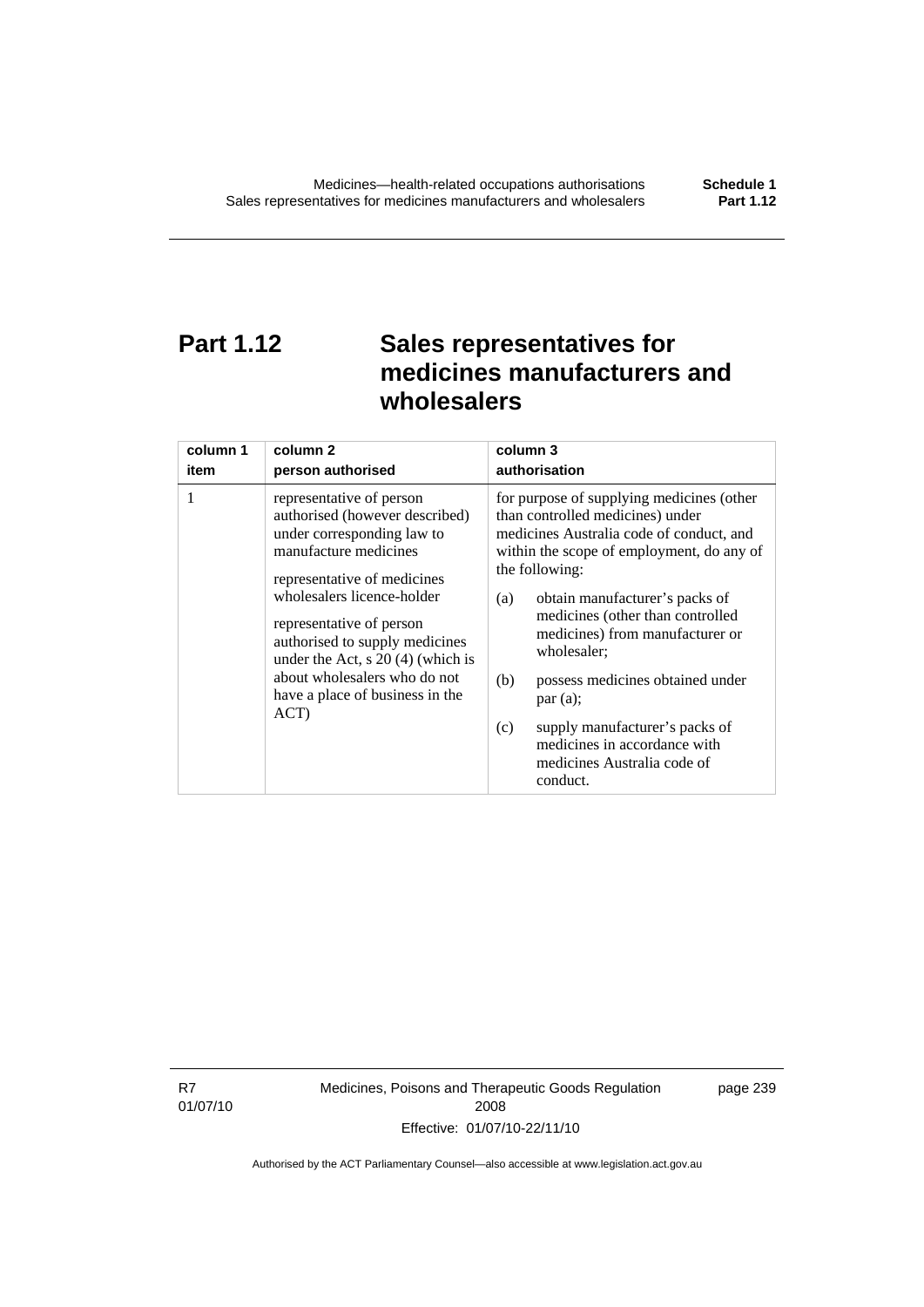# **Part 1.13 Veterinary surgeons and employees**

| column 1 | column <sub>2</sub> | column 3                                                                                                                                                                                          |  |  |
|----------|---------------------|---------------------------------------------------------------------------------------------------------------------------------------------------------------------------------------------------|--|--|
| item     | person authorised   | authorisation                                                                                                                                                                                     |  |  |
| 1        | veterinary surgeon  | to the extent necessary to practise<br>veterinary medicine and, if employed,<br>within the scope of employment, do any of<br>the following:                                                       |  |  |
|          |                     | (a)<br>issue purchase orders for medicines;                                                                                                                                                       |  |  |
|          |                     | obtain medicines;<br>(b)                                                                                                                                                                          |  |  |
|          |                     | possess medicines;<br>(c)                                                                                                                                                                         |  |  |
|          |                     | (d)<br>administer medicines;                                                                                                                                                                      |  |  |
|          |                     | prescribe medicines;<br>(e)                                                                                                                                                                       |  |  |
|          |                     | (f)<br>$supply$ —                                                                                                                                                                                 |  |  |
|          |                     | pharmacy medicines if labelled<br>(i)<br>with words to the effect of 'for<br>animal treatment only'; or                                                                                           |  |  |
|          |                     | pharmacist only medicines<br>(ii)<br>supplied in person by<br>veterinary surgeon, or trainee<br>veterinary surgeon, if labelled<br>with words to the effect of 'for<br>animal treatment only'; or |  |  |
|          |                     | medicines to custodians of<br>(iii)<br>animals during consultations if<br>labelled in accordance with<br>s 161.                                                                                   |  |  |

*Note 1 Veterinary surgeon* does not include a trainee veterinary surgeon (see dict).

*Note 2 Custodian*, of an animal—see the dictionary.

page 240 Medicines, Poisons and Therapeutic Goods Regulation 2008 Effective: 01/07/10-22/11/10

R7 01/07/10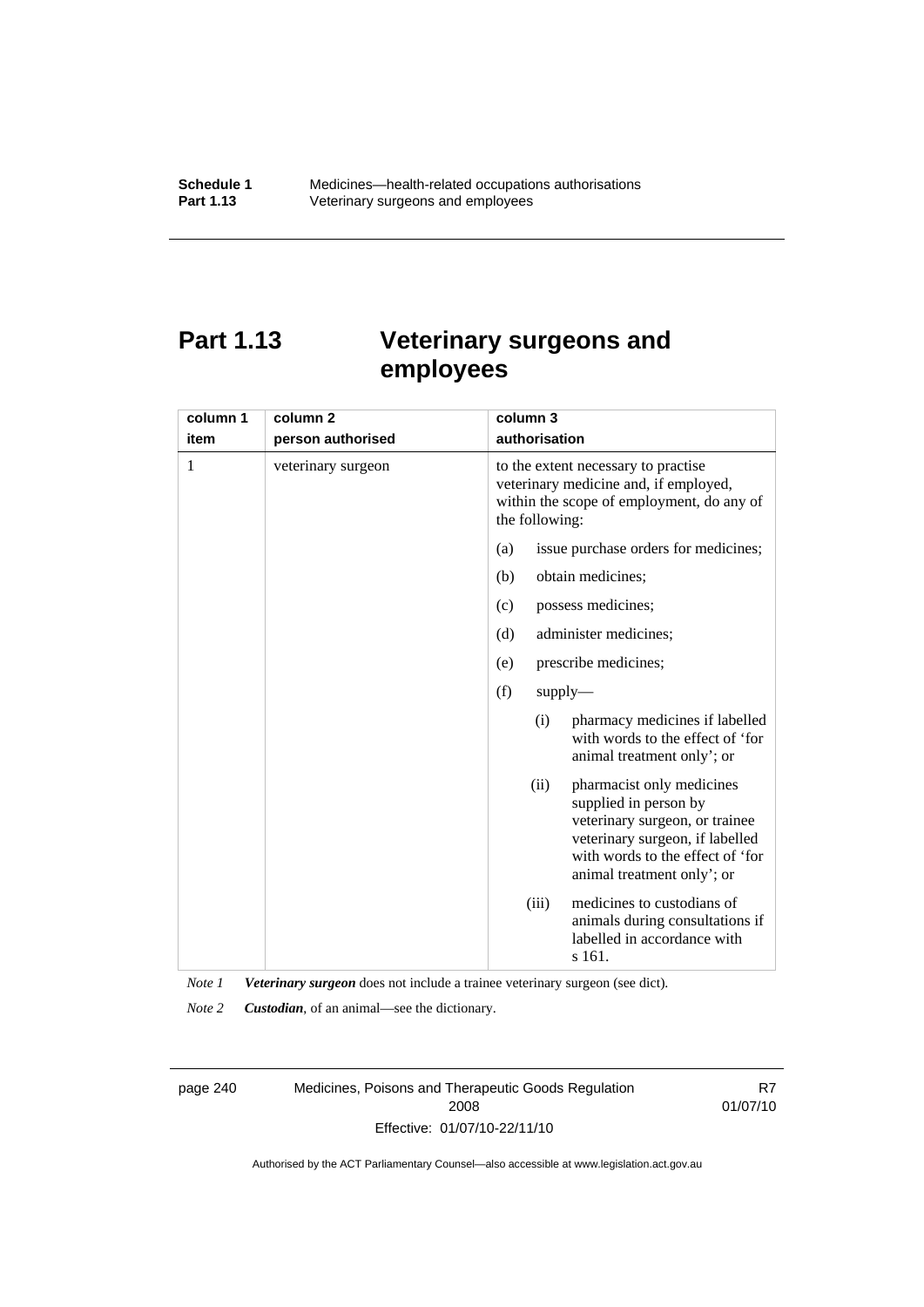| column 1<br>item | column <sub>2</sub><br>person authorised | column 3<br>authorisation                                                                                                                                                                         |  |
|------------------|------------------------------------------|---------------------------------------------------------------------------------------------------------------------------------------------------------------------------------------------------|--|
| $\overline{2}$   | trainee veterinary surgeon               | to the extent necessary to practise<br>veterinary medicine or undertake training,<br>and under supervision of veterinary<br>surgeon, do any of the following:                                     |  |
|                  |                                          | obtain medicines;<br>(a)                                                                                                                                                                          |  |
|                  |                                          | (b)<br>possess medicines;                                                                                                                                                                         |  |
|                  |                                          | administer medicines in accordance<br>(c)<br>with prescription (whether or not<br>issued themself or by veterinary<br>surgeon);                                                                   |  |
|                  |                                          | (d)<br>$supply$ —                                                                                                                                                                                 |  |
|                  |                                          | pharmacy medicines if labelled<br>(i)<br>with words to the effect of 'for<br>animal treatment only'; or                                                                                           |  |
|                  |                                          | (ii)<br>pharmacist only medicines<br>supplied in person by<br>veterinary surgeon, or trainee<br>veterinary surgeon, if labelled<br>with words to the effect of 'for<br>animal treatment only'; or |  |
|                  |                                          | medicines supplied in person<br>(iii)<br>by a veterinary surgeon at the<br>surgery if labelled in<br>accordance with s 161;                                                                       |  |
|                  |                                          | prescribe medicines for<br>(e)<br>administration at veterinary surgery.                                                                                                                           |  |

R7 01/07/10 Medicines, Poisons and Therapeutic Goods Regulation 2008 Effective: 01/07/10-22/11/10

page 241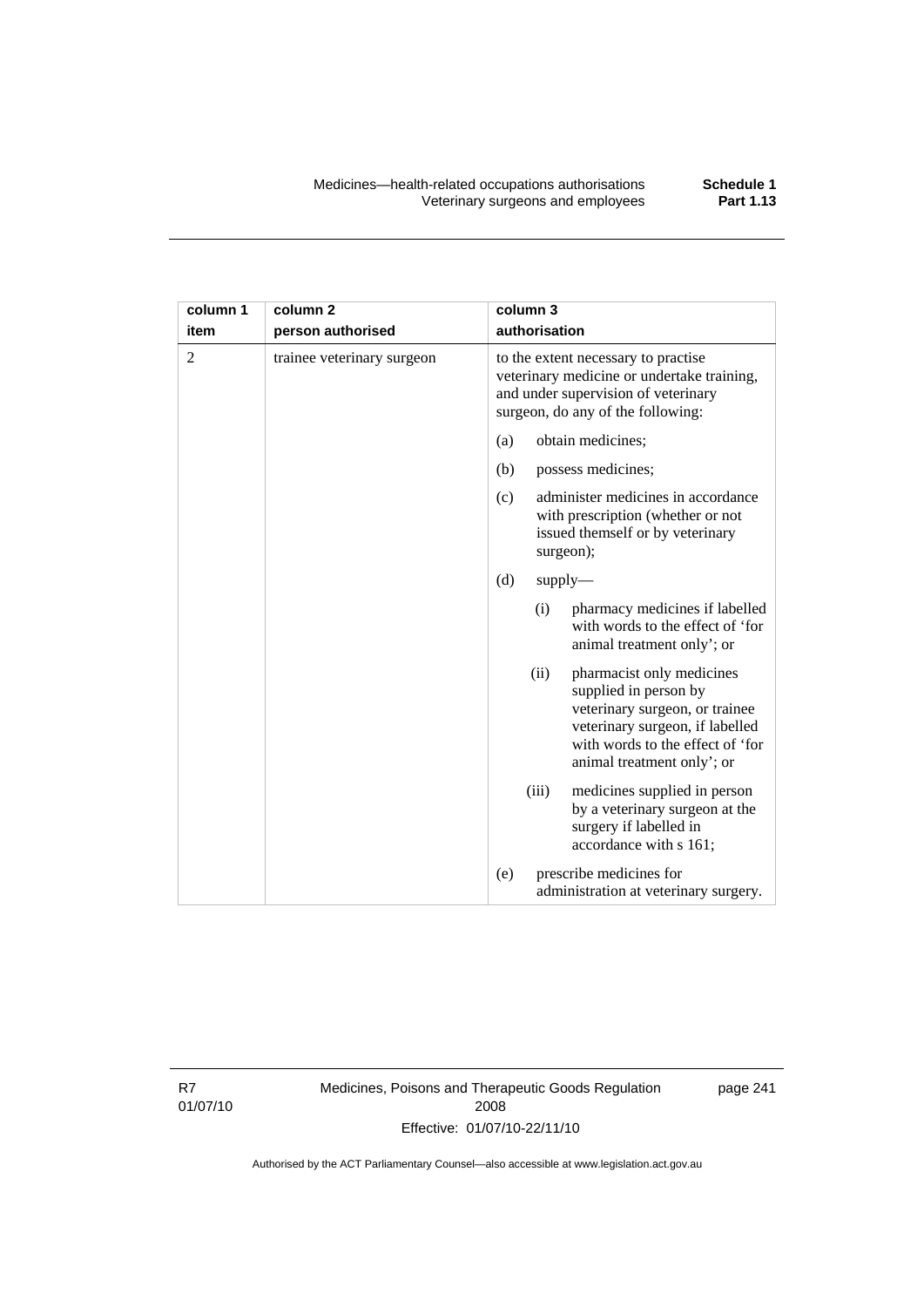#### **Schedule 1** Medicines—health-related occupations authorisations<br>**Part 1.13** Veterinary surgeons and employees Veterinary surgeons and employees

| column 1 | column <sub>2</sub>                                                                            | column 3      |                                                                                                                                                                                 |  |
|----------|------------------------------------------------------------------------------------------------|---------------|---------------------------------------------------------------------------------------------------------------------------------------------------------------------------------|--|
| item     | person authorised                                                                              | authorisation |                                                                                                                                                                                 |  |
| 3        | veterinary surgeon's employee<br>public employee assisting<br>veterinary surgeon who is public |               | within the scope of employment and under<br>supervision of veterinary surgeon, do any<br>of the following:                                                                      |  |
|          | employee                                                                                       | (a)           | obtain medicines from veterinary<br>surgeon authorised to possess them;                                                                                                         |  |
|          |                                                                                                | (b)           | possess medicines mentioned in<br>par(a);                                                                                                                                       |  |
|          |                                                                                                | (c)           | administer medicines mentioned in<br>par (a) in accordance with veterinary<br>surgeon's prescription;                                                                           |  |
|          |                                                                                                | (d)           | supply pharmacy medicines if<br>labelled with words to the effect of<br>'for animal treatment only';                                                                            |  |
|          |                                                                                                | (e)           | supply pharmacist only medicines<br>supplied in person by veterinary<br>surgeon, or trainee veterinary<br>surgeon, if supply is for purpose of<br>sale or delivery of medicine; |  |
|          |                                                                                                | (f)           | supply medicines supplied in person<br>by a veterinary surgeon at the place<br>of employment if labelled in<br>accordance with s 161.                                           |  |

page 242 Medicines, Poisons and Therapeutic Goods Regulation 2008 Effective: 01/07/10-22/11/10

R7 01/07/10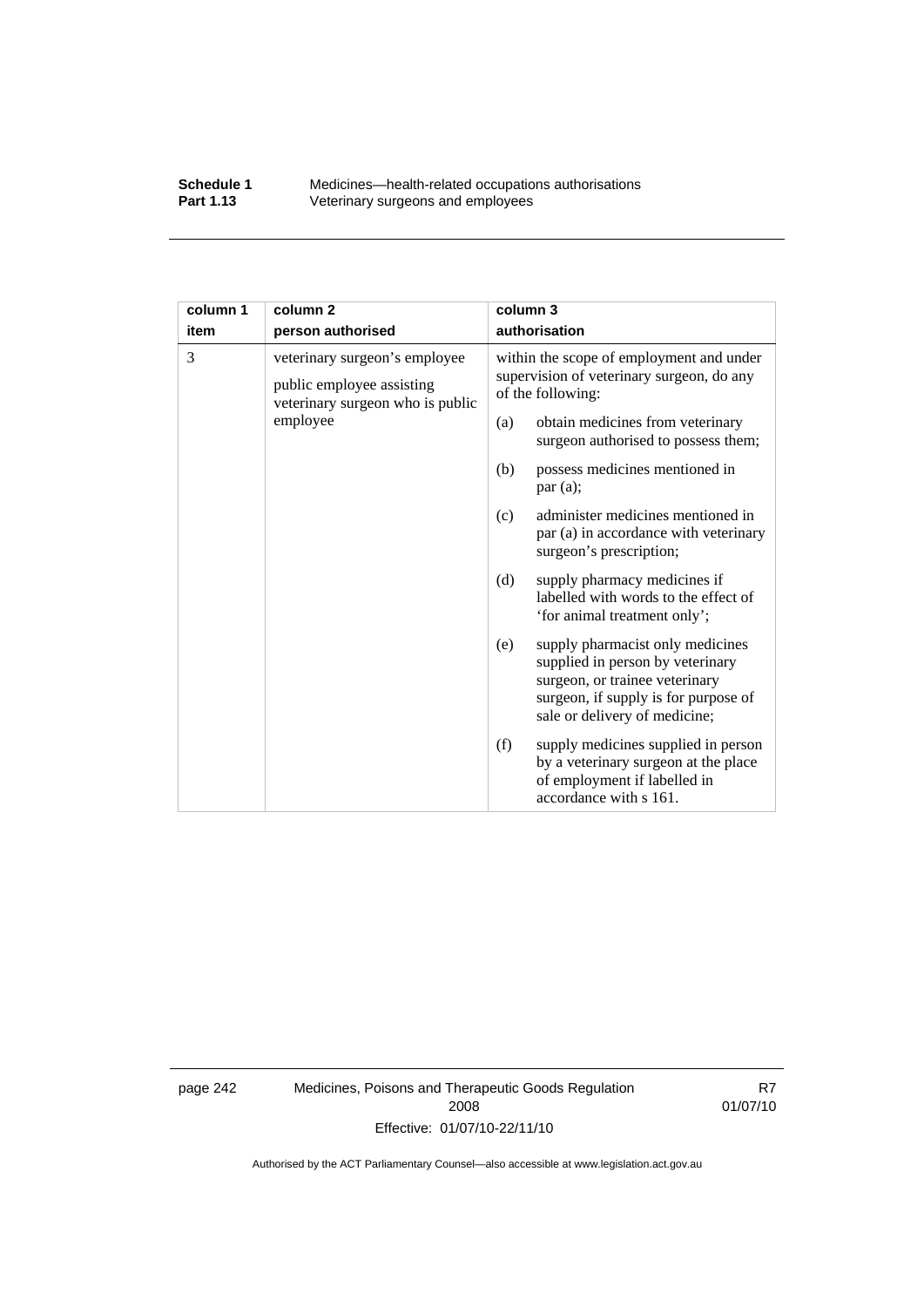# **Schedule 2 Optometry medicines**

(see sch 1)

| column 1<br>item | column 2<br>optometry medicines | column 3<br>prescribed purpose                          |
|------------------|---------------------------------|---------------------------------------------------------|
|                  | cycloplegic medicines           | paralysing accommodation of eye                         |
|                  | local anaesthetics              | tonometry<br>fitting contact lens                       |
|                  | miotic medicines                | instilling into eye after use of<br>mydriatic substance |
|                  | mydriatic medicines             | enlarging pupil                                         |

**Table 2.1 General optometry medicines** 

### **Table 2.2 Restricted optometry medicines**

| column 1<br>item | column 2<br>optometry medicines                                                                                                                           | column 3<br>condition to which medicines<br>relate                             |
|------------------|-----------------------------------------------------------------------------------------------------------------------------------------------------------|--------------------------------------------------------------------------------|
| 1                | Chloramphenicol<br>topical ocular antiinfective agents<br>(antibacterial, antiviral)<br>Gramicidin<br>Framycetin<br>Neomycin<br>Polymyxin<br>Tetracycline |                                                                                |
| $\mathfrak{D}$   | Cromoglycate<br>Ketotifen<br>Levocabastine<br>Lodoxamide<br>Olopatadine                                                                                   | topical ocular antiallergy agents<br>(antihistamine, mast cell<br>stabilisers) |

R7 01/07/10 Medicines, Poisons and Therapeutic Goods Regulation 2008 Effective: 01/07/10-22/11/10

page 243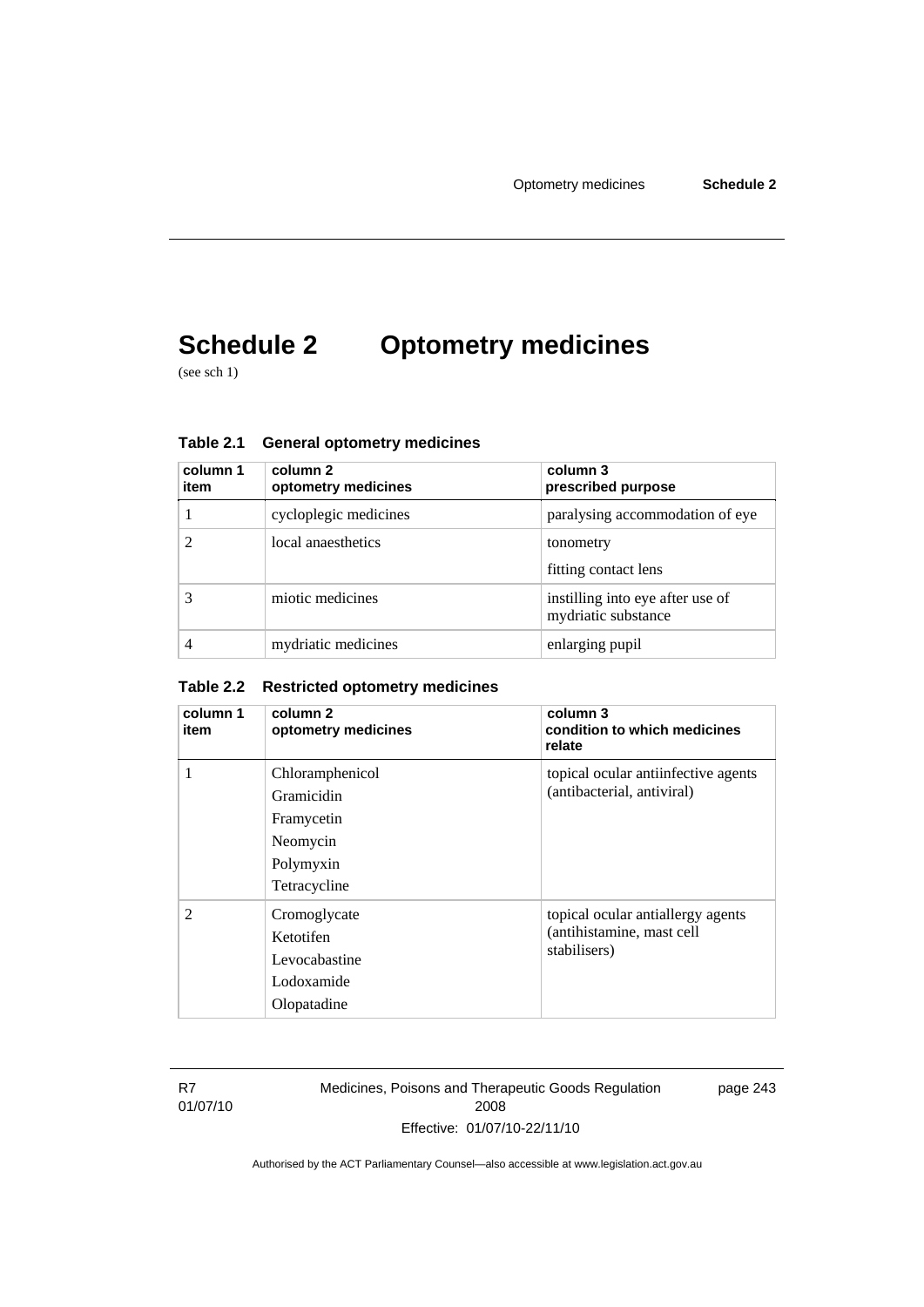### **Schedule 2** Optometry medicines

| column 1<br>item | column <sub>2</sub><br>optometry medicines                                                                                                                                                              | column 3<br>condition to which medicines<br>relate                                                                       |  |
|------------------|---------------------------------------------------------------------------------------------------------------------------------------------------------------------------------------------------------|--------------------------------------------------------------------------------------------------------------------------|--|
| 3                | Diclofenac<br>Flurbiprofen<br>Ketorolac                                                                                                                                                                 | topical ocular non-steroidal<br>antiinflammatory agents (NSAIDS)                                                         |  |
| $\overline{4}$   | Fluorometholone<br>Hydrocortisone                                                                                                                                                                       | topical ocular steroid preparations                                                                                      |  |
| 5                | Apraclonidine<br>Betaxolol<br>Bimatoprost<br><b>Brimonidine</b><br><b>Brinzolamide</b><br>Carbachol<br>Dipivefrine<br>Dorzolamide<br>Latanoprost<br>Levobunolol<br>Pilocarpine<br>Timolol<br>Travoprost | topical glaucoma preparations in<br>accordance with shared care model<br>endorsed by the Optometry Board<br>of Australia |  |
| 6                | Atropine<br>Cyclopentolate<br>Homatropine<br>Phenylephrine<br>Tropicamide                                                                                                                               | mydriatics and cycloplegics                                                                                              |  |
| $\overline{7}$   | Amethocaine<br>Oxybuprocaine<br>Proxymetacaine                                                                                                                                                          | topical local anaesthetics                                                                                               |  |

page 244 Medicines, Poisons and Therapeutic Goods Regulation 2008 Effective: 01/07/10-22/11/10

R7 01/07/10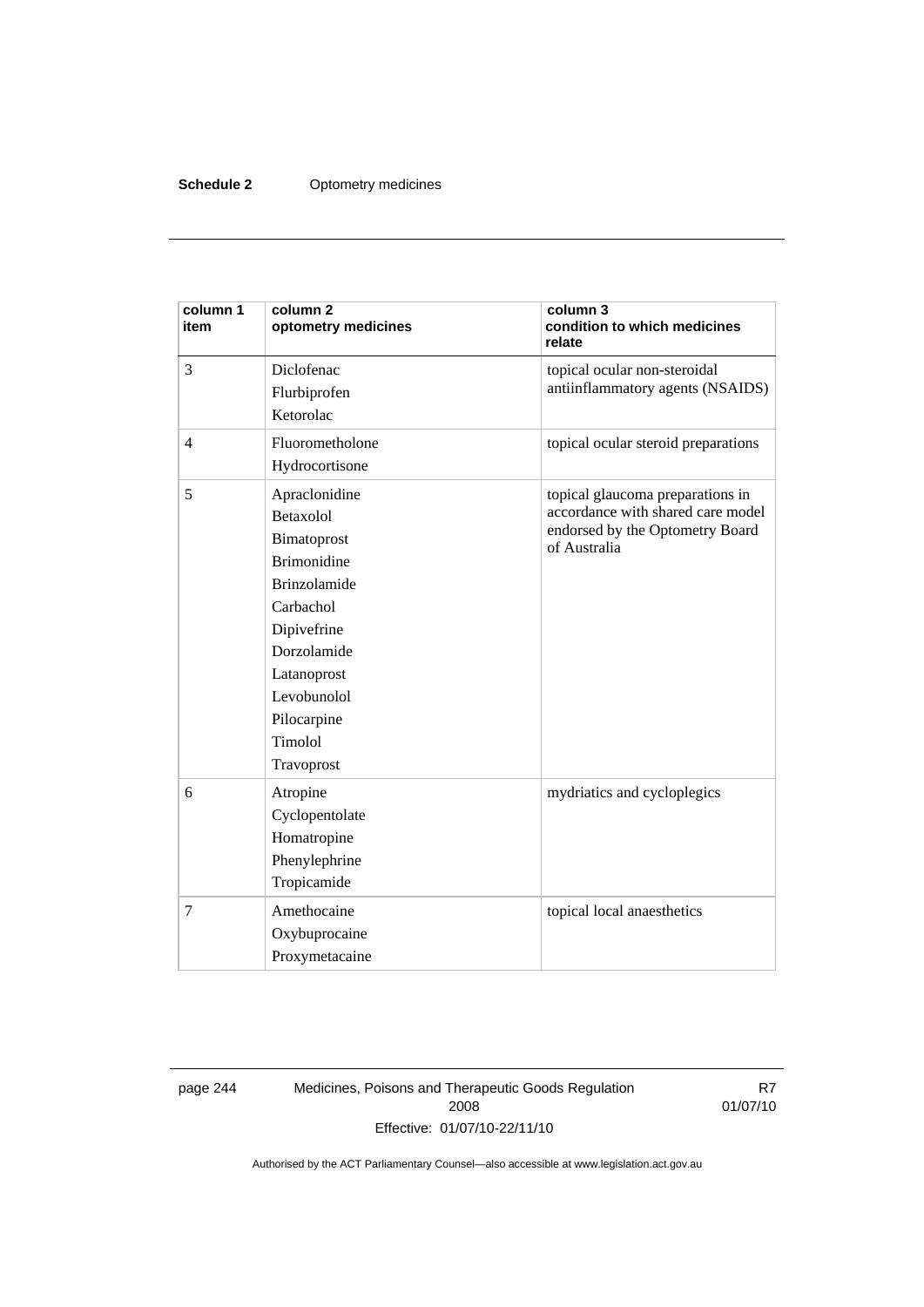## **Schedule 3 Designated appendix D medicines—standing approvals**

(see s 31, s 33, s 41, s 160, s 591, s 592 and s 593)

## **Part 3.1 Approval conditions**

### **3.1 Definitions—sch 3**

In this schedule:

*condition 1*, for a doctor prescribing or supplying a designated appendix D medicine to a woman of child-bearing age, means the doctor must ensure that the possibility of pregnancy by the woman has been excluded prior to commencement of treatment.

*condition 2*, for a doctor prescribing or supplying a designated appendix D medicine to a woman of child-bearing age, means the doctor must advise the woman to avoid becoming pregnant during, or for a period of 1 month after the completion of, treatment.

*condition 3*, for a doctor prescribing or supplying a designated appendix D medicine to a woman of child-bearing age, means the doctor must advise the woman to avoid becoming pregnant during, or for a period of 3 months after the completion of, treatment.

*condition 4*, for a doctor prescribing or supplying a designated appendix D medicine to a woman of child-bearing age, means the doctor must advise the woman to avoid becoming pregnant during, or for a period of 24 months after the completion of, treatment.

R7 01/07/10 page 245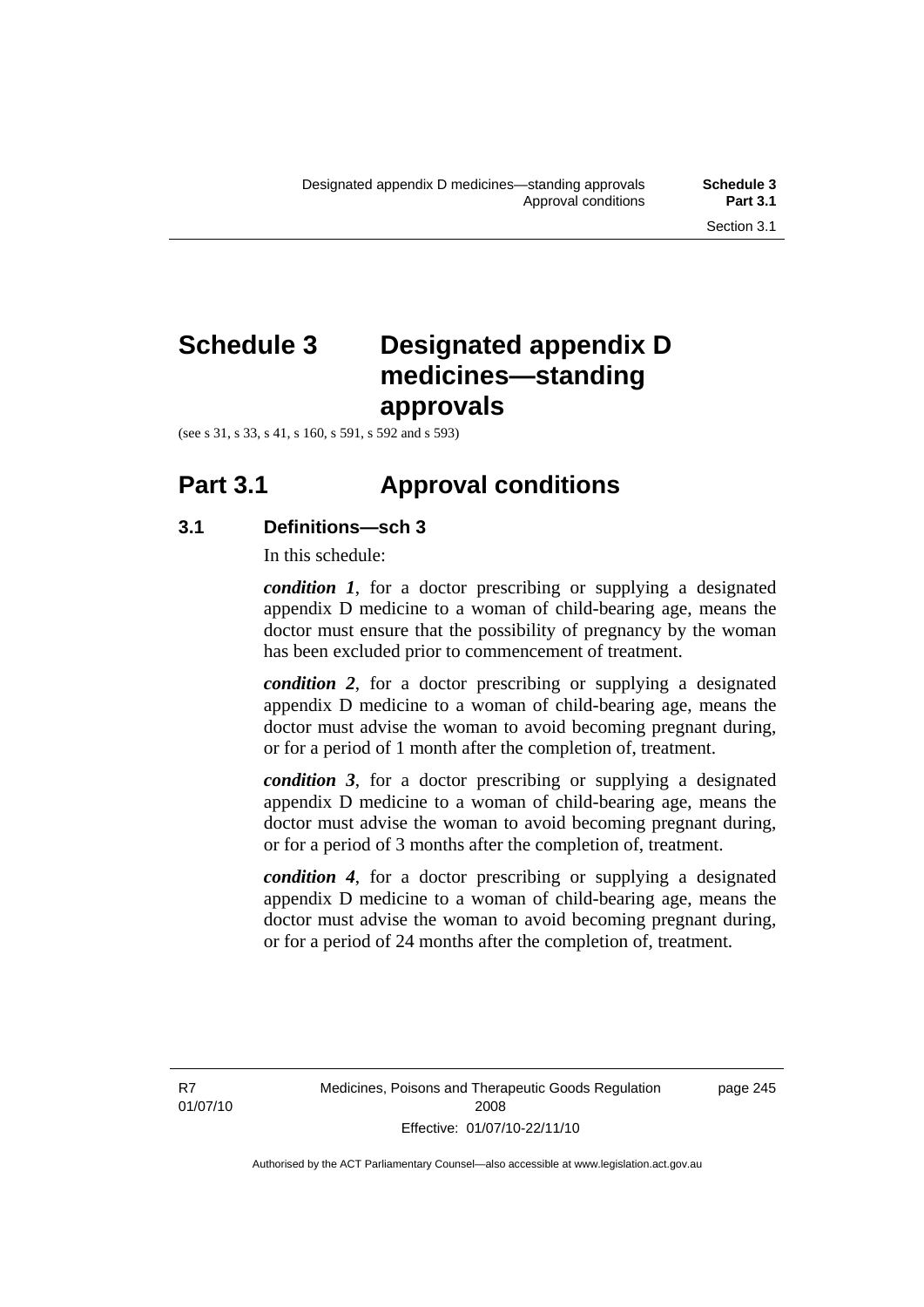# **Part 3.2 Standing approvals for designated appendix D medicines**

| column 1<br>item | column 2<br>doctor                      | column 3<br>medicine                                                                   | column 4<br>conditions (if any) |
|------------------|-----------------------------------------|----------------------------------------------------------------------------------------|---------------------------------|
| 1                | specialist practising                   | acitretin for human use                                                                | conditions 1 and 4              |
|                  | in specialist area of<br>dermatology    | alefacept for human use                                                                |                                 |
|                  |                                         | bexarotene for human use                                                               | conditions 1 and 2              |
|                  |                                         | etretinate for human use                                                               | conditions 1 and 4              |
|                  |                                         | isotretinoin for human oral use                                                        | conditions 1 and 2              |
|                  |                                         | thalidomide for human use                                                              | conditions 1 and 2              |
| $\overline{2}$   | specialist practising                   | clomiphene for human use                                                               |                                 |
|                  | in specialist area of<br>endocrinology, | cyclofenil for human use                                                               |                                 |
|                  | gynaecology or                          | dinoprost for human use                                                                |                                 |
| obstetrics       | dinoprostone for human use              |                                                                                        |                                 |
|                  |                                         | follitropin alpha (recombinant human<br>follicle-stimulating hormone) for<br>human use |                                 |
|                  |                                         | follitropin beta (recombinant human<br>follicle-stimulating hormone) for<br>human use  |                                 |
|                  |                                         | luteinising hormone for human use                                                      |                                 |
|                  |                                         | urofollitropin (human<br>follicle-stimulating hormone) for<br>human use                |                                 |

page 246 Medicines, Poisons and Therapeutic Goods Regulation 2008 Effective: 01/07/10-22/11/10

R7 01/07/10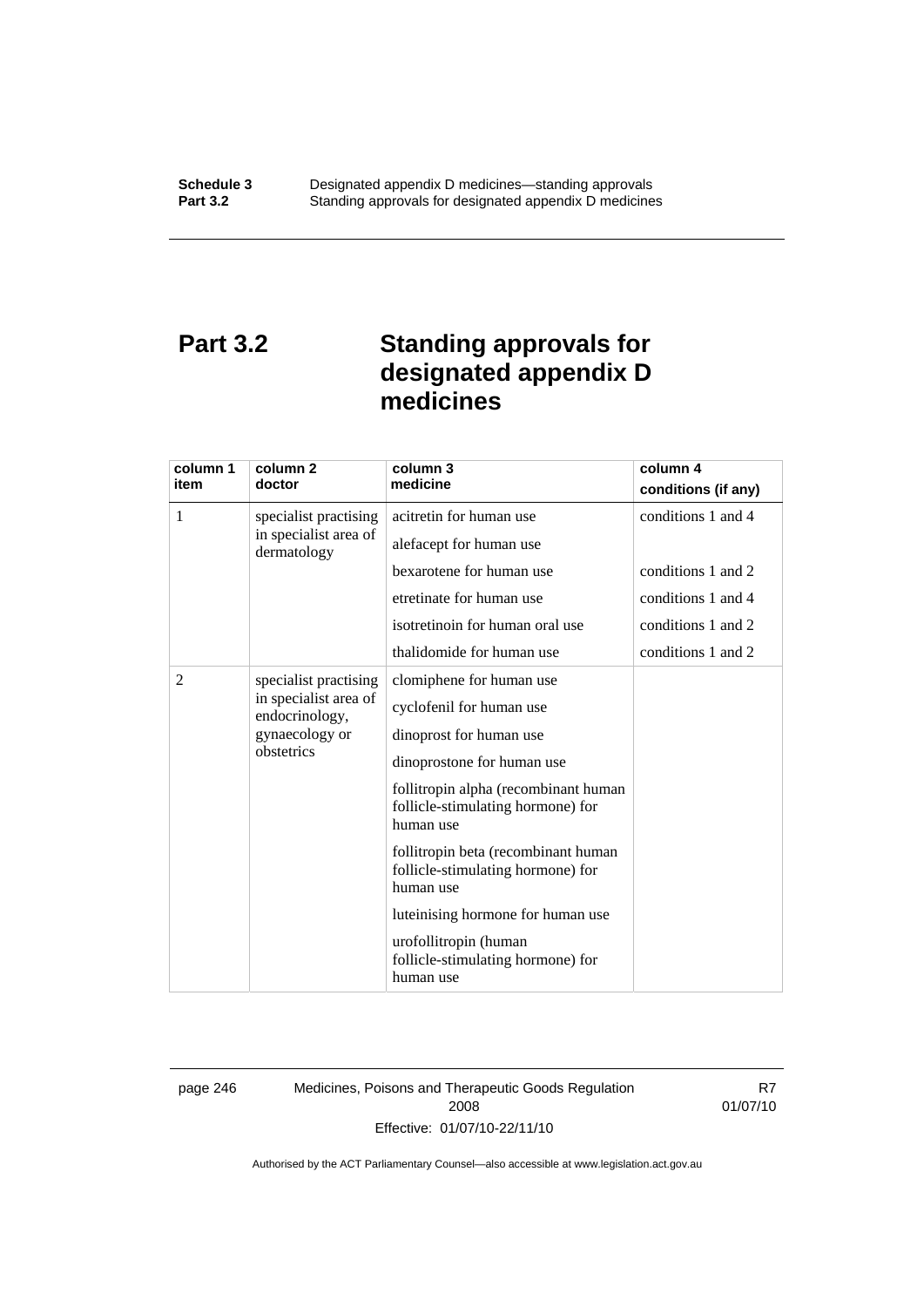Designated appendix D medicines—standing approvals **Schedule 3**  Standing approvals for designated appendix D medicines

| column 1<br>item | column <sub>2</sub><br>doctor                                                                                                                           | column 3<br>medicine            | column 4<br>conditions (if any) |
|------------------|---------------------------------------------------------------------------------------------------------------------------------------------------------|---------------------------------|---------------------------------|
| 3                | specialist practising<br>in specialist area of<br>mental health                                                                                         | clozapine for human use         |                                 |
|                  | doctor employed by<br>Territory and<br>working under<br>supervision of chief<br>psychiatrist under<br>Mental Health<br>(Treatment and<br>Care) Act 1994 |                                 |                                 |
| 4                | specialist physician                                                                                                                                    | acitretin for human use         | conditions 1 and 4              |
|                  |                                                                                                                                                         | etretinate for human use        | conditions 1 and 4              |
|                  |                                                                                                                                                         | bexarotene for human use        | conditions 1 and 2              |
|                  |                                                                                                                                                         | bosentan for human use          | conditions 1 and 3              |
|                  |                                                                                                                                                         | isotretinoin for human oral use | conditions 1 and 2              |
|                  |                                                                                                                                                         | teriparatide for human use      |                                 |
|                  |                                                                                                                                                         | thalidomide for human use       | conditions 1 and 2              |
|                  |                                                                                                                                                         | tretinoin for human oral use    | conditions 1 and 2              |

*Note Specialist* includes a doctor training in a specialist area—see the dictionary.

R7 01/07/10 Medicines, Poisons and Therapeutic Goods Regulation 2008 Effective: 01/07/10-22/11/10

page 247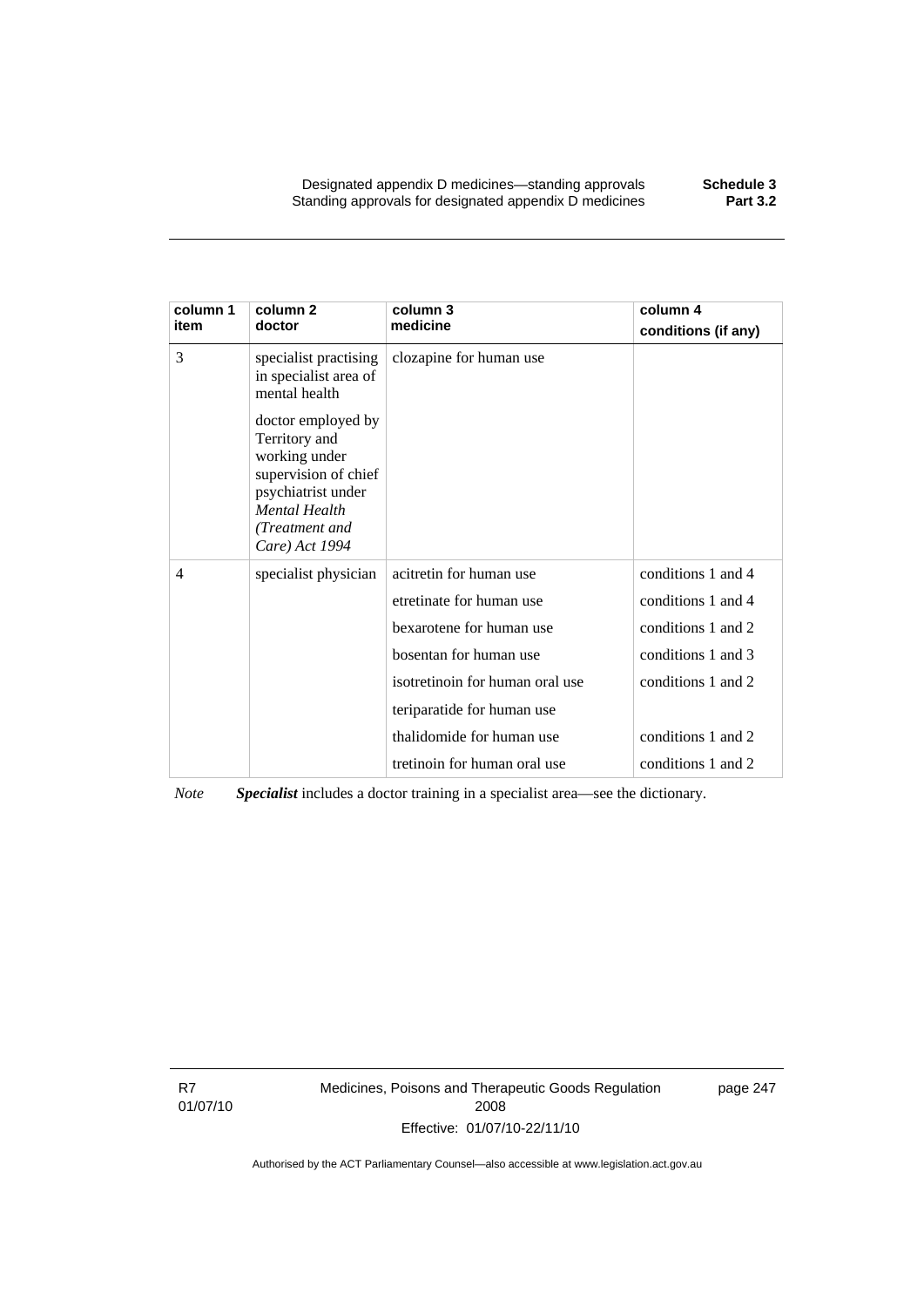# **Schedule 4 Dangerous poisons manufacturing etc authorisations**

(see s 690)

| column 1<br>item | column <sub>2</sub><br>people                                             | column 3<br>dangerous poison | column 4<br>prescribed purpose                                         |
|------------------|---------------------------------------------------------------------------|------------------------------|------------------------------------------------------------------------|
| 1                | manufacturers of glass                                                    | arsenic                      | manufacturing glass                                                    |
|                  | metallurgists                                                             |                              | manufacturing alloys                                                   |
| 2                | manufacturers of dyes or<br>pharmaceuticals                               | benzene                      | manufacturing dyes or<br>pharmaceuticals                               |
|                  | manufacturers of lacquers,<br>linoleum, protective cloths<br>or varnishes |                              | manufacturing lacquers,<br>linoleum, protective<br>cloths or varnishes |
| 3                | manufacturers of<br>chemicals or<br>pharmaceuticals                       | carbon tetrachloride         | manufacturing<br>chemicals or<br>pharmaceuticals                       |
|                  | manufacturers of lacquers,<br>paints or varnishes                         |                              | manufacturing lacquers,<br>paints or varnishes                         |
| $\overline{4}$   | managers of swimming<br>pools, other than domestic<br>swimming pools      | chlorine                     | purifying water in pools                                               |
|                  | manufacturers of<br>chemicals, plastics or<br>synthetic rubber            |                              | manufacturing<br>chemicals, plastics or<br>synthetic rubber            |
|                  | metallurgists                                                             |                              | cleaning metals                                                        |
|                  | people working at sewage<br>treatment centres                             |                              | treating sewage at<br>treatment centres                                |
|                  | people working at water<br>treatment centres                              |                              | purifying water at<br>treatment centres                                |

page 248 Medicines, Poisons and Therapeutic Goods Regulation 2008 Effective: 01/07/10-22/11/10

R7 01/07/10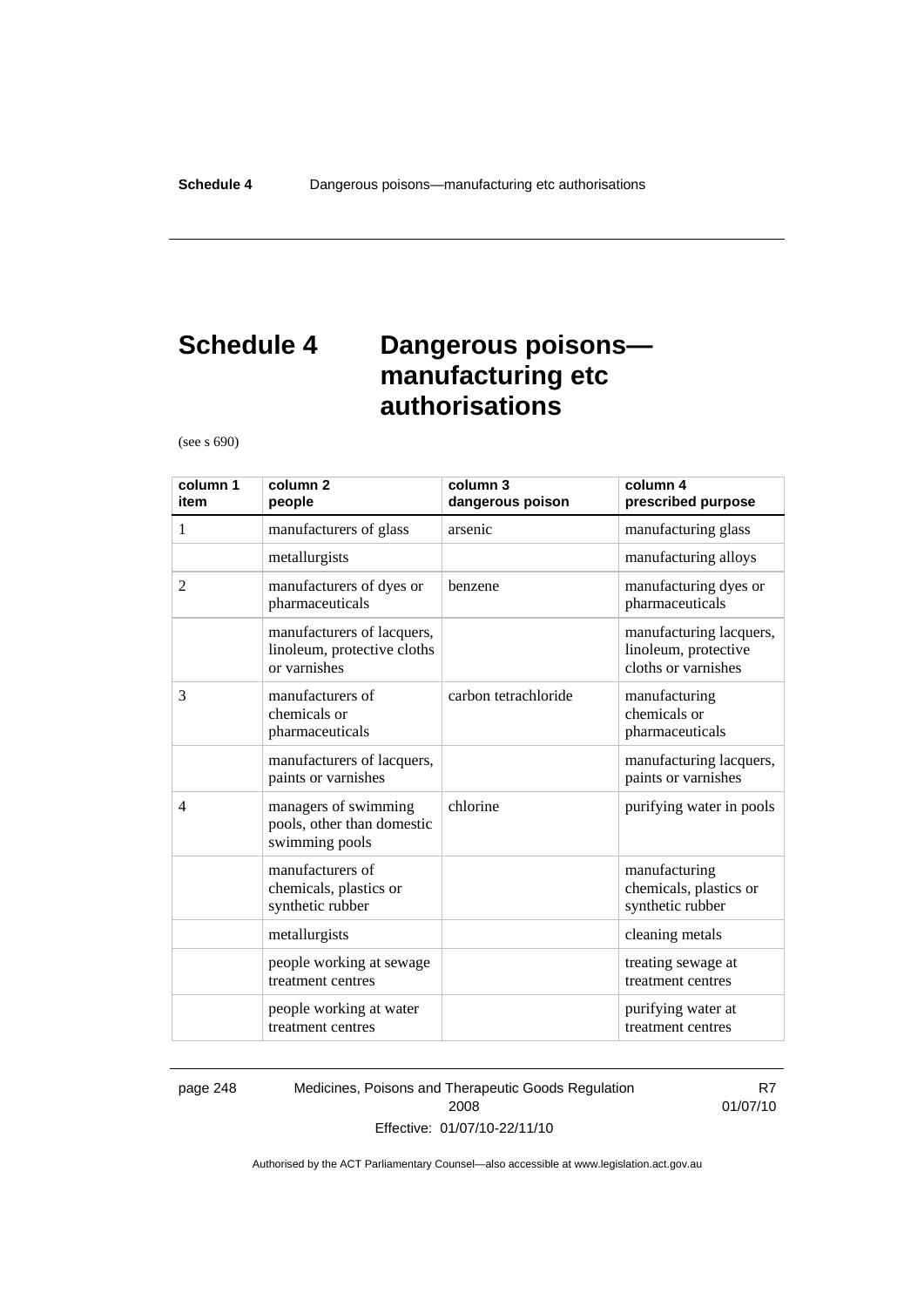| column 1<br>item | column <sub>2</sub><br>people                                   | column 3<br>dangerous poison                      | column 4<br>prescribed purpose                                  |
|------------------|-----------------------------------------------------------------|---------------------------------------------------|-----------------------------------------------------------------|
| 5                | electroplaters                                                  | cyanides                                          | electroplating                                                  |
|                  | jewellers                                                       |                                                   | manufacturing gold<br>jewellery                                 |
|                  | miners                                                          |                                                   | extracting or processing<br>gold                                |
| 6                | manufacturers of lacquers,<br>paints or varnishes               | epichlorohydrin                                   | manufacturing lacquers,<br>paints or varnishes                  |
| 7                | manufacturers of<br>chemicals or detergents                     | ethylene oxide                                    | manufacturing<br>chemicals or detergents                        |
|                  | sterilising technologists                                       |                                                   | sterilising surgical<br>instruments                             |
| 8                | glass workers                                                   | hydrofluoric acid                                 | etching glass                                                   |
|                  | masons                                                          |                                                   | cleaning building<br>materials                                  |
|                  | metal workers                                                   |                                                   | cleaning or etching<br>metals                                   |
|                  | miners                                                          |                                                   | extracting or processing<br>gold                                |
|                  | potters                                                         |                                                   | cleaning ceramics                                               |
| 9                | manufacturers of lamps,<br>mirrors or scientific<br>instruments | mercury                                           | manufacturing of lamps,<br>mirrors or scientific<br>instruments |
|                  | manufacturers of mercury<br>salts or organic<br>compounds       |                                                   | manufacturing mercury<br>salts or organic<br>compounds          |
|                  | miners                                                          |                                                   | extracting metals from<br>ores                                  |
| 10               | manufacturers of plastics                                       | 4, 4'-methylenebis<br>[2-chloroaniline]<br>(MOCA) | manufacturing plastics                                          |

R7 01/07/10 Medicines, Poisons and Therapeutic Goods Regulation 2008 Effective: 01/07/10-22/11/10

page 249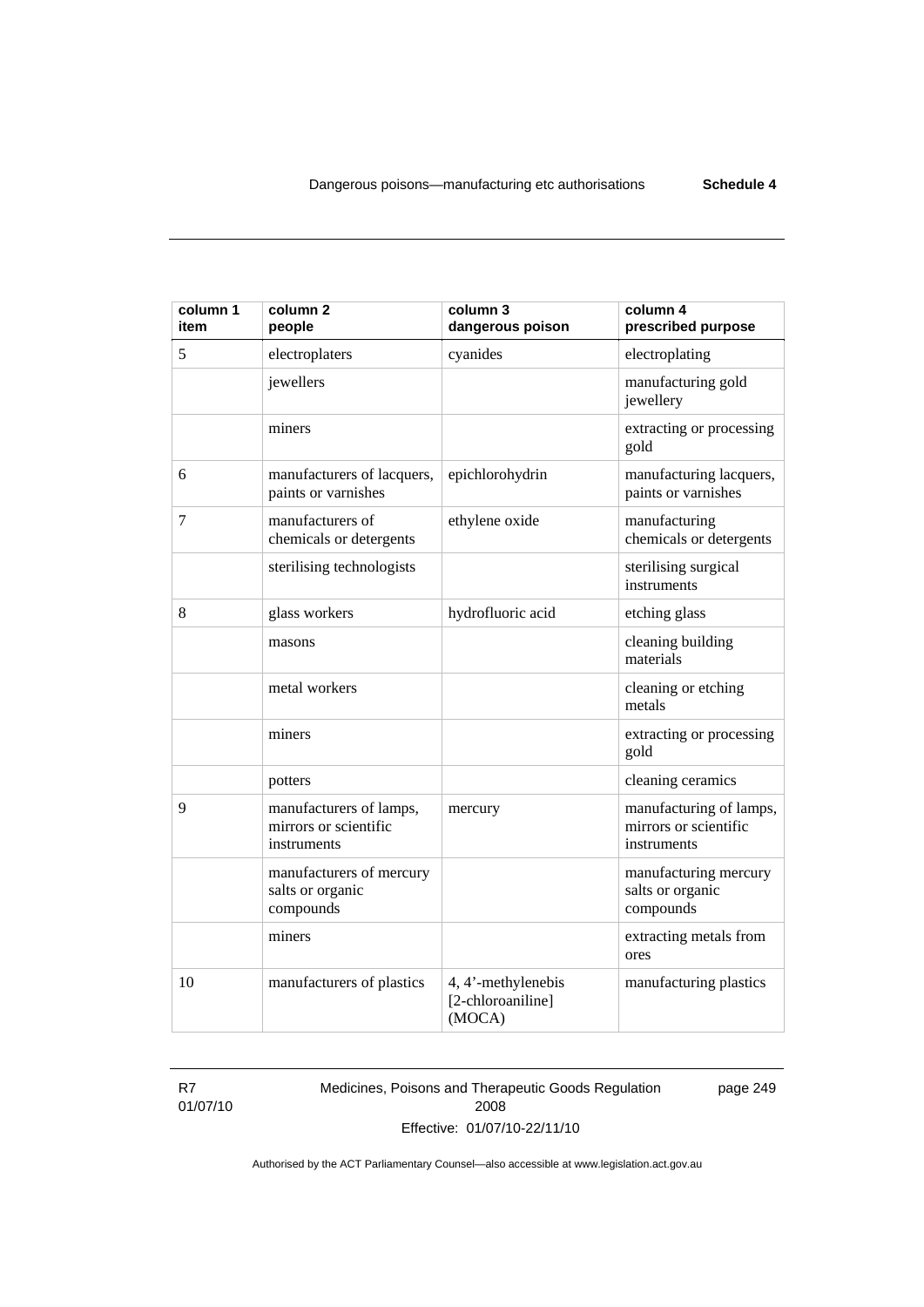#### **Schedule 4** Dangerous poisons—manufacturing etc authorisations

| column 1<br>item | column <sub>2</sub><br>people                                                        | column 3<br>dangerous poison | column 4<br>prescribed purpose                                                    |
|------------------|--------------------------------------------------------------------------------------|------------------------------|-----------------------------------------------------------------------------------|
| 11               | manufacturers of<br>detergents, lubricants or<br>organic compounds                   | propylene oxide              | manufacturing<br>detergents, lubricants or<br>organic compounds                   |
| 12               | manufacturers of organic<br>compounds, paints, rust<br>removers or varnishes         | tetrachloroethane            | manufacturing organic<br>compounds, paints, rust<br>removers or varnishes         |
| 13               | manufacturers of dyes                                                                | ortho-tolidine               | manufacturing dyes                                                                |
| 14               | manufacturers of<br>disinfectants, household<br>cleaners or industrial<br>deodorants | trichloroisocyanuric acid    | manufacturing<br>disinfectants, household<br>cleaners or industrial<br>deodorants |

page 250 Medicines, Poisons and Therapeutic Goods Regulation 2008 Effective: 01/07/10-22/11/10

R7 01/07/10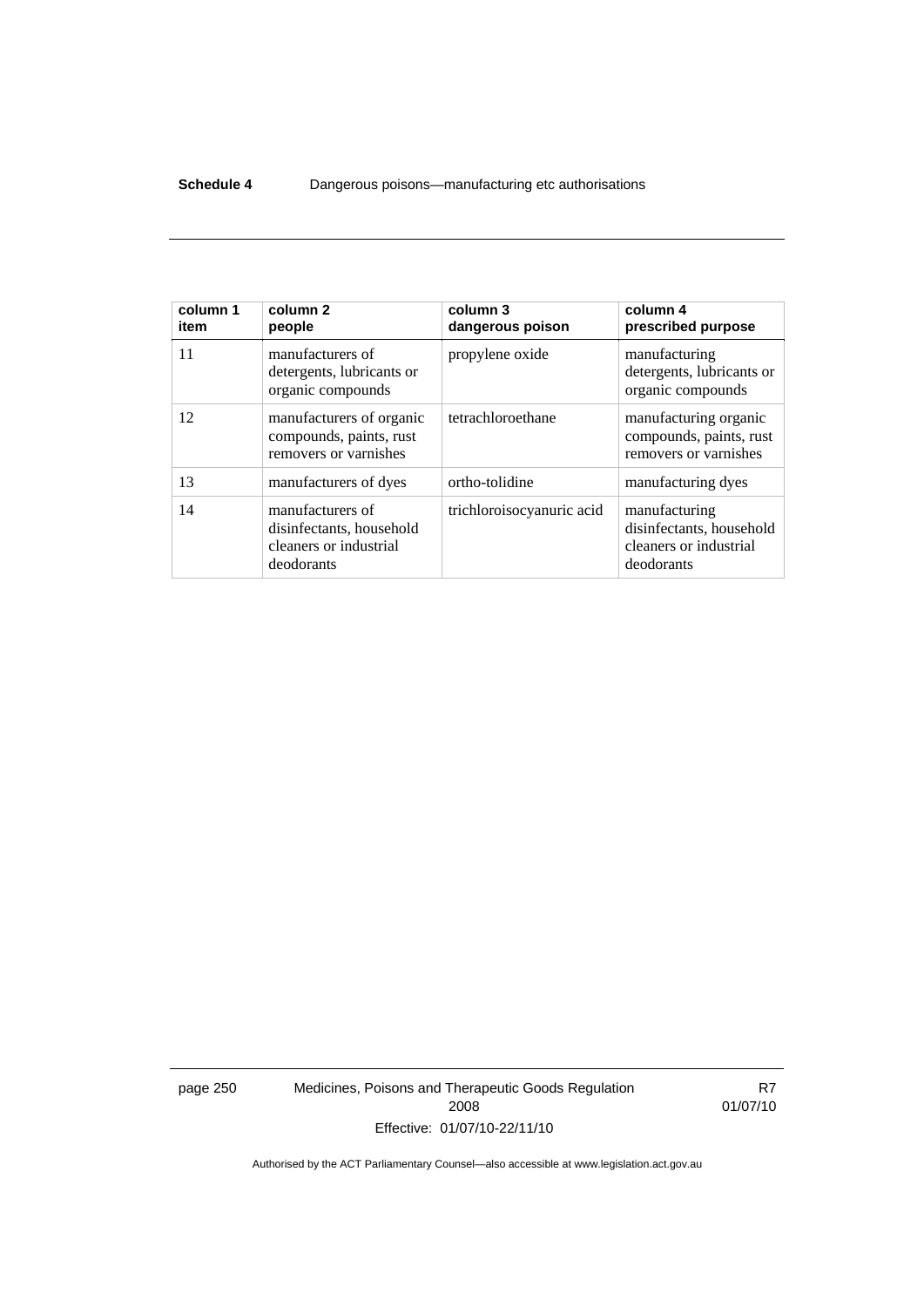# **Schedule 5 Requirements for storage receptacles**

(see s 531 and s 533)

## **Part 5.1 Medicines cabinets**

### **5.1 Medicines cabinets—general requirements**

A medicines cabinet must be constructed to prevent ready access to the cabinet's contents by cutting, sawing or unbolting.

### **5.2 Medicines cabinets—body requirements**

- (1) The body of a medicines cabinet must be constructed of a single layer of black mild steel plate at least 10mm thick and with continuous welding of all joints.
- (2) The body must have, for installation—
	- (a) 4 suitably sized holes in the cabinet's back plate; or
	- (b) 2 suitably sized holes in the back plate and 2 suitably sized holes in the cabinet's base.

page 251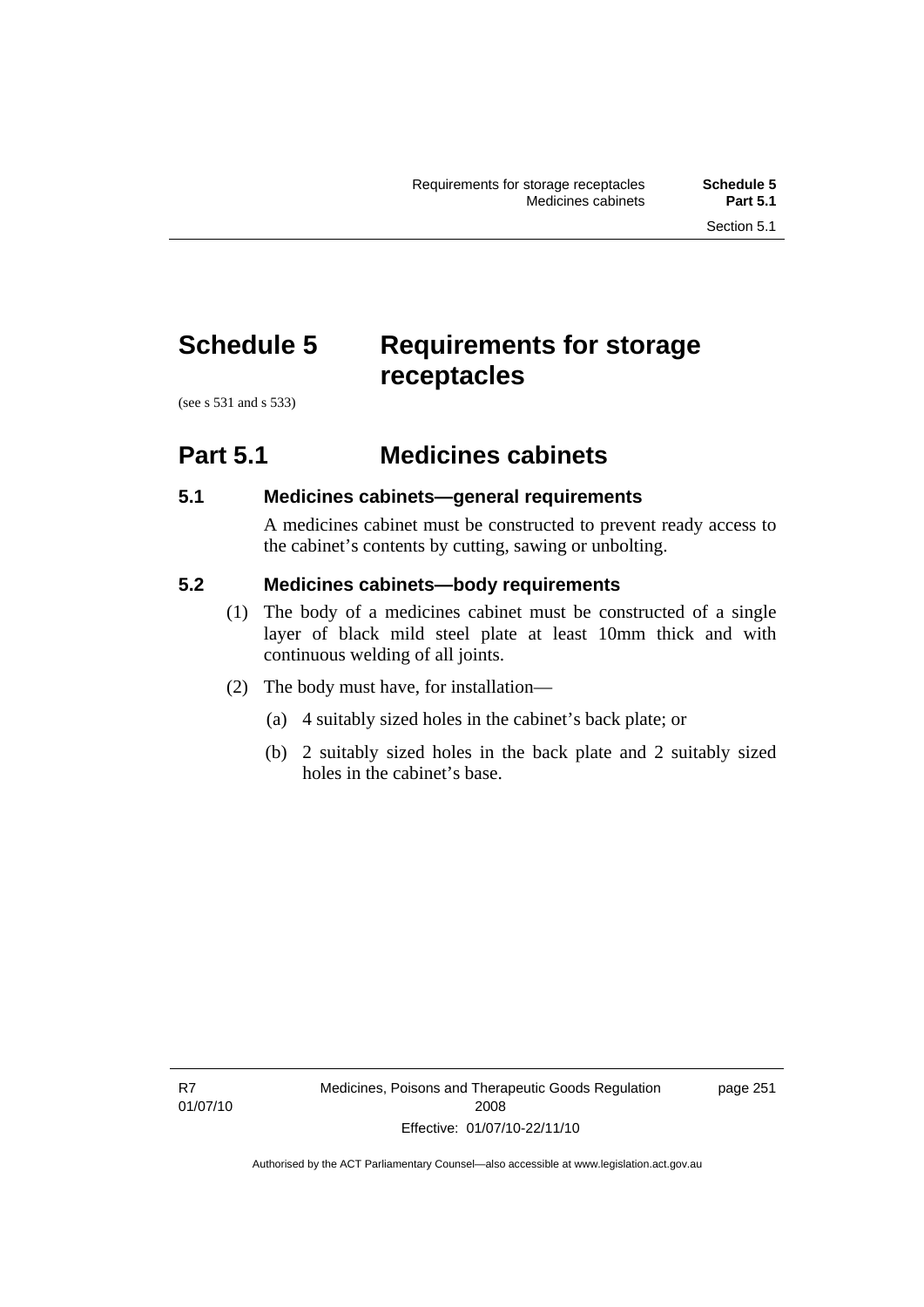### **5.3 Medicines cabinets—door requirements**

- (1) The door of a medicines cabinet must be constructed of black mild steel plate at least 10mm thick.
- (2) When the medicines cabinet door is closed, the door must—
	- (a) fit flush with the cabinet; and
	- (b) have a clearance around the door of not more than 1.5mm.
- (3) The door must be fitted with a fixed locking bar, welded to the inside face of the door near the hinge edge, that engages in a rebate in the cabinet when closed.
- (4) The hinges on the door must be—
	- (a) constructed of heavy duty steel; and
	- (b) continuous welded to the door and body of the cabinet.

### **5.4 Medicines cabinets—lock requirements**

- (1) A medicines cabinet lock must be—
	- (a) a 6-lever pick-proof lock; or
	- (b) a lock mechanism of a level of security equal to, or greater than, a 6-lever pick-proof lock.
- (2) The lock must be securely attached to the inside face of the door.

R7 01/07/10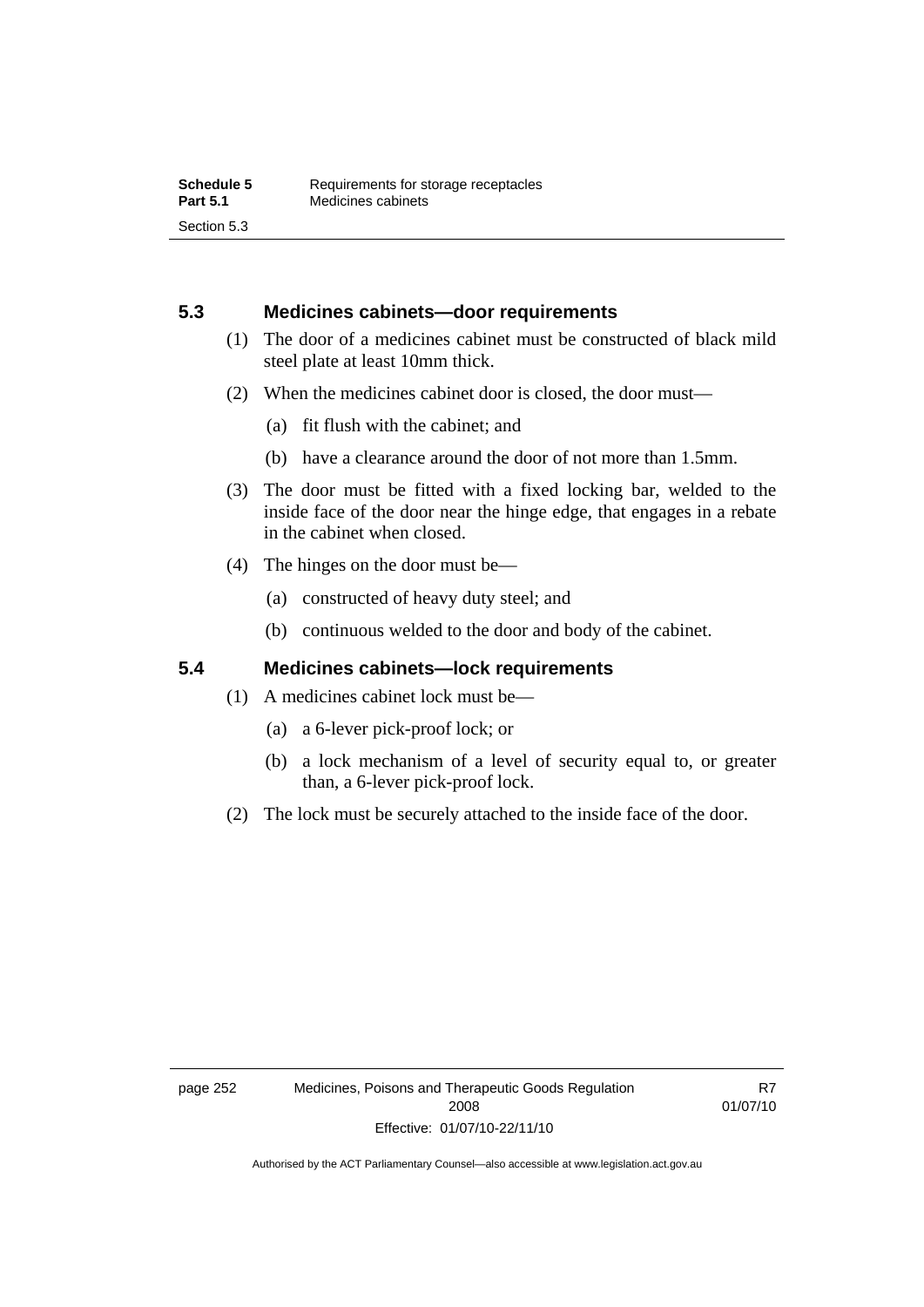### **5.5 Medicines cabinets—mounting requirements**

- (1) A medicines cabinet must be—
	- (a) embedded in a floor of reinforced concrete of at least 10mpa compressive strength; or
	- (b) securely fixed to a wall or floor (or both) in accordance with this section.
- (2) If the wall and floor are brick or concrete, the medicines cabinet must be fixed to the wall or floor (or both) by at least 4 expanding bolts.
- (3) If the wall is timber, but the floor is brick or concrete, the medicines cabinet must be fixed—
	- (a) to the floor by at least 4 expanding bolts; and
	- (b) to the wall by at least 2 coach screws into the studs as close to the top of the wall face as is possible.
- (4) If the wall and floor are timber, the medicines cabinet must be fixed to the timber frame of the wall or floor in a way that will ensure that the cabinet cannot be removed from the floor or wall within 30 minutes.
- (5) The bolts and coach screws must be at least 10mm in diameter.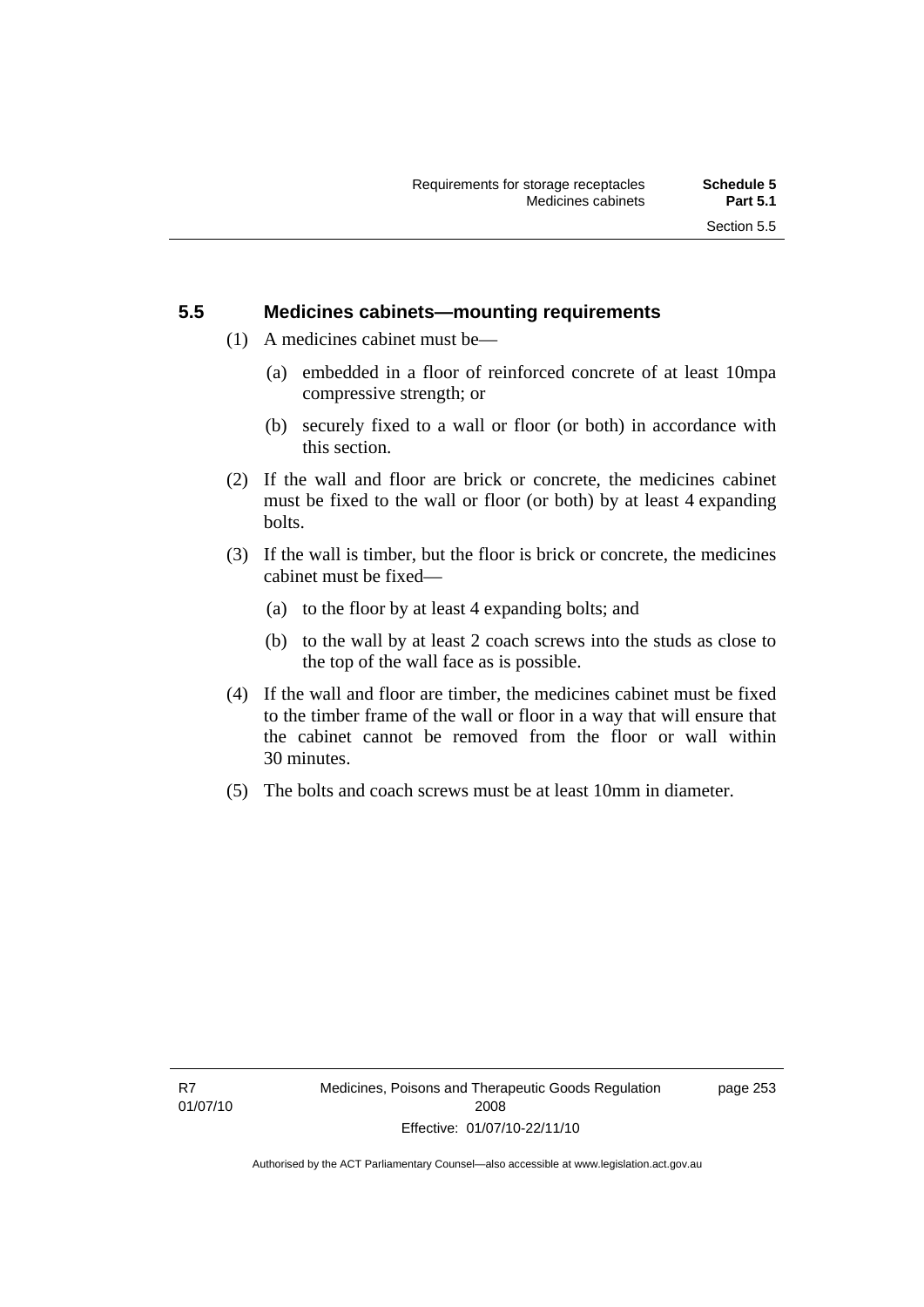## **Part 5.2 Safes, strong rooms and vaults**

### **5.6 Requirements for safes**

- (1) A safe must be constructed to prevent ready access to the safe's contents by cutting, sawing or unbolting.
- (2) When locked, a safe must reasonably be expected to resist attempts to gain entry by tools, torch or explosives for at least 30 minutes.
- $(3)$  A safe-
	- (a) may be freestanding if it weighs more than 350kg; or
	- (b) must be securely attached to, or embedded in, a concrete floor or a concrete or brick wall in a way that will ensure that the cabinet cannot be removed from the floor or wall within 30 minutes.

### **5.7 Requirements for strong rooms**

- (1) The walls, floor and ceiling of a strong room must be brick or concrete.
- (2) The strong room must be fitted with a door.
- (3) When locked, the strong room must reasonably be expected to resist attempts to gain entry by tools, torch or explosives for at least 1 hour.

### **5.8 Requirements for vaults**

- (1) The walls, floor and ceiling of a vault must be reinforced concrete.
- (2) The vault must be fitted with a door.
- (3) When locked, the vault must reasonably be expected to resist attempts to gain entry by tools, torch or explosives for at least 1 hour.

R7 01/07/10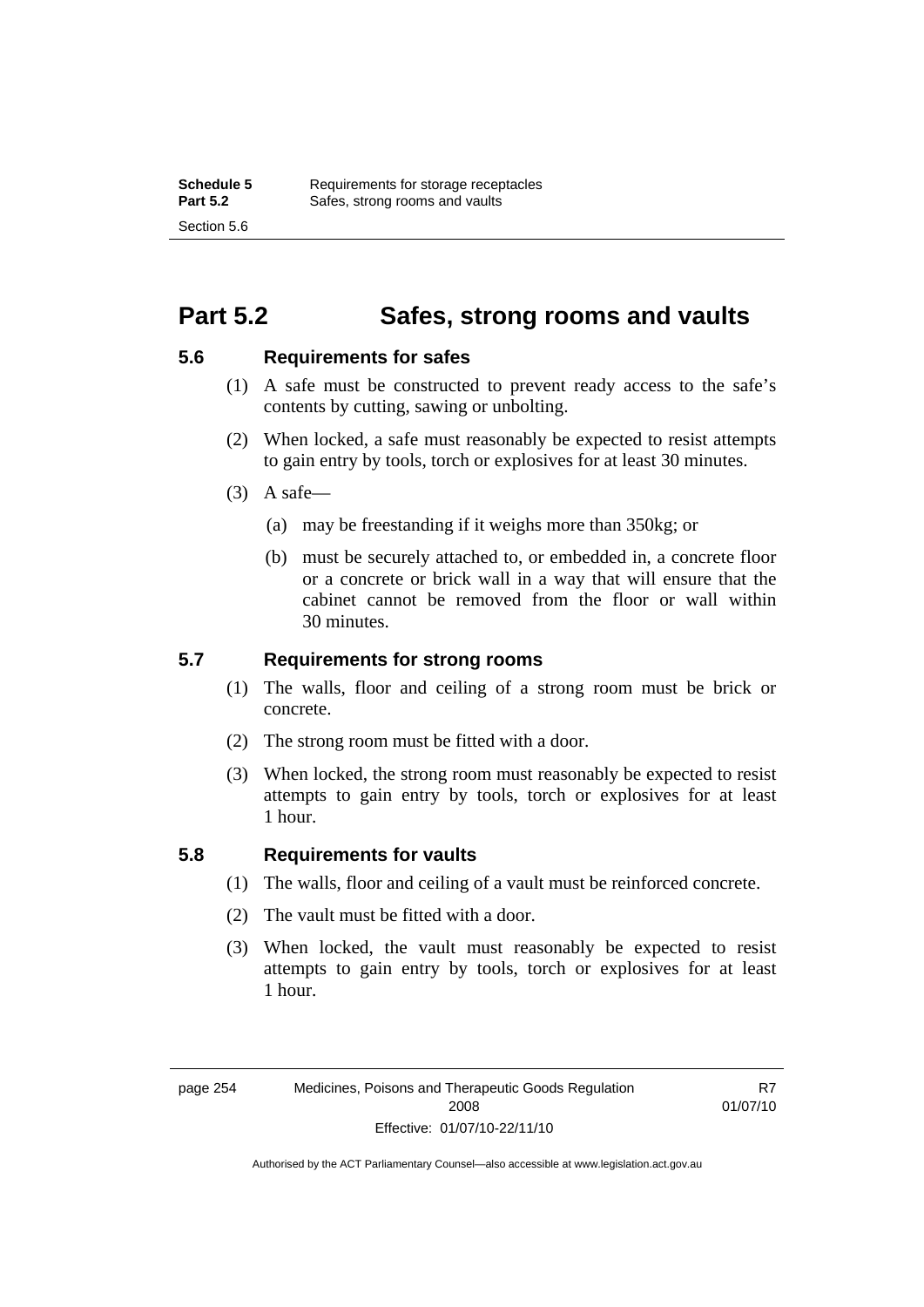# **Schedule 10 Modification—Crimes Act 1900**

(see s 1100)

# **[10.1] Section 170**  *substitute*  **170 Meaning of** *anabolic steroid* In this part: *anabolic steroid* includes— (a) a substance mentioned in schedule 1 and any— (i) salt, active principle or derivative of the substance; or

- (ii) stereoisomer of the substance; or
- (iii) preparation or admixture containing any proportion of the substance; and
- (b) a salt of an active principle or derivative of a substance mentioned in schedule 1; and
- (c) a salt of a stereoisomer of a substance mentioned in schedule 1.

### **[10.2] New schedule 1**

*insert* 

# **Schedule 1 Anabolic steroids**

(see s 170)

| column 1 | column 2       |
|----------|----------------|
| item     | substance      |
|          | Androisoxazole |

| R7       | Medicines, Poisons and Therapeutic Goods Regulation | page 255 |
|----------|-----------------------------------------------------|----------|
| 01/07/10 | 2008                                                |          |
|          | Effective: 01/07/10-22/11/10                        |          |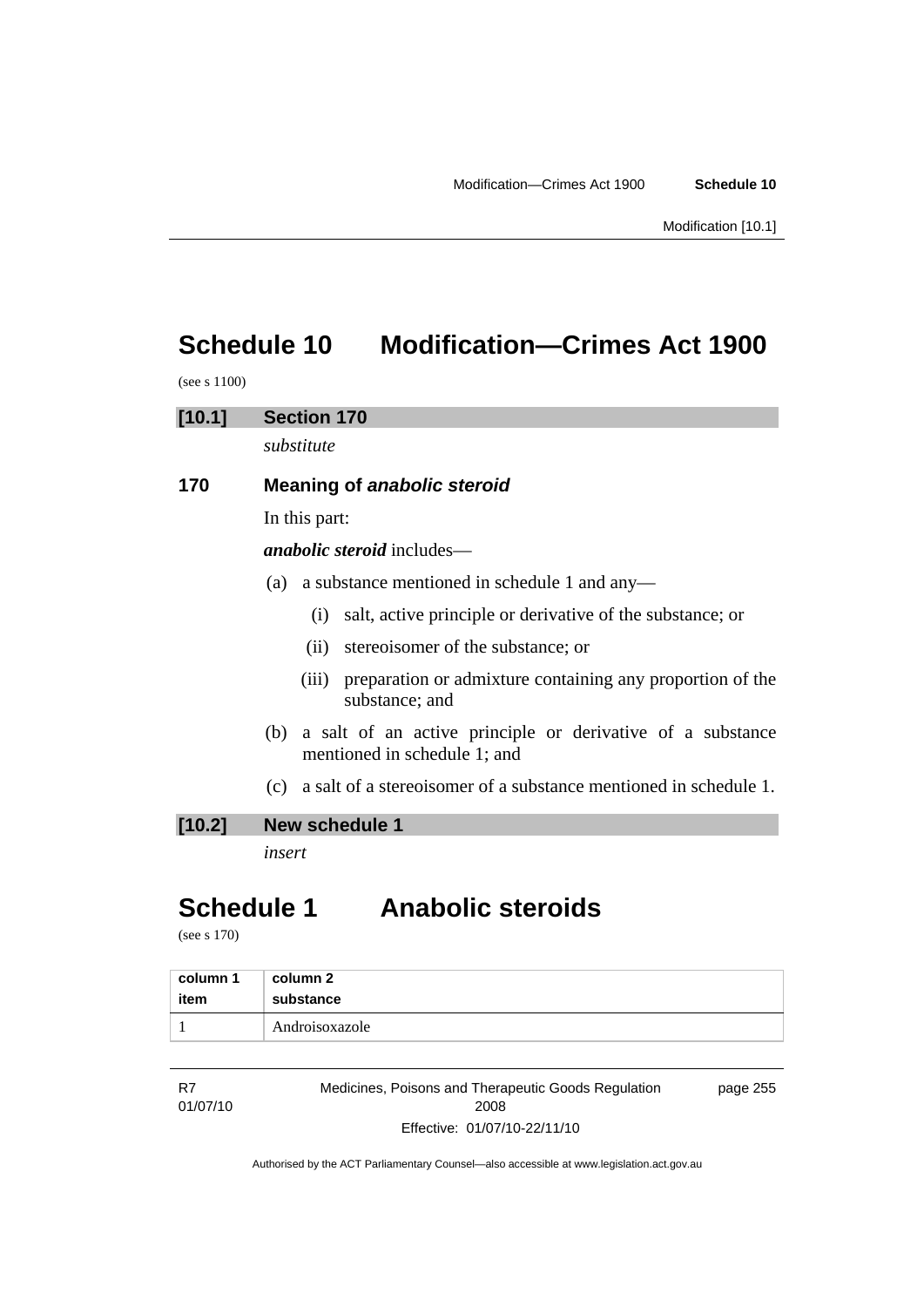#### **Schedule 10** Modification—Crimes Act 1900

Modification [10.2]

| column 1       | column <sub>2</sub>                                 |
|----------------|-----------------------------------------------------|
| item           | substance                                           |
| $\overline{2}$ | Androsterone                                        |
| 3              | Atamestane                                          |
| $\overline{4}$ | Bolandiol                                           |
| 5              | Bolasterone                                         |
| 6              | <b>Bolazine</b>                                     |
| $\tau$         | Boldenone                                           |
| 8              | Bolenol                                             |
| 9              | Bolmantalate                                        |
| 10             | Calusterone                                         |
| 11             | Chlorandrostenolone                                 |
| 12             | 4-Chloromethandienone                               |
| 13             | Chloroxydienone                                     |
| 14             | Chloroxymesterone (dehydrochloromethyltestosterone) |
| 15             | Clostebol                                           |
| 16             | Danazol                                             |
| 17             | Dihydrolone                                         |
| 18             | Dimethandrostanolone                                |
| 19             | Dimethazine                                         |
| 20             | Drostanolone                                        |
| 21             | Enestebol                                           |
| 22             | Epitiostanol                                        |
| 23             | Ethisterone                                         |
| 24             | Ethyldienolone                                      |
| 25             | Ethyloestrenol                                      |
| 26             | Fluoxymesterone                                     |

page 256 Medicines, Poisons and Therapeutic Goods Regulation 2008 Effective: 01/07/10-22/11/10

R7 01/07/10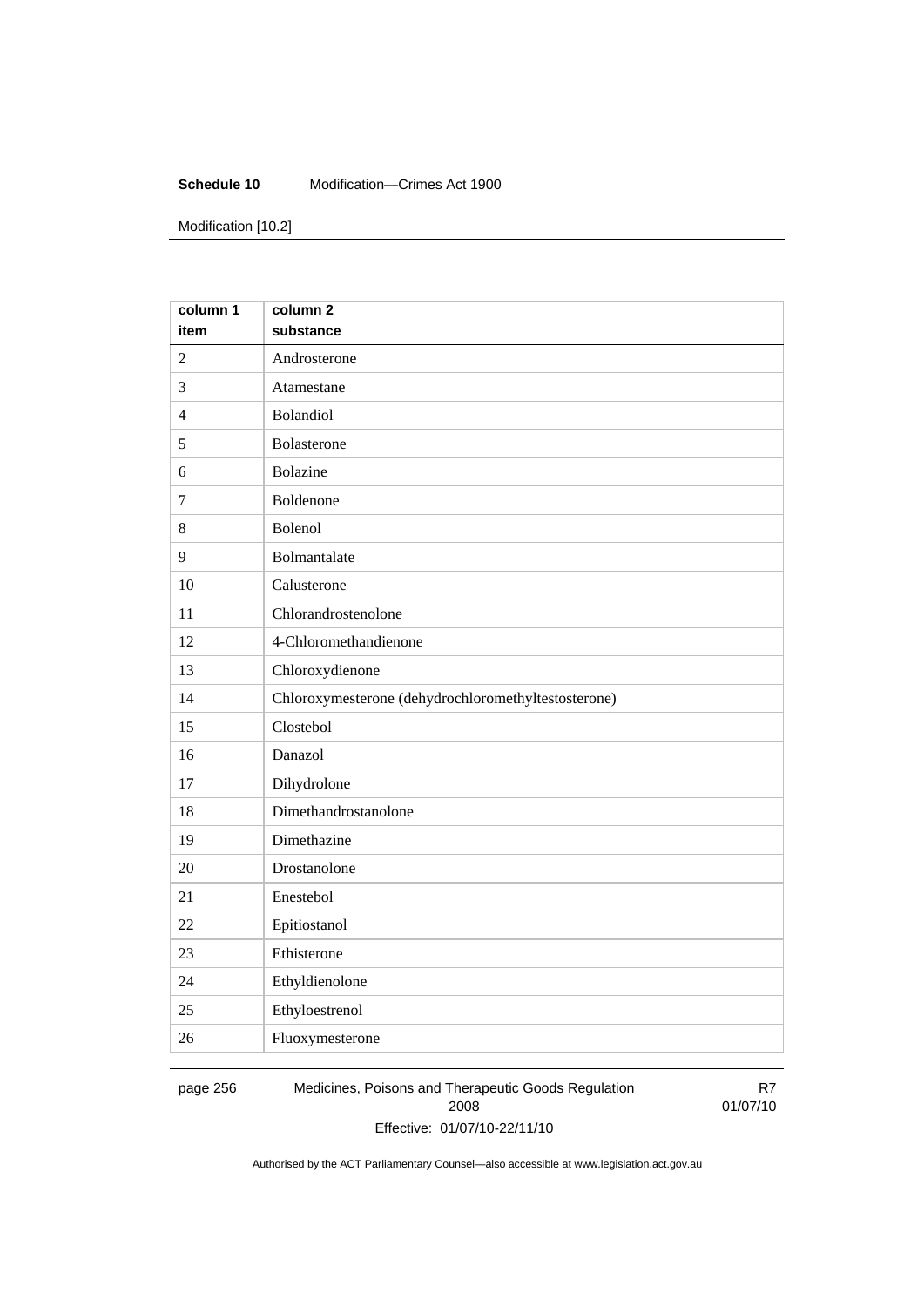#### Modification—Crimes Act 1900 **Schedule 10**

Modification [10.2]

| column 1 | column <sub>2</sub>          |
|----------|------------------------------|
| item     | substance                    |
| 27       | Formebolone                  |
| 28       | Furazabol                    |
| 29       | Gestrinone                   |
| 30       | Hydroxystenozol              |
| 31       | Mebolazine                   |
| 32       | Mepitiostane                 |
| 33       | Mesabolone                   |
| 34       | Mestanolone (androstanolone) |
| 35       | Mesterolone                  |
| 36       | Methandienone                |
| 37       | Methandriol                  |
| 38       | Methandrostenolone           |
| 39       | Methenolone                  |
| 40       | Methylclostebol              |
| 41       | Methyltestosterone           |
| 42       | Methyltrienolone             |
| 43       | Metribolone                  |
| 44       | Mibolerone                   |
| 45       | Nandrolone                   |
| 46       | Norandrostenolone            |
| 47       | Norbolethone                 |
| 48       | Norclostebol                 |
| 49       | Norethandrolone              |
| 50       | Normethandrone               |
| 51       | Ovandrotone                  |

R7 01/07/10 Medicines, Poisons and Therapeutic Goods Regulation 2008 Effective: 01/07/10-22/11/10 page 257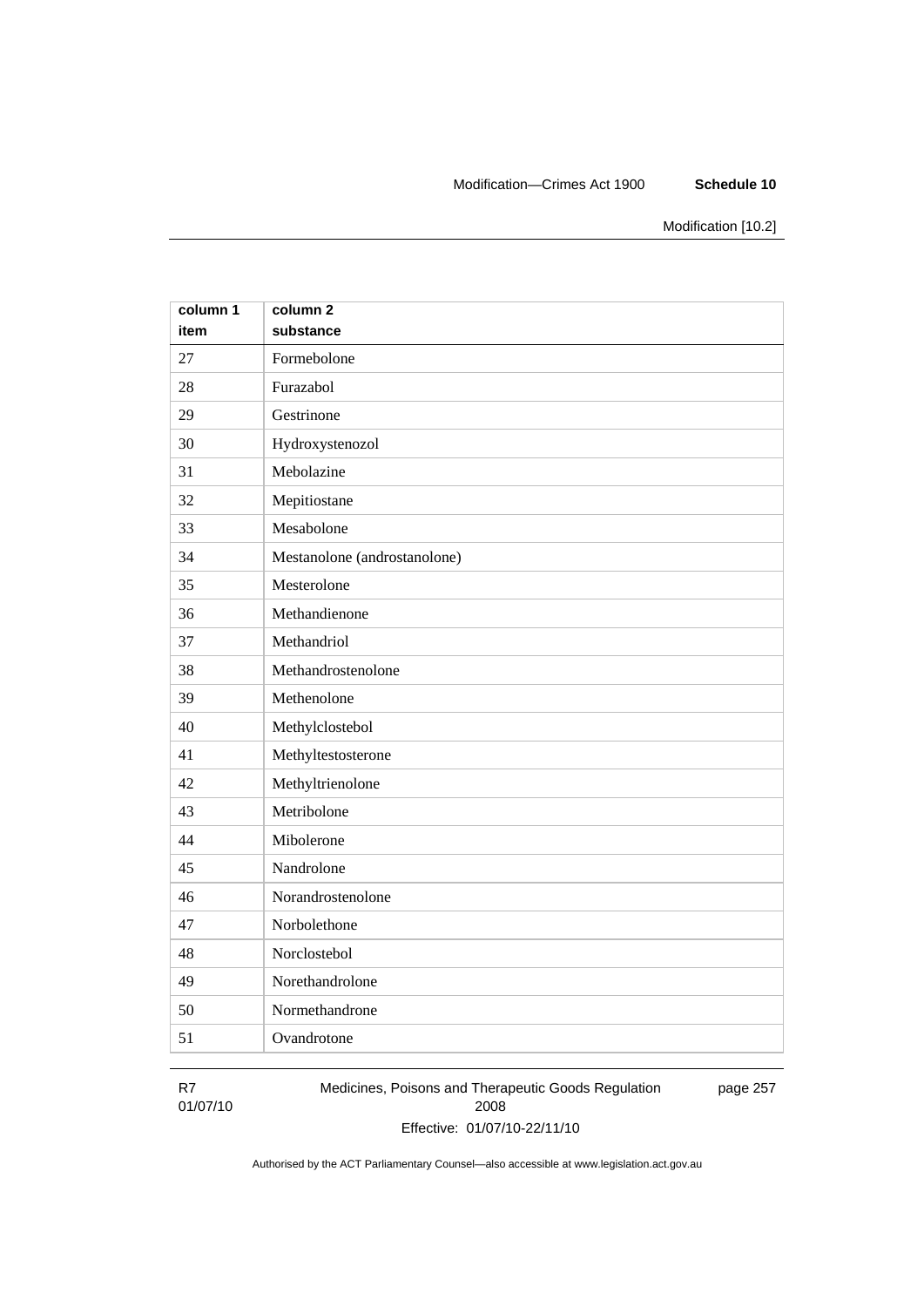#### **Schedule 10** Modification—Crimes Act 1900

Modification [10.2]

| column 1<br>item | column <sub>2</sub><br>substance                                                     |
|------------------|--------------------------------------------------------------------------------------|
| 52               | Oxabolone                                                                            |
| 53               | Oxandrolone                                                                          |
| 54               | Oxymesterone                                                                         |
| 55               | Oxymetholone                                                                         |
| 56               | Prasterone                                                                           |
| 57               | Propetandrol                                                                         |
| 58               | Quinbolone                                                                           |
| 59               | Roxibolone                                                                           |
| 60               | Silandrone                                                                           |
| 61               | Stanolone                                                                            |
| 62               | Stanozolol                                                                           |
| 63               | Stenbolone                                                                           |
| 64               | Testolactone                                                                         |
| 65               | Testosterone                                                                         |
| 66               | Thiomesterone                                                                        |
| 67               | Trenbolone                                                                           |
| 68               | Trestolone                                                                           |
| 69               | Anabolic and androgenic steroidal agents not mentioned elsewhere in this<br>schedule |

page 258 Medicines, Poisons and Therapeutic Goods Regulation 2008 Effective: 01/07/10-22/11/10

R7 01/07/10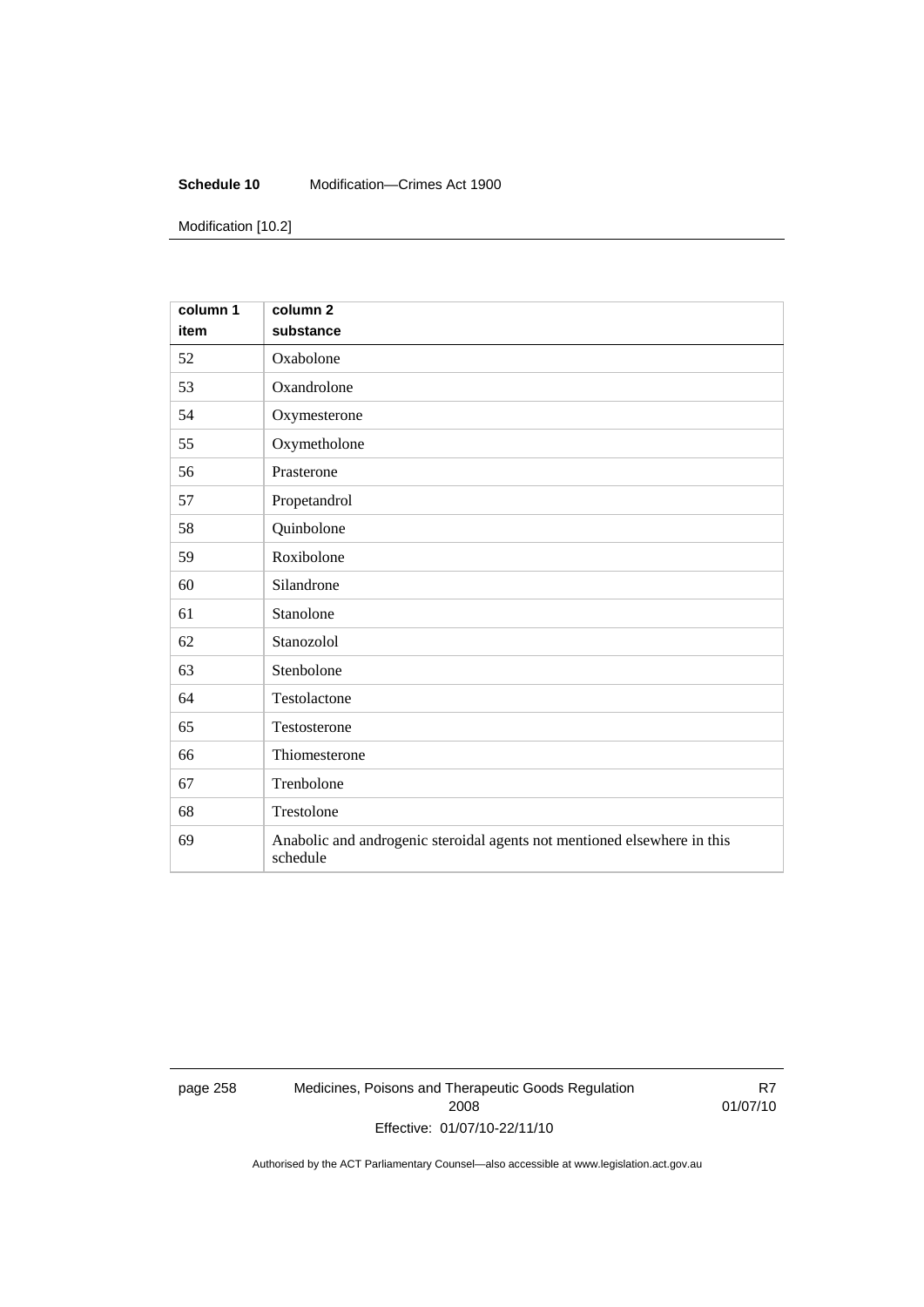# **Dictionary**

(see s 3)

- *Note 1* The Legislation Act contains definitions and other provisions relevant to this regulation.
- *Note 2* For example, the Legislation Act, dict, pt 1, defines the following terms:
	- child
		- correctional centre
		- doctor
		- enrolled nurse
		- home address
		- nurse
		- nurse practitioner
		- optometrist
		- public employee
		- reviewable decision notice.

*Note 3* Terms used in this regulation have the same meaning that they have in the *Medicines, Poisons and Therapeutic Goods Act 2008* (see Legislation Act, s 148). For example, the following terms are defined in the *Medicines, Poisons and Therapeutic Goods Act 2008*, dictionary:

- controlled medicine (see s 11)
- dangerous poison (see s 12)
- deals, with a regulated substance (see s 19)
- deals, with a regulated therapeutic good (see s 21)
- health practitioner
- hospital
- *institution*
- medicines and poisons standard (see s 15)
- prescription only medicine (see s 11)
- prohibited substance (see s 13)
- purchase order
- regulated substance (see s 10)

R7 01/07/10 Medicines, Poisons and Therapeutic Goods Regulation 2008 Effective: 01/07/10-22/11/10

page 259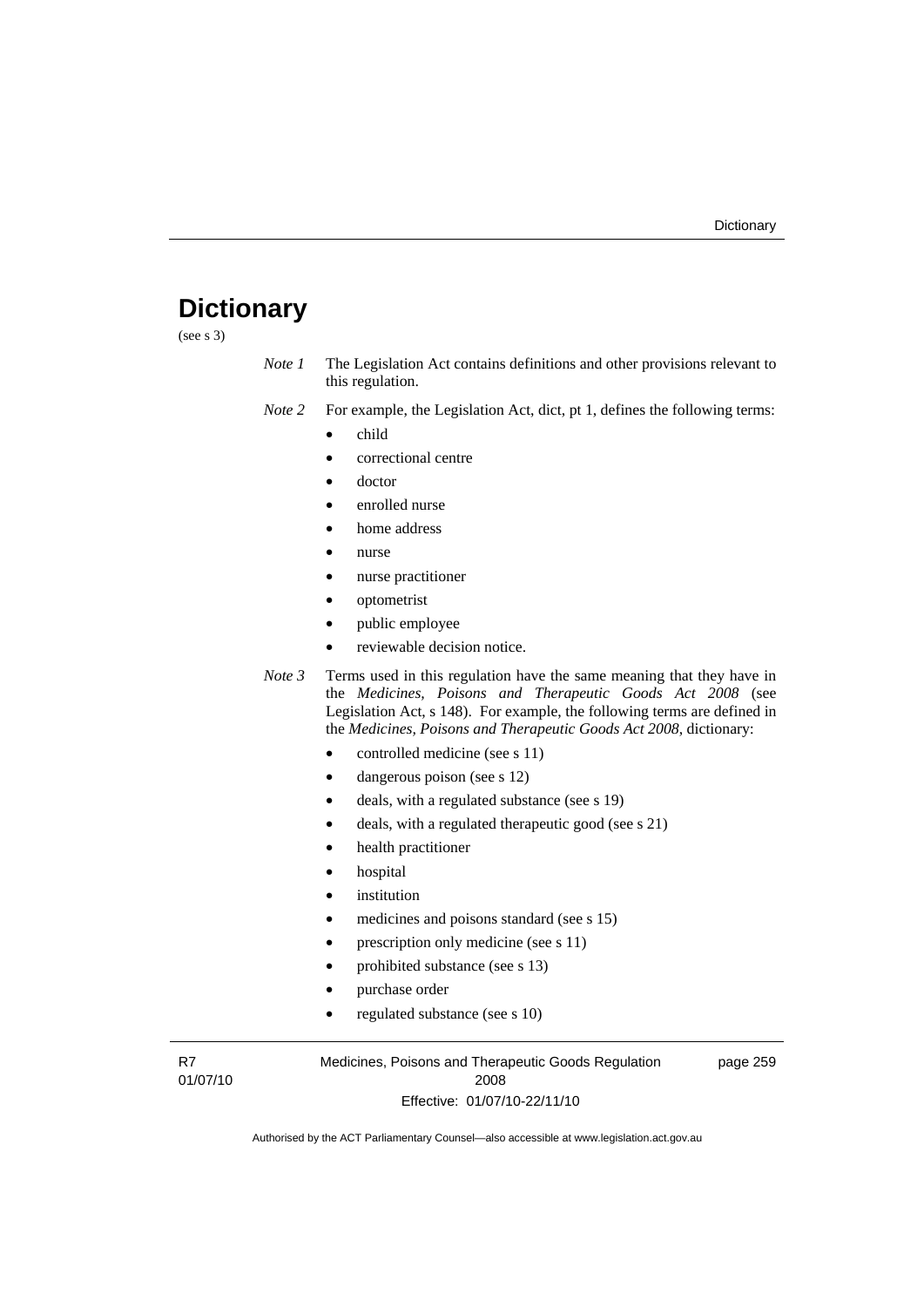- residential aged care facility
- signs
- supply (see s 24)
- supply authority (see s 23)
- ward
- written.

*appendix D medicines approval*—see section 590.

### *approved analyst* means—

- (a) an analyst appointed under the *Public Health Act 1997*, section 15 who is authorised under that Act to exercise a function under the Act; or
- (b) an analyst appointed or authorised under another territory law or a law of the Commonwealth, a State or another Territory.

*Australian code of good wholesaling practice for therapeutic goods for human use* means the *Australian Code of Good Wholesaling Practice for Therapeutic Goods for Human Use*  prepared by the National Coordinating Committee on Therapeutic Goods, as in force from time to time.

*Note* The code is accessible at www.tga.gov.au.

*bioequivalent*—a form of a substance is the *bioequivalent* of another form of the substance if the forms are physiologically equivalent in their clinical effect.

*CHO* means chief health officer.

*community pharmacy* means a pharmacy at a place other than an institution.

### *complying purchase order* means—

 (a) for a medicine—a purchase order that complies with section 62; or

| page 260 | Medicines, Poisons and Therapeutic Goods Regulation |
|----------|-----------------------------------------------------|
|          | 2008                                                |
|          | Effective: 01/07/10-22/11/10                        |

R<sub>7</sub> 01/07/10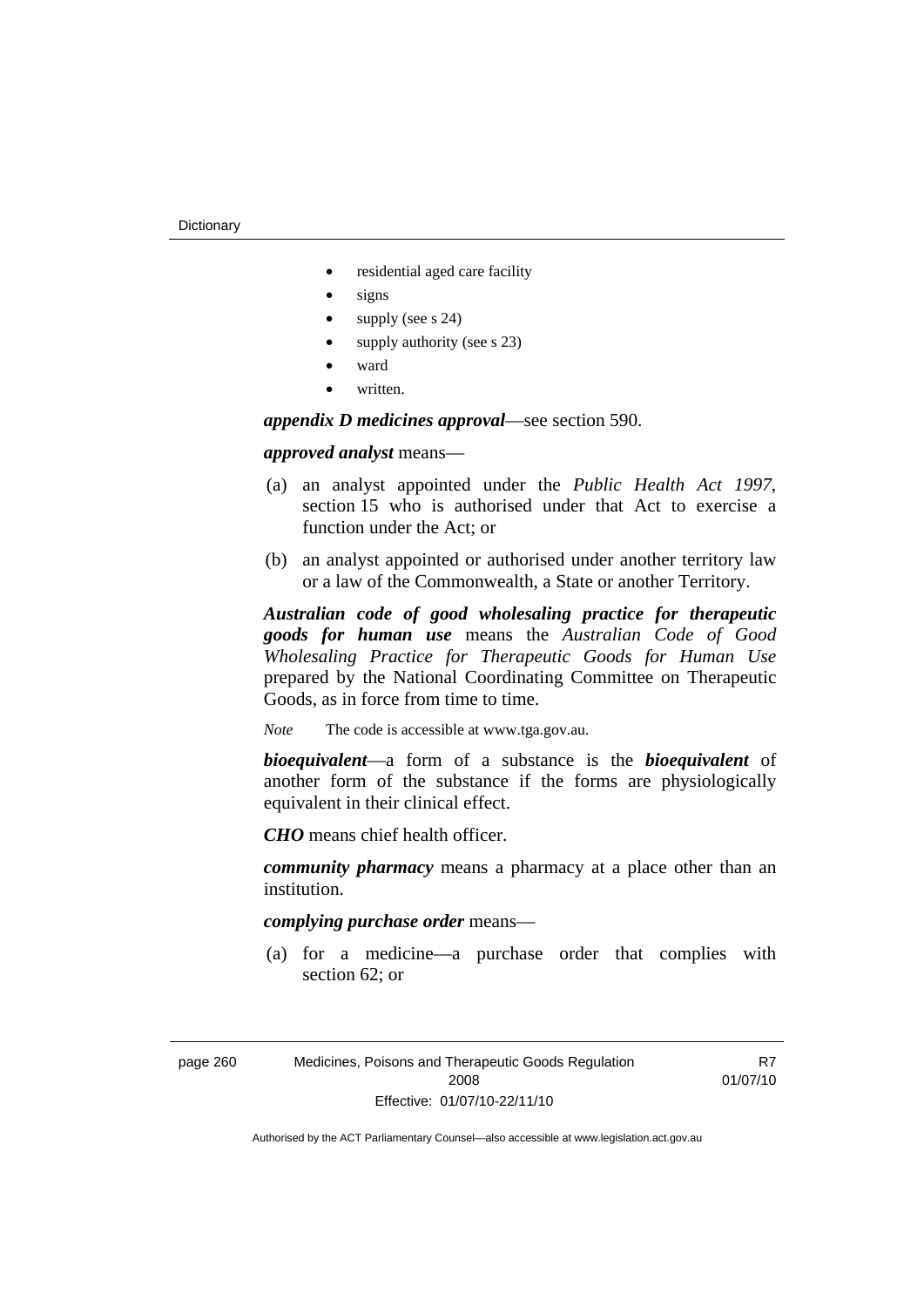- (b) for a dangerous poison—a purchase order that complies with section 721; or
- (c) for an appendix C substance or prohibited substance—see section 772.

*condition 1*, for a doctor prescribing or supplying a designated appendix D medicine to a woman of child-bearing age, for schedule 3 (Designated appendix D medicines—standing approvals)—see schedule 3, section 3.1.

*condition 2*, for a doctor prescribing or supplying a designated appendix D medicine to a woman of child-bearing age, for schedule 3—see schedule 3, section 3.1.

*condition 3*, for a doctor prescribing or supplying a designated appendix D medicine to a woman of child-bearing age, for schedule 3—see schedule 3, section 3.1.

*condition 4*, for a doctor prescribing or supplying a designated appendix D medicine to a woman of child-bearing age, for schedule 3—see schedule 3, section 3.1.

*controlled medicines approval*—see section 550.

*controlled medicines register* means a register for controlled medicines.

*controlled medicines research and education program licence* see section 600.

*custodian*, of an animal, means—

- (a) an adult who has lawful custody of the animal; or
- (b) if the animal is owned by a child or a person with a guardian a parent or guardian of the child or person.

*CYP authorised person*—see the *Children and Young People Act 2008*, dictionary, definition of *authorised person*.

R<sub>7</sub> 01/07/10 Medicines, Poisons and Therapeutic Goods Regulation 2008 Effective: 01/07/10-22/11/10

page 261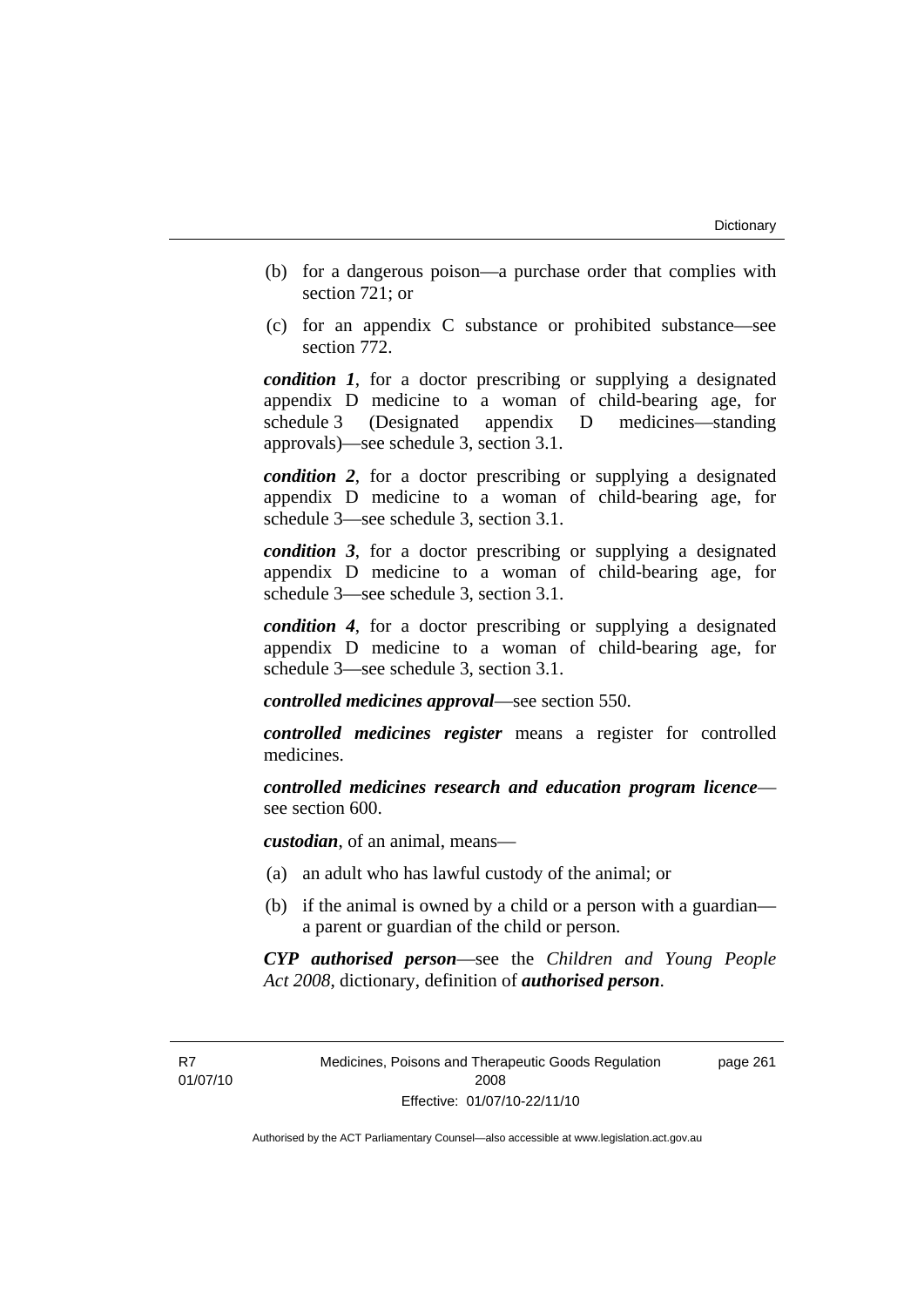*CYP detention place* means a detention place under the *Children and Young People Act 2008*.

*dangerous poisons manufacturers licence*—see section 700.

*dangerous poisons register* means a register for dangerous poisons.

*dangerous poisons research and education program licence*—see section 700.

*dangerous poisons suppliers licence*—see section 700.

*day hospital* means a facility where a person is admitted for surgical or medical treatment and discharged on the same day.

*dentist* does not include a trainee dentist.

*Note* See the definition of *trainee*.

*designated appendix D medicine* means a medicine listed in schedule 3, (Designated appendix D medicines—standing approvals), part 3.2, column 3.

*Note* The medicines are included in the medicines and poisons standard, appendix D.

*designated prescriber*, for part 13.1 (Controlled medicines approvals)—see section 551.

*designated prescription only medicine*, for part 4.3 (Authorisation to supply without prescription in emergencies)—see section 250.

*detainee*—see the *Corrections Management Act 2007*, section 6.

*disability care* means care that is provided to a person with a disability in a residential facility in which the person is also provided with accommodation that includes—

- (a) appropriate staff to meet the nursing and personal care needs of the person; and
- (b) meals and cleaning services; and

R<sub>7</sub> 01/07/10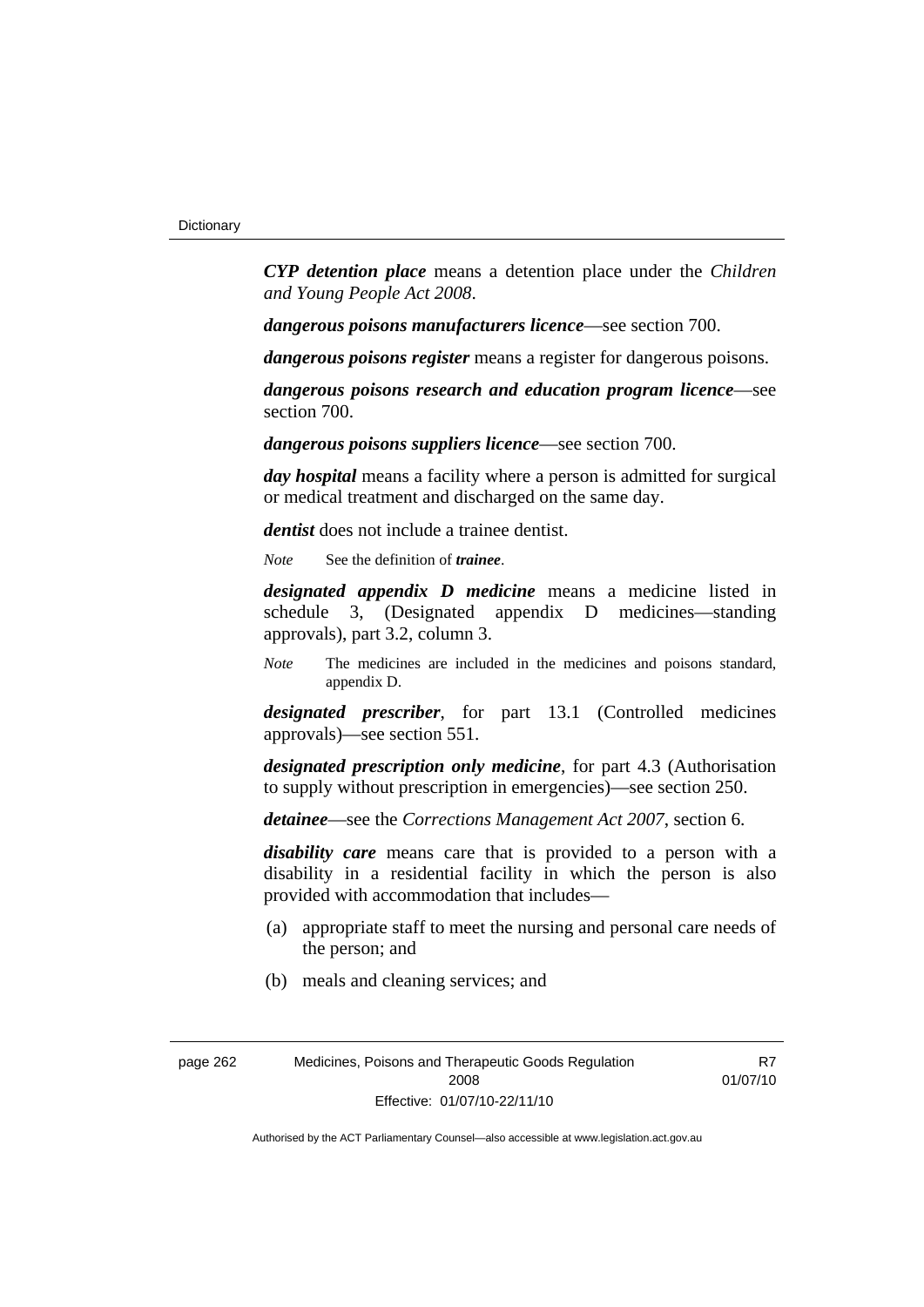(c) furnishings, furniture and equipment for the provision of the care and accommodation.

*doctor* does not include an intern doctor.

*Note* See the definition of *intern*.

*endorsement*, for division 13.1.4 (Endorsements to treat drug-dependency)—see section 580.

#### *environmental authorisation* means—

- (a) an environmental authorisation under the *Environment Protection Act 1997*; or
- (b) an authorisation (however described) under a Commonwealth or State law that corresponds to the environmental authorisation mentioned in paragraph (a).

*first-aid kit* includes a portable bag or container of medicines and other medical supplies kept by a person for health care or emergency treatment.

*first-aid kit licence*—see section 600.

### *health profession* means—

- (a) a health profession under the *Health Practitioner Regulation National Law (ACT)*, section 5 (Definitions); and
- (b) includes a health profession under the *Health Professionals Act 2004*, dictionary.

*health professional* means a person who is registered under the *Health Professionals Act 2004*.

page 263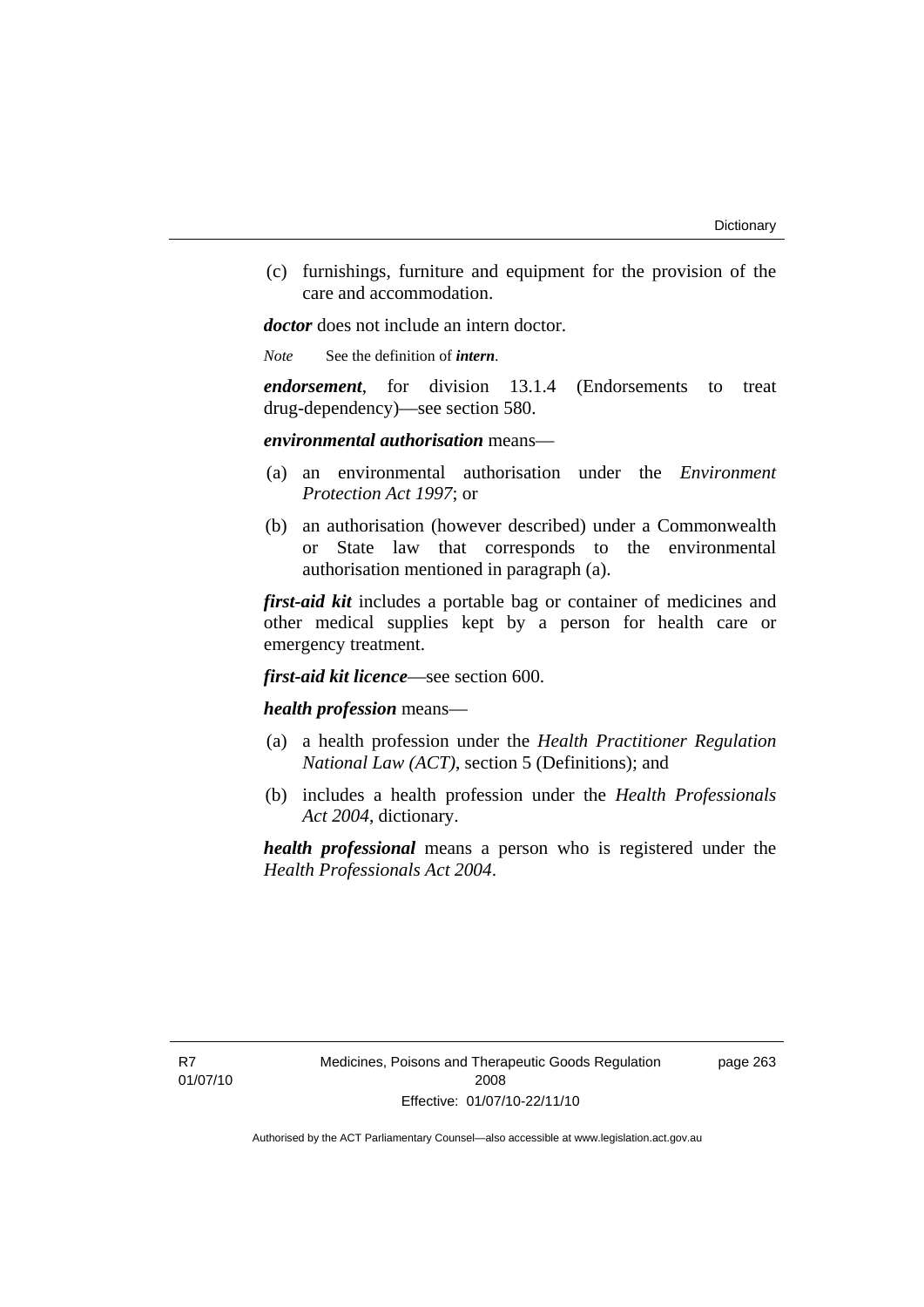*in-patient*, at an institution, includes—

- (a) a patient being treated at an emergency department of the institution; and
- (b) for a correctional centre—a detainee; and
- (c) for a CYP detention place—a young detainee.
- *Note* A correctional centre and a CYP detention place is an institution (see s 652).

*intern*, in relation to a doctor or pharmacist, means—

- (a) for a doctor—a person holding limited or provisional registration to practise in the medical profession under the *Health Practitioner Regulation National Law (ACT)*, for the purpose of undertaking a period of supervised practice that the person has started; and
- (b) for a pharmacist—a person holding limited or provisional registration to practise in the pharmacy profession under the *Health Practitioner Regulation National Law (ACT)*, for the purpose of undertaking a period of supervised practice or course of training, or both, to allow the person to be registered to practice without supervision.

*key*, for chapter 11 (Storage of medicines)—see section 511.

*manufacturer's pack* means a primary pack for a medicine that is supplied by a manufacturer.

*Note* See the definition of *primary pack*.

*medical records* includes—

- (a) for a person at an institution—the person's clinical records and a medication chart for the person at the institution; and
- (b) for a person who is not at an institution and is being treated by a prescriber—any record the prescriber keeps about the person.

| page 264 | Medicines, Poisons and Therapeutic Goods Regulation |
|----------|-----------------------------------------------------|
|          | 2008                                                |
|          | Effective: 01/07/10-22/11/10                        |

R<sub>7</sub> 01/07/10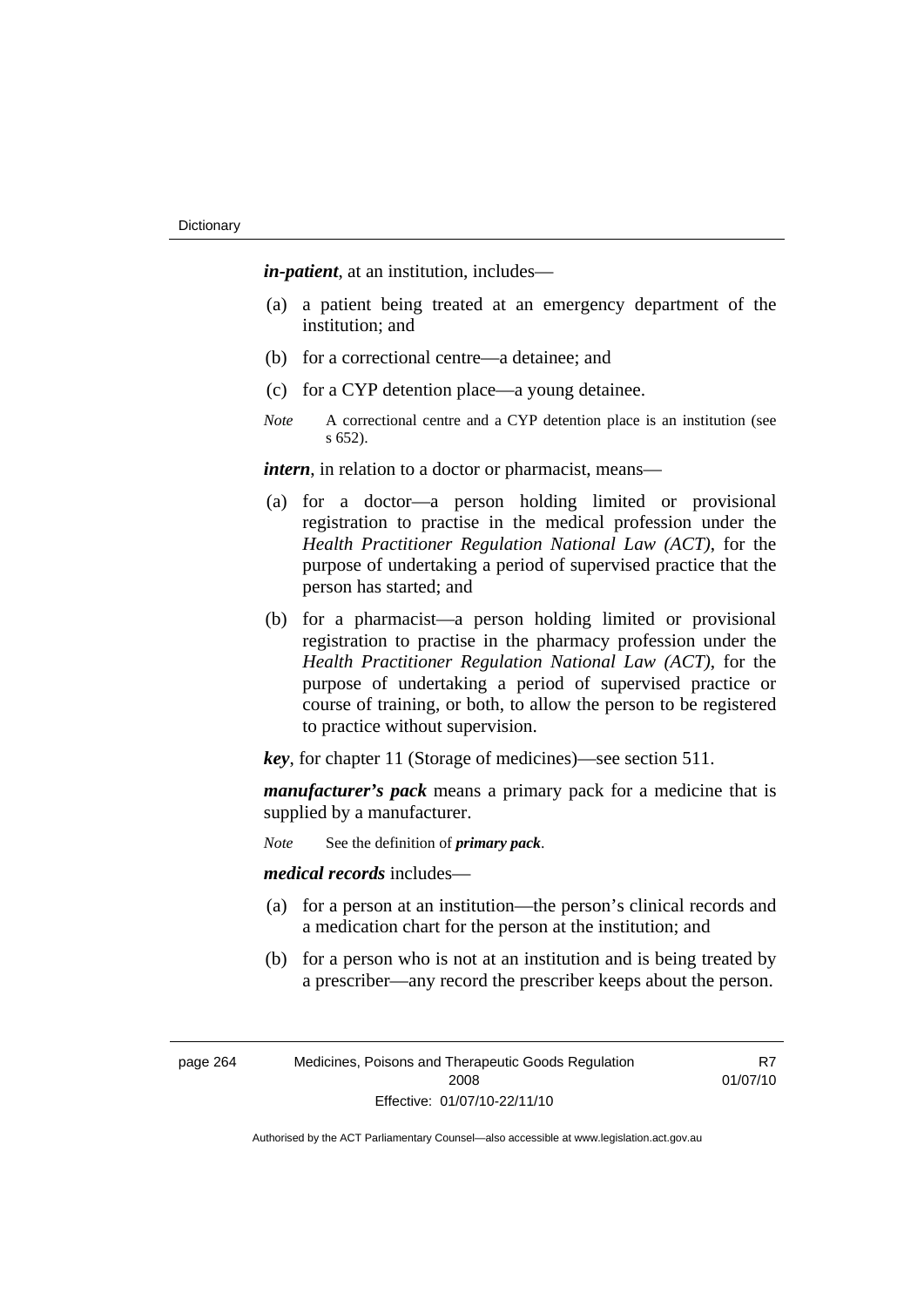*medicines Australia code of conduct* means the *Medicines Australia Code of Conduct*, authorised by the Australian Competition and Consumer Commission, as in force from time to time.

*Note* The code is accessible at www.medicinesaustralia.com.au.

*medicines wholesalers licence*—see section 600.

*nurse practitioner*, for chapter 11 and chapter 12, does not include a person holding limited or provisional registration to practise as a nurse practitioner.

*opioid dependency treatment guidelines* means the guidelines approved under section 630 (Guidelines for treatment of opioid dependency).

*opioid dependency treatment licence*—see section 600.

*optical device*, for chapter 22 (Therapeutic goods)—see section 800.

*personal custody*, of a key by a person, for part 11.4 (Additional storage requirements for controlled medicines)—see section 530.

*pharmacist* does not include an intern pharmacist.

*Note* See the definition of *intern*.

*pharmacy medicines rural communities licence*—see section 600.

*prescribed person*, for chapter 11 (Storage of medicines)—see section 510.

*prescriber*, in relation to a medicine, means a person in relation to whom prescribing the medicine is included in schedule 1, column 3 in relation to the person.

*prescription*, in relation to an optical device, for chapter 22 (Therapeutic Goods)—see section 800.

*Note Prescription*, in relation to a medicine—see the Act, dictionary.

R<sub>7</sub> 01/07/10 Medicines, Poisons and Therapeutic Goods Regulation 2008 Effective: 01/07/10-22/11/10

page 265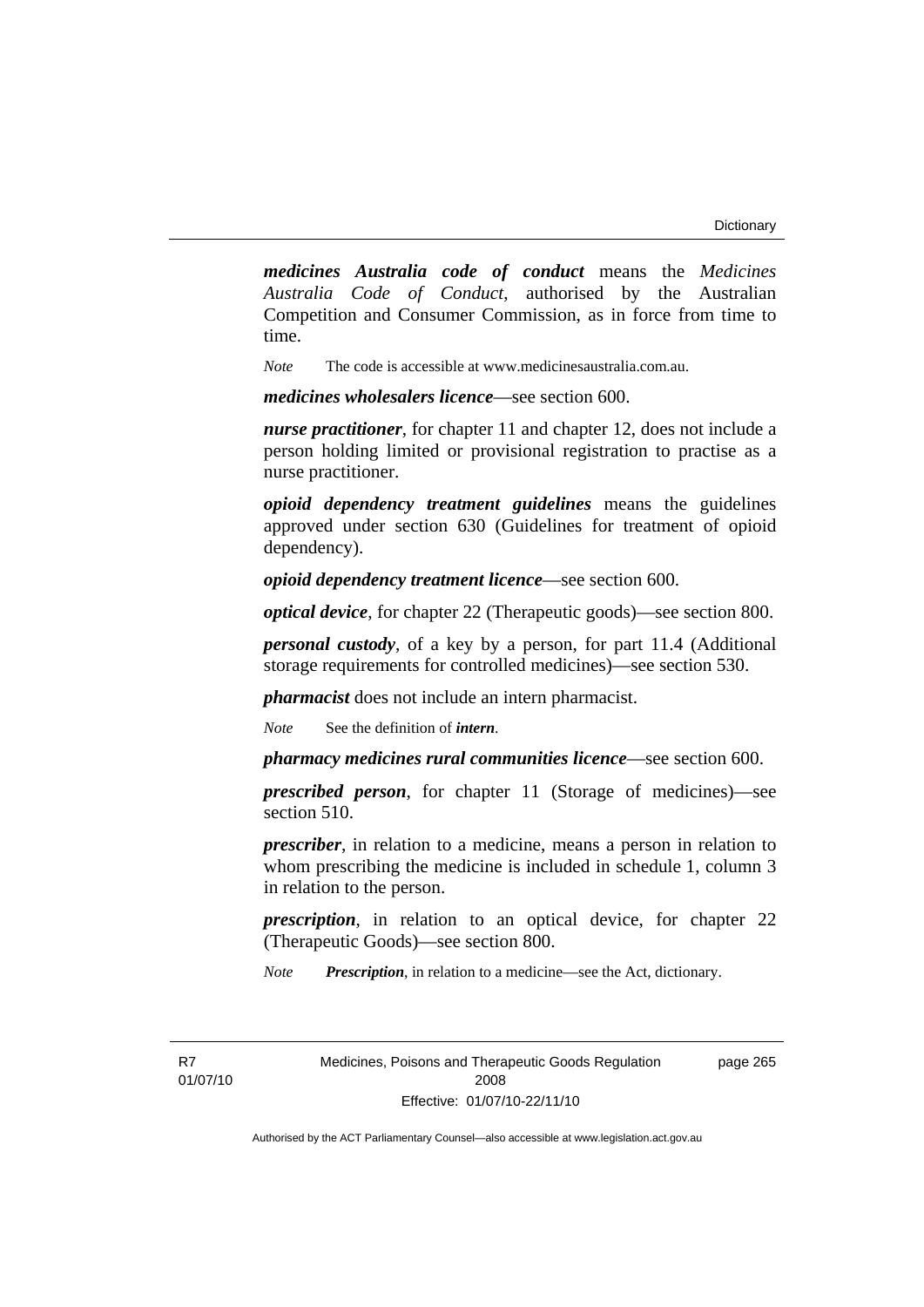*primary pack* means the pack in which a regulated substance and its immediate container or immediate wrapper or measure pack are presented for sale or supply.

*Note* This is the same as the definition in the medicines and poisons standard, par 1 (l), and is included because of its relationship to the meaning of *manufacturer's pack*. Other terms defined in the standard have the same meaning in this regulation, see the Act, s 16 (1).

*prohibited substance*, for chapter 21 (Prohibited and appendix C substances)—see section 760.

*prohibited substances register* means a register for prohibited substances.

*prohibited substances research and education program licence* see section 761.

*pseudoephedrine record*—see section 171 (c).

*recognised research institution*—see the Act, section 20 (5).

*relevant expiry date*, for a medicine, means—

- (a) if the medicine is from 1 batch—the expiry date for the batch; or
- (b) if the medicine is from more than 1 batch—the expiry date that is closest to the date of dispensing.

## *relevant law*—

- (a) for chapter 16 (Low and moderate harm poisons)—see section 660; and
- (b) for part 19.3 (Packaging and labelling of dangerous poisons) see section 730.

*requisition* includes issue a requisition.

*reviewable decision*, for chapter 23 (Notification and review of decisions)—see section 850.

R<sub>7</sub> 01/07/10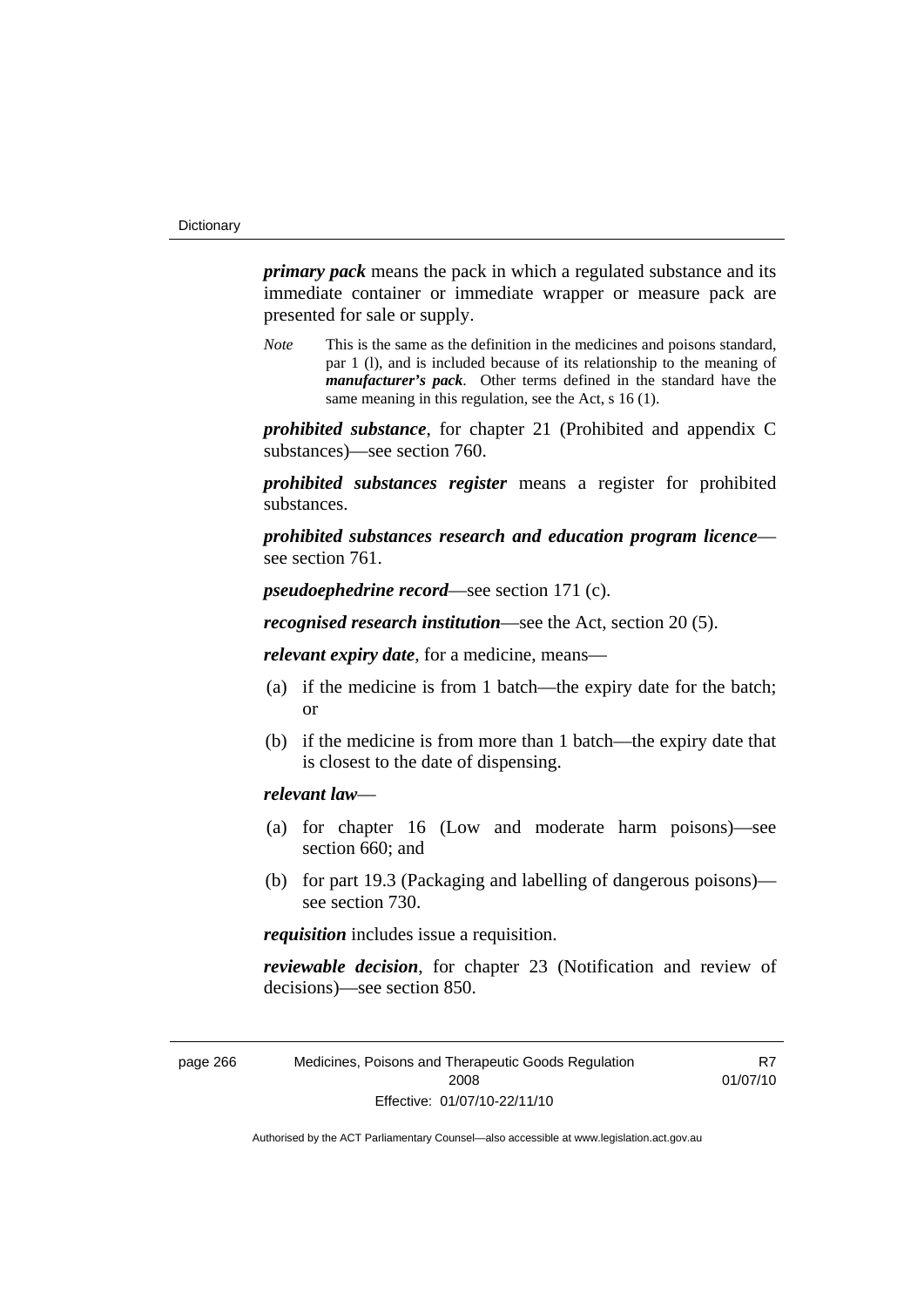*retail sale*, for division 4.2.7 (Selling pseudoephedrine by retail) see section 170.

*schedule 1*—a reference to *schedule 1* includes a reference to a provision of the schedule.

*scientifically qualified person* means—

- (a) a dentist, doctor, pharmacist, or veterinary surgeon; or
- (b) a person who has been awarded a doctorate for scientific studies by the person.
- *Note Dentist*, *doctor*, *pharmacist* and *veterinary surgeon* does not include an intern or trainee (see defs of these terms).

*scope of employment* includes scope of engagement as a contractor.

*specialist* means—

- (a) a person holding specialist registration to practise in the medical profession under the *Health Practitioner Regulation National Law (ACT)*; or
- (b) a person holding limited or provisional registration to practise in the medical profession under the *Health Practitioner Regulation National Law (ACT)*, for the purpose of undertaking a period of supervised practice under the supervision of a person mentioned in paragraph (a), the successful completion of which means that the person is eligible for specialist registration under that Law.

*specialist area*, for a health profession, means—

- (a) a recognised speciality under the *Health Practitioner Regulation National Law (ACT)*; or
- (b) a specialist area under the *Health Professionals Regulation 2004*.

page 267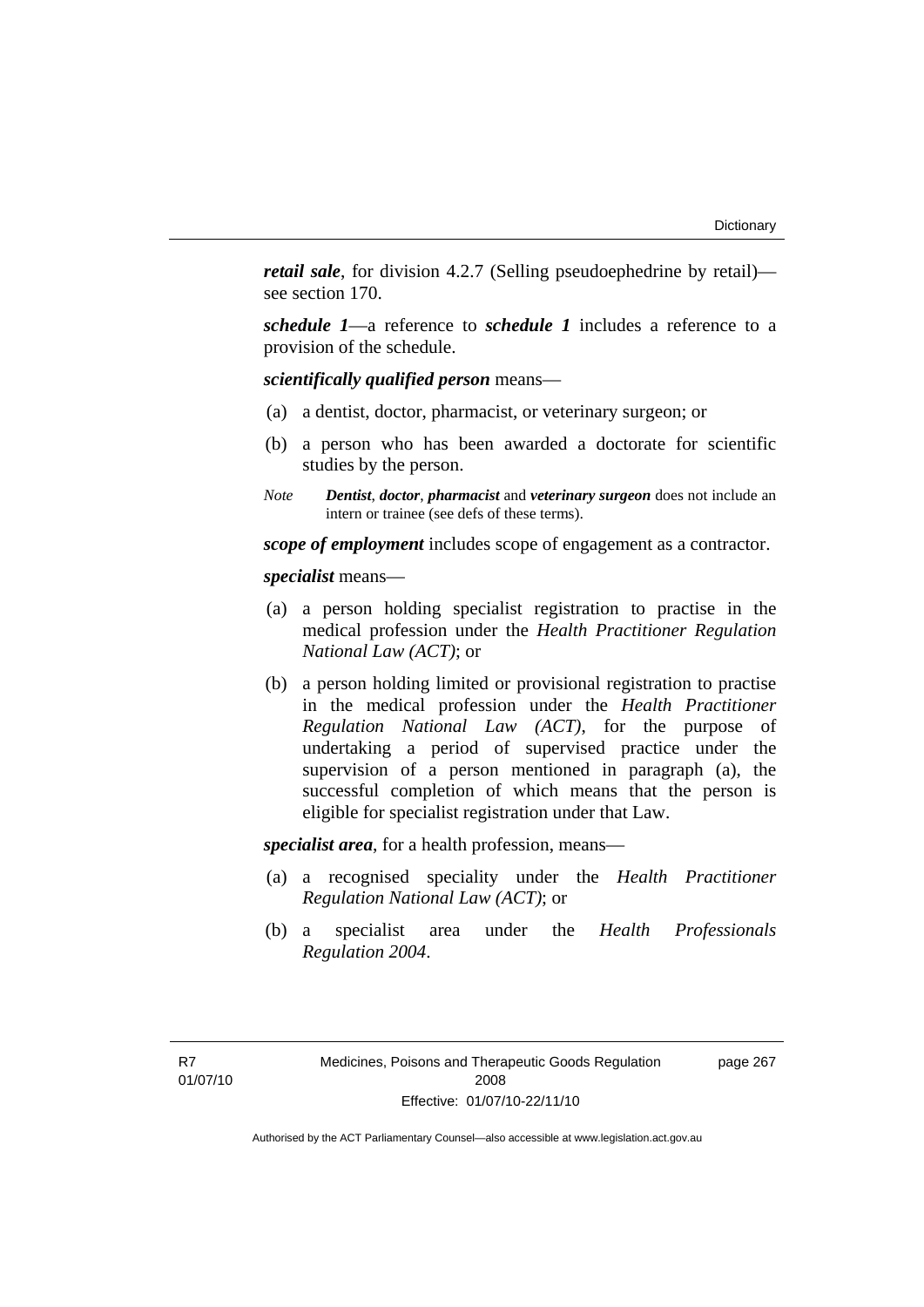*terminal illness*—a person has a *terminal illness* if a specialist diagnoses the person as having a terminal illness and estimates the person's life expectancy to be less than 1 year.

*Note Specialist* includes a doctor training in a specialist area (see def *specialist*).

*trainee*, in relation to a health practitioner (other than a doctor or pharmacist) means a person holding limited or provisional registration to practise in a health profession under the *Health Practitioner Regulation National Law (ACT)*, for the purpose of undertaking a period of supervised practice or course of training, or both, to allow the person to be registered to practice without supervision.

#### **Examples—references to trainee**

trainee dentist, trainee nurse and trainee veterinary surgeon

- *Note 1* For doctors and pharmacists, see the definition of *intern*.
- *Note 2* An example is part of the regulation, is not exhaustive and may extend, but does not limit, the meaning of the provision in which it appears (see Legislation Act, s 126 and s 132).

*veterinary surgeon* does not include a trainee veterinary surgeon.

*Note* See the definition of *trainee*.

*walk-in centre* means a non-residential facility operated by the Territory for the treatment and care for people with minor illness or injury.

*young detainee*—see the *Children and Young People Act 2008*, section 95.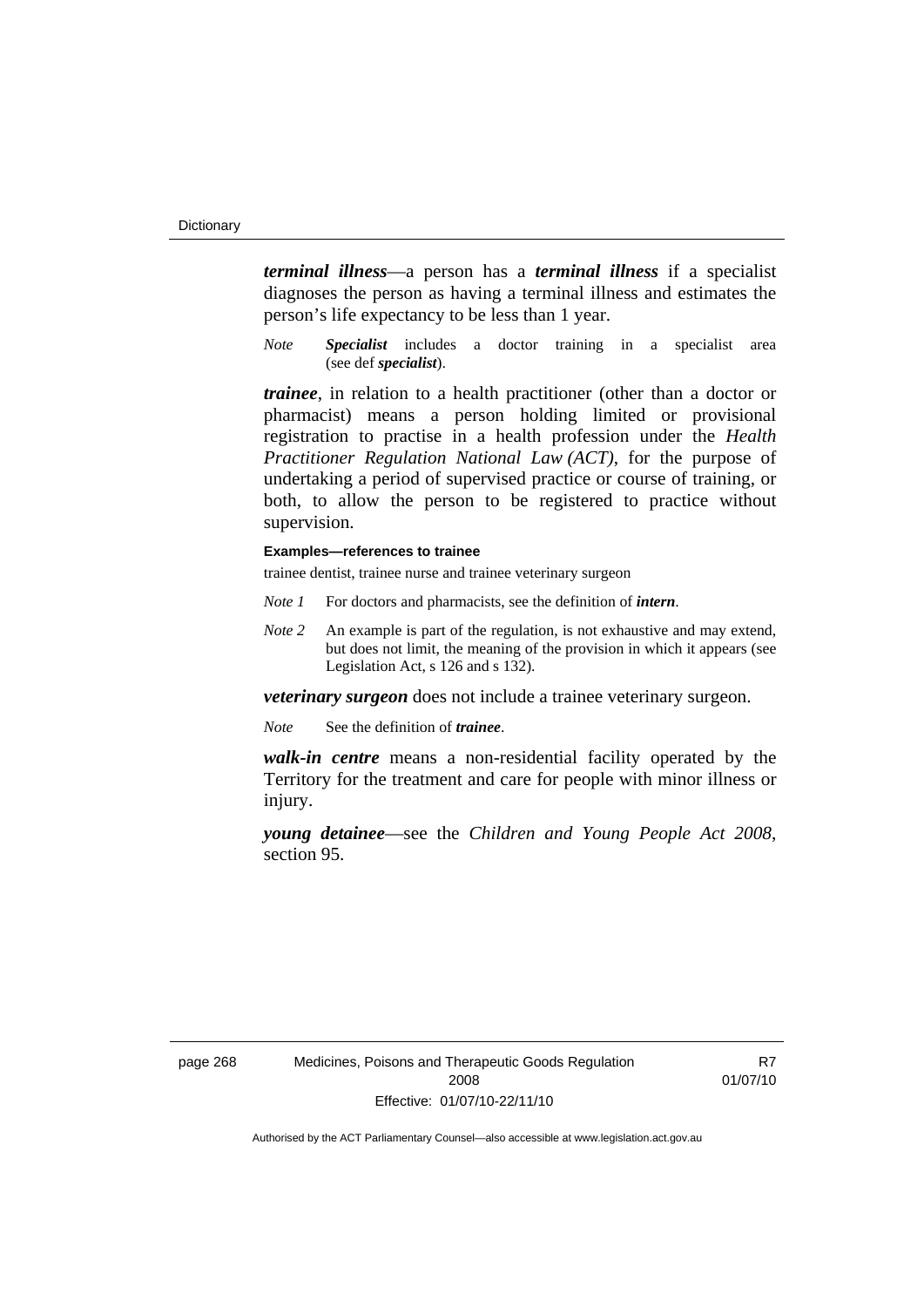# **Endnotes**

# **1 About the endnotes**

Amending and modifying laws are annotated in the legislation history and the amendment history. Current modifications are not included in the republished law but are set out in the endnotes.

Not all editorial amendments made under the *Legislation Act 2001*, part 11.3 are annotated in the amendment history. Full details of any amendments can be obtained from the Parliamentary Counsel's Office.

Uncommenced amending laws and expiries are listed in the legislation history and the amendment history. These details are underlined. Uncommenced provisions and amendments are not included in the republished law but are set out in the last endnote.

If all the provisions of the law have been renumbered, a table of renumbered provisions gives details of previous and current numbering.

The endnotes also include a table of earlier republications.

| $am = amended$                               | $ord = ordinance$                         |  |  |
|----------------------------------------------|-------------------------------------------|--|--|
| $amdt = amendment$                           | $orig = original$                         |  |  |
| $ch = chapter$                               | par = paragraph/subparagraph              |  |  |
| $def = definition$                           | $pres = present$                          |  |  |
| $dict = dictionary$                          | $prev = previous$                         |  |  |
| $disallowed = disallowed by the Legislative$ | $(\text{prev}) = \text{previously}$       |  |  |
| Assembly                                     | $pt = part$                               |  |  |
| $div = division$                             | $r = rule/subrule$                        |  |  |
| $exp = expires/expired$                      | $renum = renumbered$                      |  |  |
| $Gaz = gazette$                              | $reloc = relocated$                       |  |  |
| $hdg =$ heading                              | $R[X]$ = Republication No                 |  |  |
| $IA = Interpretation Act 1967$               | $RI = reissue$                            |  |  |
| $ins = inserted/added$                       | $s = section/subsection$                  |  |  |
| $LA =$ Legislation Act 2001                  | $sch = schedule$                          |  |  |
| $LR =$ legislation register                  | $sdiv = subdivision$                      |  |  |
| $LRA =$ Legislation (Republication) Act 1996 | $sub = substituted$                       |  |  |
| $mod = modified/modification$                | $SL = Subordinate$ Law                    |  |  |
| $o = order$                                  | underlining = whole or part not commenced |  |  |
| $om = omitted/repealed$                      | or to be expired                          |  |  |
|                                              |                                           |  |  |

# **2 Abbreviation key**

R7 01/07/10 Medicines, Poisons and Therapeutic Goods Regulation 2008 Effective: 01/07/10-22/11/10

page 269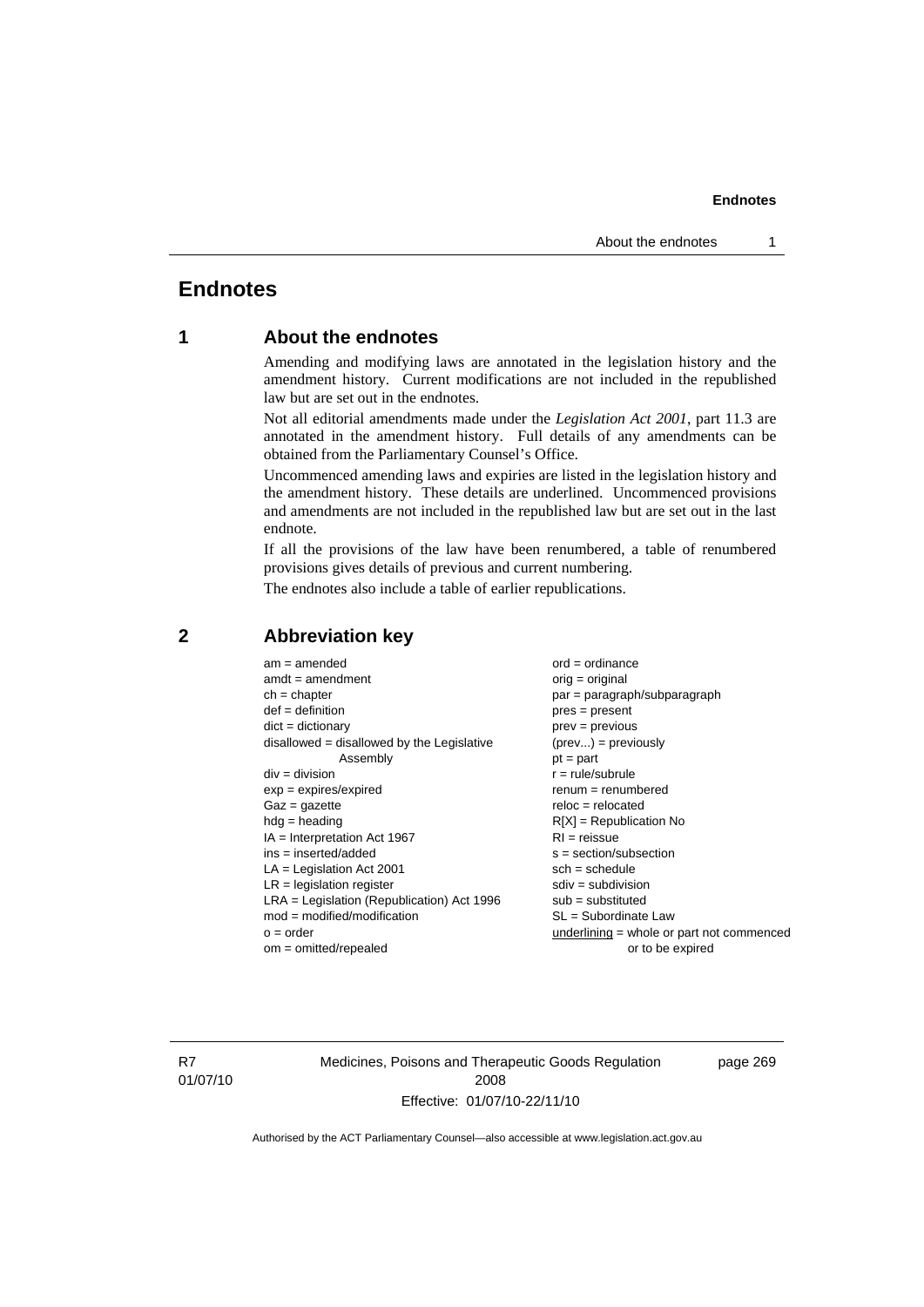| Legislation history<br>-3 |  |
|---------------------------|--|
|---------------------------|--|

# **3 Legislation history**

## **Medicines, Poisons and Therapeutic Goods Regulation 2008 SL2008-42**

notified LR 15 September 2008

s 1, s 2 commenced 15 September 2008 (LA s 75 (1)) remainder commenced 14 February 2009 (s 2 and see Medicines, Poisons and Therapeutic Goods Act 2008 A2008-26, s 2 and LA s 79)

as amended by

### **Medicines, Poisons and Therapeutic Goods Amendment Regulation 2009 (No 1) SL2009-27**

notified LR 5 June 2009 s 1, s 2 commenced 5 June 2009 (LA s 75 (1)) remainder commenced 6 June 2009 (s 2)

#### **Statute Law Amendment Act 2009 (No 2) A2009-49 sch 3 pt 3.51**  notified LR 26 November 2009

s 1, s 2 commenced 26 November 2009 (LA s 75 (1)) sch 3 pt 3.51 commenced 17 December 2009 (s 2)

#### **Medicines, Poisons and Therapeutic Goods Amendment Regulation 2010 (No 1) SL2010-1**

notified LR 21 January 2010 s 1, s 2 commenced 21 January 2010 (LA s 75 (1)) remainder commenced 22 January 2010 (s 2)

# **Medicines, Poisons and Therapeutic Goods Amendment Regulation 2010 (No 2) SL2010-2**

notified LR 21 January 2010 s 1, s 2 commenced 21 January 2010 (LA s 75 (1)) remainder commenced 22 January 2010 (s 2)

page 270 Medicines, Poisons and Therapeutic Goods Regulation 2008 Effective: 01/07/10-22/11/10

R<sub>7</sub> 01/07/10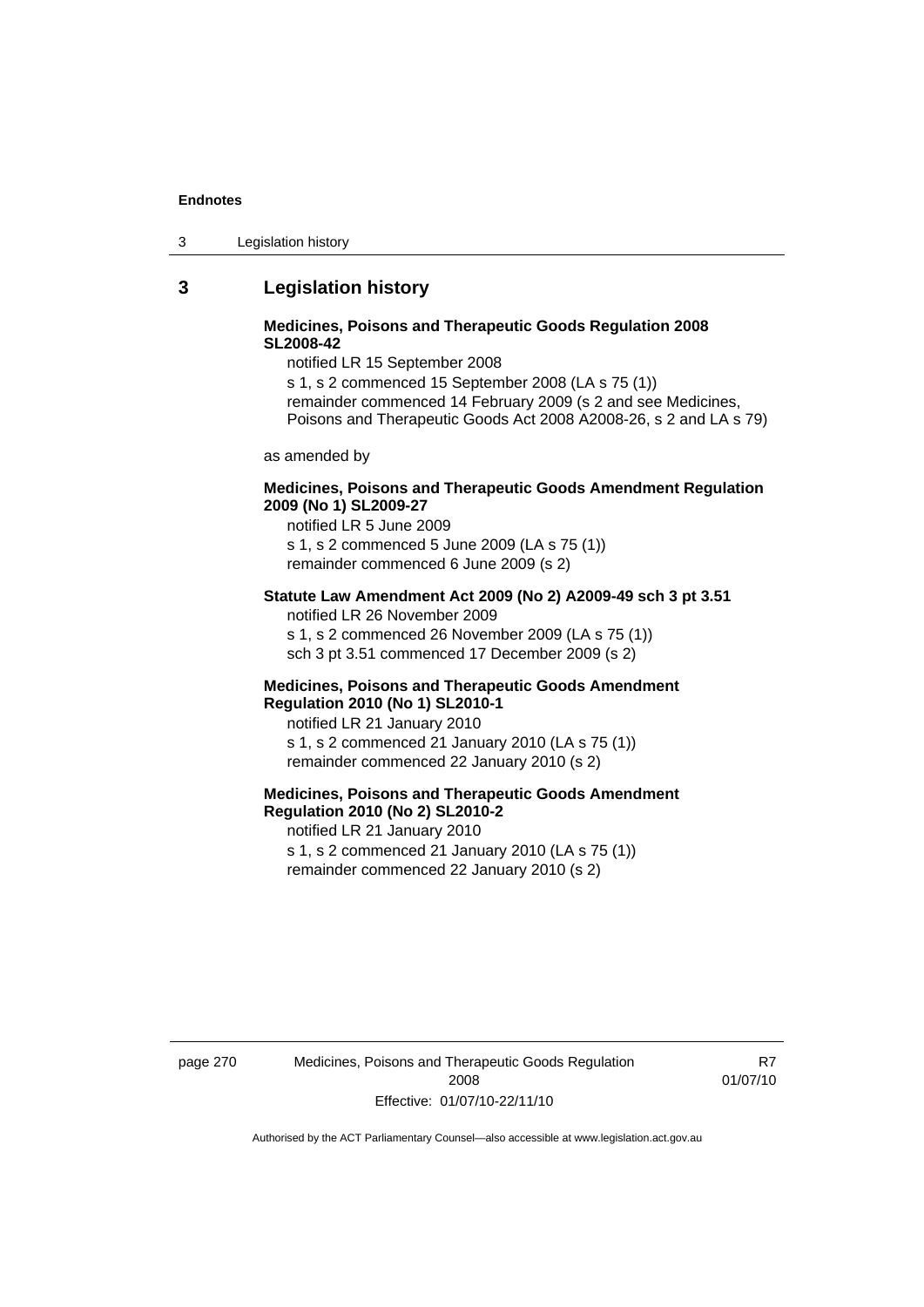## **Health Practitioner Regulation National Law (ACT) Act 2010 A2010-10 sch 2 pt 2.15**

notified LR 31 March 2010

s 1, s 2 commenced 31 March 2010 (LA s 75 (1)) sch 2 pt 2.15 commenced 1 July 2010 (s 2 (1) (a))

#### **Medicines, Poisons and Therapeutic Goods Amendment Regulation 2010 (No 3) SL2010-16**

notified LR 10 May 2010

s 1, s 2 commenced 10 May 2010 (LA s 75 (1)) sch 1 commenced 1 July 2010 (s 2 (2) and see Health Practitioner Regulation National Law (ACT) Act 2010 A2010-10 s 2 (1) (a)) remainder commenced 11 May 2010 (s 2 (1))

#### **Medicines, Poisons and Therapeutic Goods Amendment Regulation 2010 (No 4) SL2010-20**

notified LR 3 June 2010 s 1, s 2 commenced 3 June 2010 (LA s 75 (1)) remainder commenced 1 July 2010 (s 2 and see Health Practitioner Regulation National Law (ACT) Act 2010 A2010-10 s 2 (1) (a))

# **4 Amendment history**

**Commencement** 

s 2 om LA s 89 (4)

**General overview of authorisations for medicines**  s 10 am A2010-10 amdt 2.85

**Overview of medicines authorisations under this regulation**  s 11 am SL2010-2 s 4; pars renum R4 LA

**Relationship with registration laws**  pt 2.2 hdg sub A2010-10 amdt 2.86

#### **Medicines authorisations subject to Health Practitioner Regulation National Law (ACT) restrictions**

s 20 sub A2010-10 amdt 2.86

**Medicines authorisations subject to Health Professionals Act restrictions**  s 21 ins A2010-10 amdt 2.86

**Particulars for prescriptions**  s 41 am SL2010-1 s 4

R7 01/07/10 Medicines, Poisons and Therapeutic Goods Regulation 2008 Effective: 01/07/10-22/11/10

page 271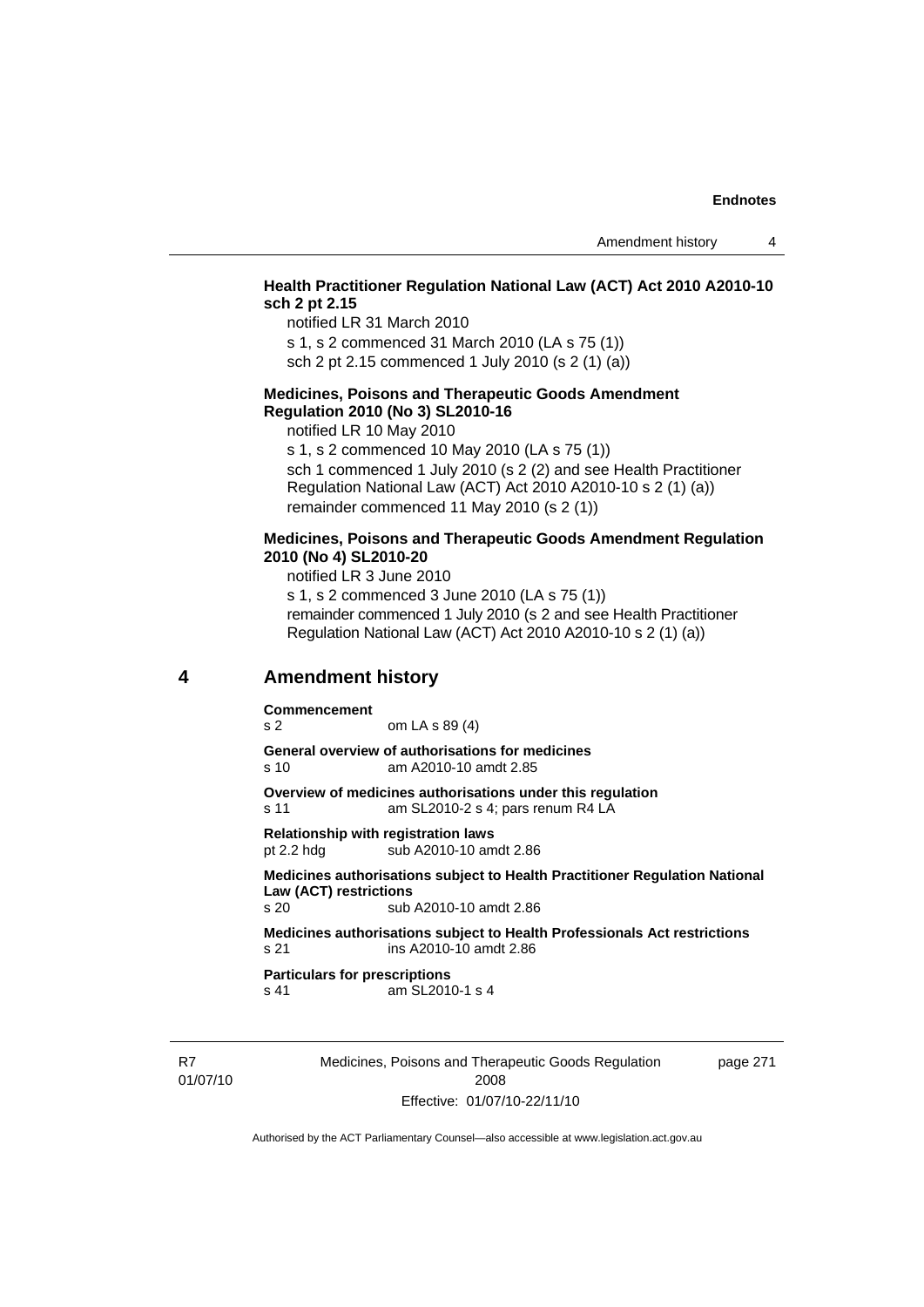4 Amendment history

```
page 272 Medicines, Poisons and Therapeutic Goods Regulation 
                                      2008 
                                                                                  R7
                                                                             01/07/10 
            Standing orders for walk-in centre 
           div 3.4.3 hdg ins SL2010-2 s 5
            Authorisation of CHO to issue standing orders for supply and administration 
           of medicines at walk-in centre—Act, s 42 (b) 
           s 77 ins SL2010-2 s 5 
           Particulars for CHO standing orders for supply and administration of 
           medicines at walk-in centre 
           s 78 ins SL2010-2 s 5 
           Authorisation under sch 1 to supply medicines—Act, s 26 (1) (b) and (2) (b) 
           s 110 am A2010-10 amdt 2.87 
           How medicines are dispensed 
           s 121 am A2010-10 amdt 2.88, amdt 2.89 
           Authorisations to deliver medicines under supply authorities—Act, 
           s 26 (1) (b), (2) (b), s 35 (1) (b), (2) (b) and s 36 (b) 
           s 400 am A2010-10 amdts 2.90-2.92 
           When pharmacy medicines and pharmacist only medicines to be supplied in 
           manufacturer's packs—Act, s 59 (1) (c) (i) and (2) (c) (i) 
           s 500 am A2010-10 amdt 2.93 
           Meaning of prescribed person—ch 11 
           s 510 am SL2010-16 s 4, s 5, amdt 1.1 
            Storage of controlled medicines for certain health-related occupations—Act, 
            s 61 (b) and (c) 
           s 532 am SL2010-16 s 6, s 7, amdt 1.1 
           Storage of controlled medicines by certain other prescribed people—
           Act, s 61 (b) and (c) 
           s 533 am SL2010-16 s 8 
           Keeping of controlled medicines registers by certain people—Act, s 48 (a) 
            and s 50 (1) (b) and (2) (b) 
           s 540 table 540 am SL2010-16 s 9 
            Keeping of controlled medicines registers by first-aid kit holders—Act, 
           s 48 (a) and s 50 (1) (b) and (2) (b) 
           s 541 am SL2010-16 s 10, s 11, amdt 1.1 
           Prescribed witnesses for administration of controlled medicines—Act, 
           s 53 (a) and (b) 
                             am SL2010-20 s 4
            Standing interim approval to prescribe buprenorphine and methadone for 
           patients of certain institutions 
           s 557 hdg sub SL2010-1 s 5<br>s 557 s 357 s 36:
                             am SL2010-1 s 6; pars renum R4 LA
```
Authorised by the ACT Parliamentary Counsel—also accessible at www.legislation.act.gov.au

Effective: 01/07/10-22/11/10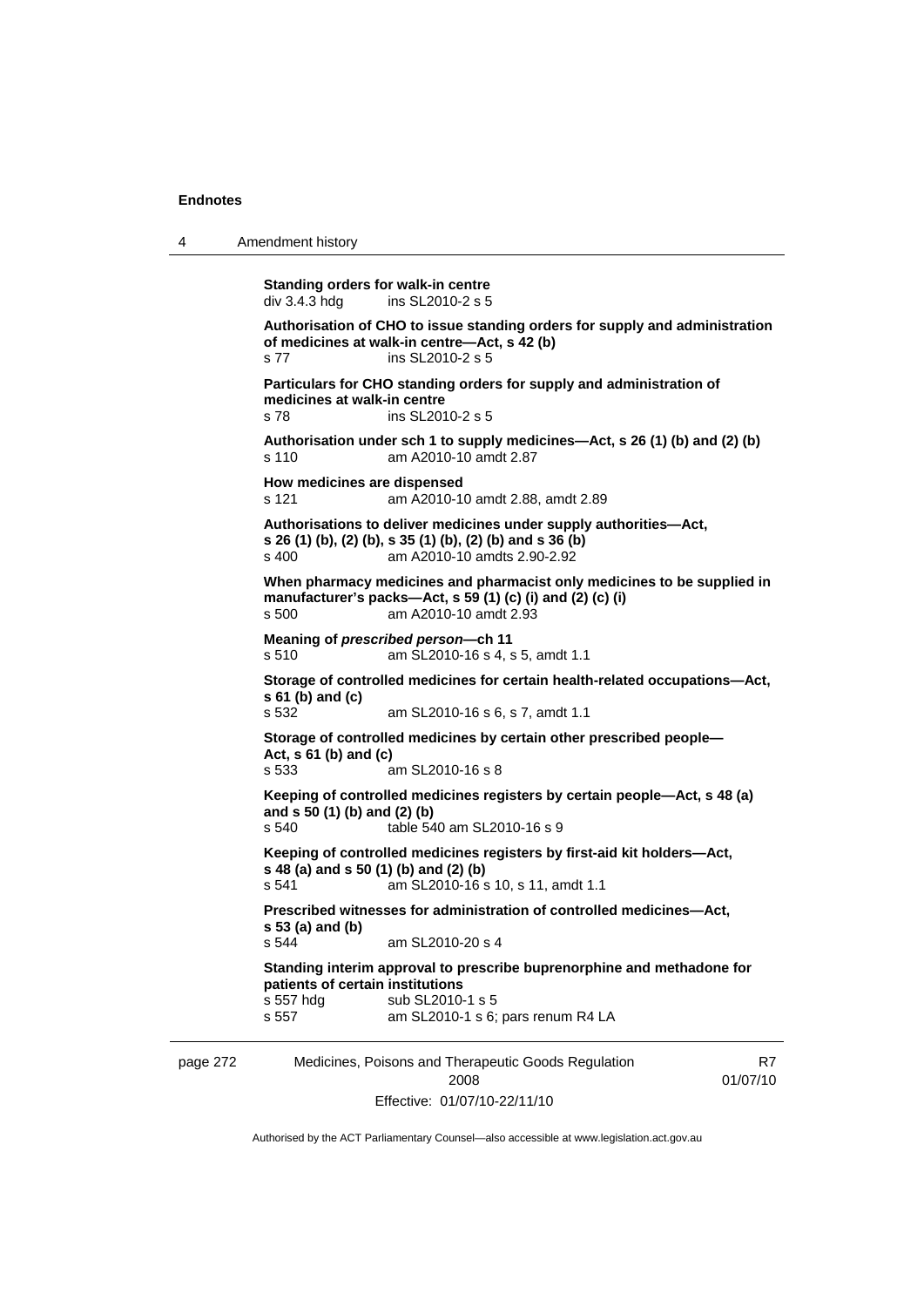**Restrictions on CHO power to approve applications for approvals**  s 563 am SL2010-1 s 7 **First-aid kit licences**  am A2010-10 amdt 2.104 **Additional information for first-aid kit licences—Act, s 88 (1) (k)**  s 612 am A2009-49 amdt 3.121 **Meaning of** *reviewable decision—***ch 23**  s 850 am SL2009-27 s 4 **Reviewable decision notices**  s 851 sub SL2009-27 s 5 **Applications for review**  s 852 sub SL2009-27 s 5 **Legislation amended—sch 6**  s 864 om LA s 89 (3) **Transitional**  ch 30 hdg exp 31 March 2010 (s 1008) **Definitions—ch 30**  s 1000 exp 31 March 2010 (s 1008) def *DODA* exp 31 March 2010 (s 1008) def *PADA* exp 31 March 2010 (s 1008) **DODA wholesaler's licences—Act, s 520 (2)** s 1001 exp 31 March 2010 (s 1008) **Poisons Act licences—Act, s 520 (2)**  s 1002 exp 31 March 2010 (s 1008) **PADA licences—Act, s 520 (2)**  exp 31 March 2010 (s 1008) **DODA authorisations—Act, s 522 (2)**  s 1004 exp 31 March 2010 (s 1008) **PADA authorisations—Act, s 522 (2)**  s 1005 exp 31 March 2010 (s 1008) **Public Health (Prohibited Drugs) Act authorisations—Act, s 522 (2)**  s 1006 exp 31 March 2010 (s 1008) **DODA approvals to prescribe drugs of dependence—Act, s 531 (2)**  s 1007 exp 31 March 2010 (s 1008)

R7 01/07/10 Medicines, Poisons and Therapeutic Goods Regulation 2008 Effective: 01/07/10-22/11/10

page 273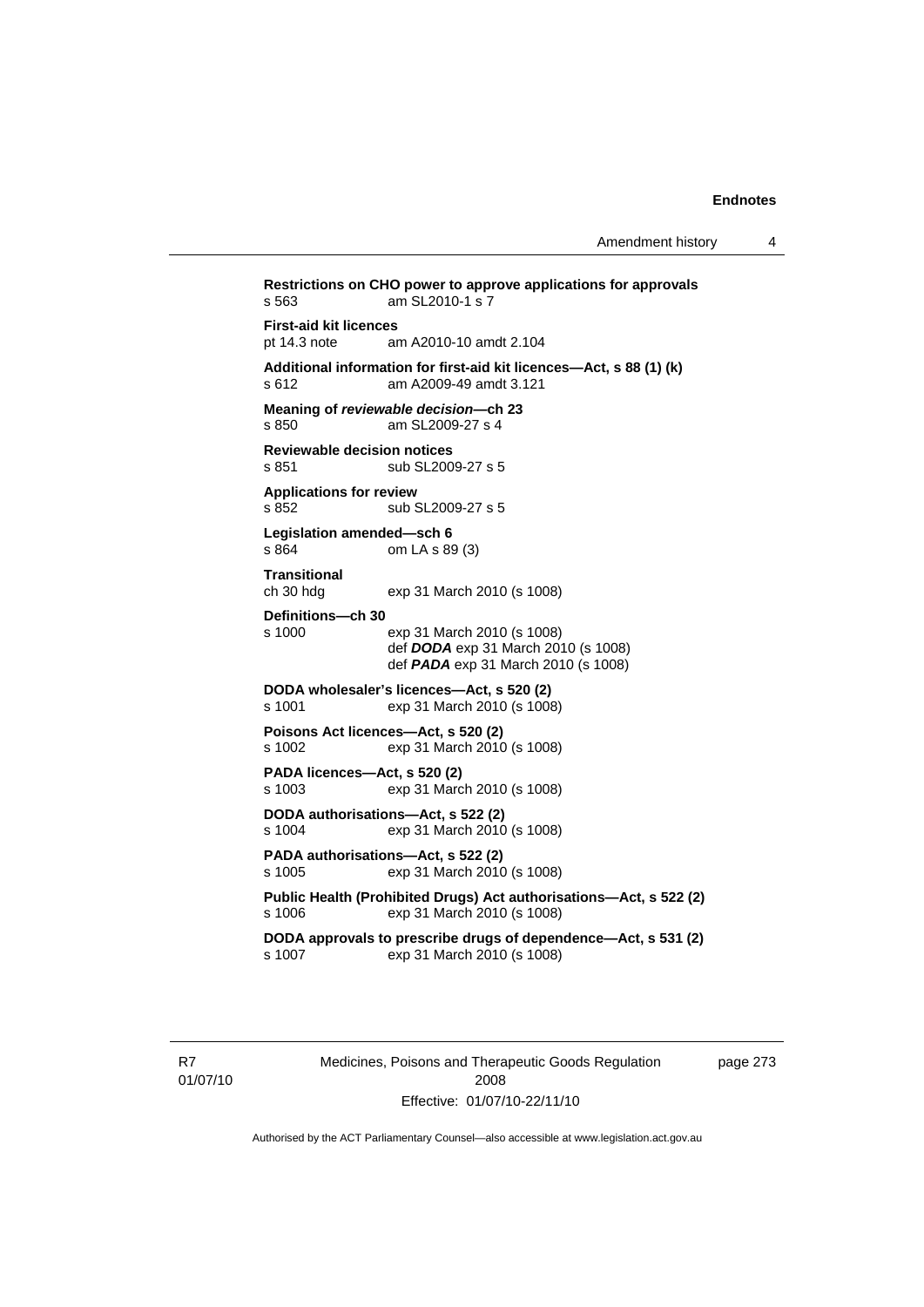4 Amendment history

```
Expiry—ch 30 
                  exp 31 March 2010 (s 1008)
Modification of Act 
ch 31 hdg ins SL2009-27 s 6 
                   exp 14 February 2011 (s 1110 and see A2008-26 s 503)
Modification of Act, ch 14—Act, s 501 (2) 
s 1100 ins SL2009-27 s 6 
                   exp 14 February 2011 (s 1110 and see A2008-26 s 503)
Expiry—ch 31 
s 1110 ins SL2009-27 s 6 
                   exp 14 February 2011 (s 1110 and see A2008-26 s 503)
Dentists, dental hygienists and dental therapists 
sch 1 pt 1.2 am A2010-10 amdt 2.104 
Doctors 
sch 1 pt 1.3 am A2010-10 amdt 2.104 
Health practitioners and health professionals at institutions 
sch 1 pt 1.4 sub A2010-10 amdt 2.94 
Midwives 
sch 1 pt 1.5 am A2010-10 amdt 2.104 
Nurses<br>sch 1 pt 1.6
                  am SL2010-16 s 12; A2010-10 amdt 2.104; SL2010-20 s 5;
                   items renum R7 LA 
Opioid dependency treatment centres operated by Territory sch 1 pt 1.7 am A2010-10 amdt 2.104
                 am A2010-10 amdt 2.104
Optometrists 
sch 1 pt 1.8 am A2010-10 amdt 2.95 
Residential care facilities 
sch 1 pt 1.11 am A2010-10 amdt 2.104 
Optometry medicines 
sch 2 am A2010-10 amdt 2.96 
Health Professionals Regulation 2004 
sch 6 om LA s 89 (3) 
Modification—Crimes Act 1900 
sch 10 ins SL2009-27 s 7
                   exp 14 February 2011 (s 1110 and see A2008-26 s 503)
```
page 274 Medicines, Poisons and Therapeutic Goods Regulation 2008 Effective: 01/07/10-22/11/10

R7 01/07/10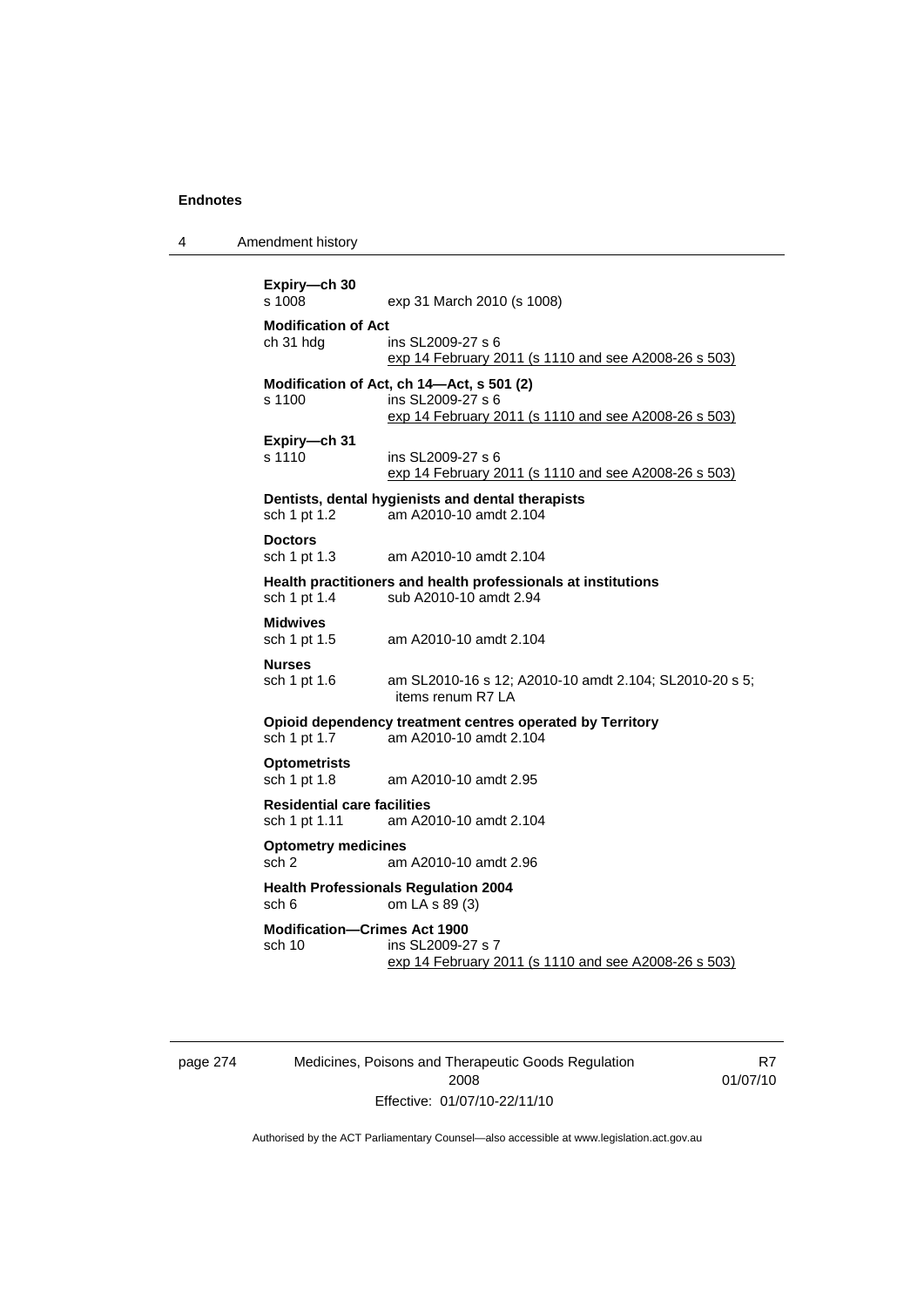# **Dictionary**

| Dictionary |                                                         |
|------------|---------------------------------------------------------|
| dict       | am SL2009-27 s 8; A2009-49 amdt 3.122; A2010-10         |
|            | amdt 2.97, amdt 2.98                                    |
|            | def enrolled nurse om SL2010-20 s 6                     |
|            | def enrolled nurse (medications) sub A2010-10 amdt 2.99 |
|            | om SL2010-20 s 7                                        |
|            | def health profession sub A2010-10 amdt 2.100           |
|            | def <i>intern</i> sub A2010-10 amdt 2.101               |
|            | def nurse practitioner ins SL2010-16 s 13               |
|            | am SL2010-16 amdt 1.1                                   |
|            | def specialist sub A2010-10 amdt 2.102                  |
|            | def specialist area sub A2010-10 amdt 2.102             |
|            | def <i>trainee</i> am A2010-10 amdt 2.103               |
|            | def walk-in centre ins SL2010-2 s 6                     |
|            |                                                         |

# **5 Earlier republications**

Some earlier republications were not numbered. The number in column 1 refers to the publication order.

Since 12 September 2001 every authorised republication has been published in electronic pdf format on the ACT legislation register. A selection of authorised republications have also been published in printed format. These republications are marked with an asterisk (\*) in column 1. Electronic and printed versions of an authorised republication are identical.

| <b>Republication</b><br>No and date | <b>Effective</b>            | Last<br>amendment<br>made by | <b>Republication</b><br>for               |
|-------------------------------------|-----------------------------|------------------------------|-------------------------------------------|
| R1<br>14 Feb 2009                   | 14 Feb 2009–<br>5 June 2009 | not amended                  | new regulation                            |
| R <sub>2</sub><br>6 June 2009       | 6 June 2009-<br>16 Dec 2009 | SL2009-27                    | amendments by<br>SL2009-27                |
| R <sub>3</sub><br>17 Dec 2009       | 17 Dec 2009-<br>21 Jan 2010 | A2009-49                     | amendments by<br>A2009-49                 |
| R4<br>22 Jan 2010                   | 22 Jan 2010-<br>31 Mar 2010 | SL2010-2                     | amendments by<br>SL2010-1 and<br>SL2010-2 |
| R <sub>5</sub><br>1 Apr 2010        | 1 Apr 2010-<br>10 May 2010  | A2010-10                     | commenced expiry                          |

R7 01/07/10 Medicines, Poisons and Therapeutic Goods Regulation 2008 Effective: 01/07/10-22/11/10

page 275